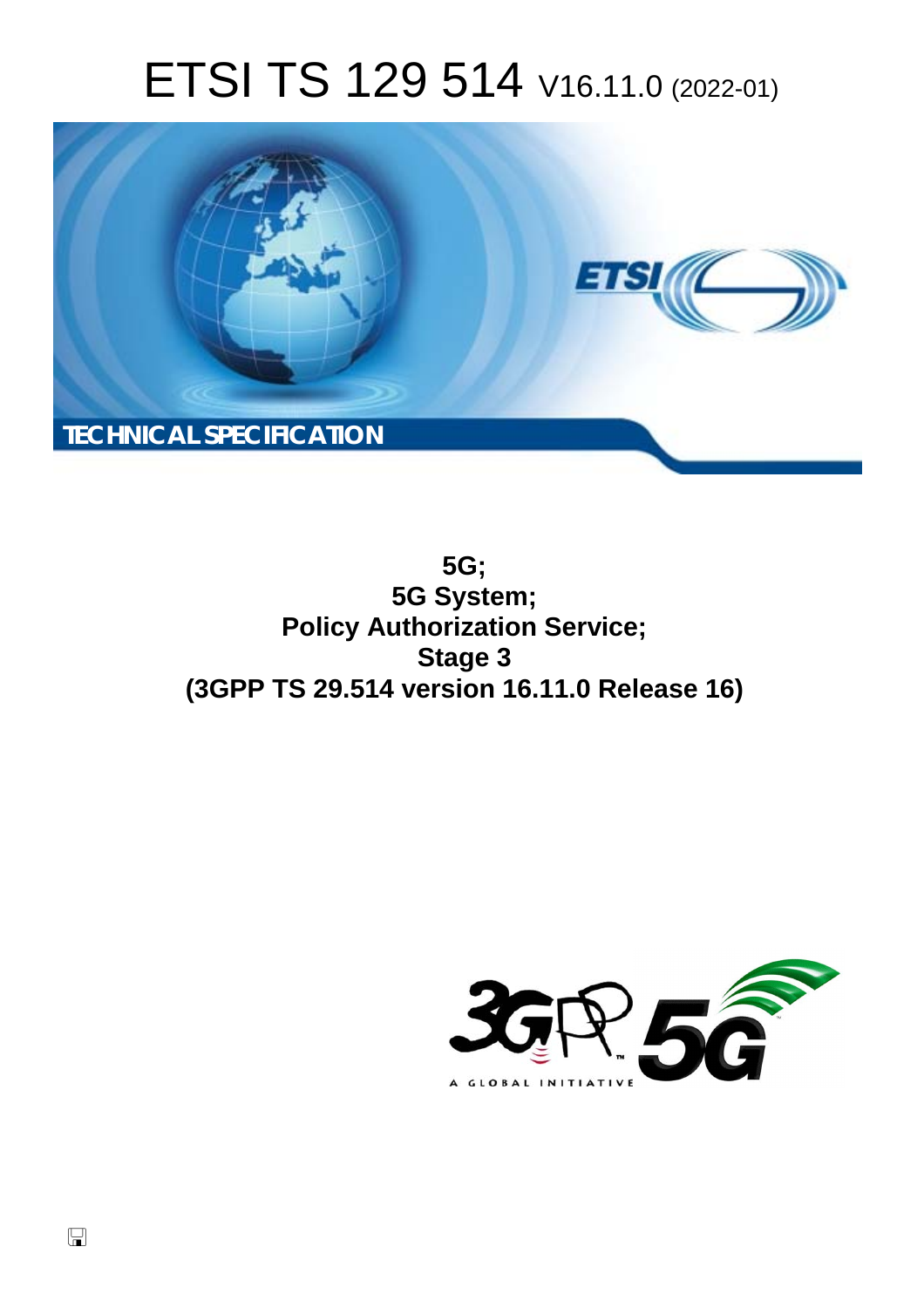Reference RTS/TSGC-0329514vgb0

Keywords

 $\overline{5G}$ 

#### *ETSI*

650 Route des Lucioles F-06921 Sophia Antipolis Cedex - FRANCE

Tel.: +33 4 92 94 42 00 Fax: +33 4 93 65 47 16

Siret N° 348 623 562 00017 - APE 7112B Association à but non lucratif enregistrée à la Sous-Préfecture de Grasse (06) N° w061004871

#### *Important notice*

The present document can be downloaded from: <http://www.etsi.org/standards-search>

The present document may be made available in electronic versions and/or in print. The content of any electronic and/or print versions of the present document shall not be modified without the prior written authorization of ETSI. In case of any existing or perceived difference in contents between such versions and/or in print, the prevailing version of an ETSI deliverable is the one made publicly available in PDF format at [www.etsi.org/deliver](http://www.etsi.org/deliver).

Users of the present document should be aware that the document may be subject to revision or change of status. Information on the current status of this and other ETSI documents is available at <https://portal.etsi.org/TB/ETSIDeliverableStatus.aspx>

If you find errors in the present document, please send your comment to one of the following services: <https://portal.etsi.org/People/CommiteeSupportStaff.aspx>

#### *Notice of disclaimer & limitation of liability*

The information provided in the present deliverable is directed solely to professionals who have the appropriate degree of experience to understand and interpret its content in accordance with generally accepted engineering or other professional standard and applicable regulations.

No recommendation as to products and services or vendors is made or should be implied.

No representation or warranty is made that this deliverable is technically accurate or sufficient or conforms to any law and/or governmental rule and/or regulation and further, no representation or warranty is made of merchantability or fitness for any particular purpose or against infringement of intellectual property rights.

In no event shall ETSI be held liable for loss of profits or any other incidental or consequential damages.

Any software contained in this deliverable is provided "AS IS" with no warranties, express or implied, including but not limited to, the warranties of merchantability, fitness for a particular purpose and non-infringement of intellectual property rights and ETSI shall not be held liable in any event for any damages whatsoever (including, without limitation, damages for loss of profits, business interruption, loss of information, or any other pecuniary loss) arising out of or related to the use of or inability to use the software.

#### *Copyright Notification*

No part may be reproduced or utilized in any form or by any means, electronic or mechanical, including photocopying and microfilm except as authorized by written permission of ETSI. The content of the PDF version shall not be modified without the written authorization of ETSI.

The copyright and the foregoing restriction extend to reproduction in all media.

© ETSI 2022. All rights reserved.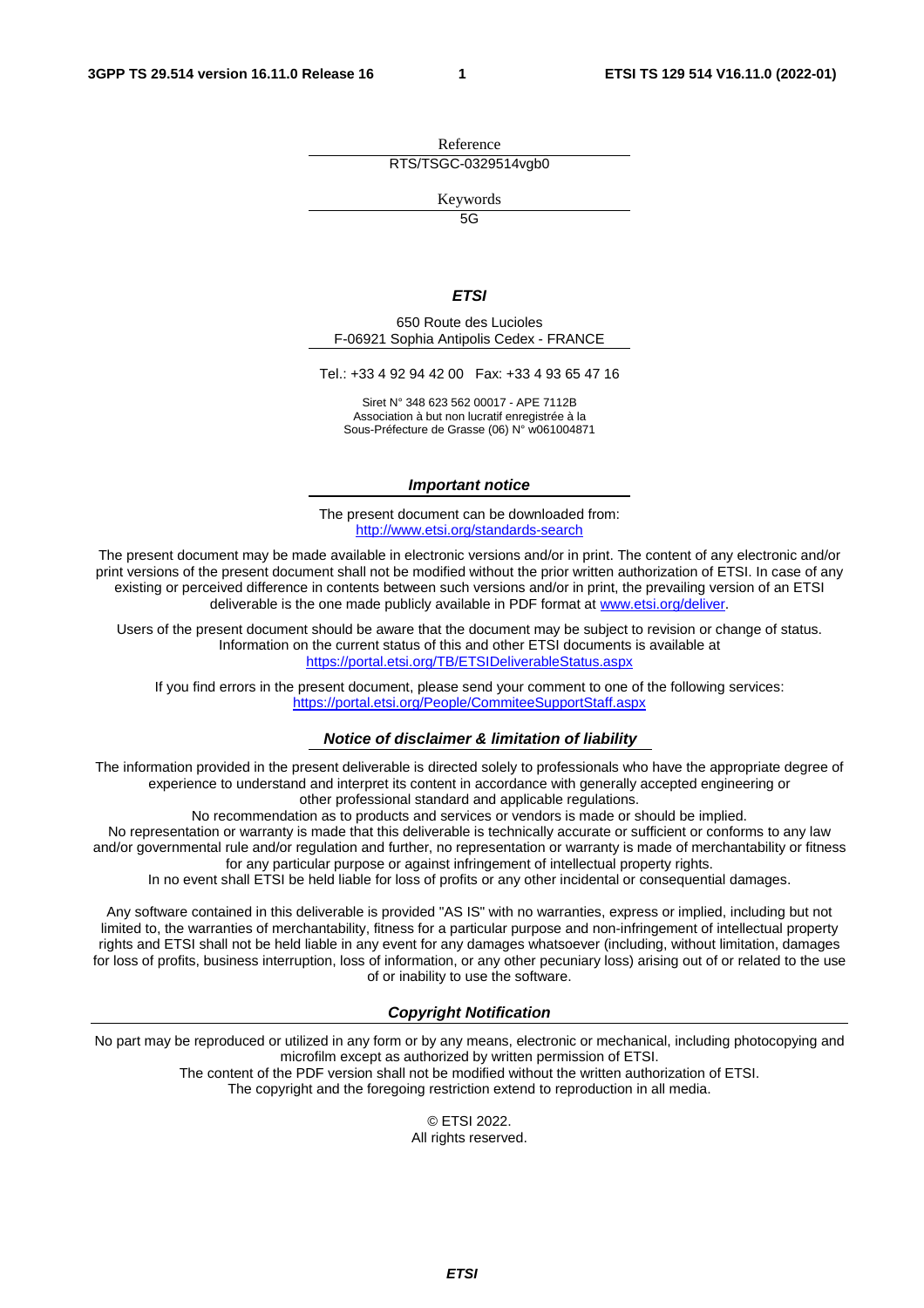# Intellectual Property Rights

#### Essential patents

IPRs essential or potentially essential to normative deliverables may have been declared to ETSI. The declarations pertaining to these essential IPRs, if any, are publicly available for **ETSI members and non-members**, and can be found in ETSI SR 000 314: *"Intellectual Property Rights (IPRs); Essential, or potentially Essential, IPRs notified to ETSI in respect of ETSI standards"*, which is available from the ETSI Secretariat. Latest updates are available on the ETSI Web server ([https://ipr.etsi.org/\)](https://ipr.etsi.org/).

Pursuant to the ETSI Directives including the ETSI IPR Policy, no investigation regarding the essentiality of IPRs, including IPR searches, has been carried out by ETSI. No guarantee can be given as to the existence of other IPRs not referenced in ETSI SR 000 314 (or the updates on the ETSI Web server) which are, or may be, or may become, essential to the present document.

#### **Trademarks**

The present document may include trademarks and/or tradenames which are asserted and/or registered by their owners. ETSI claims no ownership of these except for any which are indicated as being the property of ETSI, and conveys no right to use or reproduce any trademark and/or tradename. Mention of those trademarks in the present document does not constitute an endorsement by ETSI of products, services or organizations associated with those trademarks.

**DECT™**, **PLUGTESTS™**, **UMTS™** and the ETSI logo are trademarks of ETSI registered for the benefit of its Members. **3GPP™** and **LTE™** are trademarks of ETSI registered for the benefit of its Members and of the 3GPP Organizational Partners. **oneM2M™** logo is a trademark of ETSI registered for the benefit of its Members and of the oneM2M Partners. **GSM**® and the GSM logo are trademarks registered and owned by the GSM Association.

# Legal Notice

This Technical Specification (TS) has been produced by ETSI 3rd Generation Partnership Project (3GPP).

The present document may refer to technical specifications or reports using their 3GPP identities. These shall be interpreted as being references to the corresponding ETSI deliverables.

The cross reference between 3GPP and ETSI identities can be found under<http://webapp.etsi.org/key/queryform.asp>.

# Modal verbs terminology

In the present document "**shall**", "**shall not**", "**should**", "**should not**", "**may**", "**need not**", "**will**", "**will not**", "**can**" and "**cannot**" are to be interpreted as described in clause 3.2 of the [ETSI Drafting Rules](https://portal.etsi.org/Services/editHelp!/Howtostart/ETSIDraftingRules.aspx) (Verbal forms for the expression of provisions).

"**must**" and "**must not**" are **NOT** allowed in ETSI deliverables except when used in direct citation.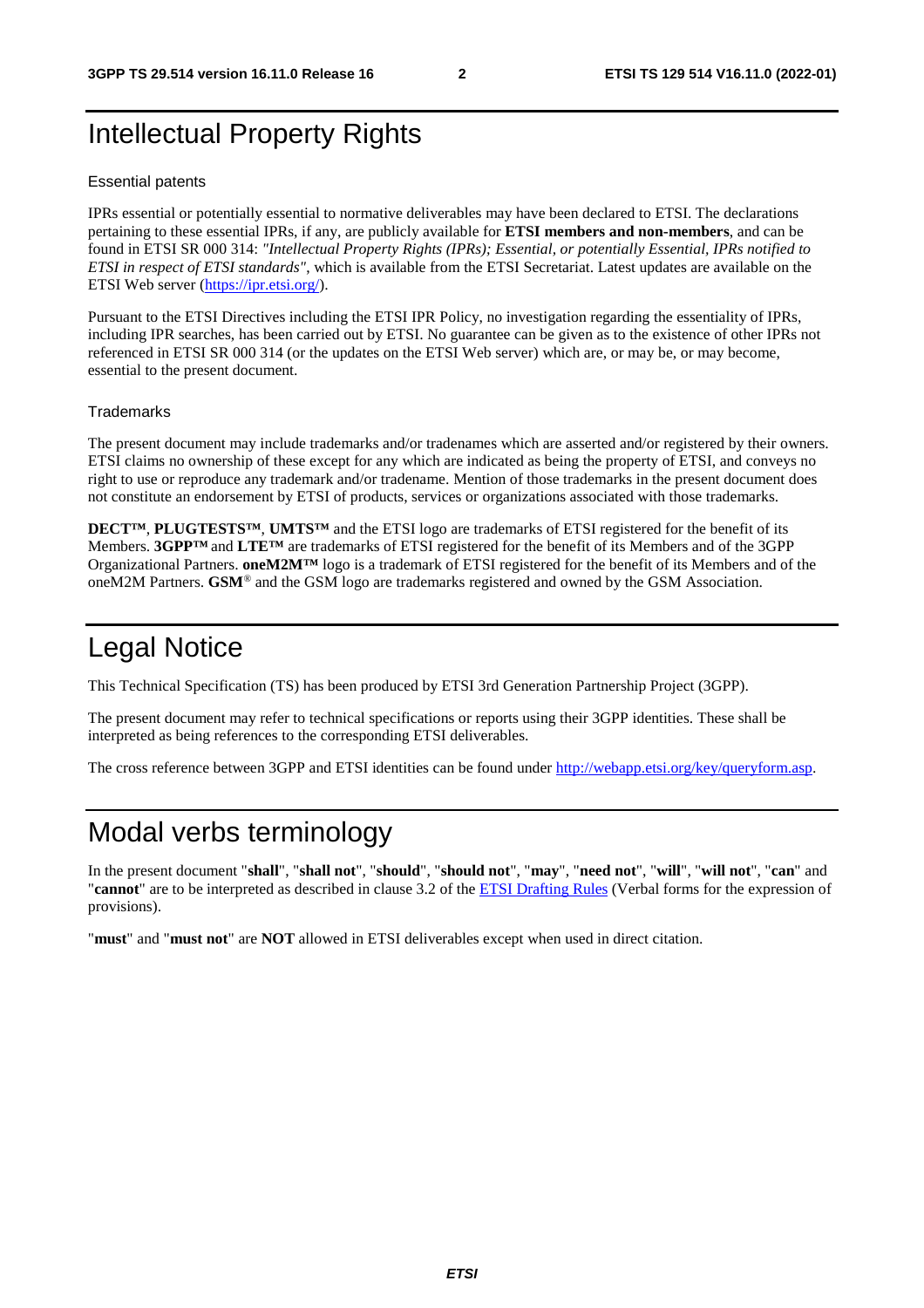$\mathbf{3}$ 

# Contents

| 1        |                                                                                 |  |
|----------|---------------------------------------------------------------------------------|--|
| 2        |                                                                                 |  |
| 3        |                                                                                 |  |
| 3.1      |                                                                                 |  |
| 3.2      |                                                                                 |  |
| 4        |                                                                                 |  |
| 4.1      |                                                                                 |  |
| 4.1.1    |                                                                                 |  |
| 4.1.2    |                                                                                 |  |
| 4.1.3    |                                                                                 |  |
| 4.1.3.1  |                                                                                 |  |
| 4.1.3.2  |                                                                                 |  |
| 4.2      |                                                                                 |  |
| 4.2.1    |                                                                                 |  |
| 4.2.2    |                                                                                 |  |
| 4.2.2.1  |                                                                                 |  |
| 4.2.2.2  |                                                                                 |  |
| 4.2.2.3  |                                                                                 |  |
| 4.2.2.4  |                                                                                 |  |
| 4.2.2.5  |                                                                                 |  |
| 4.2.2.6  |                                                                                 |  |
| 4.2.2.7  |                                                                                 |  |
| 4.2.2.8  |                                                                                 |  |
| 4.2.2.9  |                                                                                 |  |
| 4.2.2.10 |                                                                                 |  |
| 4.2.2.11 |                                                                                 |  |
| 4.2.2.12 |                                                                                 |  |
| 4.2.2.13 |                                                                                 |  |
| 4.2.2.14 |                                                                                 |  |
| 4.2.2.15 |                                                                                 |  |
| 4.2.2.16 |                                                                                 |  |
| 4.2.2.17 |                                                                                 |  |
| 4.2.2.18 |                                                                                 |  |
| 4.2.2.19 |                                                                                 |  |
| 4.2.2.20 |                                                                                 |  |
|          |                                                                                 |  |
| 4.2.2.21 |                                                                                 |  |
| 4.2.2.22 |                                                                                 |  |
| 4.2.2.23 |                                                                                 |  |
| 4.2.2.24 |                                                                                 |  |
| 4.2.2.25 | Provisioning of bridge management information and port management information30 |  |
| 4.2.2.26 |                                                                                 |  |
| 4.2.2.27 |                                                                                 |  |
| 4.2.2.29 |                                                                                 |  |
| 4.2.2.30 |                                                                                 |  |
| 4.2.2.31 |                                                                                 |  |
| 4.2.2.32 |                                                                                 |  |
| 4.2.2.33 |                                                                                 |  |
| 4.2.2.34 |                                                                                 |  |
| 4.2.3    |                                                                                 |  |
| 4.2.3.1  |                                                                                 |  |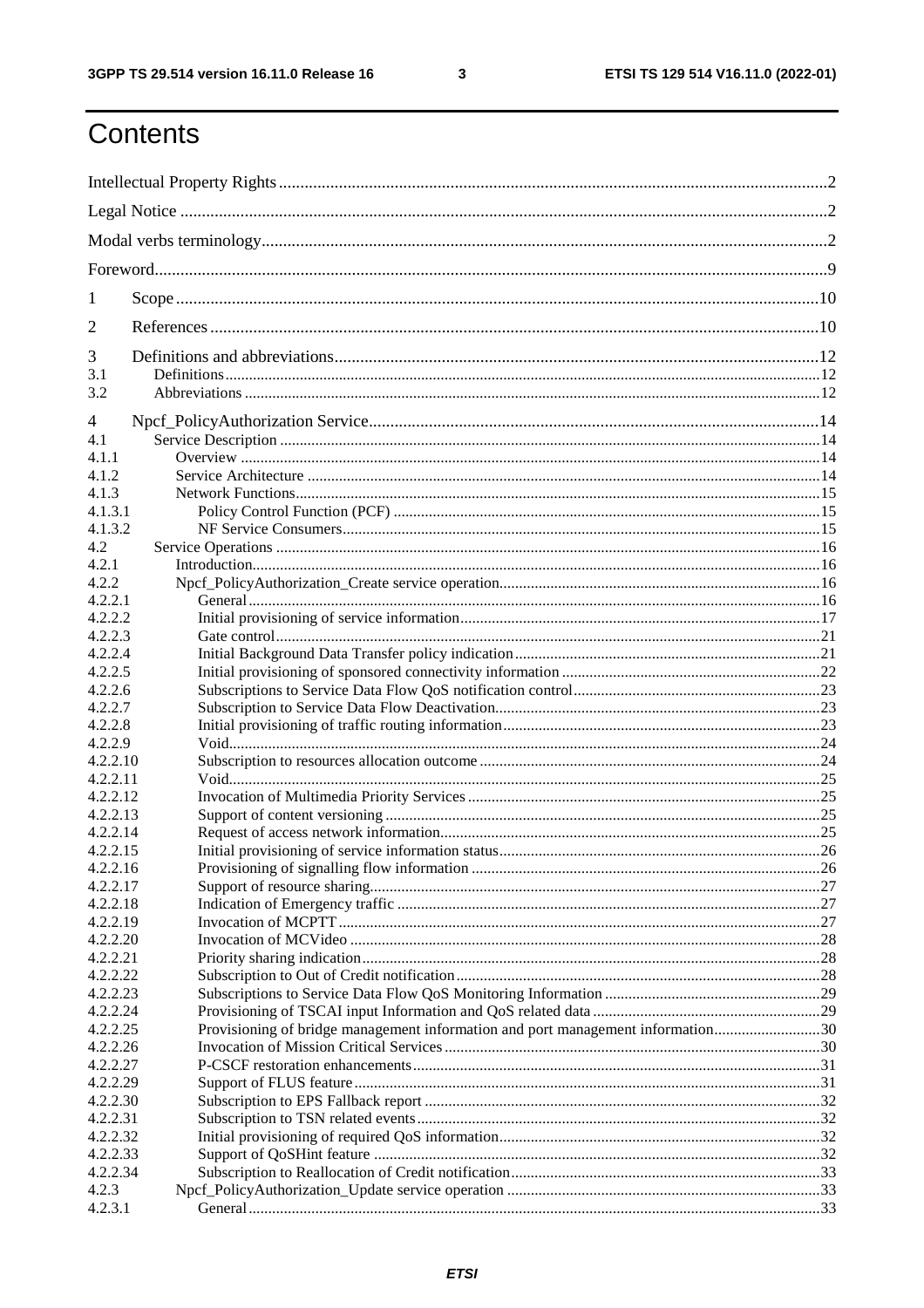| 4.2.3.2            |                                                                                                |  |
|--------------------|------------------------------------------------------------------------------------------------|--|
| 4.2.3.3            |                                                                                                |  |
| 4.2.3.4            |                                                                                                |  |
| 4.2.3.5            |                                                                                                |  |
| 4.2.3.6            | Modification of Subscription to Service Data Flow QoS notification control 38                  |  |
| 4.2.3.7            |                                                                                                |  |
| 4.2.3.8            |                                                                                                |  |
| 4.2.3.9            |                                                                                                |  |
| 4.2.3.10           |                                                                                                |  |
| 4.2.3.11           |                                                                                                |  |
| 4.2.3.12           |                                                                                                |  |
| 4.2.3.13           |                                                                                                |  |
| 4.2.3.14           |                                                                                                |  |
| 4.2.3.15           |                                                                                                |  |
| 4.2.3.16           |                                                                                                |  |
| 4.2.3.17           |                                                                                                |  |
| 4.2.3.18           |                                                                                                |  |
| 4.2.3.19           |                                                                                                |  |
| 4.2.3.20           |                                                                                                |  |
| 4.2.3.21           |                                                                                                |  |
| 4.2.3.22           |                                                                                                |  |
| 4.2.3.23           | Modification of Subscription to Service Data Flow QoS Monitoring Information43                 |  |
| 4.2.3.24           |                                                                                                |  |
| 4.2.3.25           | Provisioning of bridge management information and port management information44                |  |
| 4.2.3.26           |                                                                                                |  |
| 4.2.3.28           |                                                                                                |  |
| 4.2.3.29           |                                                                                                |  |
| 4.2.3.30           |                                                                                                |  |
| 4.2.3.31           |                                                                                                |  |
| 4.2.3.32           |                                                                                                |  |
| 4.2.4              |                                                                                                |  |
| 4.2.4.1            |                                                                                                |  |
| 4.2.4.2            |                                                                                                |  |
| 4.2.4.3            |                                                                                                |  |
| 4.2.4.4            |                                                                                                |  |
| 4.2.4.5            |                                                                                                |  |
| 4.2.4.6            |                                                                                                |  |
| 4.2.4.7            |                                                                                                |  |
|                    |                                                                                                |  |
| 4.2.4.8<br>4.2.4.9 |                                                                                                |  |
|                    |                                                                                                |  |
| 4.2.4.10           |                                                                                                |  |
| 4.2.4.11           |                                                                                                |  |
| 4.2.4.12           |                                                                                                |  |
| 4.2.5              |                                                                                                |  |
| 4.2.5.1            |                                                                                                |  |
| 4.2.5.2            |                                                                                                |  |
| 4.2.5.3            |                                                                                                |  |
| 4.2.5.4            |                                                                                                |  |
| 4.2.5.5            |                                                                                                |  |
| 4.2.5.6            |                                                                                                |  |
| 4.2.5.7            |                                                                                                |  |
| 4.2.5.8            |                                                                                                |  |
| 4.2.5.9            |                                                                                                |  |
| 4.2.5.10           |                                                                                                |  |
| 4.2.5.11           |                                                                                                |  |
| 4.2.5.12           |                                                                                                |  |
| 4.2.5.13           | Notification about bridge management information and/or port management information            |  |
|                    |                                                                                                |  |
| 4.2.5.14           |                                                                                                |  |
| 4.2.5.15           |                                                                                                |  |
| 4.2.5.16           | Notification about 5GS Bridge Information, no Individual Application Session Context exists 60 |  |
| 4.2.5.17           |                                                                                                |  |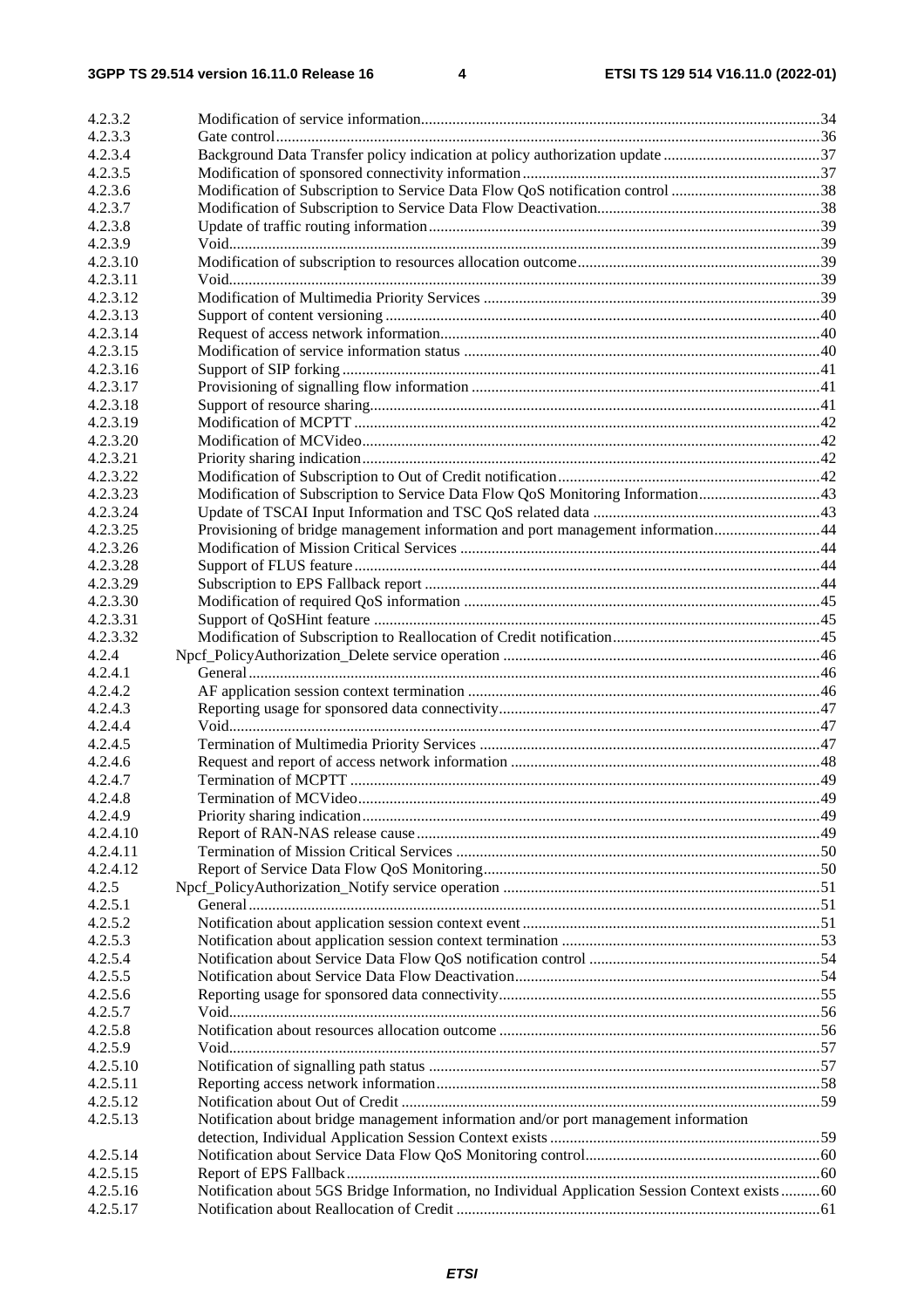$5\phantom{a}$ 

| 4.2.6       |  |
|-------------|--|
| 4.2.6.1     |  |
| 4.2.6.2     |  |
| 4.2.6.3     |  |
| 4.2.6.4     |  |
| 4.2.6.5     |  |
| 4.2.6.6     |  |
| 4.2.6.7     |  |
| 4.2.6.8     |  |
| 4.2.7       |  |
| 4.2.7.1     |  |
| 4.2.7.2     |  |
|             |  |
| 5           |  |
| 5.1         |  |
| 5.2         |  |
| 5.2.1       |  |
| 5.2.2       |  |
| 5.2.2.1     |  |
| 5.2.2.2     |  |
| 5.2.3       |  |
| 5.3         |  |
| 5.3.1       |  |
| 5.3.2       |  |
| 5.3.2.1     |  |
| 5.3.2.2     |  |
| 5.3.2.3     |  |
| 5.3.2.3.1   |  |
| 5.3.2.4     |  |
| 5.3.2.4.1   |  |
| 5.3.2.4.2   |  |
| 5.3.2.4.2.1 |  |
| 5.3.2.4.2.2 |  |
| 5.3.3       |  |
| 5.3.3.1     |  |
| 5.3.3.2     |  |
| 5.3.3.3     |  |
| 5.3.3.3.1   |  |
| 5.3.3.3.2   |  |
| 5.3.3.4     |  |
| 5.3.3.4.1   |  |
| 5.3.3.4.2   |  |
| 5.3.3.4.2.1 |  |
| 5.3.3.4.2.2 |  |
| 5.3.4       |  |
| 5.3.4.1     |  |
| 5.3.4.2     |  |
| 5.3.4.3     |  |
| 5.3.4.3.1   |  |
| 5.3.4.3.2   |  |
| 5.3.3.4     |  |
| 5.4         |  |
| 5.5         |  |
| 5.5.1       |  |
| 5.5.2       |  |
| 5.5.2.1     |  |
| 5.5.2.2     |  |
| 5.5.2.3     |  |
| 5.5.2.3.1   |  |
| 5.5.3       |  |
| 5.5.3.1     |  |
| 5.5.3.2     |  |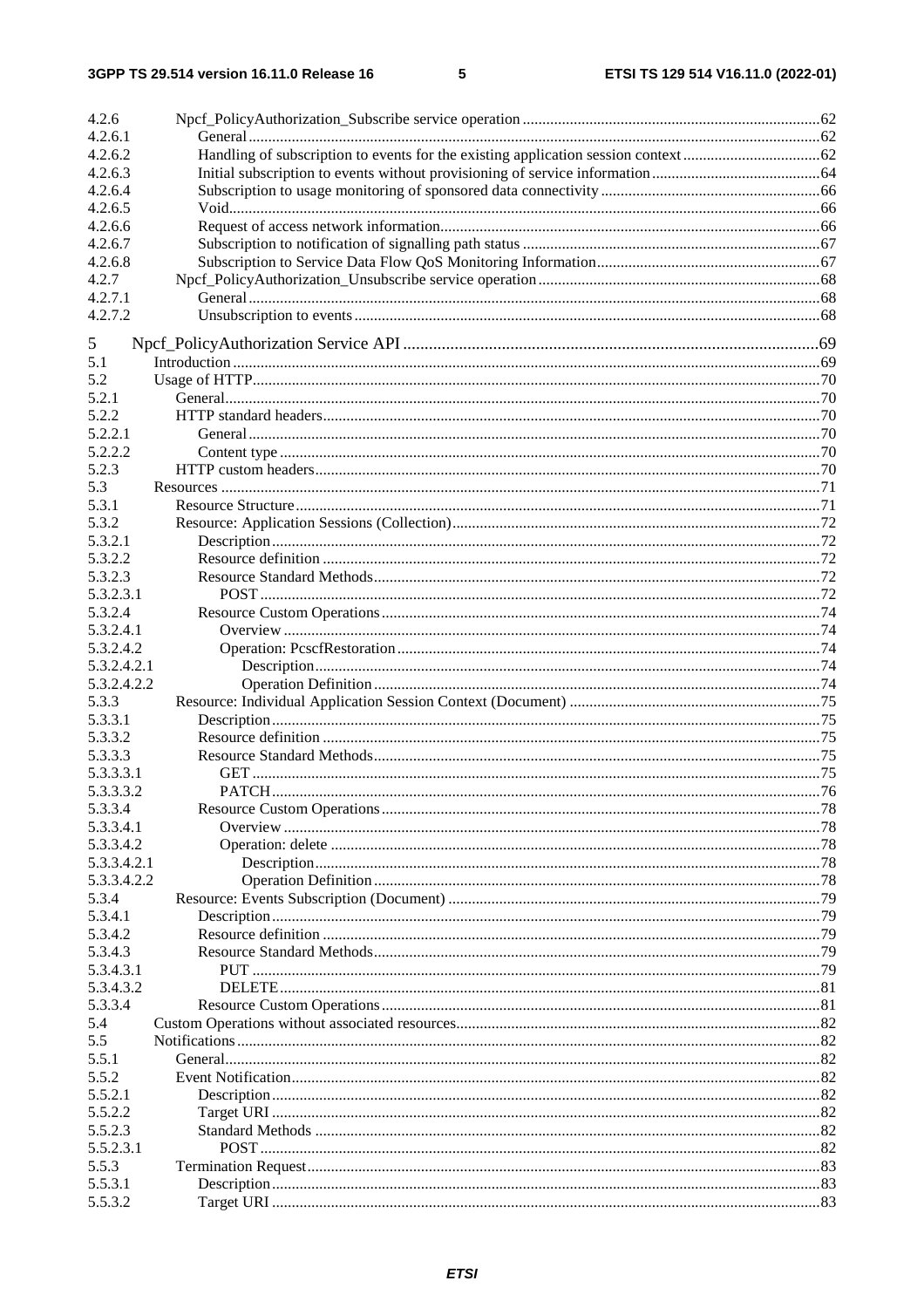#### $\bf 6$

| 5.5.3.3   |  |
|-----------|--|
| 5.5.3.3.1 |  |
| 5.5.4     |  |
| 5.5.4.1   |  |
| 5.5.4.2   |  |
| 5.5.4.3   |  |
| 5.5.4.3.1 |  |
| 5.6       |  |
| 5.6.1     |  |
| 5.6.2     |  |
| 5.6.2.1   |  |
| 5.6.2.2   |  |
| 5.6.2.3   |  |
| 5.6.2.4   |  |
| 5.6.2.5   |  |
| 5.6.2.6   |  |
| 5.6.2.7   |  |
|           |  |
| 5.6.2.8   |  |
| 5.6.2.9   |  |
| 5.6.2.10  |  |
| 5.6.2.11  |  |
| 5.6.2.12  |  |
| 5.6.2.13  |  |
| 5.6.2.14  |  |
| 5.6.2.15  |  |
| 5.6.2.16  |  |
| 5.6.2.17  |  |
| 5.6.2.18  |  |
| 5.6.2.19  |  |
| 5.6.2.20  |  |
| 5.6.2.21  |  |
| 5.6.2.22  |  |
| 5.6.2.23  |  |
| 5.6.2.24  |  |
| 5.6.2.25  |  |
| 5.6.2.26  |  |
| 5.6.2.27  |  |
| 5.6.2.28  |  |
| 5.6.2.29  |  |
| 5.6.2.30  |  |
| 5.6.2.31  |  |
| 5.6.2.32  |  |
| 5.6.2.33  |  |
| 5.6.2.34  |  |
| 5.6.2.35  |  |
| 5.6.2.36  |  |
| 5.6.2.37  |  |
| 5.6.2.38  |  |
| 5.6.2.39  |  |
| 5.6.2.40  |  |
| 5.6.2.41  |  |
| 5.6.2.42  |  |
| 5.6.2.43  |  |
| 5.6.3     |  |
| 5.6.3.1   |  |
| 5.6.3.2   |  |
| 5.6.3.3   |  |
| 5.6.3.4   |  |
|           |  |
| 5.6.3.5   |  |
| 5.6.3.6   |  |
| 5.6.3.7   |  |
| 5.6.3.8   |  |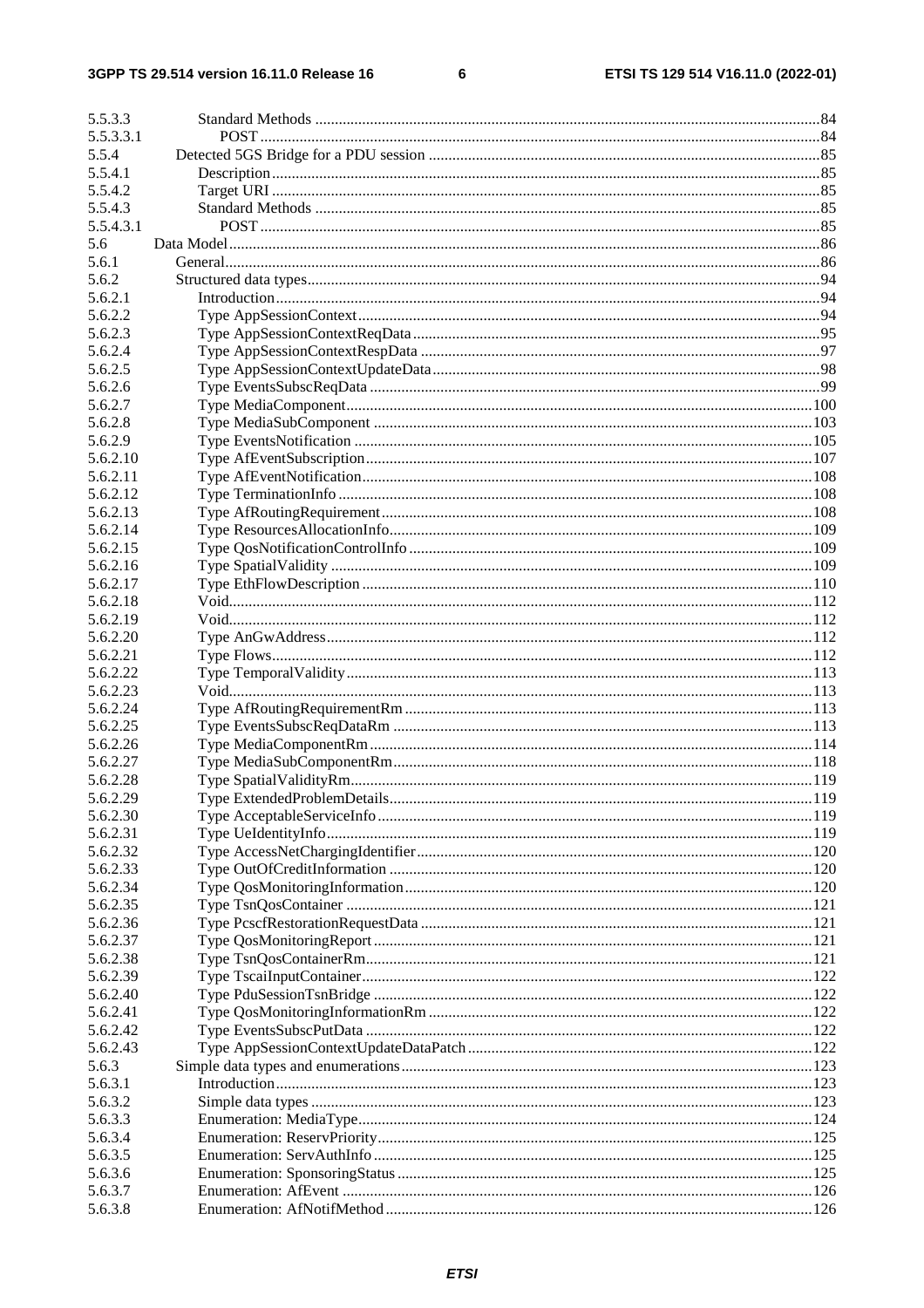#### $\overline{7}$

| 5.6.3.9                        |                                                                                                                                                                                                                      |  |
|--------------------------------|----------------------------------------------------------------------------------------------------------------------------------------------------------------------------------------------------------------------|--|
| 5.6.3.10                       |                                                                                                                                                                                                                      |  |
| 5.6.3.11                       |                                                                                                                                                                                                                      |  |
| 5.6.3.12                       |                                                                                                                                                                                                                      |  |
| 5.6.3.13                       |                                                                                                                                                                                                                      |  |
| 5.6.3.14                       |                                                                                                                                                                                                                      |  |
| 5.6.3.15<br>5.6.3.16           |                                                                                                                                                                                                                      |  |
| 5.6.3.17                       |                                                                                                                                                                                                                      |  |
| 5.6.3.18                       |                                                                                                                                                                                                                      |  |
| 5.6.3.19                       |                                                                                                                                                                                                                      |  |
| 5.6.3.20                       |                                                                                                                                                                                                                      |  |
| 5.6.3.21                       |                                                                                                                                                                                                                      |  |
| 5.7                            |                                                                                                                                                                                                                      |  |
| 5.7.1                          |                                                                                                                                                                                                                      |  |
| 5.7.2                          |                                                                                                                                                                                                                      |  |
| 5.7.3                          |                                                                                                                                                                                                                      |  |
| 5.8<br>5.9                     |                                                                                                                                                                                                                      |  |
|                                |                                                                                                                                                                                                                      |  |
|                                | Annex A (normative):                                                                                                                                                                                                 |  |
| A.1                            |                                                                                                                                                                                                                      |  |
|                                |                                                                                                                                                                                                                      |  |
| A.2                            |                                                                                                                                                                                                                      |  |
|                                | <b>Annex B</b> (normative):                                                                                                                                                                                          |  |
| B.1                            |                                                                                                                                                                                                                      |  |
| B.2                            |                                                                                                                                                                                                                      |  |
| B.2.1                          |                                                                                                                                                                                                                      |  |
| <b>B.2.2</b>                   |                                                                                                                                                                                                                      |  |
| B.2.3                          |                                                                                                                                                                                                                      |  |
| B.3                            |                                                                                                                                                                                                                      |  |
| B.3.1                          |                                                                                                                                                                                                                      |  |
| <b>B.3.2</b>                   |                                                                                                                                                                                                                      |  |
| B.4                            |                                                                                                                                                                                                                      |  |
|                                |                                                                                                                                                                                                                      |  |
| B.5                            |                                                                                                                                                                                                                      |  |
| <b>B.6</b>                     |                                                                                                                                                                                                                      |  |
| B.6.1                          |                                                                                                                                                                                                                      |  |
| <b>B.6.2</b>                   |                                                                                                                                                                                                                      |  |
| <b>B.6.3</b>                   |                                                                                                                                                                                                                      |  |
| B.7                            |                                                                                                                                                                                                                      |  |
| <b>B.8</b>                     |                                                                                                                                                                                                                      |  |
| <b>B.8.1</b>                   |                                                                                                                                                                                                                      |  |
| <b>B.8.2</b><br><b>B.8.3</b>   | Retrieval of network provided location information at originating P-CSCF for inclusion in SIP Request  168<br>Retrieval of network provided location information at originating P-CSCF for inclusion in SIP response |  |
|                                |                                                                                                                                                                                                                      |  |
| <b>B.8.4</b>                   |                                                                                                                                                                                                                      |  |
| <b>B.8.5</b><br><b>B.9</b>     |                                                                                                                                                                                                                      |  |
|                                |                                                                                                                                                                                                                      |  |
|                                |                                                                                                                                                                                                                      |  |
| <b>B.10.1</b><br><b>B.10.2</b> |                                                                                                                                                                                                                      |  |
|                                |                                                                                                                                                                                                                      |  |
|                                |                                                                                                                                                                                                                      |  |
| <b>B.11.1</b>                  |                                                                                                                                                                                                                      |  |
| B.11.2                         |                                                                                                                                                                                                                      |  |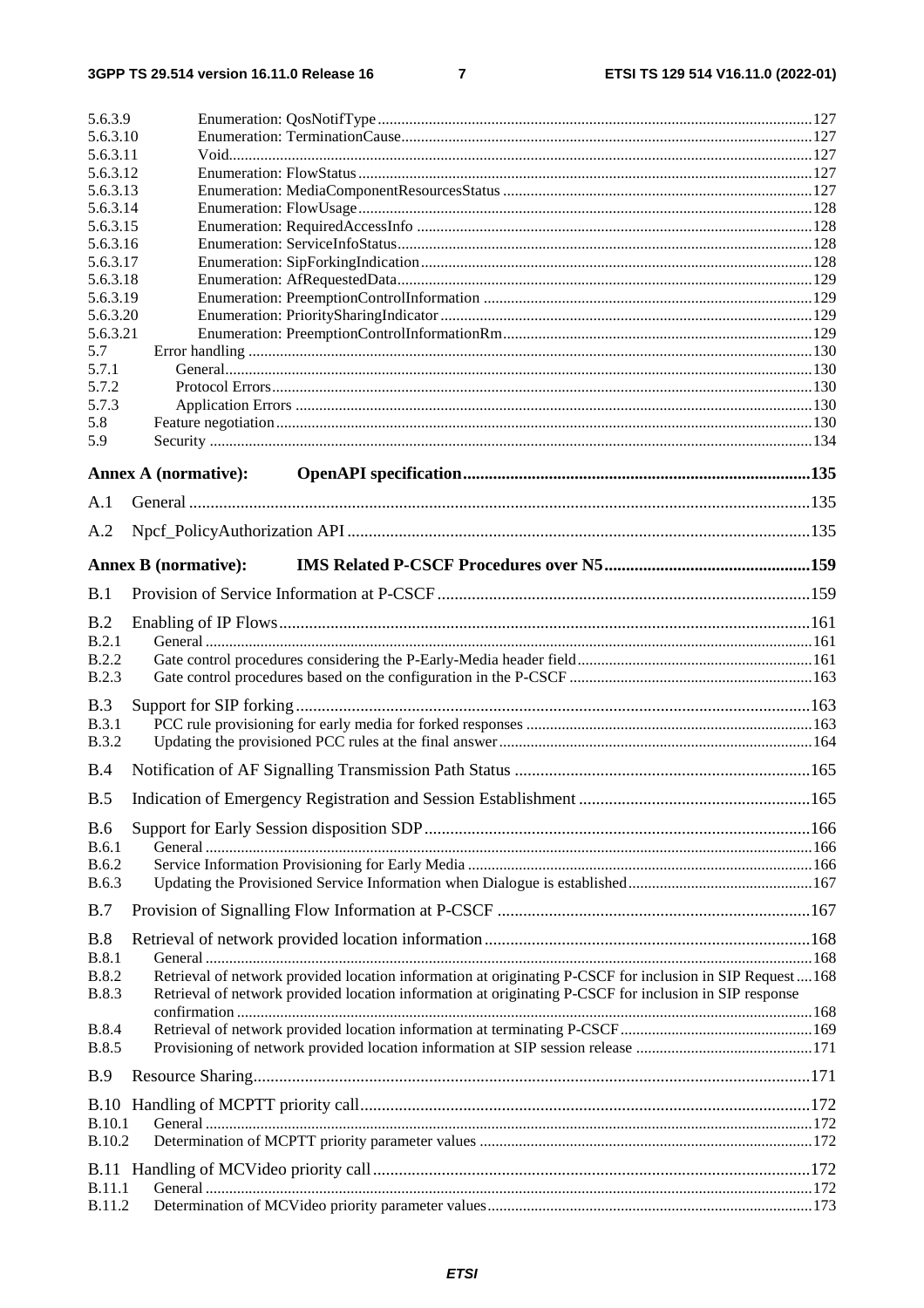$\bf{8}$ 

| B.14 Coverage and Handoff Enhancements using Multimedia error robustness feature (CHEM) 174 |  |  |
|---------------------------------------------------------------------------------------------|--|--|
|                                                                                             |  |  |
|                                                                                             |  |  |
|                                                                                             |  |  |
| <b>Annex C</b> (normative):                                                                 |  |  |
| C.1                                                                                         |  |  |
| C.1.1                                                                                       |  |  |
| <b>Annex D</b> (normative):                                                                 |  |  |
| D.1                                                                                         |  |  |
| D.2                                                                                         |  |  |
| D.2.1                                                                                       |  |  |
| D.2.1.1                                                                                     |  |  |
| D.2.1.2                                                                                     |  |  |
| D.2.1.3                                                                                     |  |  |
| D.2.1.3.1                                                                                   |  |  |
| D.2.1.3.2                                                                                   |  |  |
| D.3                                                                                         |  |  |
| D.3.1                                                                                       |  |  |
| D.3.2                                                                                       |  |  |
| D.3.2.1                                                                                     |  |  |
| D.3.3                                                                                       |  |  |
| D.3.3.1                                                                                     |  |  |
| D.3.4                                                                                       |  |  |
| D.3.4.1                                                                                     |  |  |
| D.3.5                                                                                       |  |  |
| D.3.5.1                                                                                     |  |  |
| D.3.6                                                                                       |  |  |
| D.3.6.1<br>D.3.7                                                                            |  |  |
| D.3.7.1                                                                                     |  |  |
|                                                                                             |  |  |
| <b>Annex E</b> (informative):                                                               |  |  |
|                                                                                             |  |  |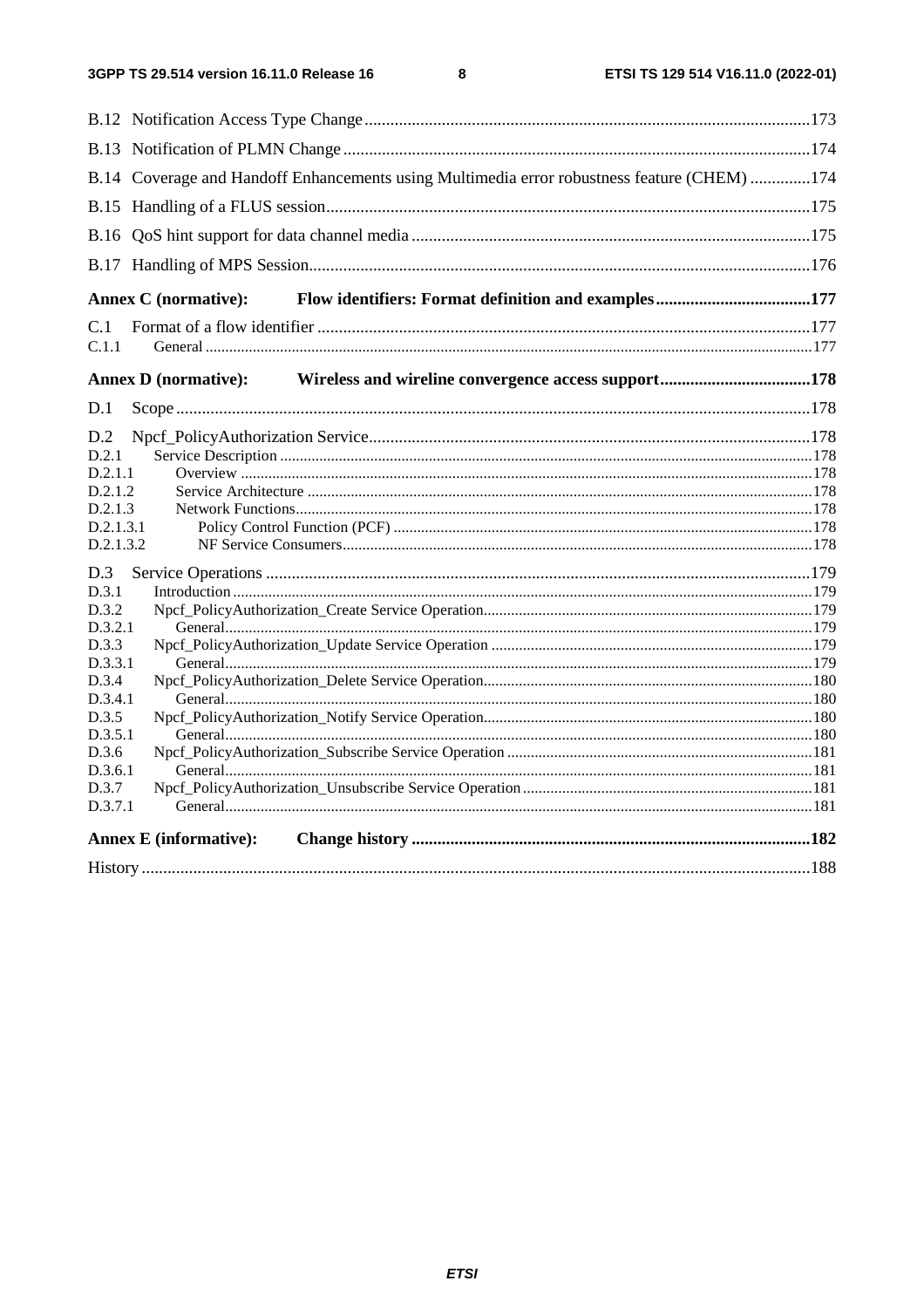# Foreword

This Technical Specification has been produced by the 3<sup>rd</sup> Generation Partnership Project (3GPP).

The contents of the present document are subject to continuing work within the TSG and may change following formal TSG approval. Should the TSG modify the contents of the present document, it will be re-released by the TSG with an identifying change of release date and an increase in version number as follows:

Version x.y.z

where:

- x the first digit:
	- 1 presented to TSG for information;
	- 2 presented to TSG for approval;
	- 3 or greater indicates TSG approved document under change control.
- y the second digit is incremented for all changes of substance, i.e. technical enhancements, corrections, updates, etc.
- z the third digit is incremented when editorial only changes have been incorporated in the document.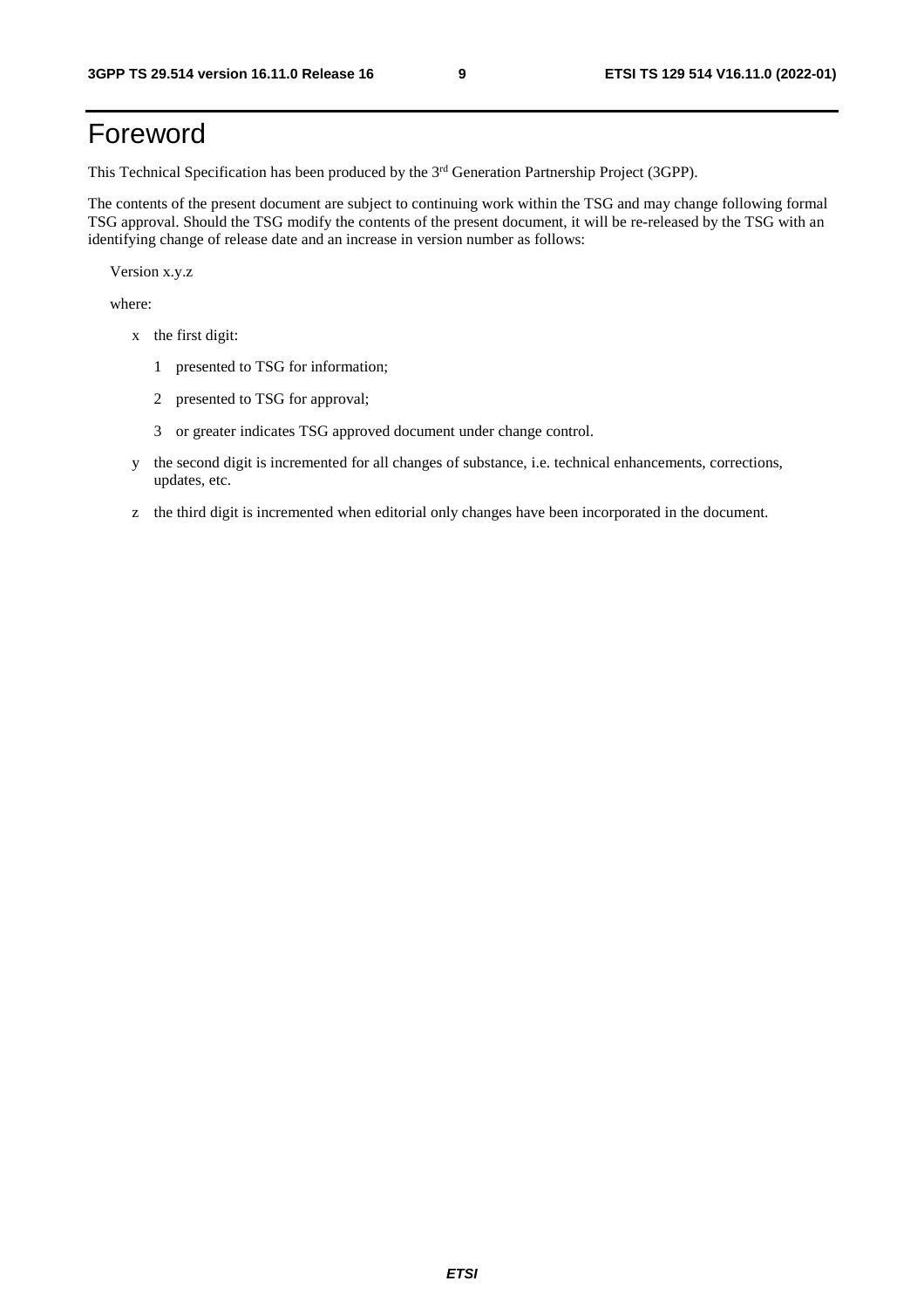# 1 Scope

The present specification provides the stage 3 definition of the Policy Authorization Service of the 5G System.

The 5G System Architecture is defined in 3GPP TS 23.501 [2]. The stage 2 definition and related procedures for the Npcf Policy Authorization Service are specified in 3GPP TS 23.502 [3] and 3GPP TS 23.503 [4].

The 5G System stage 3 call flows are provided in 3GPP TS 29.513 [7].

The Technical Realization of the Service Based Architecture and the Principles and Guidelines for Services Definition are specified in 3GPP TS 29.500 [5] and 3GPP TS 29.501 [6].

The Policy Authorization Service is provided by the Policy Control Function (PCF). This service creates policies as requested by the authorised AF for the PDU Session to which the AF session is bound.

# 2 References

The following documents contain provisions which, through reference in this text, constitute provisions of the present document.

- References are either specific (identified by date of publication, edition number, version number, etc.) or non-specific.
- For a specific reference, subsequent revisions do not apply.
- For a non-specific reference, the latest version applies. In the case of a reference to a 3GPP document (including a GSM document), a non-specific reference implicitly refers to the latest version of that document *in the same Release as the present document*.
- [1] 3GPP TR 21.905: "Vocabulary for 3GPP Specifications".
- [2] 3GPP TS 23.501: "System Architecture for the 5G System; Stage 2".
- [3] 3GPP TS 23.502: "Procedures for the 5G System; Stage 2".
- [4] 3GPP TS 23.503: "Policy and Charging Control Framework for the 5G System; Stage 2".
- [5] 3GPP TS 29.500: "5G System; Technical Realization of Service Based Architecture; Stage 3".
- [6] 3GPP TS 29.501: "5G System; Principles and Guidelines for Services Definition; Stage 3".
- [7] 3GPP TS 29.513: "5G System; Policy and Charging Control signalling flows and QoS parameter mapping; Stage 3".
- [8] 3GPP TS 29.512: "5G System; Session Management Policy Control Service; Stage 3".
- [9] IETF RFC 7540: "Hypertext Transfer Protocol Version 2 (HTTP/2)".
- [10] IETF RFC 8259: "The JavaScript Object Notation (JSON) Data Interchange Format".
- [11] OpenAPI: "OpenAPI 3.0.0 Specification", [https://github.com/OAI/OpenAPI](https://github.com/OAI/OpenAPI-Specification/blob/master/versions/3.0.0.md)-[Specification/blob/master/versions/3.0.0.md](https://github.com/OAI/OpenAPI-Specification/blob/master/versions/3.0.0.md).
- [12] 3GPP TS 29.571: "5G System; Common Data Types for Service Based Interfaces; Stage 3".
- [13] 3GPP TS 29.508: "5G System; Session Management Event Exposure Service; Stage 3".
- [14] 3GPP TS 29.554: "5G System; Background Data Transfer Policy Control Service; Stage 3".
- [15] 3GPP TS 29.122: "T8 reference point for Northbound APIs".
- [16] IEEE 802.3-2015: "IEEE Standard for Ethernet".
- [17] IEEE 802.1Q-2014: "Bridges and Bridged Networks".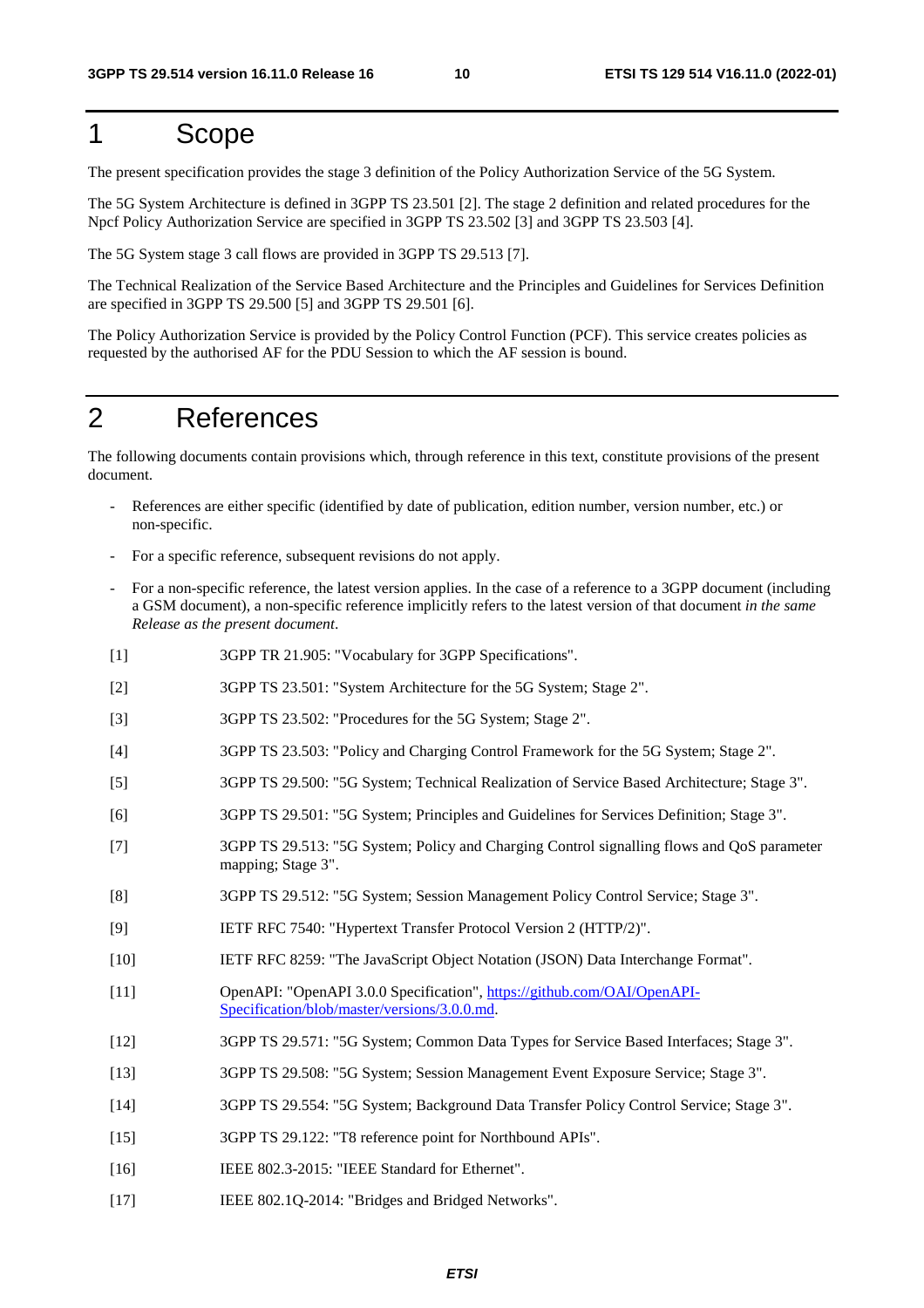- [18] IETF RFC 7042: "IANA Considerations and IETF Protocol and Documentation Usage for IEEE 802 Parameters".
- [19] IETF RFC 3986: "Uniform Resource Identifier (URI): Generic Syntax".
- [20] 3GPP TS 29.214: "Policy and Charging Control over Rx reference point".
- [21] **IETF RFC 7396: "JSON Merge Patch".**
- [22] 3GPP TS 32.291: "5G System; Charging service; Stage 3".
- [23] 3GPP TS 22.153: "5G System; "Multimedia Priority Service".
- [24] IETF RFC 7807: "Problem Details for HTTP APIs".
- [25] 3GPP TS 33.501: "Security architecture and procedures for 5G system".
- [26] IETF RFC 6749: "The OAuth 2.0 Authorization Framework".
- [27] 3GPP TS 29.510: "5G System; Network Function Repository Services; Stage 3".
- [28] 3GPP TR 21.900: "Technical Specification Group working methods".
- [29] 3GPP TS 24.292: "IP Multimedia (IM) Core Network (CN) subsystem Centralized Services (ICS); Stage 3".
- [30] 3GPP TS 26.114: "IP Multimedia Subsystem (IMS); Multimedia telephony; Media handling and interaction".
- [31] IETF RFC 5761: "Multiplexing RTP Data and Control Packets on a Single Port".
- [32] 3GPP TS 24.229: "IP Multimedia Call Control Protocol based on SIP and SDP; Stage 3".
- [33] 3GPP TS 23.228: "IP Multimedia Subsystem (IMS); Stage 2".
- [34] IETF RFC 5031: "A Uniform Resource Name (URN) for Emergency and Other Well-Known Services".
- [35] IETF RFC 5009: "Private Header (P-Header) Extension to the Session Initiation Protocol (SIP) for Authorization of Early Media".
- [36] 3GPP TS 24.008: "Mobile radio interface Layer 3 specification; Core network protocols; Stage 3".
- [37] IETF RFC 3556: "Session Description Protocol (SDP) Bandwidth Modifiers for RTP Control Protocol (RTCP) Bandwidth".
- [38] IETF RFC 3959 (December 2004): "The Early Session Disposition Type for the Session Initiation Protocol (SIP)".
- [39] 3GPP TS 23.380: "IMS Restoration Procedures".
- [40] 3GPP TS 23.167: "IP Multimedia Subsystem (IMS) emergency sessions".
- [41] 3GPP TS 24.379: "Mission Critical Push To Talk (MCPTT) call control; Protocol specification".
- [42] IETF RFC 8101: "IANA Registration of New Session Initiation Protocol (SIP), Resource-Priority Namespace for Mission Critical Push To Talk Service".
- [43] 3GPP TS 24.281: "Mission Critical Video (MCVideo) signalling control; Protocol specification".
- [44] 3GPP TS 23.316: "Wireless and wireline convergence access support for the 5G System (5GS)".
- [45] 3GPP TS 22.179: "Mission Critical Push to Talk (MCPTT) over LTE; Stage 1".
- [46] 3GPP TS 22.280: "Mission Critical (MC) services common requirements".
- [47] 3GPP TS 22.281: "Mission Critical (MC) video over LTE".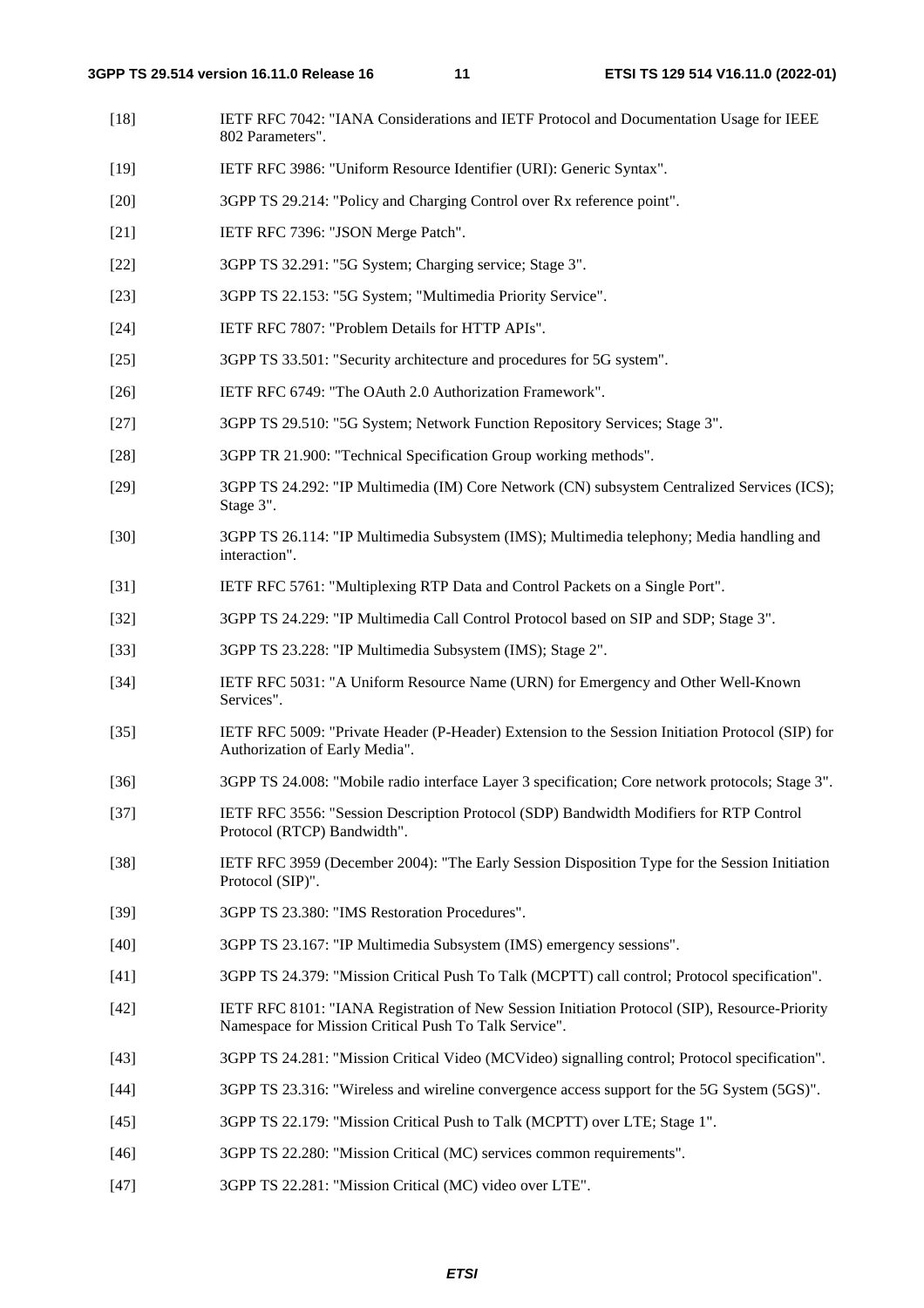- [48] 3GPP TS 22.282: "Mission Critical (MC) data over LTE".
- [49] 3GPP TS 24.501: "Non-Access-Stratum (NAS) protocol for 5G System (5GS); Stage 3".
- [50] IETF RFC 4574: "The Session Description Protocol (SDP) Label Attribute".
- [51] 3GPP TS 26.238: "Uplink Streaming".
- [52] IETF RFC 6733: "Diameter Base Protocol".

# 3 Definitions and abbreviations

### 3.1 Definitions

For the purposes of the present document, the terms and definitions given in 3GPP TR 21.905 [1] and the following apply. A term defined in the present document takes precedence over the definition of the same term, if any, in 3GPP TR 21.905 [1].

**Application Function (AF)**: Element offering application(s) that use PDU session resources.

**AF application session context:** Application level session context established by an application level signalling protocol offered by the AF that requires a session context set-up with explicit session context description before the use of the service.

**MCS session:** A session for which priority treatment is applied for allocating and maintaining radio and network resources to support the Mission Critical Service (MCS). MCS is defined in 3GPP TS 22.179 [45], 3GPP TS 22.280 [46], 3GPP TS 22.281 [47], and 3GPP TS 22.282 [48].

**MPS session:** A session for which priority treatment is applied for allocating and maintaining radio and network resources to support the Multimedia Priority Service (MPS). MPS is defined in 3GPP TS 22.153 [23].

**PCC rule:** Set of information enabling the detection of a service data flow and providing parameters for policy control and/or charging control.

**Service information:** Set of information conveyed from the AF/NEF to the PCF by the Npcf\_PolicyAuthorization service to be used as a basis for PCC decisions at the PCF, including information about the AF/NEF application session context (e.g. application identifier, type of media, bandwidth, IP address and port number).

**Service data flow:** An aggregate set of packet flows.

### 3.2 Abbreviations

For the purposes of the present document, the abbreviations given in 3GPP TR 21.905 [1] and the following apply. An abbreviation defined in the present document takes precedence over the definition of the same abbreviation, if any, in 3GPP TR 21.905 [1].

| 5G-RG        | 5G Residential Gateway                                                      |
|--------------|-----------------------------------------------------------------------------|
| AF           | <b>Application Function</b>                                                 |
| ARP          | Allocation and Retention Priority                                           |
| <b>ATSSS</b> | Access Traffic Steering, Switching and Splitting                            |
| <b>BBF</b>   | <b>Broadband Forum</b>                                                      |
| <b>BMIC</b>  | <b>Bridge Management Information Container</b>                              |
| <b>BSSID</b> | Basic Service Set IDentifier                                                |
| <b>CHEM</b>  | Coverage and Handoff Enhancements using Multimedia error robustness feature |
| <b>CHF</b>   | <b>Charging Function</b>                                                    |
| DEI          | Drop Eligible Indicator                                                     |
| <b>DNAI</b>  | DN Access Identifier                                                        |
|              |                                                                             |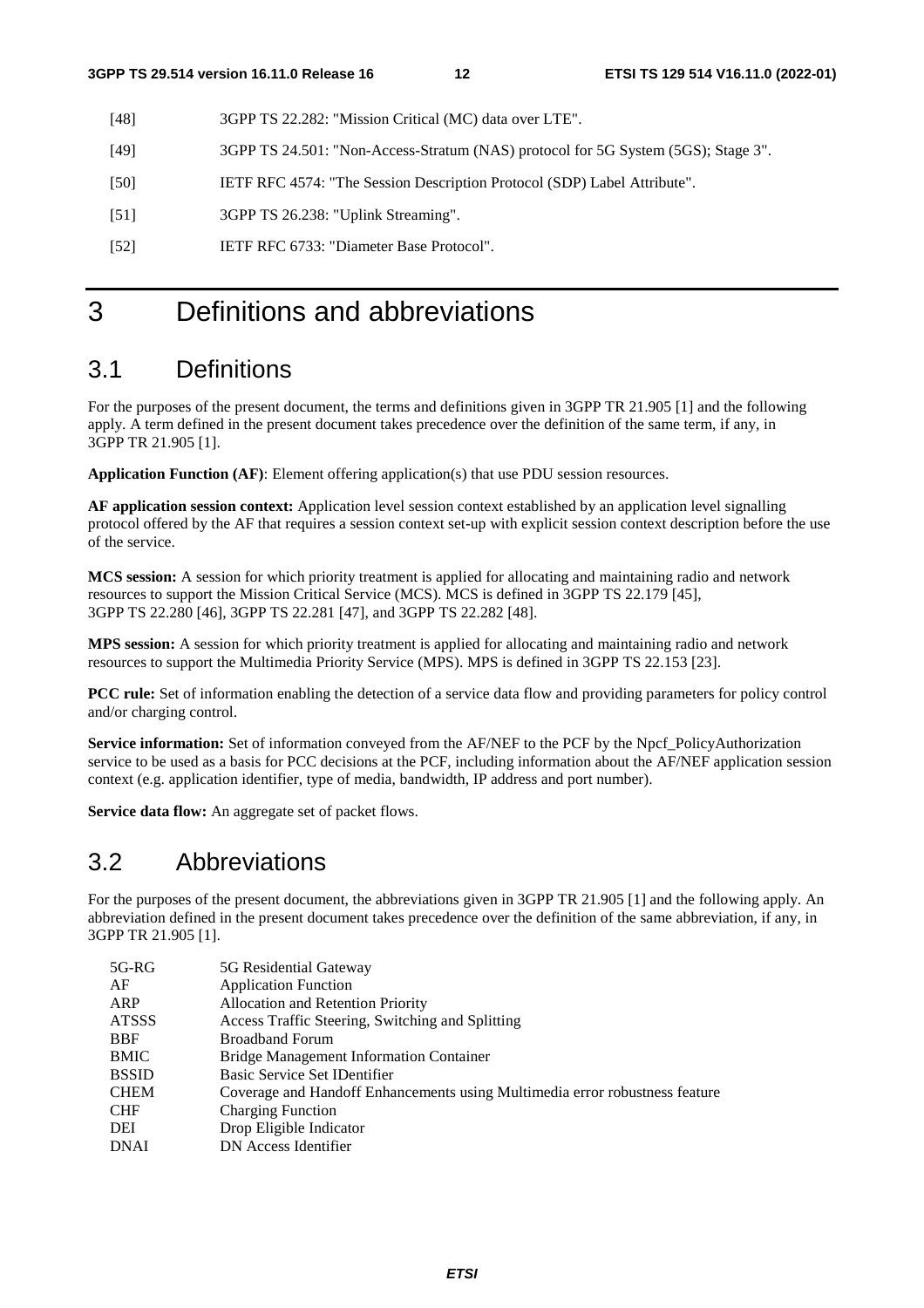| <b>DNN</b>    | Data Network Name                                     |
|---------------|-------------------------------------------------------|
| DS-TT         | Device-side TSN translator                            |
| <b>DSL</b>    | Digital Subscriber Line                               |
| <b>E-UTRA</b> | Evolved Universal Terrestrial Radio Access            |
| <b>FLUS</b>   | Framework for Live Uplink Streaming                   |
| $FN-RG$       | <b>Fixed Network Residential Gateway</b>              |
| <b>GPSI</b>   | Generic Public Subscription Identifier                |
| <b>HFC</b>    | Hybrid Fiber-Coaxial                                  |
| H-PCF         | PCF in the HPLMN                                      |
| <b>IMS</b>    | IP-Multimedia Subsystem                               |
| <b>JSON</b>   | JavaScript Object Notation                            |
| МA            | Multi-Access                                          |
| <b>MCPTT</b>  | Mission Critical Push to Talk Service                 |
| MCVideo       | <b>Mission Critical Video</b>                         |
| <b>MPS</b>    | Multimedia Priority Service                           |
| <b>NEF</b>    | <b>Network Exposure Function</b>                      |
| NID           | Network Identifier                                    |
| <b>NR</b>     | New Radio                                             |
| <b>NRF</b>    | <b>Network Repository Function</b>                    |
| <b>NWDAF</b>  | <b>Network Data Analytics Function</b>                |
| NW-TT         | Network-side TSN translator                           |
|               |                                                       |
| <b>PCC</b>    | Policy and Charging Control                           |
| PCF           | Policy Control Function                               |
| <b>PCP</b>    | Priority Code Point                                   |
| P-CSCF        | Proxy Call Session Control Function                   |
| PEI           | Permanent Equipment Identifier                        |
| <b>PMIC</b>   | Port Management Information Container                 |
| <b>PON</b>    | <b>Passive Optical Network</b>                        |
| <b>PRA</b>    | Presence Reporting Area                               |
| QoS           | Quality of Service                                    |
| <b>RFSP</b>   | <b>RAT Frequency Selection Priority</b>               |
| <b>RTCP</b>   | Real Time Control Protocol                            |
| <b>RTP</b>    | <b>Real Time Protocol</b>                             |
| <b>SDF</b>    | Service Data Flow                                     |
| <b>SDP</b>    | <b>Session Description Protocol</b>                   |
| <b>SIP</b>    | <b>Session Initiation Protocol</b>                    |
| <b>SMF</b>    | <b>Session Management Function</b>                    |
| S-NSSAI       | Single Network Slice Selection Assistance Information |
| SNPN          | <b>Stand-alone Non-Public Network</b>                 |
| <b>SSID</b>   | Service Set IDentifier                                |
| <b>SUPI</b>   | <b>Subscription Permanent Identifier</b>              |
| <b>TNAP</b>   | Trusted Non-3GPP Access Point                         |
| <b>TSC</b>    | Time Sensitive Communication                          |
| <b>TSCAI</b>  | Time Sensitive Communication Assistance Information   |
| <b>TSN</b>    | Time Sensitive Networking                             |
| <b>UDR</b>    | <b>Unified Data Repository</b>                        |
| <b>UPF</b>    | User Plane Function                                   |
| <b>URSP</b>   | <b>UE Route Selection Policy</b>                      |
| VID           | <b>VLAN</b> Identifier                                |
| <b>VLAN</b>   | Virtual Local Area Network                            |
| V-PCF         | PCF in the VPLMN                                      |
| W-5GAN        | Wireline 5G Access Network                            |
| W-5GBAN       | Wireline 5G BBF Access Network                        |
| W-5GCAN       | Wireline 5G Cable Access Network                      |
| W-AGF         | Wireline Access Gateway Function                      |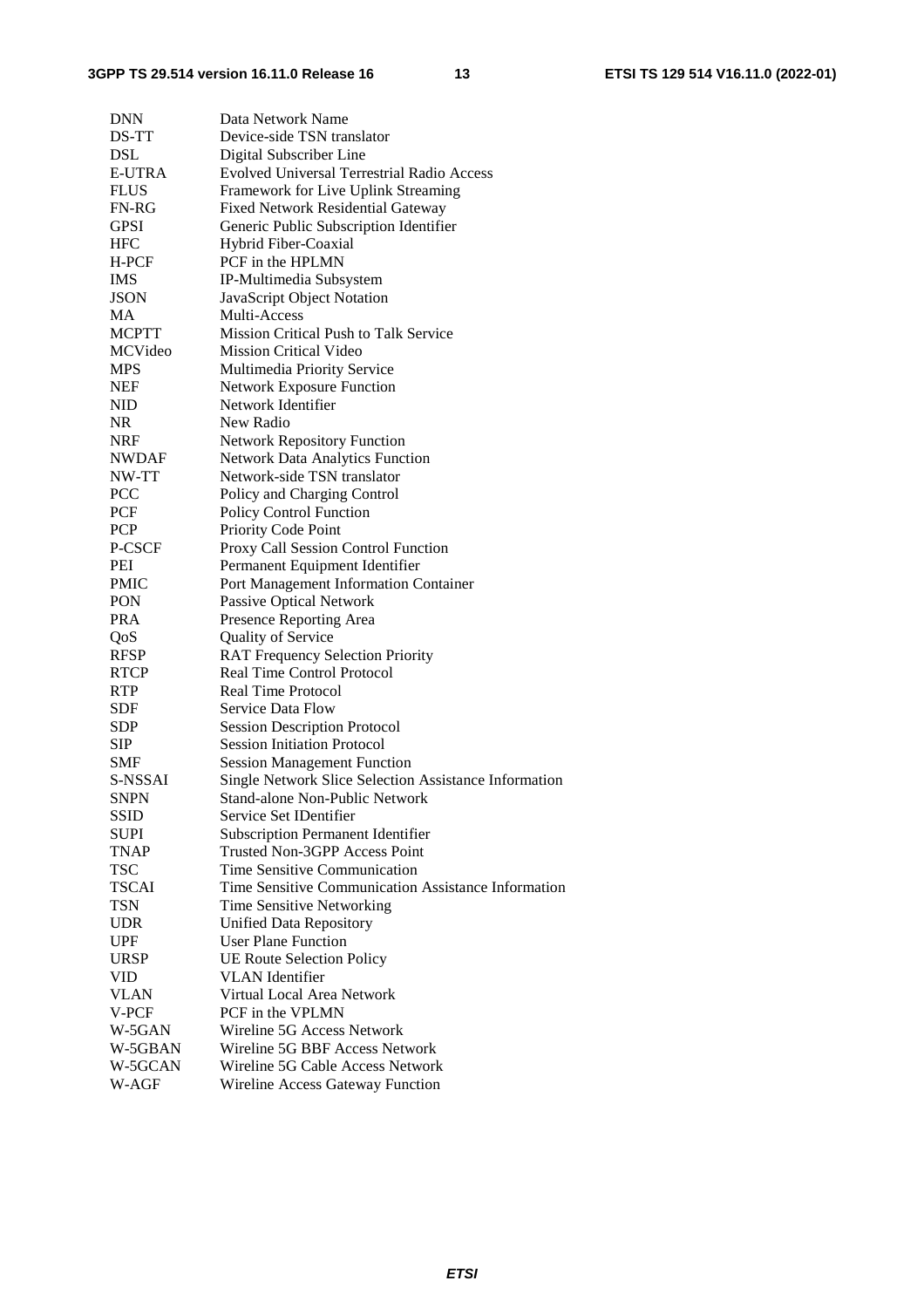# 4 Npcf\_PolicyAuthorization Service

# 4.1 Service Description

### 4.1.1 Overview

The Npcf\_PolicyAuthorization Service, as defined in 3GPP TS 23.502 [3] and in 3GPP TS 23.503 [4], is provided by the Policy Control Function (PCF).

The Npcf. PolicyAuthorization service authorises an AF request and creates policies as requested by the authorised NF service consumer for the PDU session to which the AF session is bound to. This service also allows the NF service consumer to subscribe/unsubscribe to notifications on events (e.g. access type change, PLMN change, usage report, access network information report).

## 4.1.2 Service Architecture

The 5G System Architecture is defined in 3GPP TS 23.501 [2]. The Policy and Charging control related 5G architecture is also described in 3GPP TS 23.503 [4] and 3GPP TS 29.513 [7].

The only known NF service consumers of the Npcf\_PolicyAuthorization service are the Application Function (AF) and the Network Exposure Function (NEF).

The Npcf\_PolicyAuthorization service is provided by the PCF and consumed by the AF and the NEF, as shown in figure 4.1.2-1 for the SBI representation model and in figure 4.1.2-2 for the reference point representation model.







**Figure 4.1.2-2: Npcf\_PolicyAuthorization service Architecture, reference point representation** 

The NEF can act as an AF using N5 reference point.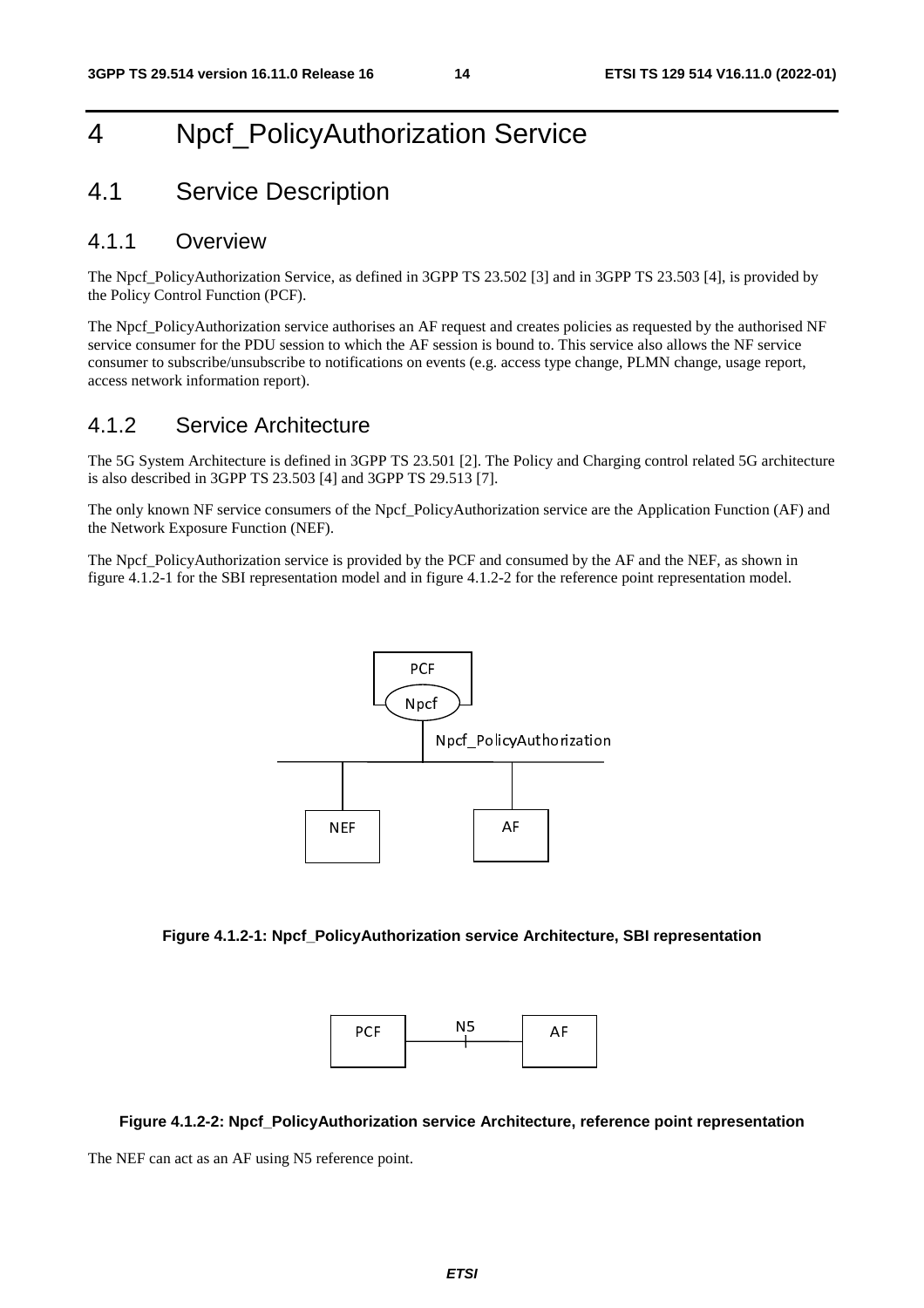### 4.1.3 Network Functions

#### 4.1.3.1 Policy Control Function (PCF)

The PCF (Policy Control Function) is a functional element that encompasses:

- policy control decision and flow based charging control functionalities;
- access and mobility policy decisions for the control of e.g. the UE Service Area Restrictions and RAT/RFSP control; and
- UE Policy for the Access network discovery and selection policy and UE Route Selection Policy (URSP).

The policy control decision and flow based charging control functionalities enable the PCF to provide network control regarding the service data flow detection, gating, QoS and flow based charging (except credit management) towards the SMF/UPF.

The PCF receives session and media related information from the Npcf\_PolicyAuthorization service consumers and notifies them of subscribed traffic plane events.

The PCF may receive from the NF service consumers the request to monitor the requested service and media information and notifies them of the UL/DL/round-trip delay of the requested flows.

The PCF may receive service routing requirements and the indication of receiving notifications about user plane path changes from the Npcf\_PolicyAuthorization service consumers.

The PCF may receive from the NF service consumers the specific required QoS and a prioritized list of alternative QoS profiles and notifies them about the QoS target the access network guarantees.

The PCF checks that the service information provided by the NF service consumer is consistent with the operator defined policy rules before storing the service information.

The PCF uses the received service information and the subscription information when it applies as basis for the policy and charging control decisions.

The PCF derives PCC rules and provisions them to the SMF via the Npcf\_SMPolicyControl service and subscribes to traffic plane events via policy control request triggers as described in 3GPP TS 29.512 [8].

In 5GS interworking with TSN networks, the PCF:

- notifies the TSN AF service consumer about the TSN bridge and DS-TT port information corresponding to a PDU session;
- enables the TSN AF configures the TSN bridge and TSN ports by forwarding TSN bridge management containers and TSN port management containers to the SMF as described in 3GPP TS 29.512 [8];
- notifies the TSN AF about updated TSN bridge configuration and TSN port configuration by forwarding TSN bridge management containers and TSN port management containers received from the SMF; and
- uses the received QoS and TSC assistance information to derive the policy information delivered in the PCC rule to the SMF as described in 3GPP TS 29.512 [8].

#### 4.1.3.2 NF Service Consumers

The known NF service consumers are the AF and the NEF, as defined in 3GPP TS 23.502 [3].

The AF is an element offering control to applications that require the policy and charging control of traffic plane resources; specific user plane paths for the requested traffic, the monitoring of the required service QoS, and/or specific QoS and alternative QoS profiles. The AF uses the Npcf\_PolicyAuthorization service to provide service information to the PCF.

In 5GS interworking with TSN networks, the TSN AF is an element offering to TSN control functions an interface to 5GS to forward TSN bridge and TSN port management configuration, and to set the QoS policy required to forward the TSN traffic making use of the 5GS traffic plane resources.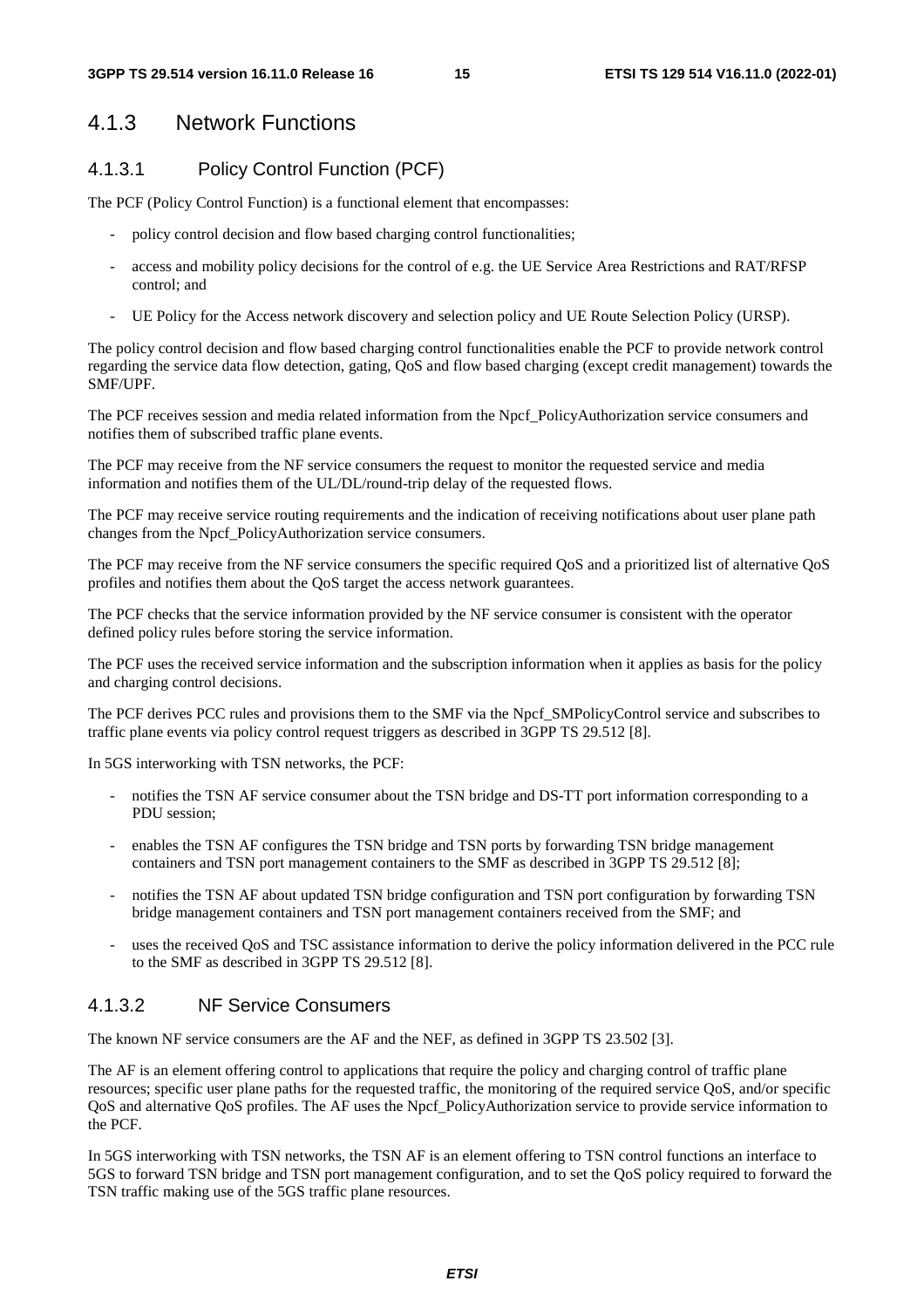The AFs can be deployed by the same operator offering the access services or can be provided by external third-party service provider. If the AF is not allowed by the operator to access directly the PCF, the AF uses the external exposure framework via NEF to interact with the PCF, as described in subclause 5.20 of 3GPP TS 23.501 [2].

The Network Exposure Function (NEF) supports external exposure of capabilities of network functions.

## 4.2 Service Operations

### 4.2.1 Introduction

Service operations defined for the Npcf\_PolicyAuthorization Service are shown in table 4.2.1-1.

| <b>Service Operation Name</b>        | <b>Description</b>                                                                                                                   | Initiated by |
|--------------------------------------|--------------------------------------------------------------------------------------------------------------------------------------|--------------|
| Npcf_PolicyAuthorization_Create      | Determines and installs the policy according to                                                                                      | AF. NEF      |
|                                      | the service information provided by an authorized                                                                                    |              |
|                                      | NF service consumer.                                                                                                                 |              |
| Npcf_PolicyAuthorization_Update      | Determines and updates the policy according to<br>the modified service information provided by an<br>authorized NF service consumer. | AF, NEF      |
| Npcf PolicyAuthorization Delete      | Provides means to delete the application session<br>context of the NF service consumer.                                              | AF. NEF      |
| Npcf_PolicyAuthorization_Notify      | Notifies NF service consumers of the subscribed<br>events.                                                                           | <b>PCF</b>   |
| Npcf PolicyAuthorization Subscribe   | Allows NF service consumers to subscribe to the<br>notifications of events.                                                          | AF. NEF      |
| Npcf PolicyAuthorization Unsubscribe | Allows NF service consumers to unsubscribe<br>from the notifications of events.                                                      | AF, NEF      |

|  | Table 4.2.1-1: Npcf_PolicyAuthorization Service Operations |  |
|--|------------------------------------------------------------|--|
|--|------------------------------------------------------------|--|

- NOTE 1: The NEF and the AF use the Npcf\_PolicyAuthorization service in the same way. To improve the readability of the service procedures, only the AF is mentioned in the following subclauses.
- NOTE 2: The NWDAF can be a consumer in the Npcf\_PolicyAuthorization\_Notify/Subscribe/Unsubscribe operations to perform data collection for UEs. While there is no data collected from the PCF by the NWDAF defined in this Release of the specification.

### 4.2.2 Npcf\_PolicyAuthorization\_Create service operation

#### 4.2.2.1 General

The Npcf PolicyAuthorization Create service operation authorizes the request from the NF service consumer, and optionally communicates with Npcf\_SMPolicyControl service to determine and install the policy according to the information provided by the NF service consumer.

The Npcf\_PolicyAuthorization\_Create service operation creates an application session context in the PCF.

The following procedures using the Npcf\_PolicyAuthorization\_Create service operation are supported:

- Initial provisioning of service information.
- Gate control
- Initial Background Data Transfer policy indication.
- Initial provisioning of sponsored connectivity information.
- Subscription to Service Data Flow QoS notification control.
- Subscription to Service Data Flow Deactivation.
- Initial provisioning of traffic routing information.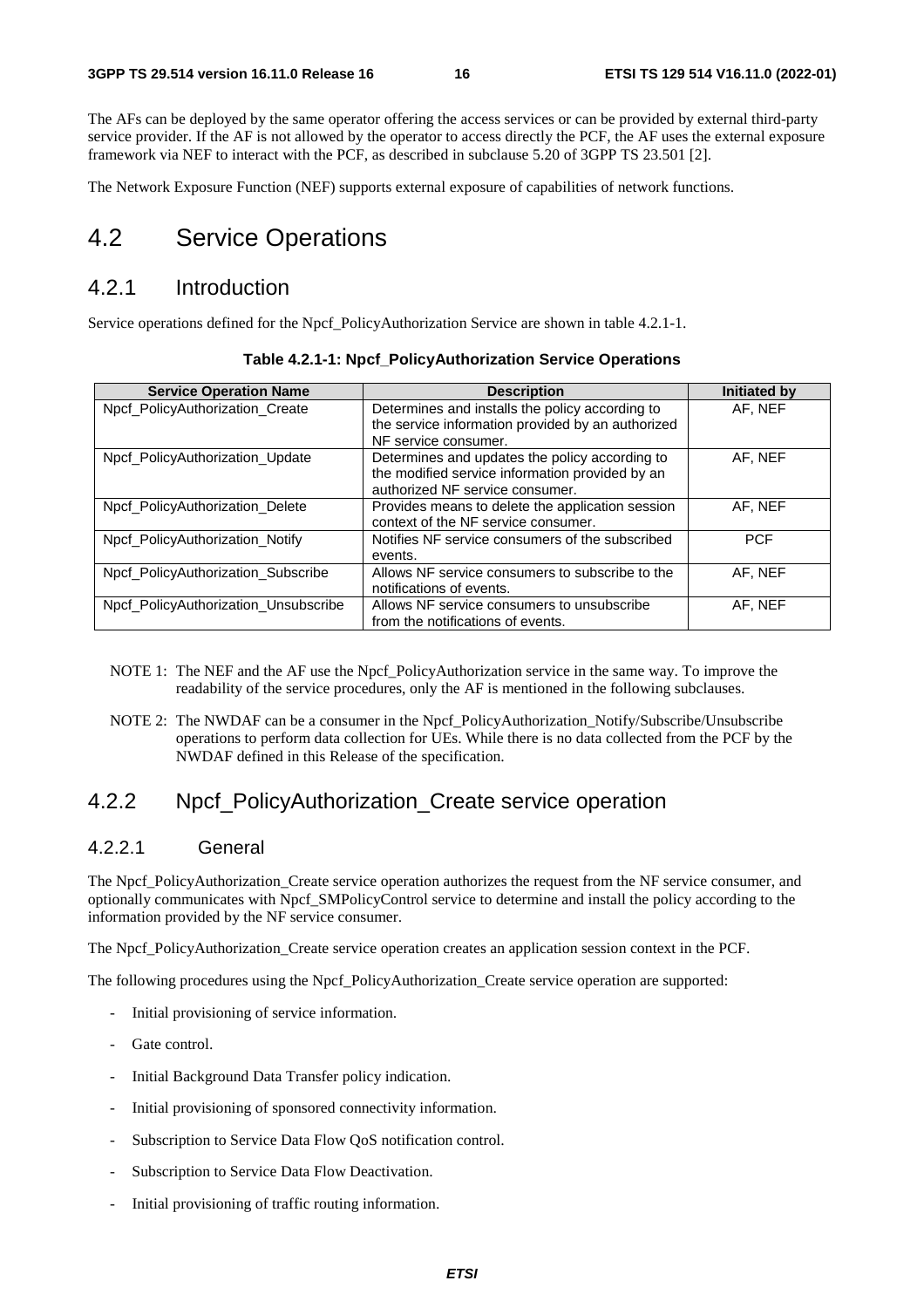- Subscription to resources allocation outcome.
- Invocation of Multimedia Priority Services.
- Support of content versioning.
- Request of access network information.
- Initial provisioning of service information status.
- Provisioning of signalling flow information.
- Support of resource sharing.
- Indication of Emergency traffic.
- Invocation of MCPTT.
- Invocation of MCVideo.
- Priority sharing indication.
- Subscription to out of credit notification.
- Subscription to Service Data Flow QoS Monitoring information.
- Provisioning of TSCAI input information and TSC QoS related data.
- Provisioning of bridge management information and port management information.
- P-CSCF restoration enhancements.
- Support of CHEM feature.
- Support of FLUS feature.
- Subscription to EPS Fallback report.
- Subscription to TSN related events.
- Initial provisioning of required QoS information.
- Support of QoSHint feature.
- Subscription to reallocation of credit notification.

#### 4.2.2.2 Initial provisioning of service information

This procedure is used to set up an AF application session context for the service as defined in 3GPP TS 23.501 [2], 3GPP TS 23.502 [3] and 3GPP TS 23.503 [4].

Figure 4.2.2.2-1 illustrates the initial provisioning of service information.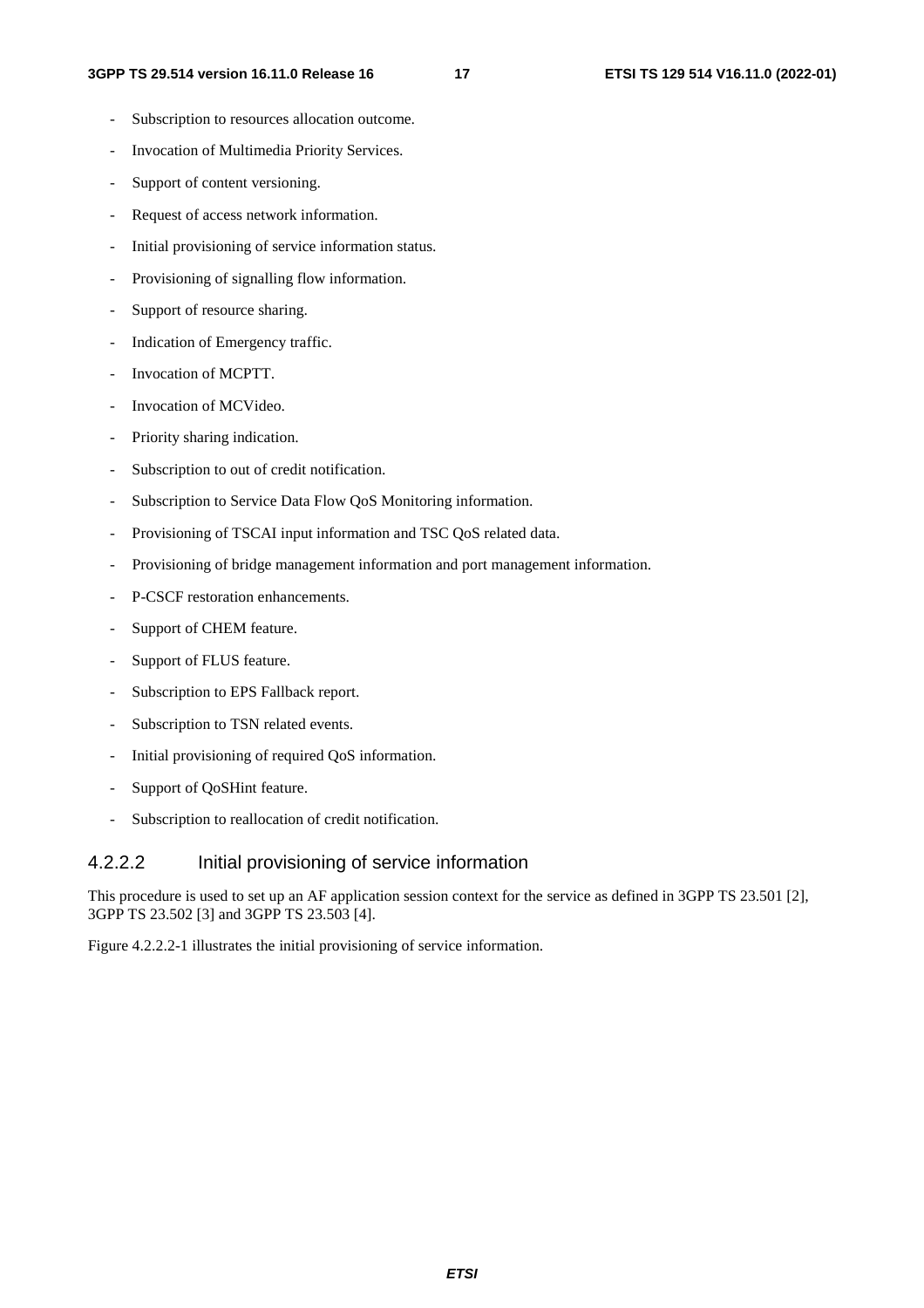



When a new AF application session context is being established and media information for this application session context is available at the AF and the related media requires PCC control, the AF shall invoke the Npcf\_PolicyAuthorization\_Create service operation by sending the HTTP POST request to the resource URI representing the "Application Sessions" collection resource of the PCF, as shown in figure 4.2.2.2-1, step 1.

The AF shall include in the "AppSessionContext" data type in the payload body of the HTTP POST request a partial representation of the "Individual Application Session Context" resource by providing the "AppSessionContextReqData" data type. The "Individual Application Session Context" resource and the "Events Subscription" sub-resource are created as described below.

The AF shall provide in the body of the HTTP POST request:

- for IP type PDU sessions, the IP address (IPv4 or IPv6) of the UE in the "ueIpv4" or "ueIpv6" attribute; and
- for Ethernet type PDU sessions, the MAC address of the UE in the "ueMac" attribute.
- if the "TimeSensitiveNetworking" feature is supported, the "ueMac" attribute containing the MAC address of the DS-TT port as received from the PCF during the reporting of bridge information as defined in subclause 4.2.5.16.

NOTE: The determination of the DS-TT MAC address is specified in subclause 5.28.2 of 3GPP TS 23.501 [2].

The AF shall provide the corresponding service information in the "medComponents" attribute if available. The AF shall indicate to the PCF as part of the "medComponents" attribute whether the service data flow(s) (IP or Ethernet) should be enabled or disabled with the "fStatus" attribute.

If the "AuthorizationWithRequiredQoS" feature as defined in subclause 5.8 is supported, the AF may provide within the MediaComponent data structure required QoS information as specified in subclause 4.2.2.32.

The AF may include the AF application identifier in the "afAppId" attribute into the body of the HTTP POST request in order to indicate the particular service that the AF session belongs to.

The AF application identifier may be provided at both "AppSessionContextReqData" data type level, and "MediaComponent" data type level. When provided at both levels, the AF application identifier provided at "MediaComponent" data type level shall have precedence.

The AF application identifier at the "AppSessionContextReqData" data type level may be used to trigger the PCF to indicate to the SMF/UPF to perform the application detection based on the operator's policy as defined in 3GPP TS 29.512 [8].

If the "IMS\_SBI" feature is supported, the AF may include the AF charging identifier in the "afChargId" attribute for charging correlation purposes.

If the "TimeSensitiveNetworking" feature is supported the AF may provide TSN information as specified in subclauses 4.2.2.24 and 4.2.2.25.

The AF may also include the "evSubsc" attribute of "EventsSubscReqData" data type to request the notification of certain user plane events. The AF shall include the events to subscribe to in the "events" attribute, and the notification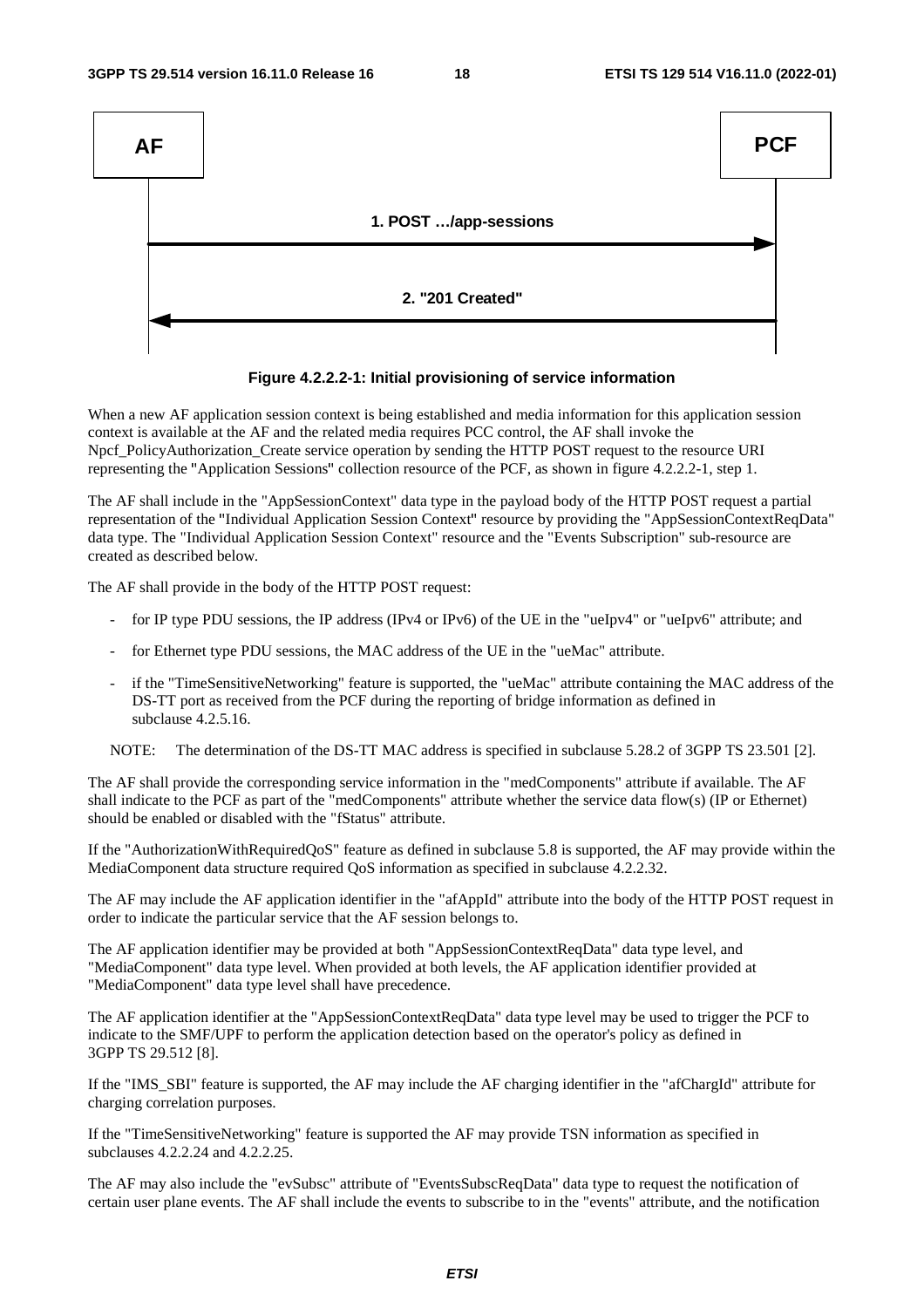URI where to address the Npcf\_PolicyAuthorization\_Notify service operation in the "notifUri" attribute. The events subscription is provisioned in the "Events Subscription" sub-resource.

The AF shall also include the "notifUri" attribute in the "AppSessionContextReqData" data type to indicate the URI where the PCF can request to the AF the deletion of the "Individual Application Session Context" resource.

If the PCF cannot successfully fulfil the received HTTP POST request due to the internal PCF error or due to the error in the HTTP POST request, the PCF shall send the HTTP error response as specified in subclause 5.7.

Otherwise, when the PCF receives the HTTP POST request from the AF, the PCF shall apply session binding as described in 3GPP TS 29.513 [7]. To allow the PCF to identify the PDU session for which the HTTP POST request applies, the AF shall provide in the body of the HTTP POST request:

- for IP type PDU session, either the "ueIpv4" attribute or "ueIpv6" attribute containing the IPv4 or the IPv6 address applicable to an IP flow or IP flows towards the UE; and
- for Ethernet type PDU session, the "ueMac" attribute containing the UE MAC address applicable to an Ethernet flow or Ethernet flows towards the UE.

The AF may provide DNN in the "dnn" attribute, SUPI in the "supi" attribute, GPSI in the "gpsi" attribute, the S-NSSAI in the "sliceInfo" attribute if available for session binding. The AF may also provide the domain identity in the "ipDomain" attribute.

- NOTE 1: The "ipDomain" attribute is helpful in the following scenario: Within a network slice instance, there are several separate IP address domains, with SMF/UPF(s) that allocate Ipv4 IP addresses out of the same private address range to UE PDU Sessions. The same IP address can thus be allocated to UE PDU sessions served by SMF/UPF(s) in different address domains. If one PCF controls several SMF/UPF(s) in different IP address domains, the UE IP address is thus not sufficient for the session binding. An AF can serve UEs in different IP address domains, either by having direct IP interfaces to those domains, or by having interconnections via NATs in the user plane between the UPF and the AF. If a NAT is used, the AF obtains the IP address allocated to the UE PDU session via application level signalling and supplies it for the session binding to the PCF in the "ueIpv4" attribute. The AF supplies an "ipDomain" attribute denoting the IP address domain behind the NAT in addition. The AF can derive the appropriate value from the source address (allocated by the NAT) of incoming user plane packets. The value provided in the "ipDomain" attribute is operator configurable.
- NOTE 2: The "sliceInfo" attribute is helpful in the scenario where multiple network slice instances are deployed in the same DNN, and the same IPv4 address may be allocated to UE PDU sessions in different network slice instances. If one PCF controls several network slices, the UE IP address is not sufficient for the session binding. The AF supplies "sliceInfo" attribute denoting the network slice instance that allocated the IPv4 address of the UE PDU session. How the AF derives S-NSSAI is out of the scope of this specification.
- NOTE 3: When the scenario described in NOTE 1 applies and the AF is a P-CSCF it is assumed that the P-CSCF has direct IP interfaces to the different IP address domains and that no NAT is located between the UPF and P-CSCF. How a non-IMS AF obtains the UE private IP address to be provided to the PCF is out of scope of the present release; it is unspecified how to support applications that use a protocol that does not retain the original UE's private IP address.

If the PCF fails in executing session binding, the PCF shall reject the Npcf\_PolicyAuthorization\_Create service operation with an HTTP "500 Internal Server Error" response including the "cause" attribute set to "PDU\_SESSION\_NOT\_AVAILABLE".

If the request contains the "medComponents" attribute the PCF shall store the received service information. The PCF shall process the received service information according to the operator policy and may decide whether the request is accepted or not. The PCF may take the priority information within the "resPrio" attribute into account when making this decision.

If the service information provided in the body of the HTTP POST request is rejected (e.g. the subscribed guaranteed bandwidth for a particular user is exceeded), the PCF shall indicate in an HTTP "403 Forbidden" response message the cause for the rejection including the "cause" attribute set to "REQUESTED\_SERVICE\_NOT\_AUTHORIZED".

If the service information provided in the HTTP POST request is rejected due to a temporary condition in the network (e.g. the NWDAF reported the network slice selected for the PDU session is congested), the PCF may include in the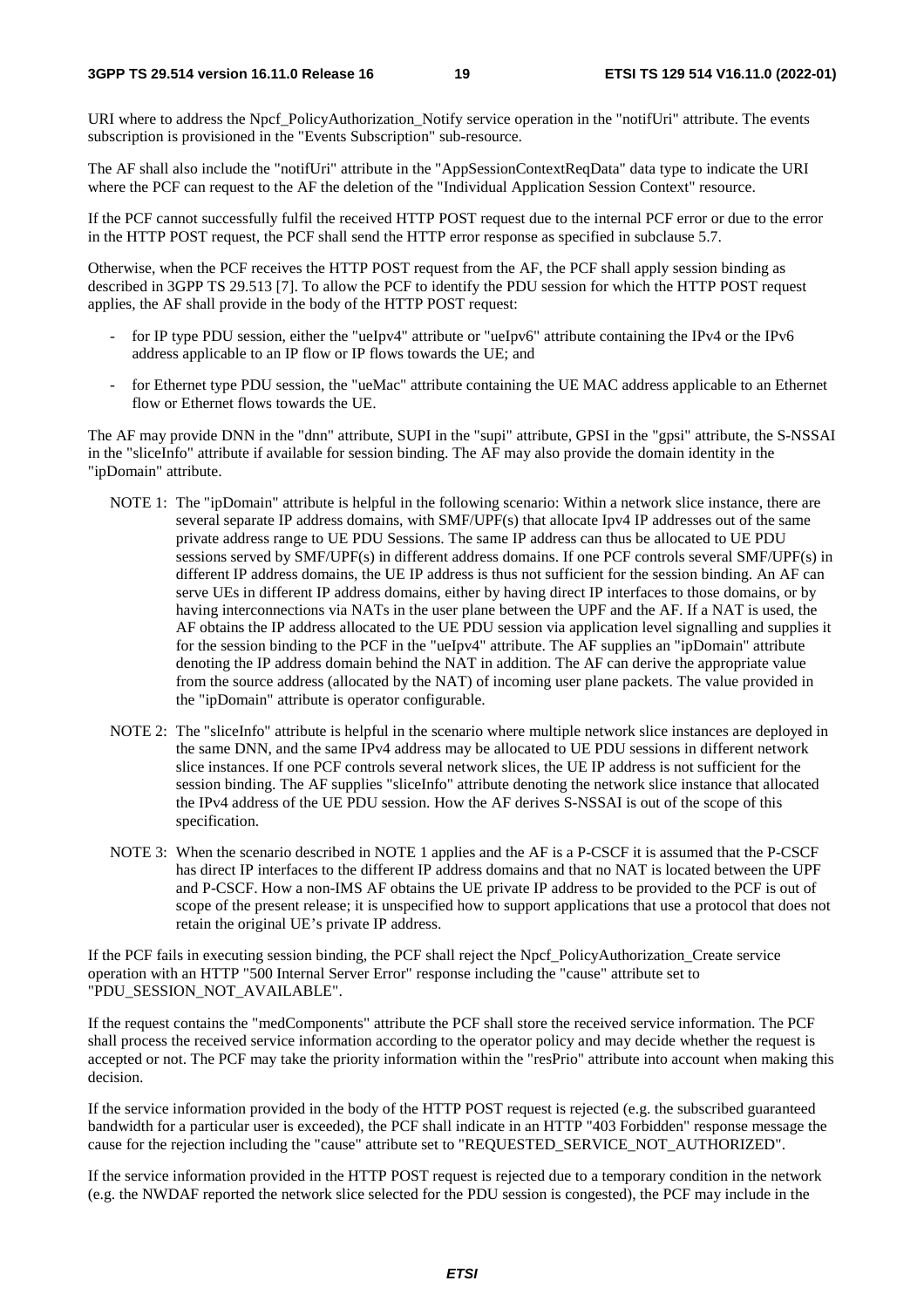"403 Forbidden" response the "cause" attribute set to

"REQUESTED\_SERVICE\_TEMPORARILY\_NOT\_AUTHORIZED". The PCF may also provide a retry interval within the "Retry-After" HTTP header field. When the AF receives the retry interval within the "Retry-After" HTTP header field, the AF shall not send the same service information to the PCF again (for the same application session context) until the retry interval has elapsed. The "Retry-After" HTTP header is described in 3GPP TS 29.500 [5] subclause 5.2.2.2.

The PCF may additionally provide the acceptable bandwidth within the attribute "acceptableServInfo" included in the "ExtendedProblemDetails" data structure returned in the rejection response message.

To allow the PCF and SMF/UPF to perform PCC rule authorization and QoS flow binding for the described service data flows, the AF shall supply:

- for IP type PDU session, both source and destination IP addresses and port numbers in the "fDescs" attribute within the "medSubComps" attribute, if such information is available; and
- for Ethernet type PDU session, the Ethernet Packet filters in the "ethfDescs" attribute within the "medSubComps" attribute, if such information is available.

The AF may specify the ToS traffic class within the "tosTrCl" attribute for the described service data flows together with the "fDescs" attribute.

The AF may include the "resPrio" attribute at the "AppSessionContextReqData" data type level to assign a priority to the AF Session as well as include the "resPrio" attribute at the "MediaComponent" data type level to assign a priority to the service data flow. The presence of the "resPrio" attribute in both levels does not constitute a conflict as they each represent different types of priority. The reservation priority at the "AppSessionContextReqData" data type level provides the relative priority for an AF session while the reservation priority at the "MediaComponent" data type level provides the relative priority for a service data flow within a session. If the "resPrio" attribute is not specified, the requested priority is PRIO\_1.

The PCF shall check whether the received service information requires PCC rules to be created and provisioned as specified in 3GPP TS 29.513 [7]. Provisioning of PCC rules to the SMF shall be carried out as specified at 3GPP TS 29.512 [8].

Based on the received subscription information from the AF, the PCF may create a subscription to event notifications for a related PDU session from the SMF, as described in 3GPP TS 29.512 [8].

If the PCF created an "Individual Application Session Context" resource, the PCF shall send to the AF a "201 Created" response to the HTTP POST request, as shown in figure 4.2.2.2-1, step 2. The PCF shall include in the "201 Created" response:

- a Location header field; and
- an "AppSessionContext" data type in the payload body.

The Location header field shall contain the URI of the created individual application session context resource i.e. "{apiRoot}/npcf-policyauthorization/v1/app-sessions/{appSessionId}".

When "Events Subscription" sub-resource is created in this procedure, the AF shall build the sub-resource URI by adding the path segment "/events-subscription" at the end of the URI path received in the Location header field.

The "AppSessionContext" data type payload body shall contain the representation of the created "Individual Application Session Context" resource and may include the "Events Subscription" sub-resource.

The PCF shall include in the "evsNotif" attribute:

- if the AF subscribed to the event "PLMN\_CHG" in the HTTP POST request, the "event" attribute set to "PLMN\_CHG" and the "plmnId" attribute including the PLMN identifier and, if available, the NID if the PCF has previously requested to be updated with this information in the SMF;
- if the AF subscribed to the event "ACCESS\_TYPE\_CHANGE" in the HTTP POST request, the "event" attribute set to "ACCESS\_TYPE\_CHANGE" and:
	- i. the "accessType" attribute including the access type, and the "ratType" attribute including the RAT type when applicable for the notified access type; and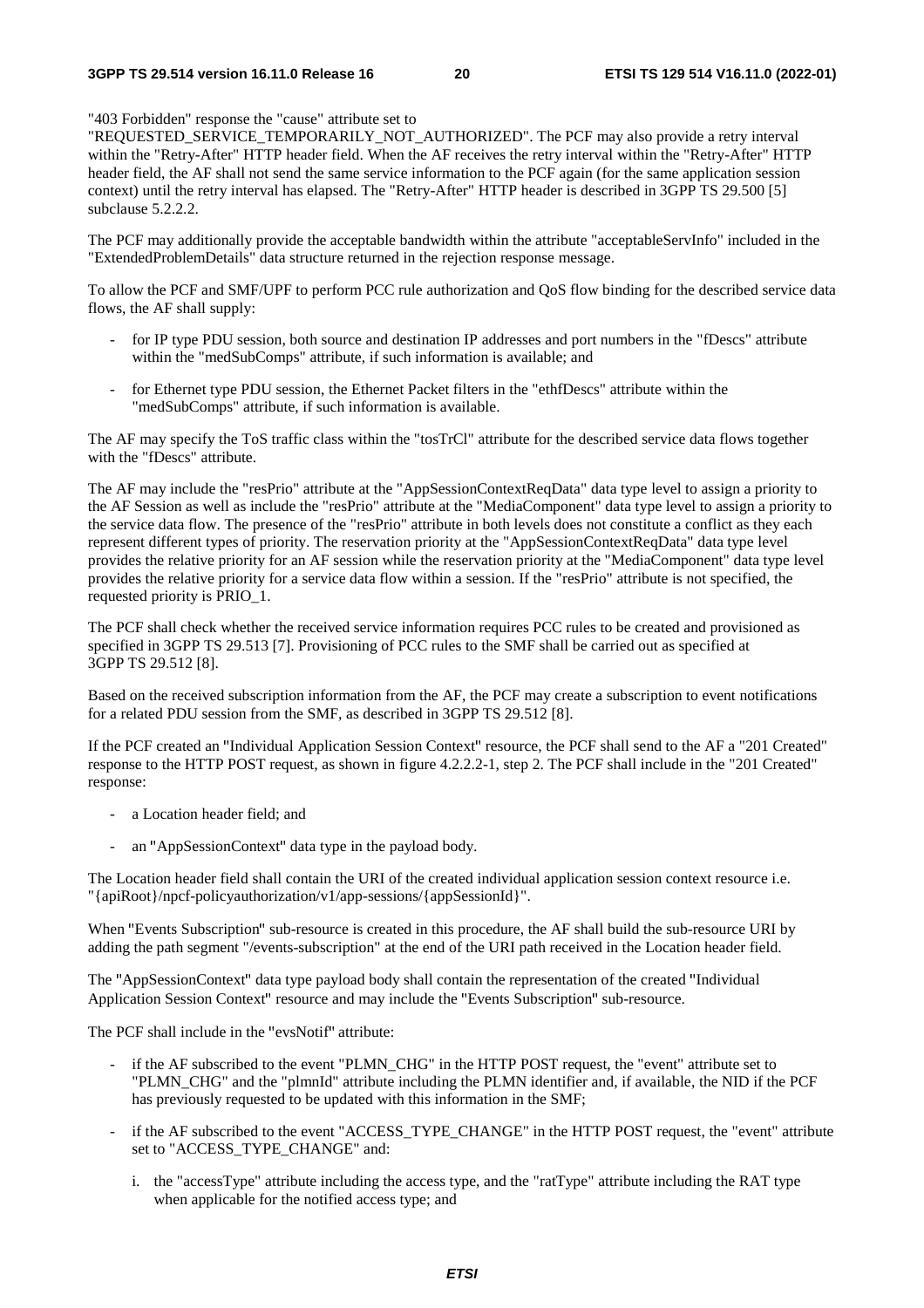- ii. if the "ATSSS" feature is supported, the "addAccessInfo" attribute with the additional access type information if available, where the access type is encoded in the "accessType" attribute, and the RAT type is encoded in the "ratType" attribute when applicable for the notified access type; and
- NOTE 4: For a MA PDU session, if the "ATSSS" feature is not supported by the AF the PCF includes the "accessType" attribute and the "ratType" attribute with a currently active combination of access type and RAT type (if applicable for the notifed access type). When both 3GPP and non-3GPP accesses are available, the PCF includes the information corresponding to the 3GPP access.

iii. the "anGwAddr" attribute including access network gateway address when available,

if the PCF has previously requested to be updated with this information in the SMF; and

if the "IMS SBI" feature is supported and if the AF subscribed to the "CHARGING CORRELATION" event in the HTTP POST request, the "event" attribute set to "CHARGING\_CORRELATION" and may include the "anChargIds" attribute containing the access network charging identifier(s) and the "anChargAddr" attribute containing the access network charging address.

The AF subscription to other specific events using the Npcf\_PolicyAuthorization\_Create request is described in the related subclauses. Notification of events when the applicable information is not available in the PCF when receiving the Npcf\_PolicyAuthorization\_Create request is described in subclause 4.2.5.

The acknowledgement towards the AF should take place before or in parallel with any required PCC rule provisioning towards the SMF.

NOTE 5: The behaviour when the AF does not receive the HTTP response message, or when it arrives after the internal timer waiting for it has expired, or when it arrives with an indication different than a success indication, are outside the scope of this specification and based on operator policy.

#### 4.2.2.3 Gate control

This procedure is used by an AF to instruct the PCF about when the service data flow(s) are to be enabled or disabled for a PDU session.

The AF shall include in the HTTP POST request message described in subclause 4.2.2.2 the "fStatus" attribute for the flows to be enabled or disabled within the "medComponents" or "medSubComponents" attributes.

If a "medSubComponents" attribute contains a "flowUsage" attribute with the value "RTCP", then the IP Flows described by that media subcomponent shall be enabled in both directions irrespective of the value of the "fStatus" attribute of the corresponding media component.

As result of this action, the PCF shall set the appropriate gate status for the corresponding active PCC rule(s).

The PCF shall reply to the AF as described in subclause 4.2.2.2.

#### 4.2.2.4 Initial Background Data Transfer policy indication

This procedure is used by an AF to indicate a transfer policy negotiated for background data transfer using the Npcf BDTPolicyControl service as described in 3GPP TS 29.554 [14].

The AF may include in the HTTP POST request message described in subclause 4.2.2.2 a reference identifier related to a transfer policy negotiated for background data transfer in the "bdtRefId" attribute.

NOTE 1: The PCF will retrieve the corresponding transfer policy from the UDR based on the reference identifier within the "bdtRefId" attribute. In case only one PCF is deployed in the network, transfer policies can be locally stored in the PCF and the interaction with the UDR is not required.

If the PCF cannot retrieve the transfer policy, the PCF shall set to TP\_NOT\_KNOWN the "servAuthInfo" attribute in the HTTP response message to the AF to indicate that the transfer policy is unknown.

If the time window of the received transfer policy has expired, the PCF shall set to TP\_EXPIRED the "servAuthInfo" attribute in the HTTP response message to indicate to the AF that the transfer policy has expired. Otherwise, if the time window of the received transfer policy has not yet occurred, the PCF shall set to TP\_NOT\_YET\_OCCURRED the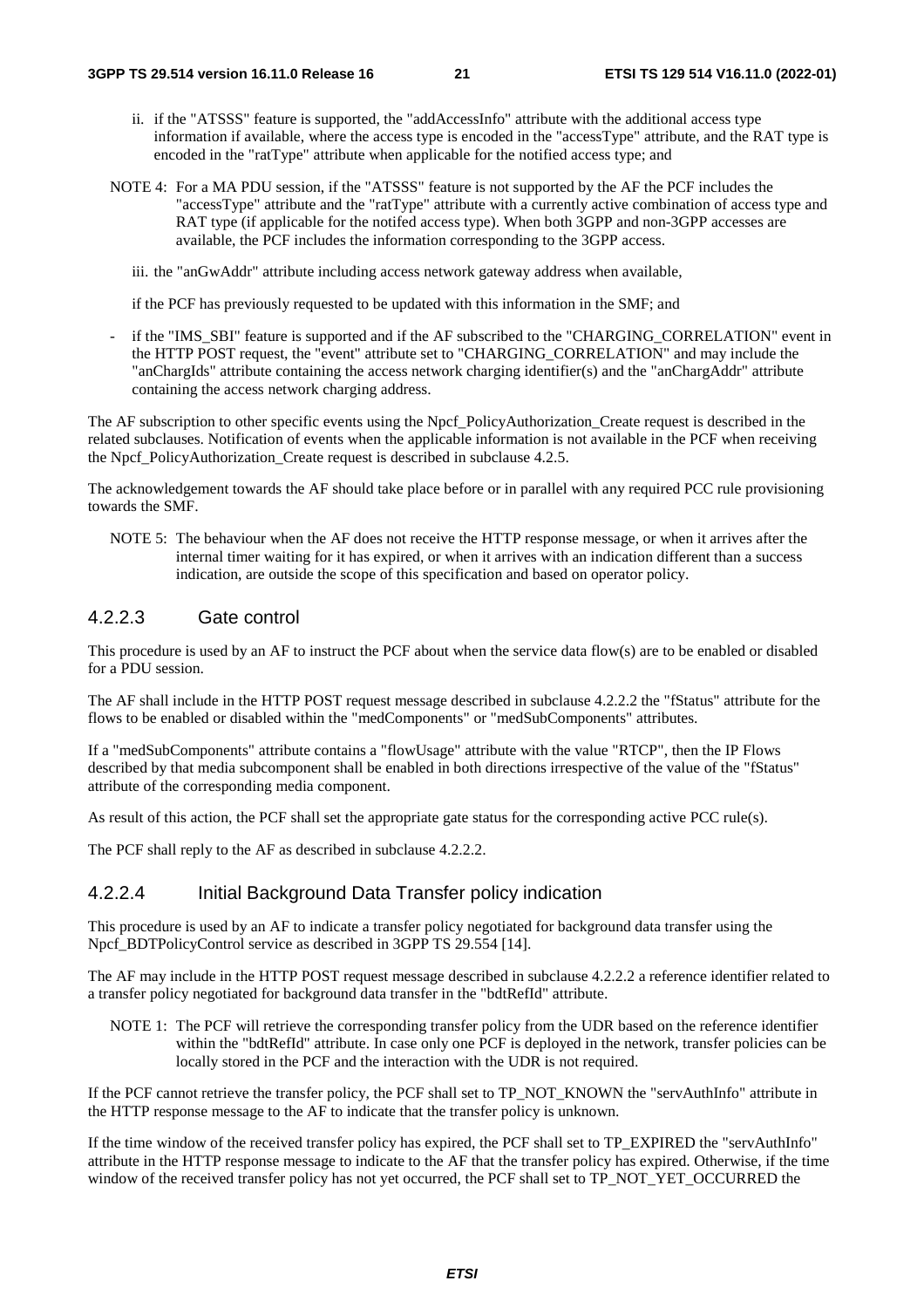"servAuthInfo" attribute in the HTTP response message to the AF to indicate that the time window of the transfer policy has not yet occurred.

NOTE 2: In the case that the PCF cannot retrieve the transfer policy, the transfer policy time window has not yet occurred or the transfer policy expired, the PCF makes the decision without considering the transfer policy.

The PCF shall reply to the AF as described in subclause 4.2.2.2.

#### 4.2.2.5 Initial provisioning of sponsored connectivity information

This procedure is used by an AF to indicate sponsored data connectivity when "SponsoredConnectivity" feature is supported.

The AF shall provide in the "AppSessionContext" data type of the HTTP POST request message described in subclause 4.2.2.2 an application service provider identity and a sponsor identity within the "aspId" attribute and "sponId" attribute within the "ascReqData" attribute. Additionally, the AF may provide an indication to the PCF of sponsored data connectivity not enabled by including the "sponStatus" attribute set to "SPONSOR\_DISABLED".

To support the usage monitoring of sponsored data connectivity, the AF may subscribe with the PCF to the notification of usage threshold reached. The AF shall include:

- an entry of the "AfEventSubscription" data type in the "events" attribute with the "event" attribute set to "USAGE\_REPORT"; and
- the "usgThres" attribute of "UsageThreshold" data type in the "EventsSubscReqData" data type with:
	- a) the total volume in the "totalVolume" attribute; or
	- b) the uplink volume only in the "uplinkVolume" attribute; or
	- c) the downlink volume only in the "downlinkVolume"; and/or
	- d) the time in the "duration" attribute.
- NOTE 1: If the AF is in the user plane, the AF can handle the usage monitoring and therefore it is not required to provide a usage threshold to the PCF as part of the sponsored connectivity functionality.

When the AF indicated to enable sponsored data connectivity, and the UE is roaming in a VPLMN, the following procedures apply:

- If the AF is located in the HPLMN, for home routed roaming case and when the operator policies do not allow accessing the sponsored data connectivity with this roaming case, the H-PCF shall reject the service request and shall include in the HTTP "403 Forbidden" response message the "cause" attribute set to "UNAUTHORIZED\_SPONSORED\_DATA\_CONNECTIVITY".
- If the AF is located in the VPLMN, the V-PCF shall reject the service request and shall include in the HTTP "403 Forbidden" response message the "cause" attribute set to "UNAUTHORIZED\_SPONSORED\_DATA\_CONNECTIVITY".

When the AF indicated to enable sponsored data connectivity, and the UE is non-roaming or roaming with the home routed case and the operator policies allow accessing the sponsored data connectivity with this roaming case, the following procedures apply:

- If the SMF does not support sponsored connectivity and the required reporting level for that service indicates a sponsored connectivity level according to 3GPP TS 29.512 [8], then the PCF shall reject the request and shall include in the HTTP "403 Forbidden" response message the "cause" attribute set to "REQUESTED\_SERVICE\_NOT\_AUTHORIZED".
- If the SMF supports sponsored data connectivity feature or the required reporting level is different from sponsored connectivity level as described in 3GPP TS 29.512 [8], then the PCF, based on operator policies, shall check whether it is required to validate the sponsored connectivity data. If it is required, it shall perform the authorizations based on sponsored data connectivity profiles. If the authorization fails, the PCF shall include in the HTTP "403 Forbidden" response message the "cause" attribute set to "UNAUTHORIZED\_SPONSORED\_DATA\_CONNECTIVITY".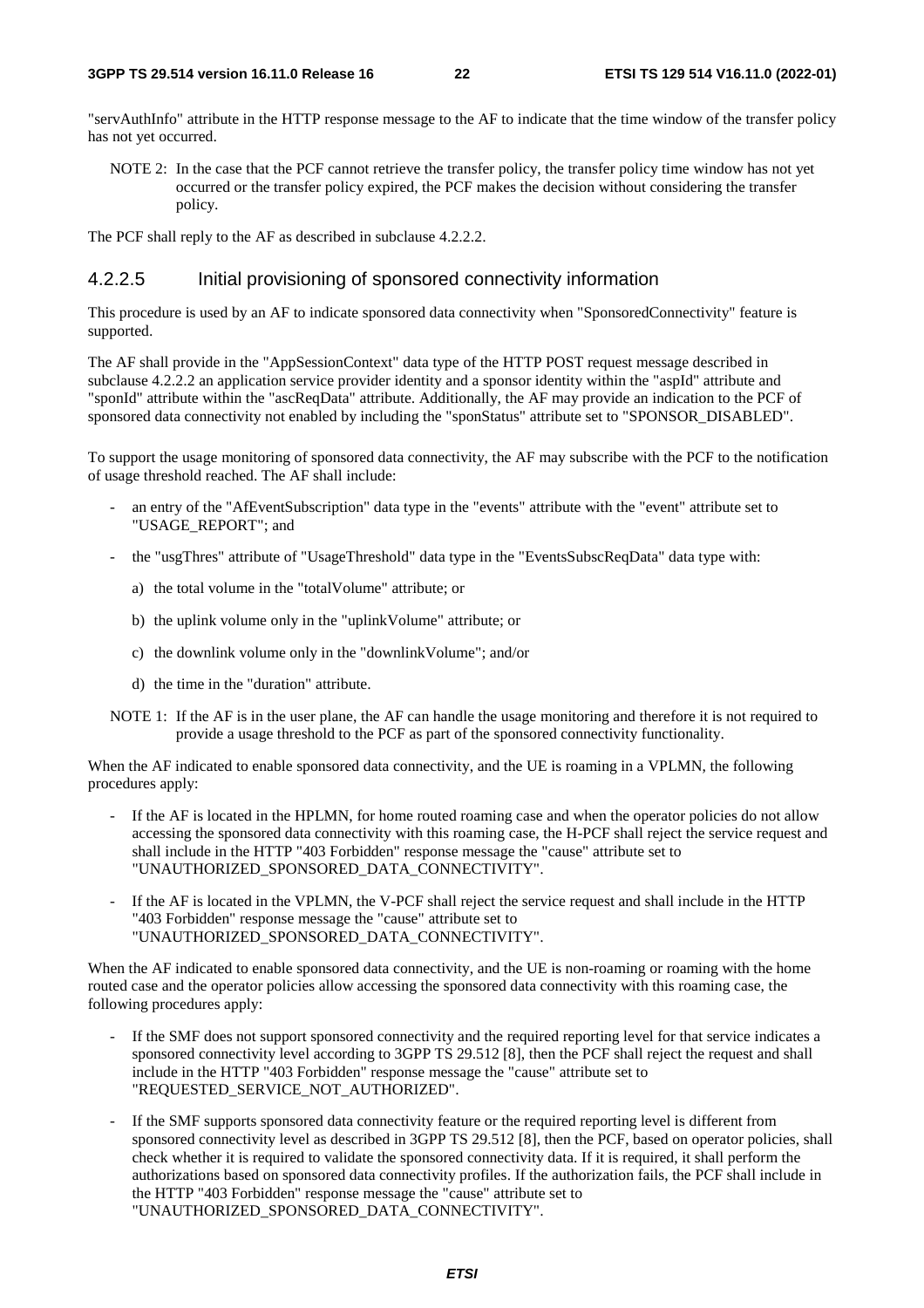NOTE 2: The PCF is not required to verify that a trust relationship exists between the operator and the sponsors.

The PCF shall reply to the AF as described in subclause 4.2.2.2.

#### 4.2.2.6 Subscriptions to Service Data Flow QoS notification control

The subscription to Service Data Flow QoS notification control is used by an AF to subscribe to receive a notification when the GBR QoS targets for one or more service data flows can no longer (or can again) be guaranteed.

NOTE: It may happen that the GBR QoS targets for one or more PCC rules (i.e. Service Data Flows) cannot be guaranteed, either permanently or temporarily in the radio access network.

The AF shall use the "EventsSubscReqData" data type as described in subclause 4.2.2.2 and shall include in the HTTP POST request message an event within the "events" attribute with the "event" attribute set to "QOS\_NOTIF".

The PCF shall reply to the AF as described in subclause 4.2.2.2.

As result of this action, the PCF shall set the appropriate subscription to QoS notification control for the corresponding PCC rule(s) as described in in 3GPP TS 29.512 [8].

#### 4.2.2.7 Subscription to Service Data Flow Deactivation

This procedure is used by an AF to subscribe to the notification of deactivation of one or more Service Data Flows within the AF application session context.

NOTE: It may happen that one or more PCC rules (i.e. Service Data Flows) are deactivated at the SMF at certain time, either permanently or temporarily, due to e.g. release of resources or out of credit condition.

The AF shall use the "EventsSubscReqData" data type as described in subclause 4.2.2.2 and shall include in the HTTP POST request message an event within the "events" attribute with the "event" attribute set to "FAILED\_RESOURCES\_ALLOCATION".

The PCF shall reply to the AF as described in subclause 4.2.2.2.

As result of this action, the PCF shall set the appropriate subscription to service data flow deactivation for the corresponding PCC rule(s) as described in in 3GPP TS 29.512 [8].

#### 4.2.2.8 Initial provisioning of traffic routing information

This procedure is used by an AF to:

- influence SMF traffic routing decisions to a local access to a Data Network identified by a DNAI; and/or
- request subscriptions to notifications about UP path management events related to the PDU session,

when "InfluenceOnTrafficRouting" feature is supported.

NOTE 1: The AF uses the Npcf\_PolicyAuthorization service for requests targeting specific on-going PDU sessions of individual UE(s). The AF requests that target existing or future PDU Sessions of multiple UE(s) or any UE are sent via the NEF and may target multiple PCF(s), as described in 3GPP TS 29.513 [7].

The AF shall include in the HTTP POST request message described in subclause 4.2.2.2 the "afRoutReq" attribute of "AfRoutingRequirement" data type with specific routing requirements for the application traffic flows either within "AppSessionContextReqData" data type for the service indicated in the "afAppId" attribute, or within the "medComponents" attribute. When provided at both levels, the "afRoutReq" attribute value in the "medComponents" attribute shall have precedence over the "afRoutReq" attribute included in the "AppSessionContextReqData" data type.

The AF may include traffic routing requirements together with service information.

The AF may request to influence SMF traffic routing decisions to a DNAI. The AF shall include in the "afRoutReq" attribute:

a) A list of routes to locations of applications in the "routeToLocs" attribute. Each element of the list shall contain: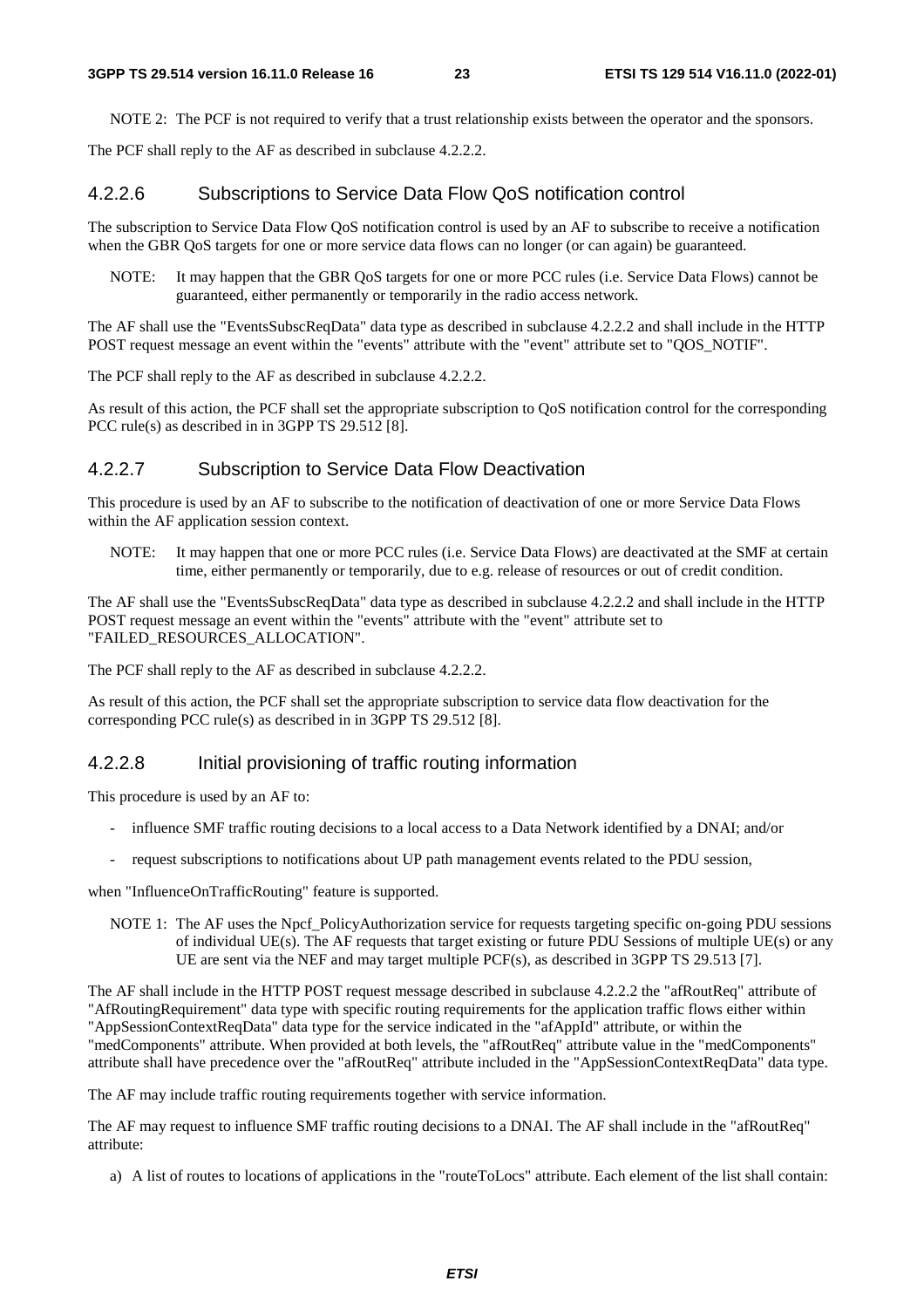- a DNAI in the "dnai" attribute to indicate the location of the application towards which the traffic routing is applied; and
- either a routing profile identifier in the "routeProfId" attribute, or the explicit routing information in the "routeInfo" attribute.

The AF may include in the "afRoutReq" attribute:

- a) Indication of application relocation possibility in the "appReloc" attribute.
- b) Temporal validity during which the AF request is valid shall be indicated with the "startTime" and "stopTime" attributes.
- c) Spatial validity during which the AF request is valid shall be indicated in terms of validity areas encoded in the "spVal" attribute of "SpatialValidity" data type. The "SpatialValidity" data type consists of a list of presence areas included in the "presenceInfoList" attribute, where each element shall include the presence reporting area identifier in the "praId" attribute and may include the elements composing a presence area encoded in the attributes: "trackingAreaList", "ecgList", "ncgList", "globalRanNodeIdList".
- d) Indication of UE IP address preservation in the "addrPreserInd" attribute if the URLLC feature is supported.

The AF may also subscribe to notifications about UP path management events. The AF shall include in the "upPathChgSub" attribute:

- notifications of early and/or late DNAI change, using the attribute "dnaiChgType" indicating whether the subscription is for "EARLY", "LATE" or "EARLY\_LATE";
- the notification URI where the AF is receiving the Nsmf\_EventExposure\_Notify service operation in the "notificationUri" attribute; and
- the notification correlation identifier assigned by the AF in the "notifCorreId" attribute.

If the URLLC feature is supported, the AF may include an indication of AF acknowledgement to be expected as an "afAckInd" attribute within the "upPathChgSub" attribute.

The PCF shall reply to the AF as described in subclause 4.2.2.2.

The PCF shall store the routing requirements included in the "afRoutReq" attribute.

The PCF shall check whether the received routing requirements requires PCC rules to be created or provisioned to include or modify traffic steering policies, the AF transaction identifier and the application relocation possibility as specified in 3GPP TS 29.513 [7]. Provisioning of PCC rules to the SMF shall be carried out as specified in 3GPP TS 29.512 [8].

- NOTE 2: The AF receives the notification about UP path management events by the Nsmf\_EventExposure\_Notify service operation as defined in subclause 4.2.2.2 of 3GPP TS 29.508 [13].
- 4.2.2.9 Void

#### 4.2.2.10 Subscription to resources allocation outcome

This procedure is used by an AF to subscribe to notifications when the resources associated to the corresponding service information have been allocated and/or cannot be allocated.

The AF shall use the "EventsSubscReqData" data type as described in subclause 4.2.2.2 and shall include in the HTTP POST request message:

if the AF requests the PCF to provide a notification when the resources associated to the service information have been allocated, an event entry within the "events" attribute with the "event" attribute set to "SUCCESSFUL\_RESOURCES\_ALLOCATION"; and/or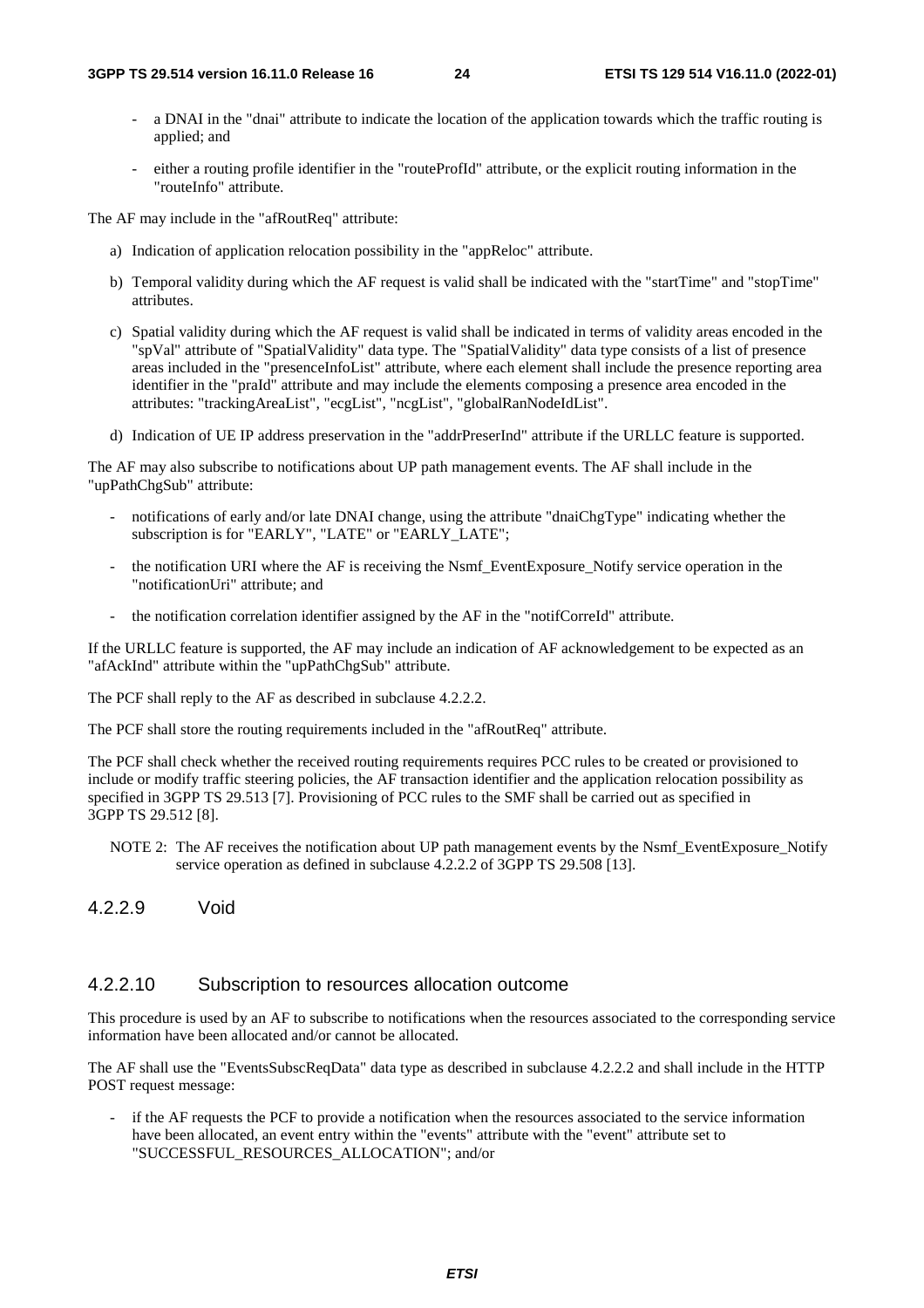if the AF requests the PCF to provide a notification when the resources associated to the service information cannot be allocated, an event entry within the "events" attribute with the "event" attribute set to "FAILED\_RESOURCES\_ALLOCATION".

The PCF shall reply to the AF as described in subclause 4.2.2.2.

As a result of this action, the PCF shall set the appropriate subscription to notification of resources allocation outcome for the corresponding PCC Rule(s) as described in 3GPP TS 29.512 [8].

4.2.2.11 Void

#### 4.2.2.12 Invocation of Multimedia Priority Services

This procedure allows an AF, as per 3GPP TS 22.153 [23], to request prioritized access to system resources in situations such as during congestion.

The AF may include the "mpsId" attribute to indicate that the new AF session relates to an MPS session.

The "mpsId" attribute shall contain the national variant for the MPS service name indicating an MPS session. The "resPrio" attribute shall include the priority value of the related priority service.

If the AF supports the SBI Message Priority mechanism for an MPS session, it shall include the "3gpp-Sbi-Message-Priority" custom HTTP header towards the PCF as described in subclause 6.8.2 of 3GPP TS 29.500 [5].

NOTE: If the AF supports the SBI Message Priority mechanism for an MPS session, the AF will include the "3gpp-Sbi-Message-Priority" custom HTTP header with a priority value equivalent to the value of the "resPrio" attribute. Highest user priority value is mapped in the corresponding lowest value of the "3gpp-Sbi-Message-Priority" custom HTTP header.

When the PCF receives the "mpsId" attribute indicating an MPS session, the PCF shall take specific actions on the corresponding PDU session to ensure that the MPS session is prioritized as specified in 3GPP TS 29.512 [8].

#### 4.2.2.13 Support of content versioning

The support of the media component versioning is optional. When the "MediaComponentVersioning" feature is supported, the AF and the PCF shall comply with the procedures specified in this subclause.

If required by operator policies, the AF shall assign a content version to the media component related to certain service and shall provide assigned content version to the PCF in the "contVer" attribute included in the corresponding media component entry of the "medComponents" attribute.

If the PCF receives the "contVer" attribute for a certain media component, the PCF shall follow the procedures described in 3GPP TS 29.512 [8], subclause 4.2.6.2.14.

#### 4.2.2.14 Request of access network information

This procedure is used by an AF to request the PCF to report the access network information (i.e. user location and/or user timezone information) at the creation of the "Individual Application Session Context" resource, when the "NetLoc" feature is supported.

The AF shall include in the HTTP POST request message described in subclause 4.2.2.2:

- an entry of the "AfEventSubscription" data type in the "events" attribute with:
	- a) the "event" attribute set to the value "ANI\_REPORT"; and
	- b) the "notifMethod" attribute set to the value "ONE\_TIME"; and
- the "reqAnis" attribute, with the required access network information, i.e. user location and/or user time zone information).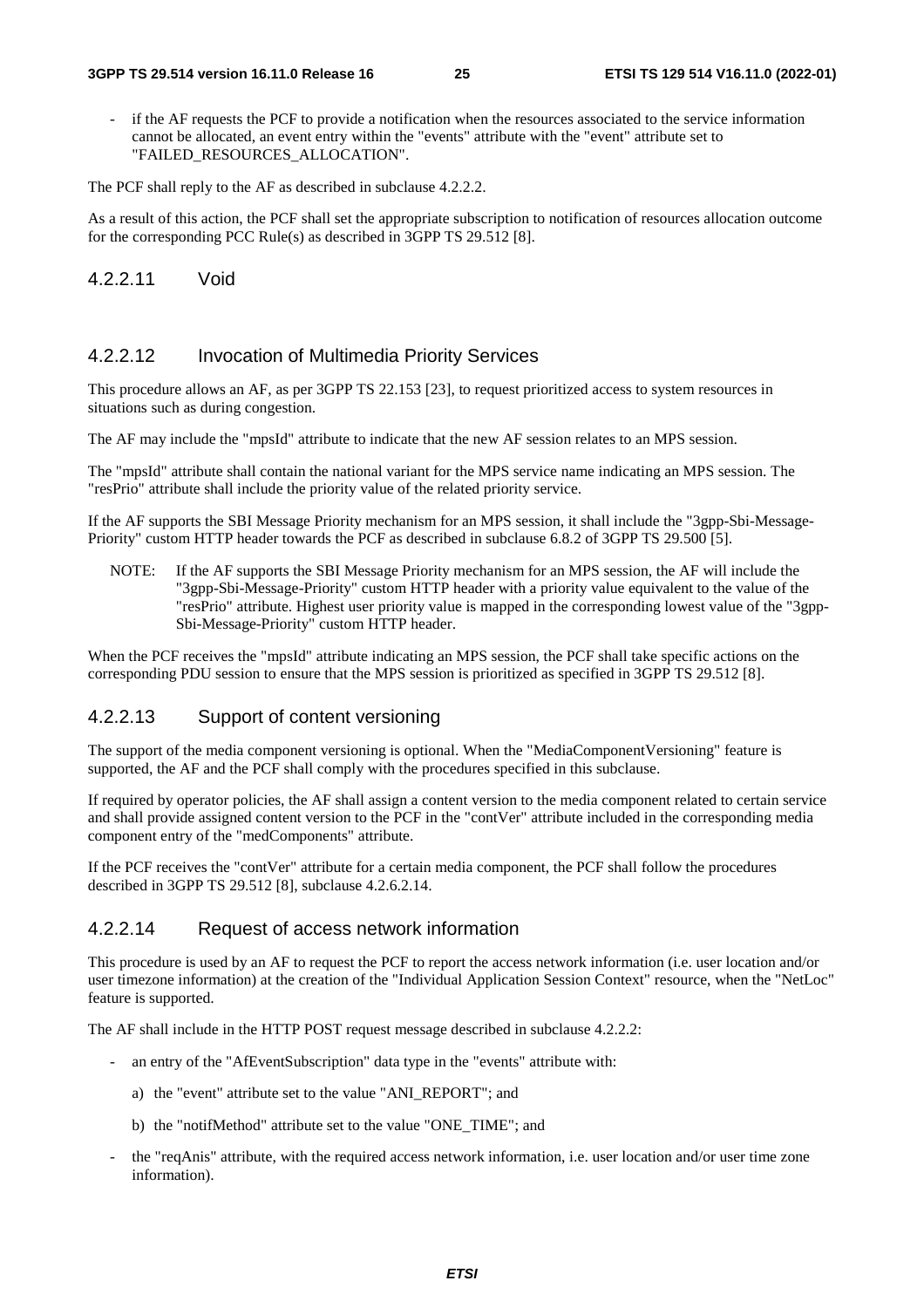When the PCF determines that the access network does not support the access network information reporting because the SMF does not support the NetLoc feature, the PCF shall respond to the AF including in the "EventsNotification" data type the "noNetLocSupp" attribute set to "ANR\_NOT\_SUPPORTED" value. Otherwise, the PCF shall immediately configure the SMF to provide such access information, as specified in 3GPP TS 29.512 [8].

The PCF shall reply to the AF with an HTTP response message as described in subclause 4.2.2.2.

#### 4.2.2.15 Initial provisioning of service information status

When the "IMS\_SBI" feature is supported, the AF may provide the status of the service information.

If the AF provides service information that has been fully negotiated (e.g. based on the SDP answer), the AF may include the "servInfStatus" attribute set to "FINAL". In this case the PCF shall authorize the session and provision the corresponding PCC rules to the SMF.

The AF may additionally provide preliminary service information not fully negotiated yet (e.g. based on the SDP offer) at an earlier stage. To do so, the AF shall include the "servInfStatus" attribute set to "PRELIMINARY". Upon receipt of such preliminary service information, the PCF shall perform an early authorization check of the service information. If the AF requests the PCF to report the access network information together with preliminary service information, the PCF shall immediately configure the SMF to provide the access network information.

#### 4.2.2.16 Provisioning of signalling flow information

This subclause is applicable when IMS restoration is supported according to the supported feature "ProvAFsignalFlow" as described in subclause 5.8.

This procedure allows an AF to provision information about the AF signalling IP flows between the UE and the AF.

The AF shall provide:

- the IP address (IPv4 or IPv6) of the UE in the "ueIPv4" or "ueIPv6" attribute; and
- a media component within the "medComponents" attribute including:
	- the "medCompN" attribute set to "0"; and
	- one or more media subcomponents within the "medSubComps" attribute representing the AF signalling IP flows, where each media subcomponent shall contain:
		- the "flowUsage" attribute set to the value "AF\_SIGNALLING";
		- the "fNum" attribute set according to the rules described in Annex C;
		- the "fDesc" attribute containing the IP flows of the AF signalling flow;
		- the "fStatus" set to the value "ENABLED"; and
		- the "afSigProtocol" set to the value corresponding to the signalling protocol used between the UE and the AF.

The PCF shall perform session binding and shall reply to the AF as described in subclause 4.2.2.2.

PCC rules related to the AF signalling IP flows could have been provisioned to SMF using the corresponding procedures specified in 3GPP TS 29.512 [8] at an earlier stage (e.g. typically at the establishment of the QoS flow for AF Signalling IP Flows). The PCF shall install the corresponding dynamic PCC rule for the AF signalling IP flows.

The AF may de-provision the information about the AF signalling IP flows at any time. To do that, if the "Individual Application Session Context" resource is only used to provide information about the AF Signalling IP flows, the AF shall remove the resource by sending an Npcf. PolicyAuthorization. Delete service operation as service operation towards the PCF as defined in subclause 4.2.4.2. Otherwise, the AF shall remove the IP flows within the media component invoking the Npcf\_PolicyAuthorization\_Update service operation as defined in subclause 4.2.3.17.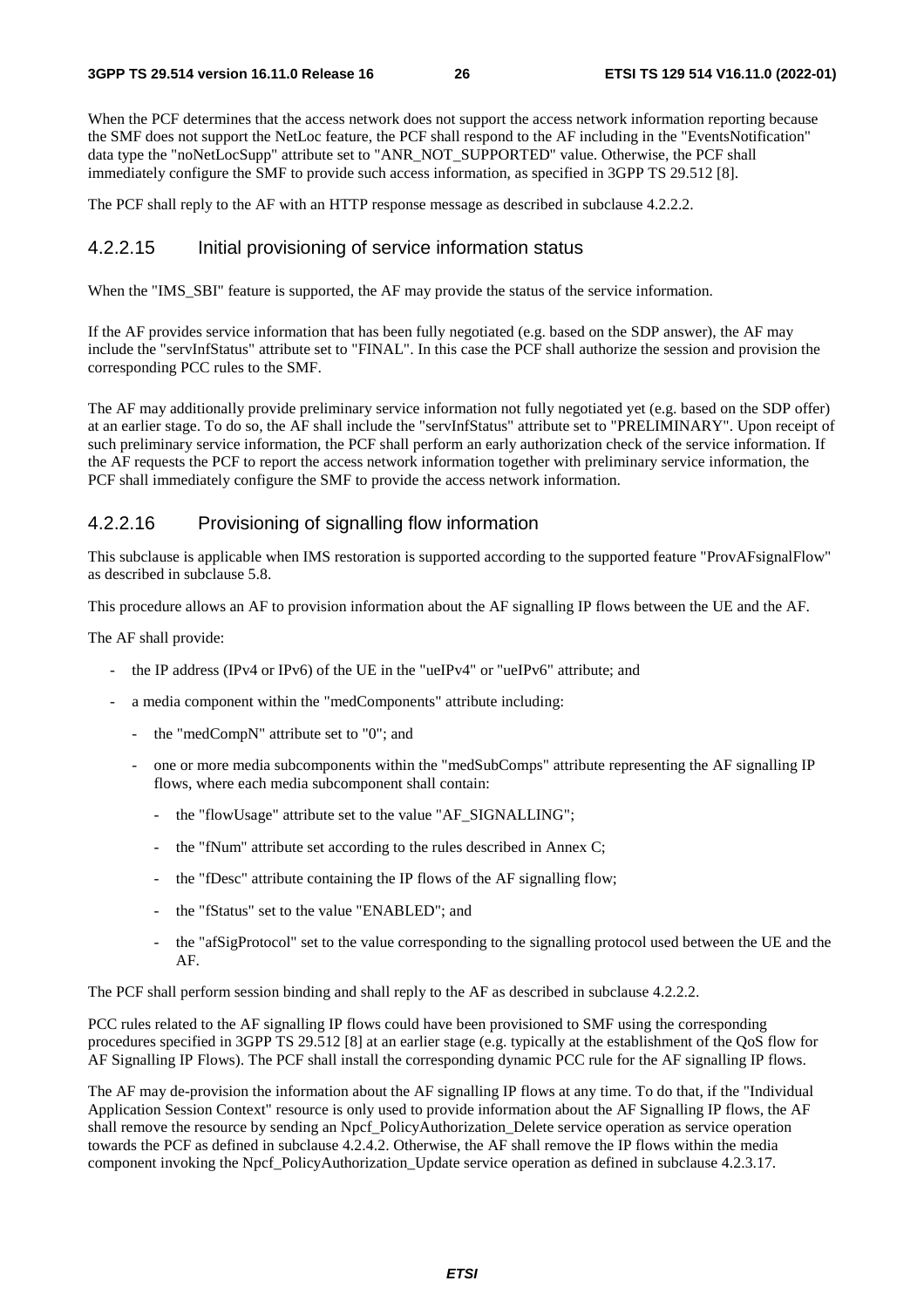### 4.2.2.17 Support of resource sharing

This procedure is used by an AF to indicate that a media component of an Individual Application Session Context resource may share resources with other media components in the related direction in other Individual Application Session Context resources when the "ResourceSharing" feature is supported.

The AF may include the "sharingKeyUl" attribute and/or "sharingKeyDl" attribute within a media component of the "medComponents" attribute to indicate that the related media of the created new Individual Application Session Context resource may share resources with other media components in the related direction that include the same value for the "sharingKeyUl" attribute and/or "sharingKeyDl" attribute.

The PCF shall reply to the AF with an HTTP response message as described in subclause 4.2.2.2.

If the "sharingKeyUl" attribute and/or "sharingKeyDl" attribute are provided within a media component of the "medComponents" attribute, the PCF may apply the mechanisms for resource sharing as described in 3GPP TS 29.512 [8], subclause 4.2.6.2.8.

#### 4.2.2.18 Indication of Emergency traffic

When the "IMS\_SBI" feature is supported, this procedure allows an AF to indicate that the new AF session context relates to emergency traffic.

The AF may include the "servUrn" attribute to indicate that the new AF session context relates to emergency traffic. Additionally, the AF may include the "afReqData" attribute to indicate the additional information requested for the AF session context.

When the PCF receives the "servUrn" attribute indicating an emergency session, the PCF may apply special policies, for instance prioritising service flows relating to the new AF session context or allowing these service flows free of charge.

If the "servUrn" attribute indicates that the new AF session context relates to emergency traffic and the "afReqData" attribute is received, the PCF shall reply to the AF as described in subclause 4.2.2.2 and shall provide the requested available user information in the "ueIds" attribute included within the "ascRespData" attribute in the HTTP "201 Created" response.

If the AF supports the SBI Message Priority mechanism for an emergency session, it shall include the "3gpp-Sbi-Message-Priority" custom HTTP header towards the PCF as described in subclause 6.8.2 of 3GPP TS 29.500 [5].

NOTE: If the AF supports the SBI Message Priority mechanism for an emergency session, the AF includes the "3gpp-Sbi-Message-Priority" custom HTTP header based on AF policies in relation to valid values of the "servUrn" attribute. The highest user priority value is mapped to the corresponding lowest value of the "3gpp-Sbi-Message-Priority" custom HTTP header.

When the new AF session context does not indicate emergency traffic and the session binding function detects that the binding is to a PDU session established to the Emergency DNN, the PCF shall reject the HTTP POST request and shall indicate in an HTTP "403 Forbidden" response message the cause for the rejection including the "cause" attribute set to "UNAUTHORIZED\_NON\_EMERGENCY\_SESSION".

#### 4.2.2.19 Invocation of MCPTT

When the feature "MCPTT" is supported by the AF and the PCF, this procedure allows an AF to request prioritized access to system resources in situations such as an MCPTT session with priority call.

The AF may include the "mcpttId" attribute to indicate that the new "Individual Application Session Context" resource relates to an MCPTT session with priority call.

When the PCF receives the "mcpttId" attribute indicating an MCPTT session and the "resPrio" attribute, the PCF shall take specific actions on the corresponding PDU session to ensure that the MCPTT session is prioritized as specified in 3GPP TS 29.512 [8].

Additionally, when the "PrioritySharing" feature is supported, the PCF may receive the "prioSharingInd" attribute within the media component received in the "medComponents" attribute as described in subclause 4.2.2.21. In this case,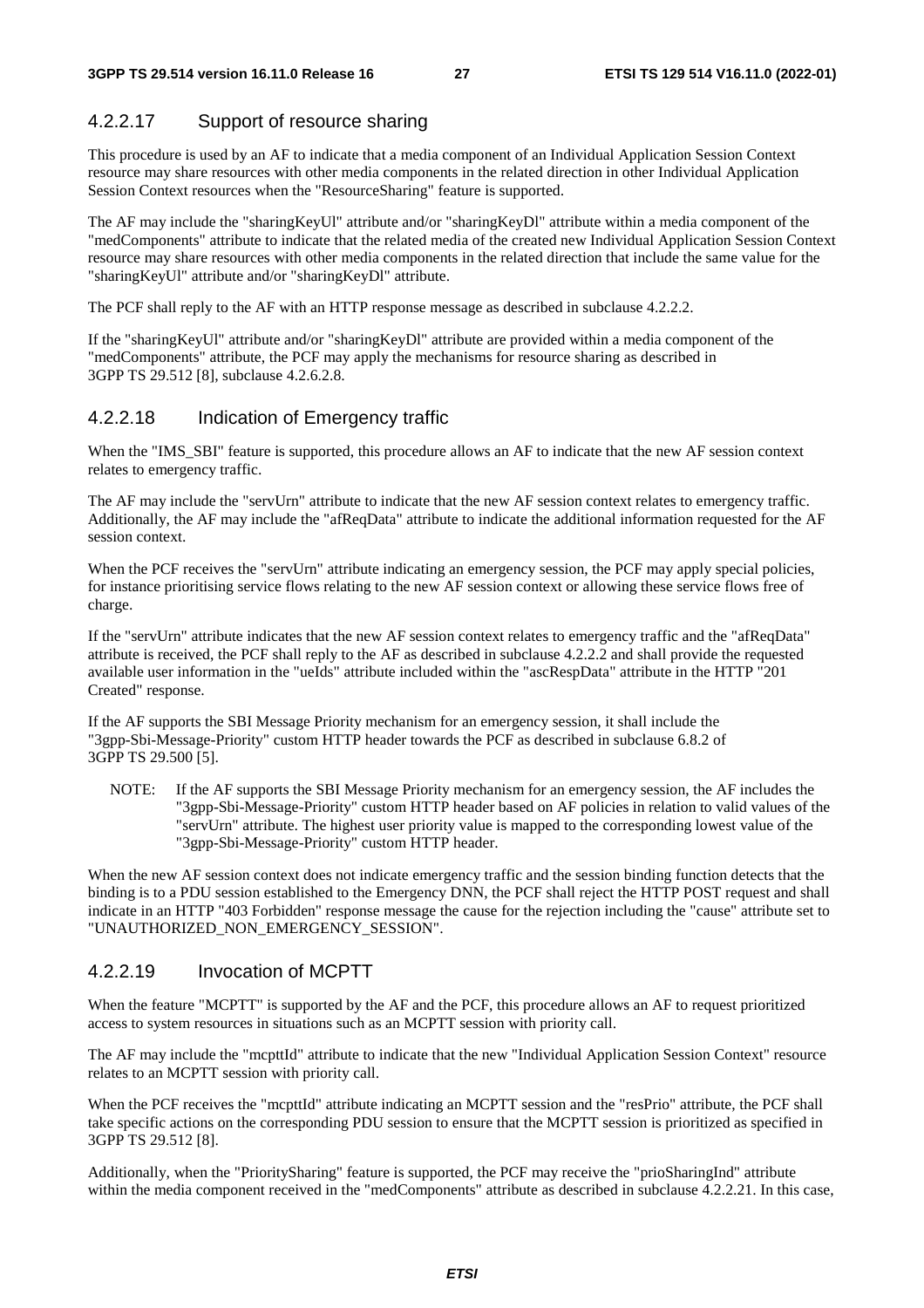and if "MCPTT-Preemption" feature is supported, the PCF may receive pre-emption information as also described in subclause 4.2.2.21.

For the handling of MCPTT session with priority call, see Annex B.13

#### 4.2.2.20 Invocation of MCVideo

When the feature "MCVideo" is supported by the AF and the PCF, this procedure allows an AF to request prioritized access to system resources in situations such as an MCVideo session with priority call.

The AF may include the "mcVideoId" attribute to indicate that the new "Individual Application Session Context" resource relates to an MCVideo session with priority call.

When the PCF receives the "mcVideoId" attribute indicating an MCVideo session and the "resPrio" attribute, the PCF shall take specific actions on the corresponding PDU session to ensure that the MCVideo session is prioritized as specified in 3GPP TS 29.512 [8].

For the handling of MCVideo session with priority call, see Annex B.15

#### 4.2.2.21 Priority sharing indication

When the "PrioritySharing" feature is supported, the AF may indicate to the PCF that the related media flow is allowed to use the same Allocation and Retention Priority (ARP) as media flows belonging to other "Individual Application Session Context" resources.

The AF may include the "prioSharingInd" attribute set to "ENABLED" within a media component of the "medComponents" attribute to indicate to the PCF that the related media flow is allowed to use the same Allocation and Retention Priority as media flows which:

- are assigned the same 5QI in the PCF; and
- belong to other "Individual Application Session Context" resources bound to the same PDU session that also contain the "prioSharingInd" attribute set to "ENABLED".

If the "MCPTT-Preemption" feature is supported, the AF may also include:

- within a media component of the "medComponents" attribute, the "preemptCap" attribute containing the suggested pre-emption capability value and the "preemptVuln" attribute containing the suggested pre-emption vulnerability value, for the PCF to determine ARP values;
- within the "ascReqData" attribute in the request body, the "preemptControlInfo" attribute containing the preemption control information for the PCF to perform pre-emption control as described in 3GPP TS 29.512 [8], subclause 4.2.6.2.9; and
- within the "evSubsc" attribute, the "event" attribute set to "FAILED\_RESOURCES\_ALLOCATION" to request the notification for resource allocation failure.

Upon reception of this information, the PCF shall behave as described in 3GPP TS 29.512 [8], subclause 4.2.6.2.9. For the handling of MCPTT sessions, see Annex B.10.

- NOTE 1: Service data flow deactivation procedures will apply according to subclauses 4.2.2.7, 4.2.3.7, 4.2.5.5.
- NOTE 2: This enhancement avoids the risk that a QoS flow establishment request is rejected if the maximum number of active QoS flows is exceeded.

The PCF shall reply to the AF with an HTTP response message as described in subclause 4.2.2.2.

#### 4.2.2.22 Subscription to Out of Credit notification

This procedure is used by the AF if the "IMS\_SBI" feature is supported to subscribe to notifications of credit not available for the Service Data Flows within the AF application session context.

NOTE: It can happen that there are one or more PCC rules (i.e. Service Data Flows) with credit not available, each one with their corresponding termination action (terminate, redirect, access restricted).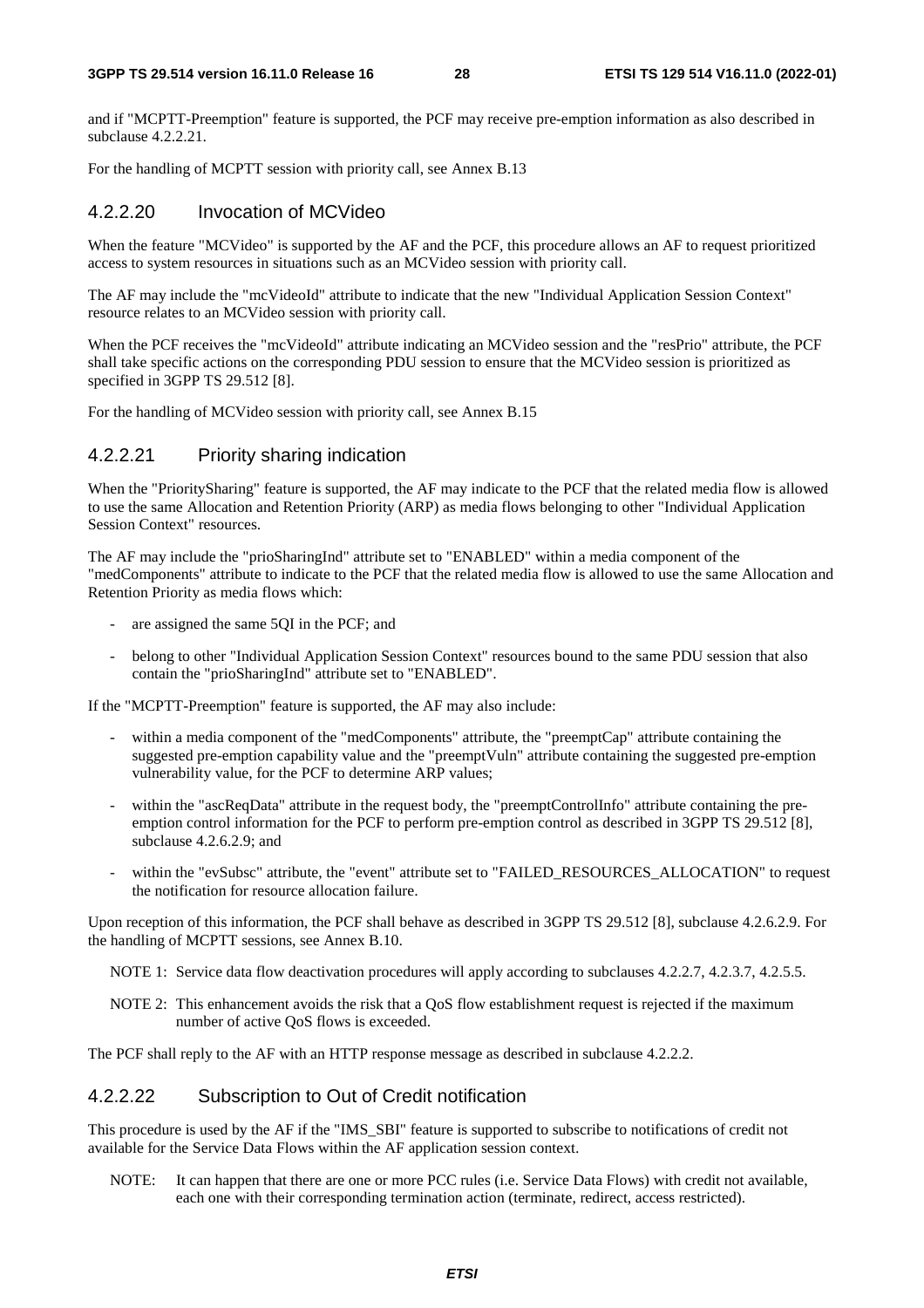The AF shall use the "EventsSubscReqData" data type as described in subclause 4.2.2.2 and shall include in the HTTP POST request message an event within the "evSubsc" attribute with the "event" attribute set to the value "OUT\_OF\_CREDIT".

As result of this action, the PCF shall set the appropriate subscription to out of credit notification for the corresponding PCC rule(s) as described in 3GPP TS 29.512 [8].

The PCF shall reply to the AF with an HTTP response message as described in subclause 4.2.2.2.

#### 4.2.2.23 Subscriptions to Service Data Flow QoS Monitoring Information

The subscription to Service Data Flow QoS monitoring information is used by an AF to receive a notification about the packet delay between UPF and RAN.

The AF shall use the "EventsSubscReqData" data type as described in subclause 4.2.2.2 and shall include:

- the requested QoS monitoring parameter(s) to be measured (i.e. DL, UL and/or round trip packet delay) within the "reqQosMonParams" attribute;
- an entry of the "AfEventSubscription" data type in the "events" attribute with:
	- a) the "event" attribute set to the value "QOS\_MONITORING"; and
	- b) the "notifMethod" attribute set to the value "EVENT\_DETECTION", "PERIODIC" or PDU\_SESSION\_RELEASE; and
	- c) when the "notifMethod" attribute is set to the value "PERIODIC", the reporting period within the "repPeriod" attribute; and
	- d) when the "notifMethod" attribute set to the value "EVENT\_DETECTION", the minimum waiting time between subsequent reports within the "waitTime" attribute.
- when the "notifMethod" attribute set to the value "EVENT\_DETECTION", the "qosMon" attribute, with the required Qos Monitoring information, i.e.:
	- the delay threshold for downlink with the "repThreshDl" attribute:
	- the delay threshold for uplink with the "repThreshUl" attribute; and/or
	- the delay threshold for round trip with the "repThreshRp" attribute.

The AF may include in "EventsSubscReqData" data type the notification correlation identifier assigned by the AF within the "notifCorreId" attribute.

The AF shall include more than one "AfEventSubscription" data type within the "EventsSubscReqData" data type if more than one notify method is required.

The PCF shall reply to the AF as described in subclause 4.2.2.2.

As result of this action, the PCF shall set the appropriate subscription to QoS Monitoring information for the corresponding PCC rule(s) as described in 3GPP TS 29.512 [8].

#### 4.2.2.24 Provisioning of TSCAI input Information and QoS related data

If the "TimeSensitiveNetworking" feature is supported the TSN AF may provide TSCAI input information and QoS related data to the PCF by the Npcf\_PolicyAuthorization\_Create service operation to describe the TSC traffic pattern and QoS characteristics for use in the 5G System.

The TSN AF shall derive the TSCAI input information and the QoS related data for a given TSN stream or flow of aggregated TSN streams as defined in subclauses 5.27.2 and 5.28.4 of 3GPP TS 23.501 [2] respectively.

To indicate the TSCAI input information of a TSN stream or aggregated set of TSN streams, the TSN AF may include for the uplink flow direction (ingress interface of the DS-TT/UE) in the "tscaiInputUl" attribute and/or for the downlink flow direction (ingress interface of the NW-TT) the "tscaiInputDl" attribute included in a media component entry of the "medComponents" attribute: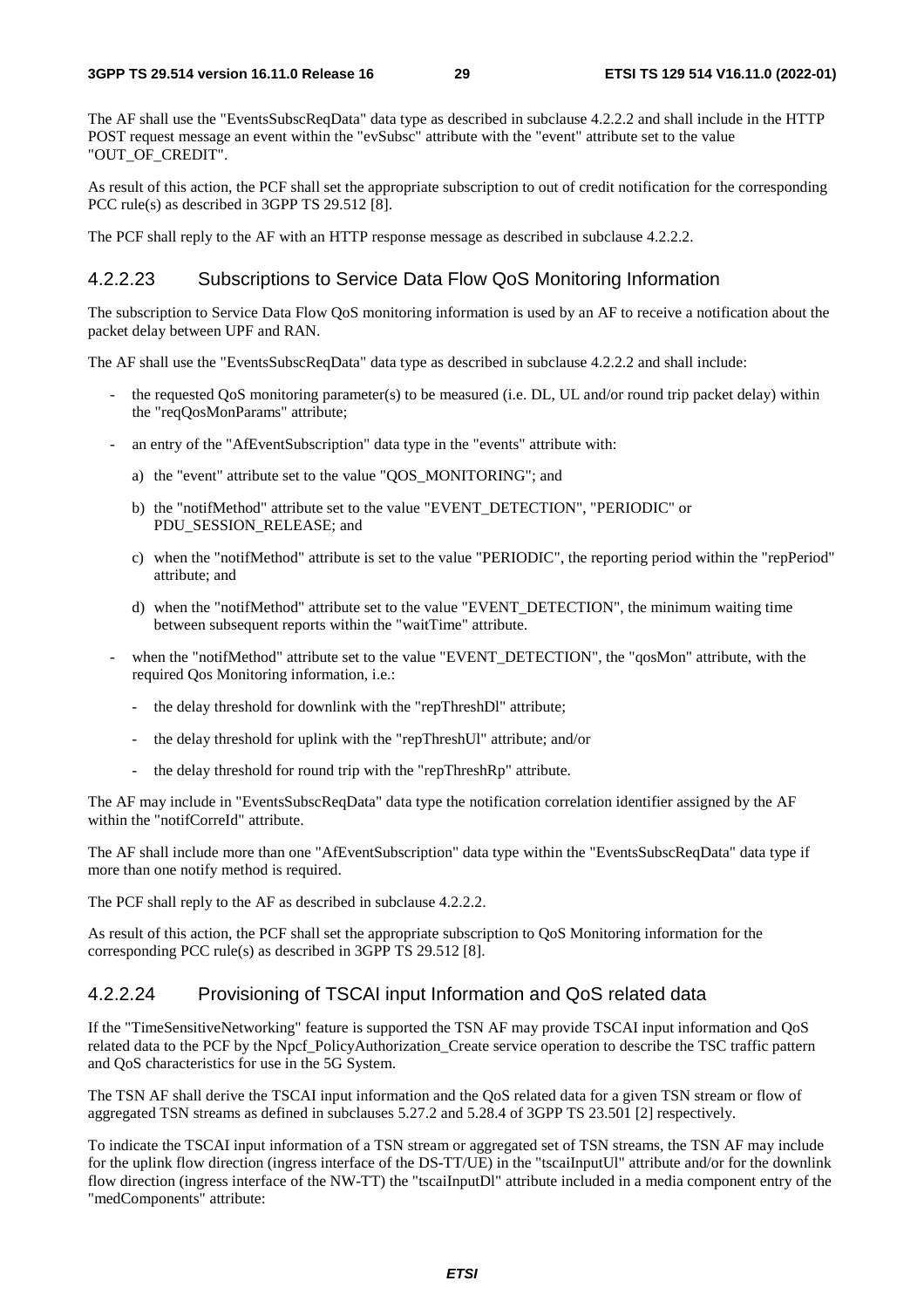- the time period between the start of two bursts of a TSN stream or aggregated TSN streams in reference to the TSN GM encoded in the "periodicity" attribute; and
- the arrival time of the first data burst of a TSN stream or aggregated TSN streams in reference to the TSN GM encoded in the "burstArrivalTime" attribute.

The uplink and/or downlink flow of the TSN stream or aggregated set of TSN streams shall be encoded within the corresponding "MediaSubComponent" entries of the "medSubComps" attribute, in the "ethfDescs" attribute.

To indicate the TSC QoS related data of a TSN stream or aggregated set of TSN streams, the TSN AF may include in the "tsnQos" attribute included in a media component entry of the "medComponents" attribute;

- the maximum burst size encoded in the "maxTscBurstSize" attribute:
- the maximum time a packet may be delayed encoded in the "tscPackDelay" attribute;
- the TSC traffic priority in scheduling resources among other TSN streams encoded in the "tscPrioLevel" attribute.

The TSN AF may also include the max bitrates in uplink and downlink within the "marBwUl" attribute and the "marBwDl" attribute of the "medComponents" attribute respectively.

The PCF shall reply to the TSN AF as described in subclause 4.2.2.2.

The PCF shall check whether the received TSCAI input container and TSC QoS related data require to create PCC rules to provide the SMF with derived QoS characteristics and the received TSCAI input container. Provisioning of PCC rule(s) to the SMF shall be carried out as specified in 3GPP TS 29.512 [8].

#### 4.2.2.25 Provisioning of bridge management information and port management information

If the "TimeSensitiveNetworking" feature is supported the AF may provide a BMIC for the Bridge functionality of UPF/NW-TT and PMIC(s) for the DS-TT port and/or the NW-TT ports to configure the 5G system as a TSN bridge by invoking the Npcf\_PolicyAuthorization\_Create service operation to the PCF.

The AF may include in the "AppSessionContextReqData" data type:

- the DS-TT PMIC encoded in the attribute "tsnPortManContDstt" and/or the one or more NW-TT PMIC(s) encoded in the "tsnPortManContNwtts" attribute, if available, for the DS-TT port and NW-TT ports allocated for a PDU session. The PMIC(s) are encoded in the "PortManagementContainer" data type, which includes the port management information in the "portManCont" attribute and the related TSN port number in the "portNum" attribute; and/or
- the BMIC encoded in the "tsnBridgeManCont", if available, for the Bridge functionality of the UPF/NW-TT allocated for a PDU session. The BMIC is encoded in the "BridgeManagementContainer" data type.

#### 4.2.2.26 Invocation of Mission Critical Services

This procedure allows an AF, as per 3GPP TS 22.179 [45], to request prioritized access to system resources in situations such as during congestion.

The AF may include the "mcsId" attribute to indicate that the new AF session relates to an MCS session.

The "mcsId" attribute shall contain the national variant for the MCS service name indicating an MCS session. The "resPrio" attribute shall include the priority value of the related priority service.

If the AF supports the SBI Message Priority mechanism for an MCS session, it shall include the "3gpp-Sbi-Message-Priority" custom HTTP header towards the PCF as described in subclause 6.8.2 of 3GPP TS 29.500 [5].

NOTE: If the AF supports the SBI Message Priority mechanism for an MCS session, the AF will include the "3gpp-Sbi-Message-Priority" custom HTTP header with a priority value equivalent to the value of the "resPrio" attribute. Highest user priority value is mapped in the corresponding lowest value of the "3gpp-Sbi-Message-Priority" custom HTTP header.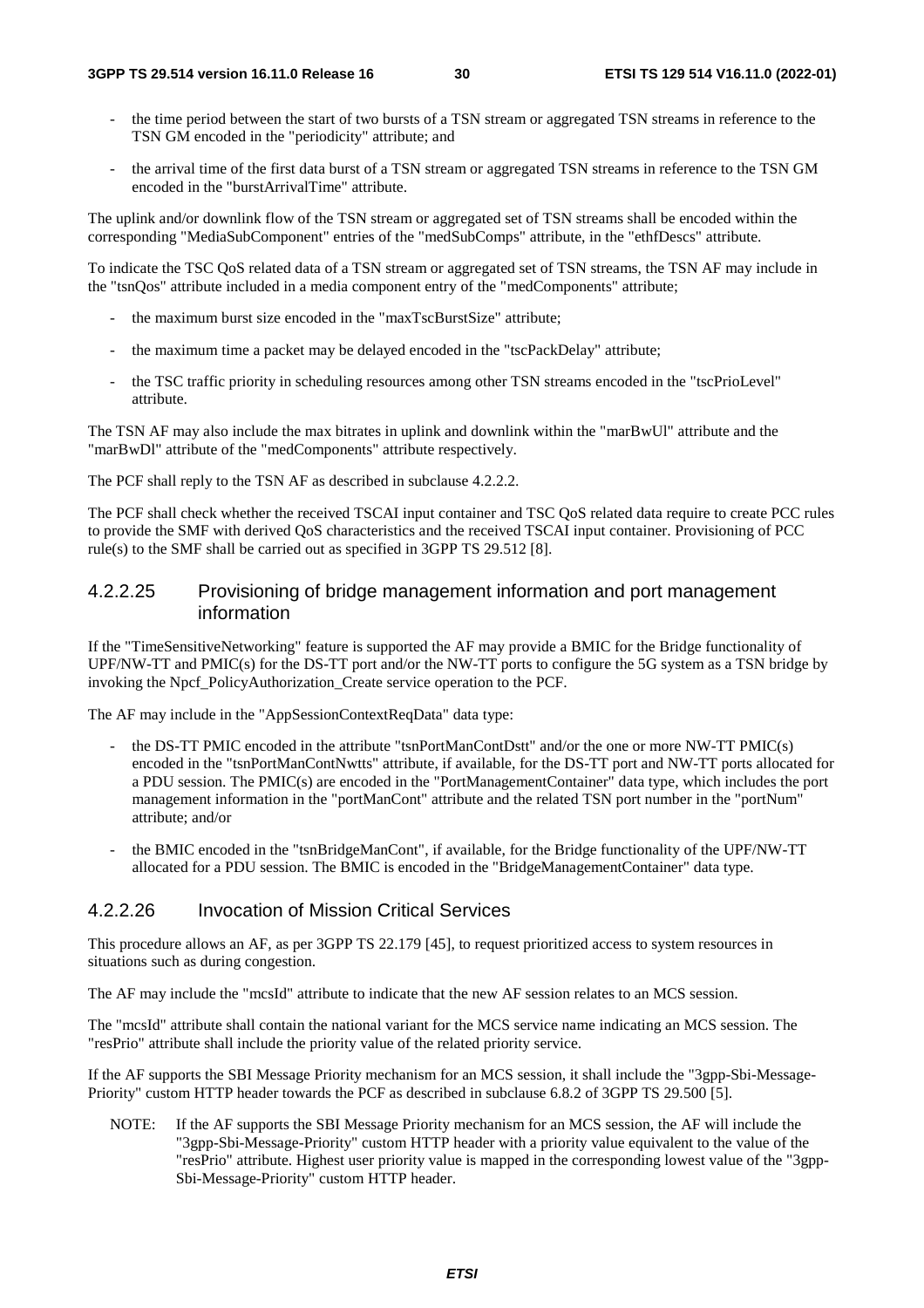When the PCF receives the "mcsId" attribute indicating an MCS session, the PCF shall take specific actions on the corresponding PDU session to ensure that the MCS session is prioritised as specified in 3GPP TS 29.512 [8].

#### 4.2.2.27 P-CSCF restoration enhancements

The P-CSCF restoration custom operation is applicable when the PCF based Restoration Enhancement, as defined in 3GPP TS 23.380 [39], represented by the supported feature "PCSCF-Restoration-Enhancement" is supported by both P-CSCF and PCF.

Figure 4.2.2.27-1 illustrates the P-CSCF restoration enhancements.



#### **Figure 4.2.2.27-1: P-CSCF restoration enhancements**

The P-CSCF acting as an AF shall invoke the "P-CSCF restoration" custom operation sending an HTTP POST request to the resource URI representing the custom operation (POST …/pcscf-restoration) as shown in figure 4.2.2.27-1, step 1, in case P-CSCF restoration needs to be performed.

The P-CSCF shall include in the "PcscfRestorationRequestData" data type in the payload body of the HTTP POST request:

- the IP address (IPv4 or IPv6) of the UE in the "ueIpv4" or "ueIpv6" attribute, and if the IP address is not unique (e.g. private IPv4 case), the "ipDomain" attribute or the "sliceInfo" attribute if available; or
- if the IP address is not available or if the IP address is not unique and the "ipDomain" attribute and the "sliceInfo" attribute are not available, the SUPI in the "supi" attribute and the DNN in the "dnn" attribute.

The PCF shall identify the PDU session for which the HTTP POST request applies. If the PCF fails in identifying the PDU session, the PCF shall reject the "P-CSCF restoration" custom operation with an HTTP "500 Internal Server Error" response including the "cause" attribute set to "PDU\_SESSION\_NOT\_AVAILABLE".

Otherwise, the PCF shall acknowledge the request and shall send to the AF a "204 No content" response to the HTTP POST request, as shown in figure 4.2.2.27-1, step 2.

The PCF shall send a request for P-CSCF restoration to the SMF for the corresponding PDU session as described in 3GPP TS 29.512 [8], subclause 4.2.3.18.

#### 4.2.2.28 Support of CHEM feature

When CHEM feature is supported, the AF may include the value of Maximum Packet Loss Rate for UL within the "maxPacketLossRateUl" attribute and/or the value of Maximum Packet Loss Rate for DL within the "maxPacketLossRateDl" attribute in "medComponents" attribute. For CHEM feature, see Annex B.14.

#### 4.2.2.29 Support of FLUS feature

When "FLUS" feature is supported by the AF, the AF may include the "flusId" attribute within a media component of the "medComponents" attribute to indicate that the related media of the created new Individual Application Session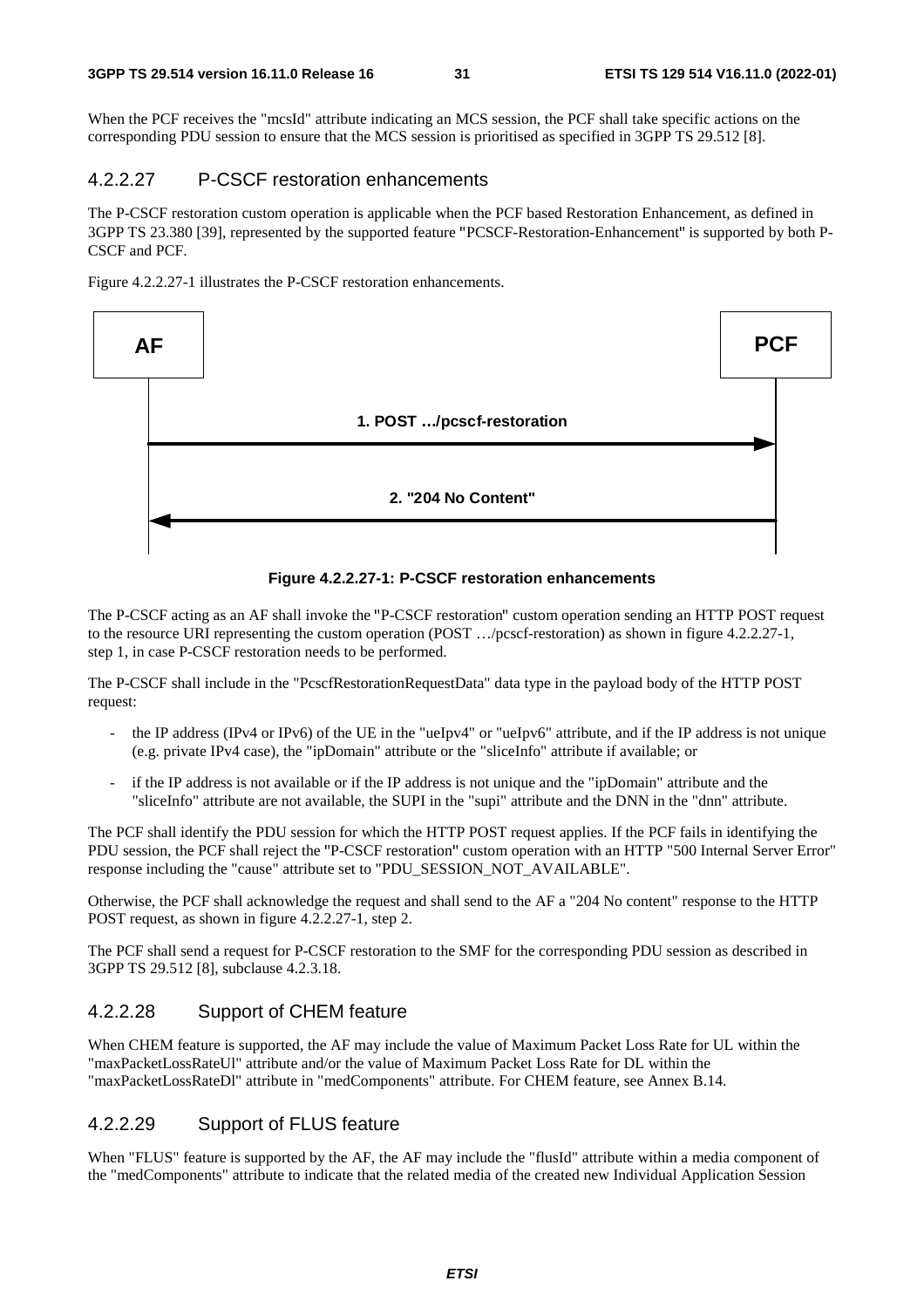Context resource corresponds to a FLUS media stream. Additional QoS information for the treatment of FLUS media may be provided within "desMaxLatency" attribute and/or "desMaxLoss" attribute.

#### 4.2.2.30 Subscription to EPS Fallback report

When the "EPSFallbackReport" feature is supported, the AF subscribes to EPS Fallback report to be notified of the rejection in 5GS of the requested resources associated to service information for voice media type and the subsequent fallback to EPS of the resources associated to the voice media and other medias requested by this AF.

The AF shall use the "EventsSubscReqData" data type as described in subclause 4.2.2.2 and shall include in the HTTP POST request message an event within the "events" attribute with the "event" attribute set to "EPS\_FALLBACK". The AF shall request to the PCF to report EPS Fallback in conjuction with providing the PCF with AF service information for voice media type as described in subclause 4.2.2.2.

The PCF shall reply to the AF as described in subclause 4.2.2.2.

As result of this action, the PCF shall set the appropriate subscription to EPS Fallback report for the corresponding PCC rule(s) as described in in 3GPP TS 29.512 [8].

#### 4.2.2.31 Subscription to TSN related events

This procedure is used by the TSN AF if the "TimeSensitiveNetworking" feature is supported to subscribe to notifications of updated 5GS Bridge information, e.g., DS-TT PMIC and/or NW-TT PMIC(s) and/or BMIC availability within the Individual Application Session Context resource created to handle the TSN Bridge in the context of a PDU session.

The AF shall use the "EventsSubscReqData" data type as described in subclause 4.2.2.2 and shall include in the HTTP POST request message within the "evSubsc" attribute an event within "events" attribute with the "event" attribute set to the value "TSN\_BRIDGE\_INFO" to subscribe to the reception of 5GS Bridge information

The PCF shall reply to the AF with an HTTP response message as described in subclause 4.2.2.2.

#### 4.2.2.32 Initial provisioning of required QoS information

This procedure is used by an AF to request that a data session to a UE is set up with a specific QoS (e.g. low latency or jitter) and priority handling when the "AuthorizationWithRequiredQoS" feature is supported.

The AF may provide within one or more entries of the "medComponents" attribute included in the "ascReqData" attribute of the HTTP POST request message described in subclause 4.2.2.2 a reference to pre-defined QoS information within the "qosReference" attribute.

Additionally, if the AF supports adjustment to different QoS parameter combinations, the AF may provide a prioritized list of one or more QoS references within the "altSerReqs" attribute, where the lower the index of the array for a given entry, the higher the priority. If the "DisableUENotification" feature is supported, the AF may also indicate to the PCF that the UE does not need to be informed about changes related to Alternative QoS Profiles by including the "disUeNotif" attribute set to true.

When the AF provides the "altSerReqs" attribute, the AF shall also subscribe to receive notifications from the PCF when the resources associated to the corresponding service information have been allocated as described in subclause 4.2.2.10 and when the GBR QoS targets for one or more service data flows can no longer (or can again) be guaranteed, as described in subclause 4.2.2.6.

Due to the received QoS information, the PCF may need to provision or modify the related PCC rules as specified in 3GPP TS 29.513 [7] and provide the related information towards the SMF following the corresponding procedures specified in 3GPP TS 29.512 [8].

The PCF shall reply to the AF as described in subclause 4.2.2.2.

#### 4.2.2.33 Support of QoSHint feature

If the QoSHint feature is supported by the AF, the AF may include the "desMaxLatency" attribute and/or "desMaxLoss" attribute within a media component of the "medComponents" attribute to indicate that the related media of the created Individual Application Session Context resource has specific latency and/or loss demands.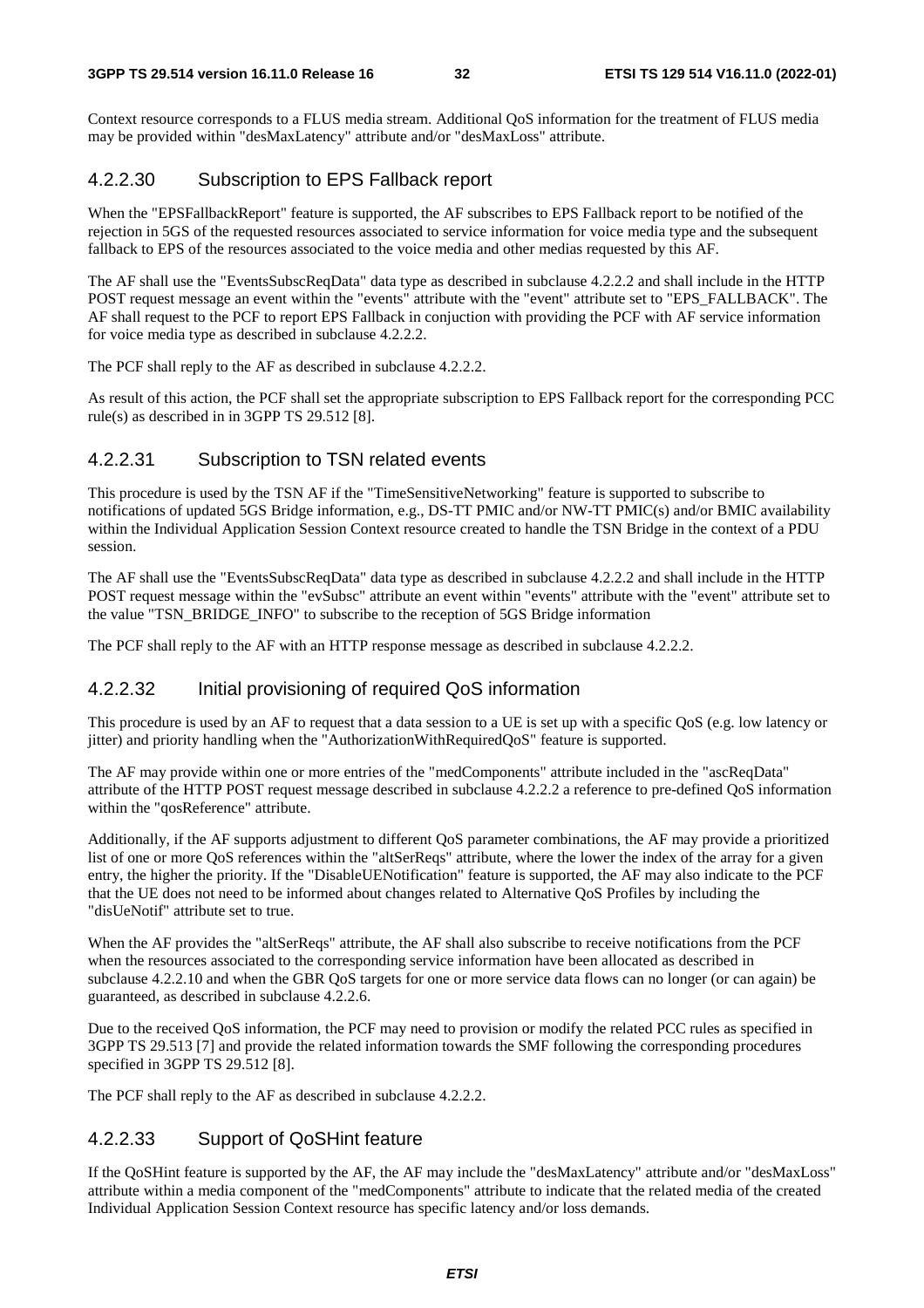#### 4.2.2.34 Subscription to Reallocation of Credit notification

This procedure is used by the AF if the "IMS\_SBI" and the "ReallocationOfCredit" features are supported to subscribe to notifications of reallocation of credit for the Service Data Flows within the AF application session context.

The AF shall use the "EventsSubscReqData" data type as described in subclause 4.2.2.2 and shall include in the HTTP POST request message an event within the "evSubsc" attribute with the "event" attribute set to the value "REALLOCATION\_OF\_CREDIT".

As result of this action, the PCF shall set the appropriate subscription to reallocation of credit notification for the corresponding PCC rule(s) as described in 3GPP TS 29.512 [8].

The PCF shall reply to the AF with an HTTP response message as described in subclause 4.2.2.2.

### 4.2.3 Npcf\_PolicyAuthorization\_Update service operation

#### 4.2.3.1 General

The Npcf\_PolicyAuthorization\_Update service operation provides updated application level information from the NF service consumer and optionally communicates with the Npcf\_SMPolicyControl service to determine and install the policy according to the information provided by the NF service consumer.

The Npcf\_PolicyAuthorization\_Update service operation updates an application session context in the PCF.

The following procedures using the Npcf\_PolicyAuthorization\_Update service operation are supported:

- Modification of service information.
- Gate control.
- Background Data Transfer policy indication at policy authorization update.
- Modification of sponsored connectivity information.
- Modification of Subscription to Service Data Flow QoS notification control.
- Modification of Subscription to Service Data Flow Deactivation.
- Update of traffic routing information.
- Modification of subscription to resources allocation outcome.
- Modification of Multimedia Priority Services.
- Support of content versioning.
- Request of access network information.
- Modification of service information status.
- Support of SIP forking.
- Provisioning of signalling flow information.
- Support of resource sharing.
- Modification of MCPTT.
- Modification of MCVideo.
- Priority sharing indication.
- Modification of subscription to out of credit notification.
- Modification of Subscription to Service Data Flow QoS Monitoring Information.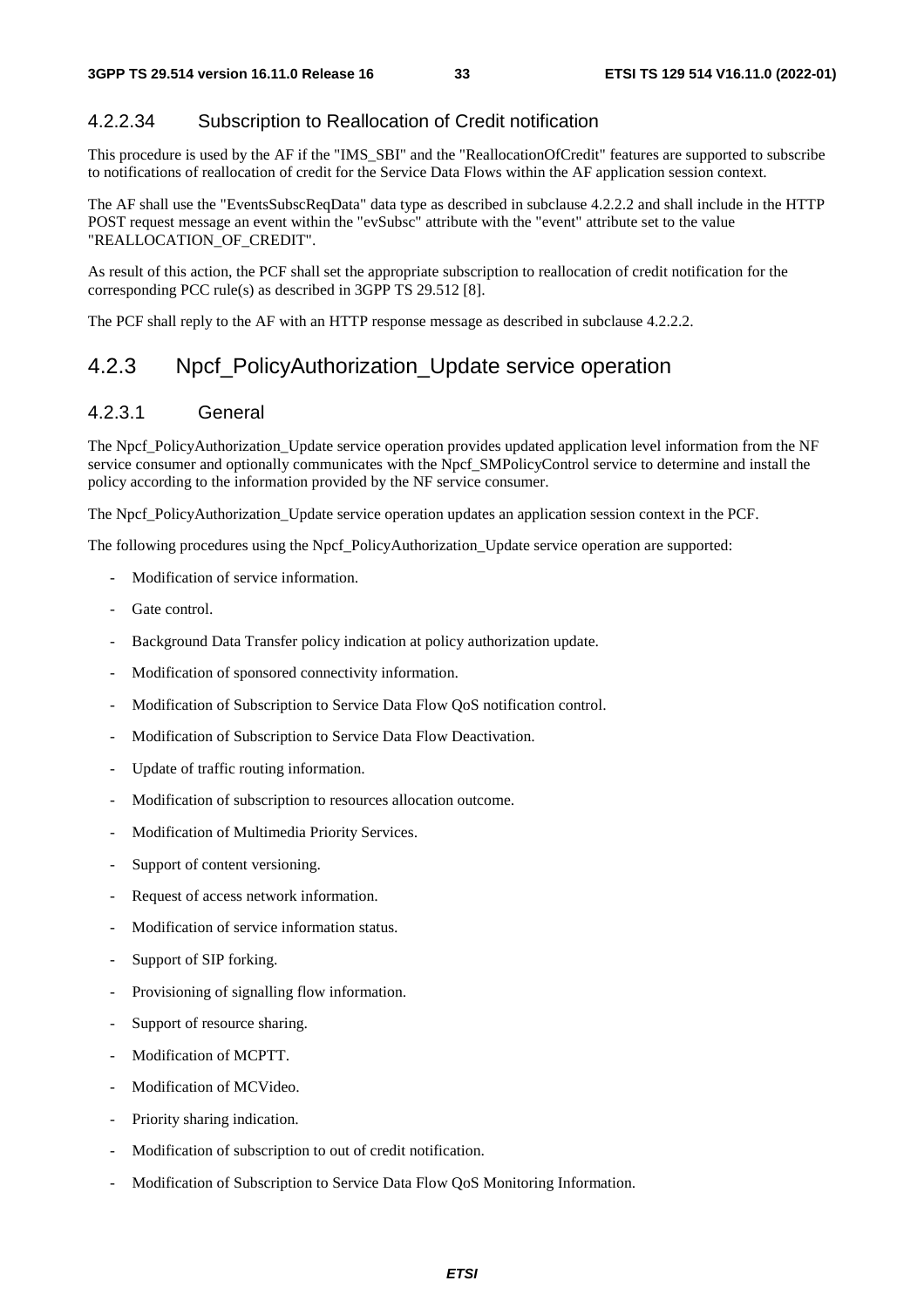- Update of TSCAI Input Information and TSC QoS related data.
- Provisioning of bridge management information and port management information.
- Support of CHEM feature.
- Support of FLUS feature.
- Subscription to EPS Fallback report.
- Modification of required QoS information.
- Support of QoSHint feature.
- Modification of subscription to reallocation of credit notification.

#### 4.2.3.2 Modification of service information

This procedure is used to modify an existing application session context as defined in 3GPP TS 23.501 [2], 3GPP TS 23.502 [3] and 3GPP TS 23.503 [4] when the feature "PatchCorrection" is supported.

Figure 4.2.3.2-1 illustrates the modification of service information using HTTP PATCH method.



**Figure 4.2.3.2-1: Modification of service information using HTTP PATCH** 

The AF may modify the application session context information at any time (e.g. due to an AF session modification or internal AF trigger) and invoke the Npcf\_PolicyAuthorization\_Update service operation by sending the HTTP PATCH request message to the resource URI representing the "Individual Application Session Context" resource, as shown in figure 4.2.3.2-1, step 1, with the modifications to apply.

The JSON body within the PATCH request shall include the "AppSessionContextUpdateDataPatch" data type and shall be encoded according to "JSON Merge Patch", as defined in IETF RFC 7396 [21]. The modifications to apply are encoded within the attributes of the "ascReqData" attribute, as described below and in subsequent subclauses.

The AF may include the updated service information in the "medComponents" attribute of the "ascReqData" attribute.

If the "AuthorizationWithRequiredQoS" feature as defined in subclause 5.8 is supported, the AF may provide within the MediaComponentRm data structure an update of the required QoS information as specified in subclause 4.2.3.30.

The AF may include in the "ascReqData" attribute an AF application identifier in the "afAppId" attribute to trigger the PCF to indicate to the SMF/UPF to perform the application detection based on the operator's policy as defined in 3GPP TS 29.512 [8].

If the "TimeSensitiveNetworking" feature is supported, the AF may provide TSN information as specified in subclauses 4.2.3.24 and 4.2.3.25.

The AF may also create, modify or remove events subscription information by sending the HTTP PATCH request message to the resource URI representing the "Individual Application Session Context" resource.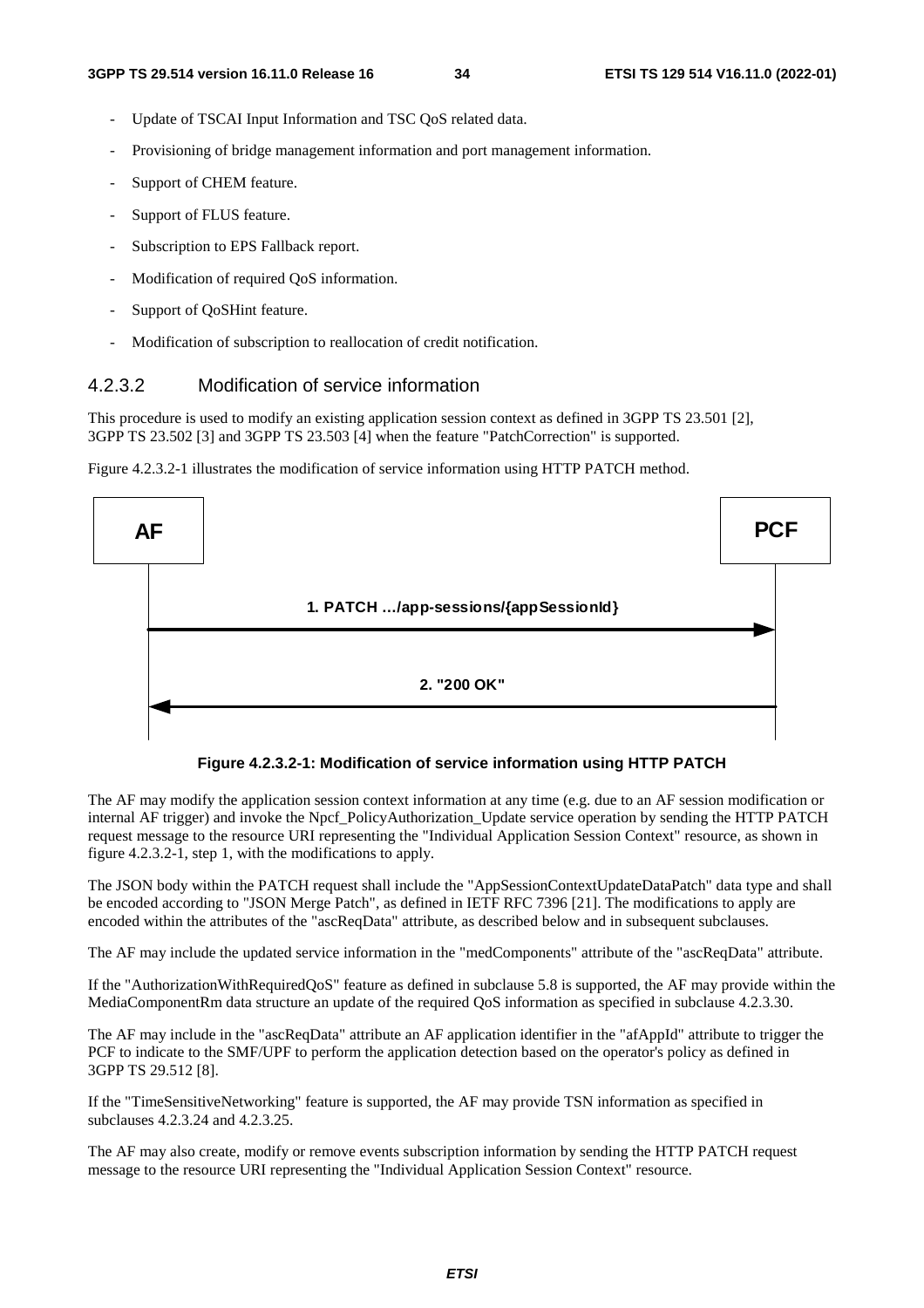The AF shall create event subscription information by including in the "ascReqData" attribute the "evSubsc" attribute of "EventsSubscReqDataRm" data type with the corresponding list of events to subscribe to; and the "notifUri" attribute with the notification URI where the PCF shall send the notifications.

The AF shall update existing event subscription information by including in the "ascReqData" attribute an updated value of the "evSubsc" attribute of the "EventsSubscReqDataRm" data type as follows:

- The "events" attribute shall include the new complete list of subscribed events.
- When the AF requests to update the additional information related to an event (e.g. the AF needs to provide new thresholds to the PCF in the "usgThres" attribute related to the "USAGE\_REPORT" event) the AF shall include the additional information, which shall completely replace the previously provided one.

NOTE 1: Note that when the AF requests to remove an event, this event is not included in the "events" attribute.

- NOTE 2: When an event is included in the "events" attribute and its related additional information is set to null, the PCF considers the subscription to this event is active, but the related procedures stop applying.
- NOTE 3: When an event is removed from the "events" attribute but its related information is not set to null, the PCF considers the subscription to this event is terminated, the related additional information is removed, and the related procedures stop applying.

The AF shall remove existing event subscription information by setting to null the "evSubsc" attribute included in the "ascReqData" attribute.

Events with "notifMethod" set to "ONE\_TIME" shall only apply at the time the AF requests their subscription. Once the event report is performed, the subscription to this event is automatically terminated in the PCF and the related information is removed. The presence of a one-time event, together with its related additional information when applicable, during an update procedure shall represent the recreation of the subscription to this event in the PCF.

NOTE 4: The "notifUri" attribute within the EventsSubscReqData data structure can be modified to request that subsequent notifications are sent to a new NF service consumer.

If the PCF cannot successfully fulfil the received HTTP PATCH request due to the internal PCF error or due to the error in the HTTP PATCH request, the PCF shall send the HTTP error.

If the feature "ES3XX" is supported, and the PCF determines the received HTTP PATCH request needs to be redirected, the PCF shall send an HTTP redirect response as specified in subclause 6.10.9 of 3GPP TS 29.500 [5].

Otherwise, the PCF shall process the received service information according the operator policy and may decide whether the HTTP request message is accepted or not.

If the updated service information is not acceptable (e.g. the subscribed guaranteed bandwidth for a particular user is exceeded), the PCF shall include in an HTTP "403 Forbidden" response message the "cause" attribute set to "REQUESTED\_SERVICE\_NOT\_AUTHORIZED".

If the service information provided in the HTTP PATCH request is rejected due to a temporary condition in the network (e.g. the NWDAF reported the network slice selected for the PDU session is congested), the PCF may include in the "403 Forbidden" response the "cause" attribute set to

"REQUESTED\_SERVICE\_TEMPORARILY\_NOT\_AUTHORIZED". The PCF may also provide a retry interval within the "Retry-After" HTTP header field. When the AF receives the retry interval within the "Retry-After" HTTP header field, the AF shall not send the same service information to the PCF again (for the same application session context) until the retry interval has elapsed. The "Retry-After" HTTP header is described in 3GPP TS 29.500 [5] subclause 5.2.2.2.

The PCF may additionally provide the acceptable bandwidth within the attribute "acceptableServInfo" included in the "ExtendedProblemDetails" data structure returned in the rejection response message.

If the request is accepted, the PCF shall update the service information with the new information received. Due to the updated service information, the PCF may need to create, modify or delete the related PCC rules as specified in 3GPP TS 29.513 [7] and provide the updated information towards the SMF following the corresponding procedures specified in 3GPP TS 29.512 [8].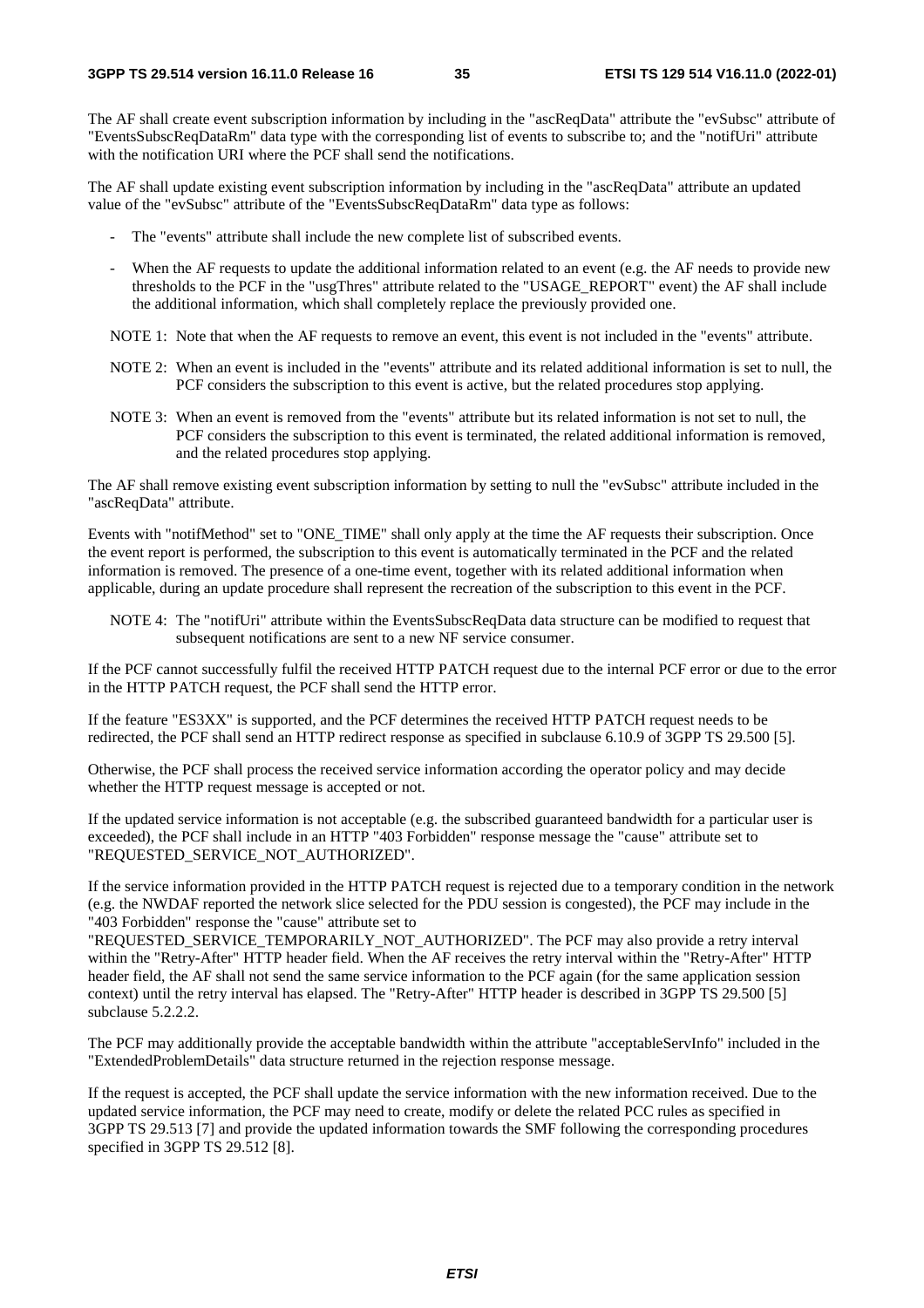Based on the received subscription information from the AF, the PCF may create a subscription to event notifications or may modify the existing subscription to event notifications, for a related PDU session from the SMF, as described in 3GPP TS 29.512 [8].

The PCF shall reply with the HTTP response message to the AF and may include the "AppSessionContext" data type payload body with the representation of the modified "Individual Application Session Context" resource and may include the "Events Subscription" sub-resource.

The PCF shall include in the "evsNotif" attribute:

- if the AF subscribed to the "PLMN\_CHG" event in the HTTP PATCH request, the "event" attribute set to "PLMN\_CHG" and the "plmnId" attribute including the PLMN identifier and, if available, the NID if the PCF has previously requested to be updated with this information in the SMF;
- if the AF subscribed to the event "ACCESS\_TYPE\_CHANGE" event in the HTTP PATCH request, the "event" attribute set to "ACCESS\_TYPE\_CHANGE" and: the attributes
	- i. the "accessType" attribute including the access type, and the "ratType" attribute including the RAT type when applicable for the notified access type; and
	- ii. if the "ATSSS" feature is supported, the "addAccessInfo" attribute with the additional access type information if available, where the access type is encoded in the "accessType" attribute, and the RAT type is encoded in the "ratType" attribute when applicable for the notified access type; and
- NOTE 5: For a MA PDU session, if the "ATSSS" feature is not supported by the AF the PCF includes the "accessType" attribute and the "ratType" attribute with a currently active combination of access type and RAT type (if applicable for the notifed access type). When both 3GPP and non-3GPP accesses are available, the PCF includes the information corresponding to the 3GPP access.

iii. the "anGwAddr" attribute including access network gateway address when available,

if the PCF has previously requested to be updated with this information in the SMF; and

if the "IMS\_SBI" feature is supported and if the AF subscribed to the "CHARGING\_CORRELATION" event in the HTTP PATCH request, the "event" attribute set to "CHARGING CORRELATION" and may include the "anChargIds" attribute containing the access network charging identifier(s) and the "anChargAddr" attribute containing the access network charging address.

The AF subscription to other specific events using the Npcf\_PolicyAuthorization\_Update request is described in the related subclauses. Notification of events when the applicable information is not available in the PCF when receiving the Npcf PolicyAuthorization Update request is described in subclause 4.2.5.

The HTTP response message towards the AF should take place before or in parallel with any required PCC rule provisioning towards the SMF.

If the PCF does not have an existing application session context for the application session context being modified (such as after a PCF failure), the PCF shall reject the HTTP request message with the HTTP response message with the applicable rejection cause.

## 4.2.3.3 Gate control

This procedure is used by an AF to modify in the PCF the service data flow(s) that are to be enabled or disabled to pass through the PDU session.

The AF shall use the HTTP PATCH method to modify the gate control information.

The AF shall include in the HTTP PATCH request message described in subclause 4.2.3.2, in the "ascReqData" attribute, in the media component(s) included in the "medComponents" attribute at media and/or media subcomponent level, the "fStatus" attribute for the flows to be enabled or disabled with the appropriate value.

If a "medSubComponents" attribute contains a "flowUsage" attribute with the value "RTCP", then the IP Flows described by that media subcomponent shall be enabled in both directions irrespective of the value of the "fStatus" attribute of the corresponding media component.

As result of this action, the PCF shall set the appropriate gate status for the corresponding active PCC rule(s).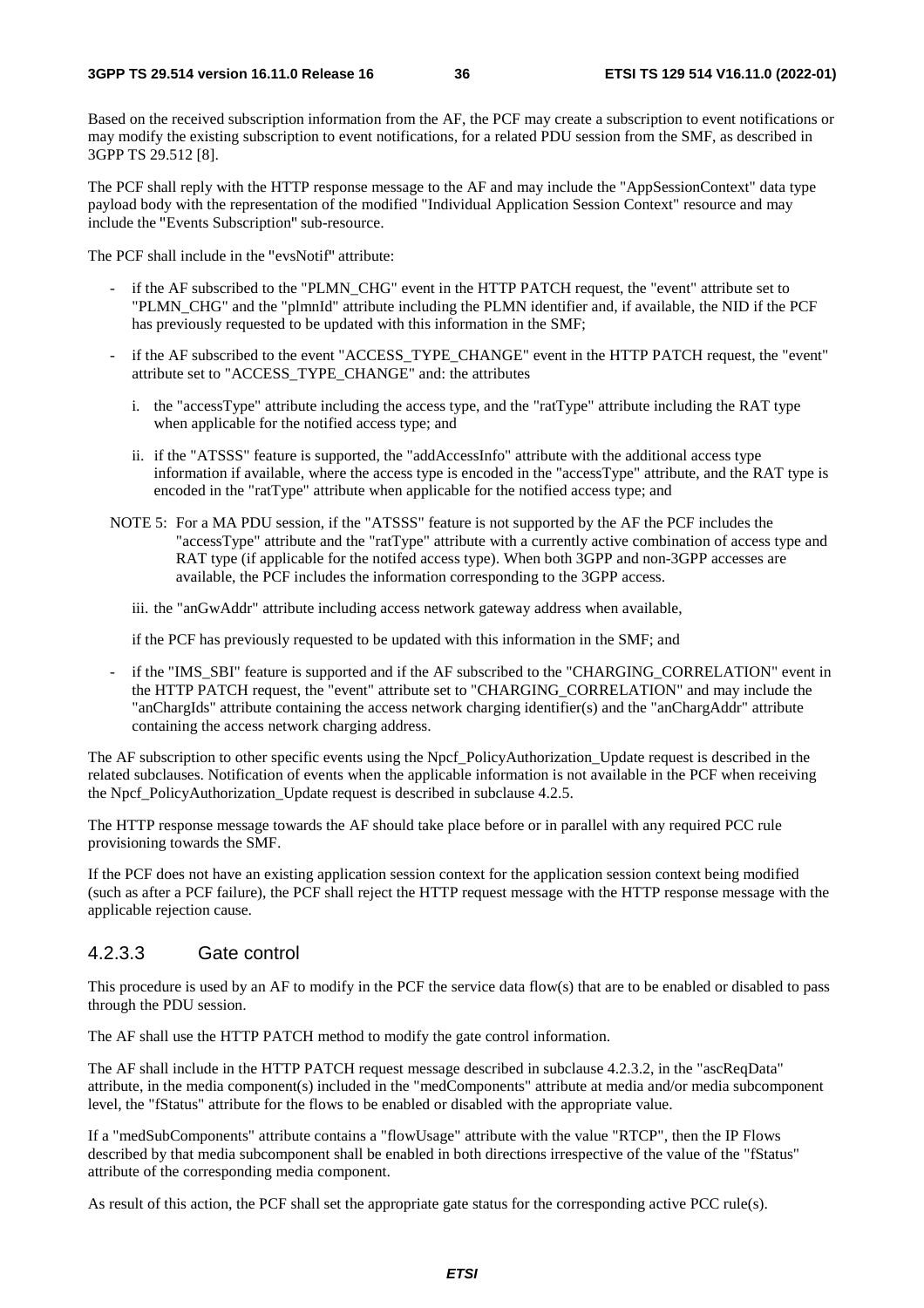The PCF shall reply to the AF as described in subclause 4.2.3.2.

#### 4.2.3.4 Background Data Transfer policy indication at policy authorization update

This procedure is used by an AF to indicate at policy authorization update a transfer policy negotiated for background data transfer using the Npcf\_BDTPolicyControl service as described in 3GPP TS 29.554 [14].

The AF may include in the HTTP PATCH request message described in subclause 4.2.3.2, in the "ascReqData" attribute, a new reference id in the "bdtRefId" attribute.

NOTE 1: The PCF will retrieve the corresponding transfer policy from the UDR based on the reference identifier within the "bdtRefId" attribute. In case only one PCF is deployed in the network, transfer policies can be locally stored in the PCF and the interaction with the UDR is not required.

If the PCF cannot retrieve the transfer policy, the PCF shall set to TP\_NOT\_KNOWN the "servAuthInfo" attribute in the HTTP response message to the AF to indicate that the transfer policy is unknown.

If the time window of the received transfer policy has expired, the PCF shall set to TP\_EXPIRED the "servAuthInfo" attribute in the HTTP response message to indicate to the AF that the transfer policy has expired. Otherwise, if the time window of the received transfer policy has not yet occurred, the PCF shall set to TP\_NOT\_YET\_OCCURRED the "servAuthInfo" attribute in the HTTP response message to the AF to indicate that the time window of the transfer policy has not yet occurred.

NOTE 2: In the case that the PCF cannot retrieve the transfer policy, the transfer policy time window has not yet occurred or the transfer policy expired, the PCF makes the decision without considering the transfer policy.

The PCF shall reply to the AF as described in subclause 4.2.3.2.

#### 4.2.3.5 Modification of sponsored connectivity information

This procedure is used by an AF to modify sponsored data connectivity when "SponsoredConnectivity" feature is supported.

The AF shall use the HTTP PATCH method to modify the sponsored connectivity information.

The AF shall include in the HTTP PATCH request message described in subclause 4.2.3.2, in the "ascReqData" attribute, an application service provider identity and a sponsor identity within the "aspId" attribute and "sponId" attribute, and optionally an indication of whether to enable or disable sponsored data connectivity within the "sponStatus" attribute set to the applicable value to provide sponsored connectivity information or to update existing sponsored connectivity information.

If the AF requests to enable sponsored data connectivity the AF shall change the "sponStatus" attribute value to "SPONSOR\_ENABLED".

If the AF requests to disable sponsored data connectivity the AF shall provide an indication to disable sponsored data connectivity to the PCF by setting the "sponStatus" attribute to "SPONSOR\_DISABLED".

To support the usage monitoring of sponsored data connectivity, the AF may also include in the HTTP PATCH a new or modified "evSubsc" attribute of "EventsSubscReqDataRm" data type with:

- the usage thresholds to apply in the "usgThres" attribute; and
- the subscription to usage monitoring for sponsored data connectivity in an entry of the "events" attribute of the "AfEventSubscription" data type with the "event" attribute set to "USAGE\_REPORT".
- NOTE 1: If the AF is in the user plane, the AF can handle the usage monitoring and therefore it is not required to provide a usage threshold to the PCF as part of the sponsored data connectivity information.

When the AF indicated to enable sponsored data connectivity, and the UE is roaming with the visited access case, the following procedures apply:

If the AF is located in the HPLMN, for home routed roaming case and when operator policies do not allow accessing the sponsored data connectivity with this roaming case, the H-PCF shall reject the service request and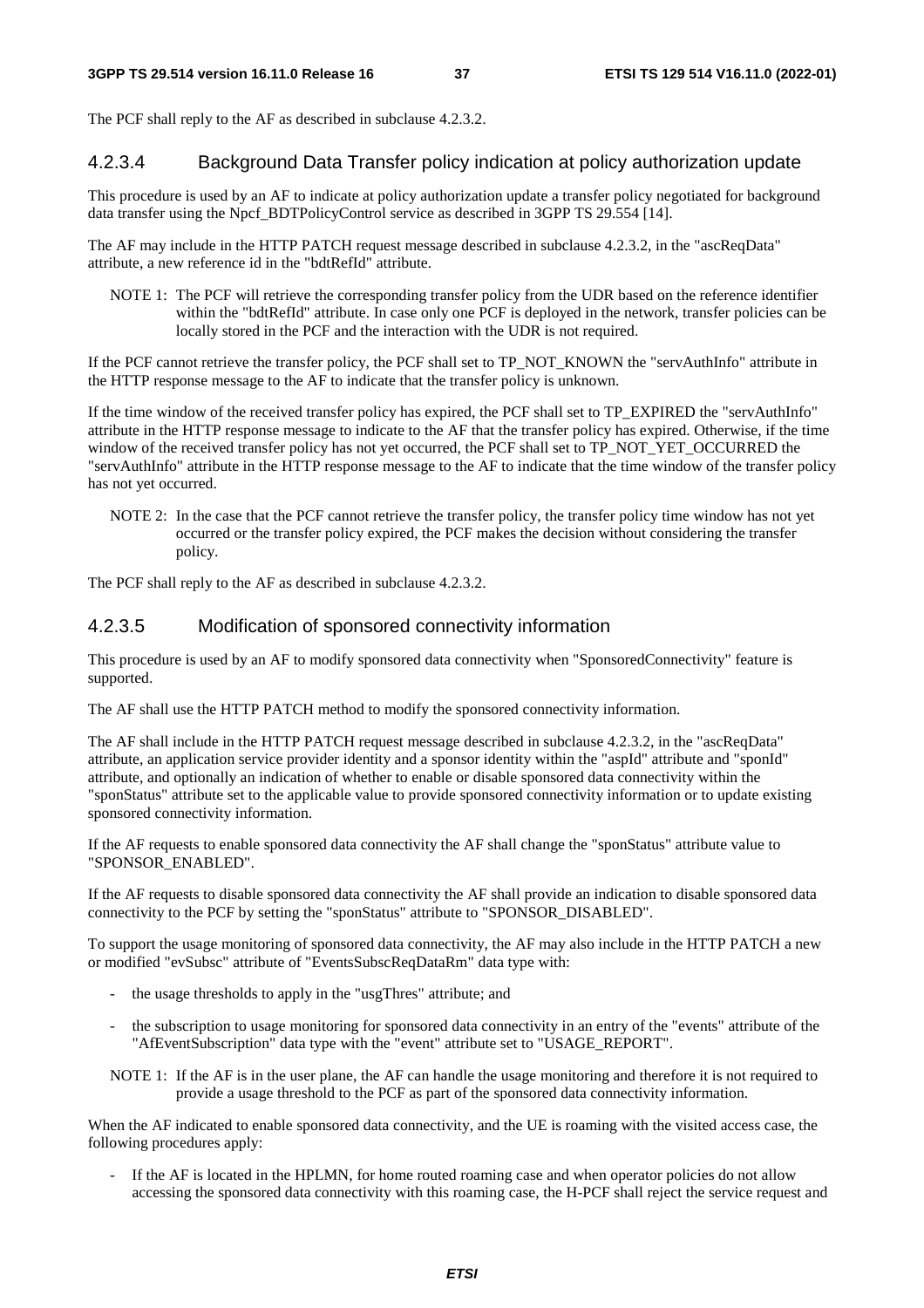shall include in the HTTP "403 Forbidden" response message the "cause" attribute set to "UNAUTHORIZED\_SPONSORED\_DATA\_CONNECTIVITY".

If the AF is located in the VPLMN, the V-PCF shall reject the service request and shall include in the HTTP "403 Forbidden" response message the "cause" attribute set to "UNAUTHORIZED\_SPONSORED\_DATA\_CONNECTIVITY".

When the AF indicated to enable sponsored data connectivity, and the UE is in the non-roaming case or roaming with the home routed case and the operator policies allow accessing the sponsored data connectivity with this roaming case, the following procedures apply:

- If the SMF does not support sponsored connectivity and the required reporting level for that service indicates a sponsored connectivity level according to 3GPP TS 29.512 [8], then the PCF shall reject the request and shall include in the HTTP "403 Forbidden" response message the "cause" attribute set to "REQUESTED\_SERVICE\_NOT\_AUTHORIZED".
- If the SMF supports sponsored data connectivity feature or the required reporting level is different from sponsored connectivity level as described in 3GPP TS 29.512 [8], then the PCF, based on operator policies, shall check whether it is required to validate the sponsored connectivity data. If it is required, it shall perform the authorizations based on sponsored data connectivity profiles. If the authorization fails, the PCF shall include in the HTTP "403 Forbidden" response message the "cause" attribute set to "UNAUTHORIZED\_SPONSORED\_DATA\_CONNECTIVITY".

NOTE 2: The PCF is not required to verify that a trust relationship exists between the operator and the sponsors.

The PCF shall reply to the AF as described in subclause 4.2.3.2.

### 4.2.3.6 Modification of Subscription to Service Data Flow QoS notification control

This procedure is used in the AF to modify in the PCF the subscription to notification about whether the GBR QoS targets can no longer (or can again) be guaranteed.

The AF shall use the HTTP PATCH method to update the "Events Subscription" sub-resource together with the modifications to the "Individual Application Session Context" resource.

The AF shall include in the HTTP PATCH request message described in subclause 4.2.3.2, in the "ascReqData" attribute, the updated values of the "EventsSubscReqDataRm" data type, which either shall include in the "events" attribute a new element with the "event" attribute set to "QOS\_NOTIF" to indicate the subscription to QoS notification control, or shall not include in the "events" attribute an existing element with the "event" attribute set to "QOS\_NOTIF" to indicate the termination of the subscription to QoS notification control.

As result of this action, the PCF shall set the appropriate subscription to QoS notification control for the corresponding active PCC rule(s) as described in 3GPP TS 29.512 [8].

The PCF shall reply to the AF as described in subclause 4.2.3.2.

## 4.2.3.7 Modification of Subscription to Service Data Flow Deactivation

This procedure is used by an AF to modify in the PCF the subscription to the notification of deactivation of one or more Service Data Flows within the AF application session context.

The AF shall use the HTTP PATCH method to update the "Events Subscription" sub-resource together with the modifications to the "Individual Application Session Context" resource.

The AF shall include in the HTTP PATCH request message described in subclause 4.2.3.2, in the "ascReqData" attribute, the updated values of the "EventsSubscReqDataRm" data type, which either shall include in the "events" attribute a new element with the "event" attribute set to "FAILED\_RESOURCES\_ALLOCATION" to indicate the subscription to service data flow deactivation, or shall not include in the "events" attribute an existing element with the "event" attribute set to "FAILED\_RESOURCES\_ALLOCATION".

The PCF shall reply to the AF as described in subclause 4.2.3.2.

As result of this action, the PCF shall set the appropriate subscription to service data flow deactivation for the corresponding PCC rule(s) as described in in 3GPP TS 29.512 [8].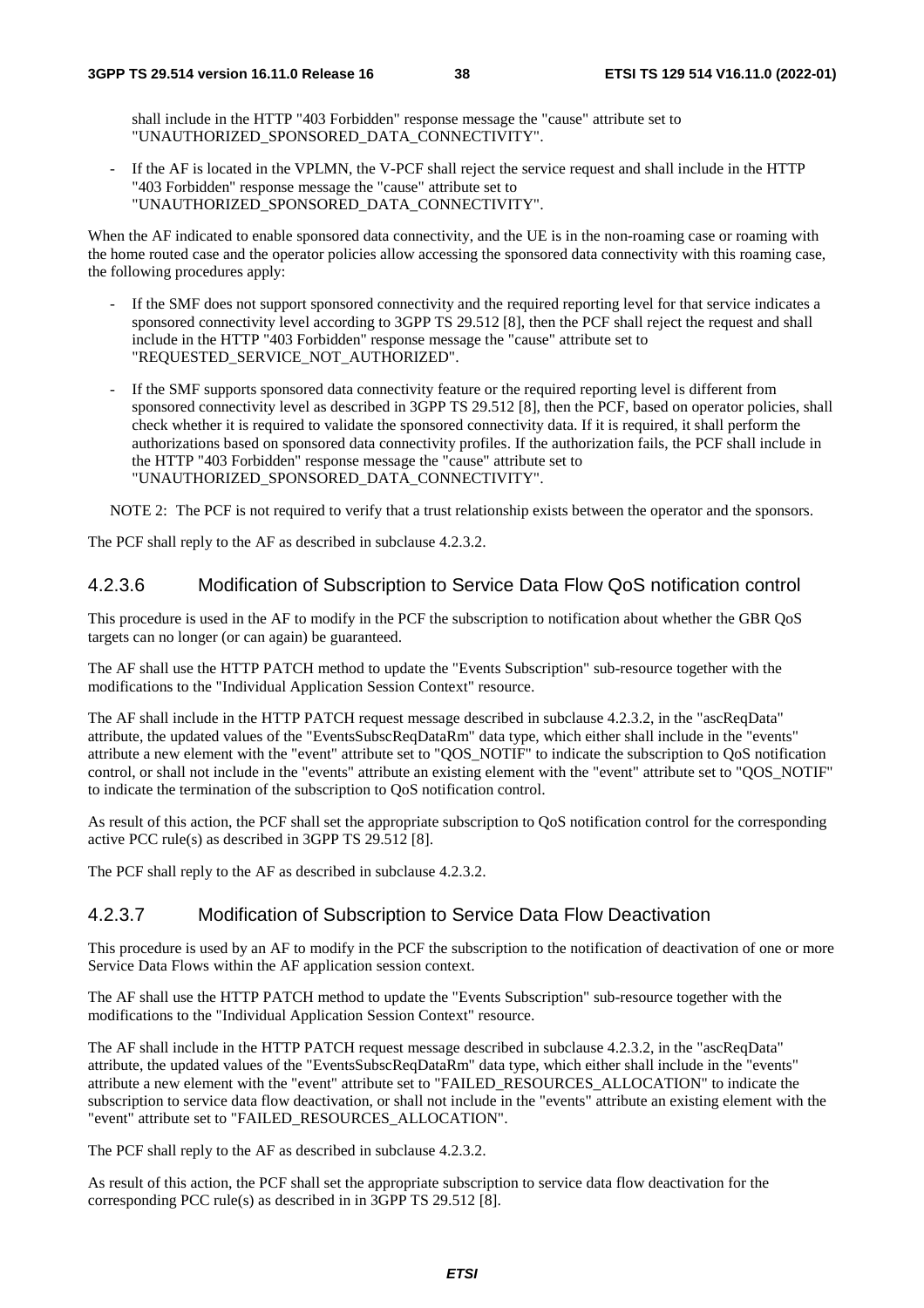## 4.2.3.8 Update of traffic routing information

This procedure is used by an AF to modify in the PCF the traffic routing information to a local access to a DNN, and/or to modify the subscription to notifications about UP path management when "InfluenceOnTrafficRouting" feature is supported.

The AF shall use the HTTP PATCH method.

To modify traffic routing information, the AF shall include in the HTTP PATCH request message described in subclause 4.2.3.2, in the "ascReqData" attribute, an updated "afRoutReq" attribute(s) with the modified traffic routing information.

To modify the subscription to notifications about UP path management events (create, delete or modify), the AF shall include in the HTTP PATCH request message described in subclause 4.2.3.2, in the "ascReqData" attribute, the updated values of the "upPathChgSub" attribute with the modified subscription to UP path management events.

The PCF shall reply to the AF as described in subclause 4.2.3.2.

The PCF shall store the application routing requirements included in the "afRoutReq" attribute.

The PCF shall check whether the updated application routing requirements require PCC rules to be created or modified to include updated traffic steering policies, or the AF transaction identifier, or to update the application relocation possibility as specified in 3GPP TS 29.513 [7]. Provisioning of PCC rules to the SMF shall be carried out as specified at 3GPP TS 29.512 [8].

4.2.3.9 Void

#### 4.2.3.10 Modification of subscription to resources allocation outcome

This procedure is used in the AF to modify in the PCF the subscription to notification about resources allocation outcome.

The AF shall use the HTTP PATCH method to update the "Events Subscription" sub-resource together with the modifications to the "Individual Application Session Context" resource.

The AF shall include in the HTTP PATCH request message described in subclause 4.2.3.2, in the "ascReqData" attribute, the updated values of the "EventsSubscReqDataRm" data type, which either include in the "events" attribute a new element with the "event" attribute set to "SUCCESSFUL\_RESOURCES\_ALLOCATION" and/or "FAILED\_RESOURCES\_ALLOCATION" or remove in the "events" attribute an existing element with the "event" attribute set to "SUCCESSFUL\_RESOURCES\_ALLOCATION" and/or "FAILED\_RESOURCES\_ALLOCATION".

As a result of this action, the PCF shall set the appropriate subscription to notification of resources allocation outcome in the corresponding PCC Rule(s) as described in 3GPP TS 29.512 [8].

4.2.3.11 Void

#### 4.2.3.12 Modification of Multimedia Priority Services

The AF may include, in the "ascReqData" attribute, the "mpsId" attribute if it was not previously provided in order to indicate that the modified AF session relates to an MPS session.

If the AF supports the SBI message priority mechanism for an MPS session, the AF shall include the "3gpp-Sbi-Message-Priority" custom HTTP header towards the PCF as described in subclause 4.2.2.12.

If the PCF receives the "mpsId" attribute, the PCF shall take specific actions on the corresponding PDU session to ensure that the MPS session is prioritized as defined in 3GPP TS 29.512 [8].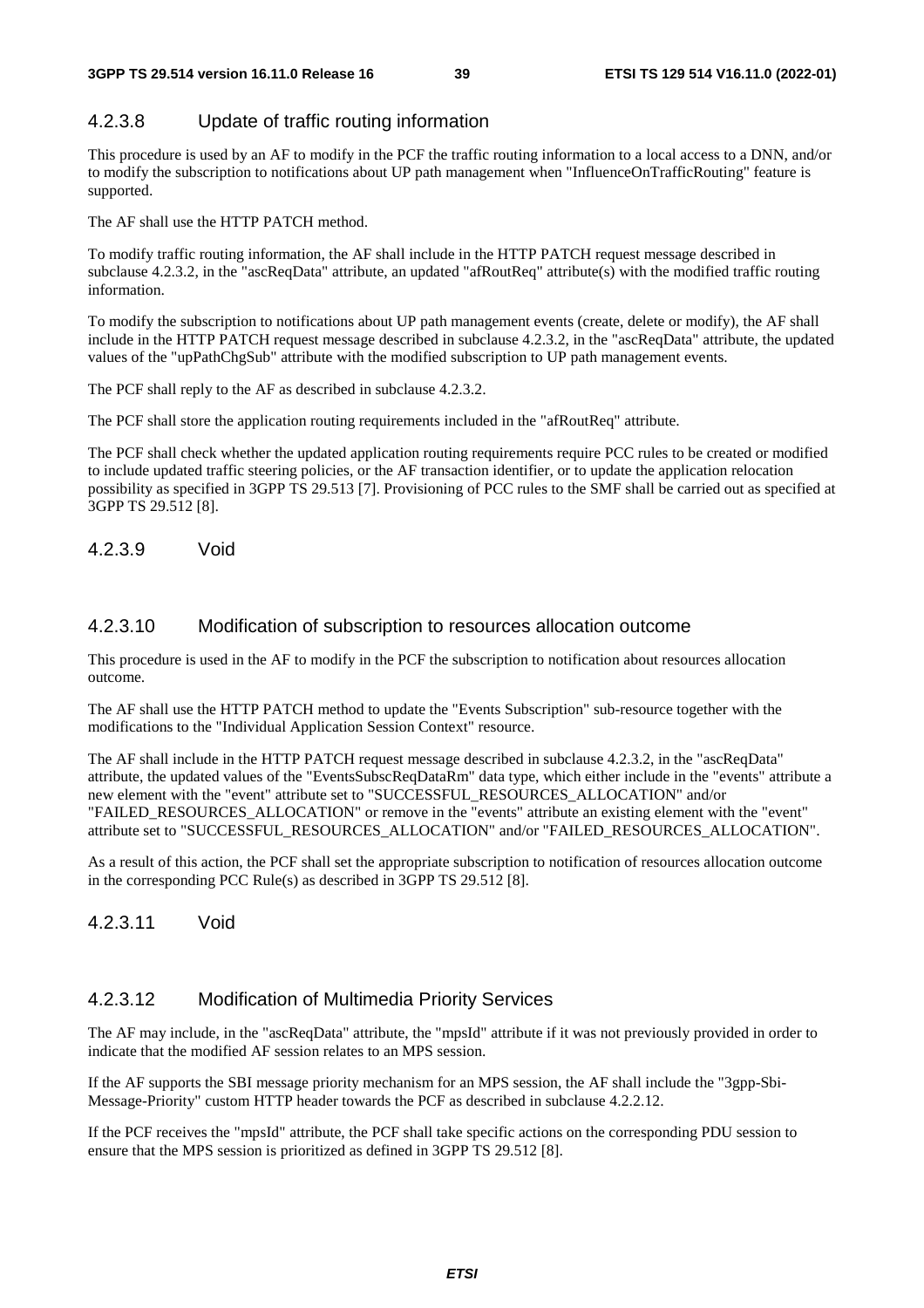## 4.2.3.13 Support of content versioning

The support of the media component versioning is optional. When the "MediaComponentVersioning" feature is supported, the AF and the PCF shall comply with the procedures specified in this subclause.

Upon each media component modification encoded in the "medComponents" attribute included in the "ascReqData" attribute, if the content version was previously assigned to a media component, the AF shall assign a new content version. All the content related to that media component shall be included and the content version shall be unique for the lifetime of the media component.

NOTE: The AF will include all the content of the media component in each media component modification in order to ensure that the media component is installed with the proper information regardless of the outcome of the QoS flow procedure related to previous interactions that are not reported to the PCF yet.

If the PCF receives the "contVer" attribute for a certain media component, the PCF shall follow the procedures described in 3GPP TS 29.512 [8], subclause 4.2.6.2.14.

#### 4.2.3.14 Request of access network information

This procedure is used by an AF to request access network information for an existing "Individual Application Session Context" resource at service information modification when the "NetLoc" feature is supported.

NOTE 1: Subclause 4.2.6.6 describes the AF request of access network information without providing service information.

The AF shall create event subscription information by including in the "AppSessionContextUpdateData" data type the "evSubsc" attribute of "EventsSubscReqData" data type with the corresponding list of events to subscribe to.

The AF shall include in the HTTP PATCH request message described in subclause 4.2.3.2, in the "ascReqData" attribute:

- an entry of the "AfEventSubscription" data type in the "events" attribute with:
	- a) the "event" attribute set to the value "ANI\_REPORT"; and
	- b) the "notifMethod" attribute set to the value "ONE\_TIME"; and
- the "reqAnis" attribute, with the required access network information, i.e. user location and/or user time zone information).

When the PCF determines that the access network does not support the access network information reporting because the SMF does not support the NetLoc feature, the PCF shall respond to the AF including in the "EventsNotification" data type the "noNetLocSupp" attribute set to "ANR\_NOT\_SUPPORTED" value. Otherwise, the PCF shall immediately configure the SMF to provide such access information, as specified in 3GPP TS 29.512 [8].

The PCF shall reply to the AF with an HTTP response message as described in subclause 4.2.3.2.

NOTE 2: The AF does not invoke the Npcf. PolicyAuthorization. Update service operation to remove subscription to access network information report since the "Access Network Information Notification" is the one-time reported event. Once the access network information is reported to the AF the subscription to the access network information report is automatically terminated in the PCF and the related information is removed.

### 4.2.3.15 Modification of service information status

When the "IMS\_SBI" feature is supported, the AF may update the status of the service information. If the AF provides service information that has been fully negotiated (e.g. based on the SDP answer), the AF may include in the "ascReqData" attribute the "servInfStatus" attribute set to "FINAL". In this case the PCF shall authorize the session and provision the corresponding PCC rules to the SMF.

The AF may additionally provide preliminary service information not fully negotiated yet (e.g. based on the SDP offer) at an earlier stage. To do so, the AF shall include the "servInfStatus" attribute set to "PRELIMINARY". Upon receipt of such preliminary service information, the PCF shall perform an early authorization check of the service information. If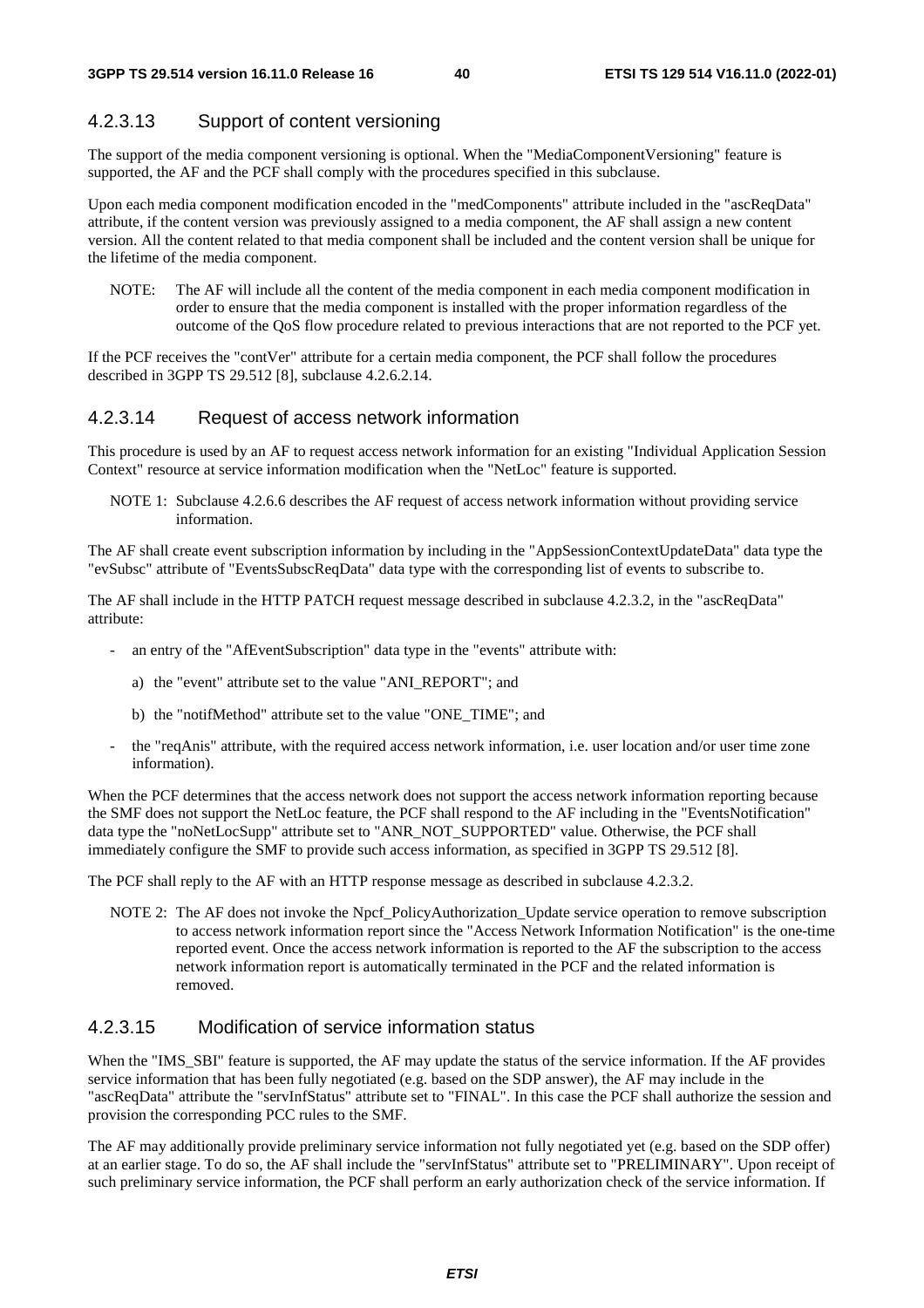the AF requests the PCF to report the access network information together with preliminary service information, the PCF shall immediately configure the SMF to provide the access network information.

## 4.2.3.16 Support of SIP forking

When the "IMS\_SBI" feature is supported, this procedure is used by an AF to indicate that an existing "Individual Application Session Context" resource comprises service information about several SIP dialogues.

The AF shall use the HTTP PATCH method to modify the service information.

The AF may include in the HTTP PATCH request message described in subclause 4.2.3.2, in the "ascReqData" attribute, the "sipForkInd" attribute and include the updated service information.

The PCF shall reply to the AF as described in subclause 4.2.3.2.

When the "sipForkInd" attribute gets the value:

- "SEVERAL\_DIALOGUES", the PCF shall send additional PCC rules or individual data flow filters to already provided PCC rules as described in Annex B.3.1.
- "SINGLE\_DIALOGUE", the PCF shall update installed PCC rules and Authorized-OoS information as described in Annex B.3.2.

### 4.2.3.17 Provisioning of signalling flow information

This procedure is used by an AF to provision or de-provision information about the AF signalling IP flows between the UE and the AF.

The AF shall include in the HTTP PATCH request message described in subclause 4.2.3.2, in the "ascReqData" attribute:

- when the procedure is used to provision information about the AF signalling IP flows, a media component within the "medComponents" attribute including the attributes described in subclause 4.2.2.16;
- when the procedure is used to de-provision information about the AF signalling IP flows, for the media subcomponents containing the AF signalling IP flows, the "fStatus" attribute set to the value "REMOVED".

The PCF shall reply to the AF as described in subclause 4.2.3.2.

## 4.2.3.18 Support of resource sharing

When the "ResourceSharing" is supported by the AF and the PCF, the AF may include, in the "ascReqData" attribute, the "sharingKeyUl" attribute and/or "sharingKeyDl" attribute within a media component of the "medComponents" attribute to indicate to the PCF that the related media of the modified Individual Application Session Context resource may share resources with other media components in the related direction that include the same value in the "sharingKeyUl" attribute and/or "sharingKeyDl" attribute.

The AF may modify the conditions for resource sharing by including the media component within the "medComponents" attribute with a new value for the "sharingKeyUl" attribute and/or "sharingKeyDl" attribute. The AF may indicate that the related media of the modified Individual Application Session resource is not sharing resources with other media components in the related direction setting the "sharingKeyUl" attribute and/or "sharingKeyDl" attribute to "null".

The AF shall use the HTTP PATCH method to update the "Individual Application Session Context resource" as described in subclause 4.2.3.2.

If the "sharingKeyUl" attribute and/or "sharingKeyDl" attribute are provided within a media component of the "medComponents" attribute, the PCF may apply the mechanisms for resource sharing as described in 3GPP TS 29.512 [8], subclause 4.2.6.2.8.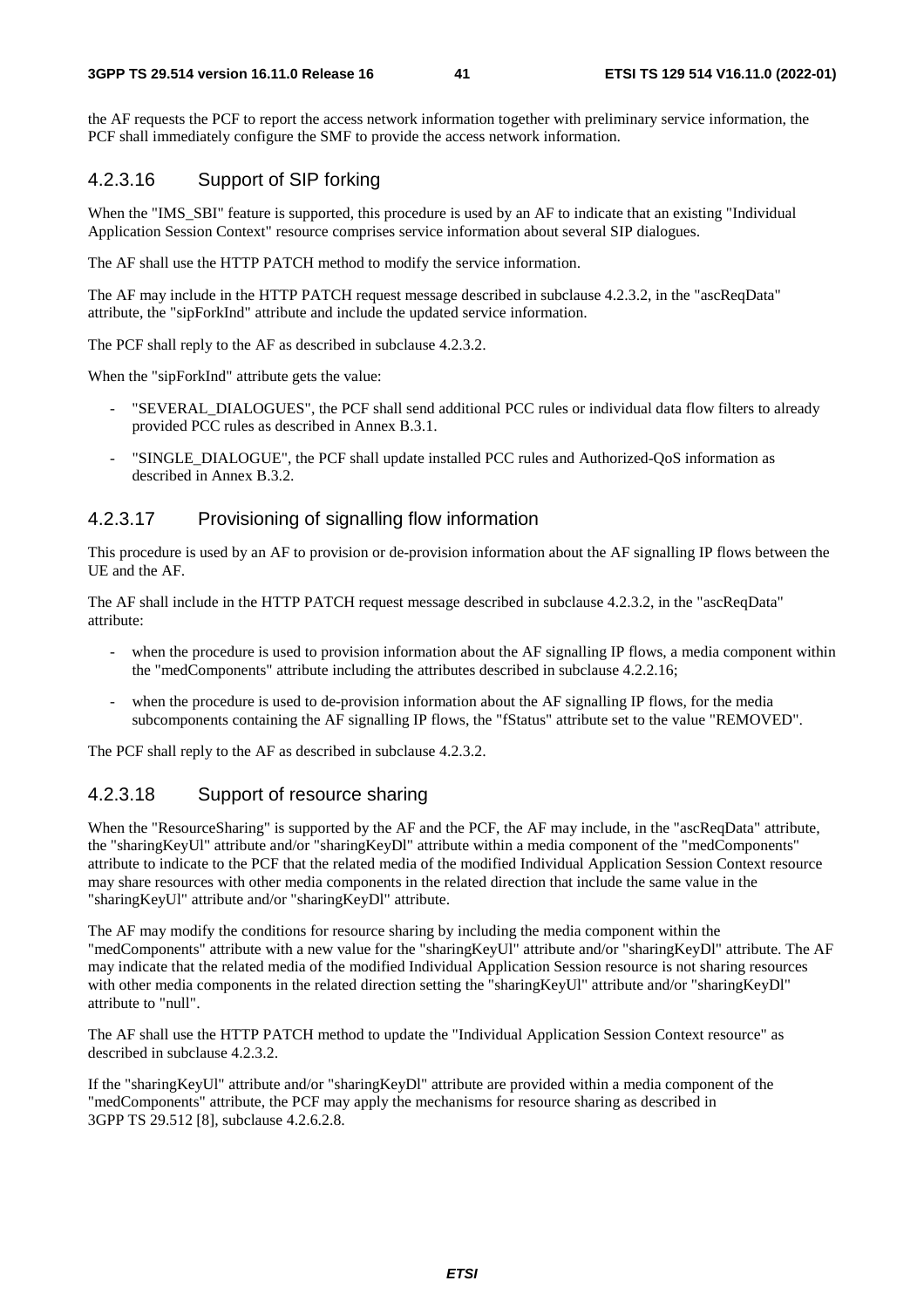## 4.2.3.19 Modification of MCPTT

The AF may include, in the "ascReqData" attribute, the "mcpttId" attribute in order to indicate that the modified "Individual Application Session Context" resource relates to the priority adjustment of an MCPTT session. When the PCF receives the "mcpttId" attribute related to that MCPTT session, the PCF may take specific actions on the corresponding PDU session to ensure that the MCPTT session is prioritized. For the handling of MCPTT session with priority call, see Annex B.13.

Additionally, when the "PrioritySharing" feature is supported, the PCF may receive the "prioSharingInd" attribute within the media component received in the "medComponents" attribute as described in subclause 4.2.2.21. In this case, and if "MCPTT-Preemption" feature is supported, the PCF may receive pre-emption information as also described in subclause 4.2.3.21.

### 4.2.3.20 Modification of MCVideo

The AF may include, in the "ascReqData" attribute, the "mcVideoId" attribute in order to indicate that the modified "Individual Application Session Context" resource relates to the priority adjustment of an MCVideo session. When the PCF receives the "mcVideoId" attribute related to that MCVideo session, the PCF may take specific actions on the corresponding PDU session to ensure that the MCVideo session is prioritized. For the handling of MCVideo session with priority call, see Annex B.15.

## 4.2.3.21 Priority sharing indication

When the "PrioritySharing" feature is supported, the AF may include the "prioSharingInd" attribute set to "ENABLED" within a media component of the "medComponents" attribute included in the "ascReqData" attribute to indicate to the PCF that the related media flow is allowed to use the same Allocation and Retention Priority (ARP) as media flows belonging to other "Individual Application Session Context" resources as described in subclause 4.2.2.21. In this case, if the "MCPTT-Preemption" feature is supported, the AF may also include the "preemptCap", "preemptVuln" and "preemptControlInfo" attributes as described in subclause 4.2.2.21.

When the "preemptControlInfo" attribute is modified, the latest provided value shall be applied to all potential media flow candidates.

If the AF earlier has indicated a media flow priority sharing to the PCF by setting the "prioSharingInd" attribute to "ENABLED", the AF may include the Priority-Sharing-Indicator AVP set to "DISABLED" within a media component of the "medComponents" attribute to indicate to the PCF that the related media flow shall not be part of the mechanism for sharing the Allocation and Retention Priority with other media flows any longer.

If this media flow was in priority sharing with other media flows the PCF should readjust the Allocation and Retention Priority for the remaining services sharing priority as described in 3GPP TS 29.512 [8], subclause 4.2.6.2.9 and handle the media flow excluded from priority sharing according to normal PCC/QoS rule provisioning procedures described in 3GPP TS 29.512 [8], subclause 4.2.6.2.

If the AF earlier has indicated a media flow priority sharing to the PCF by setting the "prioSharingInd" attribute to "ENABLED" for media flows and the AF indicates to remove one or more of the media flows in priority sharing with other media flows, the PCF should readjust the Allocation and Retention Priority for the remaining services sharing priority as described in 3GPP TS 29.512 [8], subclause 4.2.6.2.9 and handle the media flow removed according to normal PCC/QoS rule provisioning procedures described in 3GPP TS 29.212 [8], subclause 4.2.6.2.

## 4.2.3.22 Modification of Subscription to Out of Credit notification

This procedure is used by the AF if the "IMS\_SBI" feature is supported to modify in the PCF the subscription to notification about credit unavailability for the Service Data Flows within the AF application session context.

The AF shall use the HTTP PATCH method to update the "Events Subscription" sub-resource together with the modifications to the "Individual Application Session Context" resource.

The AF shall include in the HTTP PATCH request message described in subclause 4.2.3.2, in the "ascReqData" attribute, the updated values of the "EventsSubscReqDataRm" data type, which either include in the "events" attribute a new element with the "event" attribute set to the value "OUT\_OF\_CREDIT" or remove from the "events" attribute the existing element with the "event" attribute set to the value "OUT\_OF\_CREDIT".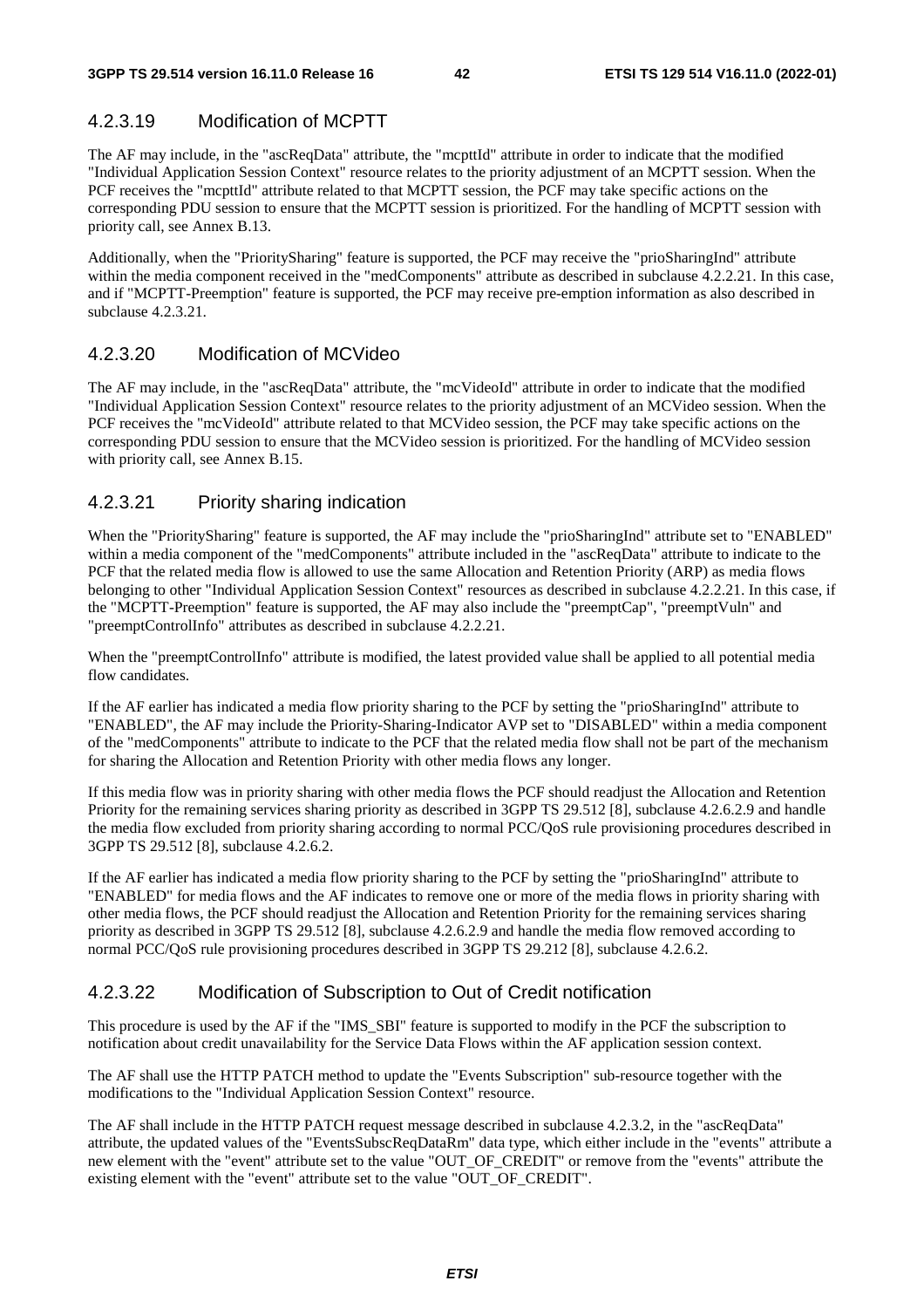As a result of this action, the PCF shall set the appropriate subscription to out of credit notification for the corresponding PCC Rule(s) as described in 3GPP TS 29.512 [8].

The PCF shall reply to the AF with an HTTP response message as described in subclause 4.2.3.2.

## 4.2.3.23 Modification of Subscription to Service Data Flow QoS Monitoring Information

This procedure is used by AF to modify the PCF subscription for notification about packet delay between UPF and RAN.

The AF shall use the HTTP PATCH method to update the "Events Subscription" sub-resource together with the modifications to the "Individual Application Session Context" resource.

The AF shall include in the HTTP PATCH request message described in subclause 4.2.3.2, in the "ascReqData" attribute, the updated values of the "evSubsc" attribute of "EventsSubscReqDataRm" data type, as follows:

- to create a subscription to QoS monitoring information:
	- a) shall include the "events" array with an array that contains a new entry with the "event" attribute set to "QOS\_MONITORING", and notification related information as described in subclause 4.2.2.23; and
	- b) when the "notifMethod" of the new entry is "EVENT\_DETECTION", shall include a "qosMon" attribute with the QoS monitoring information as described in subclause 4.2.2.23.
	- c) shall include the new requested QoS monitoring parameter(s) to be measured (i.e. DL, UL and/or round trip packet delay) within the "reqQosMonParams" attribute;
- to remove a subscription to QoS monitoring information:
	- a) shall include the "events" array containing an array that shall omit the corresponding entry with the "event" attribute value "QOS\_MONITORING"; and
	- b) when the "notifMethod" of the removed entry is "EVENT\_DETECTION", it shall contain the "qosMon" attribute set to null.

As result of this action, the PCF shall set the appropriate subscription to QoS monitoring information for the corresponding active PCC rule(s) as described in 3GPP TS 29.512 [8].

The PCF shall reply to the AF as described in subclause 4.2.3.2.

#### 4.2.3.24 Update of TSCAI Input Information and TSC QoS related data

If the "TimeSensitiveNetworking" feature is supported the AF may update the TSCAI Input container and the TSC QoS related data held in an "Individual Application Session Context" resource using the Npcf\_PolicyAuthorization\_Update service operation to modify the TSCAI input information and QoS characteristics delivered to the SMF for use in the 5G System.

The AF shall use the HTTP PATCH method as described in subclause 4.2.3.2 to modify TSCAI input container and the TSC QoS related information.

The AF may indicate TSCAI input information and/or TSC QoS related information for new TSN streams by adding, in the "ascReqData" attribute, one or more media component entries within the "medComponents" attribute including the "tsnQos" attribute and including the "tscaiInputUl" attribute and/or the "tscaiInputDl" attribute as described in subclause 4.2.2.24.

The AF may update the TSCAI input information and/or the TSC QoS related information for existing TSC traffic by including the updated values in the "tscaiInputUl" attribute and/or "tscaiInputDl"attribute and/orupdated values in the "tsnQos" attribute included in a media component entry of the "medComponents" attribute included in the "ascReqData" attribute.

The AF may delete the TSCAI input information and TSC QoS related information of removed TSC traffic by removing the corresponding media component entries within the "medComponents" attribute included in the "ascReqData" attribute.

The PCF shall reply to the AF as described in subclause 4.2.3.2.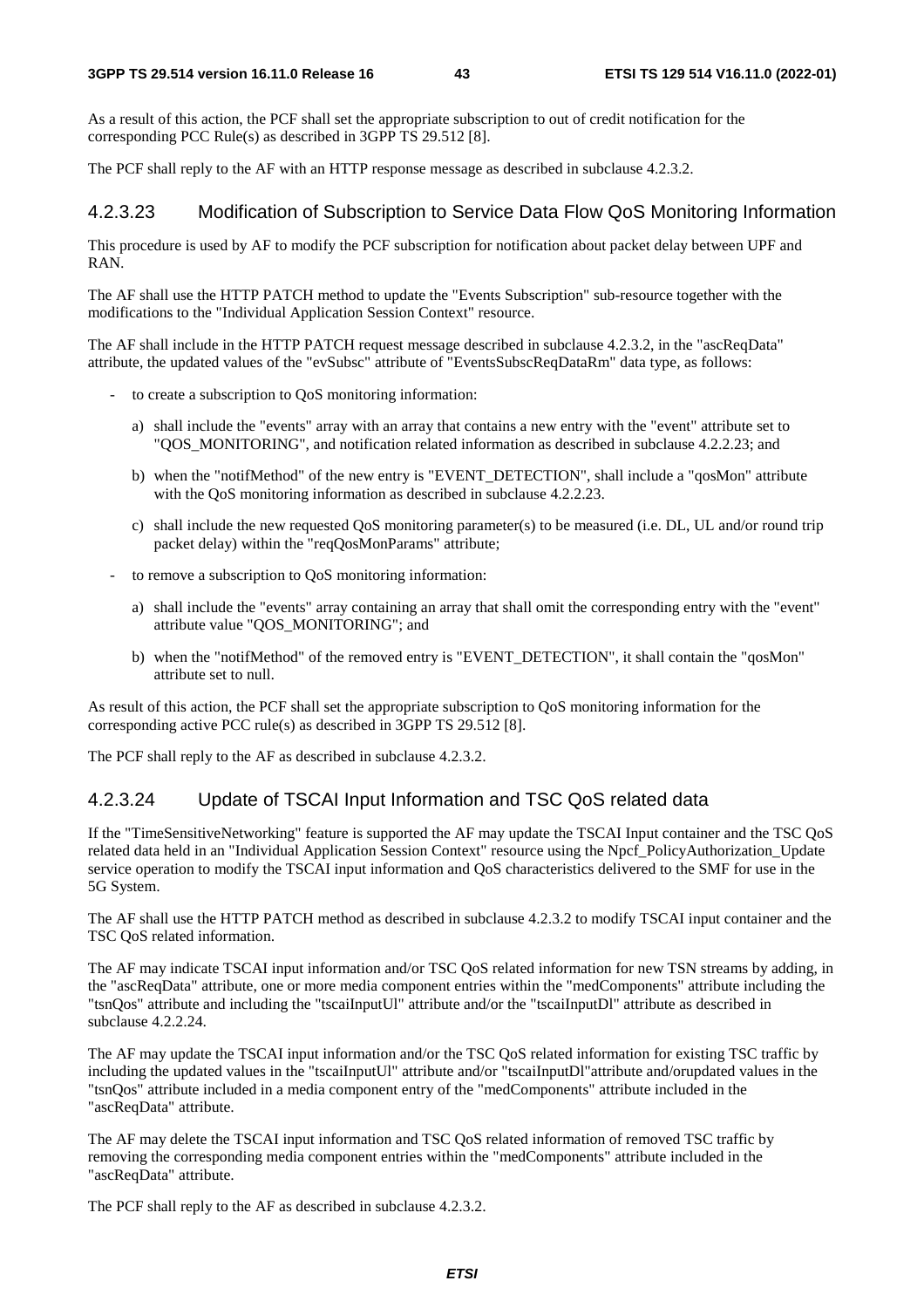The PCF shall check whether the received TSCAI input information and TSC QoS related information require to modify or to remove PCC rules in the SMF. Provisioning of PCC rule(s) to the SMF shall be carried out as specified in 3GPP TS 29.512 [8].

## 4.2.3.25 Provisioning of bridge management information and port management information

If the "TimeSensitiveNetworking" feature is supported the AF may provide a BMIC for the Bridge functionality of the UPF/NW-TT and/or a PMIC for the DS-TT port and/or  $PMIC(s)$  for the NW-TT ports to update the configuration of the 5G system as a TSN bridge by invoking the Npcf\_PolicyAuthorization\_Update service operation to the PCF.

The AF shall use the HTTP PATCH method as described in subclause 4.2.3.2 to modify the "Individual Application Session Context" resource holding the BMIC and/or the DS-TT PMIC and/or NW-TT PMIC(s).

The AF may include in the "ascReqData" attribute:

- the DS-TT PMIC encoded in the "tsnPortManContDstt" and/or the one or more NW-TT PMIC(s)encoded in the "tsnPortManContNwtts", if available; and/or
- the BMIC encoded in the "tsnBridgeManCont", if available.

#### 4.2.3.26 Modification of Mission Critical Services

The AF may include, in the "ascReqData" attribute, the "mcsId" attribute if it was not previously provided in order to indicate that the modified AF session relates to an MCS session.

If the AF supports the SBI message priority mechanism for an MCS session, the AF shall include the "3gpp-Sbi-Message-Priority" custom HTTP header towards the PCF as described in subclause 4.2.2.12.

If the PCF receives the "mcsId" attribute, the PCF shall take specific actions on the corresponding PDU session to ensure that the MCS session is prioritised as defined in 3GPP TS 29.512 [8].

## 4.2.3.27 Support of CHEM feature

When CHEM feature is supported, the AF may include the value of Maximum Packet Loss Rate for UL within the "maxPacketLossRateUl" attribute and/or the value of Maximum Packet Loss Rate for DL within the "maxPacketLossRateDl" attribute in "medComponents" attribute. For CHEM feature, see Annex B.14.

## 4.2.3.28 Support of FLUS feature

If the "FLUS" feature is supported by the AF, the AF may include the "flusId" attribute within a media component of the "medComponents" attribute to indicate that the related media of the modified Individual Application Session Context resource corresponds to a FLUS media stream. Additional QoS information for the treatment of FLUS media may be provided within "desMaxLatency" attribute and/or "desMaxLoss" attribute.

## 4.2.3.29 Subscription to EPS Fallback report

When the "EPSFallbackReport" feature is supported, this procedure is used in the AF to subscribe to the notification of EPS Fallback events, if this event was not previously provisioned.

The AF shall use the HTTP PATCH method to update the "Events Subscription" sub-resource together with the modifications to the "Individual Application Session Context" resource.

The AF shall include in the HTTP PATCH request message described in subclause 4.2.3.2, in the "ascReqData" attribute, the updated values of the "evSubsc" attribute of the "EventsSubscReqDataRm" data type, which shall include in the "events" attribute a new element with the "event" attribute set to "EPS\_FALLBACK". The AF shall request to the PCF to report EPS Fallback in conjunction with providing the PCF with AF service information for voice media type as described in subclause 4.2.3.2.

As result of this action, the PCF shall set the appropriate subscription to EPS Fallback for the corresponding active PCC rule(s) as described in 3GPP TS 29.512 [8].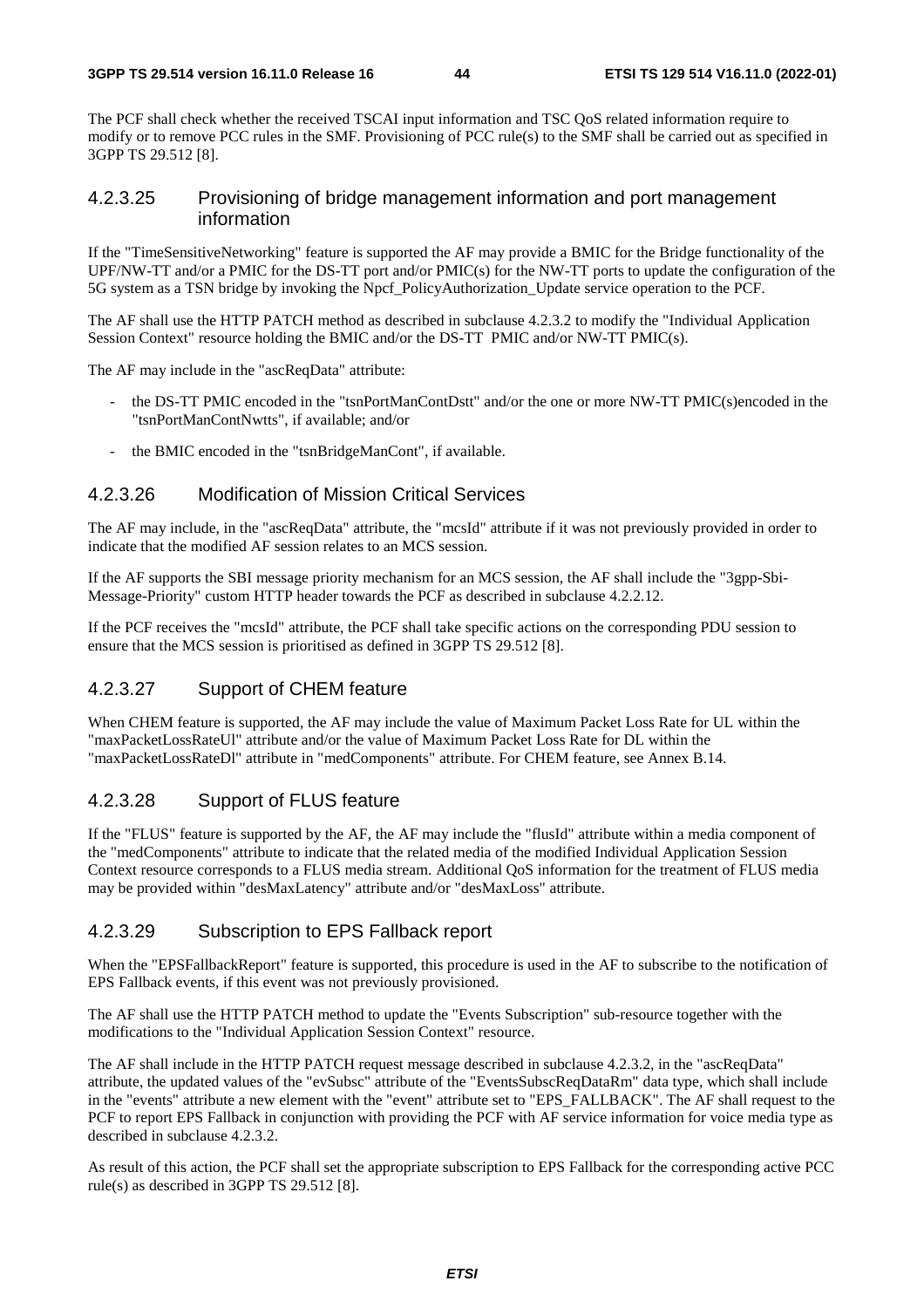The PCF shall reply to the AF as described in subclause 4.2.3.2.

## 4.2.3.30 Modification of required QoS information

When the "AuthorizationWithRequiredQoS" feature is supported, this procedure is used by an AF to modify the required QoS by providing a different QoS reference(s) parameter while the AF session is ongoing.

The AF shall use the HTTP PATCH method to modify the required QoS information.

The AF may include in the HTTP PATCH request message described in subclause 4.2.3.2, in the "ascReqData" attribute, within one or more entries of the "medComponents" attribute included in the AppSessionContextUpdateData data type:

- a "qosReference" attribute, which may contain:
	- i. a QoS reference, that replaces an existing QoS reference value if the "qosReference" attribute was previously provisioned, or creates a new one if no "qosReference" attribute was previously provisioned;
	- ii. a "null" value, that removes a previously provisioned "qosReference" attribute value; and/or
- an "altSerReqs" attribute, which may contain:
	- i. a prioritized list of alternative QoS references, that replaces an existing alternative QoS references list if the "altSerReqs" attribute was previously provisioned, or creates a new one if no "altSerReqs" attribute was previously provisioned;
	- ii. a "null" value, that removes a previously provisioned alternative QoS references list.
- if the "DisableUENotification" feature is supported, a "disUeNotif" attribute, which may contain:
	- i. a "true" value if it was not provided or it was provided and set to "false";
	- ii. a "false" value if it was provided and set to "true".

When the AF provides the "altSerReqs" attribute containing a prioritized list of alternative QoS references, the AF shall subscribe to receive notifications from the PCF when the resources associated to the corresponding service information have been allocated as described in subclause 4.2.3.10 and when the GBR QoS targets for one or more service data flows can no longer (or can again) be guaranteed, as described in subclause 4.2.3.6, if not previously subscribed.

Due to the updated required QoS information, the PCF may need to modify the related PCC rules as specified in 3GPP TS 29.513 [7] and provide the updated information towards the SMF following the corresponding procedures specified in 3GPP TS 29.512 [8].

The PCF shall reply to the AF as described in subclause 4.2.3.2.

## 4.2.3.31 Support of QoSHint feature

If the QoSHint feature is supported by the AF, the AF may include the "desMaxLatency" attribute and/or "desMaxLoss" attribute within a media component of the "medComponents" attribute to indicate that the related media of the modified Individual Application Session Context resource has specific latency and/or loss demands.

## 4.2.3.32 Modification of Subscription to Reallocation of Credit notification

This procedure is used by the AF if the "IMS\_SBI" and the "ReallocationOfCredit" features are supported to modify in the PCF the subscription to notification about reallocation of credit for the Service Data Flows within the AF application session context.

The AF shall use the HTTP PATCH method to update the "Events Subscription" sub-resource together with the modifications to the "Individual Application Session Context" resource.

The AF shall include in the HTTP PATCH request message described in subclause 4.2.3.2, in the "ascReqData" attribute, the updated values of the "EventsSubscReqDataRm" data type, which either include in the "events" attribute a new element with the "event" attribute set to the value "REALLOCATION\_OF\_CREDIT" or remove from the "events" attribute the existing element with the "event" attribute set to the value "REALLOCATION\_OF\_CREDIT".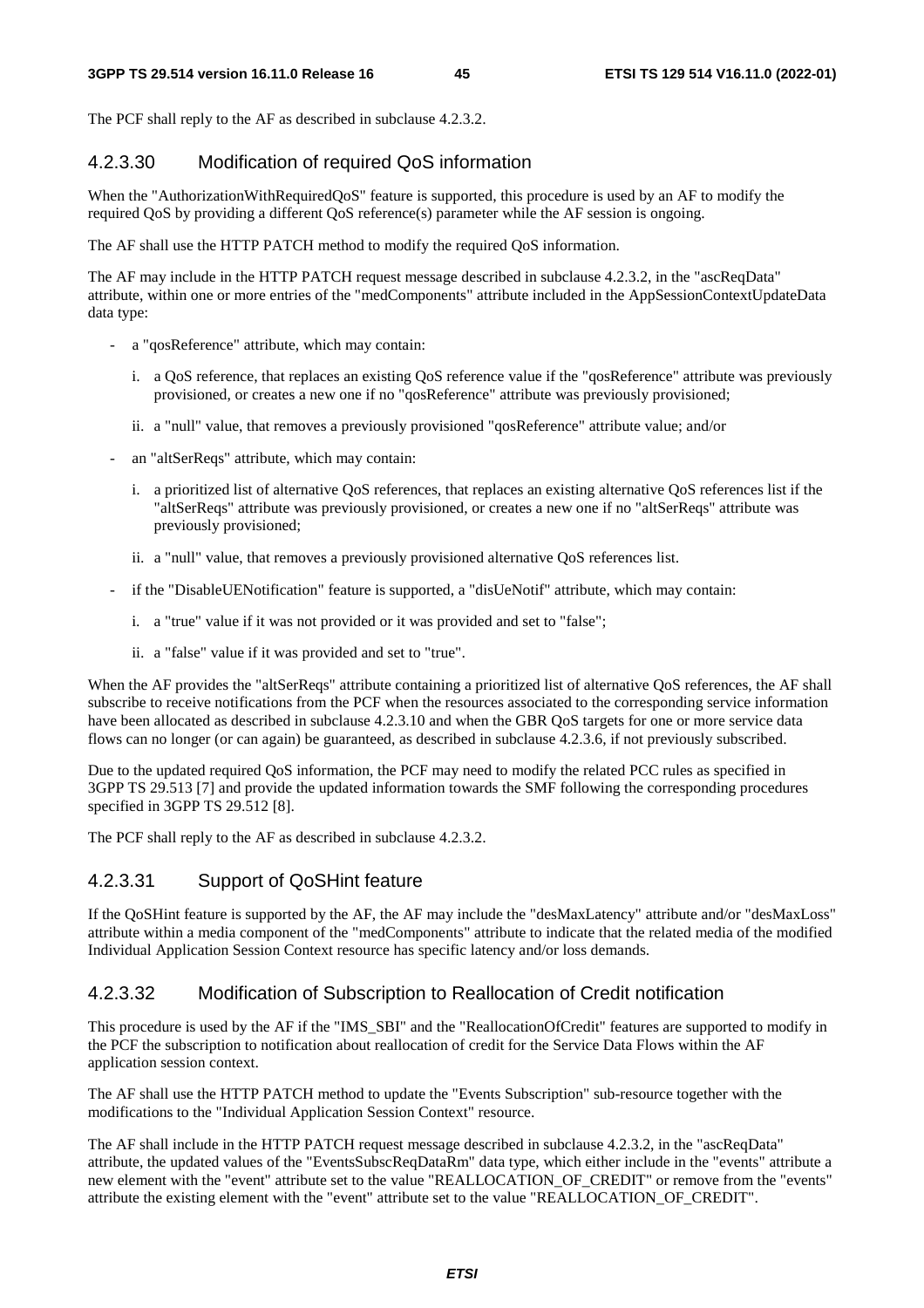As a result of this action, the PCF shall set the appropriate subscription to reallocation of credit notification for the corresponding PCC Rule(s) as described in 3GPP TS 29.512 [8].

The PCF shall reply to the AF with an HTTP response message as described in subclause 4.2.3.2.

## 4.2.4 Npcf\_PolicyAuthorization\_Delete service operation

#### 4.2.4.1 General

The Npcf\_PolicyAuthorization\_Delete service operation provides means for the NF service consumer to delete the context of application session information.

The following procedures using the Npcf\_PolicyAuthorization\_Delete service operation are supported:

- AF application session context termination.
- Reporting usage for sponsored data connectivity.
- Termination of Multimedia Priority Services.
- Request and report of access network information.
- Termination of MCPTT.
- Termination of MCVideo.
- Priority sharing indication.
- Report of RAN-NAS release cause.
- Termination of Mission Critical Services.
- Report of Service Data Flow QoS Monitoring.

#### 4.2.4.2 AF application session context termination

This procedure is used to terminate an AF application session context for the service as defined in 3GPP TS 23.501 [2], 3GPP TS 23.502 [3] and 3GPP TS 23.503 [4].

Figure 4.2.4.2-1 illustrates the application session context termination.





When an AF session is terminated, and if the AF application session context was created as described in subclause 4.2.2 or in subclause 4.2.6.3, the AF shall invoke the Npcf\_PolicyAuthorization\_Delete service operation to the PCF using an HTTP POST request, as shown in figure 4.2.4.2-1, step 1.

The AF shall set the request URI to "{apiRoot}/npcf-policyauthorization/v1/app-sessions/{appSessionId}/delete".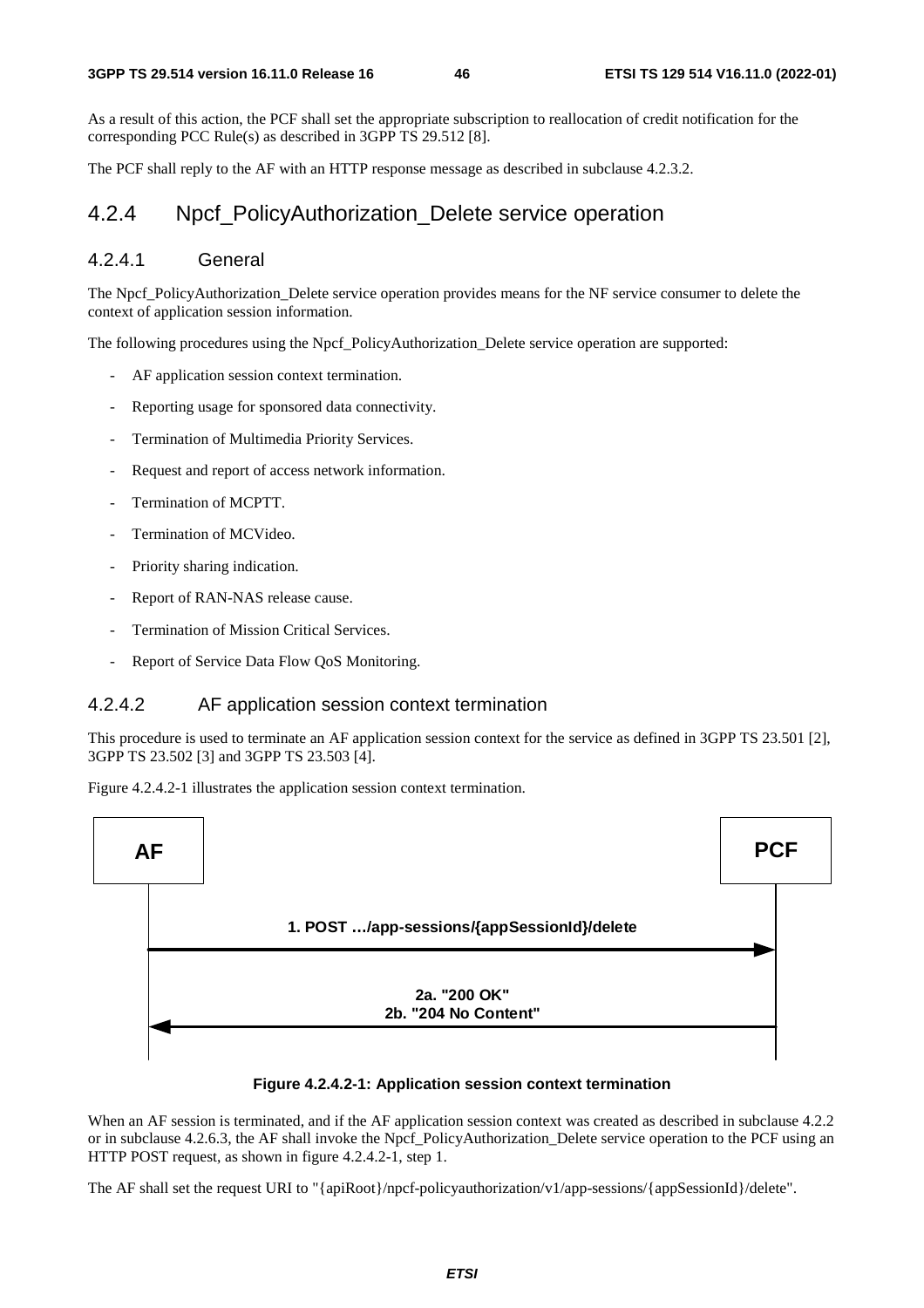The AF may include in the body of the HTTP POST the "EventsSubscReqData" data type with the "evSubsc" attribute indicating the corresponding list of events to subscribe to.

When the PCF receives the HTTP POST request from the AF, indicating the termination of the AF application session context information, the PCF shall acknowledge that request by sending an HTTP response message with the corresponding status code.

If the HTTP POST request from the AF is accepted, the PCF shall send to the AF:

- a) if event information is reported, a "200 OK" response to HTTP POST request, as shown in figure 4.2.4.2-1, step 2a, including in the "AppSessionContext" data type the "evsNotif" attribute, which encodes within "evNotifs" attribute the event to report to the AF, if available, as described in subclause 4.2.5.2. If the event information is not available at the PCF the PCF shall defer sending the response to the AF and shall immediately configure the SMF to provide such information, as specified in 3GPP TS 29.512 [8];
- b) otherwise, the PCF shall send to the AF a "204 No Content".

Afterwards, the PCF shall free the network resources allocated for the Service Data Flow(s) corresponding to the deleted AF application session context information. In order to do that, the PCF shall initiate the request for the removal of any related PCC rules from the SMF, if not previously done, following the corresponding procedures specified in 3GPP TS 29.512 [8].

If the HTTP POST request from the AF is rejected, the PCF shall indicate in the response to HTTP POST request the cause for the rejection as specified in subclause 5.7.

### 4.2.4.3 Reporting usage for sponsored data connectivity

When "SponsoredConnectivity" is supported, and the AF indicated to enable sponsored data connectivity and the AF provided usage thresholds for such sponsor to the PCF, the PCF shall report accumulated usage to the AF using the response of the Npcf\_PolicyAuthorization\_Delete service operation.

This procedure is initiated when:

- the "Individual Application Session Context" is deleted by the AF; or
- the PCF requests the deletion of the "Individual Application Session Context" to the AF, as described in subclause 4.2.5.3, due to PDU session termination, the termination of all the service data flows of the AF session or the home operator policy disallowing the UE accessing the sponsored data connectivity in the roaming case.

To report the accumulated usage, the PCF shall immediately configure the SMF to retrieve the accumulated usage as specified in 3GPP TS 29.512 [8]. When the PCF receives the usage information from the SMF, the PCF shall notify the AF by including the "EventsNotification" data type in the response of the HTTP POST request as described in subclause 4.2.4.2.

The PCF shall include:

- an event of the "AfEventNotification" data type in the "evNotifs" attribute with the matched event "USAGE\_REPORT" in the "event" attribute; and
- the usage encoded in the "usgRep" attribute.
- 4.2.4.4 Void

#### 4.2.4.5 Termination of Multimedia Priority Services

If the AF session being terminated corresponds to an MPS session, the PCF shall delete the PCC rules corresponding to the MPS session and the PCF shall revoke the actions related to the prioritization of the MPS session in the corresponding PDU Session as defined in 3GPP TS 29.512 [8].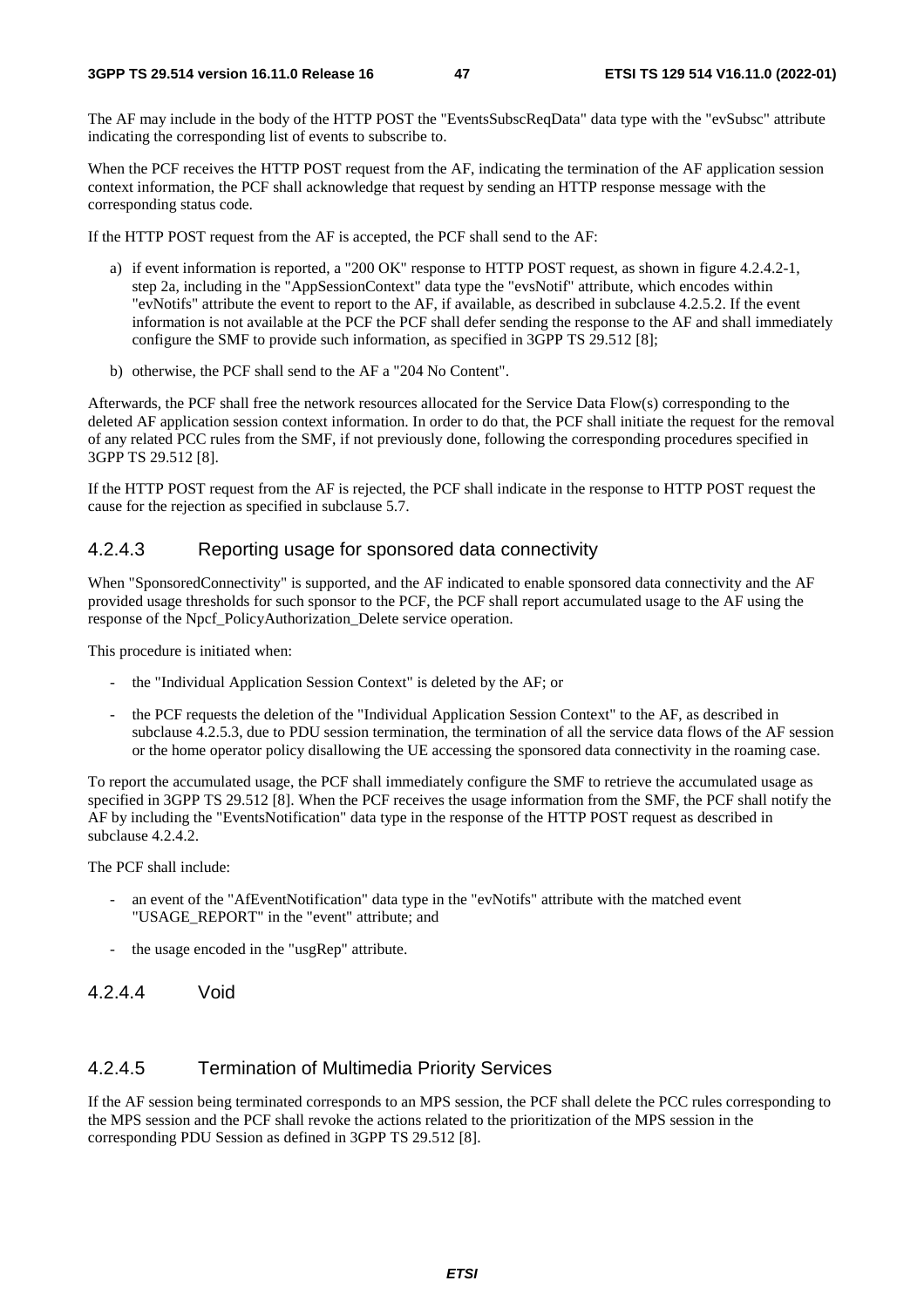#### 4.2.4.6 Request and report of access network information

This procedure is used by an AF to request the PCF to report the access network information (i.e. user location and/or user timezone information) at the deletion of the "Individual Application Session Context" resource when the "NetLoc" feature is supported.

This procedure is initiated when:

- the "Individual Application Session Context" is deleted by the AF; or
- the PCF requests the deletion of the "Individual Application Session Context" from the AF, as described in subclause 4.2.5.3, due to PDU session termination or the termination of all the service data flows of the AF session.

The AF shall include in the HTTP POST request message described in subclause 4.2.4.2:

- an entry of the "AfEventSubscription" data type in the "events" attribute with:
	- a) the "event" attribute set to the value "ANI\_REPORT"; and
	- b) the "notifMethod" attribute set to the value "ONE\_TIME"; and
- the "reqAnis" attribute, with the required access network information, i.e. user location and/or user time zone information).

When the PCF determines that the access network does not support the access network information reporting because the SMF does not support the NetLoc feature, the PCF shall respond to the AF including in the "EventsNotification" data type the "noNetLocSupp" attribute set to "ANR\_NOT\_SUPPORTED" value. Otherwise, the PCF shall immediately configure the SMF to provide such access information, as specified in 3GPP TS 29.512 [8].

When the PCF receives the access network information from the SMF, the PCF shall provide the corresponding access network information to the AF by including the "EventsNotification" data type in the "200 OK" response to the HTTP POST request. The PCF shall include:

- in case of 3GPP access, the user location information in the "eutraLocation" or in the "nrLocation" attribute in the "ueLoc" attribute, if available and required;
- in case of untrusted non-3GPP access, the user location information in the "n3gaLocation" attribute in the "ueLoc" attribute, if required, as follows:
	- a) the user local IP address in the "ueIpv4Addr" or "ueIpv6Addr" attribute, if available; and
	- b) the UDP source port or the TCP source port in the "portNumber" and "protocol" attributes if available;

NOTE 1: When the UE reaches the ePDG via a NAT, the combination of UE local IP address and the UE source port is needed for lawful interception purposes. The UE source port may be either a UDP or a TCP port, and it is indicated in the "protocol" attribute.

- in case of trusted non-3GPP access, the user location information in the "n3gaLocation" attribute in the "ueLoc" attribute, if required, as follows:
	- a) the user local IP address in the "ueIpv4Addr" or "ueIpv6Addr" attribute, if available; and
	- b) the UDP source port in the "portNumber" attribute if available; and

NOTE 2: The UDP protocol can be used between the UE and the TNGF to enable NAT traversal.

- c) either the TNAP identifier encoded in the "tnapId" attribute or the TWAP identifier encoded in the "twapId" attribute. The TNAP identifier and the TWAP identifier shall consist of:
	- i. the SSID in the "ssId" attribute;
	- ii. the BSSID the "bssId" attribute if available; and
	- iii. the civic address in the "civicAddress" attribute if available;
- if user location was required, the time when it was last known in the "ueLocTime" attribute if available;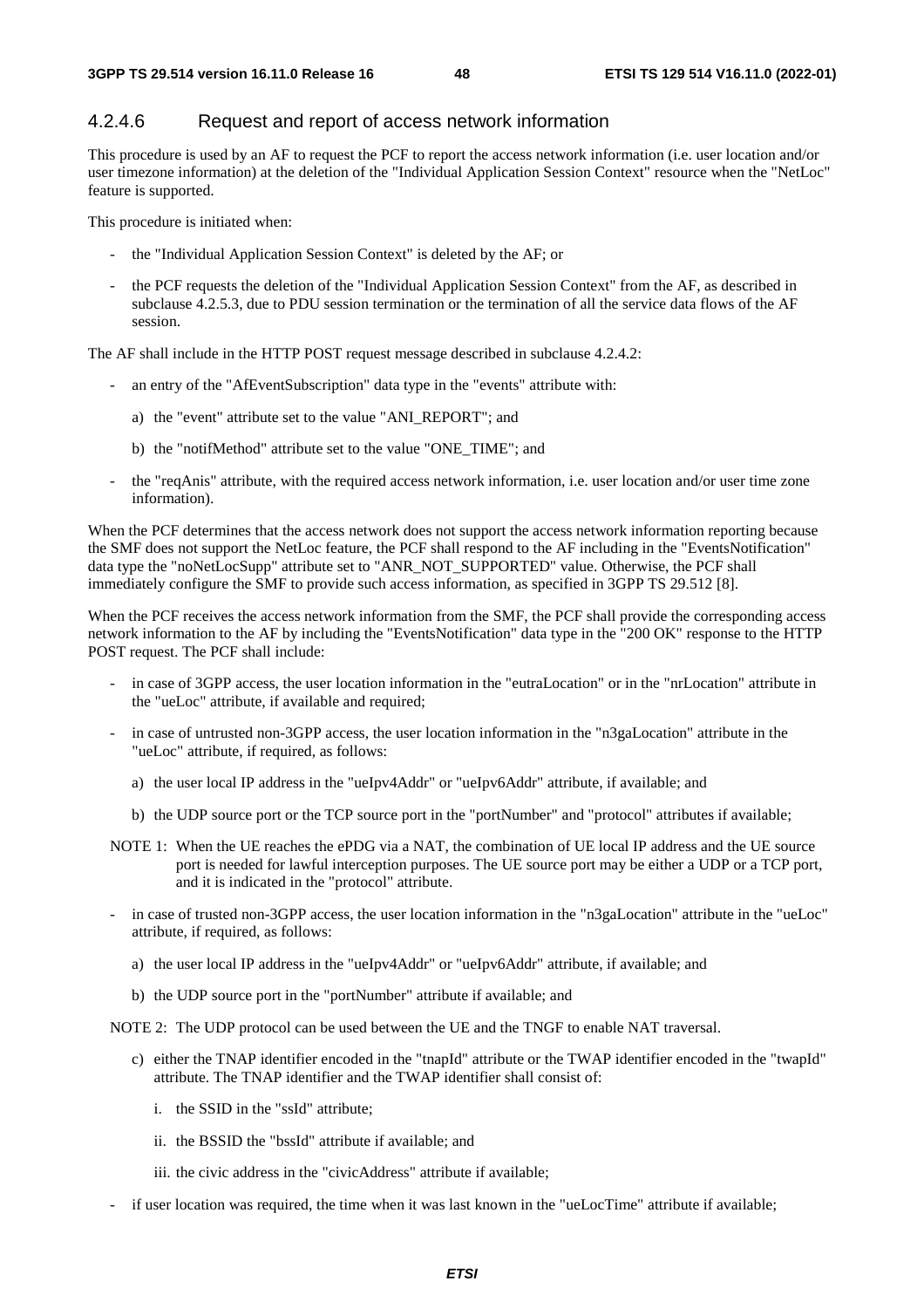- NOTE 3: The PCF derives the value of the "ueLocTime" attribute from the "userLocationInfoTime" attribute received from the SMF, as specified in 3GPP TS 29.512 [8].
- the serving network identity (PLMN network code and country code and, if available, the NID) in the "plmnId" attribute, if user location information is required but not available in any access; and/or
- the UE timezone in the "ueTimeZone" attribute if required and available.

When the PCF receives from the SMF that the access network does not support access network information report, the PCF shall include the "noNetLocSupp" attribute set to "ANR\_NOT\_SUPPORTED", "TZR\_NOT\_SUPPORTED" or "LOC\_NOT\_SUPPORTED" value received from the SMF in the "EventsNotification" data type in the "200 OK" response to the HTTP POST request.

The PCF shall also include an event of the "AfEventNotification" data type in the "evNotifs" attribute with the "event" attribute set to the value "ANI\_REPORT".

## 4.2.4.7 Termination of MCPTT

If the "Individual Application Session Context" resource being removed corresponds to an MCPTT session, the PCF shall delete the PCC rules corresponding to the MCPTT session and the PCF shall revoke the actions related to the prioritization of the MCPTT session in the corresponding PDU Session as defined in 3GPP TS 29.512 [8].

### 4.2.4.8 Termination of MCVideo

If the "Individual Application Session Context" resource being removed corresponds to an MCVideo session, the PCF shall delete the PCC rules corresponding to the MCVideo session and the PCF shall revoke the actions related to the prioritization of the MCVideo session in the corresponding PDU Session as defined in 3GPP TS 29.512 [8].

### 4.2.4.9 Priority sharing indication

If the "Individual Application Session Context" resource being removed included the "prioSharingInd" attribute set to "ENABLED" within a media component of the "medComponents" attribute, if the related media flow(s) was in priority sharing with other media flows the PCF should readjust the Allocation and Retention Priority for the remaining services sharing Allocation and Retention Priority as described in 3GPP TS 29.512 [8], subclause 4.2.6.2.9 and handle the media flow removed according to normal PCC/QoS rule provisioning procedures described in 3GPP TS 29.512 [8], subclause 4.2.6.2.

#### 4.2.4.10 Report of RAN-NAS release cause

This procedure is used by a PCF to report about the RAN-NAS release cause together with access network information (i.e. user location and/or user timezone information) at the deletion of the "Individual Application Session Context" resource when the "RAN-NAS-Cause" feature is supported.

This procedure is initiated when:

- the "Individual Application Session Context" is deleted by the AF; or
- the PCF requests the deletion of the "Individual Application Session Context" from the AF, as described in subclause 4.2.5.3, due to PDU session termination or the termination of all the service data flows of the AF session.

The PCF shall immediately configure the SMF to provide such RAN-NAS release cause together with access information, as specified in 3GPP TS 29.512 [8].

When the PCF receives the RAN-NAS release cause and access network information from the SMF, the PCF shall provide the corresponding access network information and RAN-NAS release cause to the AF by including the "EventsNotification" data type in the "200 OK" response to the HTTP POST request. The PCF shall include:

- in case of 3GPP access, the user location information in the "eutraLocation" or in the "nrLocation" attribute in the "ueLoc" attribute, if available;
- in case of untrusted non-3GPP access, the user location information in the "n3gaLocation" attribute in the "ueLoc" attribute, if available, as follows: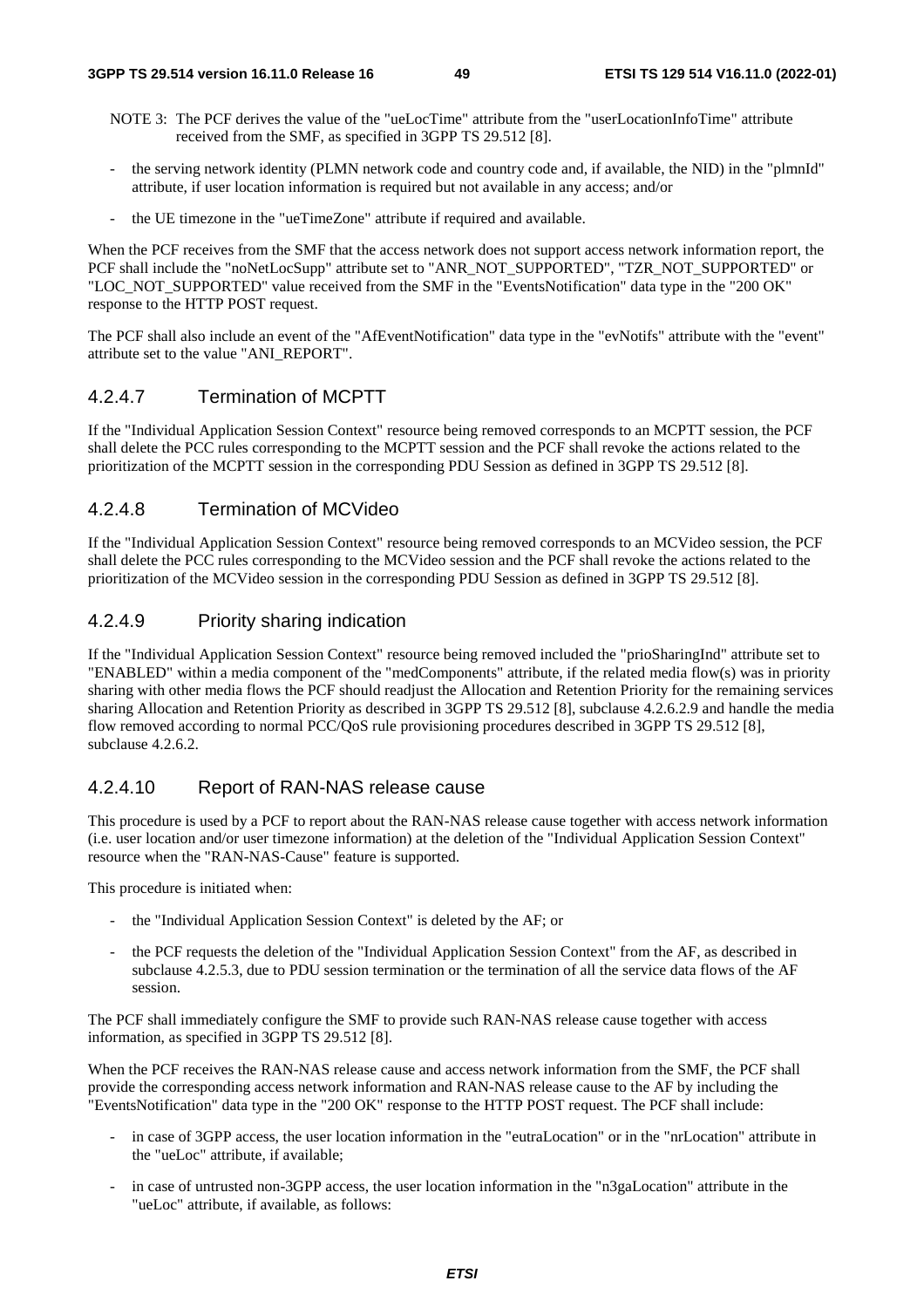- a) the user local IP address in the "ueIpv4Addr" or "ueIpv6Addr" attribute; and
- b) the UDP source port or the TCP source port in the "portNumber" and "protocol" attributes if available;
- NOTE 1: When the UE reaches the ePDG via a NAT, the combination of UE local IP address and the UE source port is needed for lawful interception purposes. The UE source port may be either a UDP or a TCP port, and it is indicated in the "protocol" attribute.
- in case of trusted non-3GPP access, the user location information in the "n3gaLocation" attribute in the "ueLoc" attribute, if available, as follows:
	- a) the user local IP address in the "ueIpv4Addr" or "ueIpv6Addr" attribute, if available; and
	- b) the UDP source port in the "portNumber" attribute if available; and

NOTE 2: The UDP protocol can be used between the UE and the TNGF to enable NAT traversal.

- c) either the TNAP identifier encoded in the "tnapId" attribute or the TWAP identifier encoded in the "twapId" attribute. The TNAP identifier and the TWAP identifier shall consist of:
	- i. the SSID in the "ssId" attribute;
	- ii. the BSSID the "bssId" attribute if available; and

iii. the civic address in the "civicAddress" attribute if available;

- the serving network identity (PLMN network code and country code and, if available, the NID) in the "plmnId" attribute, if user location information is not available in any access;
- the UE timezone in the "ueTimeZone" attribute if available; and
- the RAN and/or NAS release cause in the "ranNasRelCauses" attribute, if available.

The PCF shall also include an event of the "AfEventNotification" data type in the "evNotifs" attribute with the "event" attribute set to the value "RAN\_NAS\_CAUSE".

## 4.2.4.11 Termination of Mission Critical Services

If the AF session being terminated corresponds to an MCS session, the PCF shall delete the PCC rules corresponding to the MCS session and the PCF shall revoke the actions related to the prioritisation of the MCS session in the corresponding PDU Session as defined in 3GPP TS 29.512 [8].

## 4.2.4.12 Report of Service Data Flow QoS Monitoring

If the AF indicated to be notified of Service Data Flow QoS Monitoring at PDU Session termination, the PCF shall report the Service Data Flow QoS Monitoring to the AF using the response of the Npcf\_PolicyAuthorization\_Delete service operation.

This procedure is initiated when the PCF requests the deletion of the "Individual Application Session Context" to the AF due to PDU session termination as described in subclause 4.2.5.3 and the PCF receives the information about Service Data Flow QoS Monitoring from the SMF as specified in subclause 4.2.5.5 of 3GPP TS 29.512 [8].

The PCF shall notify the AF by including the "EventsNotification" data type in the response of the HTTP POST request as described in subclause 4.2.4.2. The PCF shall include:

- within the "evNotifs" attribute an event entry of the "AfEventNotification" data type with the matched event "QOS\_MONITORING" in the "event" attribute; and
- the "qosMonReports" array with:
	- a) the identification of the affected service flows (if not all the flows are affected) encoded in the "flows" attribute if applicable; and
	- b) one or two uplink packet delays within the "ulDelays" attribute; or
	- c) one or two downlink packet delays within the "dlDelays" attribute; or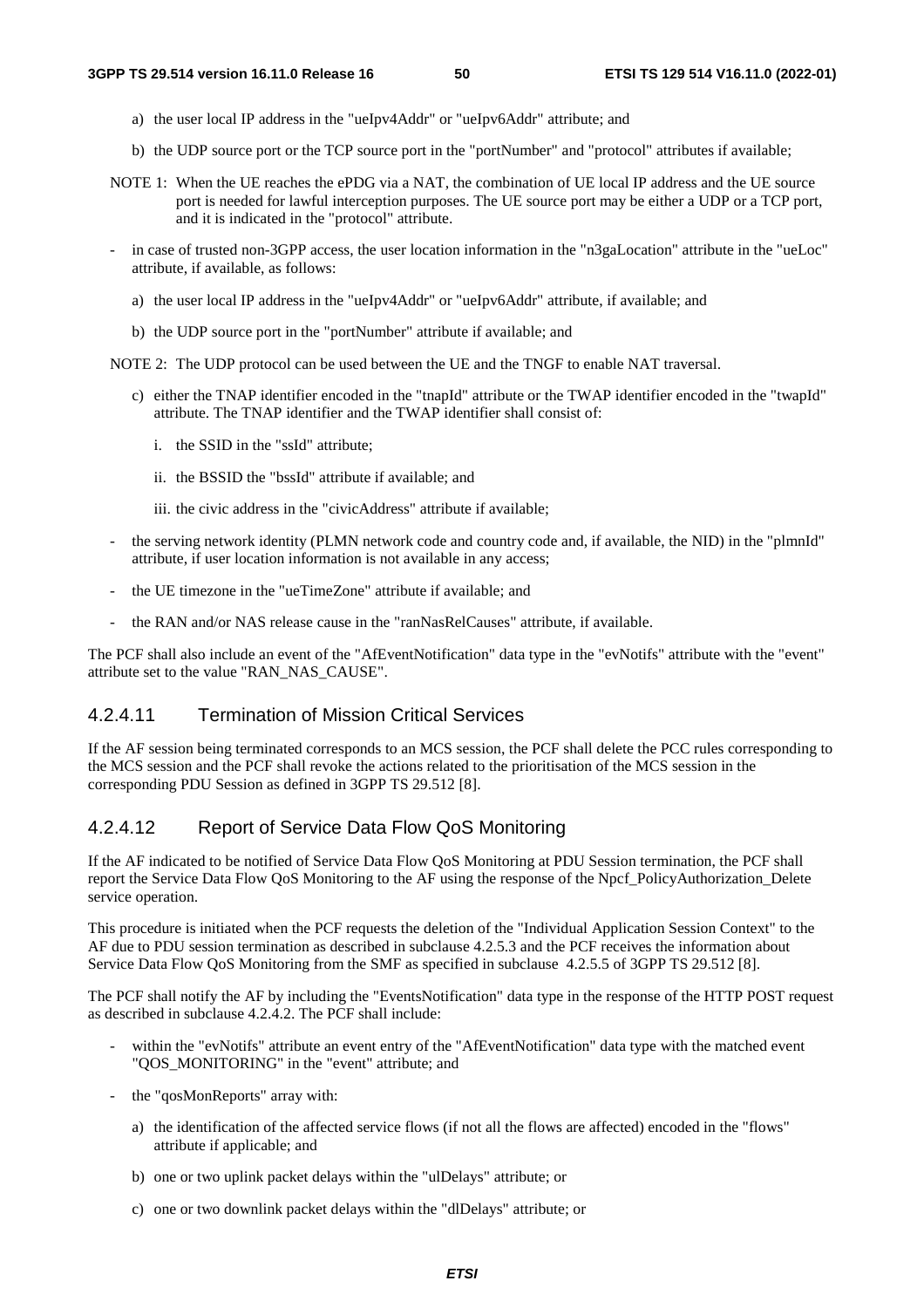d) one or two round trip packet delays within the "rtDelays" attribute.

## 4.2.5 Npcf PolicyAuthorization Notify service operation

## 4.2.5.1 General

The Npcf\_PolicyAuthorization\_Notify service operation enables notification to NF service consumers that the previously subscribed event for the existing application session context occurred or that the application session context is no longer valid.

The following procedures using the Npcf\_PolicyAuthorization\_Notify service operation are supported:

- Notification about application session context event.
- Notification about application session context termination.
- Notification about Service Data Flow QoS notification control.
- Notification about service data flow deactivation.
- Reporting usage for sponsored data connectivity.
- Notification of resources allocation outcome.
- Reporting access network information.
- Notification of signalling path status.
- Notification about out of credit.
- Notification about bridge management information and/or port management information, Individual Application Session Context exists.
- Notification about Service Data Flow QoS Monitoring control.
- Report of EPS Fallback.
- Notification about 5GS Bridge Information, no Individual Application Session Context exists.
- Notification about reallocation of credit.

#### 4.2.5.2 Notification about application session context event

This procedure is invoked by the PCF to notify the AF when a certain, previously subscribed, application session context event occurs, as defined in 3GPP TS 23.501 [2], 3GPP TS 23.502 [3] and 3GPP TS 23.503 [4].

Figure 4.2.5.2-1 illustrates the notification about application session context event.



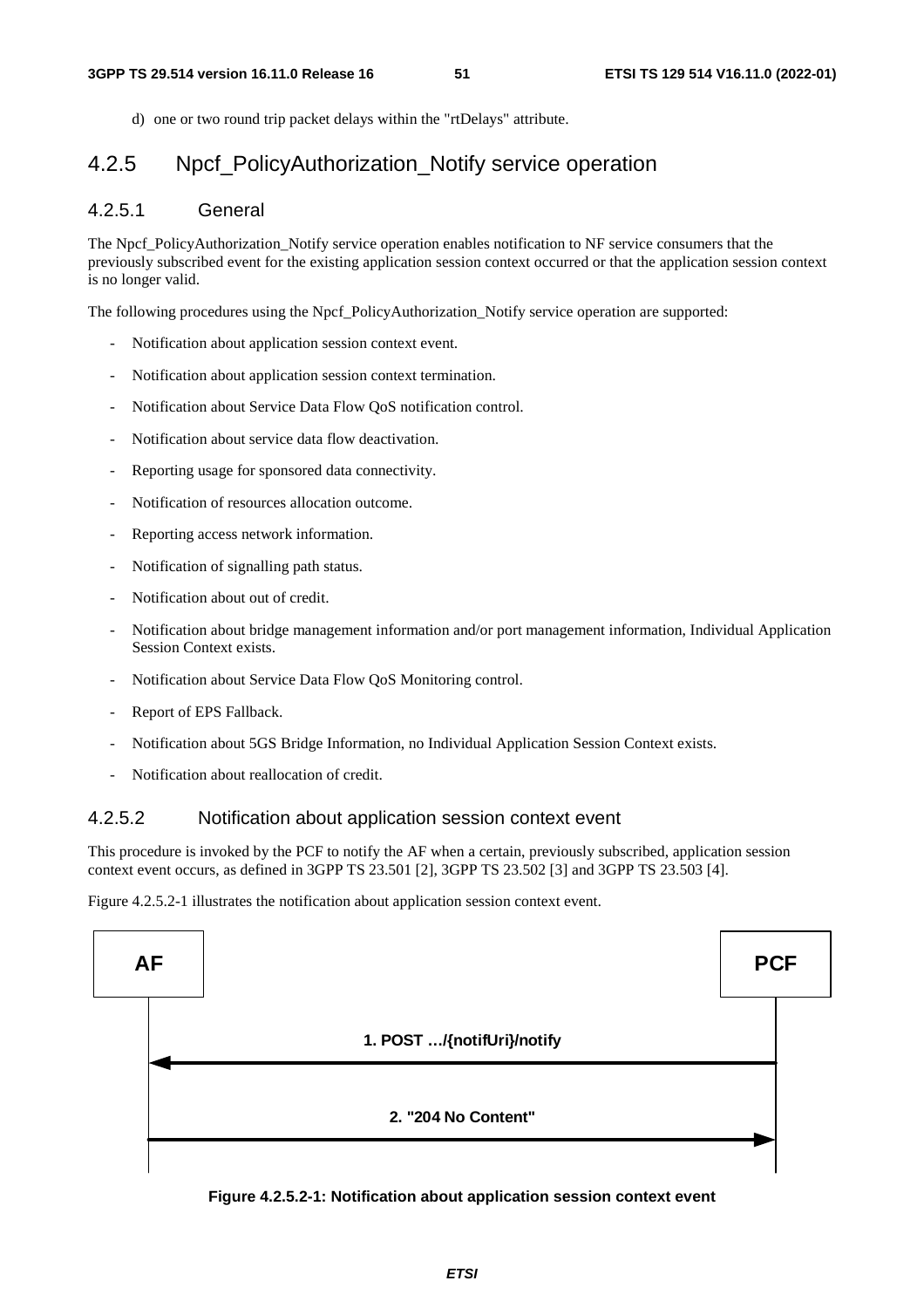When the PCF determines that the event for the existing AF application session context, to which the AF has subscribed to, occurred e.g. upon reception of an event notification for a PDU session from the SMF as described in 3GPP TS 29.512 [8], the PCF shall invoke the Npcf\_PolicyAuthorization\_Notify service operation by sending the HTTP POST request (as shown in figure 4.2.5.2-1, step 1) to the AF using the notification URI received in the subscription creation (or modification), as specified in subclause 4.2.6, and appending the "notify" segment path at the end of the URI. The PCF shall provide in the body of the HTTP POST request the "EventsNotification" data type including:

- the Events Subscription resource identifier related with the notification in the "evSubsUri" attribute; and
- the list of the reported events in the "evNotifs" attribute. For each reported event, the "AfEventNotification" data type shall include the event identifier and may include additional event information.

The PCF shall include:

- if the AF subscribed to the "PLMN\_CHG" event, the "event" attribute set to "PLMN\_CHG" and the "plmnId" attribute including the PLMN identifier and, if available, the NID if the PCF has requested to be updated with this information in the SMF;
- if the AF subscribed to the event "ACCESS\_TYPE\_CHANGE" in the HTTP POST request, the "event" attribute set to "ACCESS\_TYPE\_CHANGE" and:
	- i. the "accessType" attribute including the access type, and the "ratType" attribute including the RAT type when applicable for the notified access type; and/or
	- ii. if the "ATSSS" feature is supported and the PDU session is a MA PDU session:
		- a. if it is the first access type report, and both, 3GPP and non-3GPP access information is available, the "addAccessInfo" attribute. The "addAccessInfo" attribute contains the additional access type information, where the access type is encoded in the "accessType" attribute, and the RAT type is encoded in the "ratType" attribute when applicable for the notified access type;
		- b. if it is a subsequent access type change report:
			- if a new access type is added to the MA PDU session, the"addAccessInfo" attribute with the added access type encoded in the "accessType" attribute, and the RAT type encoded in the "ratType" attribute when applicable for the notified access type;
			- if an access type is released to the MA PDU session, the "relAccessInfo" attribute with the released access type encoded in the "accessType" attribute, and the RAT type encoded in the "ratType" attribute when applicable for the notified access type; and
- NOTE: For a MA PDU session, if the "ATSSS" feature is not supported by the AF the PCF shall include the "accessType" attribute and the "ratType" attribute with a currently active combination of access type and RAT type. When both 3GPP and non-3GPP accesses are available, the PCF includes the information corresponding to the 3GPP access and only changes on activation and deactivation of 3GPP access are reported.

iii. the "anGwAddr" attribute including access network gateway address when available; and

if the "IMS\_SBI" feature is supported and if the AF subscribed to the "CHARGING\_CORRELATION" event, the "event" attribute set to "CHARGING\_CORRELATION" and may include the "anChargIds" attribute containing the access network charging identifier(s) and the "anChargAddr" attribute containing the access network charging address.

The AF notification of other specific events using the Npcf\_PolicyAuthorization\_Notify request is described in the related subclauses.

Upon the reception of the HTTP POST request from the PCF indicating that the PDU session and/or service related event occurred, the AF shall acknowledge that request by sending an HTTP response message with the corresponding status code.

If the HTTP POST request from the PCF is accepted, the AF shall acknowledge the receipt of the event notification with a "204 No Content" response to HTTP POST request, as shown in figure 4.2.5.2-1, step 2.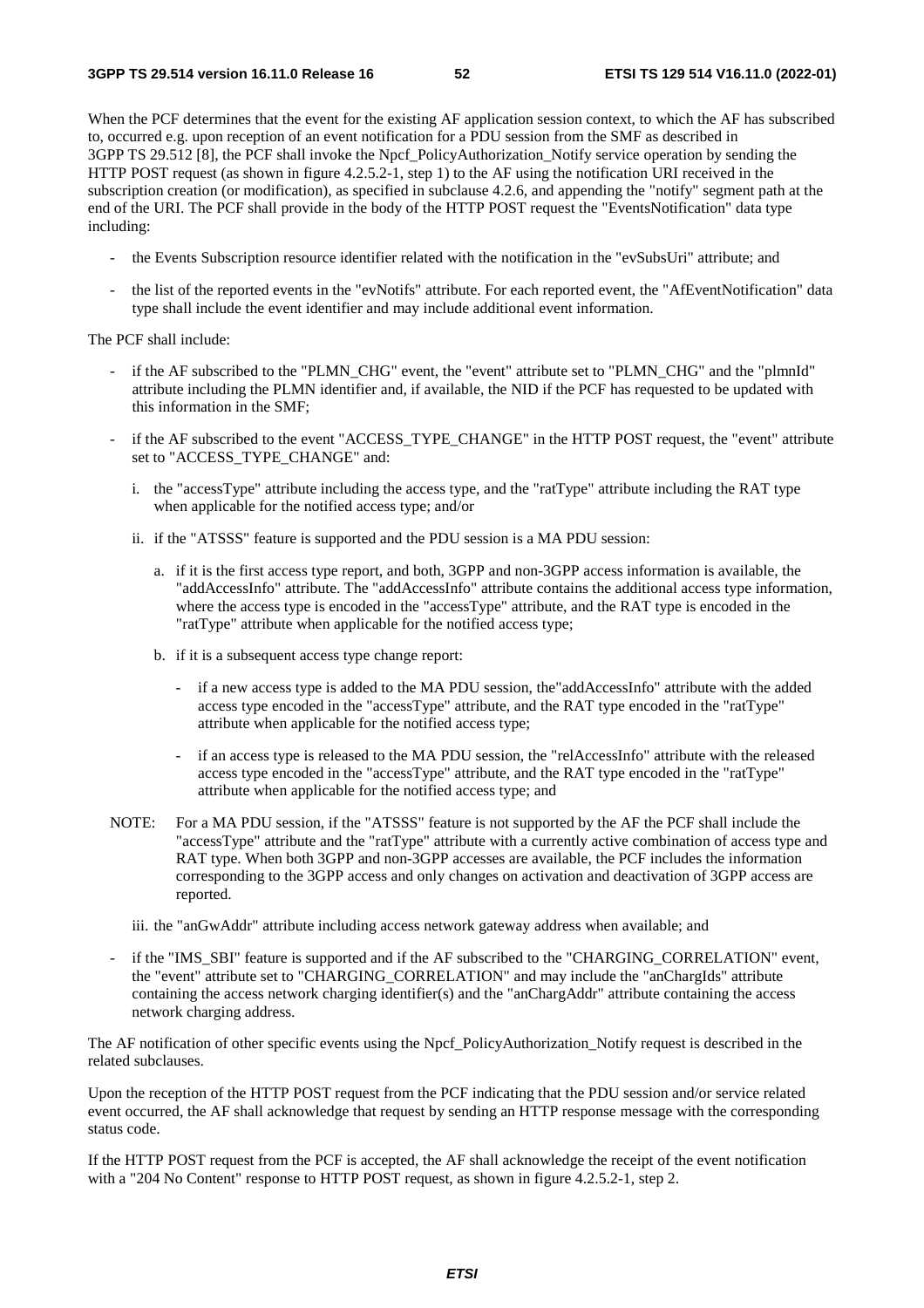If the HTTP POST request from the PCF is not accepted, the AF shall indicate in the response to HTTP POST request the cause for the rejection.

If the feature "ES3XX" is supported, and the AF determines the received HTTP POST request needs to be redirected, the AF shall send an HTTP redirect response as specified in subclause 6.10.9 of 3GPP TS 29.500 [5].

#### 4.2.5.3 Notification about application session context termination

This procedure is invoked by the PCF to notify the AF that the application session context is no longer valid, as defined in 3GPP TS 23.501 [2], 3GPP TS 23.502 [3] and 3GPP TS 23.503 [4].

Figure 4.2.5.3-1 illustrates the notification about application session context termination.





When the PCF determines that the AF application session context is no longer valid, the PCF shall invoke the Npcf PolicyAuthorization Notify service operation by sending the HTTP POST request (as shown in figure 4.2.5.3-1, step 1) using the notification URI received in the "Individual Application Session Context" context creation, as specified in subclause 4.2.2 and subclause 4.2.6.3, and appending the "termination" segment path at the end of the URI, to trigger the AF to request the application session context termination (see subclause 4.2.4.2). The PCF shall provide in the body of the HTTP POST request the "TerminationInfo" data type including:

- the Individual Application Session Context resource identifier related to the termination notification in the "resUri" attribute; and
- the application session context termination cause in the "termCause" attribute of the "TerminationCause" data type, indicating:
	- i) "PDU\_SESSION\_TERMINATION" when the PCF received from the SMF the indication of SM Policy Context termination without a specific PDU session release cause value;
	- ii) "ALL\_SDF\_DEACTIVATION" when the PCF received from the SMF the indication that all the SDFs of the Individual Application Session Context resource are deactivated because other reasons than "PS\_TO\_CS\_HAN";
	- iii) "PS\_TO\_CS\_HO" if the "IMS\_SBI" feature is supported and the PCF received from the SMF:
		- a) the PDU session release cause value "PS\_TO\_CS\_HO"; or
		- b) the failure code value "PS\_TO\_CS\_HAN" for all the SDFs of the Individual Application Session Context resource.

Upon the reception of the HTTP POST request from the PCF requesting the application session context termination, the AF shall acknowledge that request by sending an HTTP response message with the corresponding status code.

If the HTTP POST request from the PCF is accepted, the AF shall acknowledge the receipt of the application session context termination request with a "204 No Content" response to HTTP POST request (as shown in figure 4.2.5.3-1, step 2) and shall invoke the Npcf\_PolicyAuthorization\_Delete service operation to the PCF as described in subclause 4.2.4.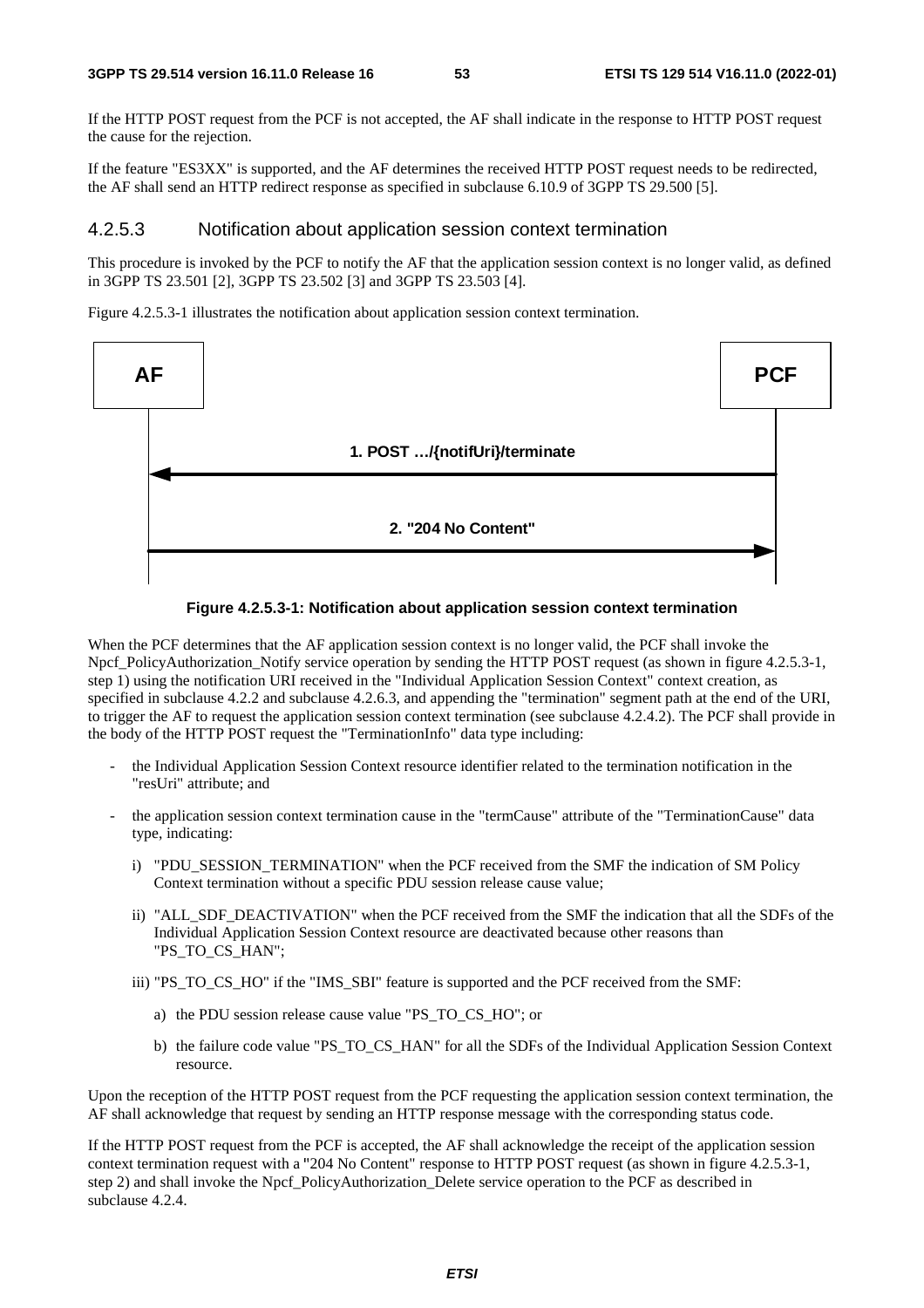If the HTTP POST request from the PCF is not accepted, the AF shall indicate in the response to HTTP POST request the cause for the rejection.

If the feature "ES3XX" is supported, and the AF determines the received HTTP POST request needs to be redirected, the AF shall send an HTTP redirect response as specified in subclause 6.10.9 of 3GPP TS 29.500 [5].

#### 4.2.5.4 Notification about Service Data Flow QoS notification control

When the PCF gets the knowledge that one or more SDFs:

- cannot guarantee the GBR QoS targets; or
- can guarantee again the GBR QoS targets;

the PCF shall inform the AF accordingly if the AF has previously subscribed as described in subclauses 4.2.2.6 and 4.2.3.6.

The PCF shall notify the AF by including the "EventsNotification" data type in the body of the HTTP POST request as described in subclause 4.2.5.2.

#### The PCF shall include:

- within the "evNotifs" attribute an event entry of the "AfEventNotification" data type with the matched event "QOS\_NOTIF" in the "event" attribute; and
- the "qncReports" array with:
	- a) the "notifType" attribute to indicate whether the GBR targets for the indicated SDFs are "NOT\_GUARANTEED" or "GUARANTEED" again;
	- b) the identification of the affected service flows (if not all the flows are affected) encoded in the "flows" attribute if applicable; and
	- c) if the "AuthorizationWithRequiredQoS" feature as defined in subclause 5.8 is supported, the reference to the Alternative Service Requirement corresponding alternative QoS parameter set if received from the SMF within the "altSerReq" attribute. When the "altSerReq" attribute is omitted and the "notifType" attribute is NOT\_GUARANTEED, it indicates that the lowest priority alternative QoS profile could not be fulfilled.

If "MediaComponentVersioning" feature is supported, and if the content version was included when the corresponding media component was provisioned, the "flows" attribute shall also contain the "contVers" attribute including the content version(s) of the media components. The PCF shall include more than one entry in the "contVers" attribute for the same media component if the PCF has received multiple content versions as described in subclause 4.2.6.2.14 in 3GPP TS 29.512 [8].

When the AF receives the HTTP POST request, it shall acknowledge the request by sending a "204 No Content" response to the PCF. The AF may also update the AF application session context information by sending an HTTP PATCH request to the PCF.

Signalling flows for Service Data Flow QoS notification control are presented in 3GPP TS 29.513 [7].

## 4.2.5.5 Notification about Service Data Flow Deactivation

When the PCF gets the knowledge that one or more SDFs have been deactivated, the PCF shall inform the AF accordingly if the AF has previously subscribed as described in subclauses 4.2.2.7 and 4.2.3.7.

When not all the service data flows within the AF application session context are affected, the PCF shall notify the AF by including the "EventsNotification" data type in the body of the HTTP POST request as described in subclause 4.2.5.2.

The PCF shall include within the "evNotifs" attribute an event of "AfEventNotification" data type indicating the matched event "FAILED\_RESOURCES\_ALLOCATION" in the "event" attribute and the deactivated service data flows (if not all the flows are affected) encoded in the "flows" attribute.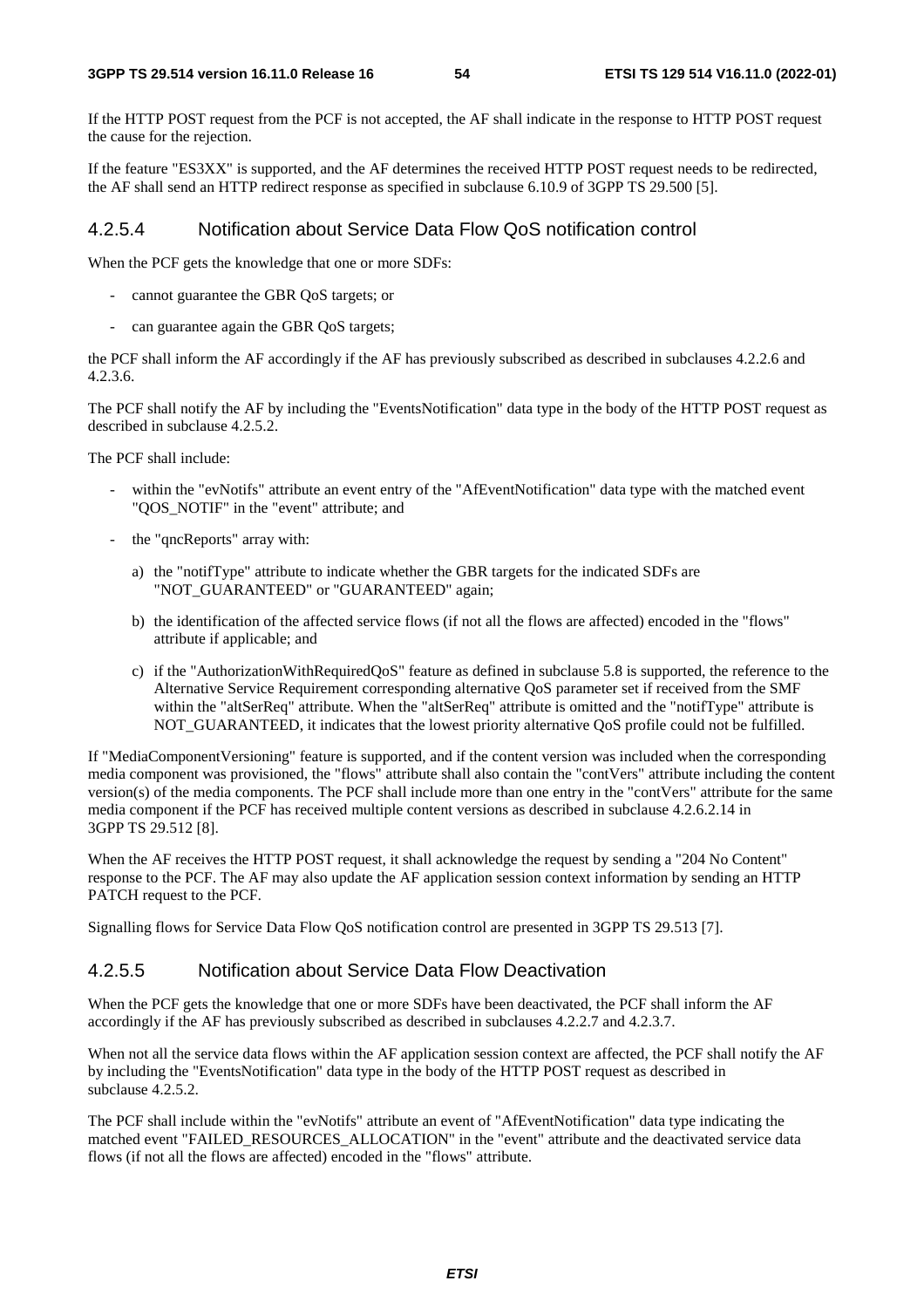If the "MediaComponentVersioning" feature is supported, and if the content version was included when the corresponding media component was provisioned as described in subclause 4.2.5.8, the PCF shall also include in the "flows" attribute the "contVers" attribute with the content version(s) of the media components.

If the "RAN-NAS-Cause" feature is supported and the PCF received the RAN-NAS release cause and access network information from the SMF, the PCF shall provide in the "EventsNotification" data type of the HTTP POST request:

- in case of 3GPP access, the user location information in the "eutraLocation" or in the "nrLocation" attribute in the "ueLoc" attribute, if available;
- in case of untrusted non-3GPP access, the user location information in the "n3gaLocation" attribute in the "ueLoc" attribute, if available, as follows:
	- a) the user local IP address in the "ueIpv4Addr" or "ueIpv6Addr" attribute; and
	- b) the UDP source port or the TCP source port in the "portNumber" and "protocol" attributes if available;
- NOTE 1: When the UE reaches the ePDG via a NAT, the combination of UE local IP address and the UE source port is needed for lawful interception purposes. The UE source port may be either a UDP or a TCP port, and it is indicated in the "protocol" attribute.
- in case of trusted non-3GPP access, the user location information in the "n3gaLocation" attribute in the "ueLoc" attribute, if available, as follows:
	- a) the user local IP address in the "ueIpv4Addr" or "ueIpv6Addr" attribute, if available; and
	- b) the UDP source port in the "portNumber" attribute if available; and

NOTE 2: The UDP protocol can be used between the UE and the TNGF to enable NAT traversal.

- c) either the TNAP identifier encoded in the "tnapId" attribute or the TWAP identifier encoded in the "twapId" attribute. The TNAP identifier and the TWAP identifier shall consist of:
	- i. the SSID in the "ssId" attribute;
	- ii. the BSSID the "bssId" attribute if available; and

iii. the civic address in the "civicAddress" attribute if available;

- the serving network identity (PLMN network code and country code and, if available, the NID) in the "plmnId" attribute, if user location information is not available in any access;
- the UE timezone in the "ueTimeZone" attribute if available; and
- the RAN and/or NAS release cause in the "ranNasRelCauses" attribute, if available.

The PCF shall include in the "evNotifs" attribute, together with the event "FAILED\_RESOURCES\_ALLOCATION", an event of the "AfEventNotification" data type with the "event" attribute set to the value "RAN\_NAS\_CAUSE".

The PCF shall include more than one entry in the "contVers" attribute for the same media component if the PCF has received multiple content versions as described in subclause 4.2.6.2.14 in 3GPP TS 29.512 [8].

When the AF receives the HTTP POST request, it shall acknowledge the request by sending a "204 No Content" response to the PCF. The AF may also update the AF application session context information by sending an HTTP PATCH request to the PCF.

When all the service data flows within the AF session are affected, the PCF shall inform the AF by sending a notification about application session context termination as defined in subclause 4.2.5.3.

Signalling flows for Service Data Flow Deactivation cases are presented in 3GPP TS 29.513 [7].

## 4.2.5.6 Reporting usage for sponsored data connectivity

When "SponsoredConnectivity" is supported, the AF enabled sponsored data connectivity and the AF provided usage thresholds for such sponsor to the PCF, the PCF shall report accumulated usage to the AF using the Npcf\_PolicyAuthorization\_Notify service operation when: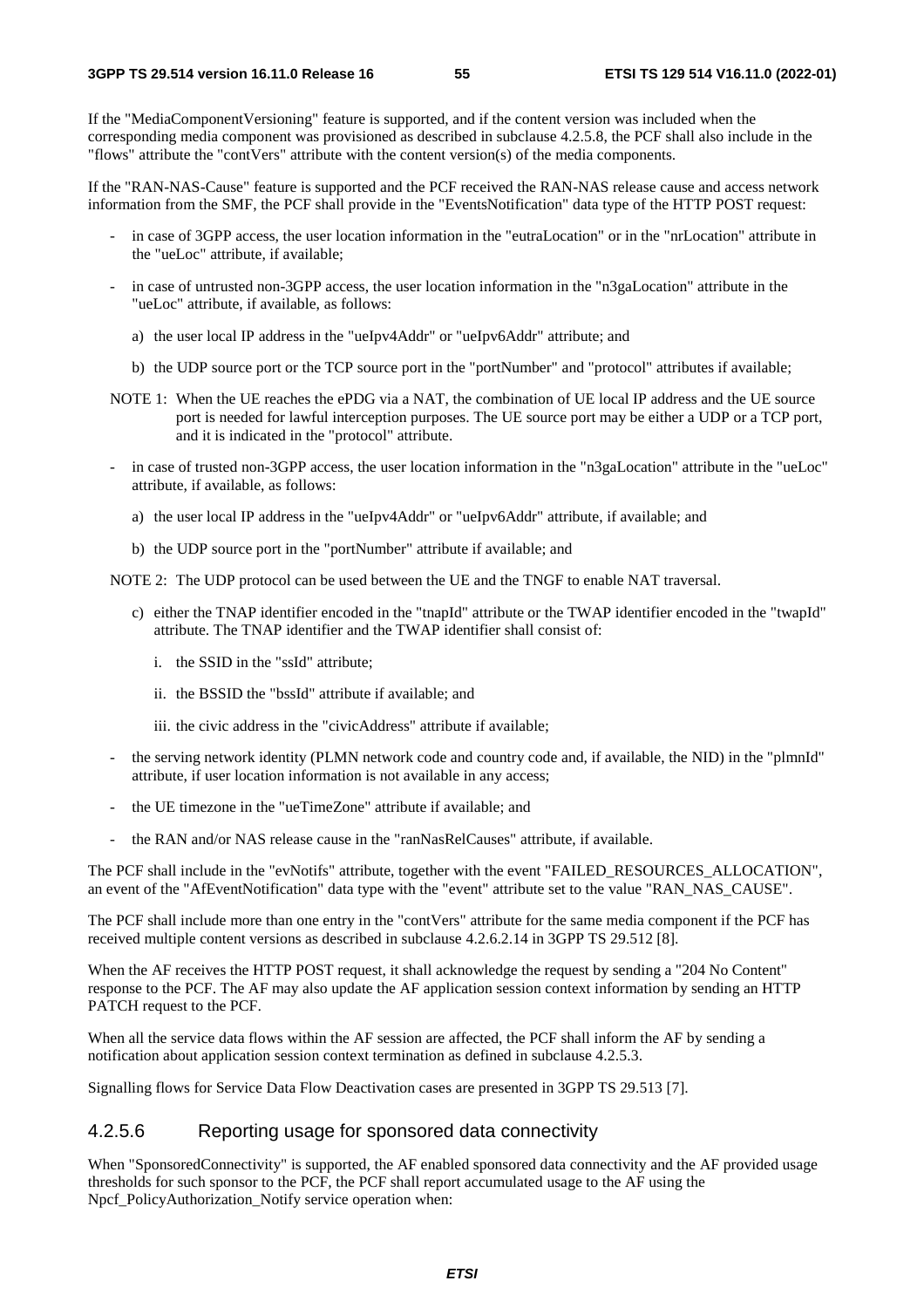- the PCF detects that the usage threshold provided by the AF has been reached; or
- the AF disables the sponsored data connectivity.

The PCF shall notify the AF of the accumulated usage by including the "EventsNotification" data type in the body of the HTTP POST request as described in subclause 4.2.5.2.

The PCF shall include:

- an event of the "AfEventNotification" data type in the "evNotifs" attribute with the matched event "USAGE\_REPORT" in the "event" attribute; and
- the accumulated usage, corresponding to the usage since the last report to the AF, encoded in the "usgRep" attribute.

When the AF receives the HTTP POST request, it shall acknowledge the request by sending a "204 No Content" response to the PCF. The AF may terminate the AF session sending an HTTP POST as described in subclause 4.2.4.2 or update the AF application session context information by providing a new usage threshold sending an HTTP PATCH request to the PCF as described in subclause 4.2.3.5 or an HTTP PUT request to the PCF as described in subclause 4.2.6.4.

NOTE: Once the accumulated usage is reported by the PCF to the AF, the monitoring will not start until the PCF receives the new threshold from the AF and provides it to the SMF.

4.2.5.7 Void

## 4.2.5.8 Notification about resources allocation outcome

When the PCF becomes aware that the resources associated to service information for one or more SDFs have been allocated, the PCF shall inform the AF accordingly if the AF has previously subscribed to the "SUCCESSFUL\_RESOURCES\_ALLOCATION" event as described in subclauses 4.2.2.10 and 4.2.3.10. The PCF shall notify the AF by including the "EventsNotification" data type in the body of the HTTP POST request as described in subclause 4.2.5.2. The PCF shall include in the "evNotifs" attribute an entry with the "event" attribute set to "SUCCESSFUL\_RESOURCES\_ALLOCATION" and (if not all the flows are affected) the identification of the related media components in the "flows" attribute. If the "MediaComponentVersioning" feature is supported, the PCF shall also include in the "flows" attribute the "contVers" attribute with the content version(s) of the media components if the content version was included when the corresponding media component was provisioned.

If the "AuthorizationWithRequiredQoS" feature as defined in subclause 5.8 is supported, when the PCF becomes aware that the resources associated to service information for one or more SDFs have been allocated and additionally receives the alternative QoS parameter set(s), the PCF shall notify the AF by including the "EventsNotification" data type in the body of the HTTP POST request as described in subclause 4.2.5.2. The PCF shall include:

- an entry in the "evNotifs" attribute with the "event" attribute set to "SUCCESSFUL\_RESOURCES\_ALLOCATION"; and
- the "succResourcAllocReports" attribute with the reference to the Alternative Service Requirement corresponding alternative QoS parameter set within the "altSerReq" attribute and the identification of the related media components in the "flows" attribute. If the "MediaComponentVersioning" feature is supported, the PCF shall also include in the "flows" attribute the "contVers" attribute with the content version(s) of the media components if the content version was included when the corresponding media component was provisioned.

When the PCF becomes aware that the resources associated to service information for one or more SDFs cannot be allocated, the PCF shall inform the AF accordingly if the AF has previously subscribed to the "FAILED\_RESOURCES\_ALLOCATION" event as described in subclauses 4.2.2.10 and 4.2.3.10. The PCF shall notify the AF by including the "EventsNotification" data type in the body of the HTTP POST request as described in subclause 4.2.5.2. The PCF shall include:

an entry in the "evNotifs" attribute with the "event" attribute set to "FAILED\_RESOURCES\_ALLOCATION"; and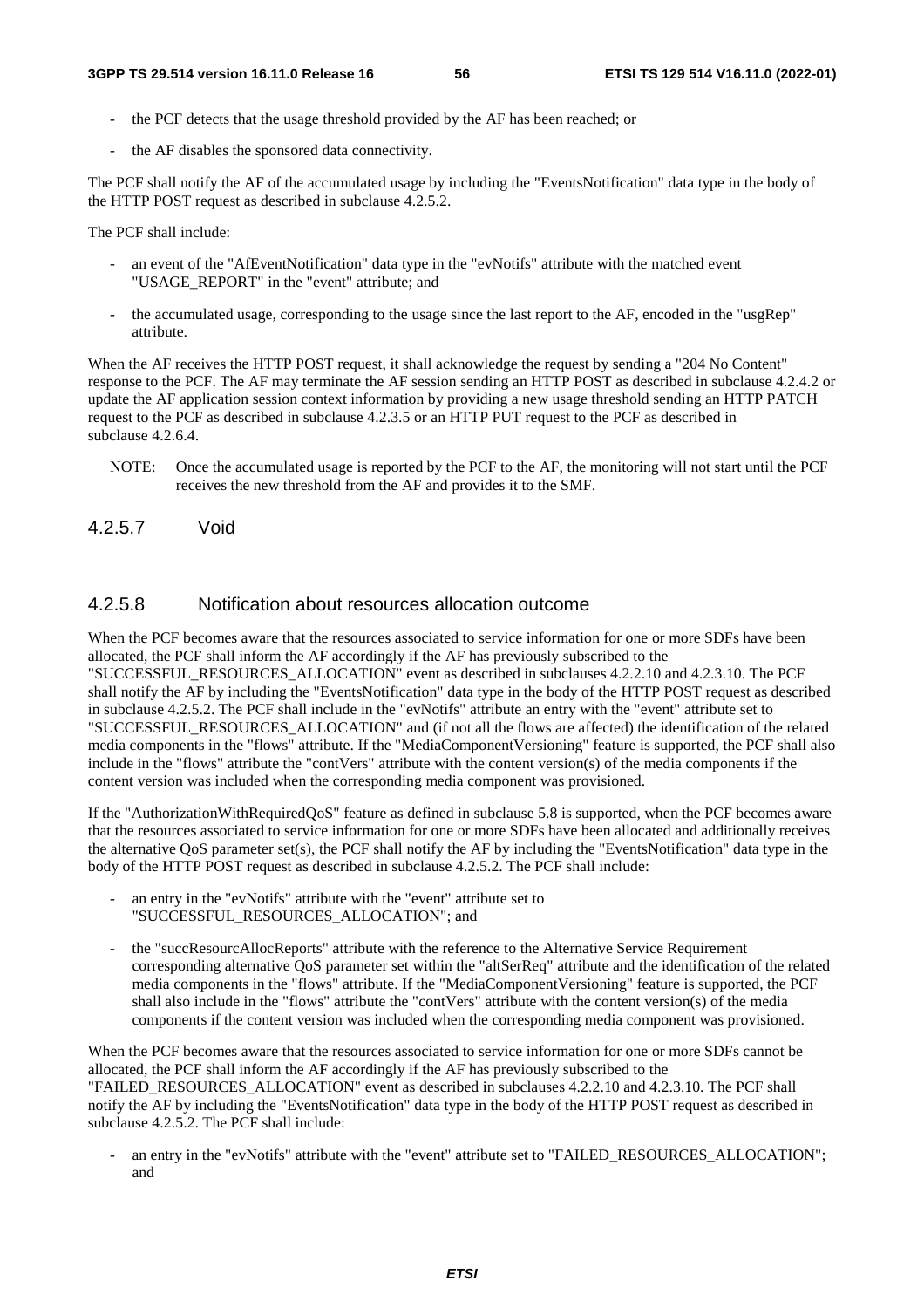the "failedResourcAllocReports" attribute with the active/inactive status of the PCC rules related to certain media components encoded in the "mcResourcStatus" attribute, and (if not all the flows are affected) the identification of the related media components in the "flows" attribute. If the "MediaComponentVersioning" feature is supported, the PCF shall also include in the "flows" attribute the "contVers" attribute with the content version(s) of the media components if the content version was included when the corresponding media component was provisioned.

The PCF shall include more than one entry in the "contVers" attribute for the same media component if the PCF has received multiple content versions as described in subclause 4.2.6.2.14 in 3GPP TS 29.512 [8].

NOTE: The AF will use the content version to identify the media component version that failed or succeeded when multiple provisions of the same media component occur in a short period of time. How the AF handles such situations is out of scope of this specification.

When the AF receives the HTTP POST request, it shall acknowledge the request by sending a "204 No Content" response to the PCF.

Signalling flows for resource allocation outcome are presented in 3GPP TS 29.513 [7].

4.2.5.9 Void

#### 4.2.5.10 Notification of signalling path status

When the PCF is notified of the loss or release of resources associated to the PCC rules corresponding with AF signalling IP flows, the PCF shall inform the AF about the loss of the signalling transmission path if the AF has previously subscribed as described in subclause 4.2.6.7.

The PCF shall notify the AF by including the "EventsNotification" data type in the body of the HTTP POST request as described in subclause 4.2.5.2.

The PCF shall include within the "evNotifs" attribute an event of "AfEventNotification" data type indicating the matched event "FAILED\_RESOURCES\_ALLOCATION" in the "event" attribute and the deactivated IP flow encoded in the "flows" attribute.

If the "RAN-NAS-Cause" feature is supported and the PCF received the RAN-NAS release cause and/or access network information from the SMF, the PCF shall provide in the "EventsNotification" data type in the "200 OK" response to the HTTP POST request:

- in case of 3GPP access, the user location information in the "eutraLocation" or in the "nrLocation" attribute in the "ueLoc" attribute, if available;
- in case of untrusted non-3GPP access, the user location information in the "n3gaLocation" attribute in the "ueLoc" attribute, if available, as follows:
	- a) the user local IP address in the "ueIpv4Addr" or "ueIpv6Addr" attribute; and
	- b) the UDP source port or the TCP source port in the "portNumber" and "protocol" attributes if available;
- NOTE 1: When the UE reaches the ePDG via a NAT, the combination of UE local IP address and the UE source port is needed for lawful interception purposes. The UE source port may be either a UDP or a TCP port, and it is indicated in the "protocol" attribute.
- in case of trusted non-3GPP access, the user location information in the "n3gaLocation" attribute in the "ueLoc" attribute, if available, as follows:
	- a) the user local IP address in the "ueIpv4Addr" or "ueIpv6Addr" attribute, if available; and
	- b) the UDP source port in the "portNumber" attribute if available; and

NOTE 2: The UDP protocol can be used between the UE and the TNGF to enable NAT traversal.

c) either the TNAP identifier encoded in the "tnapId" attribute or the TWAP identifier encoded in the "twapId" attribute. The TNAP identifier and the TWAP identifier shall consist of: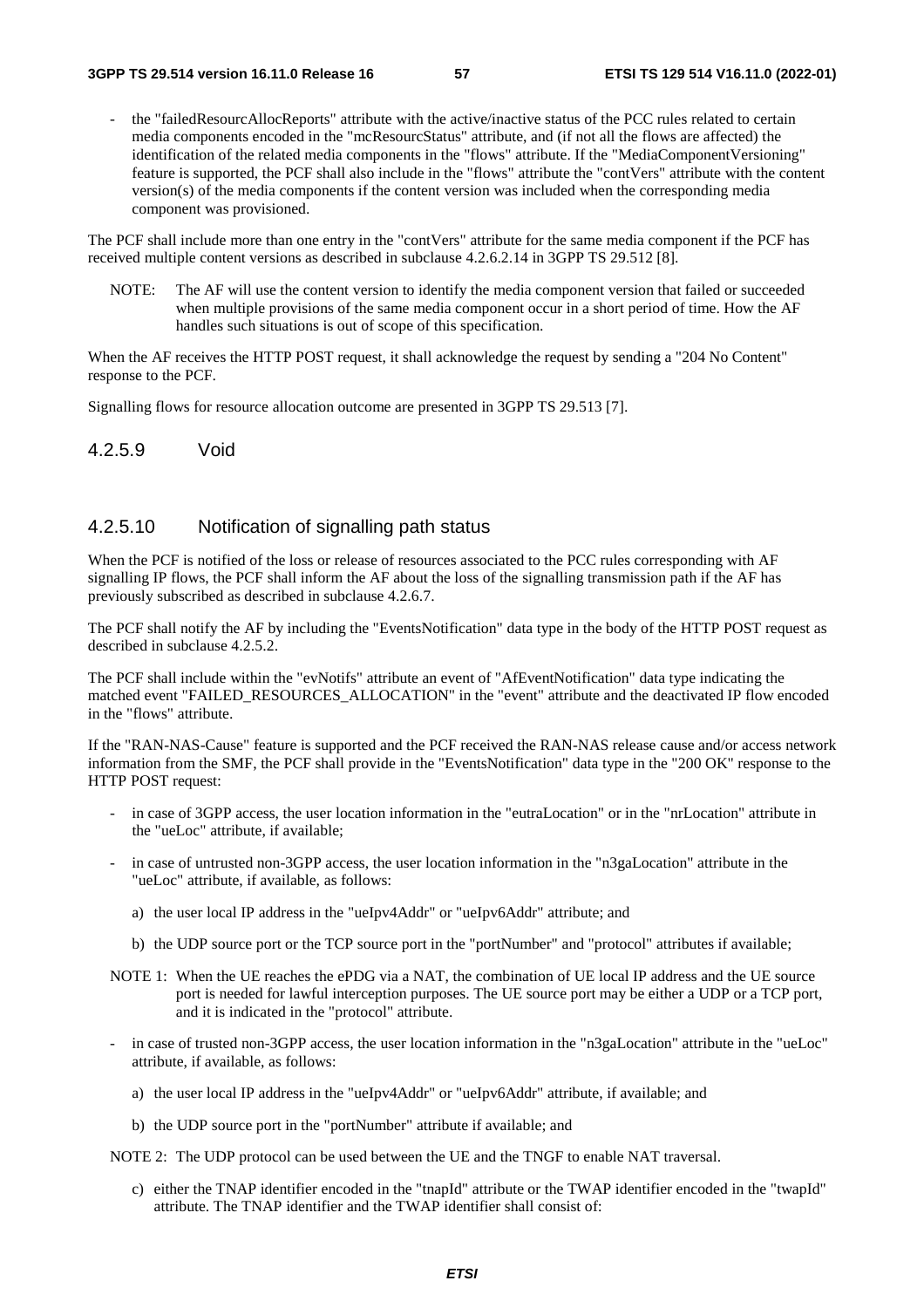- i. the SSID in the "ssId" attribute;
- ii. the BSSID the "bssId" attribute if available; and
- iii. the civic address in the "civicAddress" attribute if available;
- the serving network identity (PLMN network code and country code and, if available, the NID) in the "plmnId" attribute, if user location information is not available in any access;
- the UE timezone in the "ueTimeZone" attribute if available; and
- the RAN and/or NAS release cause in the "ranNasRelCauses" attribute, if available.

The PCF shall include in the "evNotifs" attribute, together with the event "FAILED\_RESOURCES\_ALLOCATION", an event of the "AfEventNotification" data type with the "event" attribute set to the value "RAN\_NAS\_CAUSE".

When the AF receives the HTTP POST request, it shall acknowledge the request by sending a "204 No Content" response to the PCF.

## 4.2.5.11 Reporting access network information

This procedure is used by the PCF to report the access network information (i.e. user location and/or user timezone information) to the AF when the "NetLoc" feature is supported.

When the PCF receives the access network information from the SMF, the PCF shall include the "EventsNotification" data type in the body of the HTTP POST request message sent to the AF as described in subclause 4.2.5.2. The PCF shall include in the "EventsNotification" data type:

- in case of 3GPP access, the user location information in the "eutraLocation" or in the "nrLocation" attribute in the "ueLoc" attribute, if available and required;
- in case of untrusted non-3GPP access, the user location information in the "n3gaLocation" attribute in the "ueLoc" attribute, if required, as follows:
	- a) the user local IP address in the "ueIpv4Addr" or "ueIpv6Addr" attribute, if available; and
	- b) the UDP source port or the TCP source port in the "portNumber" and "protocol" attributes if available;
- NOTE 1: When the UE reaches the ePDG via a NAT, the combination of UE local IP address and the UE source port is needed for lawful interception purposes. The UE source port may be either a UDP or a TCP port, and it is indicated in the "protocol" attribute.
- in case of trusted non-3GPP access, the user location information in the "n3gaLocation" attribute in the "ueLoc" attribute, if required, as follows:
	- a) the user local IP address in the "ueIpv4Addr" or "ueIpv6Addr" attribute, if available; and
	- b) the UDP source port in the "portNumber" attribute if available; and

NOTE 2: The UDP protocol can be used between the UE and the TNGF to enable NAT traversal.

- c) either the TNAP identifier encoded in the "tnapId" attribute or the TWAP identifier encoded in the "twapId" attribute. The TNAP identifier and the TWAP identifier shall consist of:
	- i. the SSID in the "ssId" attribute;
	- ii. the BSSID the "bssId" attribute if available; and
	- iii. the civic address in the "civicAddress" attribute if available;
- if user location was required, the time when it was last known in the "ueLocTime" attribute if available;
- NOTE 3: The PCF derives the value of the "ueLocTime" attribute from the "userLocationInfoTime" attribute received from the SMF as specified in 3GPP TS 29.512 [8].
- the serving network identity (PLMN network code and country code and, if available, the NID) in the "plmnId" attribute, if user location information is required but not available in any access; and/or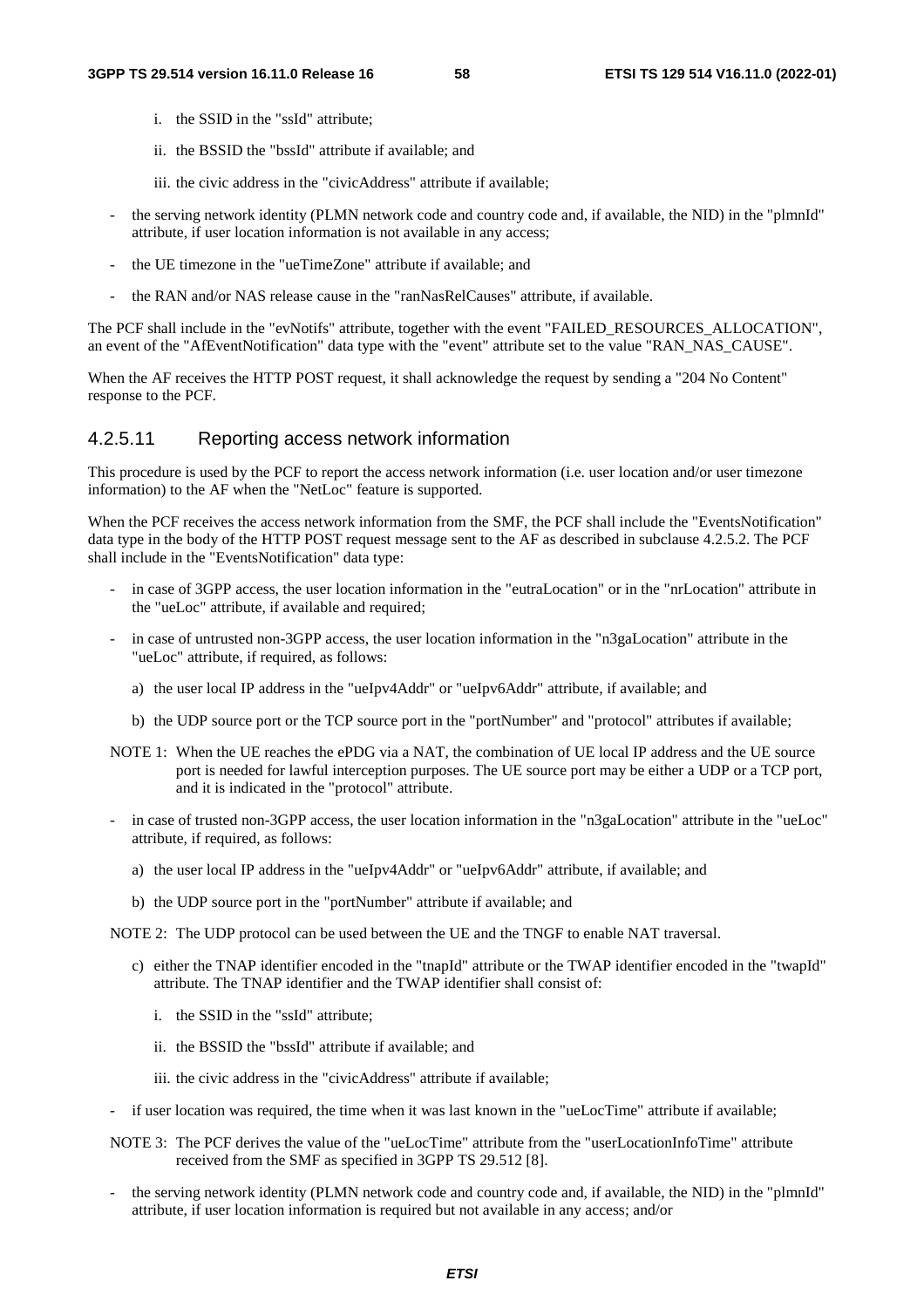the UE timezone in the "ueTimeZone" attribute if required and available.

When the PCF receives from the SMF that the access network does not support access network information report, the PCF shall include the "noNetLocSupp" attribute set to "ANR\_NOT\_SUPPORTED", "TZR\_NOT\_SUPPORTED" or "LOC\_NOT\_SUPPORTED" value received from the SMF in the "EventsNotification" data type in the "200 OK" response to the HTTP POST request.

The PCF shall also include an event of the "AfEventNotification" data type in the "evNotifs" attribute with the "event" attribute set to the value "ANI\_REPORT".

NOTE 4: The PCF receives the access network information from the SMF if it is previously requested by the AF or at PDU session termination or at the termination of all the service data flows of the AF session.

The PCF shall not invoke the Npcf\_PolicyAuthorization\_Notify service operation with the "event" attribute set to the value "ANI\_REPORT" to report to the AF any subsequently received access network information, unless the AF sends a new request for access network information.

#### 4.2.5.12 Notification about Out of Credit

If the "IMS\_SBI" feature is supported and if the PCF becomes aware that there is no credit available in the CHF for one or more SDFs, the PCF shall inform the AF accordingly if the AF has previously subscribed to the "OUT\_OF\_CREDIT" event as described in subclauses 4.2.2.22 and 4.2.3.22.

The PCF shall notify the AF by including the "EventsNotification" data type in the body of the HTTP POST request as described in subclause 4.2.5.2.

The PCF shall include:

- in the "evNotifs" attribute an entry with the "event" attribute set to the value "OUT\_OF\_CREDIT"; and
- the "outOfCredReports" attribute containing in each entry of the "OutOfCreditInformation" data type the credit information for one or more service data flows. The "OutOfCreditInformation" data type shall contain the termination action in the "finUnitAct" attribute, and the identification of the affected service data flows (if not all the flows are affected) encoded in the "flows" attribute.

Upon the reception of the HTTP POST request from the PCF, the AF shall acknowledge that request by sending an HTTP response message as described in subclause 4.2.5.2.

### 4.2.5.13 Notification about bridge management information and/or port management information detection, Individual Application Session Context exists

If the "TimeSensitiveNetworking" feature is supported and if the PCF becomes aware that, for an existing Individual Application Session Context resource, updated 5GS Bridge information is available, e.g., a BMIC and/or a DS-TT PMIC and/or one or more NW-TT PMIC(s) are available, the PCF shall inform the AF accordingly, if the AF has previously subscribed as described in subclause 4.2.2.31.

The PCF shall notify the AF by including the "EventsNotification" data type in the body of the HTTP POST request as described in subclause 4.2.5.2.

The PCF shall include in the "evNotifs" attribute an entry with the "event" attribute set to the value "TSN\_BRIDGE\_INFO", and the "tsnBridgeManCont" attribute and/or the "tsnPortManContDstt" attribute and/or the "tsnPortManContNwtts" attribute as received from the SMF if the PCF is aware that a BMIC and/or a DS-TT PMIC and/or one or more NW-TT PMIC(s) are available or updated.

Upon the reception of the HTTP POST request from the PCF, the AF shall acknowledge that request as specified in subclause 4.2.5.2.

The TSN AF may use the received BMIC and/or the received DS-TT PMIC and/or NW-TT PMIC(s) and the local configuration to construct the DS-TT port and or NW-TT port management information required to interwork with the TSN network.

If port management information shall be sent as a response of the received notification, the AF triggers the Npcf. PolicyAuthorization. Update service operation to send the port management information to the PCF as specified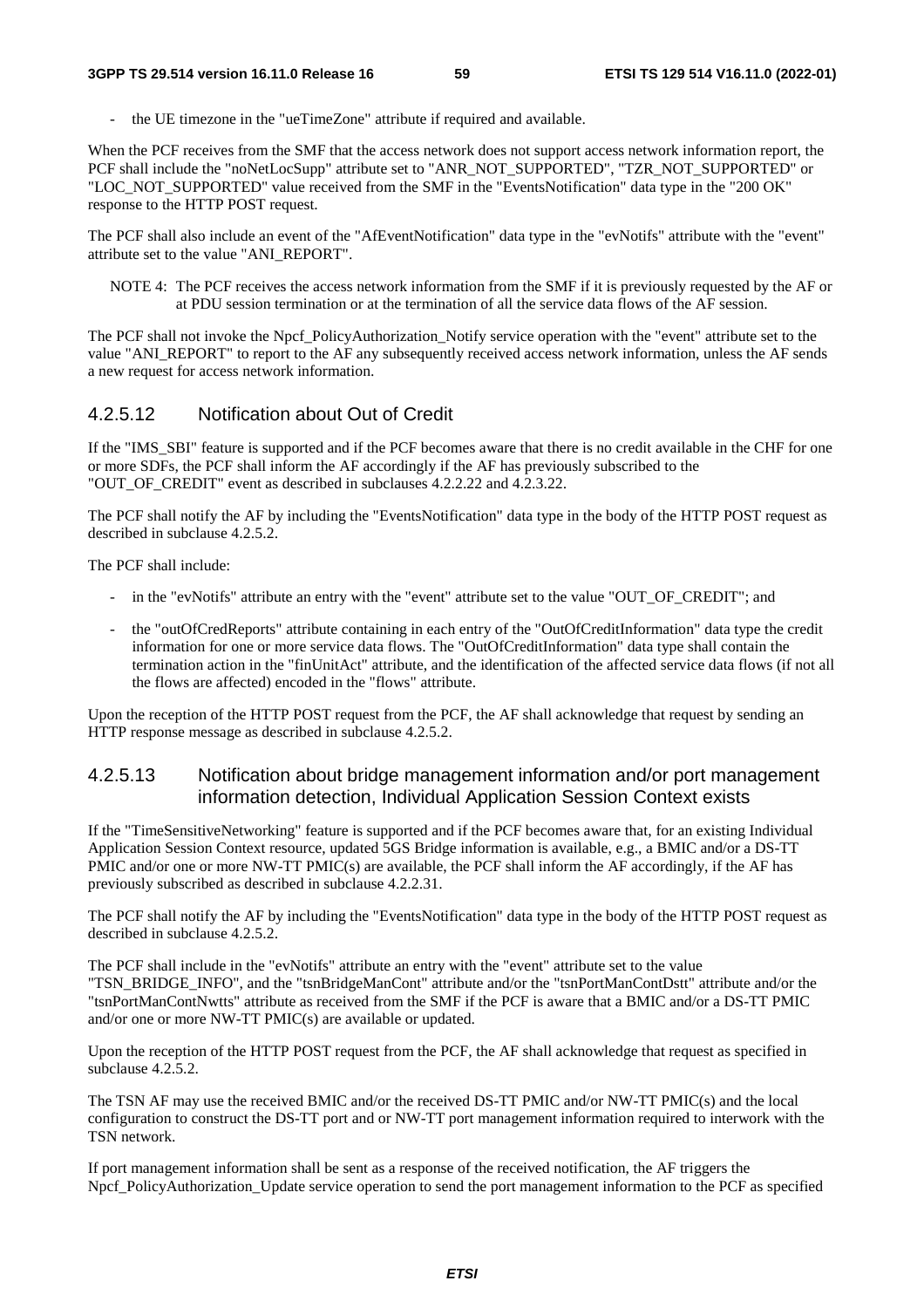in subclause 4.2.3. The TSN AF delivers to the PCF the derived port management information containers as described in subclause 4.2.3.25.

And/or if bridge management information shall be sent as a response of the received notification, the AF includes the BMIC in the Npcf PolicyAuthorization Update service operation as described in subclause 4.2.3.25.

#### 4.2.5.14 Notification about Service Data Flow QoS Monitoring control

When the PCF gets the information about any one of the following items for one or more SDFs from the SMF:

- uplink packet delay(s); or
- downlink packet delay(s); or
- round trip delay $(s)$ ;

the PCF shall inform the AF accordingly if the AF has previously subscribed as described in subclauses 4.2.2.23 and 4.2.3.23 and 4.2.6.8.

The PCF shall notify the AF by including the "EventsNotification" data type in the body of the HTTP POST request as described in subclause 4.2.5.2.

The PCF shall include:

- within the "evNotifs" attribute an event entry of the "AfEventNotification" data type with the matched event "QOS\_MONITORING" in the "event" attribute; and
- the "qosMonReports" array with:
	- a) the identification of the affected service flows (if not all the flows are affected) encoded in the "flows" attribute if applicable; and
	- b) one or two uplink packet delays within the "ulDelays" attribute; or
	- c) one or two downlink packet delays within the "dlDelays" attribute; or
	- d) one or two round trip packet delays within the "rtDelays" attribute.

## 4.2.5.15 Report of EPS Fallback

When "EPSFallbackReport" feature is supported and the PCF becomes aware of the EPS Fallback for the resources requested for a particular service information (voice media type), the PCF shall inform the AF if the AF has previously subscribed as described in subclauses 4.2.2.30 and 4.2.3.29.

The PCF shall notify the AF by including the "EventsNotification" data type in the body of the HTTP POST request as described in subclause 4.2.5.2.

The PCF shall include within the "evNotifs" attribute an event entry of the "AfEventNotification" data type with the matched event "EPS\_FALLBACK" in the "event" attribute.

When the AF receives the HTTP POST request, it shall acknowledge the request by sending a "204 No Content" response to the PCF.

## 4.2.5.16 Notification about 5GS Bridge Information, no Individual Application Session Context exists

If the "TimeSensitiveNetworking" feature is supported and if the PCF becomes aware that 5GS Bridge information for a TSN network is available, but there is no "Individual Application Session Context" resource bound to the SM Policy Association updated with 5GS Bridge related information, the PCF shall inform the TSN AF about the detection of a 5GS Bridge Information in the context of a PDU session by sending a notification request to the request URI locally configured in the PCF for this TSN network.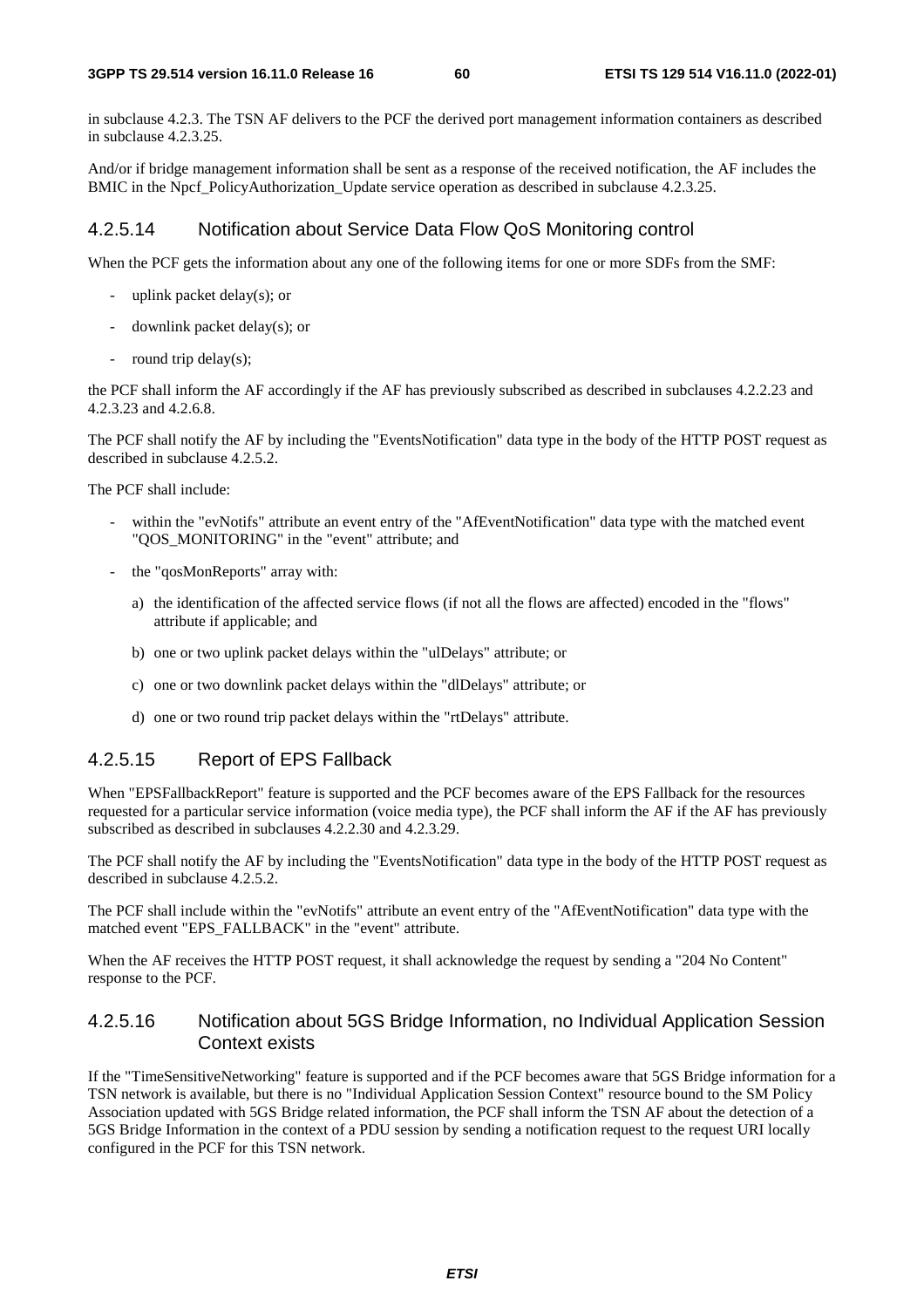NOTE: PCF configuration of TSN AF URI needs to ensure that the notification is addressed to a TSN AF that belongs to the same TSN network the UPF/NW-TT connectes to. How it is achieved is implementation specific. It can be based e.g. on dedicated DNN/S-NSSAI combinations or on the received Bridge information.

Figure 4.2.5.16-1 illustrates the notification about ethernet port detection when there is no Individual Application Session Context bound to the SM Policy Association.



#### **Figure 4.2.5.16-1: Notification about 5GS Bridge Information, no AF session context exists**

When the PCF determines that the AF application session context does not exist for the SM Policy Association that detected new TSN port information, the PCF shall invoke the Npcf\_PolicyAuthorization\_Notify service operation by sending the HTTP POST request (as shown in figure 4.2.5.16-1, step 1) using the notification URI locally configured in the PCF for this TSN network, and appending the "new-bridge" segment path at the end of the URI, to trigger the TSN AF to request the creation of an Invidual Application Session Context resource to handle the 5GS Bridge detected in the context of a PDU session, configuring TSN ports and bridge port management information, and providing the corresponding TSCAI input containers and TSC traffic QoS related data (see subclauses 4.2.2.2, 4.2.2.24, 4.2.2.25 and 4.2.2.31).

The PCF shall provide in the body of the HTTP POST request the "PduSessionTsnBridge" data type including TSN Bridge information as follows:

- the "tsnBridgeInfo" attribute as received from the SMF;
- the "tsnBridgeManCont" attribute as received from the SMF, if available; and
- the "tsnPortManContDstt" attribute and/or "tsnPortManContNwtts" attribute as received from the SMF, if available.

Upon the reception of the HTTP POST request from the PCF, the AF shall acknowledge that request.

With the received information, the TSN AF shall immediately trigger the creation of an Individual Application Session Context resource to handle in this association the configuration of the new 5GS Bridge in the context of this PDU session, as described in subclauses 4.2.2.2, 4.2.2.24, 4.2.2.25 and 4.2.2.31.

The TSN AF may use the received TSN bridge information and/or the received DS-TT port management information container and/or NW-TT port management information containers and the local configuration to construct the DS-TT port and or NW-TT port management information required to interwork with the TSN network.

## 4.2.5.17 Notification about Reallocation of Credit

If the "IMS\_SBI" and the "ReallocationOfCredit" features are supported and if the PCF becomes aware that there is credit reallocated for one or more SDFs after a former out of credit indication, the PCF shall inform the AF accordingly if the AF has previously subscribed to the "REALLOCATION\_OF\_CREDIT" event as described in subclauses 4.2.2.34 and 4.2.3.32.

The PCF shall notify the AF by including the "EventsNotification" data type in the body of the HTTP POST request as described in subclause 4.2.5.2.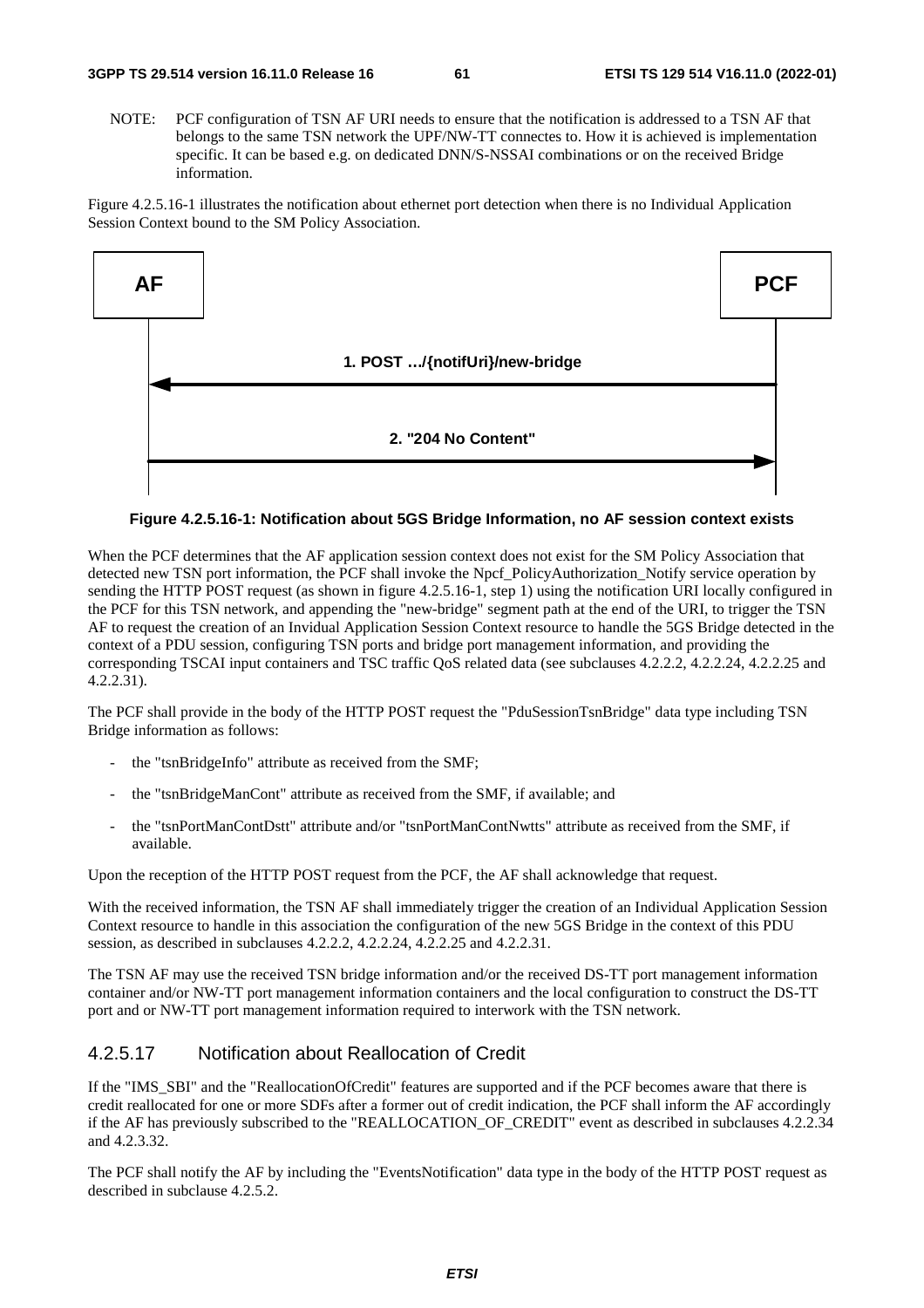The PCF shall include in the "evNotifs" attribute an entry with:

- the "event" attribute set to the value "REALLOCATION\_OF\_CREDIT"; and
- the SDFs that are impacted as consequence of the reallocation of credit condition encoded in the "flows" attribute.

Upon the reception of the HTTP POST request from the PCF, the AF shall acknowledge that request by sending an HTTP response message as described in subclause 4.2.5.2.

## 4.2.6 Npcf\_PolicyAuthorization\_Subscribe service operation

## 4.2.6.1 General

The Npcf. PolicyAuthorization. Subscribe service operation enables NF service consumers handling of subscription to events for the existing application session context. Subscription to events shall be created:

- within the application session context establishment procedure by invoking the Npcf\_PolicyAuthorization\_Create service operation, as described in subclause 4.2.2; or
- within the application session context modification procedure by invoking the Npcf PolicyAuthorization Update service operation, as described in subclause 4.2.3; or
- by invoking the Npcf\_PolicyAuthorization\_Subscribe service operation for the existing application session context, as described in subclause 4.2.6.2.

The following procedures using the Npcf\_PolicyAuthorization\_Subscribe service operation is supported:

- Handling of subscription to events for the existing application session context.
- Initial subscription to events without provisioning of service information.
- Subscription to usage monitoring of sponsored data connectivity.
- Request of access network information.
- Subscription to notification of signalling path status.
- Subscription to Service Data Flow QoS Monitoring Information.

## 4.2.6.2 Handling of subscription to events for the existing application session context

This procedure is used to create a subscription to events for the existing AF application session context bound to the corresponding PDU session or to modify an existing subscription, as defined in 3GPP TS 23.501 [2], 3GPP TS 23.502 [3] and 3GPP TS 23.503 [4].

Figure 4.2.6.2-1 illustrates the creation of events subscription information using HTTP PUT method.



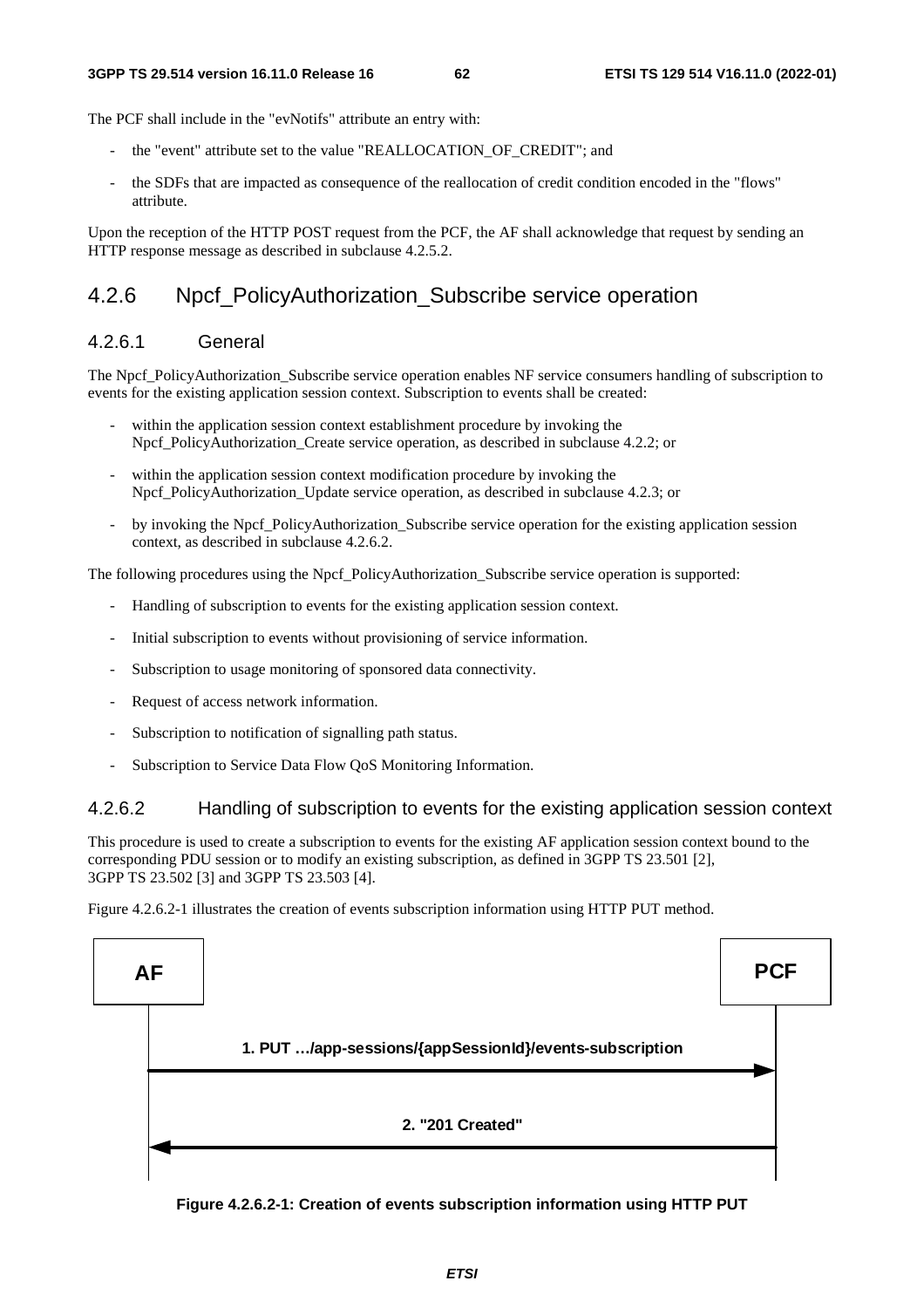Figure 4.2.6.2-2 illustrates the modification of events subscription information using HTTP PUT method.



#### **Figure 4.2.6.2-2: Modification of events subscription information using HTTP PUT**

When the AF decides to create a subscription to one or more events for the existing application session context or to modify an existing subscription previously created by itself at the PCF, the AF shall invoke the Npcf\_PolicyAuthorization\_Subscribe service operation by sending the HTTP PUT request to the resource URI representing the "Events Subscription" sub-resource in the PCF, as shown in figure 4.2.6.2-1, step 1 and figure 4.2.6.2- 2, step 1. The AF shall provide in the "EventsSubscReqData" data type of the body of the HTTP PUT request:

- the "events" attribute with the list of events to be subscribed; and
- the "notifUri" attribute that includes the Notification URI to indicate to the PCF where to send the notification of the subscribed events if not provided before.
- NOTE 1: The "notifUri" attribute within the EventsSubscReqData data structure can be modified to request that subsequent notifications are sent to a new NF service consumer.

Upon the reception of the HTTP PUT request from the AF, the PCF shall decide whether the received HTTP PUT request is accepted.

If the HTTP PUT request from the AF is rejected, the PCF shall indicate in the HTTP response the cause for the rejection as specified in subclause 5.7.

If the feature "ES3XX" is supported, and the PCF determines the received HTTP PUT request needs to be redirected, the PCF shall send an HTTP redirect response as specified in subclause 6.10.9 of 3GPP TS 29.500 [5].

If the PCF accepted the HTTP PUT request to create a subscription to events, the PCF shall create the "Events Subscription" sub-resource and shall send the HTTP response message to the AF as shown in figure 4.2.6.2-1, step 2. The PCF shall include in the "201 Created" response:

- a Location header field that shall contain the URI of the created "Events Subscription" sub-resource i.e. "{apiRoot}/npcf-policyauthorization/v1/app-sessions/{appSessionId}/events-subscription"; and
- a response body with the "EventsSubscPutData" data type, that contains the attributes of the "EventsSubscReqData" data type, representing the created "Events Subscription" sub-resource.

If the PCF determines that one or more of the subscribed events are already met in the PCF, the PCF may also include the attributes of the "EventsNotification" data type within the "EventsSubscPutData" data type to notify about the already met events in the PCF.

If the PCF accepted the HTTP PUT request to modify the events subscription, the PCF shall modify the "Events Subscription" sub-resource and shall send to the AF:

- the HTTP "204 No Content" response (as shown in figure 4.2.6.2-2, step 2a); or
- the HTTP "200 OK" response (as shown in figure 4.2.6.2-2, step 2b) including in the "EventsSubscPutData" data type the updated representation of the "Events Subscription" sub-resource encoded within the attributes of the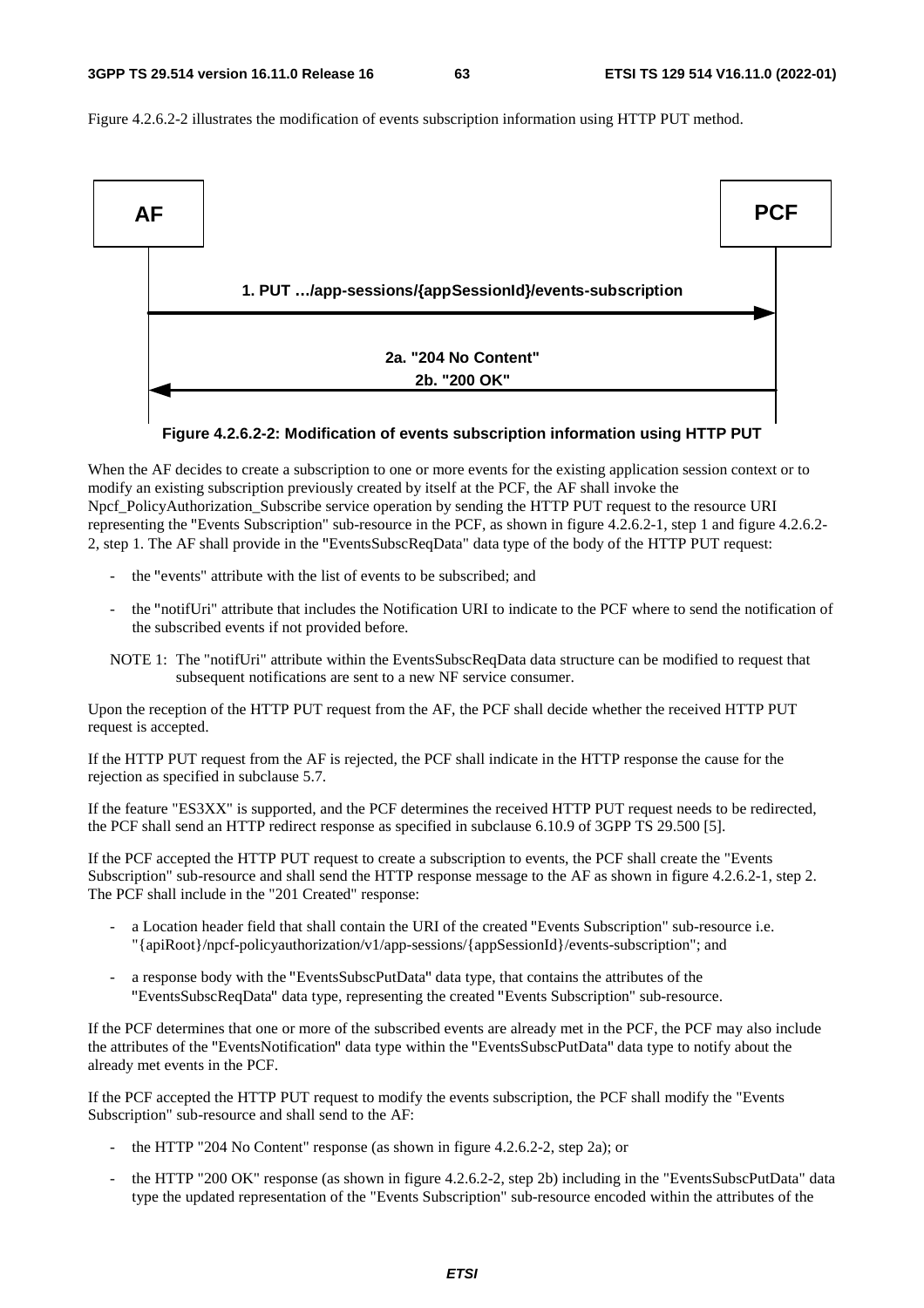"EventsSubscReqData" data type and, if one or more of the updated subscribed events are already met in the PCF, the notification of these events by including the attributes of the "EventsNotification" data type.

The PCF shall include in the "evsNotif" attribute:

- if the AF subscribed to the "PLMN\_CHG" event in the HTTP PUT request, the "event" attribute set to "PLMN\_CHG" and the "plmnId" attribute including the PLMN identifier and, if available, the NID if the PCF has previously requested to be updated with this information in the SMF; and
- if the AF subscribed to the "ACCESS\_TYPE\_CHANGE" event in the HTTP PUT request, the "event" attribute set to "ACCESS\_TYPE\_CHANGE" and:
	- i. the "accessType" attribute including the access type, and the "ratType" attribute including the RAT type when applicable for the notified access type; and
	- ii. if the "ATSSS" feature is supported, the "addAccessInfo" attribute with the additional access type information if available, where the access type is encoded in the "accessType" attribute, and the RAT type is encoded in the "ratType" attribute when applicable for the notified access type; and
- NOTE 2: For a MA PDU session, if the "ATSSS" feature is not supported by the AF the PCF includes the "accessType" attribute and the "ratType" attribute with a currently active combination of access type and RAT type (when applicable for the notified access type). When both 3GPP and non-3GPP accesses are available, the PCF includes the information corresponding to the 3GPP access.
	- iii. the "anGwAddr" attribute including access network gateway address when available,

if the PCF has previously requested to be updated with this information in the SMF.

Based on the received subscription information from the AF, the PCF may create a subscription to event notifications or may modify the existing subscription to event notifications, for a related PDU session from the SMF, as described in 3GPP TS 29.512 [8].

#### 4.2.6.3 Initial subscription to events without provisioning of service information

The AF may subscribe with the PCF to events notification without providing service information.

NOTE 1: This service operation is intended to create a resource that enables to handle subscription to events without provisioning service information. For the scenarios where it is known the AF, after creating a subscription without service information, could require an application session context with the PCF with required service information, the AF needs to create an Individual Application Session context as described in subclause 4.2.2.2.

Figure 4.2.6.3-1 illustrates the initial subscription to events without provisioning of service information.



#### **Figure 4.2.6.3-1: Initial Subscription to events without provisioning of service information**

When an AF establishes an application session context with the PCF to subscribe to events and does not require PCC control for the related media, the AF shall invoke the Npcf\_PolicyAuthorization\_Subscribe service operation by sending the HTTP POST request to the resource URI representing the "Application Sessions" collection resource of the PCF, as shown in figure 4.2.6.3-1, step 1.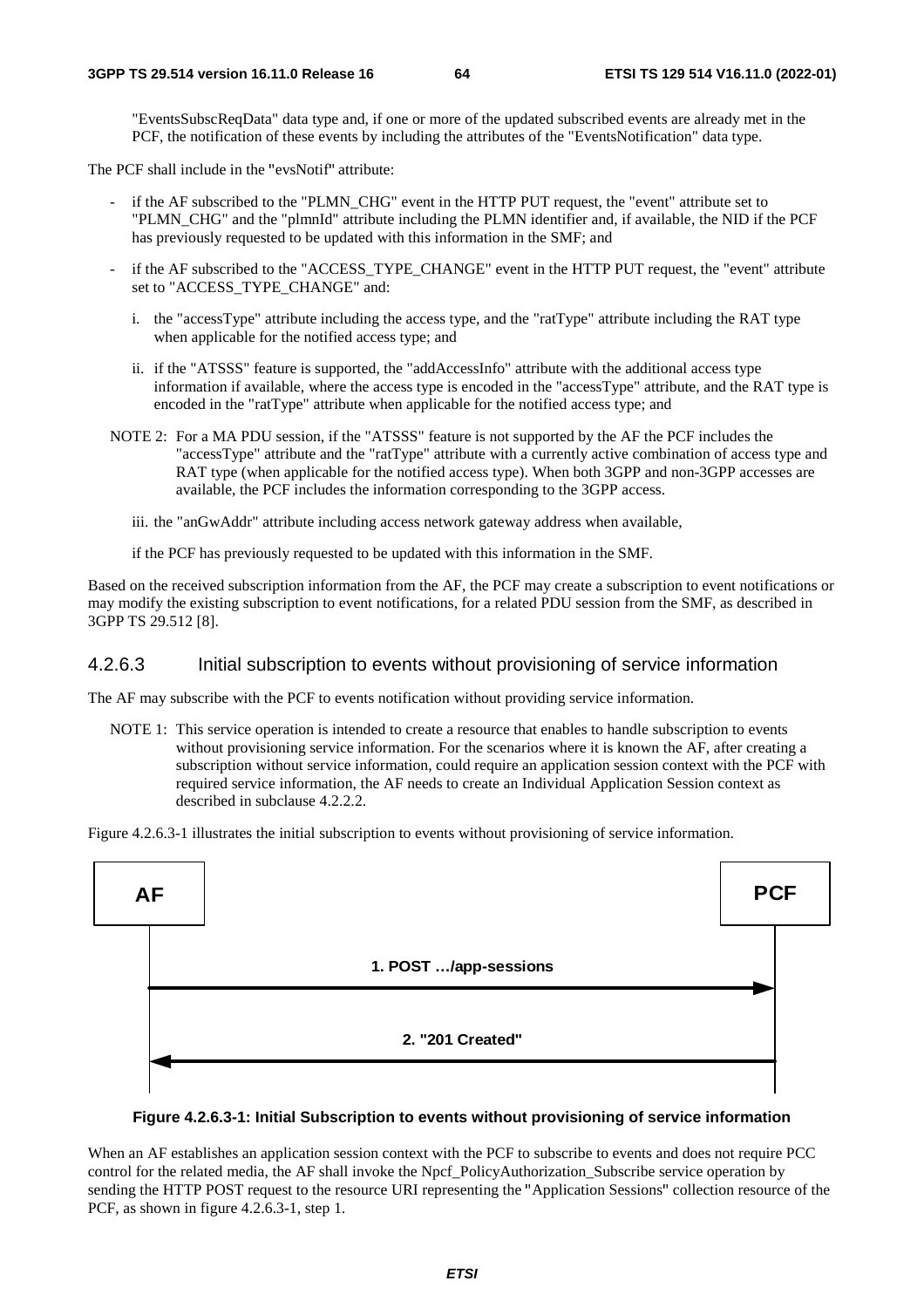The AF shall include in the "ascReqData" attribute of the "AppSessionContext" data type in the payload body of the HTTP POST request:

- either the "ueMac" attribute containing the UE MAC address, or the "ueIpv4" attribute or "ueIpv6" attribute containing the UE IPv4 or the IPv6 address;
- the "notifUri" attribute containing the URI where the PCF shall request to the AF the deletion of the "Individual Application Session Context" resource"; and
- the "evSubsc" attribute of "EventsSubscReqData" data type to request the notification of certain user plane events. The AF shall include:
	- a. the events to subscribe to in the "events" attribute; and
	- b. the notification URI where to address the notification of the met events within the "notifUri" attribute.

The AF may provide in the "AppSessionContext" data type the DNN in the "dnn" attribute, SUPI in the "supi" attribute or other information if available.

If the PCF cannot successfully fulfil the received HTTP POST request due to the internal PCF error or due to the error in the HTTP POST request, the PCF shall send the HTTP error response as specified in subclause 5.7.

Otherwise, when the PCF receives the HTTP POST request from the AF, the PCF shall apply session binding as described in 3GPP TS 29.513 [7]. The PCF identifies the PDU session for which the HTTP POST request applies as described in subclause 4.2.2.2.

The information required for session binding (UE MAC address, or UE Ipv4 or IPv6 address, DNN, SUPI and other available information, such as S-NSSAI and/or IPv4 address domain identifier) is provisioned in the "Individual Application Session Context" resource. The events subscription is provisioned in the "Events Subscription" subresource.

Based on the received subscription information from the AF, the PCF may create a subscription to event notifications for a related PDU session from the SMF, as described in 3GPP TS 29.512 [8].

If the PCF created the "Events Subscription" sub-resource within the "Individual Application Session Context" resource, the PCF shall send to the AF a "201 Created" response to the HTTP POST request, as shown in figure 4.2.6.3- 1, step 2. The PCF shall include in the "201 Created" response:

- a Location header field; and
- an "AppSessionContext" data type in the payload body.

The Location header field shall contain the URI of the created events subscription sub-resource i.e. "{apiRoot}/npcfpolicyauthorization/v1/app-sessions/{appSessionId}/events-subscription".

The "AppSessionContext" data type payload body shall contain the representation of the created "Individual Application Session Context" resource and "Events Subscription" sub-resource.

The PCF shall include in the "evsNotif" attribute:

- if the AF subscribed to the event "PLMN\_CHG" in the HTTP POST request, the "event" attribute set to "PLMN\_CHG" and the "plmnId" attribute including the PLMN identifier and, if available, the NID if the PCF has previously requested to be updated with this information in the SMF;
- if the AF subscribed to the event "ACCESS\_TYPE\_CHANGE" in the HTTP POST request, the "event" attribute set to "ACCESS\_TYPE\_CHANGE" and:
	- i. the "accessType" attribute including the access type, and the "ratType" attribute including the RAT type when applicable for the notified access type; and
	- ii. if the "ATSSS" feature is supported, the "addAccessInfo" attribute with the additional access type information if available, where the access type is encoded in the "accessType" attribute, and the RAT type is encoded in the "ratType" attribute when applicable for the notified access type; and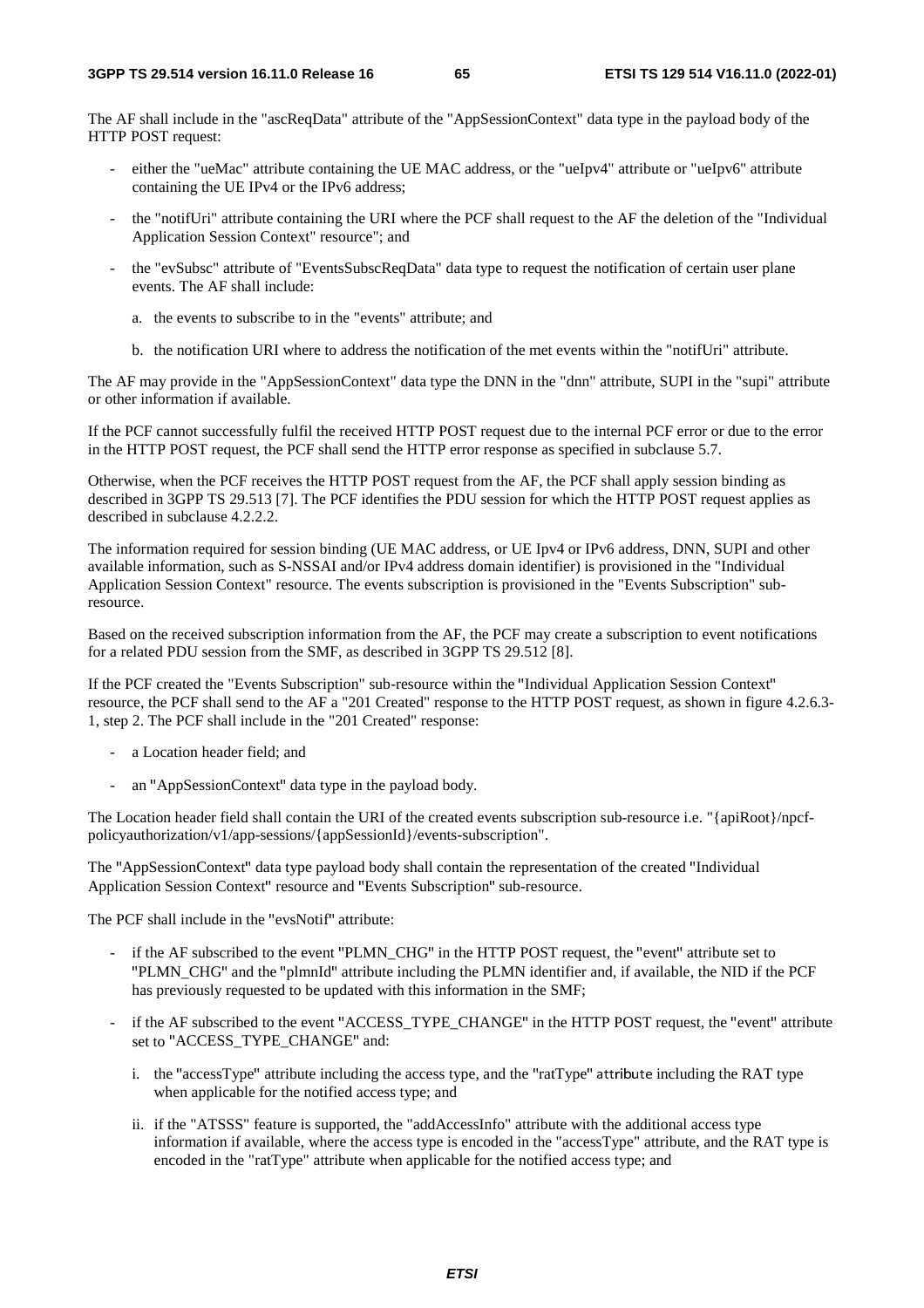- NOTE 2: For a MA PDU session, if the "ATSSS" feature is not supported by the AF the PCF includes the "accessType" attribute and the "ratType" attribute with a currently active combination of access type and RAT type (if applicable for the notified access type). When both 3GPP and non-3GPP accesses are available, the PCF includes the information corresponding to the 3GPP access.
	- iii. the "anGwAddress" attribute including access network gateway address when available,

if the PCF has previously requested to be updated with this information in the SMF; and

- if the "IMS SBI" feature is supported and if the AF subscribed to the event "CHARGING CORRELATION" in the HTTP POST request, the "event" attribute set to "CHARGING\_CORRELATION" and may include the "anChargIds" attribute containing the access network charging identifier(s) and the "anChargAddr" attribute containing the access network charging address.
- NOTE 3: Due to the resource structure, as result of the Npcf\_PolicyAuthorization\_Subscribe service operation using POST methods, the PCF creates an Individual Application Session context resource which can only be deleted via Npcf\_PolicyAuthorization\_Delete service operation.

#### 4.2.6.4 Subscription to usage monitoring of sponsored data connectivity

This procedure is used by an AF to subscribe with the PCF to usage monitoring of sponsored data connectivity or to provide updated usage thresholds for the existing application session context, when the "Sponsored Connectivity" feature is supported.

The AF shall include in the HTTP PUT request message described in subclause 4.2.6.2 the "EventsSubscReqData" data type, that shall contain:

- the "events" attribute with a new entry of the "AfEventSubscription" data type with the "event" attribute set to "USAGE\_REPORT"; and
- the "usgThres" attribute with the usage thresholds to apply.

The PCF shall reply to the AF as described in subclause 4.2.6.2.

4.2.6.5 Void

## 4.2.6.6 Request of access network information

This procedure is used by an AF to request the PCF to report the access network information (i.e. user location and/or user timezone information) without providing service information when the "NetLoc" feature is supported.

The AF can request access network information without providing service information:

- at initial subscription to events, using the HTTP POST request message as described in subclause 4.2.6.3; and
- at modification of the subscription to events, using the HTTP PUT request message as described in subclause 4.2.6.2.

The AF shall include in the HTTP request message:

- an entry of the "AfEventSubscription" data type in the "events" attribute with:
	- a) the "event" attribute set to the value "ANI\_REPORT"; and
	- b) the "notifMethod" attribute set to the value "ONE\_TIME"; and
- the "reqAnis" attribute, with the required access network information, i.e. user location and/or user time zone information).

When the PCF determines that the access network does not support the access network information reporting because the SMF does not support the NetLoc feature, the PCF shall respond to the AF including in the "EventsNotification"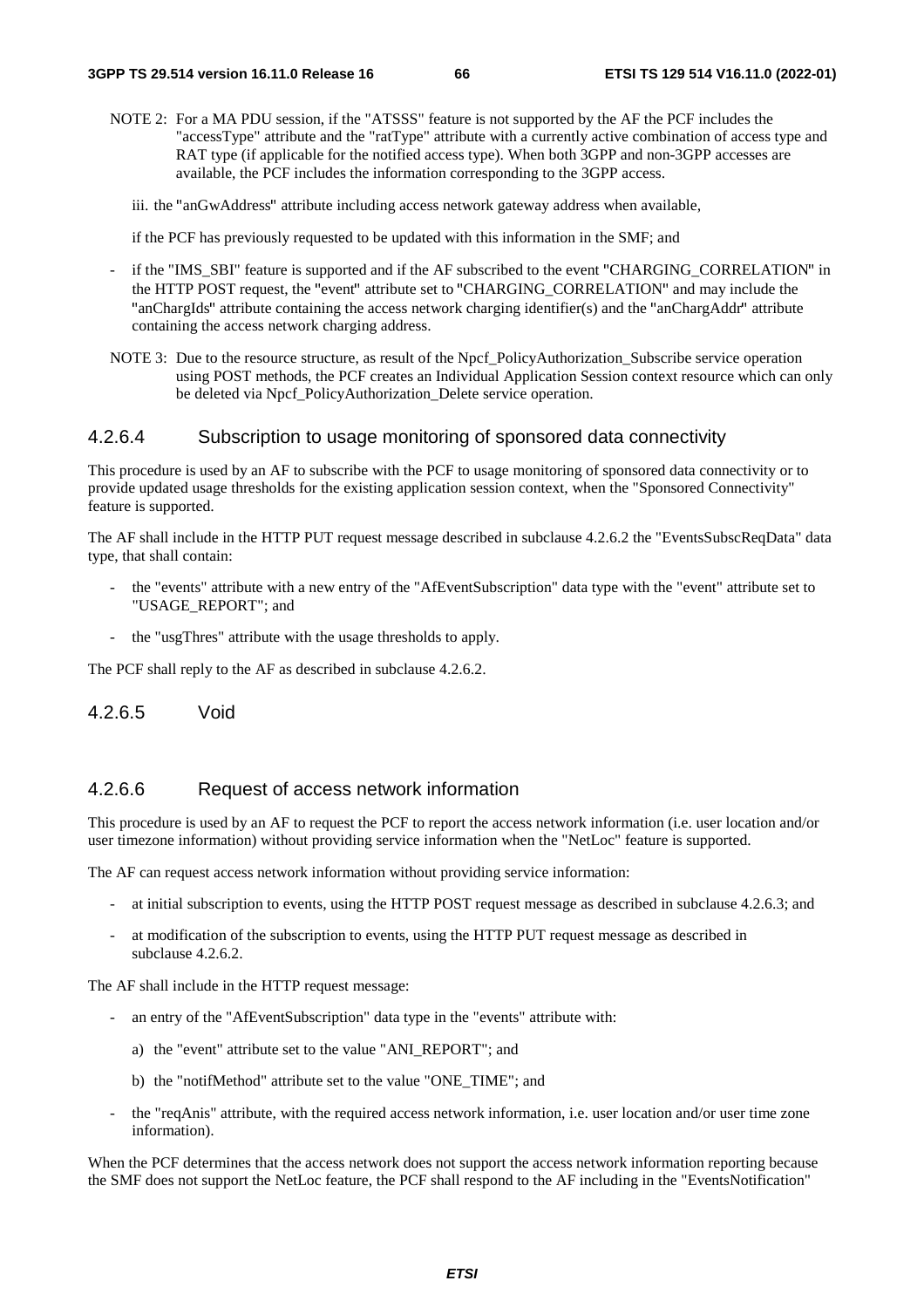data type the "noNetLocSupp" attribute set to "ANR\_NOT\_SUPPORTED" value. Otherwise, the PCF shall immediately configure the SMF to provide such access information, as specified in 3GPP TS 29.512 [8].

The PCF shall reply to the AF with the HTTP POST response as described in subclause 4.2.6.3 and with the HTTP PUT response as described in subclause 4.2.6.2.

#### 4.2.6.7 Subscription to notification of signalling path status

When the feature "IMS\_SBI" is supported, this procedure is used by an AF to subscribe to notifications of the status of the AF signalling transmission path.

The AF shall create a new "Individual Application Session Context" resource with the PCF for the AF signalling using the Npcf\_PolicyAuthorization\_Create service operation.

The AF shall provide:

- the IP address (IPv4 or IPv6) of the UE in the "ueIpv4" or "ueIpv6" attribute;
- within the "evSubsc" attribute, the "event" attribute set to "FAILED\_RESOURCES\_ALLOCATION"; and
- a media component within the "medComponents" attribute including:
	- the "medCompN" attribute set to "0"; and
	- a single media subcomponent within the "medSubComps" attribute with:
		- the "flowUsage" attribute set to the value "AF\_SIGNALLING"; and
		- if the procedures for AF provisioning of AF signalling flow information do not apply, the "fNum" attribute set to "0".

When the "fNum" attribute is set to "0", the rest of attributes within the related media component and media subcomponent shall not be used.

The PCF shall perform session binding as described in 3GPP TS 29.513 [7] and shall reply to the AF as described in subclause 4.2.6.3.

PCC rules related to AF signalling IP flows should be provisioned to SMF using the corresponding procedures specified at 3GPP TS 29.512 [8] at an earlier stage (e.g. typically at the establishment of the QoS flow dedicated for AF signalling IP flows). The PCF may install the corresponding dynamic PCC rules for the AF signalling IP flows if none has been installed before.

NOTE 1: Well-known ports (e.g. 3GPP TS 24.229 [32] for SIP) or wildcard ports can be used by PCF to derive the dynamic PCC for the AF signalling IP flows.

If the "Individual Application Session Context" resource is only used for subscription to notification of AF signalling path status, the AF may cancel the subscription to notifications of the status of the AF signalling transmission path removing the resource as described in subclause 4.2.4.2.

NOTE 2: The "Individual Application Session Context" resource created for the AF signalling can also be used when the AF requests notifications of access type change, and/or when the AF provisions AF Signalling Flow Information.

#### 4.2.6.8 Subscription to Service Data Flow QoS Monitoring Information

This procedure is used by AF to subscribe and/or modify the PCF subscription for notification about packet delay between UPF and RAN.

The AF shall include in the HTTP PUT request message described in subclause 4.2.6.2 the "EventsSubscReqData" data type, that shall contain:

- to create a subscription to QoS monitoring information:
	- a) shall include the "events" array with an array that contains a new entry with the "event" attribute set to "QOS\_MONITORING", and notification related information as described in subclause 4.2.2.23;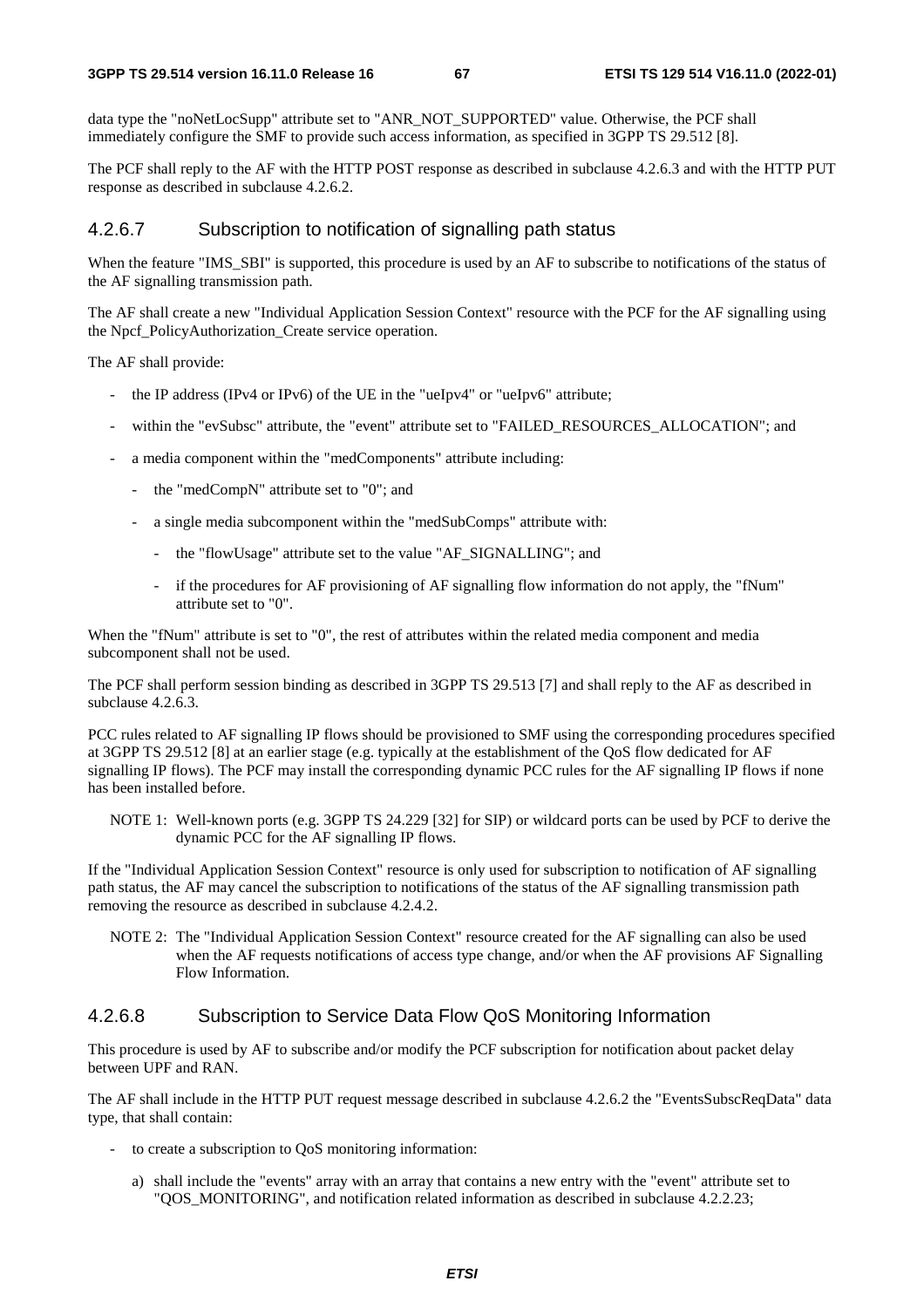- b) when the "notifMethod" of the new entry is "EVENT\_DETECTION", shall include a "qosMon" attribute with the QoS monitoring information as described in subclause 4.2.2.23;
- c) shall include the new requested QoS monitoring parameter(s) to be measured (i.e. DL, UL and/or round trip packet delay) within the "reqQosMonParams" attribute; and
- d) may include the notification correlation identifier assigned by the AF within the "notifCorreId" attribute.
- to remove a subscription to QoS monitoring information:
	- a) shall include the "events" array containing an array that shall omit the corresponding entry with the "event" attribute value "QOS\_MONITORING"; and
	- b) when the "notifMethod" of the removed entry is "EVENT\_DETECTION", it shall omit the "qosMon".

The AF shall include other events related information that shall remain unchanged.

As result of this action, the PCF shall set the appropriate subscription to QoS monitoring information for the corresponding active PCC rule(s) as described in 3GPP TS 29.512 [8].

The PCF shall reply to the AF as described in subclause 4.2.6.2.

## 4.2.7 Npcf PolicyAuthorization Unsubscribe service operation

## 4.2.7.1 General

The Npcf PolicyAuthorization Unsubscribe service operation enables NF service consumers to remove subscription to all subscribed events for the existing application session context. Subscription to events shall be removed:

- by invoking the Npcf\_PolicyAuthorization\_Unsubscribe service operation for the existing application session context, as described in subclause 4.2.7.2; or
- within the application session context modification procedure by invoking the Npcf\_PolicyAuthorization\_Update service operation, as described in subclause 4.2.3; or
- within the application session context termination procedure by invoking the Npcf\_PolicyAuthorization\_Delete service operation, as described in subclause 4.2.4.

The following procedure using the Npcf\_PolicyAuthorization\_Unsubscribe service operation is supported:

Unsubscription to events.

### 4.2.7.2 Unsubscription to events

This procedure is used to unsubscribe to all subscribed events for the existing AF application session context, as defined in 3GPP TS 23.501 [2], 3GPP TS 23.502 [3] and 3GPP TS 23.503 [4].

Figure 4.2.7.2-1 illustrates the unsubscription to events using the HTTP DELETE method.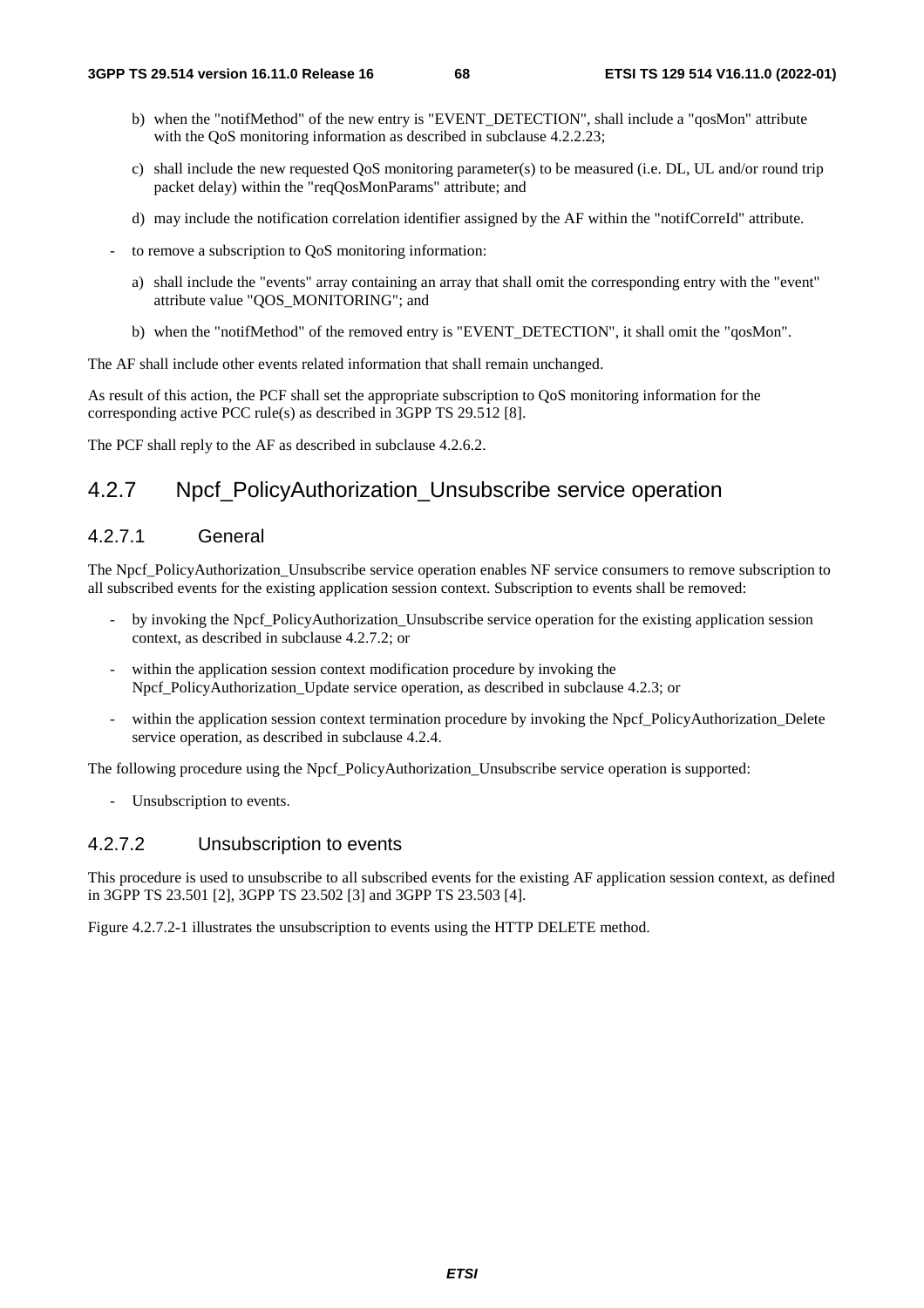



When the AF decides to unsubscribe to all subscribed events for the existing application session context, the AF shall invoke the Npcf\_PolicyAuthorization\_Unsubscribe service operation by sending the HTTP DELETE request message to the resource URI representing the "Events Subscription" sub-resource in the PCF, as shown in figure 4.2.7.2-1, step 1.

Upon the reception of the HTTP DELETE request message from the AF, the PCF shall decide whether the received HTTP request message is accepted.

If the HTTP DELETE request message from the AF is accepted, the PCF shall delete "Events Subscription" subresource and shall send to the AF a HTTP "204 No Content" response message. The PCF may delete the existing subscription to event notifications for the related PDU session from the SMF as described in 3GPP TS 29.512 [8].

If the HTTP DELETE request message from the AF is rejected, the PCF shall indicate in the HTTP response message the cause for the rejection as specified in subclause 5.7.

# 5 Npcf\_PolicyAuthorization Service API

## 5.1 Introduction

The Npcf\_PolicyAuthorization Service shall use the Npcf\_PolicyAuthorization API.

The API URI of the Npcf\_PolicyAuthorization API shall be:

#### **{apiRoot}/<apiName>/<apiVersion>/**

The request URIs used in each HTTP requests from the NF service consumer towards the PCF shall have the Resource URI structure defined in subclause 4.4.1 of 3GPP TS 29.501 [6], i.e.:

#### **{apiRoot}/<apiName>/<apiVersion>/<apiSpecificResourceUriPart>**

with the following components:

- The {apiRoot} shall be set as described in 3GPP TS 29.501 [6].
- The <apiName> shall be "npcf-policyauthorization".
- The  $\langle$ apiVersion $>$ shall be "v1".
- The <apiSpecificResourceUriPart> shall be set as described in subclause 5.3.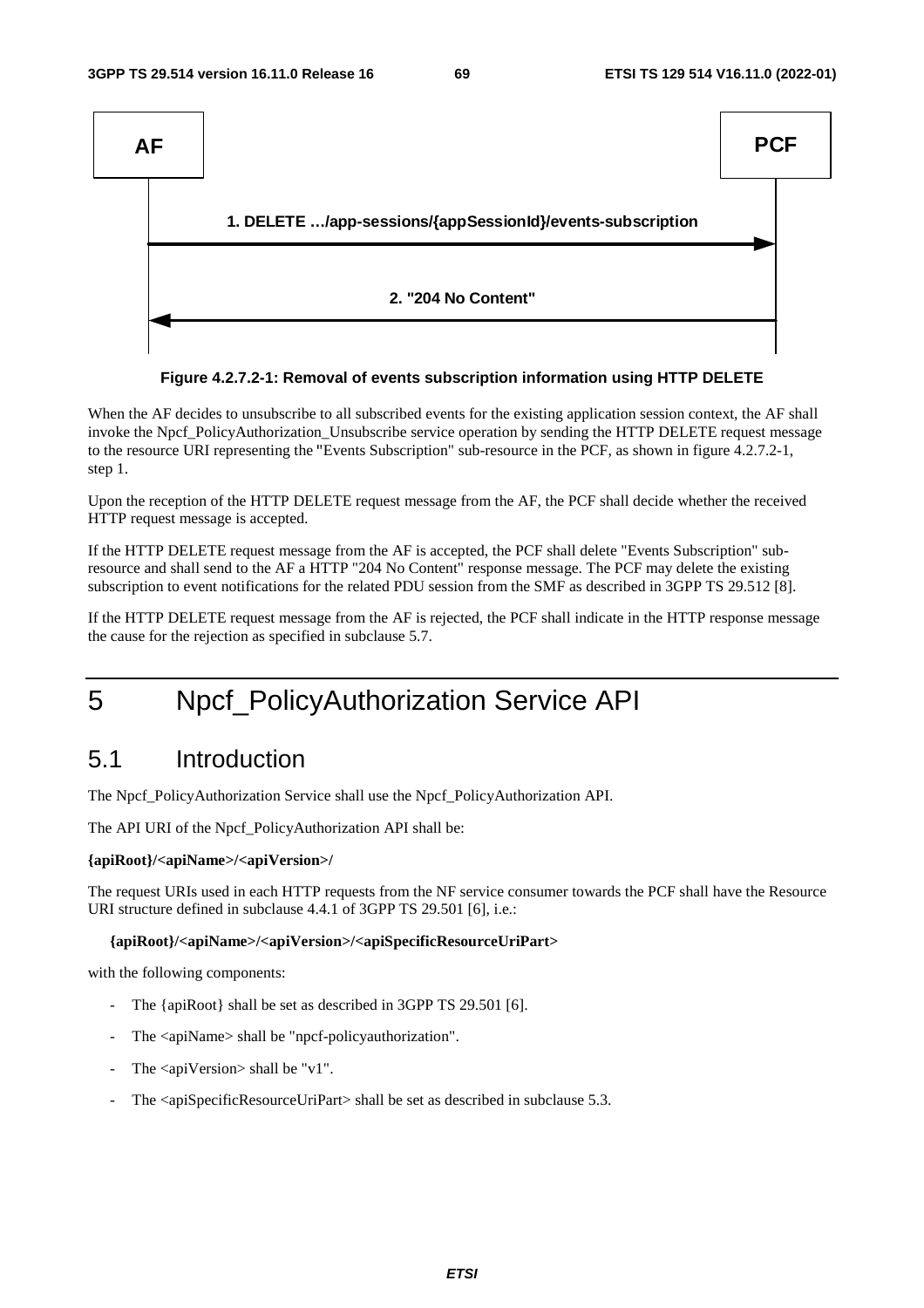# 5.2 Usage of HTTP

## 5.2.1 General

HTTP/2, IETF RFC 7540 [9], shall be used as specified in subclause 5.2 of 3GPP TS 29.500 [5].

HTTP/2 shall be transported as specified in subclause 5.3 of 3GPP TS 29.500 [5].

The OpenAPI [11] specification of HTTP messages and content bodies for the Npcf\_PolicyAuthorization service is contained in Annex A.

## 5.2.2 HTTP standard headers

## 5.2.2.1 General

See subclause 5.2.2 of 3GPP TS 29.500 [5] for the usage of HTTP standard headers.

## 5.2.2.2 Content type

JSON, IETF RFC 8259 [10], shall be used as content type of the HTTP bodies specified in the present specification, as specified in subclause 5.4 of 3GPP TS 29.500 [5]. The use of the JSON format shall be signalled by the content type "application/json".

JSON object used in the HTTP PATCH request shall be encoded according to "JSON Merge Patch" and shall be signalled by the content type "application/merge-patch+json", as defined in IETF RFC 7396 [21].

"Problem Details" JSON object shall be used to indicate additional details of the error in a HTTP response body and shall be signalled by the content type "application/problem+json", as defined in IETF RFC 7807 [24].

## 5.2.3 HTTP custom headers

The Npcf\_PolicyAuthorization API shall support HTTP custom header fields specified in subclause 5.2.3.2 of 3GPP TS 29.500 [5].

In this Release of the specification, no specific custom headers are defined for the Npcf\_PolicyAuthorization API.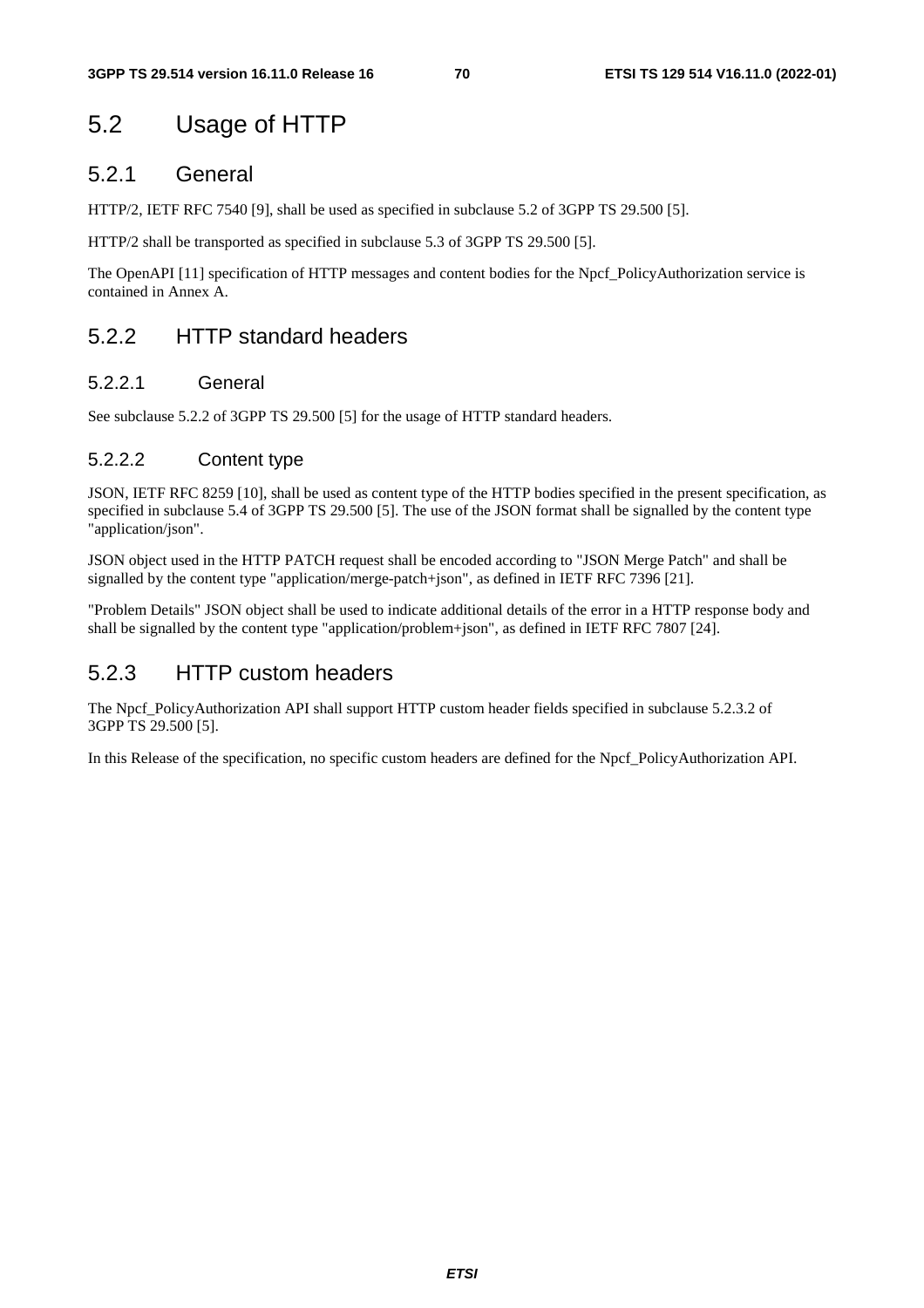- 5.3 Resources
- 5.3.1 Resource Structure

{apiRoot}/npcf-policyauthorization/v1



**Figure 5.3.1-1: Resource URI structure of the Npcf\_PolicyAuthorization API** 

Table 5.3.1-1 provides an overview of the resources and applicable HTTP methods.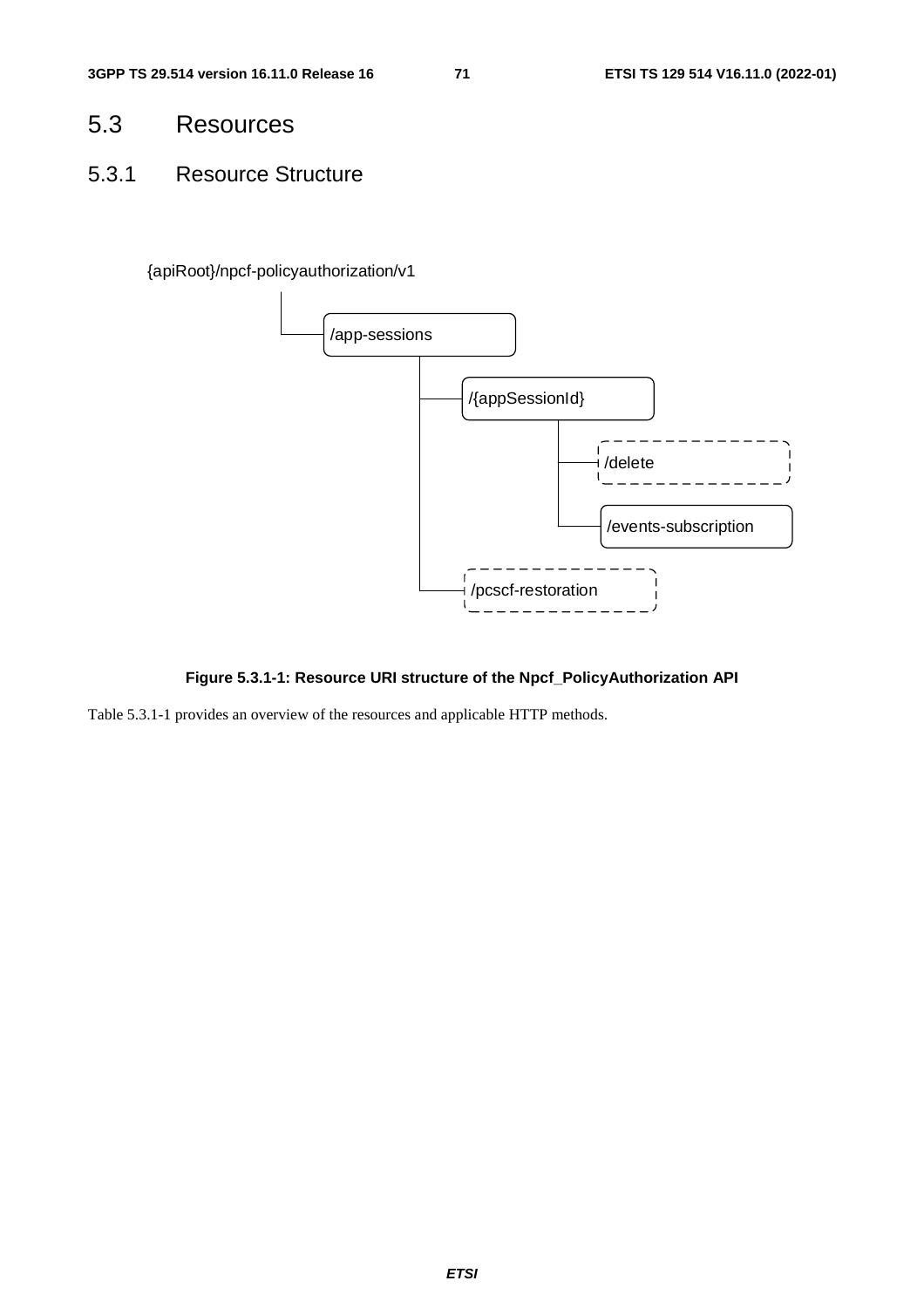| <b>Resource name</b>                                | <b>Resource URI</b>                                  | <b>HTTP</b> method or<br>custom operation | <b>Description</b>                                                                                                                                                        |
|-----------------------------------------------------|------------------------------------------------------|-------------------------------------------|---------------------------------------------------------------------------------------------------------------------------------------------------------------------------|
| Application<br>Sessions                             | /app-sessions                                        | <b>POST</b>                               | Npcf_PolicyAuthorization_Create.<br>Creates a new Individual Application<br>Session Context resource and may<br>create the child Events Subscription sub-<br>resource.    |
|                                                     | /app-sessions/pcscf-restoration                      | PcscfRestoration<br>(POST)                | P-CSCF restoration. It indicates that P-<br>CSCF restoration needs to be<br>performed.                                                                                    |
| Individual<br><b>Application Session</b><br>Context | /app-sessions/{appSessionId}                         | <b>PATCH</b>                              | Npcf_PolicyAuthorization_Update.<br>Updates an existing Individual<br>Application Session Context resource. It<br>can also update an Events Subscription<br>sub-resource. |
|                                                     |                                                      | <b>GET</b>                                | Reads an existing Individual Application<br>Session Context resource.                                                                                                     |
|                                                     | /app-<br>sessions/{appSessionId}/delete              | delete<br>(POST)                          | Npcf_PolicyAuthorization_Delete.<br>Deletes an existing Individual Application<br>Session Context resource and the child<br>Events Subscription sub-resource.             |
| <b>Events Subscription</b>                          | /app-sessions/{appSessionId}<br>/events-subscription | <b>PUT</b>                                | Npcf_PolicyAuthorization_Subscribe.<br>Creates a new Events Subscription sub-<br>resource or modifies an existing Events<br>Subscription sub-resource.                    |
|                                                     |                                                      | <b>DELETE</b>                             | Npcf_PolicyAuthorization_Unsubscribe.<br>Deletes an Events Subscription sub-<br>resource.                                                                                 |

# 5.3.2 Resource: Application Sessions (Collection)

# 5.3.2.1 Description

The Application Sessions resource represents all application session contexts that exist in the Npcf\_PolicyAuthorization service at a given PCF instance.

# 5.3.2.2 Resource definition

#### Resource URI: **{apiRoot}/npcf-policyauthorization/v1/app-sessions**

This resource shall support the resource URI variables defined in table 5.3.2.2-1.

# **Table 5.3.2.2-1: Resource URI variables for this resource**

| <b>Name</b>              | Data<br>type  | ↑↑finition    |
|--------------------------|---------------|---------------|
| $\overline{\phantom{a}}$ | <b>String</b> | subclause 5.1 |
| <b>apiRoot</b>           |               | see           |

# 5.3.2.3 Resource Standard Methods

# 5.3.2.3.1 POST

This method shall support the URI query parameters specified in table 5.3.2.3.1-1.

## **Table 5.3.2.3.1-1: URI query parameters supported by the POST method on this resource**

| <b>Name</b> | Data type<br>Dala | R | $\mathbf{L} = \mathbf{L} \mathbf{L}$<br><b>STATION</b> | Description |
|-------------|-------------------|---|--------------------------------------------------------|-------------|
| n/a         |                   |   |                                                        |             |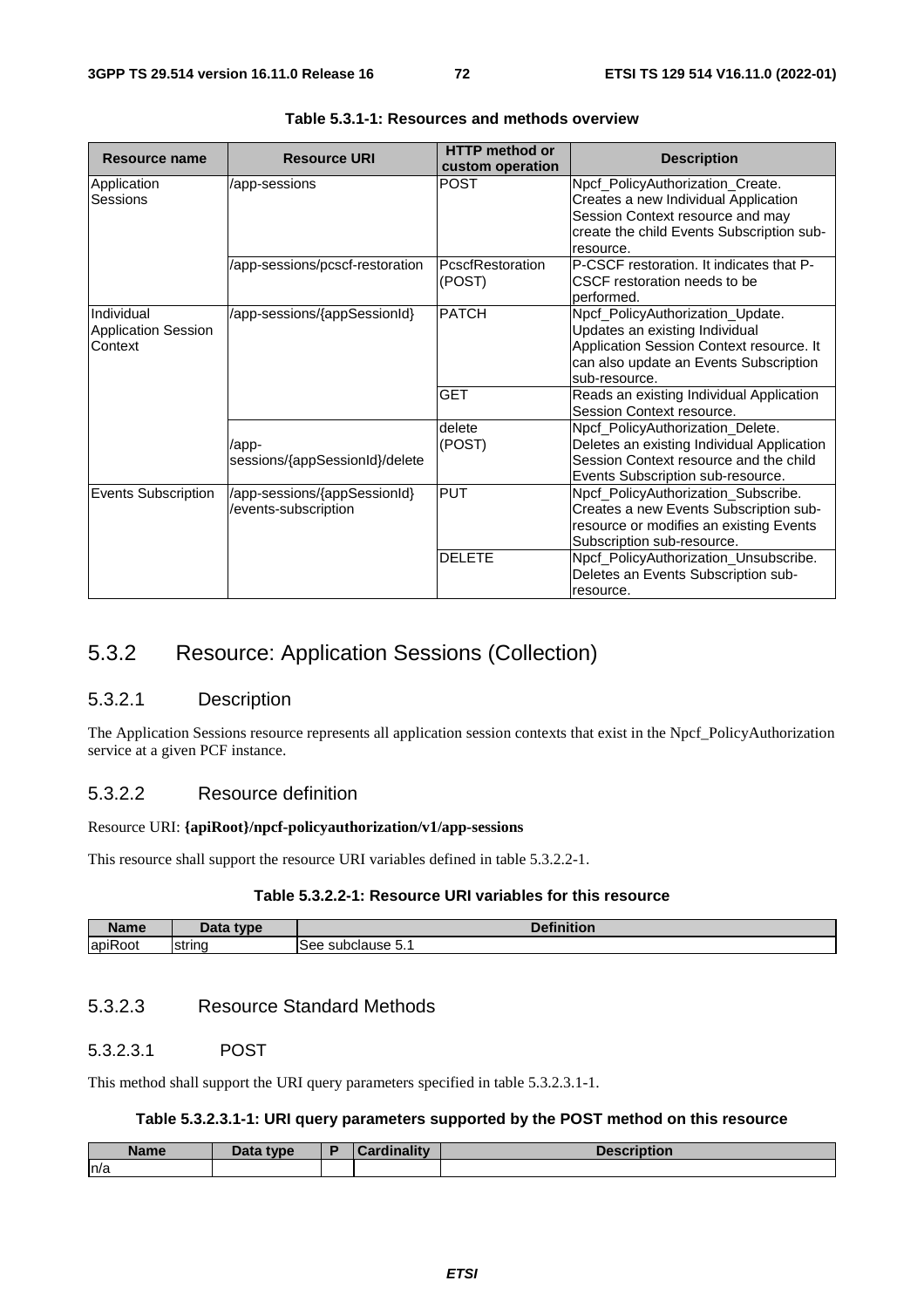This method shall support the request data structures specified in table 5.3.2.3.1-2 and the response data structures and response codes specified in table 5.3.2.3.1-3.

#### **Table 5.3.2.3.1-2: Data structures supported by the POST Request Body on this resource**

| Data type                |   | <b>Cardinality</b> | <b>Description</b>                                            |
|--------------------------|---|--------------------|---------------------------------------------------------------|
| <b>AppSessionContext</b> | M |                    | Contains the information for the creation of a new Individual |
|                          |   |                    | <b>Application Session Context resource.</b>                  |

# **Table 5.3.2.3.1-3: Data structures supported by the POST Response Body on this resource**

| Data type                                                                                                                                                                                                              | Р        | <b>Cardinality</b> | <b>Response codes</b>        | <b>Description</b>                                                                                                                                                                                                                                       |  |  |
|------------------------------------------------------------------------------------------------------------------------------------------------------------------------------------------------------------------------|----------|--------------------|------------------------------|----------------------------------------------------------------------------------------------------------------------------------------------------------------------------------------------------------------------------------------------------------|--|--|
| <b>AppSessionContext</b>                                                                                                                                                                                               | м        |                    | 201 Created                  | Successful case.<br>The creation of an Individual Application Session<br>Context resource is confirmed and a representation of<br>Ithat resource is returned.                                                                                            |  |  |
| ln/a                                                                                                                                                                                                                   |          |                    | 303 See Other                | The result of the HTTP POST request would be<br>equivalent to the existing Application Session Context.<br>The HTTP response shall contain a Location header<br>field set to the URI of the existing individual Application<br>Session Context resource. |  |  |
| ExtendedProblemD<br>letails                                                                                                                                                                                            | $\Omega$ | 0.1                | 403 Forbidden                | (NOTE 2)                                                                                                                                                                                                                                                 |  |  |
| <b>ProblemDetails</b>                                                                                                                                                                                                  | $\Omega$ | 0.1                | 500 Internal<br>Server Error | (NOTE 2)                                                                                                                                                                                                                                                 |  |  |
| NOTE 1: In addition, the HTTP status codes which are specified as mandatory in table 5.2.7.1-1 of<br>3GPP TS 29.500 [5] for the POST method shall also apply.<br>NOTE 2: Failure cases are described in subclause 5.7. |          |                    |                              |                                                                                                                                                                                                                                                          |  |  |

#### **Table 5.3.2.3.1-4: Headers supported by the 201 Response Code on this resource**

| <b>Name</b> | Data type |   | <b>Cardinality</b> | <b>Description</b>                                                                                                                                   |
|-------------|-----------|---|--------------------|------------------------------------------------------------------------------------------------------------------------------------------------------|
| Location    | string    | M |                    | Contains the URI of the newly created resource, according to<br>the structure: {apiRoot}/npcf-policyauthorization/v1/app-<br>sessions/{appSessionId} |

#### **Table 5.3.2.3.1-5: Headers supported by the 303 Response Code on this resource**

| Name            | Data type |   | <b>Cardinality</b> | <b>Description</b>                                                                   |
|-----------------|-----------|---|--------------------|--------------------------------------------------------------------------------------|
| <b>Location</b> | Istring   | M |                    | Contains the URI of the existing individual Application Session<br>Context resource. |

#### **Table 5.3.2.3.1-6: Headers supported by the 403 Response Code on this resource**

| <b>Name</b>        | Data type         |   | Cardinalitv | <b>Description</b>                                                    |
|--------------------|-------------------|---|-------------|-----------------------------------------------------------------------|
| <b>Retry-After</b> | string or integer | M |             | Indicates the time the AF has to wait before making a new<br>request. |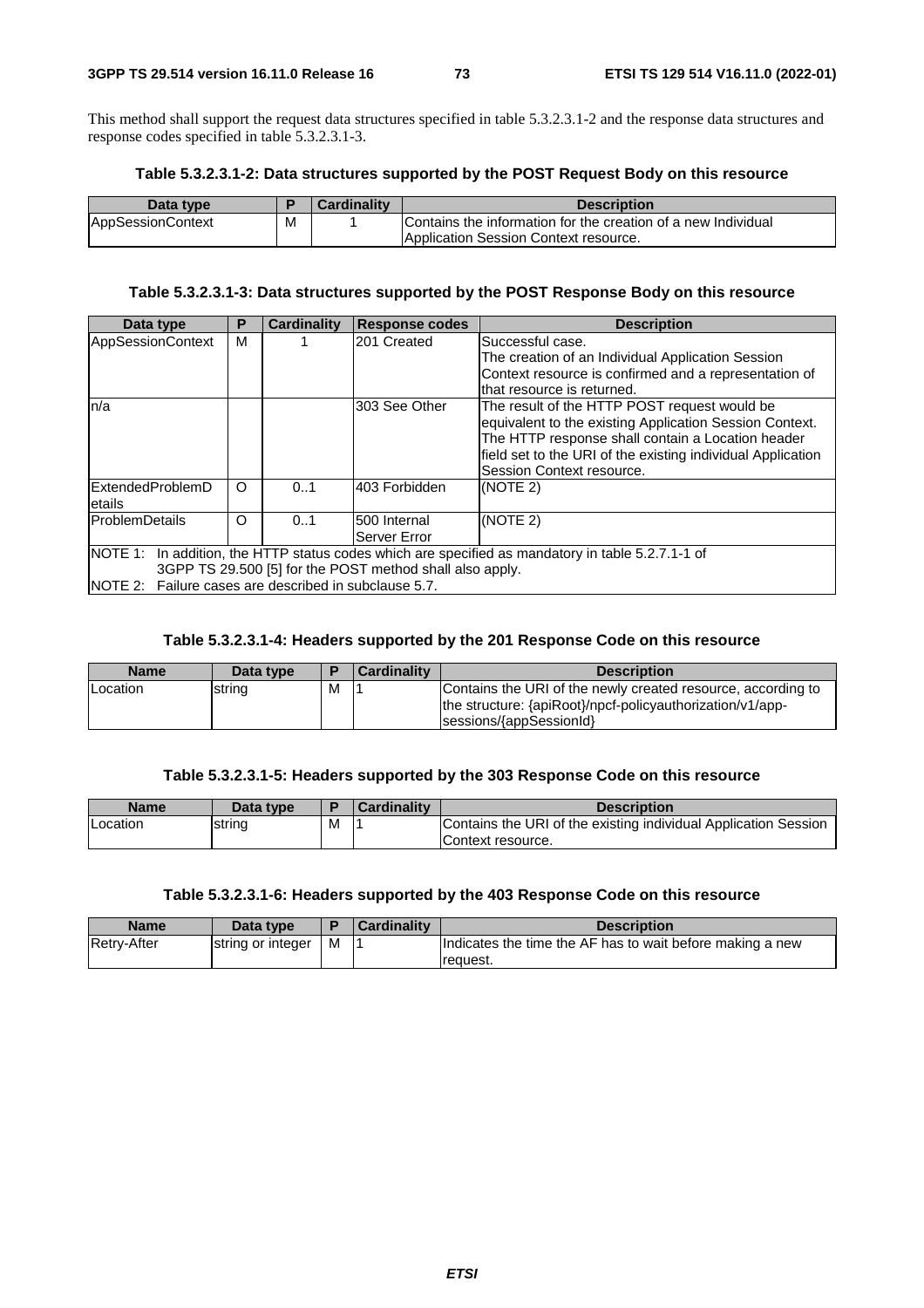# 5.3.2.4 Resource Custom Operations

### 5.3.2.4.1 Overview

#### **Table 5.3.2.4.1-1: Custom operations**

| <b>Operation name</b>    | <b>Custom operation URI</b>         | <b>Mapped HTTP</b><br>method | <b>Description</b>                                                                                                                                         |
|--------------------------|-------------------------------------|------------------------------|------------------------------------------------------------------------------------------------------------------------------------------------------------|
| <b>IPcscfRestoration</b> | /app-sessions/pcscf-<br>restoration | <b>POST</b>                  | The P-CSCF Restoration custom<br>operation invokes P-CSCF restoration. It<br>does not create an Individual Application<br><b>Session Context resource.</b> |

#### 5.3.2.4.2 Operation: PcscfRestoration

5.3.2.4.2.1 Description

#### 5.3.2.4.2.2 Operation Definition

This custom operation invokes P-CSCF restoration in the PCF and does not create an Individual Application Session Context resource.

This operation shall support the request data structure specified in table 5.3.2.4.2.2-1 and the response data structure and response codes specified in table 5.3.2.4.2.2-2.

#### **Table 5.3.2.4.2.2-1: Data structures supported by the POST Request Body on this resource**

| Data type                      | <b>Cardinality</b> | <b>Description</b>                                                  |
|--------------------------------|--------------------|---------------------------------------------------------------------|
| <b>PcscfRestorationRequest</b> | 0.1                | IP-CSCF restoration data to be sent by the AF to request the P-CSCF |
| Data                           |                    | Irestoration to the PCF.                                            |

#### **Table 5.3.2.4.2.2-2: Data structures supported by the POST Response Body on this resource**

| Data type      | Р                                                        | <b>Cardinality</b> | <b>Response codes</b>       | <b>Description</b>                                                                        |  |  |  |  |
|----------------|----------------------------------------------------------|--------------------|-----------------------------|-------------------------------------------------------------------------------------------|--|--|--|--|
| n/a            |                                                          |                    | 204 No Content              | Successful case.                                                                          |  |  |  |  |
|                |                                                          |                    |                             | The P-CSCF restoration has been successfully invoked.                                     |  |  |  |  |
| RedirectRespo  | O                                                        | 0.1                | 307 Temporary               | Temporary redirection, during P-CSCF restoration. The                                     |  |  |  |  |
| <b>nse</b>     |                                                          |                    | Redirect                    | response shall include a Location header field containing                                 |  |  |  |  |
|                |                                                          |                    |                             | lan alternative URI of the resource located in an                                         |  |  |  |  |
|                |                                                          |                    |                             | alternative PCF (service) instance.                                                       |  |  |  |  |
|                |                                                          |                    |                             | Applicable if the feature "ES3XX" is supported.                                           |  |  |  |  |
| RedirectRespo  | O                                                        | 0.1                | 308 Permanent               | Permanent redirection, during P-CSCF restoration. The                                     |  |  |  |  |
| <b>nse</b>     |                                                          |                    | Redirect                    | response shall include a Location header field containing                                 |  |  |  |  |
|                |                                                          |                    |                             | lan alternative URI of the resource located in an                                         |  |  |  |  |
|                |                                                          |                    |                             | alternative PCF (service) instance.                                                       |  |  |  |  |
|                |                                                          |                    |                             | Applicable if the feature "ES3XX" is supported.                                           |  |  |  |  |
| ProblemDetails | O                                                        | 0.1                | <b>1500 Internal Server</b> | (NOTE 2)                                                                                  |  |  |  |  |
|                |                                                          | Error              |                             |                                                                                           |  |  |  |  |
| NOTE:          |                                                          |                    |                             | In addition, the HTTP status codes which are specified as mandatory in table 5.2.7.1-1 of |  |  |  |  |
|                | 3GPP TS 29.500 [5] for the POST method shall also apply. |                    |                             |                                                                                           |  |  |  |  |

#### **Table 5.3.2.4.2.2-3: Headers supported by the 307 Response Code on this resource**

| <b>Name</b>               | Data type      | ▪ | <b>Cardinality</b> | <b>Description</b>                                                                        |
|---------------------------|----------------|---|--------------------|-------------------------------------------------------------------------------------------|
| Location                  | string         | M |                    | An alternative URI of the resource located in an alternative<br>IPCF (service) instance.  |
| 3gpp-Sbi-Target-<br>Nf-Id | <b>Istring</b> |   | 101                | Identifier of the target NF (service) instance towards which the<br>request is redirected |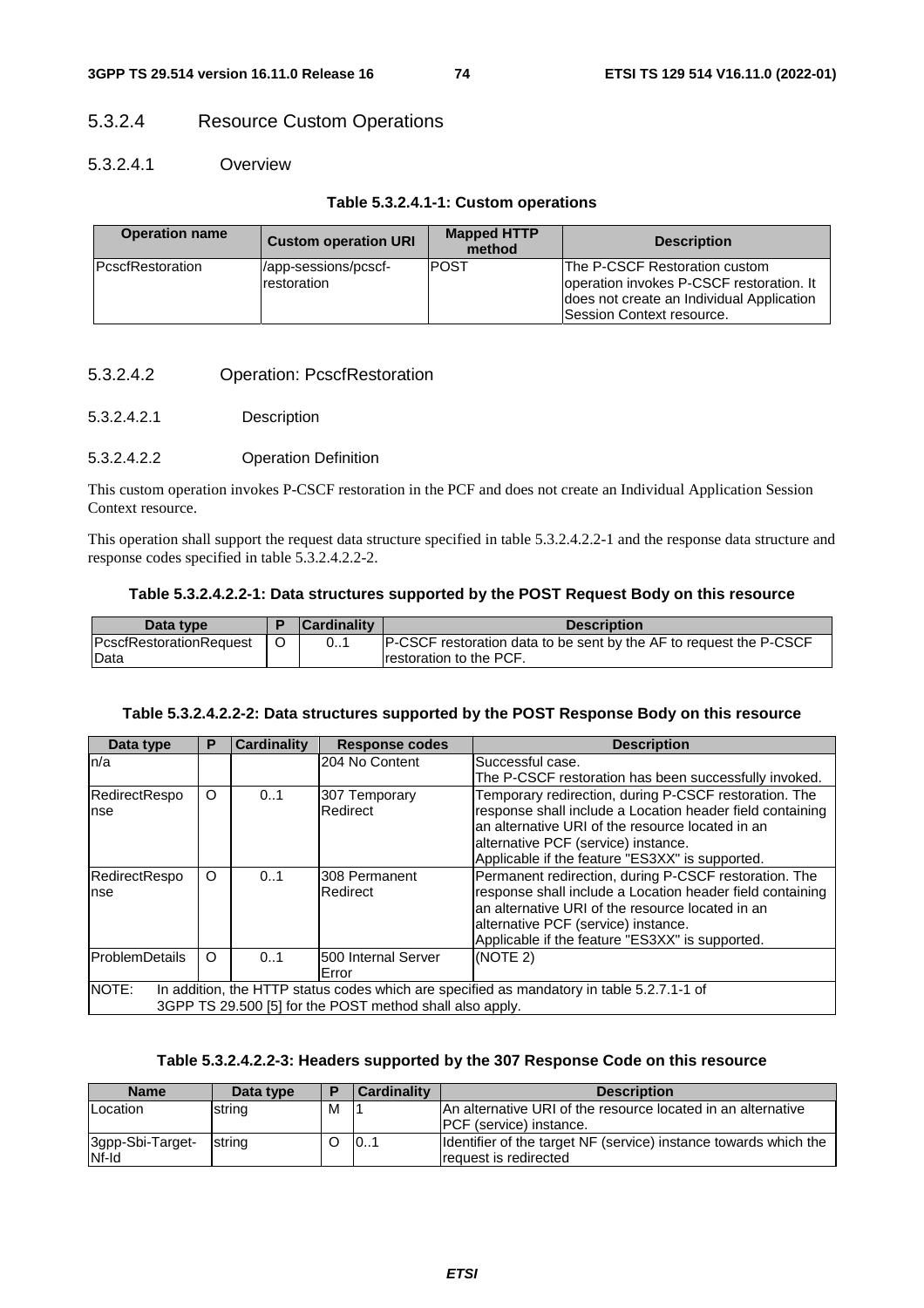| <b>Name</b>               | Data type | E | Cardinality | <b>Description</b>                                                                               |
|---------------------------|-----------|---|-------------|--------------------------------------------------------------------------------------------------|
| Location                  | string    | M |             | IAn alternative URI of the resource located in an alternative<br><b>IPCF</b> (service) instance. |
| 3gpp-Sbi-Target-<br>Nf-Id | strina    |   | 101         | Identifier of the target NF (service) instance towards which the<br>request is redirected        |

#### **Table 5.3.2.4.2.2-4: Headers supported by the 308 Response Code on this resource**

# 5.3.3 Resource: Individual Application Session Context (Document)

### 5.3.3.1 Description

The Individual Application Session Context resource represents a single application session context that exists in the Npcf\_PolicyAuthorization service.

### 5.3.3.2 Resource definition

#### Resource URI: **{apiRoot}/npcf-policyauthorization/v1/app-sessions/{appSessionId}**

This resource shall support the resource URI variables defined in table 5.3.2.2-1.

#### **Table 5.3.3.2-1: Resource URI variables for this resource**

| <b>Name</b>              | Data type | <b>Definition</b>                                                                     |
|--------------------------|-----------|---------------------------------------------------------------------------------------|
| apiRoot                  | Istrina   | See subclause 5.1                                                                     |
| <b>appSessio</b><br>Inid | string    | (Identifies an application session context formatted according to IETF RFC 3986 [19]. |

#### 5.3.3.3 Resource Standard Methods

# 5.3.3.3.1 GET

This method shall support the URI query parameters specified in table 5.3.3.3.1-1.

#### **Table 5.3.3.3.1-1: URI query parameters supported by the GET method on this resource**

| <b>Name</b> | Data type | <b>Cardinality</b> | Description |
|-------------|-----------|--------------------|-------------|
| n/a         |           |                    |             |

This method shall support the request data structures specified in table 5.3.3.3.1-2 and the response data structures and response codes specified in table 5.3.3.3.1-3.

#### **Table 5.3.3.3.1-2: Data structures supported by the GET Request Body on this resource**

| Data type | <br>. | <b>Description</b> |
|-----------|-------|--------------------|
| ln/a      |       |                    |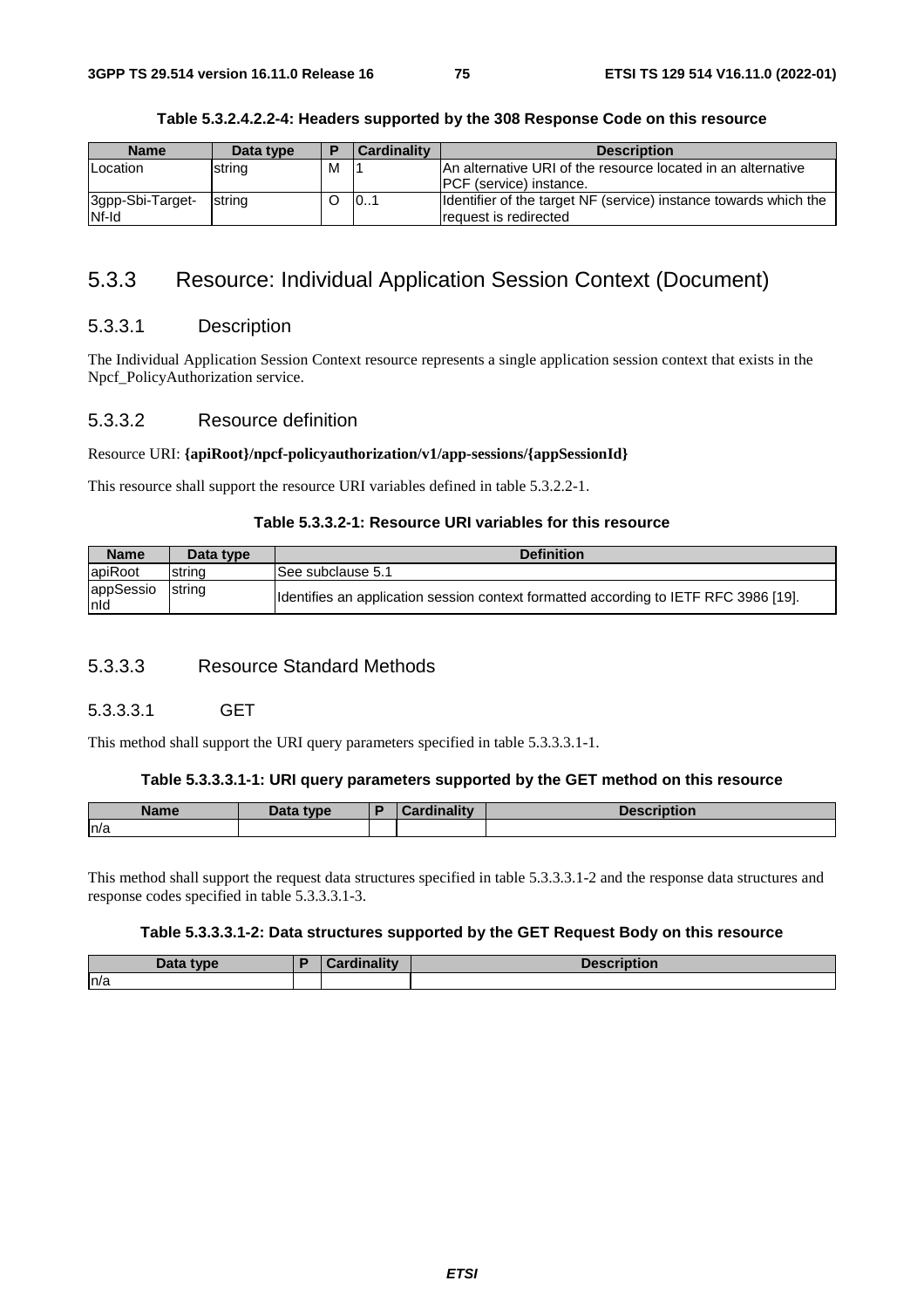| Data type                                             | Р                                     | <b>Cardinality</b> | <b>Response codes</b>                                   | <b>Description</b>                                                                                                                                                                                                                                                                                |  |  |  |
|-------------------------------------------------------|---------------------------------------|--------------------|---------------------------------------------------------|---------------------------------------------------------------------------------------------------------------------------------------------------------------------------------------------------------------------------------------------------------------------------------------------------|--|--|--|
| AppSessionContext                                     | M                                     |                    | 200 OK                                                  | A representation of an Individual Application Session<br>Context resource is returned.                                                                                                                                                                                                            |  |  |  |
| RedirectResponse                                      | O                                     | 0.1                | 307 Temporary<br>Redirect                               | Temporary redirection, during Individual Application<br>Session Context retrieval. The response shall include<br>a Location header field containing an alternative URI<br>of the resource located in an alternative PCF<br>(service) instance.<br>Applicable if the feature "ES3XX" is supported. |  |  |  |
| RedirectResponse                                      | O                                     | 0.1                | 308 Permanent<br>Redirect                               | Permanent redirection, during Individual Application<br>Session Context retrieval. The response shall include<br>a Location header field containing an alternative URI<br>of the resource located in an alternative PCF<br>(service) instance.<br>Applicable if the feature "ES3XX" is supported. |  |  |  |
| <b>ProblemDetails</b>                                 | 404 Not Found<br>(NOTE 2)<br>O<br>0.1 |                    |                                                         |                                                                                                                                                                                                                                                                                                   |  |  |  |
|                                                       |                                       |                    | 3GPP TS 29.500 [5] for the GET method shall also apply. | NOTE 1: In addition, the HTTP status codes which are specified as mandatory in table 5.2.7.1-1 of                                                                                                                                                                                                 |  |  |  |
| NOTE 2: Failure cases are described in subclause 5.7. |                                       |                    |                                                         |                                                                                                                                                                                                                                                                                                   |  |  |  |

#### **Table 5.3.3.3.1-3: Data structures supported by the GET Response Body on this resource**

## **Table 5.3.3.3.1-4: Headers supported by the 307 Response Code on this resource**

| <b>Name</b>               | Data type | E | <b>Cardinality</b> | <b>Description</b>                                                                        |
|---------------------------|-----------|---|--------------------|-------------------------------------------------------------------------------------------|
| <b>Location</b>           | string    | м |                    | IAn alternative URI of the resource located in an alternative                             |
|                           |           |   |                    | <b>IPCF</b> (service) instance.                                                           |
| 3gpp-Sbi-Target-<br>Nf-Id | string    |   | 101                | Identifier of the target NF (service) instance towards which the<br>request is redirected |

#### **Table 5.3.3.3.1-5: Headers supported by the 308 Response Code on this resource**

| <b>Name</b>               | Data type |   | <b>Cardinality</b> | <b>Description</b>                                                                              |
|---------------------------|-----------|---|--------------------|-------------------------------------------------------------------------------------------------|
| Location                  | string    | M |                    | An alternative URI of the resource located in an alternative<br><b>IPCF</b> (service) instance. |
| 3gpp-Sbi-Target-<br>Nf-Id | string    |   | 101                | Identifier of the target NF (service) instance towards which the<br>request is redirected       |

# 5.3.3.3.2 PATCH

This method shall support the URI query parameters specified in table 5.3.3.3.2-1.

#### **Table 5.3.3.3.2-1: URI query parameters supported by the PATCH method on this resource**

| Name | <b>Data</b><br>type | <b>THEFT</b><br><b>STATISTICS</b><br> | intion<br>'UUUIL |
|------|---------------------|---------------------------------------|------------------|
| n/a  |                     |                                       |                  |

This method shall support the request data structures specified in table 5.3.3.3.2-2 and the response data structures and response codes specified in table 5.3.3.3.2-3.

## **Table 5.3.3.3.2-2: Data structures supported by the PATCH Request Body on this resource**

| Data type                    |   | <b>Cardinality</b> | <b>Description</b>                                      |
|------------------------------|---|--------------------|---------------------------------------------------------|
| AppSessionContextUpdateDataP | M |                    | Contains the modification(s) to apply to the Individual |
| latch                        |   |                    | <b>Application Session Context resource.</b>            |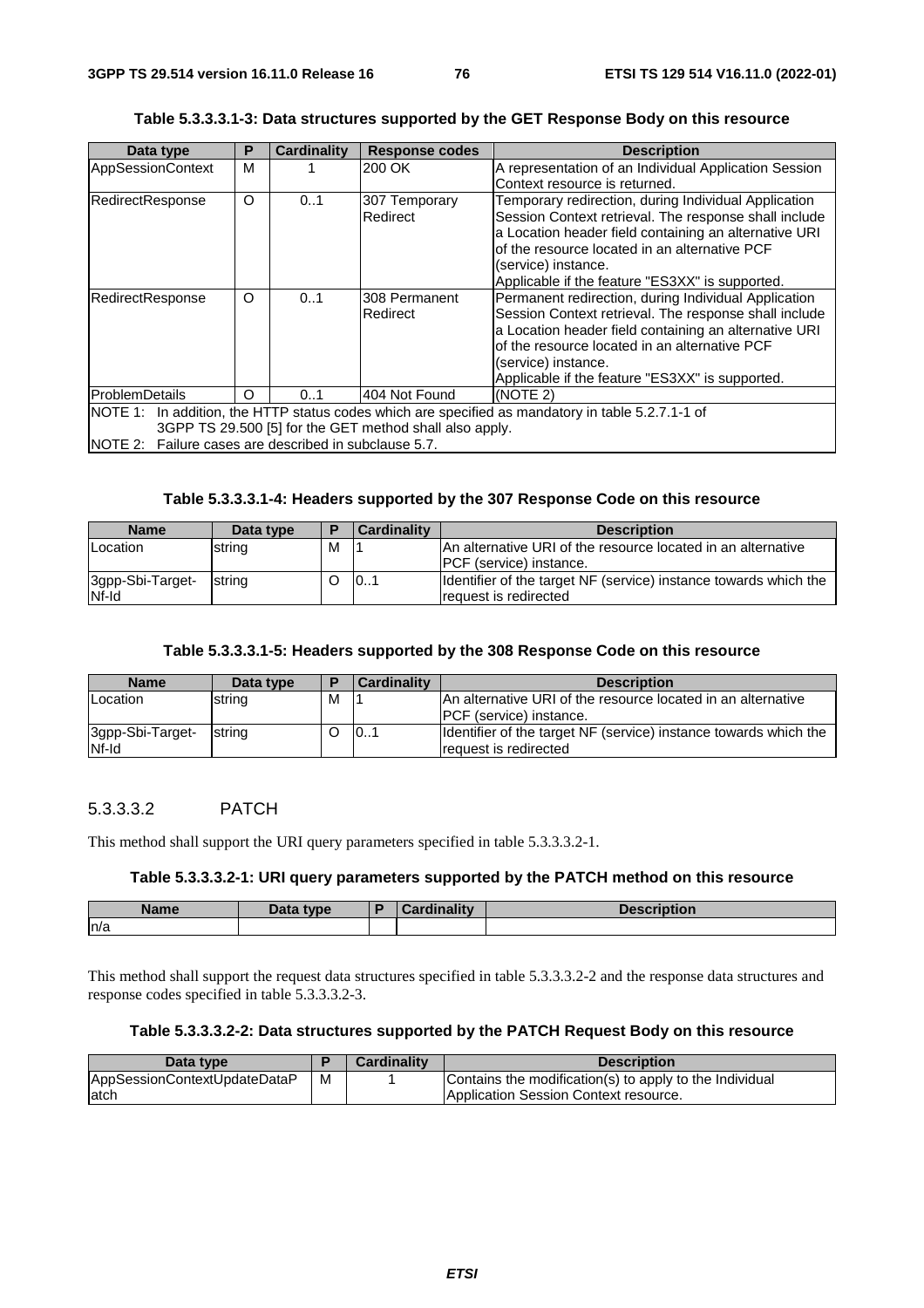| Data type                                             | P       | <b>Cardinality</b> | <b>Response codes</b>                                     | <b>Description</b>                                                                                                                                                                                                                                                                                   |
|-------------------------------------------------------|---------|--------------------|-----------------------------------------------------------|------------------------------------------------------------------------------------------------------------------------------------------------------------------------------------------------------------------------------------------------------------------------------------------------------|
| AppSessionContext                                     | M       |                    | 200 OK                                                    | Successful case.<br>The Individual Application Session Context resource<br>was modified and a representation of that resource is<br>returned.                                                                                                                                                        |
| n/a                                                   |         |                    | 204 No Content                                            | Successful case.<br>The Individual Application session context resource<br>was modified.                                                                                                                                                                                                             |
| RedirectResponse                                      | O       | 01                 | 307 Temporary<br>Redirect                                 | Temporary redirection, during Individual Application<br>Session Context modification. The response shall<br>include a Location header field containing an<br>alternative URI of the resource located in an<br>alternative PCF (service) instance.<br>Applicable if the feature "ES3XX" is supported. |
| RedirectResponse                                      | O       | 01                 | 308 Permanent<br>Redirect                                 | Permanent redirection, during Individual Application<br>Session Context modification. The response shall<br>include a Location header field containing an<br>alternative URI of the resource located in an<br>alternative PCF (service) instance.<br>Applicable if the feature "ES3XX" is supported. |
| ExtendedProblemDet<br>ails                            | $\circ$ | 01                 | 403 Forbidden                                             | (NOTE 2)                                                                                                                                                                                                                                                                                             |
| ProblemDetails                                        | O       | 0.1                | 404 Not Found                                             | (NOTE 2)                                                                                                                                                                                                                                                                                             |
| NOTE 2: Failure cases are described in subclause 5.7. |         |                    | 3GPP TS 29.500 [5] for the PATCH method shall also apply. | NOTE 1: In addition, the HTTP status codes which are specified as mandatory in table 5.2.7.1-1 of                                                                                                                                                                                                    |

# **Table 5.3.3.3.2-3: Data structures supported by the PATCH Response Body on this resource**

# **Table 5.3.3.3.2-4: Headers supported by the 403 Response Code on this resource**

| Name               | Data type         |   | Cardinality | <b>Description</b>                                                    |
|--------------------|-------------------|---|-------------|-----------------------------------------------------------------------|
| <b>Retry-After</b> | string or integer | M |             | Indicates the time the AF has to wait before making a new<br>request. |

# **Table 5.3.3.3.2-5: Headers supported by the 307 Response Code on this resource**

| <b>Name</b>               | Data type | E | <b>Cardinality</b> | <b>Description</b>                                                                              |
|---------------------------|-----------|---|--------------------|-------------------------------------------------------------------------------------------------|
| Location                  | string    | M |                    | An alternative URI of the resource located in an alternative<br><b>IPCF</b> (service) instance. |
| 3gpp-Sbi-Target-<br>Nf-Id | string    |   | 101                | Identifier of the target NF (service) instance towards which the<br>request is redirected       |

# **Table 5.3.3.3.2-6: Headers supported by the 308 Response Code on this resource**

| <b>Name</b>               | Data type |   | <b>Cardinality</b> | <b>Description</b>                                                                               |
|---------------------------|-----------|---|--------------------|--------------------------------------------------------------------------------------------------|
| Location                  | string    | M |                    | IAn alternative URI of the resource located in an alternative<br><b>IPCF</b> (service) instance. |
| 3gpp-Sbi-Target-<br>Nf-Id | string    |   | 101                | Identifier of the target NF (service) instance towards which the<br>request is redirected        |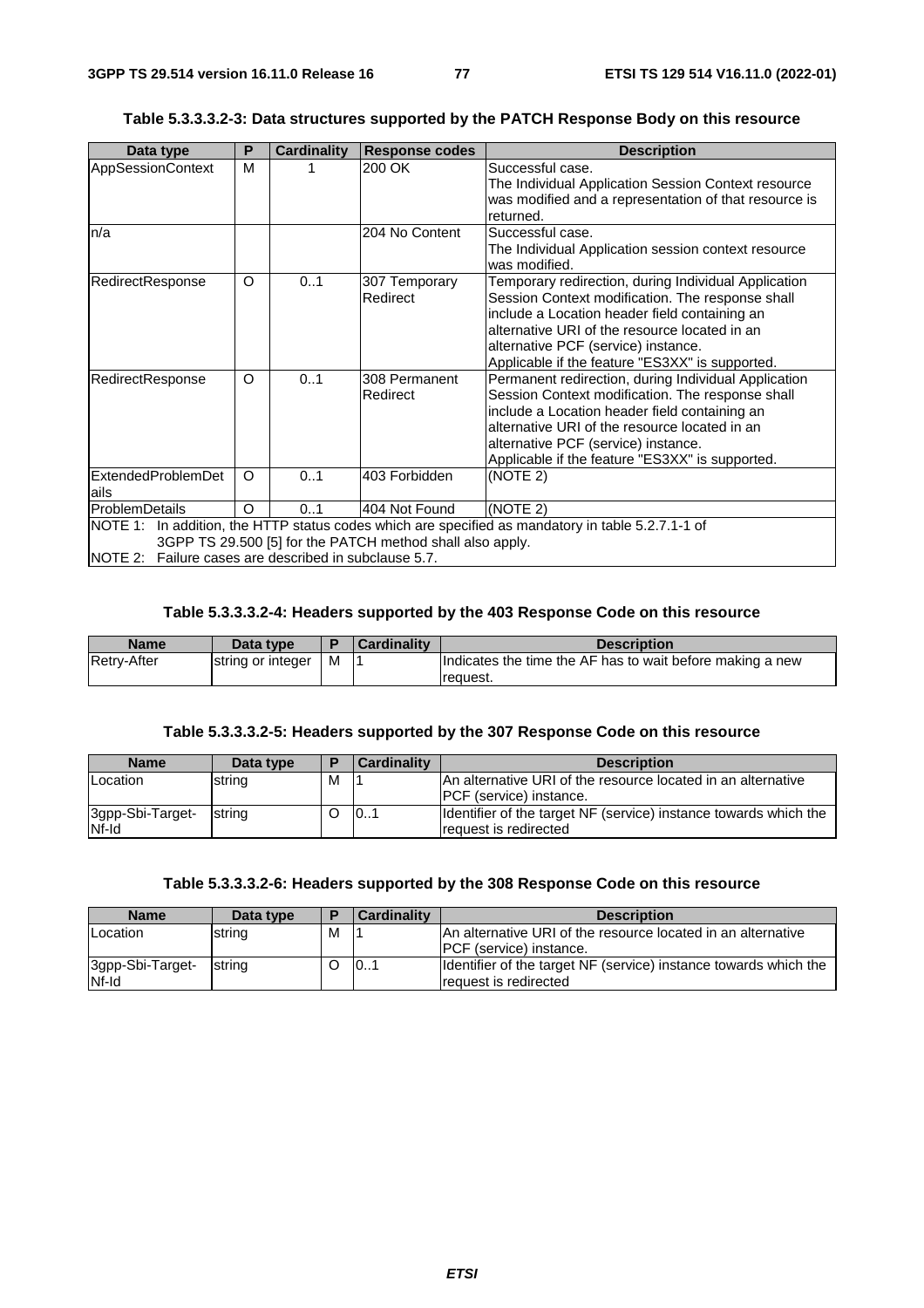# 5.3.3.4 Resource Custom Operations

# 5.3.3.4.1 Overview

# **Table 5.3.3.4.1-1: Custom operations**

| <b>Operation name</b> | <b>Custom operation URI</b>             | <b>Mapped HTTP</b><br>method | <b>Description</b>                                                                                                                                                |
|-----------------------|-----------------------------------------|------------------------------|-------------------------------------------------------------------------------------------------------------------------------------------------------------------|
| delete                | /app-<br>sessions/{appSessionId}/delete | <b>POST</b>                  | Npcf_PolicyAuthorization_Delete.<br>Deletes an existing Individual<br>Application Session Context<br>Iresource and the child Events<br>Subscription sub-resource. |

- 5.3.3.4.2 Operation: delete
- 5.3.3.4.2.1 Description

### 5.3.3.4.2.2 Operation Definition

This custom operation deletes an existing Individual Application Session Context resource and the child Events Subscription sub-resource in the PCF.

This operation shall support the request data structures specified in table 5.3.3.4.2.2-1 and the response data structure and response codes specified in table 5.3.3.4.2.2-2.

#### **Table 5.3.3.4.2.2-1: Data structures supported by the POST Request Body on this resource**

| Data type                  | <b>Cardinality</b> | <b>Description</b>                                                                                                                                              |
|----------------------------|--------------------|-----------------------------------------------------------------------------------------------------------------------------------------------------------------|
| <b>IEventsSubscRegData</b> | 01                 | Events subscription information to be sent by the AF to request event<br>Inotification when the Individual Application Session Context resource<br>lis deleted. |

#### **Table 5.3.3.4.2.2-2: Data structures supported by the POST Response Body on this resource**

| Data type                                             | P        | <b>Cardinality</b> | <b>Response codes</b>                                    | <b>Description</b>                                                                                                                                                                                                                                                                                  |
|-------------------------------------------------------|----------|--------------------|----------------------------------------------------------|-----------------------------------------------------------------------------------------------------------------------------------------------------------------------------------------------------------------------------------------------------------------------------------------------------|
| n/a                                                   |          |                    | 204 No Content                                           | Successful case.<br>The Individual Application session context resource<br>was deleted.                                                                                                                                                                                                             |
| <b>AppSessionContex</b>                               | м        |                    | 200 OK                                                   | Successful case.<br>The Individual Application Session Context resource<br>was deleted and a partial representation of that<br>resource containing event notification information is<br>returned.                                                                                                   |
| RedirectResponse                                      | $\Omega$ | 01                 | 307 Temporary<br>Redirect                                | Temporary redirection, during Individual Application<br>Session Context termination. The response shall<br>include a Location header field containing an alternative<br>URI of the resource located in an alternative PCF<br>(service) instance.<br>Applicable if the feature "ES3XX" is supported. |
| RedirectResponse                                      | O        | 0.1                | 308 Permanent<br>Redirect                                | Permanent redirection, during Individual Application<br>Session Context termination. The response shall<br>include a Location header field containing an alternative<br>URI of the resource located in an alternative PCF<br>(service) instance.<br>Applicable if the feature "ES3XX" is supported. |
| <b>ProblemDetails</b>                                 | O        | 01                 | 404 Not Found                                            | (NOTE 2)                                                                                                                                                                                                                                                                                            |
| NOTE 2: Failure cases are described in subclause 5.7. |          |                    | 3GPP TS 29.500 [5] for the POST method shall also apply. | NOTE 1: In addition, the HTTP status codes which are specified as mandatory in table 5.2.7.1-1 of                                                                                                                                                                                                   |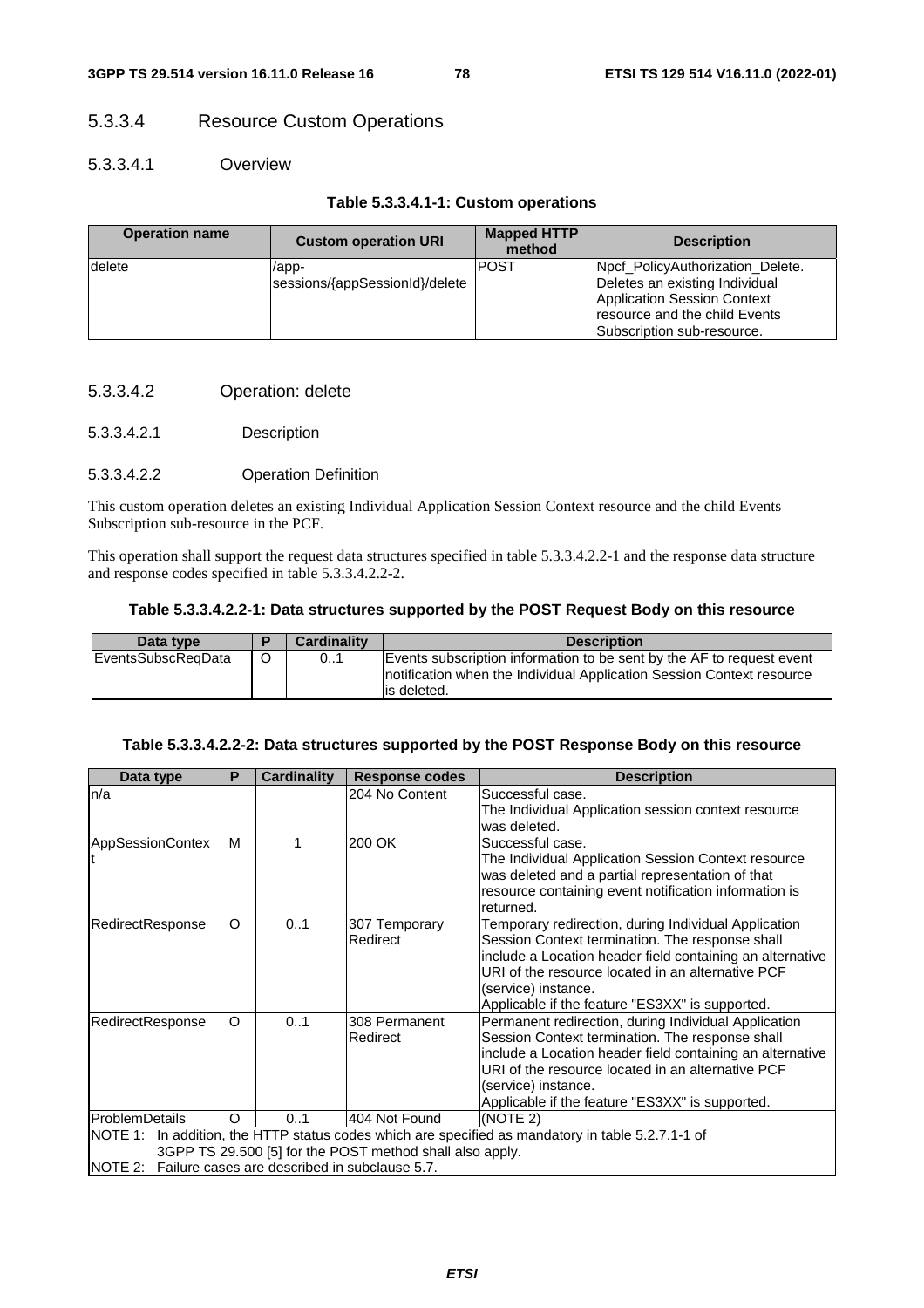| <b>Name</b>               | Data type      | Е | Cardinality | <b>Description</b>                                                                              |
|---------------------------|----------------|---|-------------|-------------------------------------------------------------------------------------------------|
| Location                  | string         | м |             | An alternative URI of the resource located in an alternative<br><b>IPCF</b> (service) instance. |
| 3gpp-Sbi-Target-<br>Nf-Id | <b>Istring</b> |   | 101         | Identifier of the target NF (service) instance towards which the<br>request is redirected       |

#### **Table 5.3.3.4.2.2-3: Headers supported by the 307 Response Code on this resource**

## **Table 5.3.3.4.2.2-4: Headers supported by the 308 Response Code on this resource**

| <b>Name</b>               | Data type | E | <b>Cardinality</b> | <b>Description</b>                                                                              |
|---------------------------|-----------|---|--------------------|-------------------------------------------------------------------------------------------------|
| Location                  | string    | м |                    | IAn alternative URI of the resource located in an alternative<br><b>PCF</b> (service) instance. |
| 3gpp-Sbi-Target-<br>Nf-Id | string    |   | 101                | Identifier of the target NF (service) instance towards which the<br>request is redirected       |

# 5.3.4 Resource: Events Subscription (Document)

### 5.3.4.1 Description

The Events Subscription sub-resource represents a subscription to events for an application session context that exists in the Npcf\_PolicyAuthorization service.

## 5.3.4.2 Resource definition

#### Resource URI: **{apiRoot}/npcf-policyauthorization/v1/app-sessions/{appSessionId}/events-subscription**

This resource shall support the resource URI variables defined in table 5.3.4.2-1.

## **Table 5.3.4.2-1: Resource URI variables for this resource**

| <b>Name</b>  | Data type | <b>Definition</b>                                                                              |
|--------------|-----------|------------------------------------------------------------------------------------------------|
| apiRoot      | string    | See subclause 5.1                                                                              |
| appSessionId | string    | Identifies an application session context formatted according to<br><b>IETF RFC 3986 [19].</b> |

# 5.3.4.3 Resource Standard Methods

# 5.3.4.3.1 PUT

This method shall support the URI query parameters specified in table 5.3.4.3.1-1.

#### **Table 5.3.4.3.1-1: URI query parameters supported by the PUT method on this resource**

| Name<br>$-$ | tyne |  |
|-------------|------|--|
| ln/a        |      |  |

This method shall support the request data structures specified in table 5.3.4.3.1-2 and the response data structures and response codes specified in table 5.3.4.3.1-3.

# **Table 5.3.4.3.1-2: Data structures supported by the PUT Request Body on this resource**

| Data type           |   | Cardinalitv | Description                                             |
|---------------------|---|-------------|---------------------------------------------------------|
| lEventsSubscReaData | M |             | Contains information for the modification of the Events |
|                     |   |             | Subscription sub-resource.                              |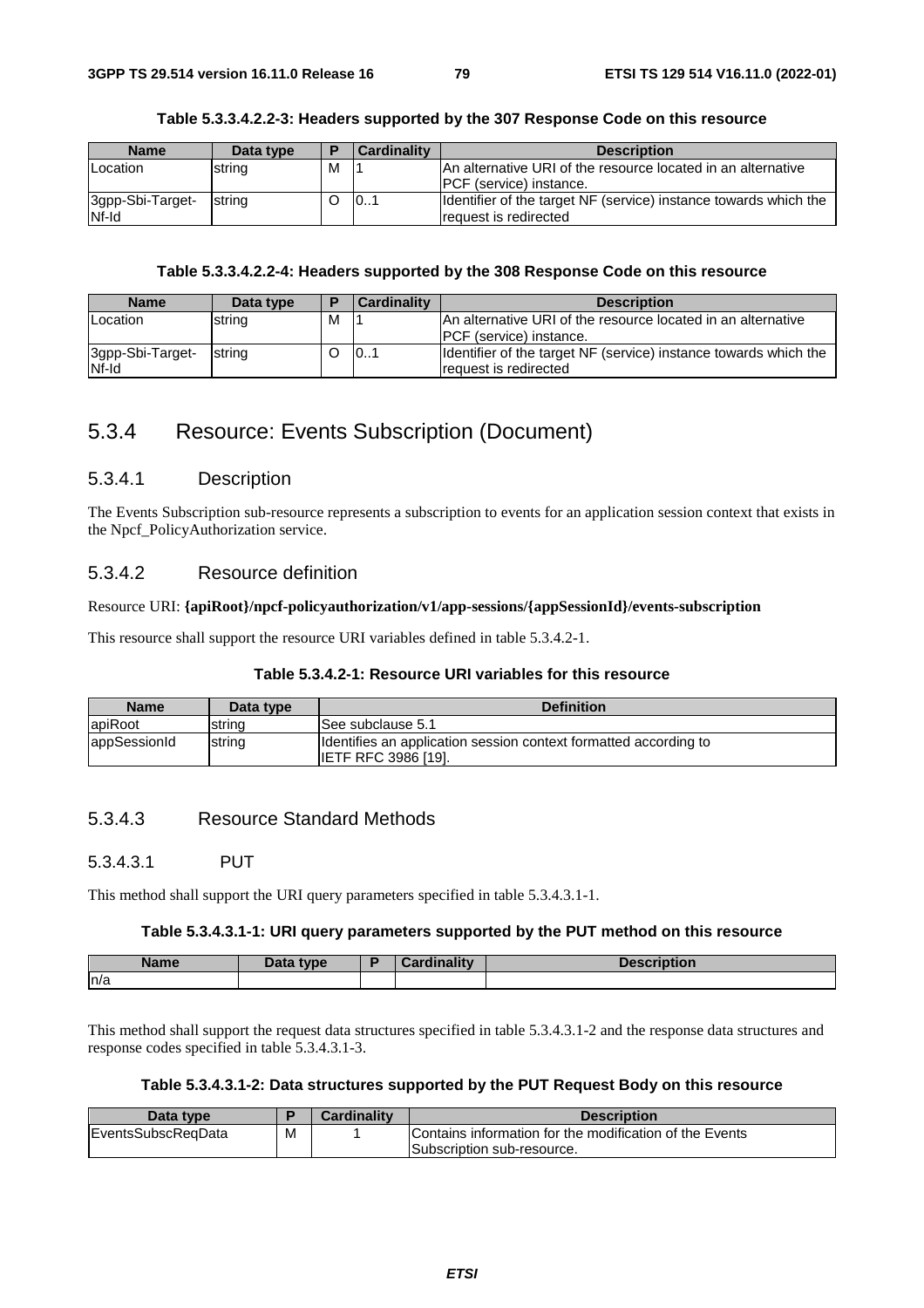| Data type                 | P       | <b>Cardinality</b> | <b>Response codes</b>                                   | <b>Description</b>                                                                                                                                                                                                                                                                                                                                                              |
|---------------------------|---------|--------------------|---------------------------------------------------------|---------------------------------------------------------------------------------------------------------------------------------------------------------------------------------------------------------------------------------------------------------------------------------------------------------------------------------------------------------------------------------|
| <b>EventsSubscPutData</b> | M       |                    | 201 Created                                             | Successful case.<br>The Events Subscription sub-resource was created.<br>The properties of the EventsSubscReqData data type<br>shall be included. The properties of the<br>EventsNotification data type shall be included when                                                                                                                                                  |
|                           |         |                    |                                                         | the notification for one or more created events is<br>already available in the PCF.                                                                                                                                                                                                                                                                                             |
| EventsSubscPutData        | м       | 1                  | 200 OK                                                  | Successful case.<br>The Events Subscription sub-resource was modified<br>and a representation of that sub-resource is returned.<br>The properties of the EventsSubscReqData data type<br>shall be included. The properties of the<br>EventsNotification data type shall be included when<br>the notification for one or more updated events is<br>already available in the PCF. |
| n/a                       |         |                    | 204 No Content                                          | Successful case.<br>The Events Subscription sub-resource was modified.                                                                                                                                                                                                                                                                                                          |
| RedirectResponse          | O       | 0.1                | 307 Temporary<br>Redirect                               | Temporary redirection, during Events Subscription<br>modification. The response shall include a Location<br>header field containing an alternative URI of the<br>resource located in an alternative PCF (service)<br>instance.<br>Applicable if the feature "ES3XX" is supported.                                                                                               |
| RedirectResponse          | O       | 0.1                | 308 Permanent<br>Redirect                               | Permanent redirection, during Events Subscription<br>modification. The response shall include a Location<br>header field containing an alternative URI of the<br>resource located in an alternative PCF (service)<br>instance.<br>Applicable if the feature "ES3XX" is supported.                                                                                               |
| <b>ProblemDetails</b>     | O       | 01                 | 403 Forbidden                                           | (NOTE 2)                                                                                                                                                                                                                                                                                                                                                                        |
| ProblemDetails            | $\circ$ | 0.1                | 404 Not Found                                           | (NOTE 2)                                                                                                                                                                                                                                                                                                                                                                        |
|                           |         |                    | 3GPP TS 29.500 [5] for the PUT method shall also apply. | NOTE 1: In addition, the HTTP status codes which are specified as mandatory in table 5.2.7.1-1 of                                                                                                                                                                                                                                                                               |

# **Table 5.3.4.3.1-3: Data structures supported by the PUT Response Body on this resource**

NOTE 2: Failure cases are described in subclause 5.7.

#### **Table 5.3.4.3.1-4: Headers supported by the 201 Response Code on this resource**

| <b>Name</b> | Data type |   | <b>Cardinality</b> | <b>Description</b>                                           |
|-------------|-----------|---|--------------------|--------------------------------------------------------------|
| Location    | string    | м |                    | Contains the URI of the newly created resource, according to |
|             |           |   |                    | the structure: {apiRoot}/npcf-policyauthorization/v1/app-    |
|             |           |   |                    | sessions/{appSessionId}/events-subscription                  |

## **Table 5.3.4.3.1-5: Headers supported by the 307 Response Code on this resource**

| <b>Name</b>               | Data type |   | <b>Cardinality</b> | <b>Description</b>                                                                               |
|---------------------------|-----------|---|--------------------|--------------------------------------------------------------------------------------------------|
| Location                  | string    | M |                    | IAn alternative URI of the resource located in an alternative<br><b>IPCF</b> (service) instance. |
| 3gpp-Sbi-Target-<br>Nf-Id | string    |   | 101                | Identifier of the target NF (service) instance towards which the<br>request is redirected        |

# **Table 5.3.4.3.1-6: Headers supported by the 308 Response Code on this resource**

| <b>Name</b>               | Data type | E | <b>Cardinality</b> | <b>Description</b>                                                                        |
|---------------------------|-----------|---|--------------------|-------------------------------------------------------------------------------------------|
| Location                  | string    | м |                    | IAn alternative URI of the resource located in an alternative                             |
|                           |           |   |                    | <b>IPCF</b> (service) instance.                                                           |
| 3gpp-Sbi-Target-<br>Nf-Id | strina    |   | 101                | Identifier of the target NF (service) instance towards which the<br>request is redirected |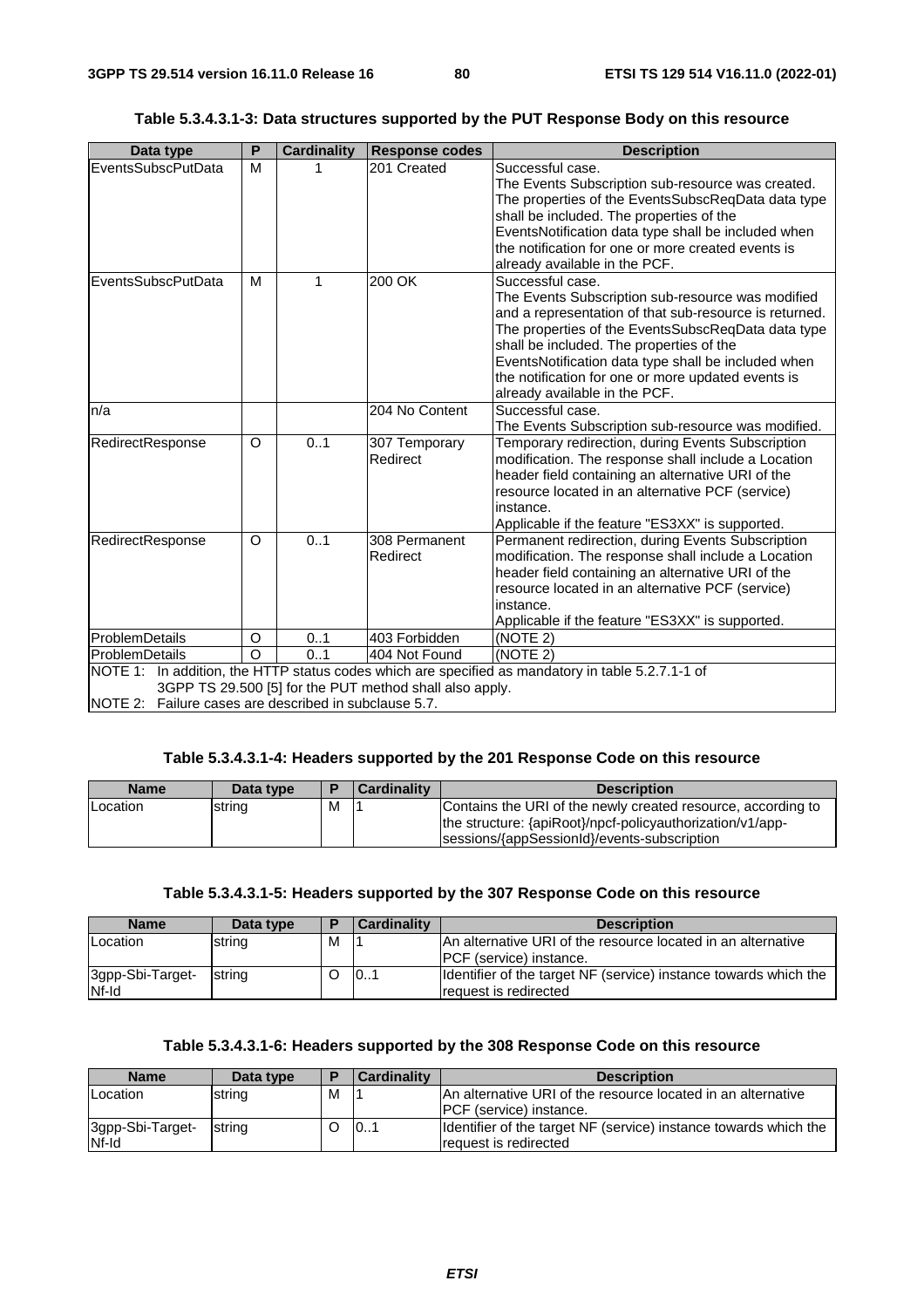## 5.3.4.3.2 DELETE

This method shall support the URI query parameters specified in table 5.3.4.3.2-1.

#### **Table 5.3.4.3.2-1: URI query parameters supported by the DELETE method on this resource**

| <b>Name</b> | Data type | <b>Timelitie</b> | <b>Description</b> |
|-------------|-----------|------------------|--------------------|
| ln/a        |           |                  |                    |

This method shall support the request data structures specified in table 5.3.4.3.2-2 and the response data structures and response codes specified in table 5.3.4.3.2-3.

#### **Table 5.3.4.3.2-2: Data structures supported by the DELETE Request Body on this resource**

| Data type | ъ | Cardinality | <b>Description</b> |
|-----------|---|-------------|--------------------|
| ln/a      |   |             |                    |

#### **Table 5.3.4.3.2-3: Data structures supported by the DELETE Response Body on this resource**

| Data type                                                                                                                                                                                                                | Р | <b>Cardinality</b> | <b>Response codes</b>     | <b>Description</b>                                                                                                                                                                                                                                                                |  |
|--------------------------------------------------------------------------------------------------------------------------------------------------------------------------------------------------------------------------|---|--------------------|---------------------------|-----------------------------------------------------------------------------------------------------------------------------------------------------------------------------------------------------------------------------------------------------------------------------------|--|
| n/a                                                                                                                                                                                                                      |   |                    | 204 No Content            | Successful case.                                                                                                                                                                                                                                                                  |  |
|                                                                                                                                                                                                                          |   |                    |                           | The Events Subscription sub-resource was deleted.                                                                                                                                                                                                                                 |  |
| RedirectResponse                                                                                                                                                                                                         | O | 01                 | 307 Temporary<br>Redirect | Temporary redirection, during Events Subscription<br>termination. The response shall include a Location<br>header field containing an alternative URI of the<br>resource located in an alternative PCF (service)<br>linstance.<br>Applicable if the feature "ES3XX" is supported. |  |
| RedirectResponse                                                                                                                                                                                                         | O | 0.1                | 308 Permanent<br>Redirect | Permanent redirection, during Events Subscription<br>termination. The response shall include a Location<br>header field containing an alternative URI of the<br>resource located in an alternative PCF (service)<br>linstance.<br>Applicable if the feature "ES3XX" is supported. |  |
| ProblemDetails                                                                                                                                                                                                           | O | 0.1                | 404 Not Found             | (NOTE 2)                                                                                                                                                                                                                                                                          |  |
| NOTE 1: In addition, the HTTP status codes which are specified as mandatory in table 5.2.7.1-1 of<br>3GPP TS 29.500 [5] for the DELETE method shall also apply.<br>NOTE 2: Failure cases are described in subclause 5.7. |   |                    |                           |                                                                                                                                                                                                                                                                                   |  |

## **Table 5.3.4.3.2-4: Headers supported by the 307 Response Code on this resource**

| <b>Name</b>               | Data type | ▪ | <b>Cardinality</b> | <b>Description</b>                                                                          |
|---------------------------|-----------|---|--------------------|---------------------------------------------------------------------------------------------|
| Location                  | string    | м |                    | IAn alternative URI of the resource located in an alternative                               |
|                           |           |   |                    | <b>IPCF</b> (service) instance.                                                             |
| 3gpp-Sbi-Target-<br>Nf-Id | string    |   | 101                | Identifier of the target NF (service) instance towards which the<br>Irequest is redirected. |

#### **Table 5.3.4.3.2-5: Headers supported by the 308 Response Code on this resource**

| <b>Name</b>               | Data type      | E | <b>Cardinality</b> | <b>Description</b>                                                                              |
|---------------------------|----------------|---|--------------------|-------------------------------------------------------------------------------------------------|
| Location                  | string         | м |                    | An alternative URI of the resource located in an alternative<br><b>IPCF</b> (service) instance. |
| 3gpp-Sbi-Target-<br>Nf-Id | <b>Istrina</b> |   | 101                | Identifier of the target NF (service) instance towards which the<br>Irequest is redirected.     |

# 5.3.3.4 Resource Custom Operations

None.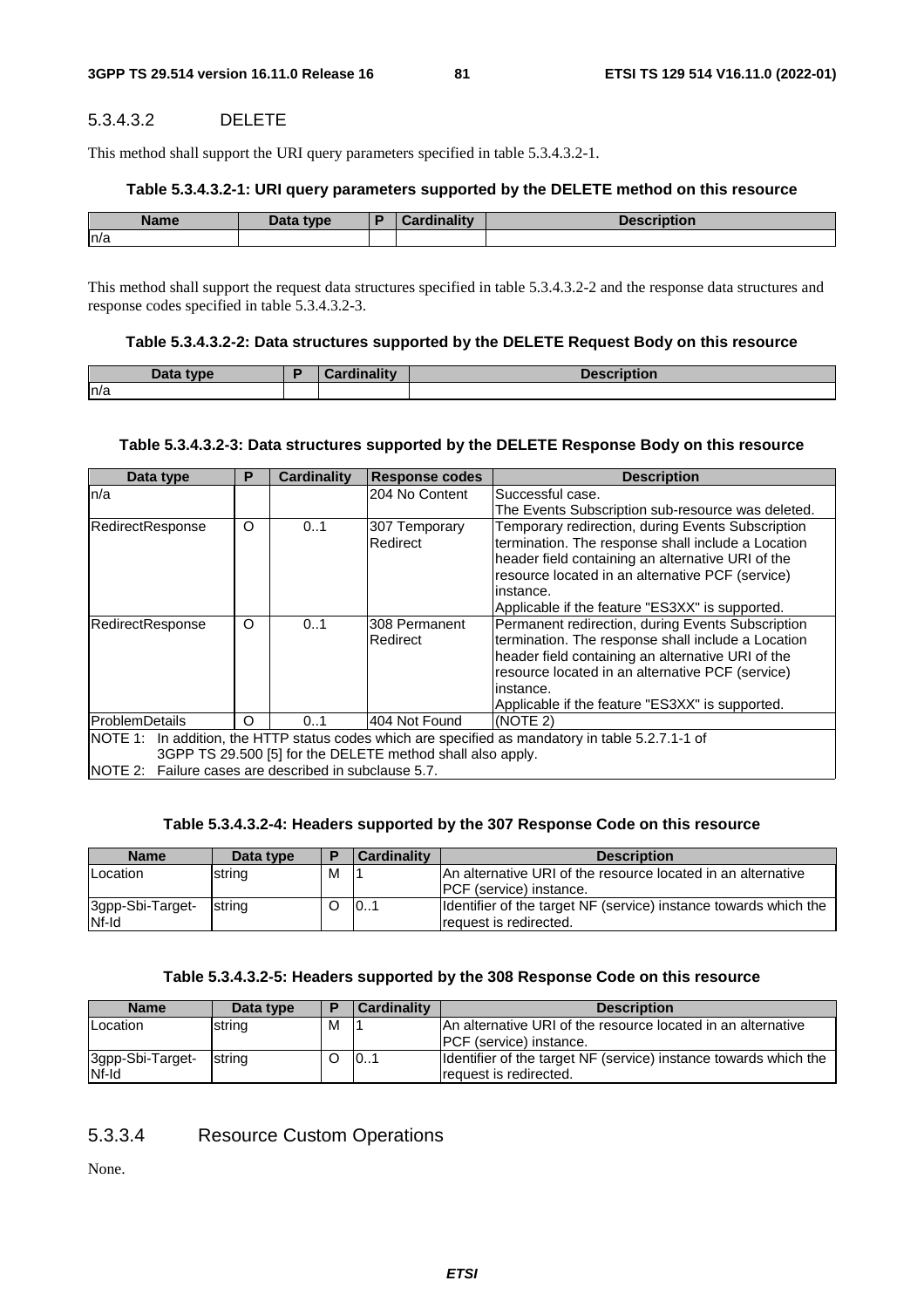# 5.4 Custom Operations without associated resources

No custom operation is defined in this Release of the specification.

# 5.5 Notifications

# 5.5.1 General

Notifications shall comply to subclause 6.2 of 3GPP TS 29.500 [5] and subclause 4.6.2.3 of 3GPP TS 29.501 [6].

| <b>Notification</b>                  | <b>Callback URI</b>   | <b>HTTP</b> method or<br>custom operation | <b>Description (service operation)</b>                                      |
|--------------------------------------|-----------------------|-------------------------------------------|-----------------------------------------------------------------------------|
| Event Notification                   | {notifUri}/notify     | notify (POST)                             | <b>PCF</b> event notification.                                              |
| <b>Termination Request</b>           | {notifUri}/terminate  | terminate (POST)                          | Request for termination of an<br>Individual Application Session<br>Context. |
| Notification about new<br>5GS Bridge | {notifUri}/new-bridge | new-bridge (POST)                         | Notification about new 5GS Bridge                                           |

### **Table 5.5.1-1: Notifications overview**

# 5.5.2 Event Notification

# 5.5.2.1 Description

The Event Notification is used by the PCF to report one or several observed application session context events to the NF service consumer that has subscribed to such notifications via the Events Subscription sub-resource.

# 5.5.2.2 Target URI

The Callback URI **"{notifUri}/notify"** shall be used with the callback URI variables defined in table 5.5.2.2-1.

### **Table 5.5.2.2-1: Callback URI variables**

| <b>Name</b> | Data type | <b>Definition</b>                                                                |
|-------------|-----------|----------------------------------------------------------------------------------|
| InotifUri   | Uri       | The Notification Uri as assigned within the Events Subscription sub-resource and |
|             |           | described within the EventsSubscReqData type (see table 5.6.2.6-1).              |

# 5.5.2.3 Standard Methods

### 5.5.2.3.1 POST

This method shall support the URI query parameters specified in table 5.5.2.3.1-1.

#### **Table 5.5.2.3.1-1: URI query parameters supported by the POST method on this resource**

| <b>Name</b> | type<br>$\sim$ | <b>Cordinality</b><br>aanty. | <b>Sescription</b> |
|-------------|----------------|------------------------------|--------------------|
| ln/a        |                |                              |                    |

This method shall support the request data structures specified in table 5.5.2.3.1-2 and the response data structures and response codes specified in table 5.5.2.3.1-3.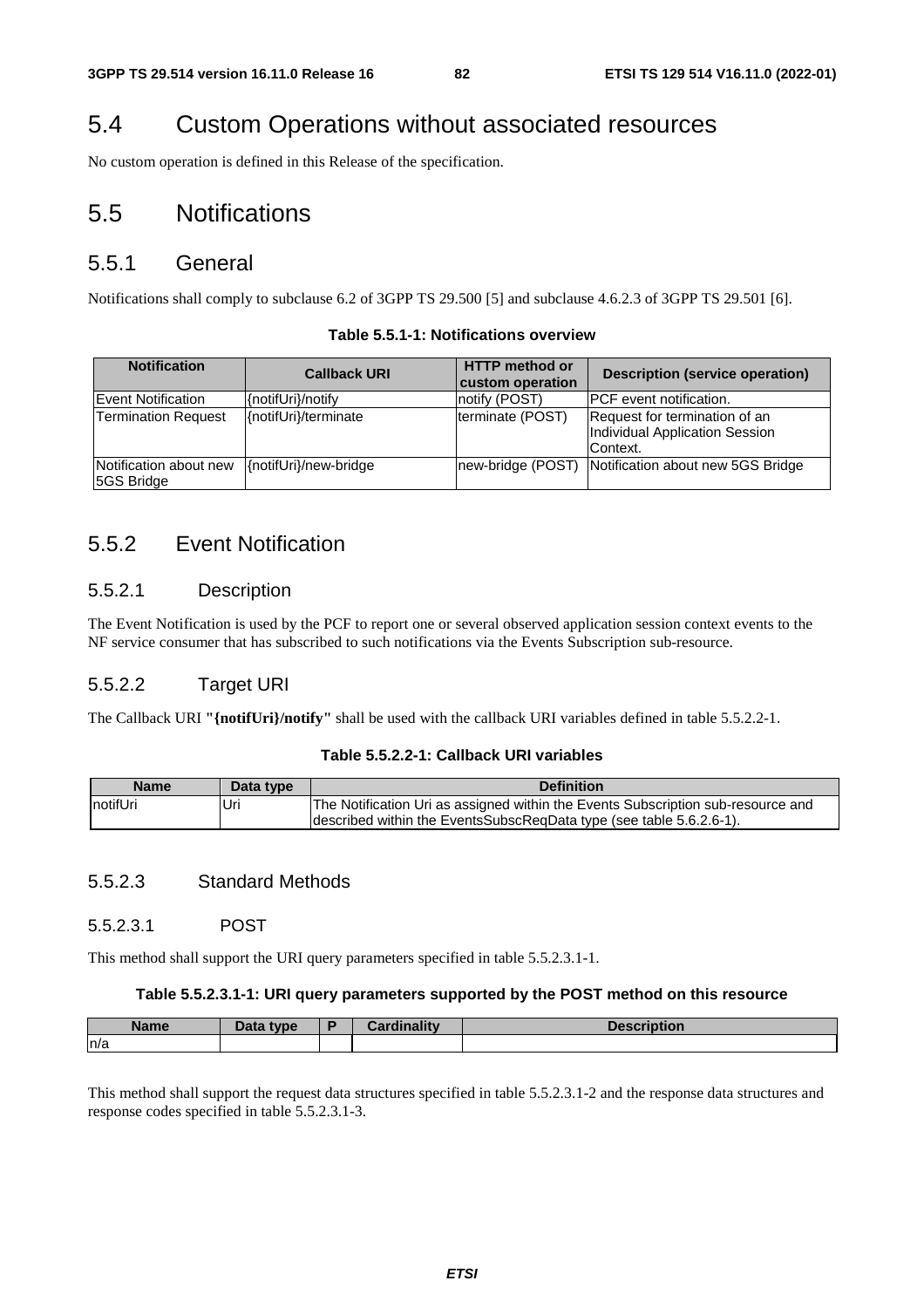#### **Table 5.5.2.3.1-2: Data structures supported by the POST Request Body on this resource**

| Data type          |   | <br>Cardinality | <b>Description</b>                                      |
|--------------------|---|-----------------|---------------------------------------------------------|
| EventsNotification | М |                 | <b>Provides</b><br>; Information about observed events. |

#### **Table 5.5.2.3.1-3: Data structures supported by the POST Response Body on this resource**

| Data type        | Р                                                                                                                                                     | <b>Cardinality</b> | <b>Response codes</b>     | <b>Description</b>                                                                                                                                                                                                                                                                                                           |  |  |  |
|------------------|-------------------------------------------------------------------------------------------------------------------------------------------------------|--------------------|---------------------------|------------------------------------------------------------------------------------------------------------------------------------------------------------------------------------------------------------------------------------------------------------------------------------------------------------------------------|--|--|--|
| n/a              |                                                                                                                                                       |                    | 204 No Content            | The receipt of the Notification is acknowledged.                                                                                                                                                                                                                                                                             |  |  |  |
| RedirectResponse | $\circ$                                                                                                                                               | 0.1                | 307 Temporary<br>Redirect | Temporary redirection, during event notification. The<br>response shall include a Location header field<br>containing an alternative URI representing the end<br>point of an alternative NF consumer (service) instance<br>where the notification should be sent.<br>Applicable if the feature "ES3XX" is supported.         |  |  |  |
| RedirectResponse | $\Omega$                                                                                                                                              | 0.1                | 308 Permanent<br>Redirect | Permanent redirection, during subscription<br>modification. The response shall include a Location<br>header field containing an alternative URI representing<br>the end point of an alternative NF consumer (service)<br>linstance where the notification should be sent.<br>Applicable if the feature "ES3XX" is supported. |  |  |  |
| <b>INOTE:</b>    | In addition, the HTTP status codes which are specified as mandatory in table 5.2.7.1-1 of<br>3GPP TS 29.500 [5] for the POST method shall also apply. |                    |                           |                                                                                                                                                                                                                                                                                                                              |  |  |  |

## **Table 5.5.2.3.1-4: Headers supported by the 307 Response Code on this resource**

| <b>Name</b>               | Data type | E | <b>Cardinality</b> | <b>Description</b>                                                                                      |
|---------------------------|-----------|---|--------------------|---------------------------------------------------------------------------------------------------------|
| Location                  | string    | м |                    | An alternative URI representing the end point of an alternative                                         |
|                           |           |   |                    | NF consumer (service) instance towards which the notification<br>should be redirected.                  |
| 3gpp-Sbi-Target-<br>Nf-Id | string    |   | 101                | Identifier of the target NF (service) instance towards which the<br>Inotification request is redirected |

### **Table 5.5.2.3.1-5: Headers supported by the 308 Response Code on this resource**

| <b>Name</b>               | Data type | Е | <b>Cardinality</b> | <b>Description</b>                                                                                                                                        |
|---------------------------|-----------|---|--------------------|-----------------------------------------------------------------------------------------------------------------------------------------------------------|
| Location                  | string    | м |                    | An alternative URI representing the end point of an alternative<br>NF consumer (service) instance towards which the notification<br>should be redirected. |
| 3gpp-Sbi-Target-<br>Nf-Id | string    |   | 101                | Identifier of the target NF (service) instance towards which the<br>Inotification request is redirected                                                   |

# 5.5.3 Termination Request

# 5.5.3.1 Description

The Termination Request is used by the PCF to request the NF service consumer the deletion of the Individual Application Session Context resource.

#### 5.5.3.2 Target URI

The Callback URI **"{notifUri}/terminate"** shall be used with the callback URI variables defined in table 5.5.3.2-1.

| Table 5.5.3.2-1: Callback URI variables |  |  |
|-----------------------------------------|--|--|
|-----------------------------------------|--|--|

| Name     | Data type | <b>Definition</b>                                                                                                                                                                     |
|----------|-----------|---------------------------------------------------------------------------------------------------------------------------------------------------------------------------------------|
| notifUri | Uri       | The Notification Uri as assigned within the Individual Application Session Context<br>resource and described within the AppSessionContextRegData Data type (see<br>Itable 5.6.2.3-1). |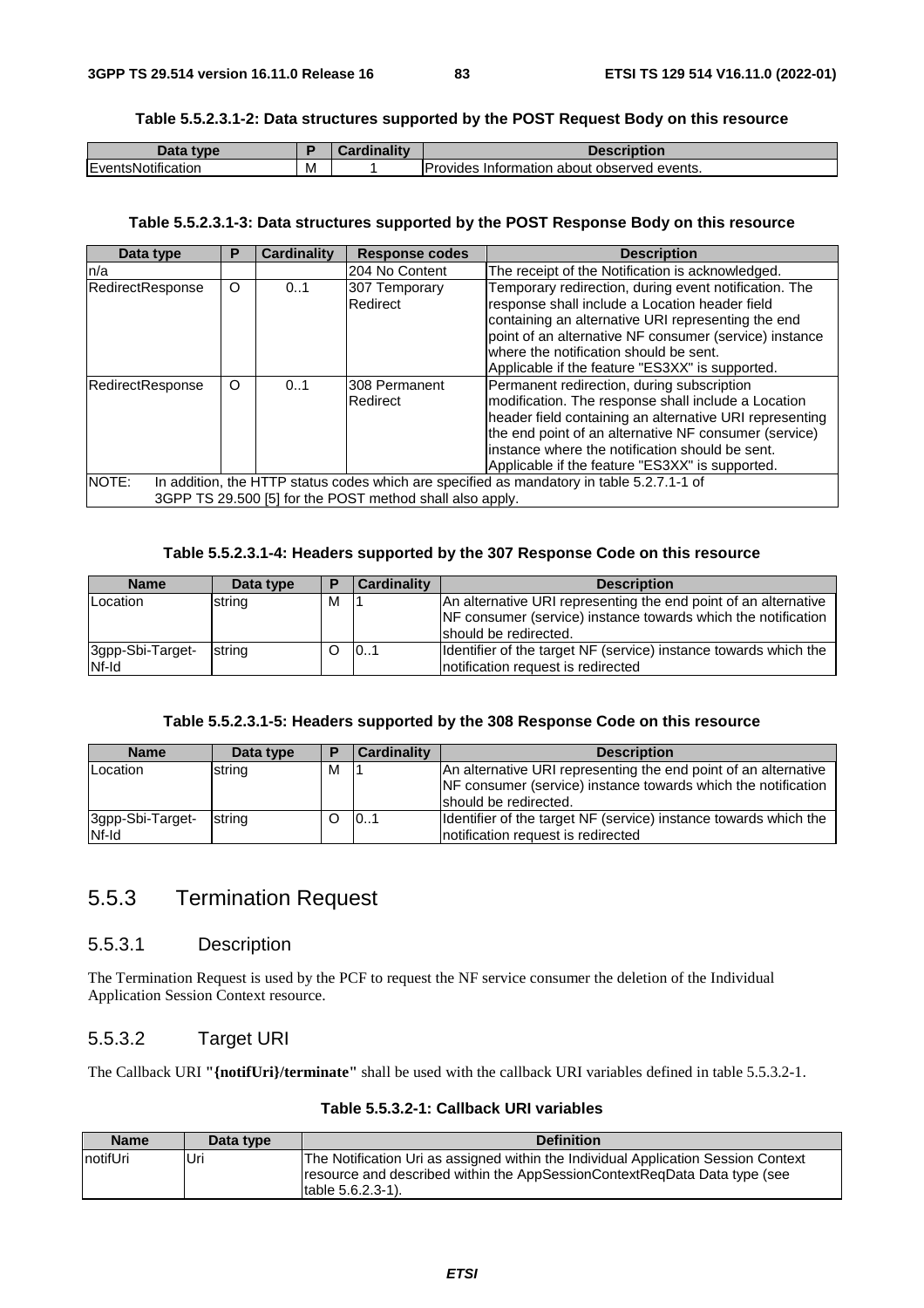# 5.5.3.3 Standard Methods

# 5.5.3.3.1 POST

This method shall support the URI query parameters specified in table 5.5.3.3.1-1.

#### **Table 5.5.3.3.1-1: URI query parameters supported by the POST method on this resource**

| Name | Data type<br>Dala<br>- - | $: -1:$<br><br>----<br>--- | NDUOIN |
|------|--------------------------|----------------------------|--------|
| n/a  |                          |                            |        |

This method shall support the request data structures specified in table 5.5.3.3.1-2 and the response data structures and response codes specified in table 5.5.3.3.1-3.

#### **Table 5.5.3.3.1-2: Data structures supported by the POST Request Body on this resource**

| Data<br>tvne                                  |   | $\blacksquare$<br> | <b>Description</b>                                                           |
|-----------------------------------------------|---|--------------------|------------------------------------------------------------------------------|
| <sub>1</sub> err<br>.<br>nationinic<br>-11111 | M |                    | <b>Provides</b><br>of the resource.<br>the deletion<br>. information about : |

#### **Table 5.5.3.3.1-3: Data structures supported by the POST Response Body on this resource**

| Data type        | Р       | <b>Cardinality</b> | <b>Response codes</b>                                    | <b>Description</b>                                                                                                                                                                                                                                                                                                   |
|------------------|---------|--------------------|----------------------------------------------------------|----------------------------------------------------------------------------------------------------------------------------------------------------------------------------------------------------------------------------------------------------------------------------------------------------------------------|
| n/a              |         |                    | 204 No Content                                           | The receipt of the Notification is acknowledged.                                                                                                                                                                                                                                                                     |
| RedirectResponse | $\circ$ | 0.1                | 307 Temporary<br>Redirect                                | Temporary redirection, during event notification. The<br>response shall include a Location header field<br>containing an alternative URI representing the end<br>point of an alternative NF consumer (service) instance<br>where the notification should be sent.<br>Applicable if the feature "ES3XX" is supported. |
| RedirectResponse | $\circ$ | 0.1                | I308 Permanent<br>Redirect                               | Permanent redirection, during event notification. The<br>response shall include a Location header field<br>containing an alternative URI representing the end<br>point of an alternative NF consumer (service) instance<br>where the notification should be sent.<br>Applicable if the feature "ES3XX" is supported. |
| NOTE:            |         |                    | 3GPP TS 29.500 [5] for the POST method shall also apply. | In addition, the HTTP status codes which are specified as mandatory in table 5.2.7.1-1 of                                                                                                                                                                                                                            |

#### **Table 5.5.3.3.1-4: Headers supported by the 307 Response Code on this resource**

| <b>Name</b>               | Data type | E | <b>Cardinality</b> | <b>Description</b>                                                                                                                                        |
|---------------------------|-----------|---|--------------------|-----------------------------------------------------------------------------------------------------------------------------------------------------------|
| Location                  | string    | M |                    | An alternative URI representing the end point of an alternative<br>NF consumer (service) instance towards which the notification<br>should be redirected. |
| 3gpp-Sbi-Target-<br>Nf-Id | string    |   | 101                | Identifier of the target NF (service) instance towards which the<br>Inotification request is redirected                                                   |

#### **Table 5.5.3.3.1-5: Headers supported by the 308 Response Code on this resource**

| <b>Name</b>               | Data type | E | <b>Cardinality</b> | <b>Description</b>                                                                                                               |
|---------------------------|-----------|---|--------------------|----------------------------------------------------------------------------------------------------------------------------------|
| <b>Location</b>           | string    | M |                    | An alternative URI representing the end point of an alternative<br>NF consumer (service) instance towards which the notification |
|                           |           |   |                    | Ishould be redirected.                                                                                                           |
| 3gpp-Sbi-Target-<br>Nf-Id | string    |   | 101                | Identifier of the target NF (service) instance towards which the<br>Inotification request is redirected                          |
|                           |           |   |                    |                                                                                                                                  |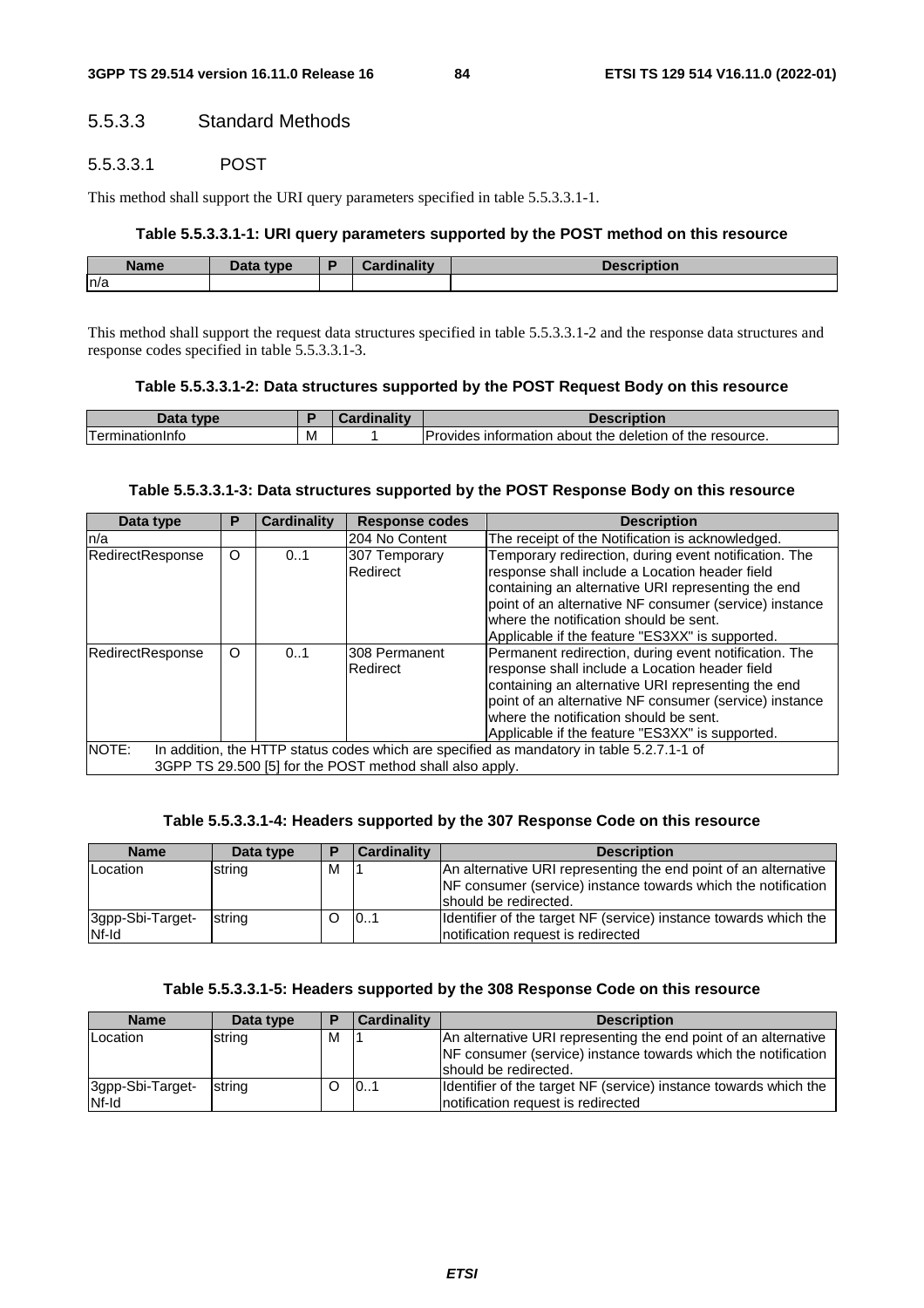# 5.5.4 Detected 5GS Bridge for a PDU session

# 5.5.4.1 Description

The Detected 5GS Bridge for a PDU session operation is used by the PCF to notifiy the NF service consumer about the detection of 5GS Bridge information in the context of a PDU session and to trigger in the TSN AF the creation of a new Individual Application Session Context to associate it with the detected 5GS Bridge for the PDU session.

The PCF shall use the locally configured notification URI of the TSN AF as request URI of the notification request. The "callback" definition in the OpenAPI specification is associated to the "ApplicationSessions" resource.

# 5.5.4.2 Target URI

The Callback URI **"{notifUri}/new-bridge"** shall be used with the callback URI variables defined in table 5.5.4.2-1.

#### **Table 5.5.4.2-1: Callback URI variables**

| Name     | <sup>- ta</sup> type | <b>Pefinition</b>                                           |
|----------|----------------------|-------------------------------------------------------------|
| notifUri | Uri                  | <b>PCF</b><br>Ίt<br>the<br>configured in<br>IS<br>, locallv |

# 5.5.4.3 Standard Methods

### 5.5.4.3.1 POST

This method shall support the URI query parameters specified in table 5.5.4.3.1-1.

#### **Table 5.5.4.3.1-1: URI query parameters supported by the POST method on this resource**

| <b>Name</b> | Data type | <b>Cardinality</b> | <b>Description</b> |
|-------------|-----------|--------------------|--------------------|
| n/a         |           |                    |                    |

This method shall support the request data structures specified in table 5.5.4.3.1-2 and the response data structures and response codes specified in table 5.5.4.3.1-3.

#### **Table 5.5.4.3.1-2: Data structures supported by the POST Request Body on this resource**

| Data type                   |   | <b>Cardinality</b> | <b>Description</b>                                        |
|-----------------------------|---|--------------------|-----------------------------------------------------------|
| <b>IPduSessionTsnBridge</b> | M |                    | IProvides information about the deletion of the resource. |

#### **Table 5.5.4.3.1-3: Data structures supported by the POST Response Body on this resource**

| Data type        | Р                                                                                         | <b>Cardinality</b> | <b>Response codes</b>                                    | <b>Description</b>                                                                                                                                                                                                                                                                                                                       |  |  |  |  |
|------------------|-------------------------------------------------------------------------------------------|--------------------|----------------------------------------------------------|------------------------------------------------------------------------------------------------------------------------------------------------------------------------------------------------------------------------------------------------------------------------------------------------------------------------------------------|--|--|--|--|
| n/a              |                                                                                           |                    | 204 No Content                                           | The receipt of the Notification is acknowledged.                                                                                                                                                                                                                                                                                         |  |  |  |  |
| RedirectResponse | O                                                                                         | 01                 | 307 Temporary<br>Redirect                                | Temporary redirection, during PDU session TSN<br>Bridge notification. The response shall include a<br>Location header field containing an alternative URI<br>representing the end point of an alternative NF<br>consumer (service) instance where the notification<br>should be sent.<br>Applicable if the feature "ES3XX" is supported. |  |  |  |  |
| RedirectResponse | O<br>0.1                                                                                  |                    | 308 Permanent<br>Redirect                                | Permanent redirection, during PDU session TSN<br>Bridge notification. The response shall include a<br>Location header field containing an alternative URI<br>representing the end point of an alternative NF<br>consumer (service) instance where the notification<br>should be sent.<br>Applicable if the feature "ES3XX" is supported. |  |  |  |  |
| NOTE:            | In addition, the HTTP status codes which are specified as mandatory in table 5.2.7.1-1 of |                    |                                                          |                                                                                                                                                                                                                                                                                                                                          |  |  |  |  |
|                  |                                                                                           |                    | 3GPP TS 29.500 [5] for the POST method shall also apply. |                                                                                                                                                                                                                                                                                                                                          |  |  |  |  |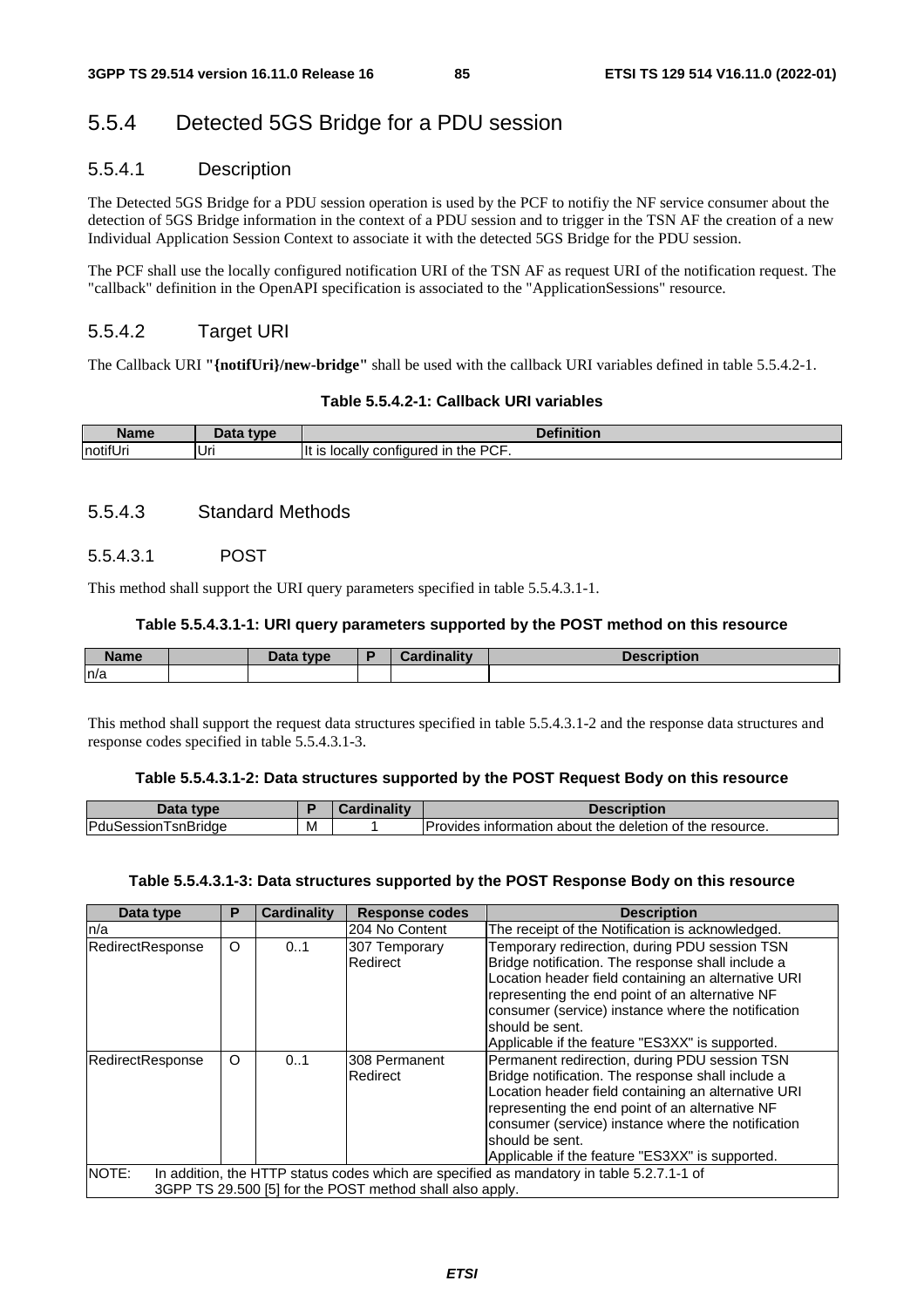#### **Table 5.5.4.3.1-4: Headers supported by the 307 Response Code on this resource**

| Name                      | Data type | ▪ | <b>Cardinality</b> | <b>Description</b>                                                                                                                                        |
|---------------------------|-----------|---|--------------------|-----------------------------------------------------------------------------------------------------------------------------------------------------------|
| Location                  | string    | м |                    | An alternative URI representing the end point of an alternative<br>NF consumer (service) instance towards which the notification<br>should be redirected. |
| 3gpp-Sbi-Target-<br>Nf-Id | string    |   | 0.1                | Identifier of the target NF (service) instance towards which the<br>Inotification request is redirected                                                   |

# **Table 5.5.4.3.1-5: Headers supported by the 308 Response Code on this resource**

| <b>Name</b>               | Data type | ▪ | Cardinality | <b>Description</b>                                                                                                                                        |
|---------------------------|-----------|---|-------------|-----------------------------------------------------------------------------------------------------------------------------------------------------------|
| Location                  | string    | м |             | An alternative URI representing the end point of an alternative<br>NF consumer (service) instance towards which the notification<br>should be redirected. |
| 3gpp-Sbi-Target-<br>Nf-Id | string    |   | 101         | Identifier of the target NF (service) instance towards which the<br>Inotification request is redirected                                                   |

# 5.6 Data Model

# 5.6.1 General

This subclause specifies the application data model supported by the API.

Table 5.6.1-1 specifies the data types defined for the Npcf\_PolicyAuthorization service based interface protocol.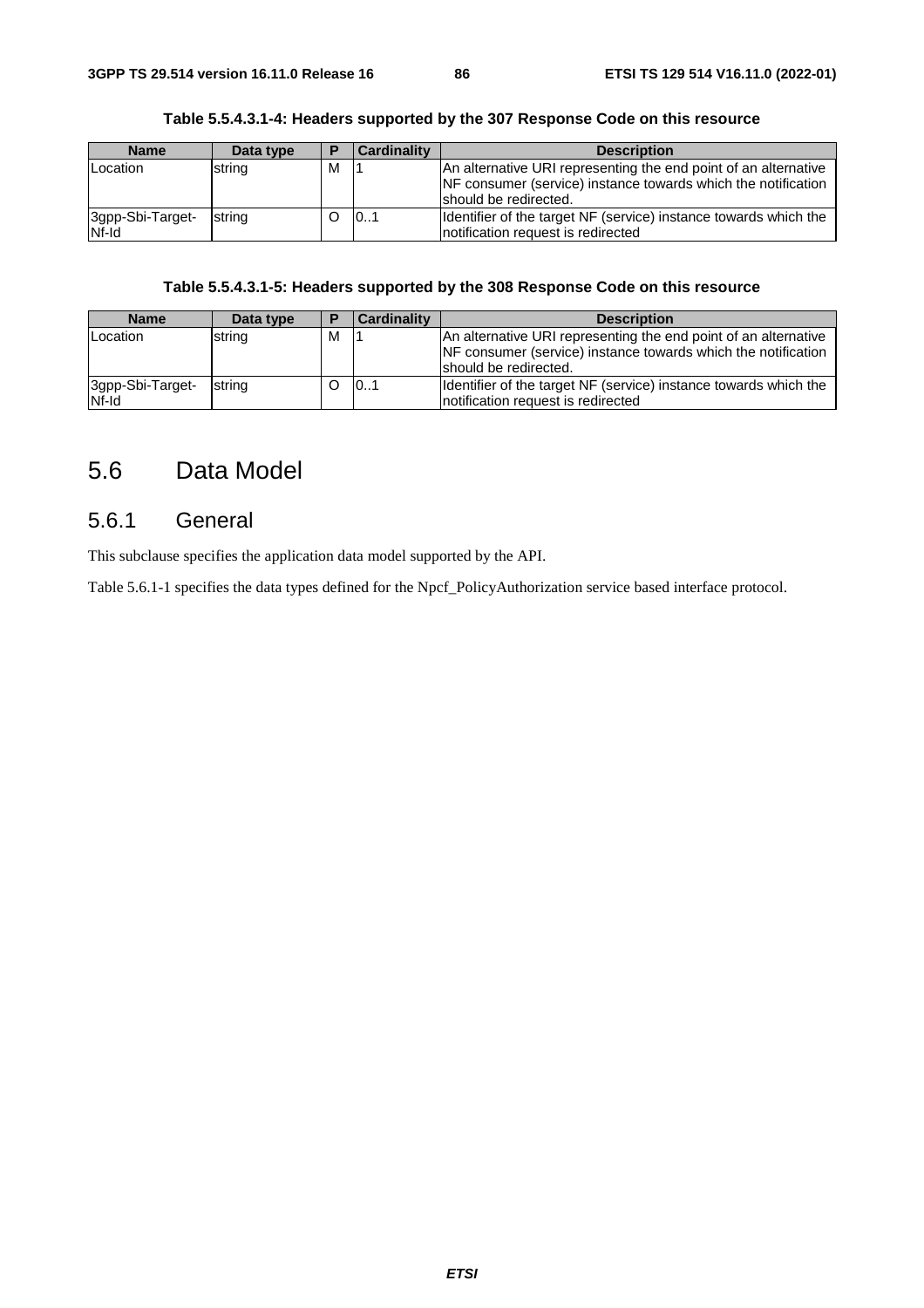**Table 5.6.1-1: Npcf\_PolicyAuthorization specific Data Types**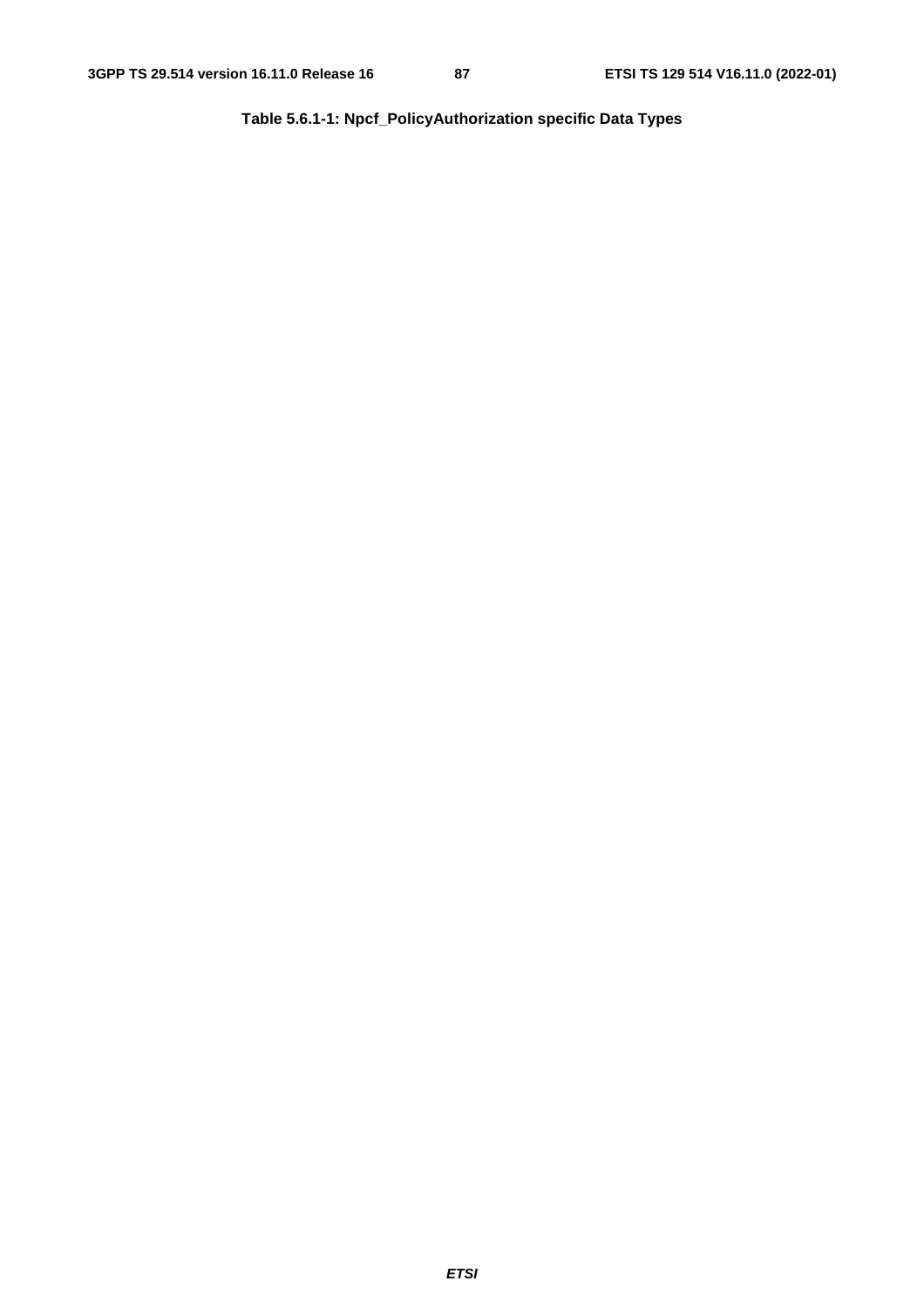| Data type                            | <b>Section defined</b> | <b>Description</b>                                                                                                                                                                                                                                                                                                                                 | <b>Applicability</b>          |
|--------------------------------------|------------------------|----------------------------------------------------------------------------------------------------------------------------------------------------------------------------------------------------------------------------------------------------------------------------------------------------------------------------------------------------|-------------------------------|
| AcceptableServiceInfo                | 5.6.2.30               | Acceptable maximum requested bandwidth.                                                                                                                                                                                                                                                                                                            |                               |
| AccessNetChargingIdentif<br>ier      | 5.6.2.32               | Contains the access network charging identifier.                                                                                                                                                                                                                                                                                                   | IMS_SBI                       |
| AfAppId                              | 5.6.3.2                | Contains an AF application identifier.                                                                                                                                                                                                                                                                                                             |                               |
| AfEvent                              | 5.6.3.7                | Represents an event to notify to the AF.                                                                                                                                                                                                                                                                                                           |                               |
| AfEventNotification                  | 5.6.2.11               | Represents the notification of an event.                                                                                                                                                                                                                                                                                                           |                               |
| AfEventSubscription                  | 5.6.2.10               | Represents the subscription to events.                                                                                                                                                                                                                                                                                                             |                               |
| AfNotifMethod                        | 5.6.3.8                | Represents the notification methods that can be<br>subscribed for an event.                                                                                                                                                                                                                                                                        |                               |
| AfRequestedData                      | 5.6.3.18               | Represents the information the AF requested to<br>be exposed.                                                                                                                                                                                                                                                                                      | IMS_SBI                       |
| AfRoutingRequirement                 | 5.6.2.13               | Describes the routing requirements for the<br>application traffic flows.                                                                                                                                                                                                                                                                           | InfluenceOnTrafficR<br>outing |
| AfRoutingRequirementR<br>m           | 5.6.2.24               | This data type is defined in the same way as the<br>"AfRoutingRequirement" data type, but with the<br>OpenAPI "nullable: true" property.                                                                                                                                                                                                           | InfluenceOnTrafficR<br>outing |
| AnGwAddress                          | 5.6.2.20               | Carries the control plane address of the access<br>network gateway.                                                                                                                                                                                                                                                                                |                               |
| <b>AppSessionContext</b>             | 5.6.2.2                | Represents an Individual Application Session<br>Context resource.                                                                                                                                                                                                                                                                                  |                               |
| AppSessionContextReqD<br>ata         | 5.6.2.3                | Represents the Individual Application Session<br>Context resource data received in an HTTP<br>POST request message.                                                                                                                                                                                                                                |                               |
| AppSessionContextResp<br>Data        | 5.6.2.4                | Represents the Individual Application Session<br>Context resource data produced by the server<br>and returned in an HTTP response message.                                                                                                                                                                                                         |                               |
| AppSessionContextUpdat<br>eData      | 5.6.2.5                | Describes the modifications to the "ascReqData"<br>property of an Individual Application Session<br>Context resource.                                                                                                                                                                                                                              |                               |
| AppSessionContextUpdat<br>eDataPatch | 5.6.2.43               | Describes the modifications to an Individual<br>Application Session Context resource                                                                                                                                                                                                                                                               | PatchCorrection               |
| Aspld                                | 5.6.3.2                | Contains an identity of an application service<br>provider.                                                                                                                                                                                                                                                                                        | SponsoredConnecti<br>vity     |
| CodecData                            | 5.6.3.2                | Contains a codec related information.                                                                                                                                                                                                                                                                                                              |                               |
| ContentVersion                       | 5.6.3.2                | Represents the version of a media component.                                                                                                                                                                                                                                                                                                       | MediaComponentV<br>ersioning  |
| EthFlowDescription                   | 5.6.2.17               | Defines a packet filter for an Ethernet flow.                                                                                                                                                                                                                                                                                                      |                               |
| EventsNotification                   | 5.6.2.9                | Describes the notification about the events<br>occurred within an Individual Application Session<br>Context resource.                                                                                                                                                                                                                              |                               |
| <b>EventsSubscPutData</b>            | 5.6.2.42               | Identifies the events the application subscribes<br>to within an Events Subscription sub-resource<br>data. It may also include the attributes of the<br>notification about the events already met at the<br>time of subscription.<br>It is represented as a non-exclusive list of two<br>data types: EventsSubscReqData and<br>EventsNotification. |                               |
| EventsSubscReqData                   | 5.6.2.6                | Identifies the events the application subscribes<br>to within an Individual Application Session<br>Context resource.                                                                                                                                                                                                                               |                               |
| EventsSubscReqDataRm                 | 5.6.2.25               | This data type is defined in the same way as the<br>"EventsSubscReqData" data type, but with the<br>OpenAPI "nullable: true" property.                                                                                                                                                                                                             |                               |
| <b>ExtendedProblemDetails</b>        | 5.6.2.29               | Data type that extends ProblemDetails.                                                                                                                                                                                                                                                                                                             |                               |
| FlowDescription                      | 5.6.3.2                | Defines a packet filter for an IP flow.                                                                                                                                                                                                                                                                                                            |                               |
| <b>Flows</b>                         | 5.6.2.21               | Identifies the flows related to a media<br>component.                                                                                                                                                                                                                                                                                              |                               |
| <b>FlowStatus</b>                    | 5.6.3.12               | Describes whether the IP flow(s) are enabled or<br>disabled.                                                                                                                                                                                                                                                                                       |                               |
| FlowUsage                            | 5.6.3.14               | Describes the flow usage of the flows described<br>by a media subcomponent.                                                                                                                                                                                                                                                                        |                               |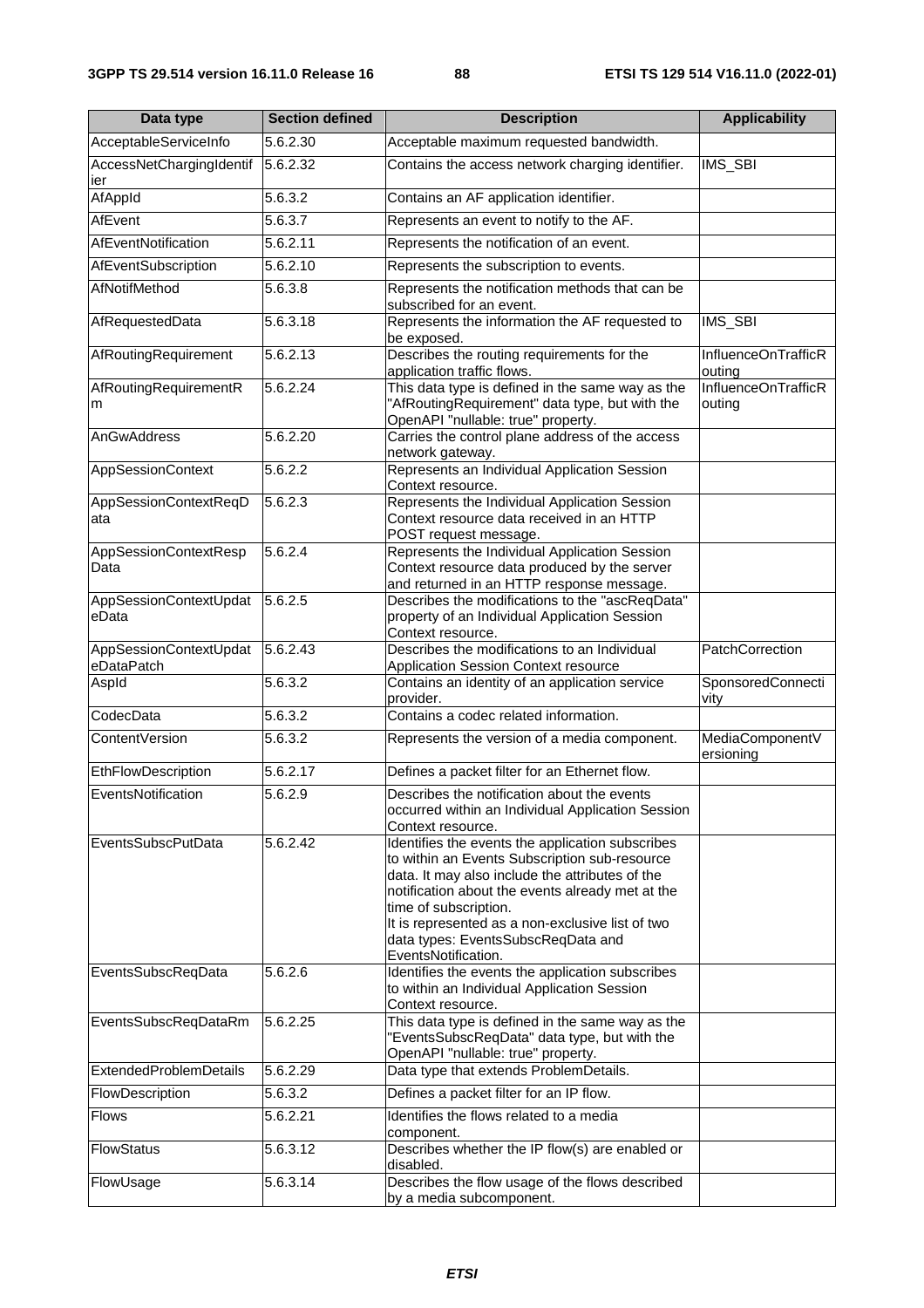| Data type                          | <b>Section defined</b> | <b>Description</b>                                                                                                                                                  | <b>Applicability</b>                  |
|------------------------------------|------------------------|---------------------------------------------------------------------------------------------------------------------------------------------------------------------|---------------------------------------|
| MediaComponent                     | 5.6.2.7                | Contains service information for a media<br>component of an AF session.                                                                                             |                                       |
| MediaComponentRm                   | 5.6.2.26               | This data type is defined in the same way as the<br>"MediaComponent" data type, but with the<br>OpenAPI "nullable: true" property.                                  |                                       |
| MediaComponentResourc<br>esStatus  | 5.6.3.13               | Indicates whether the media component is active<br>or inactive.                                                                                                     |                                       |
| MediaSubComponent                  | 5.6.2.8                | Contains the requested bitrate and filters for the<br>set of IP flows identified by their common flow<br>identifier.                                                |                                       |
| MediaSubComponentRm                | 5.6.2.27               | This data type is defined in the same way as the<br>"MediaSubComponent" data type, but with the<br>OpenAPI "nullable: true" property.                               |                                       |
| MediaType                          | 5.6.3.3                | Indicates the media type of a media component.                                                                                                                      |                                       |
| OutOfCreditInformation             | 5.6.2.33               | Indicates the service data flows without available<br>credit and the corresponding termination action.                                                              | IMS_SBI                               |
| PcscfRestorationRequest<br>Data    | 5.6.2.36               | Indicates P-CSCF restoration.                                                                                                                                       | PCSCF-<br>Restoration-<br>Enhancement |
| PduSessionTsnBridge                | 5.6.2.40               | Contains the Bridge Information and DS-TT port<br>and/or NW-TT ports management information of<br>a new detected 5GS Bridge in the context of a<br>new PDU session. | <b>TimeSensitiveNetw</b><br>orking    |
| PreemptionControlInform<br>ation   | 5.6.3.19               | Pre-emption control information.                                                                                                                                    | MCPTT-Preemption                      |
| PreemptionControlInform<br>ationRm | 5.6.3.21               | This data type is defined in the same way as the<br>"PreemptionControlInformation" data type, but<br>with the OpenAPI "nullable: true" property.                    | MCPTT-Preemption                      |
| PrioritySharingIndicator           | 5.6.3.20               | Priority sharing indicator.                                                                                                                                         | PrioritySharing                       |
| QosMonitoringInformation           | 5.6.2.34               | QoS monitoring for UL, DL or round trip delay.                                                                                                                      | QoSMonitoring                         |
| QosMonitoringInformation<br>Rm     | 5.6.2.41               | This data type is defined in the same way as the<br>"QosMonitoringInformation" data type, but with<br>the OpenAPI "nullable: true" property.                        | QoSMonitoring                         |
| QosMonitoringReport                | 5.6.2.37               | Contains QoS monitoring reporting information.                                                                                                                      | QoSMonitoring                         |
| QosNotificationControlInf<br>O     | 5.6.2.15               | Indicates whether the QoS targets related to<br>certain media component are not guaranteed or<br>are guaranteed again.                                              |                                       |
| QosNotifType                       | 5.6.3.9                | Indicates type of notification for QoS Notification<br>Control.                                                                                                     |                                       |
| RequiredAccessInto                 | $\overline{5.6.3.15}$  | Indicates the access network information<br>required for an AF session.                                                                                             | NetLoc                                |
| <b>ReservPriority</b>              | 5.6.3.4                | Indicates the reservation priority.                                                                                                                                 |                                       |
| ResourcesAllocationInfo            | 5.6.2.14               | Indicates the status of the PCC rule(s) related to<br>certain media component.                                                                                      |                                       |
| ServAuthInfo                       | 5.6.3.5                | Indicates the result of the Policy Authorization<br>service request from the AF.                                                                                    |                                       |
| ServiceInfoStatus                  | 5.6.3.16               | Preliminary or final service information status.                                                                                                                    | IMS_SBI                               |
| ServiceUrn                         | 5.6.3.2                | Service URN.                                                                                                                                                        | IMS_SBI                               |
| SipForkingIndication               | 5.6.3.17               | Describes if several SIP dialogues are related to<br>an "Individual Application Session Context"<br>resource.                                                       | IMS_SBI                               |
| SpatialValidity                    | 5.6.2.16               | Describes the spatial validity of an AF request<br>for influencing traffic routing.                                                                                 | InfluenceOnTrafficR<br>outing         |
| SpatialValidityRm                  | 5.6.2.28               | This data type is defined in the same way as the<br>"SpatialValidity" data type, but with the OpenAPI<br>"nullable: true" property.                                 | InfluenceOnTrafficR<br>outing         |
| Sponid                             | 5.6.3.2                | Contains an Identity of a sponsor.                                                                                                                                  | SponsoredConnecti<br>vity             |
| SponsoringStatus                   | 5.6.3.6                | Represents whether sponsored data connectivity<br>is enabled or disabled/not enabled.                                                                               | SponsoredConnecti<br>vity             |
| <b>TemporalValidity</b>            | 5.6.2.22               | Indicates the time interval during which the AF<br>request is to be applied.                                                                                        | InfluenceOnTrafficR<br>outing         |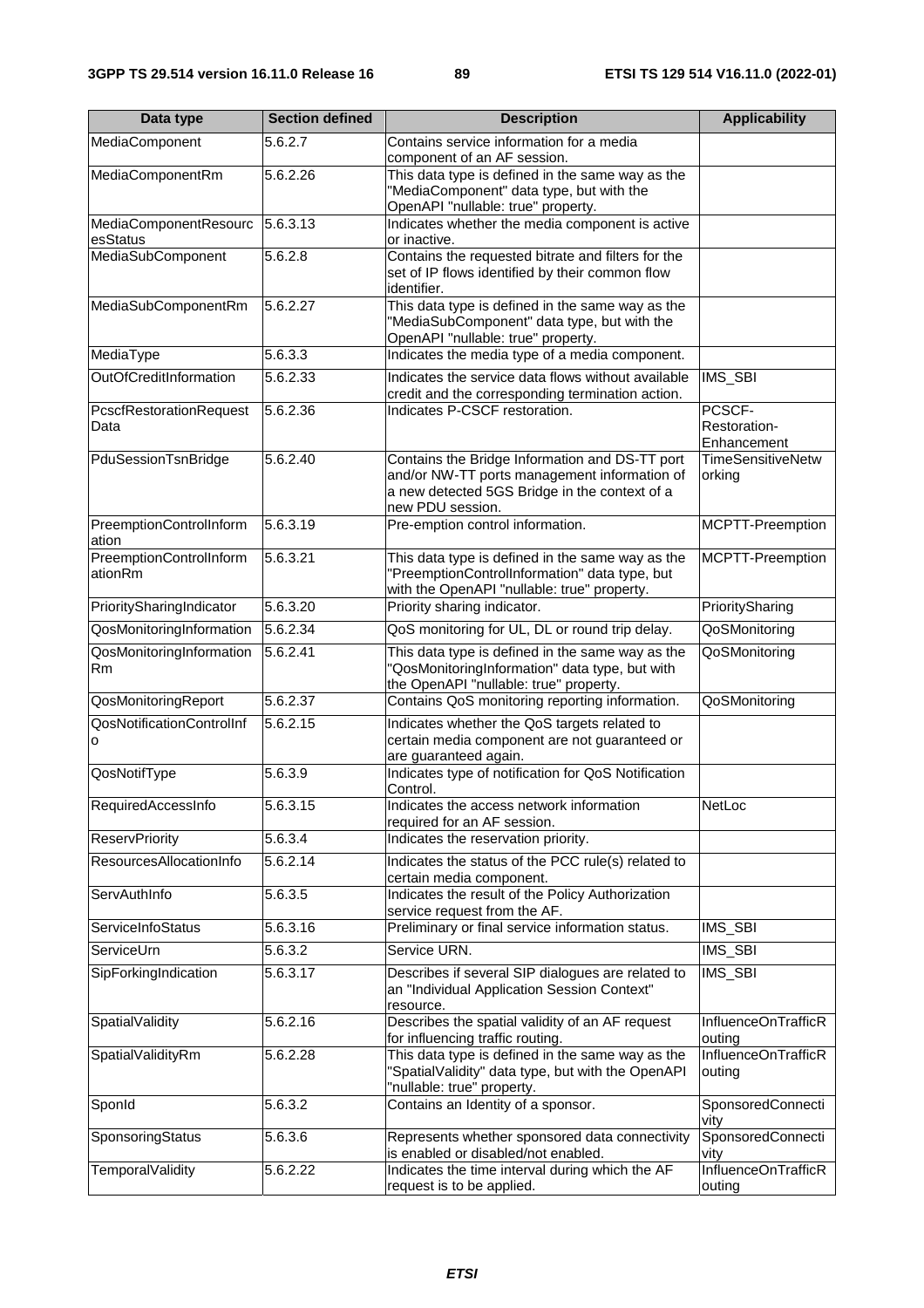| Data type                  | <b>Section defined</b> | <b>Description</b>                                                                                                                  | <b>Applicability</b>               |
|----------------------------|------------------------|-------------------------------------------------------------------------------------------------------------------------------------|------------------------------------|
| TerminationCause           | 5.6.3.10               | Indicates the cause for requesting the deletion of<br>the Individual Application Session Context<br>resource.                       |                                    |
| TerminationInfo            | 5.6.2.12               | Includes information related to the termination of<br>the Individual Application Session Context<br>resource.                       |                                    |
| TosTrafficClass            | 5.6.3.2                | Contains the IPv4 Type-of-Service or the IPv6<br>Traffic-Class field and the ToS/Traffic Class<br>mask field.                       |                                    |
| TosTrafficClassRm          | 5.6.3.2                | This data type is defined in the same way as the<br>"TosTrafficClass" data type, but with the<br>OpenAPI "nullable: true" property. |                                    |
| TscPriorityLevel           | 5.6.3.2                | Priority of TSC Flows                                                                                                               | <b>TimeSensitiveNetw</b><br>orking |
| TscPriorityLevelRm         | 5.6.3.2                | This data type is defined in the same way as the<br>"TscPriorityLevel" data type, but with the<br>OpenAPI "nullable: true" property | <b>TimeSensitiveNetw</b><br>orking |
| <b>TscailnputContainer</b> | 5.6.2.39               | TSCAI Input information container.                                                                                                  | <b>TimeSensitiveNetw</b><br>orking |
| <b>TsnQosContainer</b>     | 5.6.2.35               | TSC traffic QoS parameters.                                                                                                         | <b>TimeSensitiveNetw</b><br>orking |
| <b>TsnQosContainerRm</b>   | 5.6.2.38               | This data type is defined in the same way as the<br>'TsnQosContainer" data type, but with the<br>OpenAPI "nullable: true" property. | <b>TimeSensitiveNetw</b><br>orking |
| UeldentityInfo             | 5.6.2.31               | Represents 5GS-Level UE Identities.                                                                                                 | IMS_SBI                            |

Table 5.6.1-2 specifies data types re-used by the Npcf\_PolicyAuthorization service based interface protocol from other specifications, including a reference to their respective specifications and when needed, a short description of their use within the Npcf\_PolicyAuthorization service based interface.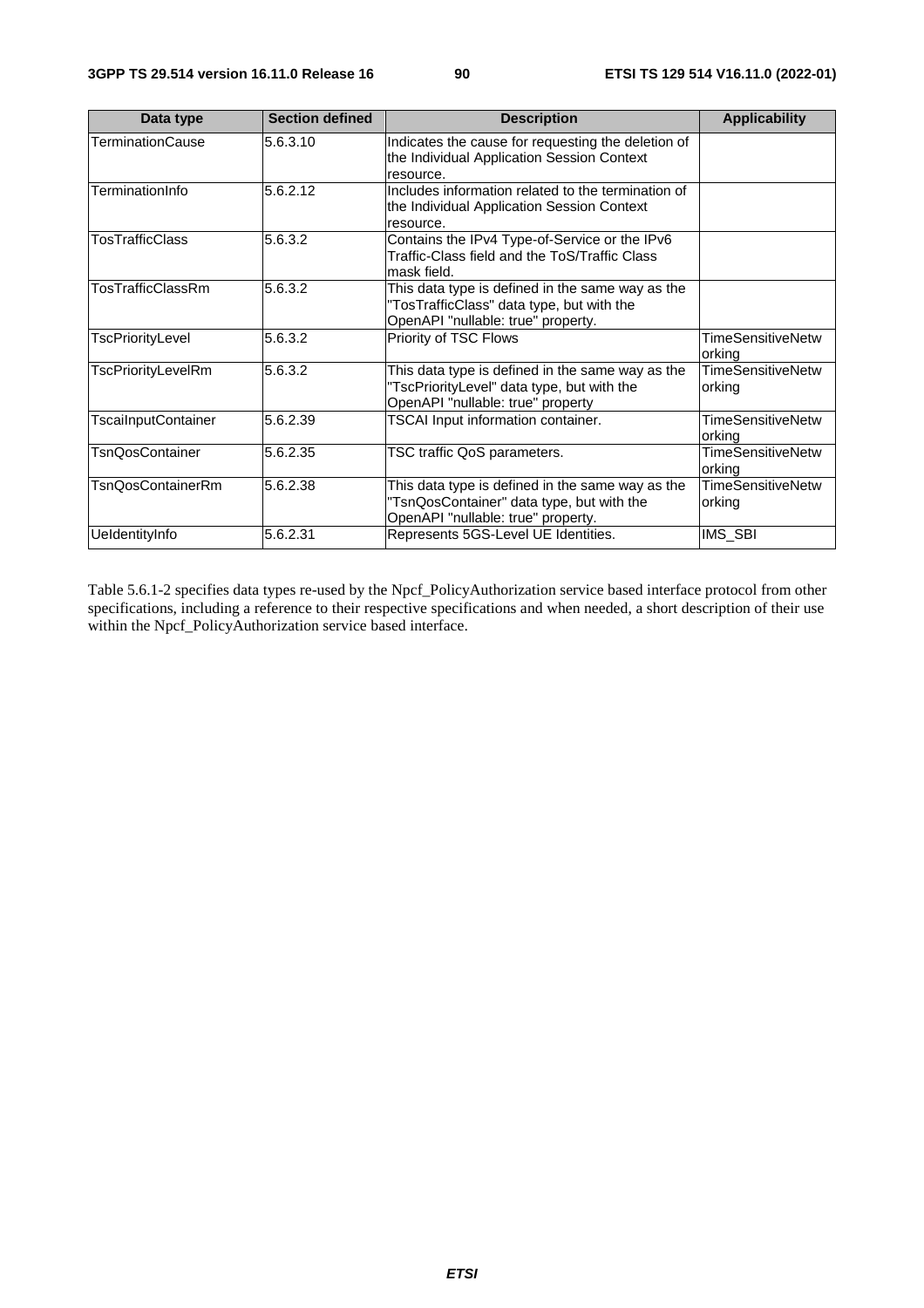**Table 5.6.1-2: Npcf\_PolicyAuthorization re-used Data Types**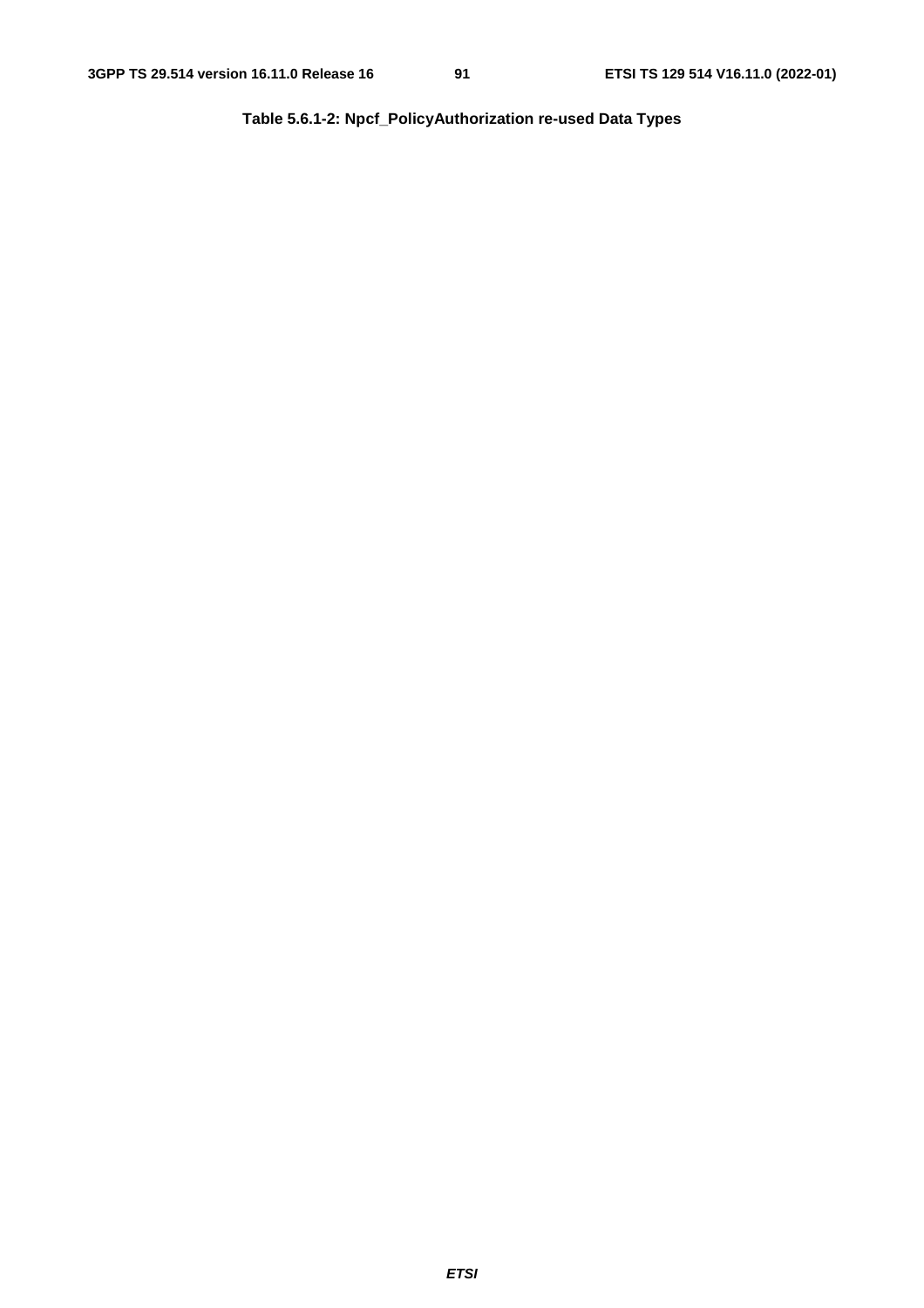| Data type                     | <b>Reference</b>    | <b>Comments</b>                                                                                                                       | <b>Applicability</b>                                                          |
|-------------------------------|---------------------|---------------------------------------------------------------------------------------------------------------------------------------|-------------------------------------------------------------------------------|
| AccNetChargingAddre           | 3GPP TS 29.512 [8]  | Indicates the IP address of the network entity                                                                                        | IMS_SBI                                                                       |
| SS                            |                     | within the access network performing<br>charging.                                                                                     |                                                                               |
| AccessType                    | 3GPP TS 29.571 [12] | The identification of the type of access                                                                                              |                                                                               |
| AccumulatedUsage              | 3GPP TS 29.122 [15] | network.<br>Accumulated Usage.                                                                                                        | SponsoredConnectivi                                                           |
|                               |                     |                                                                                                                                       | ty                                                                            |
| AdditionalAccessInfo          | 3GPP TS 29.512 [8]  | Indicates the combination of additional<br>Access Type and RAT Type for MA PDU                                                        | <b>ATSSS</b>                                                                  |
|                               |                     | session                                                                                                                               |                                                                               |
| AfSigProtocol                 | 3GPP TS 29.512 [8]  | Represents the protocol used for signalling<br>between the UE and the AF.                                                             | ProvAFsignalFlow                                                              |
| ApplicationChargingId         | 3GPP TS 29.571 [12] | Application provided charging identifier<br>allowing correlation of charging information.                                             | IMS_SBI                                                                       |
| <b>BdtReferenceId</b>         | 3GPP TS 29.122 [15] | Identifies transfer policies.                                                                                                         |                                                                               |
| <b>BitRate</b>                | 3GPP TS 29.571 [12] | Specifies bitrate in kbits per second.                                                                                                |                                                                               |
| <b>BitRateRm</b>              | 3GPP TS 29.571 [12] | This data type is defined in the same way as<br>the "BitRate" data type, but with the OpenAPI<br>"nullable: true" property.           |                                                                               |
| BridgeManagementCo<br>ntainer | 3GPP TS 29.512 [8]  | Contains bridge management information.                                                                                               | <b>TimeSensitiveNetwor</b><br>king                                            |
| <b>Bytes</b>                  | 3GPP TS 29.571 [12] | String with format "byte".                                                                                                            |                                                                               |
| ChargingId                    | 3GPP TS 29.571 [12] | Charging identifier allowing correlation of<br>charging information.                                                                  | IMS_SBI                                                                       |
| <b>DateTime</b>               | 3GPP TS 29.571 [12] | String with format "date-time" as defined in<br>OpenAPI Specification [11].                                                           | InfluenceOnTrafficRo<br>uting,<br><b>TimeSensitiveNetwor</b><br>king          |
| Dnn                           | 3GPP TS 29.571 [12] | Data Network Name.                                                                                                                    |                                                                               |
| <b>DurationSec</b>            | 3GPP TS 29.571 [12] | Identifies a period of time in units of seconds.                                                                                      | <b>TimeSensitiveNetwor</b><br>king,<br>EnhancedSubscriptio<br>nToNotification |
| FinalUnitAction               | 3GPP TS 32.291 [22] | Indicates the action to be taken when the<br>user's account cannot cover the service cost.                                            |                                                                               |
| Float                         | 3GPP TS 29.571 [12] | Number with format "float" as defined in<br>OpenAPI Specification [11].                                                               | <b>FLUS</b>                                                                   |
| FloatRm                       | 3GPP TS 29.571 [12] | This data type is defined in the same way as<br>the "Float" data type, but with the OpenAPI<br>"nullable: true" property.             | <b>FLUS</b>                                                                   |
| FlowDirection                 | 3GPP TS 29.512 [8]  | Flow Direction.                                                                                                                       |                                                                               |
| ExtMaxDataBurstVol            | 3GPP TS 29.571 [12] | Maximum Burst Size.                                                                                                                   | <b>TimeSensitiveNetwor</b><br>king                                            |
| ExtMaxDataBurstVolR<br>m      | 3GPP TS 29.571 [12] | This data type is defined in the same way as<br>the "ExtMaxDataBurstVol" data type, but with<br>the OpenAPI "nullable: true" property | <b>TimeSensitiveNetwor</b><br>king                                            |
| Gpsi                          | 3GPP TS 29.571 [12] | Identifies the GPSI.                                                                                                                  |                                                                               |
| Ipv4Addr                      | 3GPP TS 29.571 [12] | Identifies an IPv4 address.                                                                                                           |                                                                               |
| Ipv6Addr                      | 3GPP TS 29.571 [12] | Identifies an IPv6 address.                                                                                                           |                                                                               |
| MacAddr48                     | 3GPP TS 29.571 [12] | MAC Address.                                                                                                                          |                                                                               |
| NetLocAccessSupport           | 3GPP TS 29.512 [8]  | Indicates the access network does not<br>support the report of the requested access<br>network information.                           | <b>NetLoc</b>                                                                 |
| NullValue                     | 3GPP TS 29.571 [12] | JSON's null value, used as an explicit value<br>of an enumeration.                                                                    | MCPTT-Preemption                                                              |
| PacketDelBudget               | 3GPP TS 29.571 [12] | Packet Delay Budget.                                                                                                                  | <b>TimeSensitiveNetwor</b><br>king                                            |
| PacketDelBudgetRm             | 3GPP TS 29.571 [12] | This data type is defined in the same way as<br>the "PacketDelBudget" data type, but with the<br>OpenAPI "nullable: true" property    | <b>TimeSensitiveNetwor</b><br>king                                            |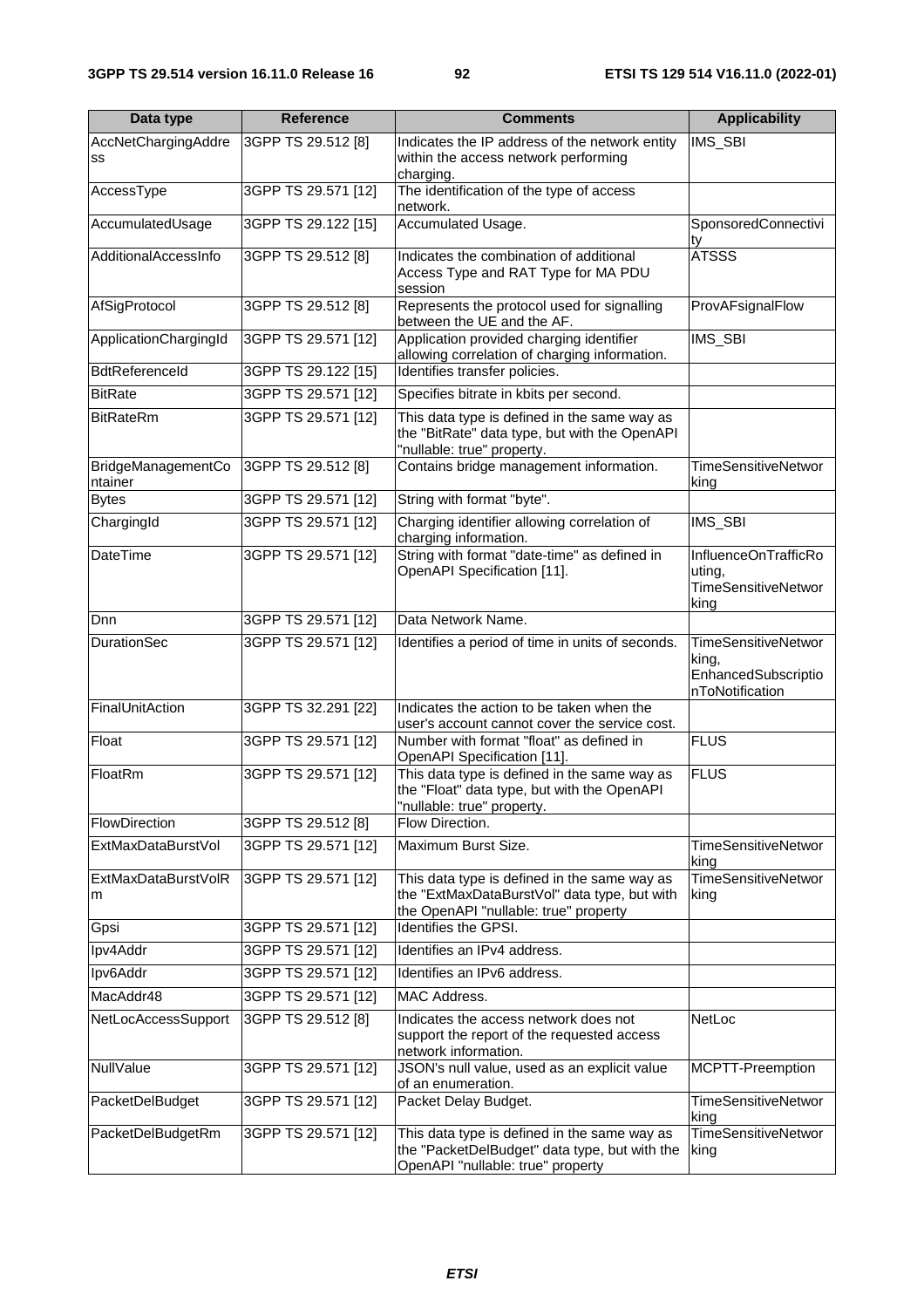| Data type                           | <b>Reference</b>    | <b>Comments</b>                                                                                                                                                                                            | <b>Applicability</b>               |  |
|-------------------------------------|---------------------|------------------------------------------------------------------------------------------------------------------------------------------------------------------------------------------------------------|------------------------------------|--|
| PacketLossRateRm                    | 3GPP TS 29.571 [12] | This data type is defined in the same way as<br>the "PacketLossRate" data type, but with the<br>OpenAPI "nullable: true" property.                                                                         | <b>CHEM</b>                        |  |
| Pei                                 | 3GPP TS 29.571 [12] | Identifies the PEI.                                                                                                                                                                                        | IMS_SBI                            |  |
| PlmnldNid                           | 3GPP TS 29.571 [12] | Identifies the network: the PLMN Identifier<br>(mobile country code and mobile network<br>code) and, for an SNPN, also the NID.                                                                            |                                    |  |
| PreemptionCapability                | 3GPP TS 29.571 [12] | Pre-emption capability.                                                                                                                                                                                    | MCPTT-Preemption                   |  |
| PreemptionVulnerabilit              | 3GPP TS 29.571 [12] | Pre-emption vulnerability.                                                                                                                                                                                 | MCPTT-Preemption                   |  |
| PreemptionCapability<br>Rm          | 3GPP TS 29.571 [12] | It is defined in the same way as the<br>"PreemptionCapability" data type, but with<br>the OpenAPI "nullable: true" property.                                                                               | MCPTT-Preemption                   |  |
| PreemptionVulnerabilit<br>yRm       | 3GPP TS 29.571 [12] | It is defined in the same way as the<br>"PreemptionVulnerability" data type, but with<br>the OpenAPI "nullable: true" property.                                                                            | MCPTT-Preemption                   |  |
| PresenceInfo                        | 3GPP TS 29.571 [12] | Represents an area of interest, e.g. a<br>Presence Reporting Area.                                                                                                                                         | InfluenceOnTrafficRo<br>uting      |  |
| PortManagementCont<br>ainer         | 3GPP TS 29.512 [8]  | Contains port management information for a<br>related TSN port.                                                                                                                                            | <b>TimeSensitiveNetwor</b><br>king |  |
| <b>ProblemDetails</b>               | 3GPP TS 29.571 [12] | Contains a detailed information about an<br>error.                                                                                                                                                         |                                    |  |
| <b>RanNasRelCause</b>               | 3GPP TS 29.512 [8]  | Indicates RAN and/or NAS release cause<br>code information.                                                                                                                                                | RAN-NAS-Cause                      |  |
| RedirectResponse                    | 3GPP TS 29.571 [12] | Contains redirection related information.                                                                                                                                                                  | ES3XX                              |  |
| RequestedQosMonitor<br>ingParameter | 3GPP TS 29.512 [8]  | Indicate the UL packet delay, DL packet<br>delay or round trip packet delay between the<br>UE and the UPF is to be monitored when the<br>QoS Monitoring for URLLC is enabled for the<br>service data flow. | QoSMonitoring                      |  |
| RatType                             | 3GPP TS 29.571 [12] | RAT Type.                                                                                                                                                                                                  |                                    |  |
| RouteToLocation                     | 3GPP TS 29.571 [12] | Identifies routes to locations of applications.                                                                                                                                                            | InfluenceOnTrafficRo<br>uting      |  |
| Snssai                              | 3GPP TS 29.571 [12] | Identifies the S-NSSAI.                                                                                                                                                                                    |                                    |  |
| Supi                                | 3GPP TS 29.571 [12] | Identifies the SUPI.                                                                                                                                                                                       |                                    |  |
| SupportedFeatures                   | 3GPP TS 29.571 [12] | Used to negotiate the applicability of the<br>optional features defined in table 5.8-1.                                                                                                                    |                                    |  |
| <b>TimeZone</b>                     | 3GPP TS 29.571 [12] | Time Zone.                                                                                                                                                                                                 | <b>NetLoc</b>                      |  |
| TsnBridgeInfo                       | 3GPP TS 29.512 [8]  | TSN bridge information.                                                                                                                                                                                    | <b>TimeSensitiveNetwor</b><br>king |  |
| Uinteger                            | 3GPP TS 29.571 [12] | Unsigned Integer.                                                                                                                                                                                          | TimeSensitiveNetwor<br>king        |  |
| Uint32                              | 3GPP TS 29.571 [12] | Unsigned 32-bit integers, i.e. only value 0<br>and 32-bit integers above 0 are permissible.                                                                                                                | ResourceSharing                    |  |
| Uint32Rm                            | 3GPP TS 29.571 [12] | This data type is defined in the same way as<br>the "Uint32" data type, but with the OpenAPI<br>"nullable: true" property.                                                                                 | ResourceSharing                    |  |
| UpPathChgEvent                      | 3GPP TS 29.512 [8]  | Contains the subscription information to be<br>delivered to SMF for the UP path<br>management events.                                                                                                      | InfluenceOnTrafficRo<br>uting      |  |
| Uri                                 | 3GPP TS 29.571 [12] | String providing an URI.                                                                                                                                                                                   |                                    |  |
| UsageThreshold                      | 3GPP TS 29.122 [15] | Usage Thresholds.                                                                                                                                                                                          | SponsoredConnectivi<br>ty          |  |
| UsageThresholdRm                    | 3GPP TS 29.122 [15] | This data type is defined in the same way as<br>the "UsageThreshold" data type, but with the<br>OpenAPI "nullable: true" property.                                                                         | SponsoredConnectivi<br>ty          |  |
| <b>UserLocation</b>                 | 3GPP TS 29.571 [12] | User Location.                                                                                                                                                                                             | NetLoc                             |  |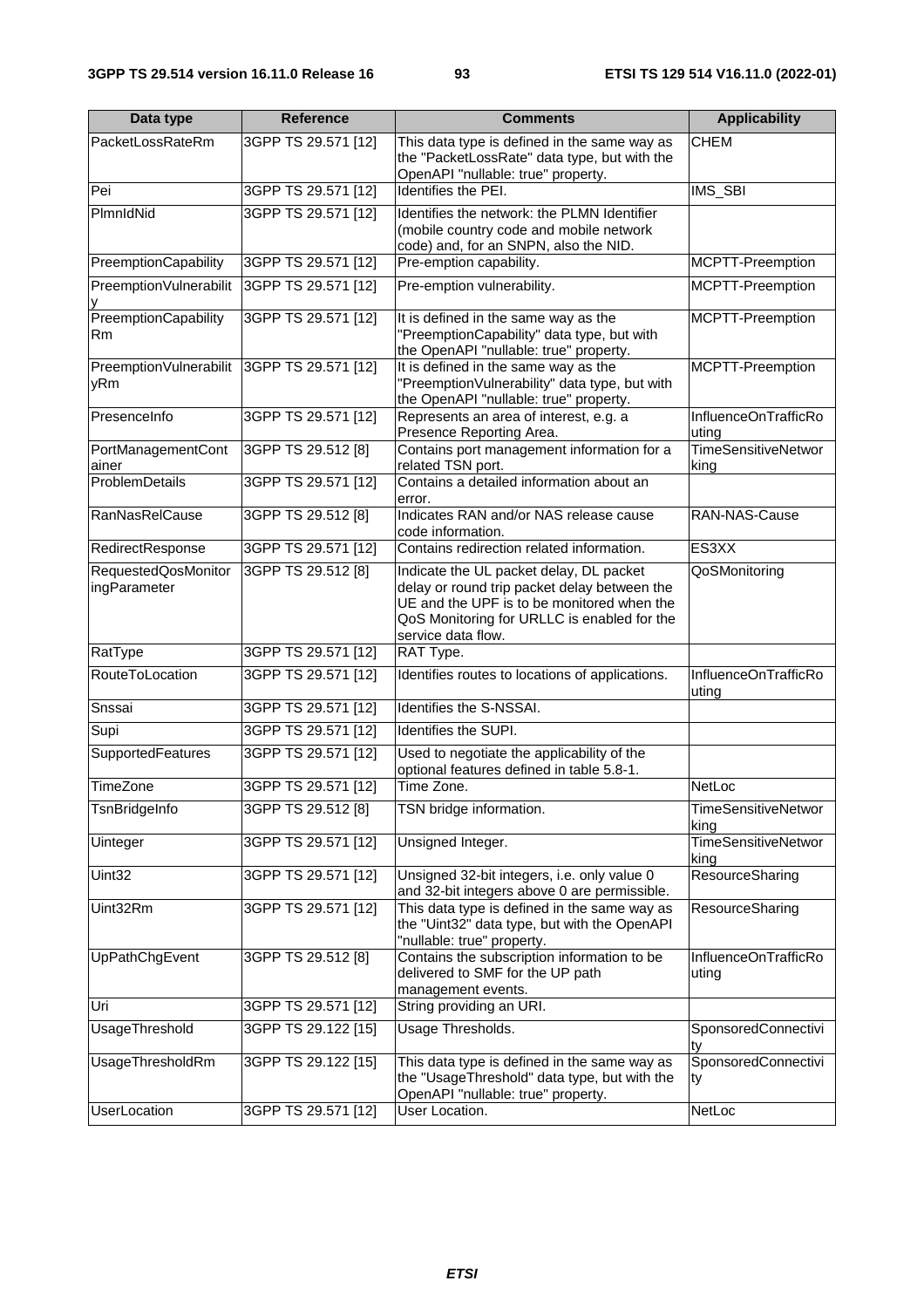# 5.6.2 Structured data types

# 5.6.2.1 Introduction

This subclause defines the structures to be used in resource representations.

# 5.6.2.2 Type AppSessionContext

# **Table 5.6.2.2-1: Definition of type AppSessionContext**

| <b>Attribute name</b> | Data type                           | Р | Cardinality | <b>Description</b>                                                                                                                                                                                                                     | <b>Applicability</b> |
|-----------------------|-------------------------------------|---|-------------|----------------------------------------------------------------------------------------------------------------------------------------------------------------------------------------------------------------------------------------|----------------------|
| lascReqData           | <b>AppSessionContext</b><br>RegData | C | 01          | Identifies the service requirements of an<br>Individual Application Session Context.<br>It shall be present in HTTP POST<br>request messages for the creation of<br>the resource and may be included in<br>the HTTP response messages. |                      |
| ascRespData           | AppSessionContext<br>RespData       | C | 0.1         | Describes the authorization data of an<br>Individual Application Session Context<br>created by the PCF.<br>It may be present in the HTTP response<br>messages.                                                                         |                      |
| evsNotif              | EventsNotification                  | O | 0.1         | Describes information related to the<br>notification of events.                                                                                                                                                                        |                      |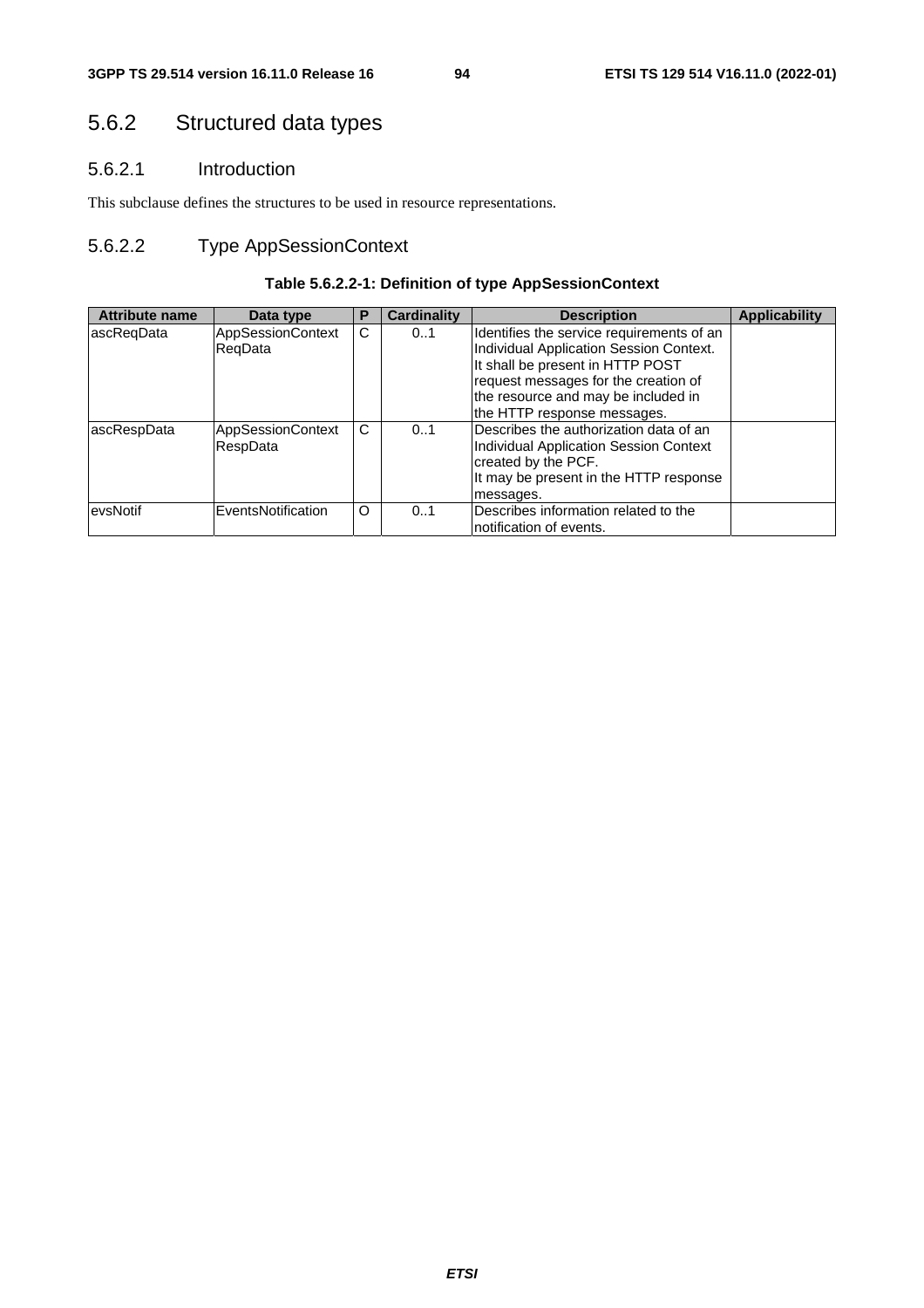5.6.2.3 Type AppSessionContextReqData

**Table 5.6.2.3-1: Definition of type AppSessionContextReqData**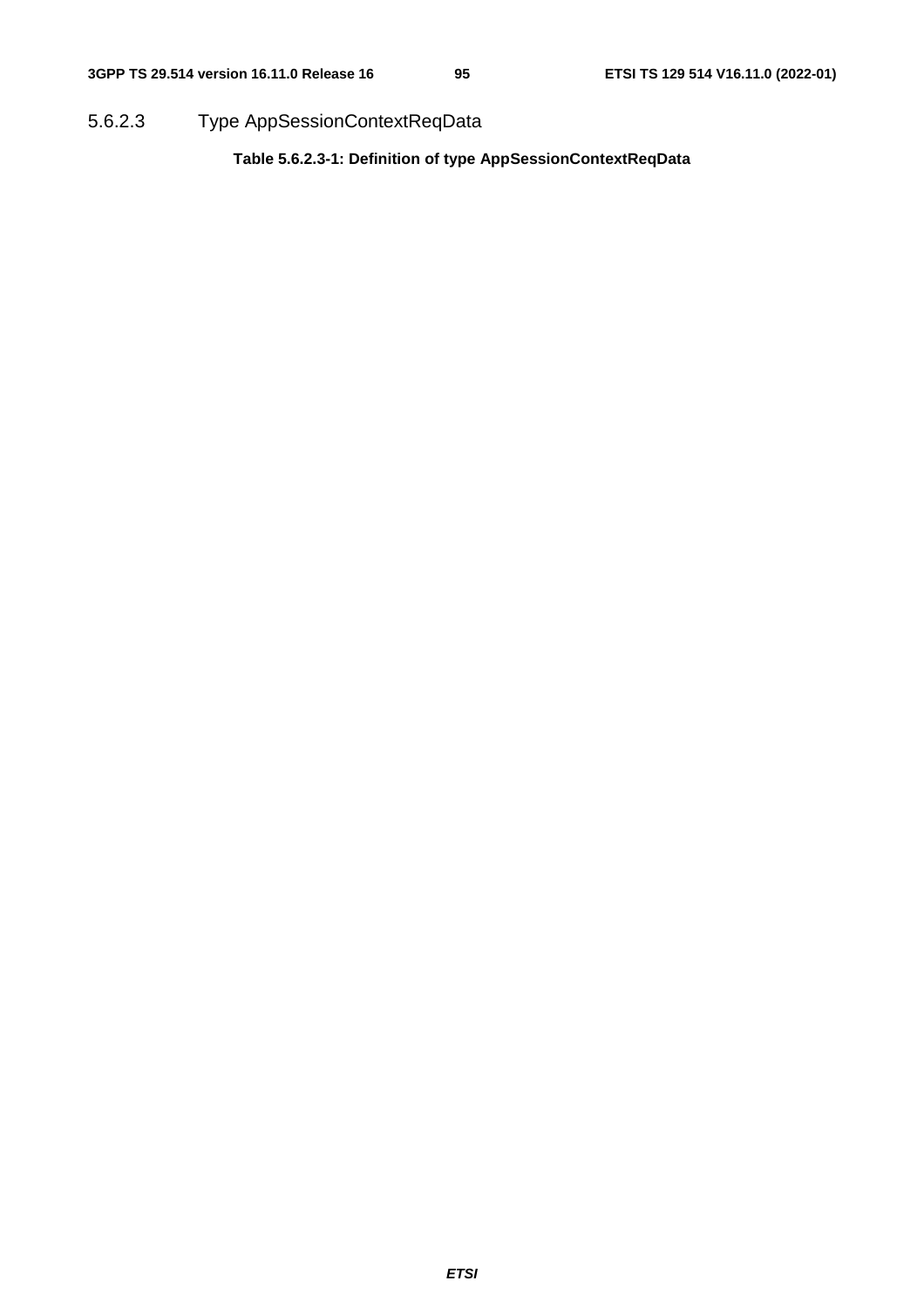| <b>Attribute name</b> | Data type                        | P           | <b>Cardinality</b> | <b>Description</b>                                                                                                                                                                                                                                                                                     | <b>Applicability</b>          |
|-----------------------|----------------------------------|-------------|--------------------|--------------------------------------------------------------------------------------------------------------------------------------------------------------------------------------------------------------------------------------------------------------------------------------------------------|-------------------------------|
| afAppId               | AfAppId                          | O           | 0.1                | AF application identifier.                                                                                                                                                                                                                                                                             |                               |
| afChargId             | ApplicationChargin<br>gld        | O           | 0.1                | AF charging identifier. This information<br>may be used for charging correlation<br>with QoS flow.                                                                                                                                                                                                     | IMS_SBI                       |
| afReqData             | AfRequestedData                  | O           | 0.1                | Represents the AF requested data to<br>be exposed.                                                                                                                                                                                                                                                     | IMS_SBI                       |
| afRoutReq             | AfRoutingRequire<br>ment         | $\mathsf C$ | 0.1                | Indicates the AF traffic routing<br>requirements. It shall be included if<br>Influence on Traffic Routing feature is<br>supported.                                                                                                                                                                     | InfluenceOnTr<br>afficRouting |
| aspld                 | Aspld                            | С           | 0.1                | Application service provider identity. It<br>shall be included if<br>"SponsoredConnectivity" feature is<br>supported.                                                                                                                                                                                  | SponsoredCon<br>nectivity     |
| bdtRefld              | BdtReferenceId                   | O           | 0.1                | Reference to a transfer policy<br>negotiated for background data traffic.                                                                                                                                                                                                                              |                               |
| dnn                   | Dnn                              | C           | 0.1                | Data Network Name, a full DNN with<br>both the Network Identifier and<br>Operator Identifier, or a DNN with the<br>Network Identifier only. It shall be<br>present when the "afRoutReq" attribute<br>is present.                                                                                       |                               |
| evSubsc               | EventsSubscReqD<br>ata           | O           | 0.1                | Identifies the events the application<br>subscribes to at creation of an<br><b>Individual Application Session Context</b><br>resource.                                                                                                                                                                 |                               |
| ipDomain              | string                           | O           | 0.1                | Indicates the IPv4 address domain<br>information that assists session binding.                                                                                                                                                                                                                         |                               |
| mcpttld               | string                           | O           | 0.1                | Indicates that the created Individual<br>Application Session Context resource<br>relates to an MCPTT session prioritized<br>call.<br>It includes either one of the namespace<br>values used for MCPTT (see<br>IETF RFC 8101 [42]) and it may include<br>the name of the MCPTT service<br>provider.     | <b>MCPTT</b>                  |
| mcVideoId             | string                           | O           | 0.1                | Indicates that the created Individual<br>Application Session Context resource<br>relates to an MCVideo session<br>prioritized call.<br>It includes either one of the namespace<br>values used for MCPTT (see<br>IETF RFC 8101 [42]) and it may include<br>the name of the MCVideo service<br>provider. | <b>MCVideo</b>                |
| medComponents         | map(MediaCompo<br>nent)          | O           | 1N                 | Media Component information. The key<br>of the map is the attribute<br>"medCompN".                                                                                                                                                                                                                     |                               |
| mpsid                 | string                           | O           | 0.1                | Indicates that the created Individual<br><b>Application Session Context resource</b><br>relates to an MPS service. It contains<br>the national variant for MPS service<br>name.                                                                                                                        |                               |
| mcsId                 | string                           | O           | 0.1                | Indicates that the created Individual<br>Application Session Context resource<br>relates to an MCS service. It contains<br>the national variant for MCS service<br>name.                                                                                                                               |                               |
| preemptControlInfo    | PreemptionControll<br>nformation | O           | 0.1                | Pre-emption control information.                                                                                                                                                                                                                                                                       | MCPTT-<br>Preemption          |
| resPrio               | <b>ReservPriority</b>            | O           | 0.1                | Indicates the reservation priority.                                                                                                                                                                                                                                                                    |                               |
| servInfStatus         | ServiceInfoStatus                | O           | 0.1                | Indicates whether the service<br>information is preliminary or final.<br>When the attribute is not provided the<br>default value is "FINAL".                                                                                                                                                           | IMS_SBI                       |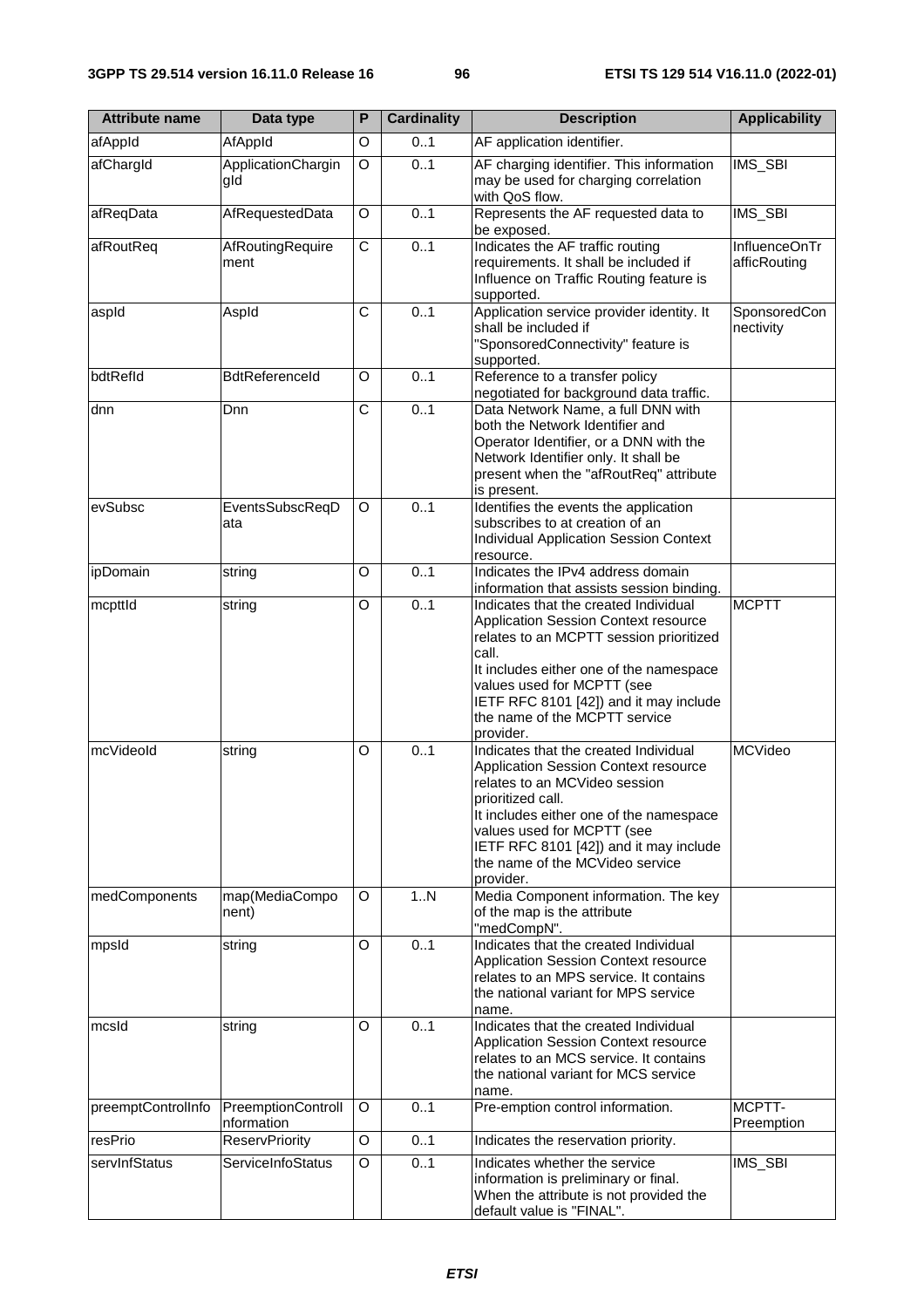| <b>Attribute name</b>   | Data type                          | $\overline{\mathsf{P}}$ | <b>Cardinality</b> | <b>Description</b>                                                                                                                                                                                                                                        | <b>Applicability</b>               |
|-------------------------|------------------------------------|-------------------------|--------------------|-----------------------------------------------------------------------------------------------------------------------------------------------------------------------------------------------------------------------------------------------------------|------------------------------------|
| notifUri                | Uri                                | м                       | 1                  | Notification URI for Application Session<br>Context termination requests.                                                                                                                                                                                 |                                    |
| servUrn                 | ServiceUrn                         | O                       | 0.1                | Service URN.                                                                                                                                                                                                                                              | IMS_SBI                            |
| sliceInfo               | Snssai                             | O                       | 0.1                | Identifies the S-NSSAI.                                                                                                                                                                                                                                   |                                    |
| sponId                  | SponId                             | C                       | 0.1                | Sponsor identity. It shall be included if<br>"SponsoredConnectivity" feature is<br>supported.                                                                                                                                                             | SponsoredCon<br>nectivity          |
| sponStatus              | SponsoringStatus                   | O                       | 0.1                | Indication of whether sponsored<br>connectivity is enabled or disabled/not<br>enabled.<br>The absence of the attribute indicates<br>that the sponsored connectivity is<br>enabled.                                                                        | SponsoredCon<br>nectivity          |
| supi                    | Supi                               | O                       | 0.1                | Subscription Permanent Identifier.                                                                                                                                                                                                                        |                                    |
| gpsi                    | Gpsi                               | O                       | 0.1                | Generic Public Subscription Identifier.                                                                                                                                                                                                                   |                                    |
| suppFeat                | SupportedFeatures                  | M                       | 1                  | This IE represents a list of Supported<br>features used as described in<br>subclause 5.8.<br>It shall be supplied by the NF service<br>consumer in the POST request that<br>requests a creation of an Individual<br>Application Session Context resource. |                                    |
| uelpv4                  | Ipv4Addr                           | С                       | 01                 | The IPv4 address of the served UE.                                                                                                                                                                                                                        |                                    |
| uelpv6                  | Ipv6Addr                           | $\overline{C}$          | 0.1                | The IPv6 address of the served UE.                                                                                                                                                                                                                        |                                    |
| ueMac                   | MacAddr48                          | C                       | 0.1                | The MAC address of the served UE.<br>When the feature<br>"TimeSensitiveNetworking" is<br>supported this attribute represents the<br>DS-TT port MAC address.                                                                                               |                                    |
| tsnBridgeManCont        | BridgeManagemen<br>tContainer      | O                       | 0.1                | Transports TSN bridge management<br>information.                                                                                                                                                                                                          | <b>TimeSensitive</b><br>Networking |
| tsnPortManContDs<br>ltt | PortManagementC<br>ontainer        | O                       | 0.1                | Transports TSN port management<br>information for the DS-TT port.                                                                                                                                                                                         | <b>TimeSensitive</b><br>Networking |
| tsnPortManContN<br>wtts | array(PortManage<br>mentContainer) | O                       | 1.N                | Transports TSN port management<br>information for one or more NW-TT<br>ports.                                                                                                                                                                             | <b>TimeSensitive</b><br>Networking |
| NOTE:                   | shall always be included.          |                         |                    | Only one of the served UE addressing parameters (the IPv4 address or the IPv6 address or MAC address)                                                                                                                                                     |                                    |

# 5.6.2.4 Type AppSessionContextRespData

# **Table 5.6.2.4-1: Definition of type AppSessionContextRespData**

| <b>Attribute name</b> | Data type                | Р | Cardinality | <b>Description</b>                        | <b>Applicability</b> |
|-----------------------|--------------------------|---|-------------|-------------------------------------------|----------------------|
| <b>servAuthInfo</b>   | ServAuthInfo             | O | 01          | Indicates the result of the authorization |                      |
|                       |                          |   |             | for a service request bound to a          |                      |
|                       |                          |   |             | transfer policy.                          |                      |
| luelds                | array(UeldentityInfo)    | O | 1N          | Represents the 5GS-Level UE identities    | IMS SBI              |
|                       |                          |   |             | available for an AF session context.      |                      |
| suppFeat              | <b>SupportedFeatures</b> | C | 01          | This IE represents a list of Supported    |                      |
|                       |                          |   |             | features used as described in             |                      |
|                       |                          |   |             | lsubclause 5.8.                           |                      |
|                       |                          |   |             | It shall be supplied by the PCF in the    |                      |
|                       |                          |   |             | response to the POST request that         |                      |
|                       |                          |   |             | requested a creation of an Individual     |                      |
|                       |                          |   |             | Application Session Context resource.     |                      |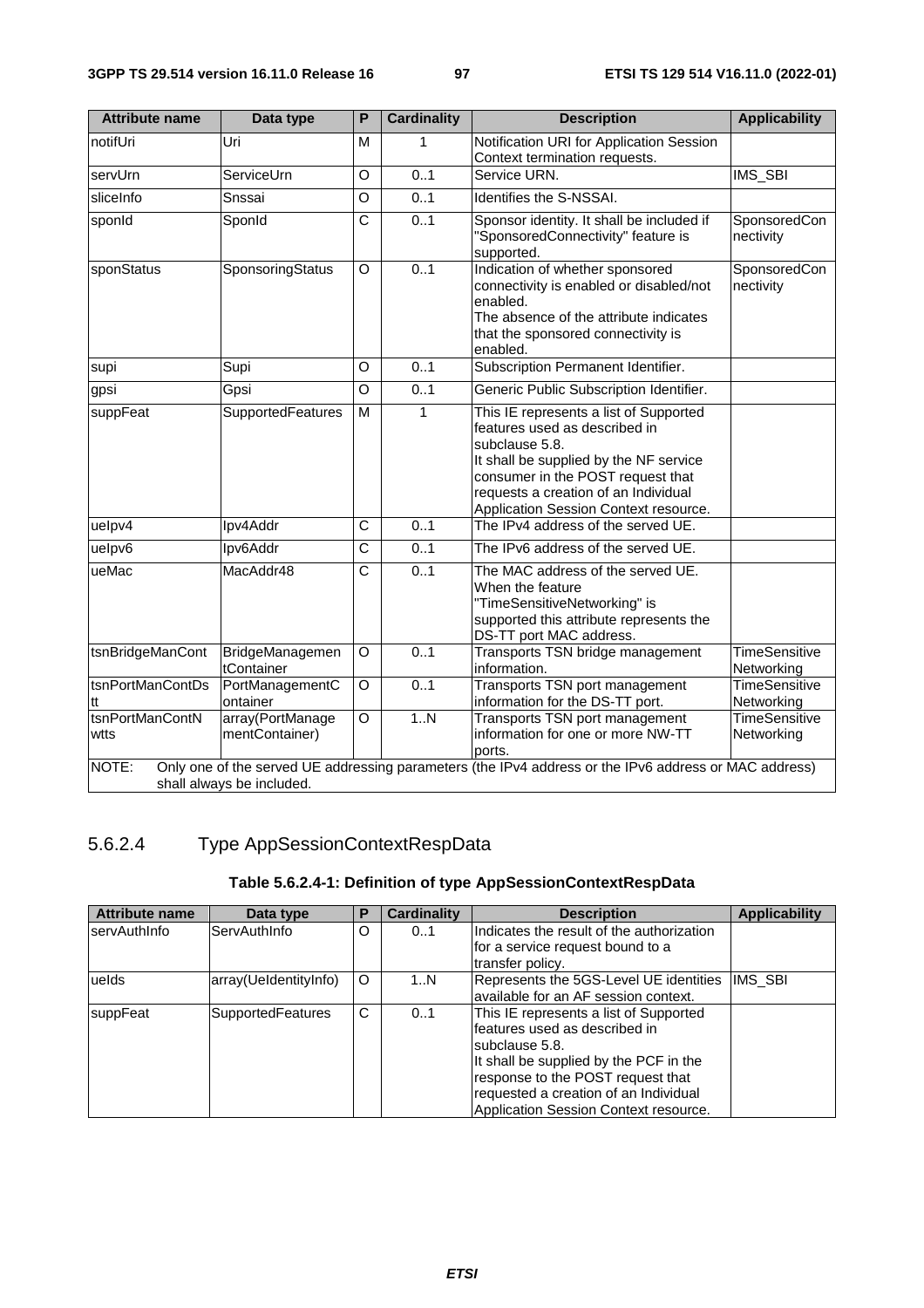# 5.6.2.5 Type AppSessionContextUpdateData

| <b>Attribute name</b> | Data type                                             | P | <b>Cardinality</b> | <b>Description</b>                                                           | <b>Applicability</b>      |
|-----------------------|-------------------------------------------------------|---|--------------------|------------------------------------------------------------------------------|---------------------------|
| afAppId               | AfAppId                                               | O | 0.1                | AF application identifier.                                                   |                           |
| afRoutReq             | AfRoutingRequire                                      | O | 01                 | Indicates the AF traffic routing                                             | InfluenceOnTr             |
|                       | mentRm                                                |   |                    | requirements.                                                                | afficRouting              |
| aspld                 | Aspld                                                 | O | 0.1                | Application service provider identity.                                       | SponsoredCon<br>nectivity |
| bdtRefld              | BdtReferenceId                                        | O | 0.1                | Reference to a transfer policy                                               |                           |
|                       |                                                       |   |                    | negotiated for background data traffic.                                      |                           |
| evSubsc               | EventsSubscReqD<br>ataRm                              | O | 0.1                | Identifies the events the application<br>subscribes to at modification of an |                           |
|                       |                                                       |   |                    | <b>Individual Application Session Context</b>                                |                           |
|                       |                                                       |   |                    | resource.                                                                    |                           |
| mcpttld               | string                                                | O | 0.1                | Indicates that the updated Individual                                        | <b>MCPTT</b>              |
|                       |                                                       |   |                    | Application Session Context resource                                         |                           |
|                       |                                                       |   |                    | relates to an MCPTT session prioritized                                      |                           |
|                       |                                                       |   |                    | call.                                                                        |                           |
|                       |                                                       |   |                    | It includes either one of the namespace                                      |                           |
|                       |                                                       |   |                    | values used for MCPTT (see                                                   |                           |
|                       |                                                       |   |                    | IETF RFC 8101 [42]) and it may include<br>the name of the MCPTT service      |                           |
|                       |                                                       |   |                    | provider.                                                                    |                           |
| mcVideold             | string                                                | O | 0.1                | Indicates that the updated Individual                                        | MCVideo                   |
|                       |                                                       |   |                    | <b>Application Session Context resource</b>                                  |                           |
|                       |                                                       |   |                    | relates to an MCVideo session                                                |                           |
|                       |                                                       |   |                    | prioritized call.                                                            |                           |
|                       |                                                       |   |                    | It includes either one of the namespace                                      |                           |
|                       |                                                       |   |                    | values used for MCPTT (see                                                   |                           |
|                       |                                                       |   |                    | IETF RFC 8101 [42]) and it may include<br>the name of the MCVideo service    |                           |
|                       |                                                       |   |                    | provider.                                                                    |                           |
| medComponents         | map(MediaCompo                                        | O | 1.N                | Media Component information.                                                 |                           |
|                       | nentRm)                                               |   |                    |                                                                              |                           |
| mpsId                 | string                                                | O | 0.1                | Indicates that the modified Individual                                       |                           |
|                       |                                                       |   |                    | Application Session Context resource                                         |                           |
|                       |                                                       |   |                    | relates to an MPS service. It contains                                       |                           |
|                       |                                                       |   |                    | the national variant for MPS service<br>name.                                |                           |
| mcsld                 | string                                                | O | 0.1                | Indicates that the updated Individual                                        |                           |
|                       |                                                       |   |                    | <b>Application Session Context resource</b>                                  |                           |
|                       |                                                       |   |                    | relates to an MCS service. It contains                                       |                           |
|                       |                                                       |   |                    | the national variant for MCS service                                         |                           |
|                       |                                                       |   |                    | name.                                                                        |                           |
|                       | preemptControlInfo PreemptionControll<br>nformationRm | O | 01                 | Preemption control information.                                              | MCPTT-<br>Preemption      |
| resPrio               | <b>ReservPriority</b>                                 | O | 0.1                | Indicates the reservation priority.                                          |                           |
| servInfStatus         | ServiceInfoStatus                                     | O | 0.1                | Indicates whether the service                                                | IMS_SBI                   |
|                       |                                                       |   |                    | information is preliminary or final.                                         |                           |
| sipForkInd            | SipForkingIndicatio                                   | O | 0.1                | Describes if several SIP dialogues are                                       | IMS_SBI                   |
|                       | n                                                     |   |                    | related to an "Individual Application                                        |                           |
|                       |                                                       |   |                    | Session Context" resource.                                                   |                           |
| sponid                | SponId                                                | O | 0.1                | Sponsor identity.                                                            | SponsoredCon              |
| sponStatus            | SponsoringStatus                                      | O | 01                 | Indication of whether sponsored                                              | nectivity<br>SponsoredCon |
|                       |                                                       |   |                    | connectivity is enabled or disabled/not                                      | nectivity                 |
|                       |                                                       |   |                    | enabled.                                                                     |                           |
| tsnBridgeManCont      | BridgeManagemen                                       | O | 0.1                | Transports TSN bridge management                                             | <b>TimeSensitive</b>      |
|                       | tContainer                                            |   |                    | information.                                                                 | Networking                |
| tsnPortManContDs      | PortManagementC                                       | O | 01                 | Transports TSN port management                                               | <b>TimeSensitive</b>      |
| tt                    | ontainer                                              |   |                    | information for the DS-TT port.                                              | Networking                |
| tsnPortManContN       | array(PortManage                                      | O | 1N                 | Transports TSN port management                                               | TimeSensitive             |
| wtts                  | mentContainer)                                        |   |                    | information for one or more NW-TT                                            | Networking                |
|                       |                                                       |   |                    | ports.                                                                       |                           |

# **Table 5.6.2.5-1: Definition of type AppSessionContextUpdateData**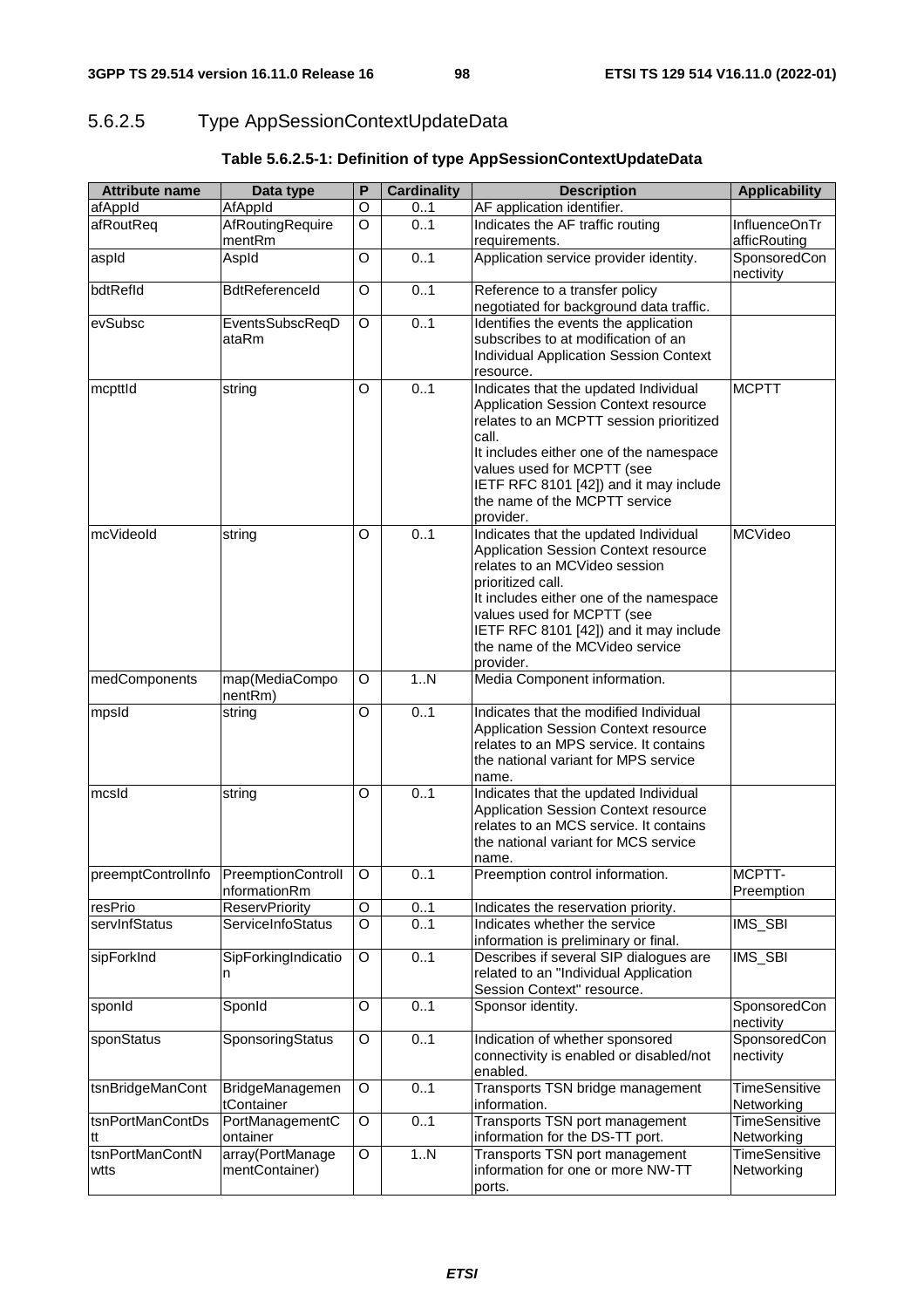# 5.6.2.6 Type EventsSubscReqData

| <b>Attribute name</b> | Data type                                      | P        | Cardinality | <b>Description</b>                                                                                                                                                                                                 | <b>Applicability</b>                        |
|-----------------------|------------------------------------------------|----------|-------------|--------------------------------------------------------------------------------------------------------------------------------------------------------------------------------------------------------------------|---------------------------------------------|
| events                | array(AfEventSubsc<br>ription)                 | M        | 1N          | Subscribed Events.                                                                                                                                                                                                 |                                             |
| notifUri              | Uri                                            | O        | 01          | Notification URI.                                                                                                                                                                                                  |                                             |
| reqQosMonPara<br>ms   | array(RequestedQo<br>sMonitoringParamet<br>er) | O        | 1N          | Indicates the UL packet delay, DL<br>packet delay and/or round trip packet<br>delay between the UE and the UPF is<br>to be monitored when the QoS<br>Monitoring for URLLC is enabled for the<br>service data flow. | QoSMonitoring                               |
| qosMon                | QosMonitoringInfor<br>mation                   | O        | 0.1         | Qos Monitoring information. It can be<br>present when the event<br>"QOS MONITORING" is subscribed.                                                                                                                 | QoSMonitoring                               |
| reqAnis               | array(RequiredAcce<br>ssinfo)                  | C        | 1N          | Represents the required access<br>network information. It shall be present<br>when the event "ANI REPORT" is<br>subscribed.                                                                                        | <b>NetLoc</b>                               |
| lusgThres             | UsageThreshold                                 | $\Omega$ | 01          | Includes the volume and/or time<br>thresholds for sponsored data<br>connectivity.                                                                                                                                  | SponsoredCon<br>nectivity                   |
| InotifCorreld         | string                                         | O        | 0.1         | It is used to set the value of Notification<br>Correlation ID in the corresponding<br>notification.                                                                                                                | lEnhancedSub<br>scriptionToNoti<br>fication |

# **Table 5.6.2.6-1: Definition of type EventsSubscReqData**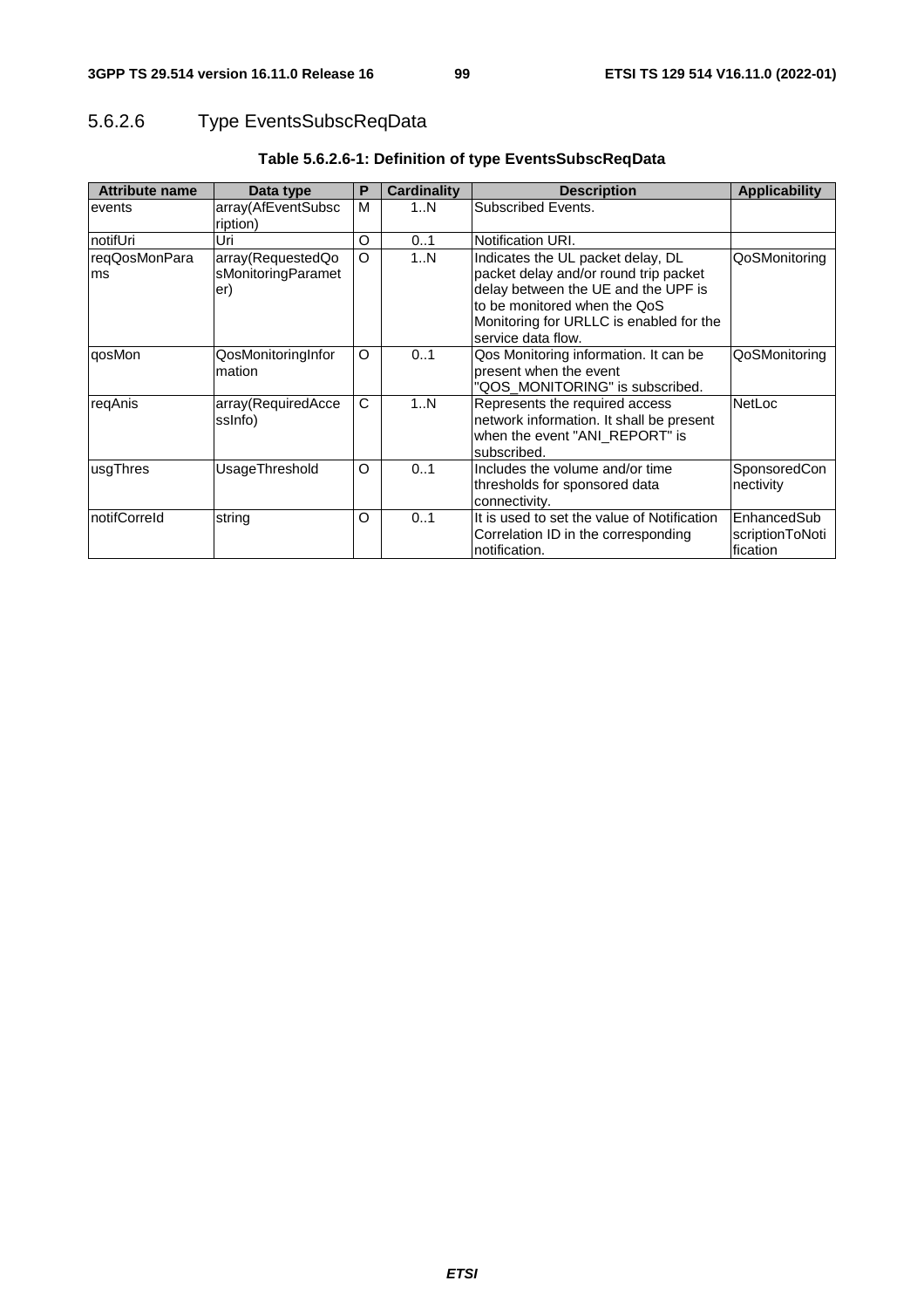5.6.2.7 Type MediaComponent

**Table 5.6.2.7-1: Definition of type MediaComponent**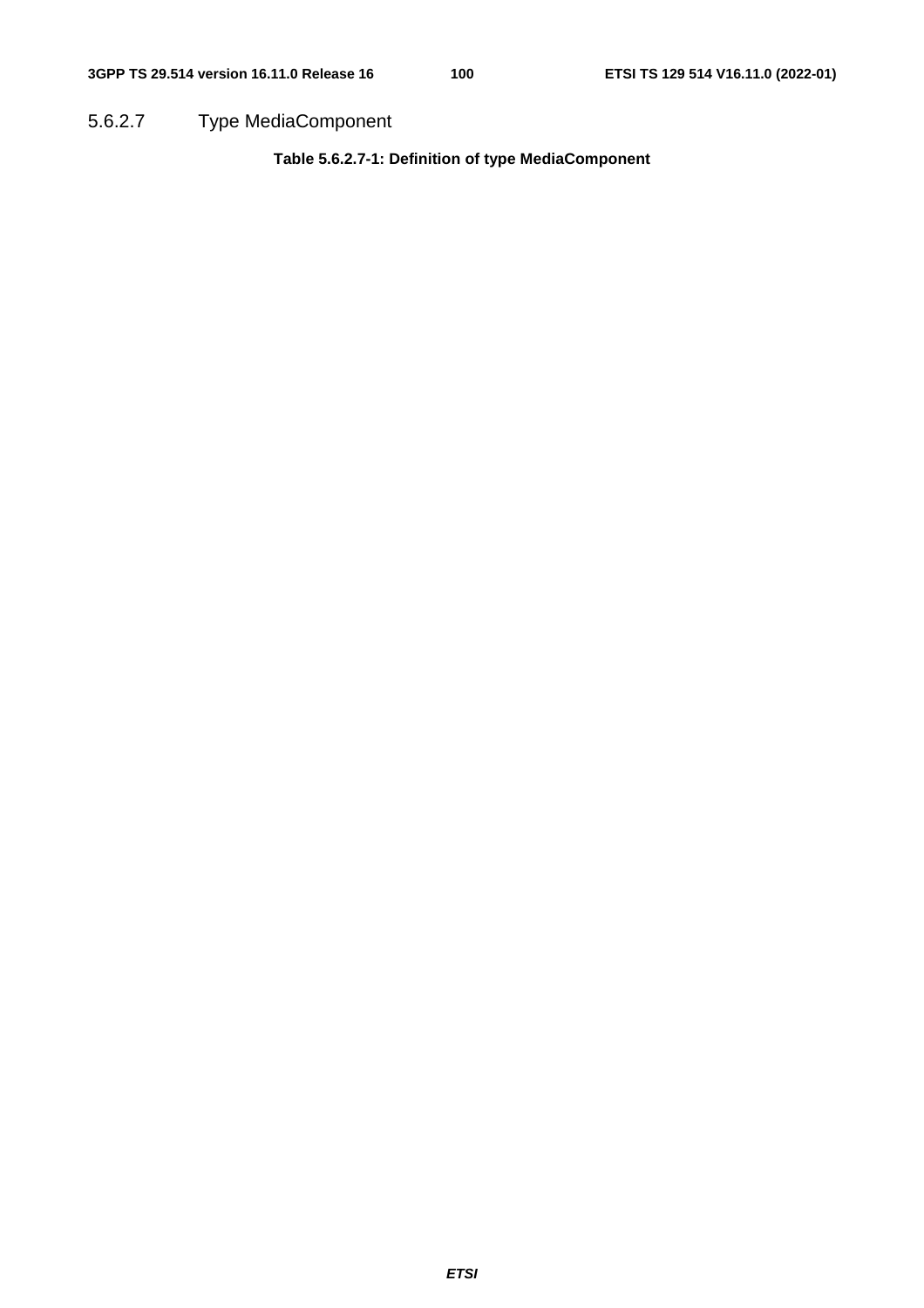| <b>Attribute name</b> | Data type         | P       | <b>Cardinality</b> | <b>Description</b>                                                               | <b>Applicability</b>   |
|-----------------------|-------------------|---------|--------------------|----------------------------------------------------------------------------------|------------------------|
| afAppId               | AfAppId           | O       | 0.1                | Contains information that identifies the<br>particular service the AF session    |                        |
| afRoutReq             | AfRoutingRequirem | O       | 0.1                | belongs to.<br>Indicates the AF traffic routing                                  | InfluenceOnTra         |
|                       | ent               |         |                    | requirements.                                                                    | fficRouting            |
| qosReference          | string            | O       | 0.1                | Identifies a pre-defined QoS                                                     | AuthorizationWi        |
|                       |                   |         |                    | information.                                                                     | thRequiredQoS          |
| altSerReqs            | array(string)     | O       | 1. N               | Ordered list of alternative service                                              | AuthorizationWi        |
|                       |                   |         |                    | requirements. The lower the index of                                             | thRequiredQoS          |
|                       |                   |         |                    | the array for a given entry, the higher                                          |                        |
|                       |                   |         |                    | the priority.                                                                    |                        |
| disUeNotif            | boolean           | O       | 0.1                | Indicates to disable QoS flow                                                    | <b>DisableUENotifi</b> |
|                       |                   |         |                    | parameters signalling to the UE when                                             | cation                 |
|                       |                   |         |                    | the SMF is notified by the NG-RAN of                                             |                        |
|                       |                   |         |                    | changes in the fulfilled QoS situation<br>when it is included and set to "true". |                        |
|                       |                   |         |                    | The fulfilled situation is either the QoS                                        |                        |
|                       |                   |         |                    | profile or an Alternative QoS Profile.                                           |                        |
|                       |                   |         |                    | The default value "false" shall apply, if                                        |                        |
|                       |                   |         |                    | the attribute is not present and has not                                         |                        |
|                       |                   |         |                    | been supplied previously.                                                        |                        |
| contVer               | ContentVersion    | O       | 0.1                | Represents the content version of a                                              | MediaCompone           |
|                       |                   |         |                    | media component.                                                                 | ntVersioning           |
| desMaxLatency         | Float             | O       | 0.1                | Indicates a maximum desirable                                                    | FLUS, QoSHint          |
|                       |                   |         |                    | transport level packet latency in                                                |                        |
|                       |                   |         |                    | milliseconds.                                                                    |                        |
| desMaxLoss            | Float             | O       | 0.1                | Indicates the maximum desirable<br>transport level packet loss rate in           | FLUS, QoSHint          |
|                       |                   |         |                    | percent (without "%" sign).                                                      |                        |
| flusId                | string            | O       | 0.1                | Indicates that the media component is                                            | <b>FLUS</b>            |
|                       |                   |         |                    | used for FLUS media.                                                             |                        |
|                       |                   |         |                    | It is derived from the media level                                               |                        |
|                       |                   |         |                    | attribute "a=label:" (see                                                        |                        |
|                       |                   |         |                    | IETF RFC 4574 [50]) obtained from the                                            |                        |
|                       |                   |         |                    | SDP body. It contains the string after                                           |                        |
|                       |                   |         |                    | "a=label:" starting with "flus" and may                                          |                        |
|                       |                   |         |                    | be followed by more characters as                                                |                        |
| medCompN              |                   | M       | 1                  | described in 3GPP TS 26.238 [51].<br>Identifies the media component              |                        |
|                       | integer           |         |                    | number, and it contains the ordinal                                              |                        |
|                       |                   |         |                    | number of the media component.                                                   |                        |
| medSubComps           | map(MediaSubCom   | $\circ$ | 1N                 | Contains the requested bitrate and                                               |                        |
|                       | ponent)           |         |                    | filters for the set of service data flows                                        |                        |
|                       |                   |         |                    | identified by their common flow                                                  |                        |
|                       |                   |         |                    | identifier. The key of the map is the                                            |                        |
|                       |                   |         |                    | attribute "fNum".                                                                |                        |
| medType               | MediaType         | O       | 01                 | Indicates the media type of the service.                                         |                        |
| marBwUI               | <b>BitRate</b>    | O       | 0.1                | Maximum requested bandwidth for the                                              |                        |
|                       |                   |         |                    | Uplink.                                                                          |                        |
| marBwDl               | BitRate           | O       | 0.1                | Maximum requested bandwidth for the<br>Downlink.                                 |                        |
| maxPacketLossR        | PacketLossRateRm  | O       | 0.1                | Indicates the downlink maximum rate                                              | <b>CHEM</b>            |
| ateDI                 |                   |         |                    | for lost packets that can be tolerated                                           |                        |
|                       |                   |         |                    | for the service data flow.                                                       |                        |
| maxPacketLossR        | PacketLossRateRm  | O       | 0.1                | Indicates the uplink maximum rate for                                            | <b>CHEM</b>            |
| ateUl                 |                   |         |                    | lost packets that can be tolerated for                                           |                        |
|                       |                   |         |                    | the service data flow.                                                           |                        |
| maxSuppBwDl           | <b>BitRate</b>    | O       | 0.1                | Maximum supported bandwidth for the                                              | IMS_SBI                |
|                       |                   |         |                    | Downlink.                                                                        |                        |
| maxSuppBwUI           | <b>BitRate</b>    | O       | 0.1                | Maximum supported bandwidth for the                                              | IMS_SBI                |
|                       |                   |         |                    | Uplink.                                                                          |                        |
| minDesBwDl            | <b>BitRate</b>    | O       | 0.1                | Minimum desired bandwidth for the<br>Downlink.                                   | IMS_SBI                |
| minDesBwUl            | <b>BitRate</b>    | O       | 01                 | Minimum desired bandwidth for the                                                | IMS_SBI                |
|                       |                   |         |                    | Uplink.                                                                          |                        |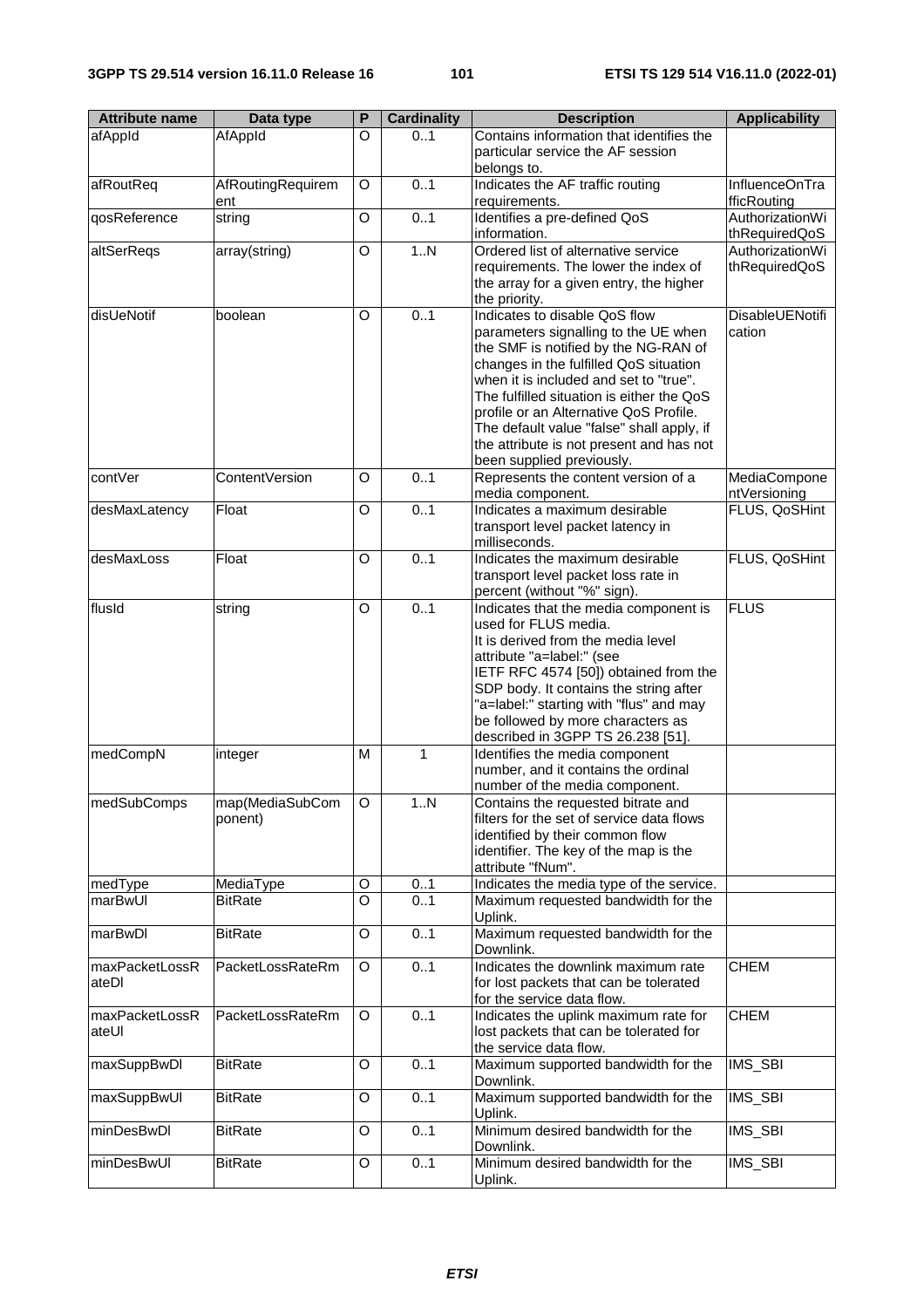| <b>Attribute name</b> | Data type                    | P | <b>Cardinality</b> | <b>Description</b>                                                                                                                                                                                                                                                                                                                                                                                                                                                                                                                            | <b>Applicability</b> |
|-----------------------|------------------------------|---|--------------------|-----------------------------------------------------------------------------------------------------------------------------------------------------------------------------------------------------------------------------------------------------------------------------------------------------------------------------------------------------------------------------------------------------------------------------------------------------------------------------------------------------------------------------------------------|----------------------|
| mirBwUl               | <b>BitRate</b>               | O | 01                 | Minimum requested bandwidth for the<br>Uplink.                                                                                                                                                                                                                                                                                                                                                                                                                                                                                                |                      |
| mirBwDl               | <b>BitRate</b>               | O | 0.1                | Minimum requested bandwidth for the<br>Downlink.                                                                                                                                                                                                                                                                                                                                                                                                                                                                                              |                      |
| fStatus               | <b>FlowStatus</b>            | O | 0.1                | Indicates whether the status of the<br>service data flows is enabled, or<br>disabled.                                                                                                                                                                                                                                                                                                                                                                                                                                                         |                      |
| preemptCap            | PreemptionCapabilit          | O | 0.1                | Defines whether the media flow may<br>get resources that were already<br>assigned to another media flow with a<br>lower priority level. It may be included<br>together with "prioSharingInd" for ARP<br>decision.                                                                                                                                                                                                                                                                                                                             | MCPTT-<br>Preemption |
| preemptVuln           | PreemptionVulnerab<br>ility  | O | 0.1                | Defines whether the media flow may<br>lose the resources assigned to it in<br>order to admit a media flow with higher<br>priority level. It may be included<br>together with "prioSharingInd" for ARP<br>decision.                                                                                                                                                                                                                                                                                                                            | MCPTT-<br>Preemption |
| prioSharingInd        | PrioritySharingIndica<br>tor | O | 0.1                | Indicates that the media flow is allowed<br>to use the same ARP as media flows<br>belonging to other "Individual<br><b>Application Session Context"</b><br>resources bound to the same PDU<br>session.                                                                                                                                                                                                                                                                                                                                        | PrioritySharing      |
| resPrio               | <b>ReservPriority</b>        | O | 01                 | Indicates the reservation priority.                                                                                                                                                                                                                                                                                                                                                                                                                                                                                                           |                      |
| rrBw                  | <b>BitRate</b>               | O | 0.1                | Indicates the maximum required<br>bandwidth in bits per second for RTCP<br>receiver reports within the session<br>component as specified in<br>IETF RFC 3556 [37]. The bandwidth<br>contains all the overhead coming from<br>the IP-layer and the layers above, i.e.<br>IP, UDP and RTCP.                                                                                                                                                                                                                                                     | IMS_SBI              |
| rsBw                  | <b>BitRate</b>               | O | 0.1                | Indicates the maximum required<br>bandwidth in bits per second for RTCP<br>sender reports within the session<br>component as specified in<br>IETF RFC 3556 [37]. The bandwidth<br>contains all the overhead coming from<br>the IP-layer and the layers above, i.e.<br>IP, UDP and RTCP.                                                                                                                                                                                                                                                       | IMS_SBI              |
| sharingKeyDl          | Uint <sub>32</sub>           | O | 01                 | Identifies which media components<br>share resources in the downlink<br>direction.<br>If resource sharing applies between<br>media components across "Individual<br>Application Session Context"<br>resources for the same PDU session,<br>the same value of the "sharingKeyDI"<br>attribute shall be used. If resource<br>sharing does not apply among media<br>components across "Individual<br>Application Session Context"<br>resources for the same PDU session, a<br>different value for the "sharingKeyDI"<br>attribute shall be used. | ResourceShari<br>ng  |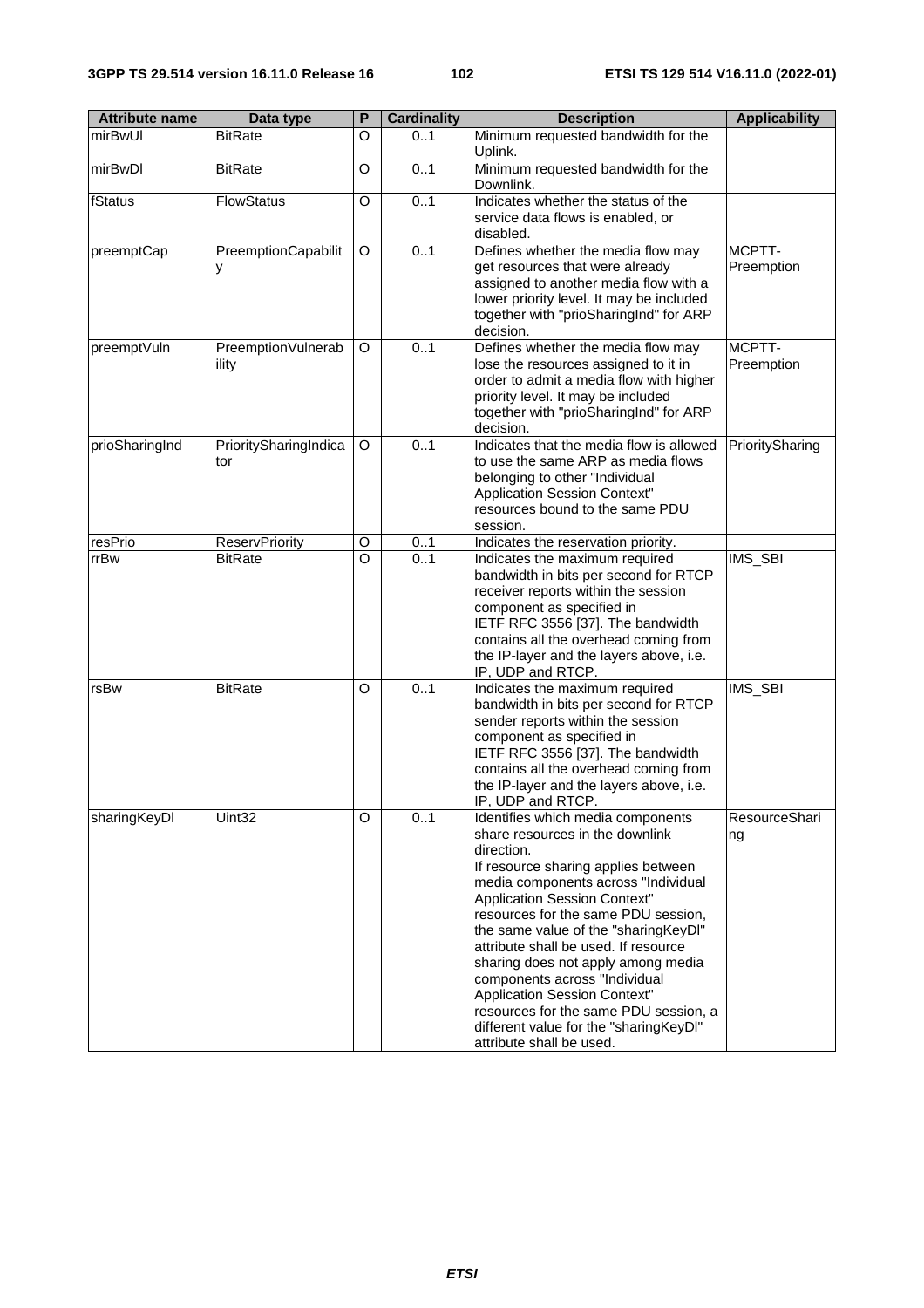| <b>Attribute name</b> | Data type           | P | Cardinality | <b>Description</b>                                                                                                                                                                                                                                                                                                                                                                                                                                                                                                                                     | <b>Applicability</b>               |
|-----------------------|---------------------|---|-------------|--------------------------------------------------------------------------------------------------------------------------------------------------------------------------------------------------------------------------------------------------------------------------------------------------------------------------------------------------------------------------------------------------------------------------------------------------------------------------------------------------------------------------------------------------------|------------------------------------|
| sharingKeyUI          | Uint32              | O | 01          | Identifies which media components<br>share resources in the uplink direction.<br>If resource sharing applies between<br>media components across "Individual<br><b>Application Session Context"</b><br>resources for the same PDU session,<br>the same value of the "sharingKeyUI"<br>attribute shall be used. If resource<br>sharing does not apply among media<br>components across "Individual<br><b>Application Session Context"</b><br>resources for the same PDU session, a<br>different value for the "sharingKeyUI"<br>attribute shall be used. | ResourceShari<br>ng                |
| codecs                | array(CodecData)    | O | 12          | Indicates the codec data.                                                                                                                                                                                                                                                                                                                                                                                                                                                                                                                              |                                    |
| tsnQos                | TsnQoSContainer     | O | 01          | Transports QoS parameters for TSC<br>traffic.                                                                                                                                                                                                                                                                                                                                                                                                                                                                                                          | TimeSensitiveN<br>etworking        |
| <b>tscailnputUl</b>   | TscailnputContainer | O | 01          | Transports TSCAI input parameters for<br>TSC traffic at the ingress interface of<br>the DS-TT/UE (uplink flow direction).                                                                                                                                                                                                                                                                                                                                                                                                                              | TimeSensitiveN<br>etworking        |
| tscailnputDI          | TscailnputContainer | O | 01          | Transports TSCAI input parameters for<br>TSC traffic at the ingress of the NW-TT<br>(downlink flow direction).                                                                                                                                                                                                                                                                                                                                                                                                                                         | <b>TimeSensitiveN</b><br>etworking |

All IP flows within a "MediaSubComponent" data type are permanently disabled by supplying "FlowStatus" data type with a deletion indication.

Bandwidth information and the "fStatus" attribute provided within the MediaComponent applies to all those IP flows within the media component, for which no corresponding information is being provided within the "medSubComps" attribute. As defined in 3GPP TS 29.513 [7], the bandwidth information within the media component level "marBwUl" and "marBwDl" attributes applies separately to each media subcomponent except for media subcomponents with a "flowUsage" attribute with the value "RTCP". The mapping of bandwidth information for RTCP media subcomponent is defined in 3GPP TS 29.513 [7] subclause 7.3.3.

# 5.6.2.8 Type MediaSubComponent

| <b>Attribute name</b> | Data type                     | Р        | <b>Cardinality</b> | <b>Description</b>                                                                                                                                                          | <b>Applicability</b> |
|-----------------------|-------------------------------|----------|--------------------|-----------------------------------------------------------------------------------------------------------------------------------------------------------------------------|----------------------|
| afSigProtocol         | AfSigProtocol                 | O        | 01                 | Indicates the protocol used for<br>signalling between the UE and the AF.<br>It may be included only if the<br>"flowUsage" attribute is set to the value<br>"AF SIGNALLING". | ProvAFsignalF<br>low |
| ethfDescs             | array(EthFlowDescri<br>ption) | O        | 12                 | Contains the flow description for the<br>Uplink and/or Downlink Ethernet flows.                                                                                             |                      |
| fNum                  | integer                       | M        |                    | Identifies the ordinal number of the<br>service data flow.                                                                                                                  |                      |
| fDescs                | array(FlowDescriptio<br>n)    | $\Omega$ | 12                 | Contains the flow description for the<br>Uplink and/or Downlink IP flows.                                                                                                   |                      |
| fStatus               | <b>FlowStatus</b>             | O        | 01                 | Indicates whether the status of the<br>service data flows is enabled or<br>disabled.                                                                                        |                      |
| flowUsage             | FlowUsage                     | O        | 01                 | Flow usage of the flows (e.g. RTCP, AF<br>signalling).                                                                                                                      |                      |
| ImarBwUI              | <b>BitRate</b>                | $\Omega$ | 01                 | Maximum requested bandwidth for the<br>Uplink.                                                                                                                              |                      |
| marBwDl               | <b>BitRate</b>                | O        | 0.1                | Maximum requested bandwidth for the<br>Downlink.                                                                                                                            |                      |
| tosTrCl               | TosTrafficClass               | O        | 0.1                | Type of Service or Traffic Class.                                                                                                                                           |                      |

#### **Table 5.6.2.8-1: Definition of type MediaSubComponent**

The bit rate information and flow status information provided within the "MediaSubComponent" data type takes precedence over information provided within "MediaComponent" data type.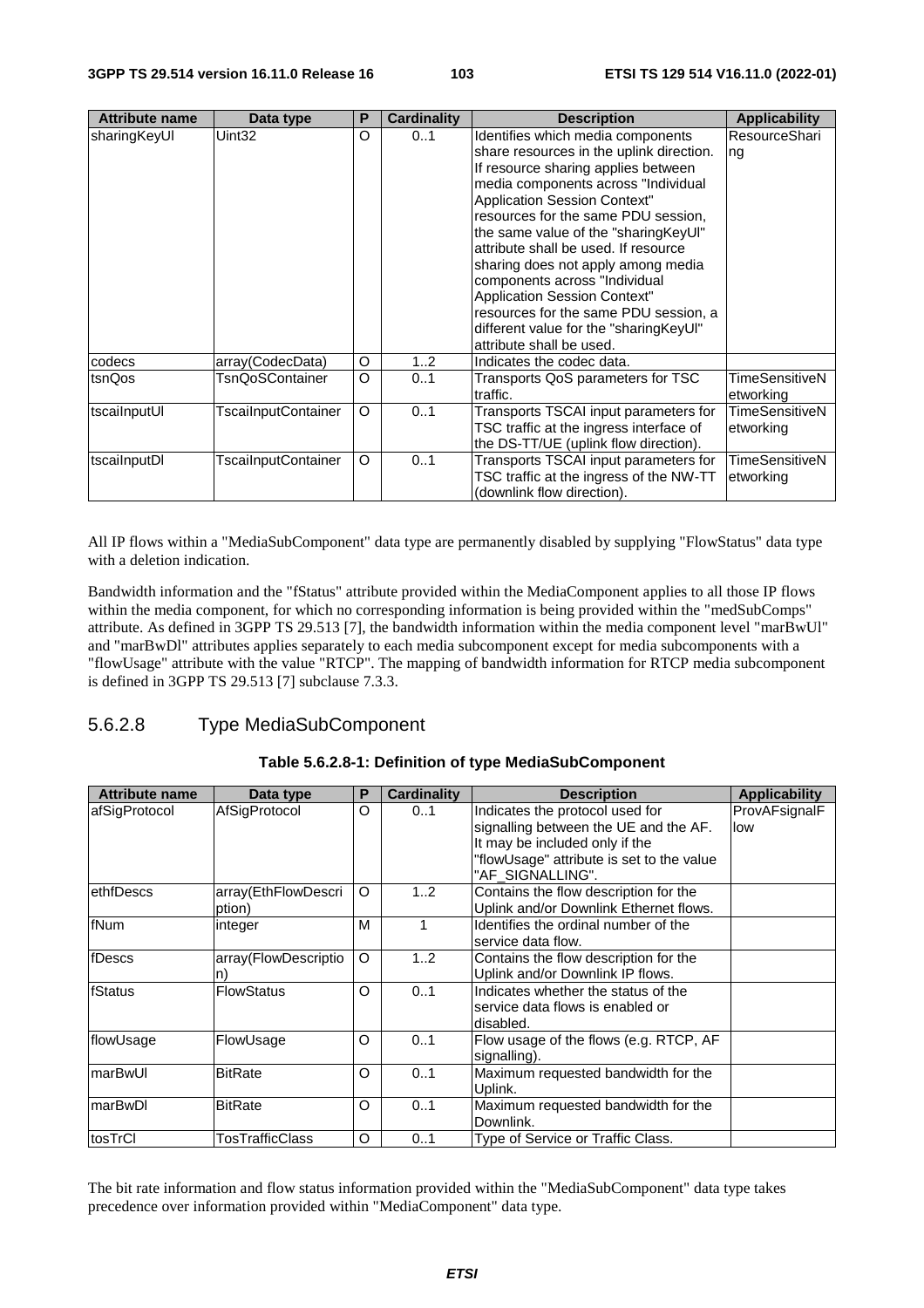All service data flows within a "MediaSubComponent" data type are permanently disabled by supplying "FlowStatus" data type with a deletion indication.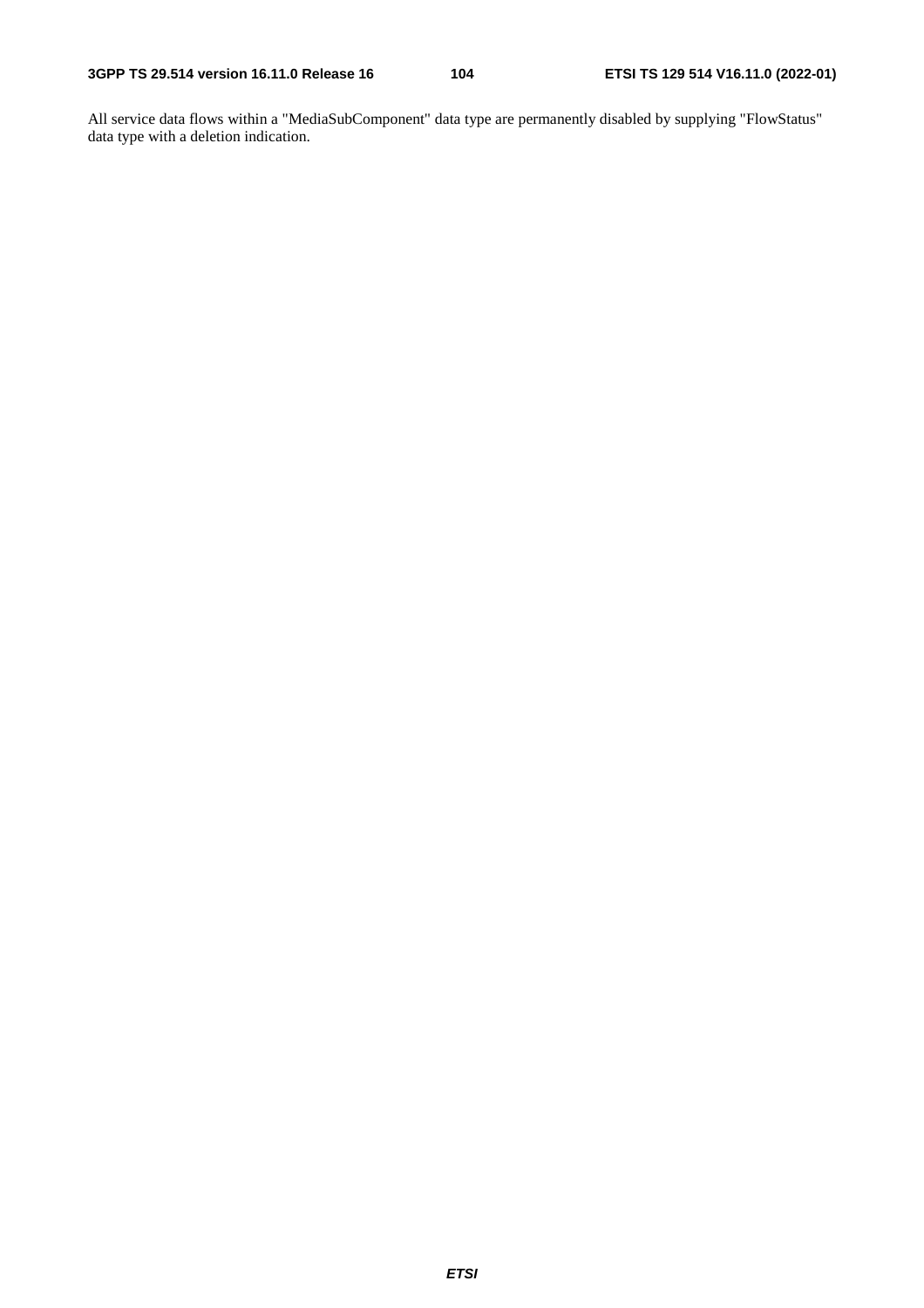5.6.2.9 Type EventsNotification

**Table 5.6.2.9-1: Definition of type EventsNotification**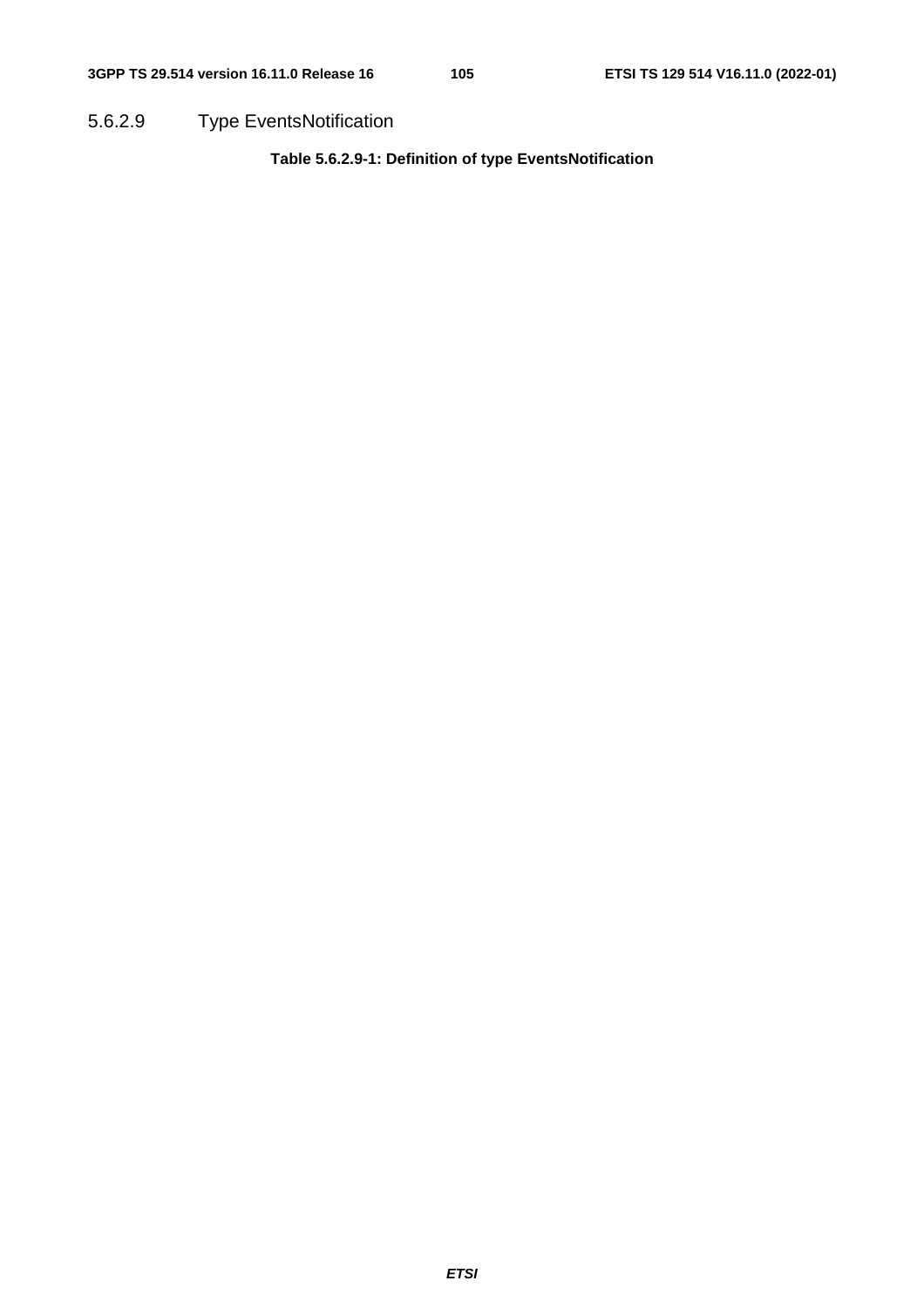| <b>Attribute name</b>         | Data type                              | P | <b>Cardinality</b> | <b>Description</b>                                                                                                                                                                                                                                                                                                | <b>Applicability</b>                 |
|-------------------------------|----------------------------------------|---|--------------------|-------------------------------------------------------------------------------------------------------------------------------------------------------------------------------------------------------------------------------------------------------------------------------------------------------------------|--------------------------------------|
| accessType                    | AccessType                             | Ć | 01                 | Includes the access type. It shall be<br>present when the notified event is<br>"ACCESS_TYPE_CHANGE".                                                                                                                                                                                                              |                                      |
| addAccessInfo                 | AdditionalAccessInf<br>O               | O | 0.1                | Indicates the additional combination of<br>Access Type and RAT Type available for<br>MA PDU session. It may be present<br>when the notified event is<br>"ACCESS_TYPE_CHANGE" and the<br>PDU session is a Multi-Access PDU<br>session.                                                                             | <b>ATSSS</b>                         |
| relAccessInfo                 | AdditionalAccessInf<br>o               | O | 0.1                | Indicates the released combination of<br>Access Type and RAT Type previously<br>available for MA PDU session. It may be<br>present when the notified event is<br>"ACCESS_TYPE_CHANGE" and the<br>PDU session is a Multi-Access PDU<br>session.                                                                    | <b>ATSSS</b>                         |
| anChargAddr                   | AccNetChargingAdd<br>ress              | O | 0.1                | Includes the access network charging<br>address. It shall be present if available<br>when the notified event is<br>"CHARGING_CORRELATION".                                                                                                                                                                        | IMS_SBI                              |
| anChargIds                    | array(AccessNetCh<br>argingIdentifier) | C | 1N                 | Includes the access network charging<br>identifier(s). It shall be present when the<br>notified event is<br>"CHARGING_CORRELATION".                                                                                                                                                                               | IMS_SBI                              |
| anGwAddr                      | AnGwAddress                            | O | 0.1                | Access network Gateway Address. It<br>shall be present, if applicable, when the<br>notified event is<br>"ACCESS_TYPE_CHANGE".                                                                                                                                                                                     |                                      |
| evSubsUri                     | Uri                                    | M | 1                  | The Events Subscription URI. Identifies<br>the Events Subscription sub-resource<br>that triggered the notification.<br>(NOTE 1)                                                                                                                                                                                   |                                      |
| evNotifs                      | array(AfEventNotific<br>ation)         | M | 1N                 | Notifications about individual events.                                                                                                                                                                                                                                                                            |                                      |
| failedResourcAllo<br>cReports | array(ResourcesAllo<br>cationInfo)     | C | 1N                 | Indicates the status of the PCC rule(s)<br>related to certain failed media<br>components. It shall be included when<br>the event trigger is<br>"FAILED_RESOURCES_ALLOCATION".                                                                                                                                     |                                      |
| succResourcAlloc<br>Reports   | array(ResourcesAllo<br>cation nfo)     | O | 1N                 | Indicates the alternative service<br>requirement the NG-RAN can guarantee<br>to certain media components. It may be<br>included when the event trigger is<br>"SUCCESSFUL_RESOURCES_ALLOC<br>ATION".                                                                                                               | Authorization<br>WithRequired<br>QoS |
| noNetLocSupp                  | NetLocAccessSupp<br>ort                | O | 0.1                | Indicates the access network does not<br>support the report of the requested<br>access network information.                                                                                                                                                                                                       | <b>NetLoc</b>                        |
| outOfCredReports              | array(OutOfCreditInf<br>ormation)      | C | 1N                 | Out of credit information per service data<br>flow. It shall be present when the notified<br>event is "OUT_OF_CREDIT".                                                                                                                                                                                            | IMS_SBI                              |
| plmnld                        | PlmnldNid                              | C | 0.1                | PLMN Identifier and, for an SNPN, also<br>the NID. It shall be present when the<br>notified event is "PLMN_CHG" or, if<br>location information is required but is not<br>available when the notified event is<br>"ANI_REPORT". It shall be present if<br>available when the notified event is<br>"RAN_NAS_CAUSE". |                                      |
| qncReports                    | array(QosNotificatio<br>nControlInfo)  | С | 1N                 | QoS notification control information. It<br>shall be present when the notified event<br>is "QOS_NOTIF".                                                                                                                                                                                                           |                                      |
| qosMonReports                 | array(QosMonitorin<br>gReport)         | C | 1N                 | QoS Monitoring reporting information. It<br>shall be present when the notified event<br>is "QOS_MONITORING".                                                                                                                                                                                                      | QoSMonitoring                        |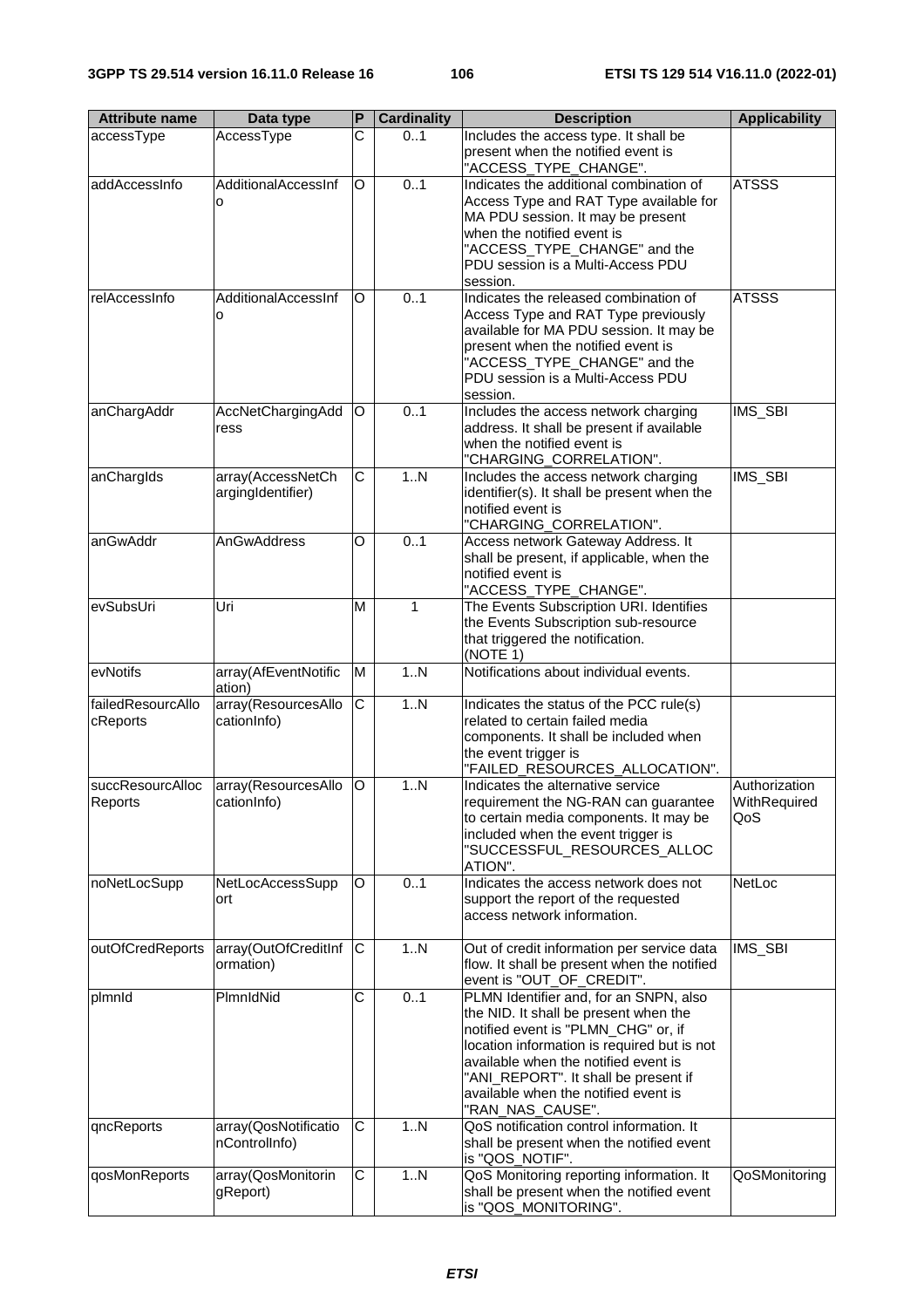| <b>Attribute name</b>                                                                                         | Data type                                                                                              | $\mathsf{P}$   | <b>Cardinality</b> | <b>Description</b>                                                                                         | <b>Applicability</b> |  |  |
|---------------------------------------------------------------------------------------------------------------|--------------------------------------------------------------------------------------------------------|----------------|--------------------|------------------------------------------------------------------------------------------------------------|----------------------|--|--|
| ranNasRelCauses                                                                                               | array(RanNasRelCa                                                                                      | $\mathsf{C}$   | 1N                 | RAN-NAS release cause. It shall be                                                                         | RAN-NAS-             |  |  |
|                                                                                                               | use)                                                                                                   |                |                    | present if available when the notified                                                                     | Cause                |  |  |
|                                                                                                               |                                                                                                        |                |                    | event is "RAN_NAS_CAUSE".                                                                                  |                      |  |  |
| ratType                                                                                                       | RatType                                                                                                | O              | 0.1                | RAT type. It shall be present, if                                                                          |                      |  |  |
|                                                                                                               |                                                                                                        |                |                    | applicable, when the notified event is                                                                     |                      |  |  |
|                                                                                                               |                                                                                                        |                |                    | "ACCESS_TYPE_CHANGE".                                                                                      |                      |  |  |
| ueLoc                                                                                                         | <b>UserLocation</b>                                                                                    | O              | 0.1                | E-UTRA, NR, or non-3GPP trusted and                                                                        | NetLoc, RAN-         |  |  |
|                                                                                                               |                                                                                                        |                |                    | untrusted access user location                                                                             | NAS-Cause            |  |  |
|                                                                                                               |                                                                                                        |                |                    | information. "n3gppTai" and "n3lwfld"                                                                      |                      |  |  |
|                                                                                                               |                                                                                                        |                |                    | attributes within the "N3gaLocation" data                                                                  |                      |  |  |
|                                                                                                               |                                                                                                        |                |                    | type shall not be supplied. It shall be                                                                    |                      |  |  |
|                                                                                                               |                                                                                                        |                |                    | present if required and available when                                                                     |                      |  |  |
|                                                                                                               |                                                                                                        |                |                    | the notified event is "ANI_REPORT". It                                                                     |                      |  |  |
|                                                                                                               |                                                                                                        |                |                    | shall be present if available when the                                                                     |                      |  |  |
|                                                                                                               |                                                                                                        |                |                    | notified event is "RAN_NAS_CAUSE".                                                                         |                      |  |  |
|                                                                                                               |                                                                                                        |                |                    | (NOTE 2)                                                                                                   |                      |  |  |
| ueLocTime                                                                                                     | <b>DateTime</b>                                                                                        | O              | 0.1                | Contains the NTP time at which the UE                                                                      | <b>NetLoc</b>        |  |  |
|                                                                                                               |                                                                                                        |                |                    | was last known to be in the location.                                                                      |                      |  |  |
|                                                                                                               |                                                                                                        |                |                    | (NOTE 2)                                                                                                   |                      |  |  |
| ueTimeZone                                                                                                    | TimeZone                                                                                               | O              | 0.1                | UE time zone.                                                                                              | NetLoc, RAN-         |  |  |
|                                                                                                               |                                                                                                        |                |                    | It shall be present if required and                                                                        | <b>NAS-Cause</b>     |  |  |
|                                                                                                               |                                                                                                        |                |                    | available when the notified event is                                                                       |                      |  |  |
|                                                                                                               |                                                                                                        |                |                    | "ANI_REPORT". It shall be present if                                                                       |                      |  |  |
|                                                                                                               |                                                                                                        |                |                    | available when the notified event is                                                                       |                      |  |  |
|                                                                                                               |                                                                                                        |                |                    | "RAN NAS CAUSE".                                                                                           |                      |  |  |
| usgRep                                                                                                        | AccumulatedUsage                                                                                       | С              | 0.1                | Indicates the measured volume and/or                                                                       | SponsoredCon         |  |  |
|                                                                                                               |                                                                                                        |                |                    | time for sponsored data connectivity. It                                                                   | nectivity            |  |  |
|                                                                                                               |                                                                                                        |                |                    | shall be present when the notified event                                                                   |                      |  |  |
|                                                                                                               |                                                                                                        |                |                    | is "USAGE_REPORT".                                                                                         |                      |  |  |
| tsnBridgeManCon                                                                                               | BridgeManagement                                                                                       | O              | 0.1                | Transports TSN bridge management                                                                           | <b>TimeSensitive</b> |  |  |
|                                                                                                               | Container                                                                                              |                |                    | information.                                                                                               | Networking           |  |  |
| tsnPortManContD                                                                                               | PortManagementCo                                                                                       | O              | 0.1                | Transports TSN port management                                                                             | <b>TimeSensitive</b> |  |  |
| stt                                                                                                           | ntainer                                                                                                |                |                    | information for the DS-TT port.                                                                            | Networking           |  |  |
| tsnPortManContN                                                                                               | array(PortManagem                                                                                      | $\overline{O}$ | 1. N               | Transports TSN port management                                                                             | <b>TimeSensitive</b> |  |  |
| wtts                                                                                                          | entContainer)                                                                                          |                |                    | information for one or more NW-TT ports. Networking                                                        |                      |  |  |
| NOTE 1:                                                                                                       |                                                                                                        |                |                    | Either the complete resource URI included in the "evSubsUri" attribute or the "apiSpecificResourceUriPart" |                      |  |  |
|                                                                                                               | component (see subclause 5.1) of the resource URI included in the "evSubsUri" attribute may be used by |                |                    |                                                                                                            |                      |  |  |
| the NF service consumer for the identification of the Individual Application Session Context resource related |                                                                                                        |                |                    |                                                                                                            |                      |  |  |
| to the notification.                                                                                          |                                                                                                        |                |                    |                                                                                                            |                      |  |  |
| NOTE 2: Whether the "ueLoc" attribute also encodes the age of location is implementation specific.            |                                                                                                        |                |                    |                                                                                                            |                      |  |  |

# 5.6.2.10 Type AfEventSubscription

# **Table 5.6.2.10-1: Definition of type AfEventSubscription**

| <b>Attribute name</b> | Data type          | P | <b>Cardinality</b> | <b>Description</b>                                                                                                                         | <b>Applicability</b>                       |
|-----------------------|--------------------|---|--------------------|--------------------------------------------------------------------------------------------------------------------------------------------|--------------------------------------------|
| levent                | AfEvent            | M |                    | Subscribed Event.                                                                                                                          |                                            |
| InotifMethod          | AfNotifMethod      | O | 0.1                | If notifMethod is not supplied, the default<br>value "EVENT_DETECTION" applies.                                                            |                                            |
| repPeriod             | <b>DurationSec</b> | O | 0.1                | Indicates the time interval between<br>Isuccessive event notifications. It is<br>supplied for notification method<br>"PERIODIC".           | EnhancedSubs<br>criptionToNotifi<br>cation |
| waitTime              | <b>DurationSec</b> | O | 0.1                | Indicates the minimum waiting time<br>between subsequent reports. Only<br>applicable when the notification is set to<br>"EVENT DETECTION". | EnhancedSubs<br>criptionToNotifi<br>cation |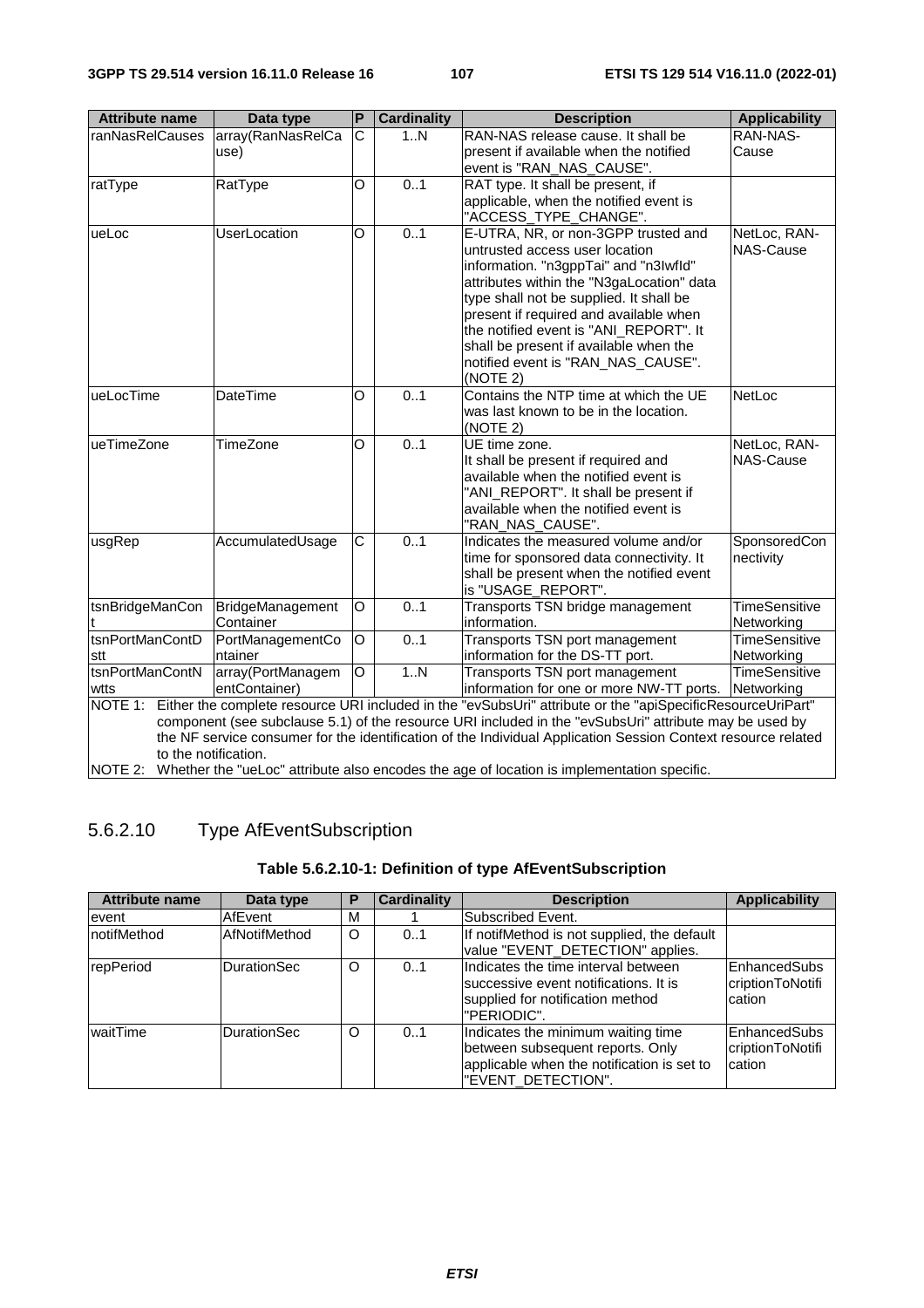# 5.6.2.11 Type AfEventNotification

#### **Table 5.6.2.11-1: Definition of type AfEventNotification**

| <b>Attribute name</b> | Data type     |   | Cardinality | <b>Description</b>                  | <b>Applicability</b> |
|-----------------------|---------------|---|-------------|-------------------------------------|----------------------|
| levent                | AfEvent       | M |             | Notified Event.                     |                      |
| flows                 | larrav(Flows) | ֊ | N           | <b>Affected Service Data Flows.</b> |                      |

# 5.6.2.12 Type TerminationInfo

#### **Table 5.6.2.12-1: Definition of type TerminationInfo**

| <b>Attribute name</b> | Data type                                                                                                                                                                                                                                                                                                                                                           | Р | <b>Cardinality</b> | <b>Applicability</b><br><b>Description</b>                                                                         |  |  |  |  |  |
|-----------------------|---------------------------------------------------------------------------------------------------------------------------------------------------------------------------------------------------------------------------------------------------------------------------------------------------------------------------------------------------------------------|---|--------------------|--------------------------------------------------------------------------------------------------------------------|--|--|--|--|--|
| <b>termCause</b>      | <b>TerminationCause</b>                                                                                                                                                                                                                                                                                                                                             | м |                    | Indicates the cause for requesting the<br>deletion of the Individual Application<br>Session Context resource.      |  |  |  |  |  |
| <b>IresUri</b>        | Uri                                                                                                                                                                                                                                                                                                                                                                 | м |                    | Identifies the Individual Application<br>Session Context that triggered the<br>termination notification.<br>(NOTE) |  |  |  |  |  |
| <b>INOTE:</b>         | Either the complete resource URI included in the "resUri" attribute or the "apiSpecificResourceUriPart"<br>component (see subclause 5.1) of the resource URI included in the "resUri" attribute may be used by the NF<br>service consumer for the identification of the Individual Application Session Context resource related to the<br>termination notification. |   |                    |                                                                                                                    |  |  |  |  |  |

# 5.6.2.13 Type AfRoutingRequirement

# **Table 5.6.2.13-1: Definition of type AfRoutingRequirement**

| <b>Attribute name</b> | Data type                   | P        | <b>Cardinality</b> | <b>Description</b>                                                                                                                                                                                                                                        | <b>Applicability</b>          |
|-----------------------|-----------------------------|----------|--------------------|-----------------------------------------------------------------------------------------------------------------------------------------------------------------------------------------------------------------------------------------------------------|-------------------------------|
| appReloc              | boolean                     | O        | 01                 | Indication of application relocation<br>possibility.<br>When it is included and set to "true", it<br>indicates that the application cannot be<br>relocated once a location of the<br>application is selected by the 5GC. The<br>default value is "false". | InfluenceOnTr<br>afficRouting |
| routeToLocs           | array(RouteToLoc<br>ation)  | $\circ$  | 1N                 | A list of traffic routes to applications<br>locations.                                                                                                                                                                                                    | InfluenceOnTr<br>afficRouting |
| spVal                 | SpatialValidity             | $\Omega$ | 01                 | Indicates where the traffic routing<br>requirements apply. The absence of this<br>attribute indicates no spatial restrictions.                                                                                                                            | InfluenceOnTr<br>afficRouting |
| tempVals              | array(TemporalVa<br>lidity) | $\circ$  | 1N                 | Indicates the time interval(s) during which<br>the AF request is to be applied.                                                                                                                                                                           | InfluenceOnTr<br>afficRouting |
| upPathChgSub          | UpPathChgEvent              | $\circ$  | 01                 | Subscription to UP path management<br>events.                                                                                                                                                                                                             | InfluenceOnTr<br>afficRouting |
| addrPreserInd         | boolean                     | O        | 0.1                | Indicates whether UE IP address should<br>be preserved.<br>This attribute shall set to "true" if<br>preserved, otherwise, set to "false".<br>Default value is false if omitted.                                                                           | <b>URLLC</b>                  |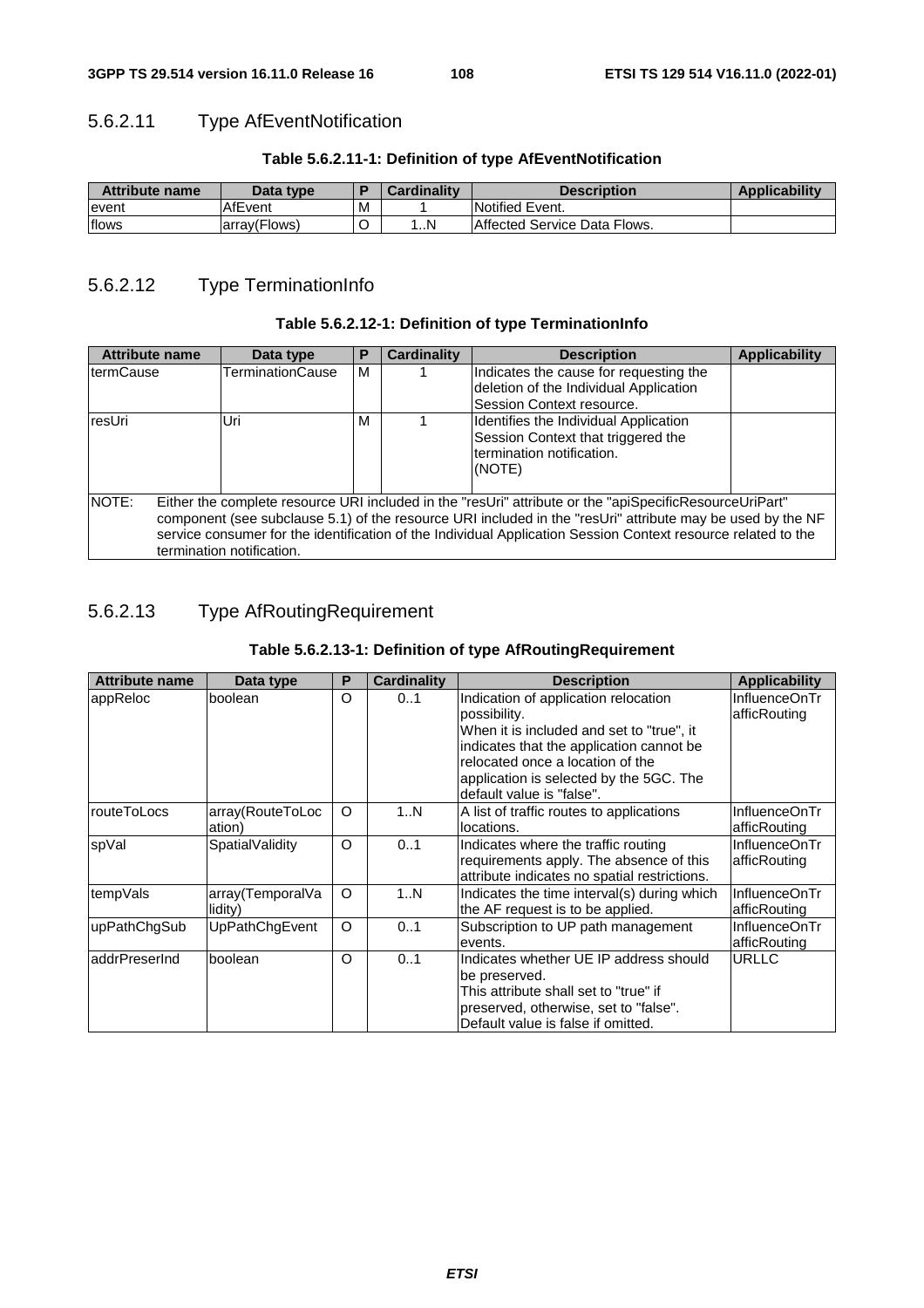# 5.6.2.14 Type ResourcesAllocationInfo

| <b>Attribute name</b>      | Data type                         | P | <b>Cardinality</b> | <b>Description</b>                                                                                                                                                                                                                                                                                 | <b>Applicability</b>                 |
|----------------------------|-----------------------------------|---|--------------------|----------------------------------------------------------------------------------------------------------------------------------------------------------------------------------------------------------------------------------------------------------------------------------------------------|--------------------------------------|
| ImcResourcStatus           | MediaComponentR<br>esourcesStatus | C | 01                 | Indicates the status of the PCC rule(s)<br>related to the media components<br>identified by the "flows" attribute.                                                                                                                                                                                 |                                      |
| flows                      | array(Flows)                      | C | 1N                 | Identification of the flows.<br>It shall be included if<br>"MediaComponentVersioning" feature<br>is supported.<br>When "MediaComponentVersioning"<br>feature is not supported, if no flows are<br>provided, the status in the<br>"mcResourcStatus" applies for all flows<br>within the AF session. |                                      |
| laltSerReg                 | string                            | O | 0.1                | When present, indicates the alternative<br>service requirement the NG-RAN can<br>guarantee for the indicated "flows".                                                                                                                                                                              | Authorization<br>WithRequired<br>QoS |
| <b>NOTE:</b><br>supported. |                                   |   |                    | The "mcResourcStatus" attribute shall be included if AuthorizationWithRequiredQoS feature is not                                                                                                                                                                                                   |                                      |

### **Table 5.6.2.14-1: Definition of type ResourcesAllocationInfo**

# 5.6.2.15 Type QosNotificationControlInfo

#### **Table 5.6.2.15-1: Definition of type QosNotificationControlInfo**

| <b>Attribute name</b> | Data type    | Р | <b>Cardinality</b> | <b>Description</b>                                                                                                                                                                                                                                                                            | <b>Applicability</b>             |
|-----------------------|--------------|---|--------------------|-----------------------------------------------------------------------------------------------------------------------------------------------------------------------------------------------------------------------------------------------------------------------------------------------|----------------------------------|
| notifType             | QosNotifType | М | 01                 | Indicates whether the GBR targets for the<br>lindicated SDFs are<br>"NOT GUARANTEED" or<br>"GUARANTEED" again.                                                                                                                                                                                |                                  |
| flows                 | array(Flows) | C | 1N                 | Identification of the flows. It shall be<br>lincluded if "MediaComponentVersioning"<br>feature is supported. When<br>"MediaComponentVersioning" feature is<br>not supported, if no flows are provided,<br>the notification in the "notifType" applies<br>for all flows within the AF session. |                                  |
| altSerReg             | string       | O | 0.1                | Indicates the alternative service<br>requirement the NG-RAN can guarantee.                                                                                                                                                                                                                    | AuthorizationWit<br>hRequiredQoS |

# 5.6.2.16 Type SpatialValidity

#### **Table 5.6.2.16-1: Definition of type SpatialValidity**

| <b>Attribute name</b>    | Data type         | D | Cardinality | <b>Description</b>                                                                                                                                            | Applicability                 |
|--------------------------|-------------------|---|-------------|---------------------------------------------------------------------------------------------------------------------------------------------------------------|-------------------------------|
| <b>IpresenceInfoList</b> | map(PresenceInfo) | M | 1N          | Defines the presence information<br>provisioned by the AF. The<br> "presenceState" attribute within the<br>"PresenceInfo" data type shall not<br>be supplied. | InfluenceOnTraffic<br>Routing |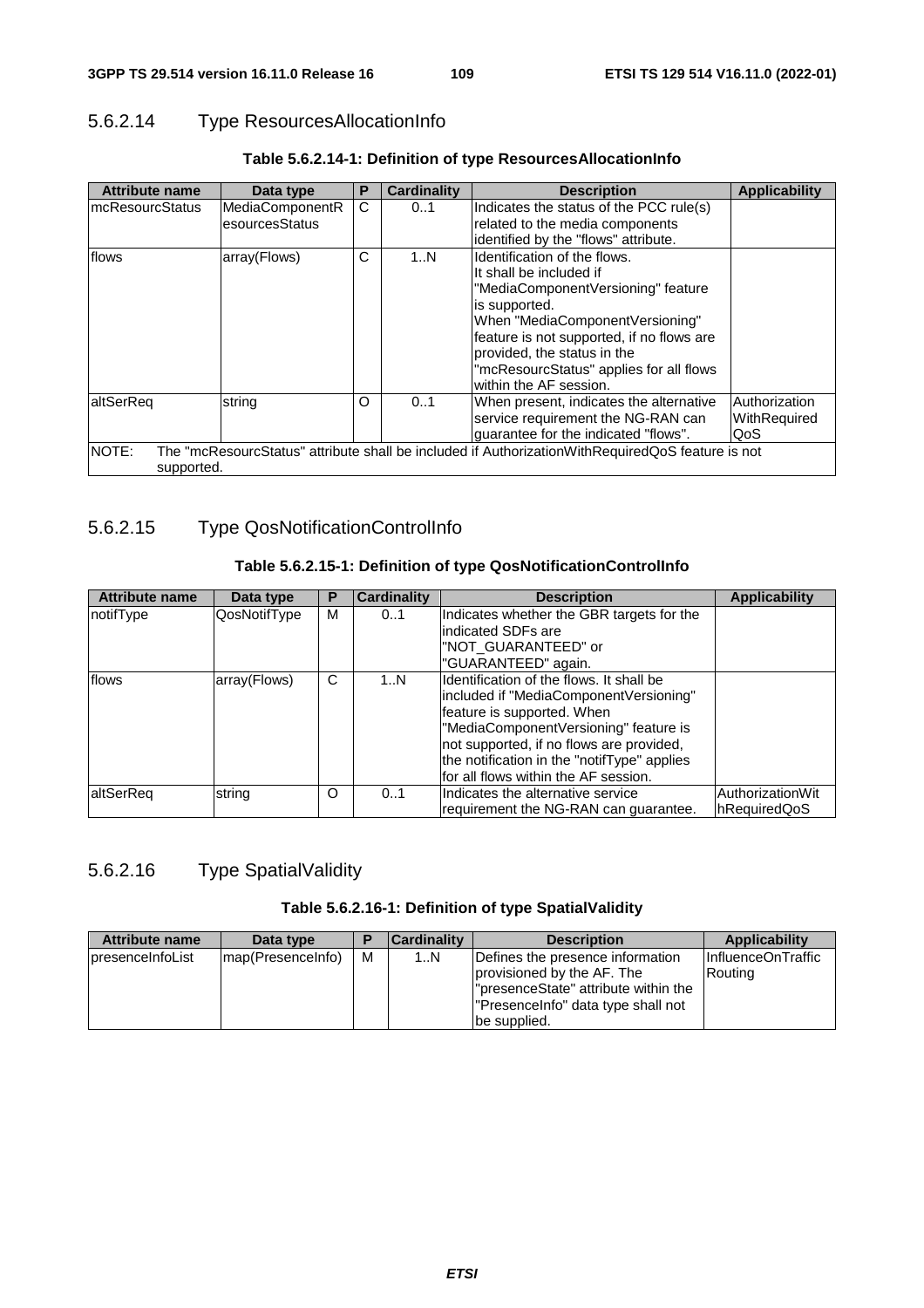5.6.2.17 Type EthFlowDescription

**Table 5.6.2.17-1: Definition of type EthFlowDescription**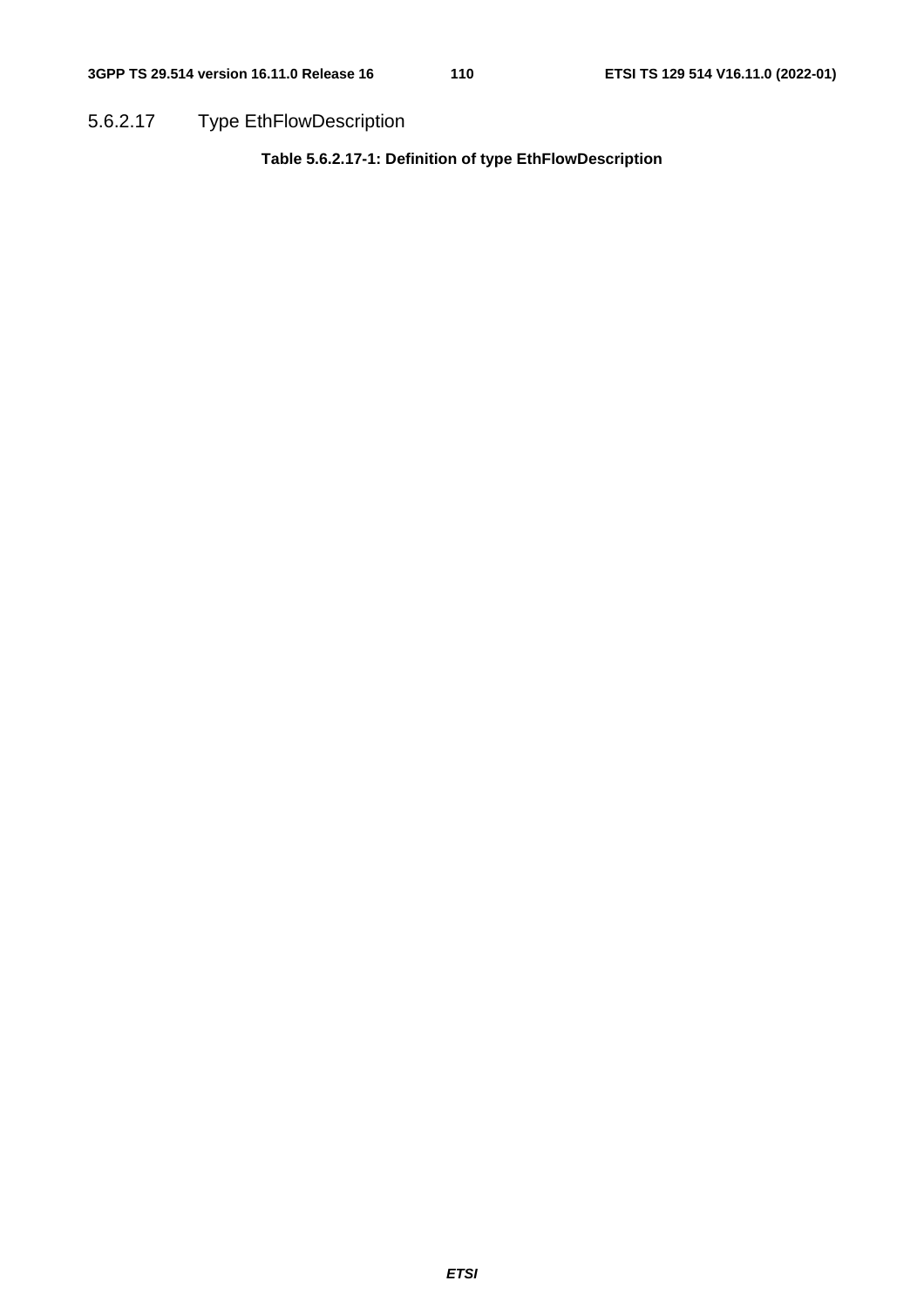| <b>Attribute name</b> | Data type       | P              | <b>Cardinality</b> | <b>Description</b>                                                                                                                                                                                                                                                                                                                                                                                                                                                                                                                                                                                                                                                                                                                                                                                                                                                                                                                   | <b>Applicability</b>       |
|-----------------------|-----------------|----------------|--------------------|--------------------------------------------------------------------------------------------------------------------------------------------------------------------------------------------------------------------------------------------------------------------------------------------------------------------------------------------------------------------------------------------------------------------------------------------------------------------------------------------------------------------------------------------------------------------------------------------------------------------------------------------------------------------------------------------------------------------------------------------------------------------------------------------------------------------------------------------------------------------------------------------------------------------------------------|----------------------------|
| destMacAddr           | MacAddr48       | O              | 01                 | Destination MAC address.                                                                                                                                                                                                                                                                                                                                                                                                                                                                                                                                                                                                                                                                                                                                                                                                                                                                                                             |                            |
| ethType               | string          | M              |                    | A two-octet string that represents the<br>Ethertype, as described in<br>IEEE 802.3 [16] and IETF RFC 7042 [18]<br>in hexadecimal representation.<br>Each character in the string shall take a<br>value of "0" to "9" or "A" to "F" and shall<br>represent 4 bits. The most significant<br>character representing the 4 most<br>significant bits of the ethType shall<br>appear first in the string, and the<br>character representing the 4 least<br>significant bits of the ethType shall<br>appear last in the string.                                                                                                                                                                                                                                                                                                                                                                                                             |                            |
| fDesc                 | FlowDescription | C              | 0.1                | Contains the flow description for the<br>Uplink or Downlink IP flow. It shall be<br>present when the Ethertype is IP.<br>(NOTE 3)                                                                                                                                                                                                                                                                                                                                                                                                                                                                                                                                                                                                                                                                                                                                                                                                    |                            |
| fDir                  | FlowDirection   | O              | 0.1                | Contains the packet filter direction. Only<br>the "DOWNLINK" or "UPLINK" value is<br>applicable. (NOTE 2)                                                                                                                                                                                                                                                                                                                                                                                                                                                                                                                                                                                                                                                                                                                                                                                                                            |                            |
| sourceMacAddr         | MacAddr48       | O              | 01                 | Source MAC address.                                                                                                                                                                                                                                                                                                                                                                                                                                                                                                                                                                                                                                                                                                                                                                                                                                                                                                                  |                            |
| vlanTags              | array(string)   | $\overline{O}$ | 1.2                | Customer-VLAN and/or Service-VLAN<br>tags containing the VID, PCP/DEI fields<br>as defined in IEEE 802.1Q [17] and<br>IETF RFC 7042 [18]. The first/lower<br>instance in the array stands for the<br>Customer-VLAN tag and the<br>second/higher instance in the array<br>stands for the Service-VLAN tag.<br>Each field is encoded as a two-octet<br>string in hexadecimal representation.<br>Each character in the string shall take a<br>value of "0" to "9" or "A" to "F" and shall<br>represent 4 bits. The most significant<br>character representing the PCP/DEI field<br>shall appear first in the string, followed<br>by character representing the 4 most<br>significant bits of the VID field, and the<br>character representing the 4 least<br>significant bits of the VID field shall<br>appear last in the string.<br>If only Service-VLAN tag is provided,<br>empty string for Customer-VLAN tag<br>shall be provided. |                            |
| srcMacAddrEnd         | MacAddr48       | O              | 01                 | Source MAC address end. If this<br>attribute is present, the sourceMacAddr<br>attribute specifies the source MAC<br>address start. E.g. srcMacAddrEnd with<br>value 00-10-A4-23-3E-FE and<br>sourceMacAddr with value 00-10-A4-23-<br>3E-02 means all MAC addresses from<br>00-10-A4-23-3E-02 up to and including<br>00-10-A4-23-3E-FE.                                                                                                                                                                                                                                                                                                                                                                                                                                                                                                                                                                                              | <b>MacAddressR</b><br>ange |
| destMacAddrEnd        | MacAddr48       | O              | 0.1                | Destination MAC address end. If this<br>attribute is present, the destMacAddr<br>attribute specifies the destination MAC<br>address start.                                                                                                                                                                                                                                                                                                                                                                                                                                                                                                                                                                                                                                                                                                                                                                                           | MacAddressR<br>ange        |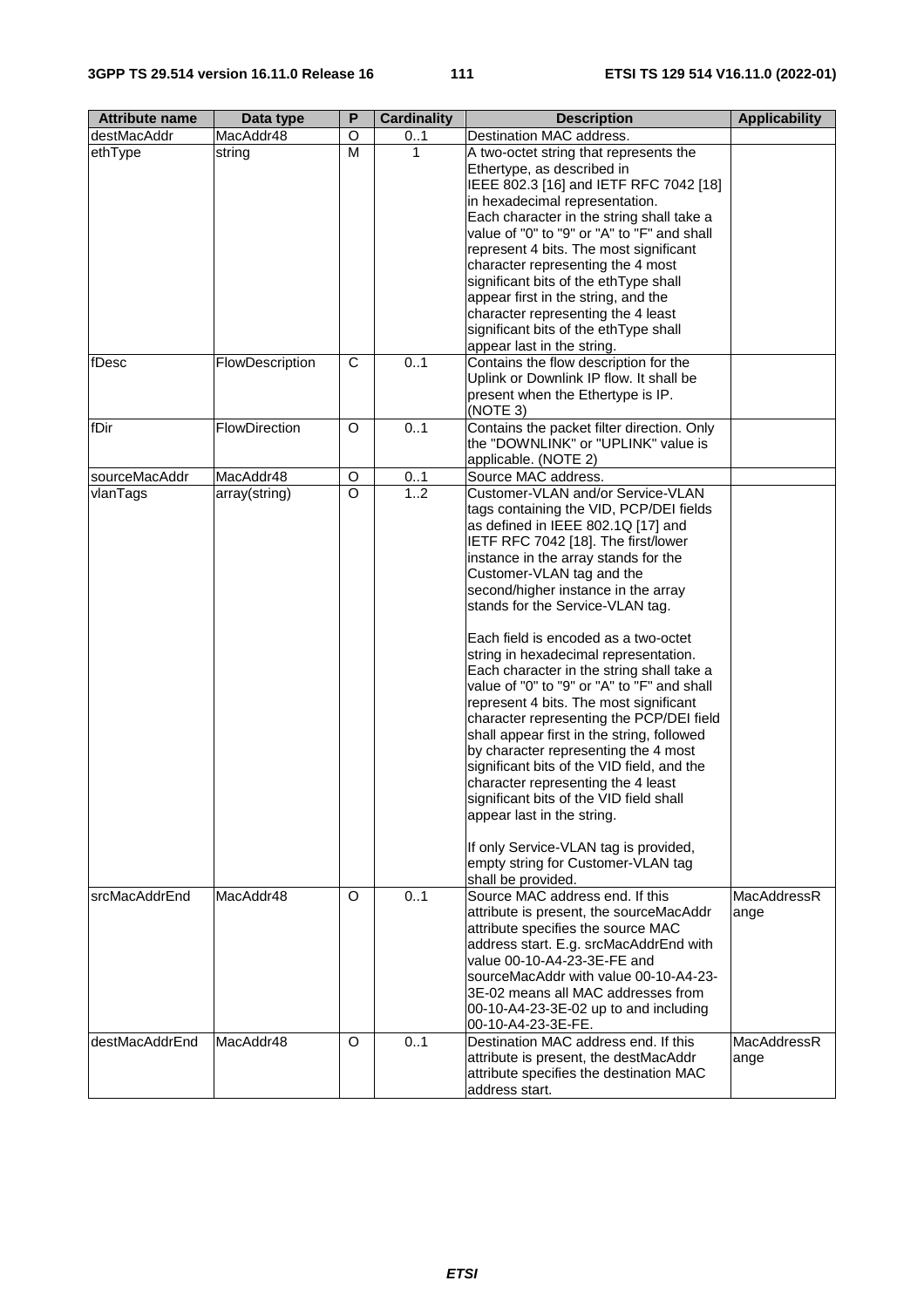| <b>Attribute name</b> |                                                                                                            | Data type                                                     | Р | <b>Cardinality</b> | <b>Description</b>                                                                                                           | <b>Applicability</b> |  |  |
|-----------------------|------------------------------------------------------------------------------------------------------------|---------------------------------------------------------------|---|--------------------|------------------------------------------------------------------------------------------------------------------------------|----------------------|--|--|
|                       | NOTE 1: The "srcMacAddrEnd" attribute may only be present if the "sourceMacAddr" attribute is present; the |                                                               |   |                    |                                                                                                                              |                      |  |  |
|                       |                                                                                                            |                                                               |   |                    | "destMacAddrEnd" attribute may only be present if the "destMacAddr" attribute is present.                                    |                      |  |  |
|                       |                                                                                                            |                                                               |   |                    | NOTE 2: If the "UPLINK" is included within the "fDir" attribute, the "sourceMacAddr" attribute and "srcMacAddrEnd"           |                      |  |  |
|                       |                                                                                                            |                                                               |   |                    | attribute (if MacAddressRange feature is supported) contain the UE address and "destMacAddr" attribute                       |                      |  |  |
|                       |                                                                                                            |                                                               |   |                    | and "destMacAddrEnd" attribute (if MacAddressRange feature is supported)contain the remote address;                          |                      |  |  |
|                       |                                                                                                            |                                                               |   |                    | otherwise if the "DOWNLINK" is included within the "fDir" attribute or the "fDir" attribute is never provided,               |                      |  |  |
|                       |                                                                                                            |                                                               |   |                    | the "sourceMacAddr" attribute and "srcMacAddrEnd" attribute (if MacAddressRange feature is supported)                        |                      |  |  |
|                       |                                                                                                            |                                                               |   |                    | contain the remote address and "destMacAddr" attribute and "destMacAddrEnd" attribute (if                                    |                      |  |  |
|                       |                                                                                                            | MacAddressRange feature is supported) contain the UE address. |   |                    |                                                                                                                              |                      |  |  |
|                       |                                                                                                            |                                                               |   |                    | NOTE 3: The direction of the "fDesc" attribute shall be set to "in" if the "UPLINK" is included within the "fDir" attribute; |                      |  |  |
|                       |                                                                                                            |                                                               |   |                    | the direction of the "fDesc" attribute shall be set to "out" if the "DOWNLINK" is included within the "fDir"                 |                      |  |  |
|                       |                                                                                                            | attribute or the "fDir" attribute is never provided.          |   |                    |                                                                                                                              |                      |  |  |

- 5.6.2.18 Void
- 5.6.2.19 Void

# 5.6.2.20 Type AnGwAddress

# **Table 5.6.2.20-1: Definition of type AnGwAddress**

| <b>Attribute name</b>                                                                                              | Data type | Е                             | <b>Cardinality</b> | Applicability<br><b>Description</b>     |  |  |  |
|--------------------------------------------------------------------------------------------------------------------|-----------|-------------------------------|--------------------|-----------------------------------------|--|--|--|
| anGwlpv4addr                                                                                                       | Ipv4Addr  | O                             | 0.1                | Includes the IPv4 address of the access |  |  |  |
|                                                                                                                    |           | network gateway control node. |                    |                                         |  |  |  |
| anGwlpv6addr                                                                                                       | Ipv6Addr  | O                             | 01                 | Includes the IPv6 address of the access |  |  |  |
|                                                                                                                    |           |                               |                    | network gateway control node.           |  |  |  |
| INOTE:<br>At least one address of the access network gateway control node (the IPv4 address or the IPv6 address or |           |                               |                    |                                         |  |  |  |
| both if both addresses are available) shall be included.                                                           |           |                               |                    |                                         |  |  |  |

# 5.6.2.21 Type Flows

|  |  |  | Table 5.6.2.21-1: Definition of type Flows |  |  |  |
|--|--|--|--------------------------------------------|--|--|--|
|--|--|--|--------------------------------------------|--|--|--|

| <b>Attribute name</b> | Data type          | Р | <b>Cardinality</b> | <b>Description</b>                         | <b>Applicability</b> |
|-----------------------|--------------------|---|--------------------|--------------------------------------------|----------------------|
| contVers              | array(ContentVersi | C | 1N                 | Represents the content version of the      | MediaCompon          |
|                       | on)                |   |                    | content of a media component. If           | entVersioning        |
|                       |                    |   |                    | "MediaComponentVersioning" feature         |                      |
|                       |                    |   |                    | is supported, the content version shall    |                      |
|                       |                    |   |                    | be included if it was included when the    |                      |
|                       |                    |   |                    | corresponding media component was          |                      |
|                       |                    |   |                    | provided or modified.                      |                      |
| fNums                 | array(integer)     | O | 1N                 | Indicates the service data flows via their |                      |
|                       |                    |   |                    | lflow identifier. If no flow identifier is |                      |
|                       |                    |   |                    | supplied, the Flows data type refers to    |                      |
|                       |                    |   |                    | all the flows matching the media           |                      |
|                       |                    |   |                    | component number.                          |                      |
| medCompN              | integer            | м |                    | Identifies the media component             |                      |
|                       |                    |   |                    | number, and it contains the ordinal        |                      |
|                       |                    |   |                    | number of the media component.             |                      |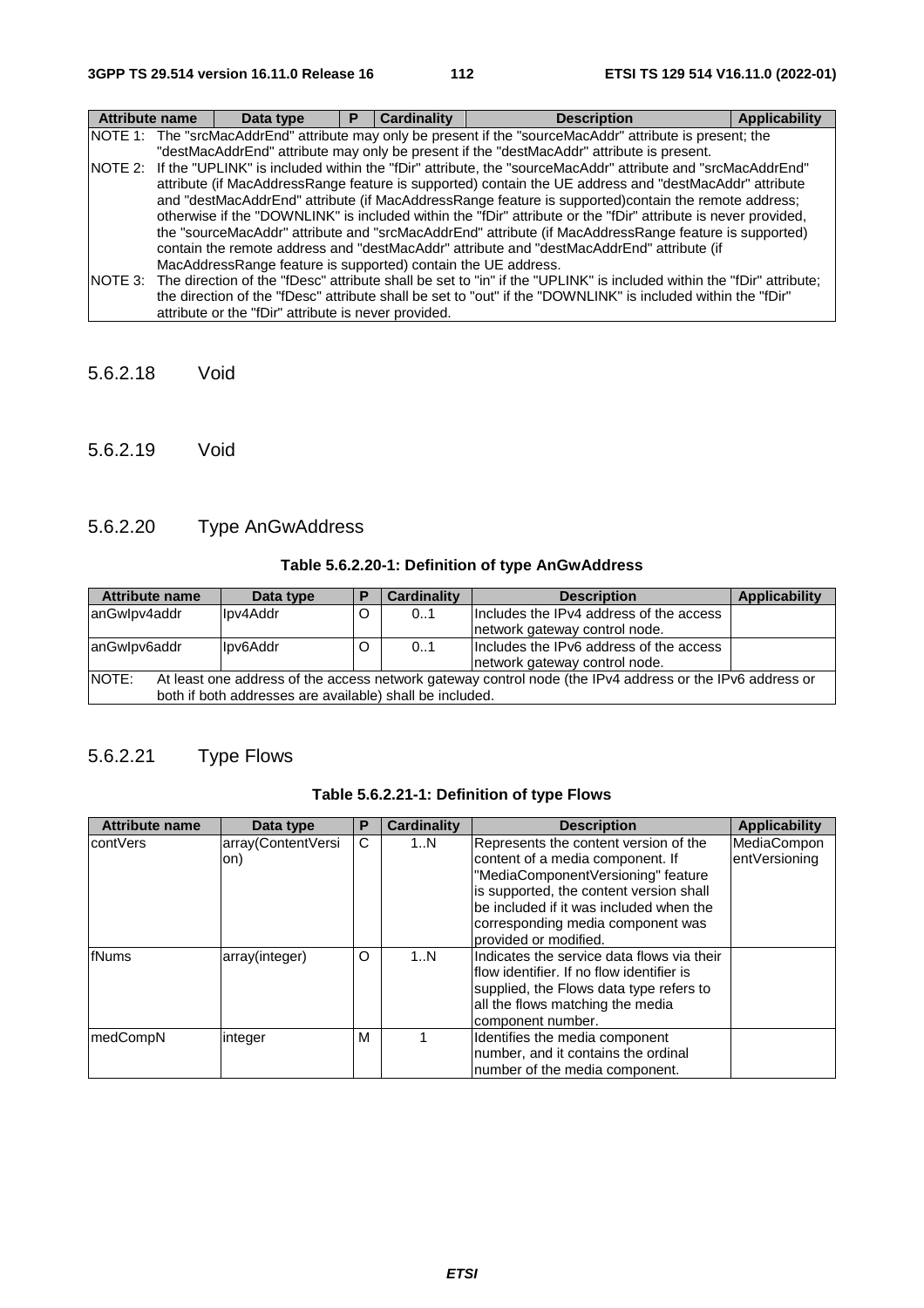## 5.6.2.22 Type TemporalValidity

| <b>Attribute name</b> | Data type       | P | <b>Cardinality</b> | <b>Description</b>                                                                                                                                                                       | <b>Applicability</b>          |
|-----------------------|-----------------|---|--------------------|------------------------------------------------------------------------------------------------------------------------------------------------------------------------------------------|-------------------------------|
| <b>IstartTime</b>     | <b>DateTime</b> | O | 0.1                | Indicates the time from which the traffic<br>routing requirements start to apply. The<br>absence of this attribute indicates the<br>traffic routing requirements apply<br>limmediatelv.  | InfluenceOnTraffic<br>Routing |
| <b>stopTime</b>       | DateTime        | O | 0.1                | IIndicates the time when the traffic<br>routing requirements cease to apply.<br>The absence of this attribute indicates<br>the traffic routing requirements do not<br>cease at any time. | InfluenceOnTraffic<br>Routing |

#### **Table 5.6.2.22-1: Definition of type TemporalValidity**

## 5.6.2.23 Void

## 5.6.2.24 Type AfRoutingRequirementRm

This data type is defined in the same way as the "AfRoutingRequirement" data type, but:

- with the OpenAPI "nullable: true" property;
- the removable attribute "spVal" is defined with the data type "SpatialValidityRm"; and
- the removable attributes "tempVals", "routeToLocs" and "addrPreserInd" are defined as nullable in the OpenAPI.

|  | Table 5.6.2.24-1: Definition of type AfRoutingRequirementRm |
|--|-------------------------------------------------------------|
|--|-------------------------------------------------------------|

| <b>Attribute name</b> | Data type         | P        | <b>Cardinality</b> | <b>Description</b>                          | <b>Applicability</b> |
|-----------------------|-------------------|----------|--------------------|---------------------------------------------|----------------------|
| appReloc              | boolean           | $\circ$  | 01                 | Indication of application relocation        | InfluenceOnTr        |
|                       |                   |          |                    | possibility. When it is set to "true", it   | afficRouting         |
|                       |                   |          |                    | indicates that the application cannot be    |                      |
|                       |                   |          |                    | relocated once a location of the            |                      |
|                       |                   |          |                    | application is selected by the 5GC.         |                      |
| routeToLocs           | array(RouteToLoc  | $\circ$  | 1N                 | A list of traffic routes to applications    | InfluenceOnTr        |
|                       | ation)            |          |                    | llocations.                                 | afficRouting         |
| spVal                 | SpatialValidityRm | $\circ$  | 0.1                | Indicates where the traffic routing         | InfluenceOnTr        |
|                       |                   |          |                    | requirements apply.                         | afficRouting         |
| tempVals              | array(TemporalVa  | $\circ$  | 1N                 | Indicates the time interval(s) during which | InfluenceOnTr        |
|                       | lidity)           |          |                    | the AF request is to be applied.            | afficRouting         |
| upPathChgSub          | UpPathChgEvent    | $\circ$  | 0.1                | Subscription to UP path management          | InfluenceOnTr        |
|                       |                   |          |                    | events.                                     | afficRouting         |
| laddrPreserInd        | boolean           | $\Omega$ | 0.1                | Indicates whether UE IP address should      | URLLC                |
|                       |                   |          |                    | lbe preserved.                              |                      |

## 5.6.2.25 Type EventsSubscReqDataRm

This data type is defined in the same way as the "EventsSubscReqData" data type, but:

- with the OpenAPI "nullable: true" property; and
- the removable attribute "usgThres" is defined with the removable data type "UsageThresholdRm"; and removable attribute "qosMon" is defined with the removable data type "QosMonitoringInformationRm".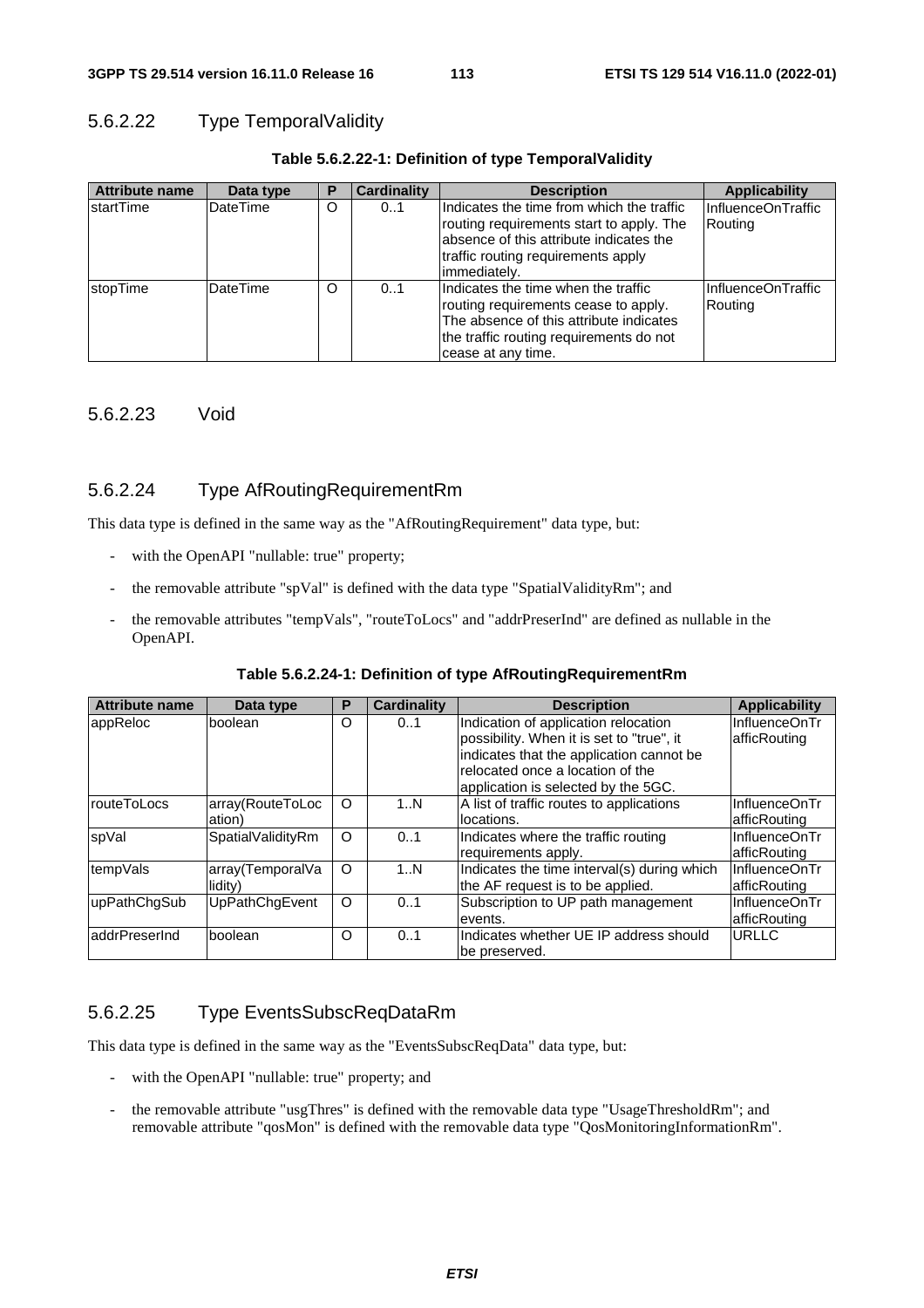| <b>Attribute name</b>                                                                                                                                                                                                                                                                                                                                                    | Data type                                      | P       | <b>Cardinality</b> | <b>Description</b>                                                                                                                                                                                                 | <b>Applicability</b>                       |  |
|--------------------------------------------------------------------------------------------------------------------------------------------------------------------------------------------------------------------------------------------------------------------------------------------------------------------------------------------------------------------------|------------------------------------------------|---------|--------------------|--------------------------------------------------------------------------------------------------------------------------------------------------------------------------------------------------------------------|--------------------------------------------|--|
| events                                                                                                                                                                                                                                                                                                                                                                   | array(AfEventSubsc<br>ription)                 | M       | 1N                 | Subscribed Events.                                                                                                                                                                                                 |                                            |  |
| notifUri                                                                                                                                                                                                                                                                                                                                                                 | Uri                                            | O       | 01                 | Notification URI.                                                                                                                                                                                                  |                                            |  |
| reqQosMonPara<br>lms                                                                                                                                                                                                                                                                                                                                                     | array(RequestedQo<br>sMonitoringParamet<br>er) | $\circ$ | 1N                 | Indicates the UL packet delay, DL<br>packet delay and/or round trip packet<br>delay between the UE and the UPF is<br>to be monitored when the QoS<br>Monitoring for URLLC is enabled for the<br>service data flow. | QoSMonitoring                              |  |
| qosMon                                                                                                                                                                                                                                                                                                                                                                   | QosMonitoringInfor<br>mationRm                 | O       | 01                 | Qos Monitoring information. It can be<br>present when the event<br>"QOS_MONITORING" is subscribed.                                                                                                                 | QoSMonitoring                              |  |
| reqAnis                                                                                                                                                                                                                                                                                                                                                                  | array(RequiredAcce<br>ssinfo)                  | C       | 1N                 | Represents the required access<br>network information. It shall be present<br>when the event "ANI REPORT" is<br>subscribed. (NOTE)                                                                                 | NetLoc                                     |  |
| usgThres                                                                                                                                                                                                                                                                                                                                                                 | UsageThresholdRm                               | O       | 0.1                | Includes the volume and/or time<br>thresholds for sponsored data<br>connectivity.                                                                                                                                  | SponsoredCon<br>nectivity                  |  |
| notifCorreld                                                                                                                                                                                                                                                                                                                                                             | string                                         | O       | 01                 | It is used to set the value of Notification<br>Correlation ID in the corresponding<br>notification.                                                                                                                | EnhancedSub<br>scriptionToNoti<br>fication |  |
| NOTE:<br>"ANI_REPORT" is the one-time reported event and thus the attribute "reqAnis" is not defined as removable<br>attribute (i.e. with the removable data type "RequiredAccessInfoRm"). Once the access network information<br>is reported to the AF the subscription to this event is automatically terminated in the PCF and the related<br>information is removed. |                                                |         |                    |                                                                                                                                                                                                                    |                                            |  |

**Table 5.6.2.25-1: Definition of type EventsSubscReqDataRm** 

## 5.6.2.26 Type MediaComponentRm

This data type is defined in the same way as the "MediaComponent" data type, but:

- with the OpenAPI "nullable: true" property; and
- the removable attributes "afRoutReq" is defined with the removable data type "AfRoutingRequirementRm"; "maxPacketLossRateDl" and "maxPacketLossRateUl" are defined with the removable data type "PacketLossRateRm"; "medSubComps" is defined with the removable data type "MediaSubComponentRm"; "preemptCap" is defined with the removable data type "PreemptionCapabilityRm"; "preemptVuln" is defined with the removable data type "PreemptionVulnerabilityRm"; "marBwDl", "marBwUl", "minDesBwDl", "minDesBwUl", "mirBwDl", "mirBwUl", "maxSuppBwDl", "maxSuppBwUl", "rrBw", "rsBw" are defined with the removable data type "BitRateRm"; "sharingKeyDl", "sharingKeyUl", and "tsnQos" are defined with the removable data types , "Uint32Rm" and "TsnQosContainerRm"; the removable attributes "desMaxLatency" and "desMaxLoss" are defined with the removable data type "FloatRm"; the removable attribute "flusId" is defined as nullable in the OpenAPI.
- the removable attributes "qosReference" and "altSerReqs" are defined as nullable.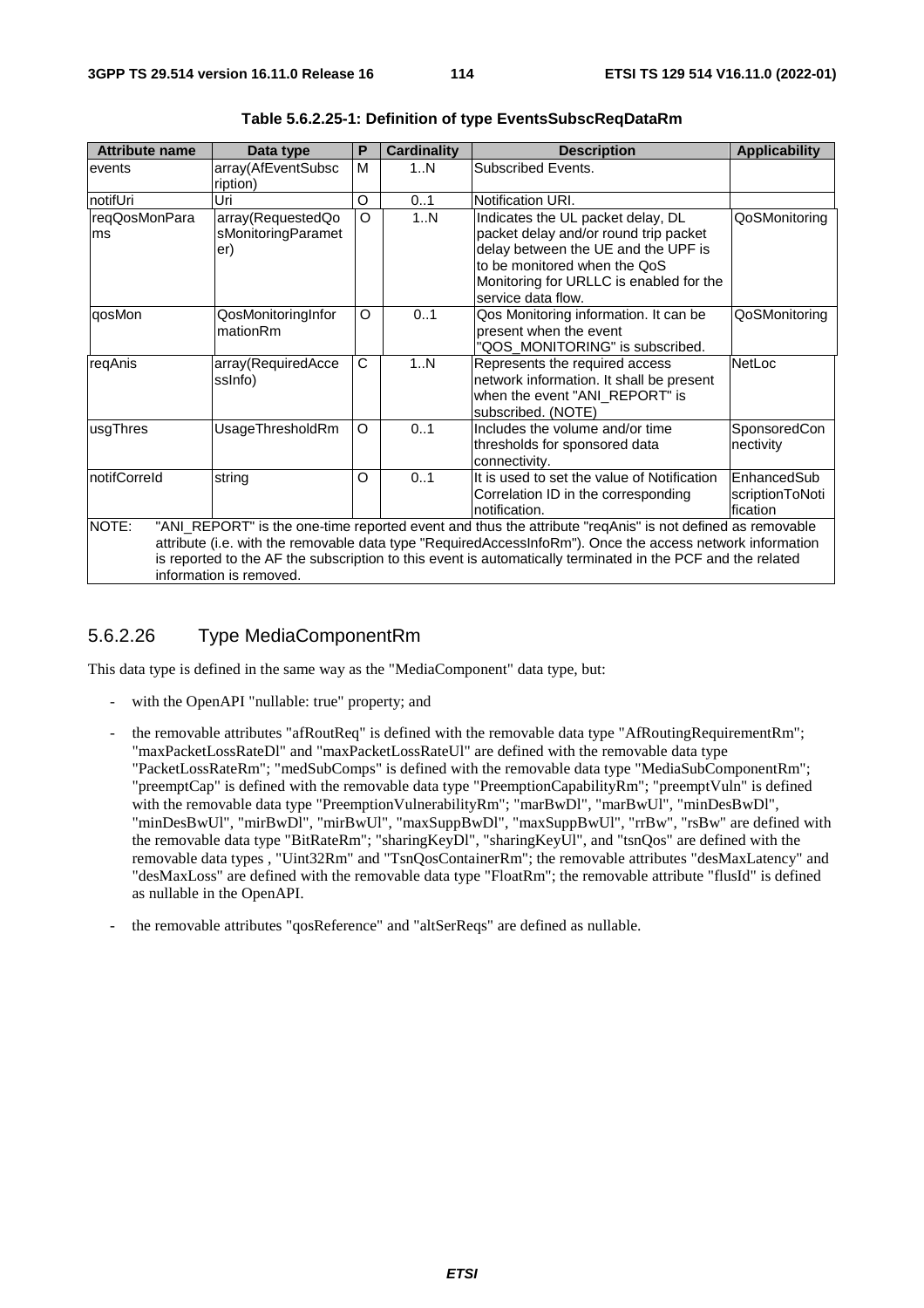**Table 5.6.2.26-1: Definition of type MediaComponentRm**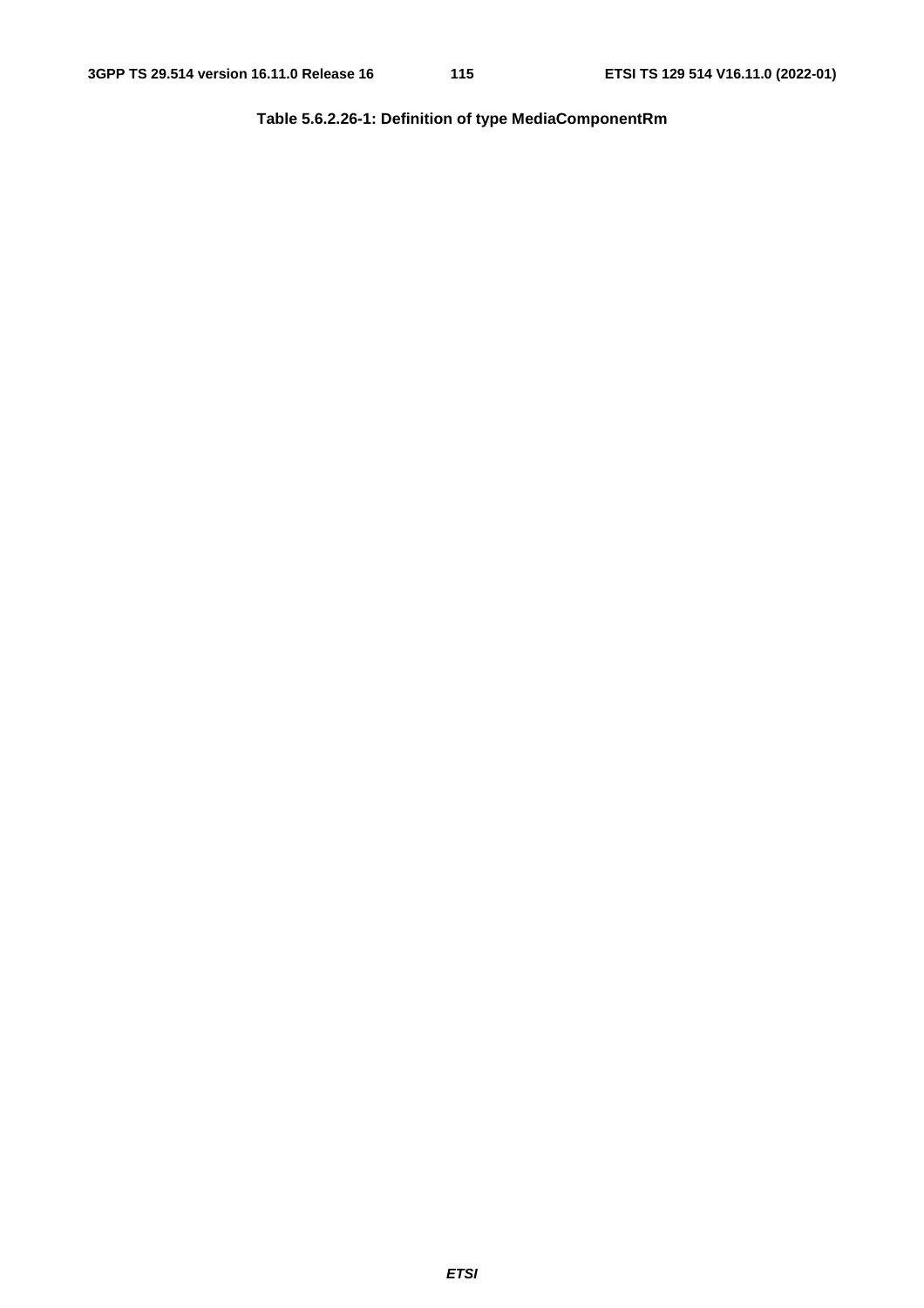| <b>Attribute name</b>   | Data type                  | P       | <b>Cardinality</b> | <b>Description</b>                                                                | <b>Applicability</b>          |
|-------------------------|----------------------------|---------|--------------------|-----------------------------------------------------------------------------------|-------------------------------|
| afAppId                 | AfAppId                    | O       | 01                 | Contains information that identifies the<br>particular service the AF session     |                               |
|                         |                            |         |                    | belongs to.                                                                       |                               |
| afRoutReq               | AfRoutingRequirem<br>entRm | O       | 0.1                | Indicates the AF traffic routing<br>requirements.                                 | InfluenceOnTr<br>afficRouting |
| qosReference            | string                     | $\circ$ | 0.1                | Identifies a pre-defined QoS                                                      | Authorization                 |
|                         |                            |         |                    | information.                                                                      | WithRequired<br>QoS           |
| altSerRegs              | array(string)              | O       | 1.N                | Ordered list of alternative service                                               | Authorization                 |
|                         |                            |         |                    | requirements. The lower the index of                                              | WithRequired                  |
|                         |                            |         |                    | the array for a given entry, the higher<br>the priority.                          | QoS                           |
| disUeNotif              | boolean                    | O       | 0.1                | Indicates to disable QoS flow                                                     | DisableUENoti                 |
|                         |                            |         |                    | parameters signalling to the UE when<br>the SMF is notified by the NG-RAN of      | fication                      |
|                         |                            |         |                    | changes in the fulfilled QoS situation                                            |                               |
|                         |                            |         |                    | when it is included and set to "true".                                            |                               |
|                         |                            |         |                    | The fulfilled situation is either the QoS                                         |                               |
|                         |                            |         |                    | profile or an Alternative QoS Profile.                                            |                               |
|                         |                            |         |                    | The default value "false" shall apply, if                                         |                               |
|                         |                            |         |                    | the attribute is not present and has not<br>been supplied previously.             |                               |
| contVer                 | <b>ContentVersion</b>      | O       | 0.1                | Represents the content version of a                                               | MediaCompon                   |
|                         |                            |         |                    | media component.                                                                  | entVersioning                 |
| desMaxLatency           | FloatRm                    | O       | 0.1                | Indicates a maximum desirable                                                     | FLUS,                         |
|                         |                            |         |                    | transport level packet latency in                                                 | QoSHint                       |
| desMaxLoss              |                            |         | 0.1                | milliseconds.<br>Indicates the maximum desirable                                  |                               |
|                         | FloatRm                    | O       |                    | transport level packet loss rate in                                               | FLUS,<br>QoSHint              |
|                         |                            |         |                    | percent (without "%" sign).                                                       |                               |
| flusId                  | string                     | O       | 0.1                | Indicates that the media component is                                             | <b>FLUS</b>                   |
|                         |                            |         |                    | used for FLUS media.                                                              |                               |
|                         |                            |         |                    | It is derived from the media level                                                |                               |
|                         |                            |         |                    | attribute "a=label:" (see<br>IETF RFC 4574 [50]) obtained from the                |                               |
|                         |                            |         |                    | SDP body. It contains the string after                                            |                               |
|                         |                            |         |                    | "a=label:" starting with "flus" and may                                           |                               |
|                         |                            |         |                    | be followed by more characters as                                                 |                               |
|                         |                            |         |                    | described in 3GPP TS 26.238 [51].                                                 | <b>CHEM</b>                   |
| maxPacketLossR<br>ateDI | PacketLossRateRm           | O       | 0.1                | Indicates the downlink maximum rate<br>for lost packets that can be tolerated for |                               |
|                         |                            |         |                    | the service data flow.                                                            |                               |
| maxPacketLossR          | PacketLossRateRm           | O       | 0.1                | Indicates the uplink maximum rate for                                             | <b>CHEM</b>                   |
| ateUI                   |                            |         |                    | lost packets that can be tolerated for                                            |                               |
|                         |                            | M       | $\mathbf{1}$       | the service data flow.<br>Identifies the media component                          |                               |
| medCompN                | integer                    |         |                    | number, and it contains the ordinal                                               |                               |
|                         |                            |         |                    | number of the media component.                                                    |                               |
| medSubComps             | map(MediaSubCom            | $\circ$ | 1N                 | Contains the requested bitrate and                                                |                               |
|                         | ponentRm)                  |         |                    | filters for the set of service data flows                                         |                               |
|                         |                            |         |                    | identified by their common flow                                                   |                               |
|                         |                            |         |                    | identifier. The key of the map is the<br>attribute "fNum".                        |                               |
| medType                 | MediaType                  | O       | 0.1                | Indicates the media type of the service.                                          |                               |
| marBwUI                 | <b>BitRateRm</b>           | O       | 0.1                | Maximum requested bandwidth for the                                               |                               |
|                         |                            |         |                    | Uplink.                                                                           |                               |
| marBwDl                 | <b>BitRateRm</b>           | O       | 0.1                | Maximum requested bandwidth for the<br>Downlink.                                  |                               |
| maxSuppBwDI             | <b>BitRateRm</b>           | O       | 0.1                | Maximum supported bandwidth for the<br>Downlink.                                  | IMS_SBI                       |
| maxSuppBwUI             | <b>BitRateRm</b>           | O       | 0.1                | Maximum supported bandwidth for the                                               | IMS_SBI                       |
|                         |                            |         |                    | Uplink.                                                                           |                               |
| minDesBwDI              | <b>BitRateRm</b>           | O       | 0.1                | Minimum desired bandwidth for the<br>Downlink.                                    | IMS_SBI                       |
| minDesBwUI              | <b>BitRateRm</b>           | O       | 0.1                | Minimum desired bandwidth for the                                                 | IMS_SBI                       |
|                         |                            |         |                    | Uplink.                                                                           |                               |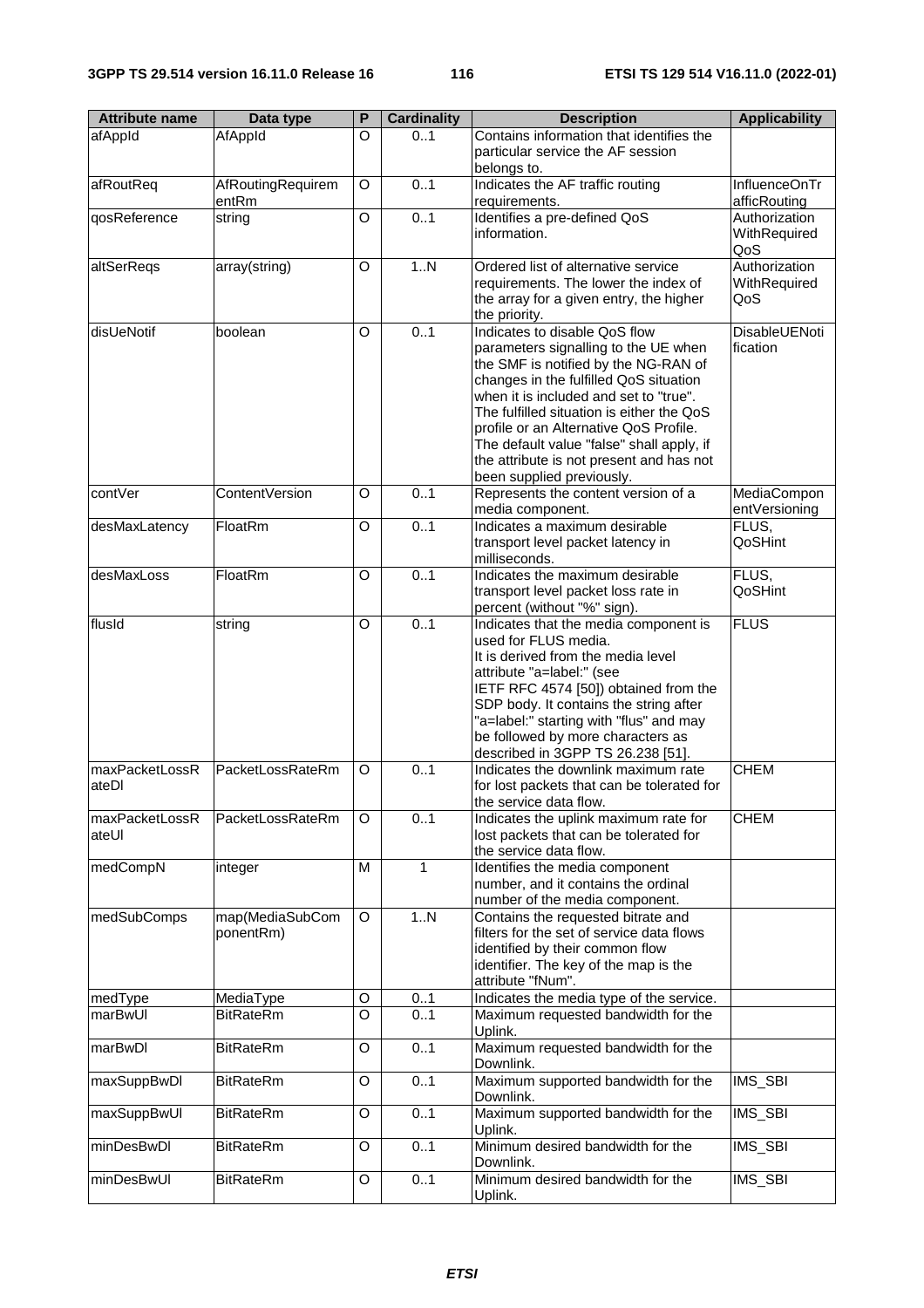| <b>Attribute name</b> | Data type                     | P       | <b>Cardinality</b> | <b>Description</b>                                                                                                                                                                                                                                                                                                                                                                                                                                                                                                                                                                                                                                                             | <b>Applicability</b> |
|-----------------------|-------------------------------|---------|--------------------|--------------------------------------------------------------------------------------------------------------------------------------------------------------------------------------------------------------------------------------------------------------------------------------------------------------------------------------------------------------------------------------------------------------------------------------------------------------------------------------------------------------------------------------------------------------------------------------------------------------------------------------------------------------------------------|----------------------|
| mirBwl JI             | <b>BitRateRm</b>              | O       | 01                 | Minimum requested bandwidth for the<br>Uplink.                                                                                                                                                                                                                                                                                                                                                                                                                                                                                                                                                                                                                                 |                      |
| mirBwDl               | <b>BitRateRm</b>              | O       | 0.1                | Minimum requested bandwidth for the<br>Downlink.                                                                                                                                                                                                                                                                                                                                                                                                                                                                                                                                                                                                                               |                      |
| fStatus               | <b>FlowStatus</b>             | O       | 0.1                | Indicates whether the status of the<br>service data flows is enabled, or<br>disabled.                                                                                                                                                                                                                                                                                                                                                                                                                                                                                                                                                                                          |                      |
| preemptCap            | PreemptionCapabilit<br>yRm    | O       | 0.1                | Defines whether the media flow may<br>get resources that were already<br>assigned to another media flow with a<br>lower priority level.                                                                                                                                                                                                                                                                                                                                                                                                                                                                                                                                        | MCPTT-<br>Preemption |
| preemptVuln           | PreemptionVulnerab<br>ilityRm | O       | 0.1                | Defines whether the media flow may<br>lose the resources assigned to it in<br>order to admit a media flow with higher<br>priority level.                                                                                                                                                                                                                                                                                                                                                                                                                                                                                                                                       | MCPTT-<br>Preemption |
| prioSharingInd        | PrioritySharingIndica<br>tor  | O       | 0.1                | Indicates that the media flow is allowed<br>to use the same ARP as media flows<br>belonging to other "Individual<br>Application Session Context" resources<br>bound to the same PDU session.                                                                                                                                                                                                                                                                                                                                                                                                                                                                                   | PrioritySharing      |
| resPrio               | <b>ReservPriority</b>         | O       | 01                 | Indicates the reservation priority.                                                                                                                                                                                                                                                                                                                                                                                                                                                                                                                                                                                                                                            |                      |
| rrBw                  | <b>BitRateRm</b>              | $\circ$ | 0.1                | Indicates the maximum required<br>bandwidth in bits per second for RTCP<br>receiver reports within the session<br>component as specified in<br>IETF RFC 3556 [37]. The bandwidth<br>contains all the overhead coming from<br>the IP-layer and the layers above, i.e.<br>IP, UDP and RTCP.                                                                                                                                                                                                                                                                                                                                                                                      | IMS_SBI              |
| rsBw                  | <b>BitRateRm</b>              | O       | 0.1                | Indicates the maximum required<br>bandwidth in bits per second for RTCP<br>sender reports within the session<br>component as specified in<br>IETF RFC 3556 [37]. The bandwidth<br>contains all the overhead coming from<br>the IP-layer and the layers above, i.e.<br>IP, UDP and RTCP.                                                                                                                                                                                                                                                                                                                                                                                        | IMS_SBI              |
| codecs                | array(CodecData)              | O       | 12                 | Indicates the codec data.                                                                                                                                                                                                                                                                                                                                                                                                                                                                                                                                                                                                                                                      |                      |
| sharingKeyDl          | Uint32Rm                      | O       | 01                 | Identifies which media components<br>share resources in the downlink<br>direction.<br>If resource sharing applies between<br>media components across "Individual<br>Application Session Context" resources<br>for the same PDU session, the same<br>value of the "sharingKeyDI" attribute<br>shall be used. If resource sharing does<br>not apply among media components<br>across "Individual Application Session<br>Context" resources for the same PDU<br>session, a different value for the<br>"sharingKeyDI" attribute shall be used.<br>If resource sharing does no longer<br>apply for this media component, the<br>"sharingKeyDI" attribute shall be set to<br>"null". | ResourceShari<br>ng  |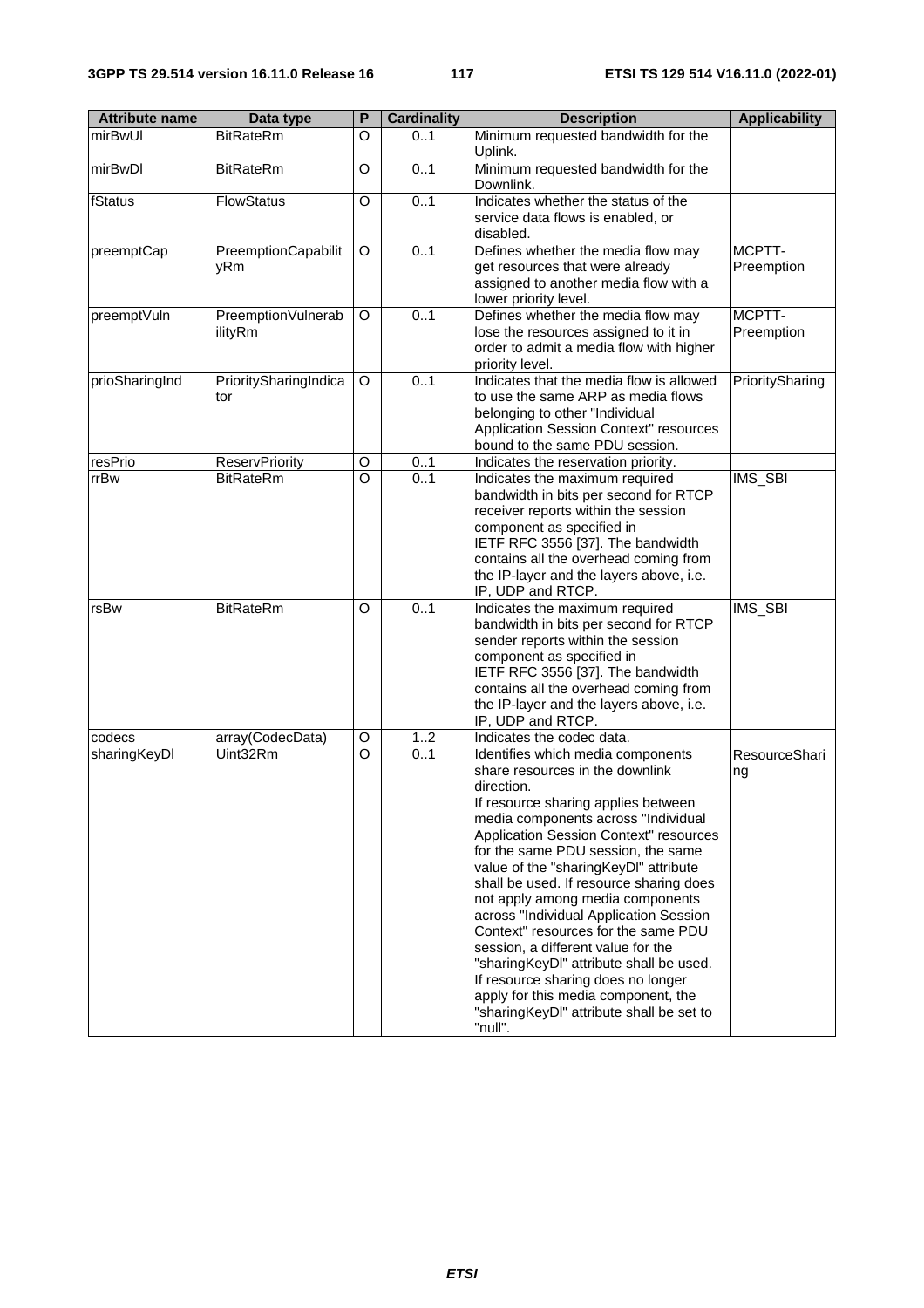| <b>Attribute name</b> | Data type                  | P | <b>Cardinality</b> | <b>Description</b>                                                                                                                                                                                                                                                                                                                                                                                                                                                                                                                                                                                                                                                        | <b>Applicability</b>        |
|-----------------------|----------------------------|---|--------------------|---------------------------------------------------------------------------------------------------------------------------------------------------------------------------------------------------------------------------------------------------------------------------------------------------------------------------------------------------------------------------------------------------------------------------------------------------------------------------------------------------------------------------------------------------------------------------------------------------------------------------------------------------------------------------|-----------------------------|
| sharingKeyUI          | Uint32Rm                   | O | 01                 | Identifies which media components<br>share resources in the uplink direction.<br>If resource sharing applies between<br>media components across "Individual<br>Application Session Context" resources<br>for the same PDU session, the same<br>value of the "sharingKeyUI" attribute<br>shall be used. If resource sharing does<br>not apply among media components<br>across "Individual Application Session<br>Context" resources for the same PDU<br>session, a different value for the<br>"sharingKeyUI" attribute shall be used.<br>If resource sharing does no longer<br>apply for this media component, the<br>"sharingKeyUI" attribute shall be set to<br>"null". | ResourceShari<br>ng         |
| tsnQos                | TsnQoSContainerR<br>m      | O | 01                 | Transports QoS parameters for TSC<br>traffic.                                                                                                                                                                                                                                                                                                                                                                                                                                                                                                                                                                                                                             | TimeSensitive<br>Networking |
| tscailnputUl          | <b>TscailnputContainer</b> | O | 01                 | Transports TSCAI input parameters for<br>TSC traffic at the ingress interface of<br>the DS-TT/UE (uplink flow direction).                                                                                                                                                                                                                                                                                                                                                                                                                                                                                                                                                 | TimeSensitive<br>Networking |
| tscailnputDI          | <b>TscailnputContainer</b> | O | 01                 | Transports TSCAI input parameters for<br>TSC traffic at the ingress of the NW-TT<br>(downlink flow direction).                                                                                                                                                                                                                                                                                                                                                                                                                                                                                                                                                            | TimeSensitive<br>Networking |

## 5.6.2.27 Type MediaSubComponentRm

This data type is defined in the same way as the "MediaSubComponent" data type, but:

- with the OpenAPI "nullable: true" property;
- the removable attributes "marBwDl", "marBwUl", defined with the removable data type "BitRateRm"; the removable attribute "tosTrCl", defined with the removable data type "TosTrafficClassRm"; and
- the removable attributes "ethfDescs" and "fDescs" are defined as nullable in the OpenAPI.

**Table 5.6.2.27-1: Definition of type MediaSubComponentRm** 

| <b>Attribute name</b> | Data type                     | P        | <b>Cardinality</b> | <b>Description</b>                                                                                         | <b>Applicability</b> |
|-----------------------|-------------------------------|----------|--------------------|------------------------------------------------------------------------------------------------------------|----------------------|
| afSigProtocol         | AfSigProtocol                 | O        | 01                 | Indicates the protocol used for<br>signalling between the UE and the AF.<br>It may be included only if the | ProvAFsignalF<br>low |
|                       |                               |          |                    | "flowUsage" attribute is set to the value<br>"AF SIGNALLING".                                              |                      |
| <b>ethfDescs</b>      | array(EthFlowDescri<br>ption) | O        | 12                 | Contains the flow description for the<br>Uplink and/or Downlink Ethernet flows.                            |                      |
| fNum                  | integer                       | M        | 1                  | Identifies the ordinal number of the IP<br>flow.                                                           |                      |
| fDescs                | array(FlowDescriptio          | $\Omega$ | 12                 | Contains the flow description for the<br>Uplink and/or Downlink IP flows.                                  |                      |
| fStatus               | <b>FlowStatus</b>             | O        | 01                 | Indicates whether the status of the<br>service data flows is enabled or<br>disabled.                       |                      |
| flowUsage             | FlowUsage                     | O        | 01                 | Flow usage of the flows (e.g. RTCP, AF<br>signalling).                                                     |                      |
| lmarBwUl              | <b>BitRateRm</b>              | O        | 01                 | Maximum requested bandwidth for the<br>Uplink.                                                             |                      |
| lmarBwDl              | <b>BitRateRm</b>              | O        | 0.1                | Maximum requested bandwidth for the<br>Downlink.                                                           |                      |
| tosTrCl               | TosTrafficClassRm             | O        | 01                 | Type of Service or Traffic Class.                                                                          |                      |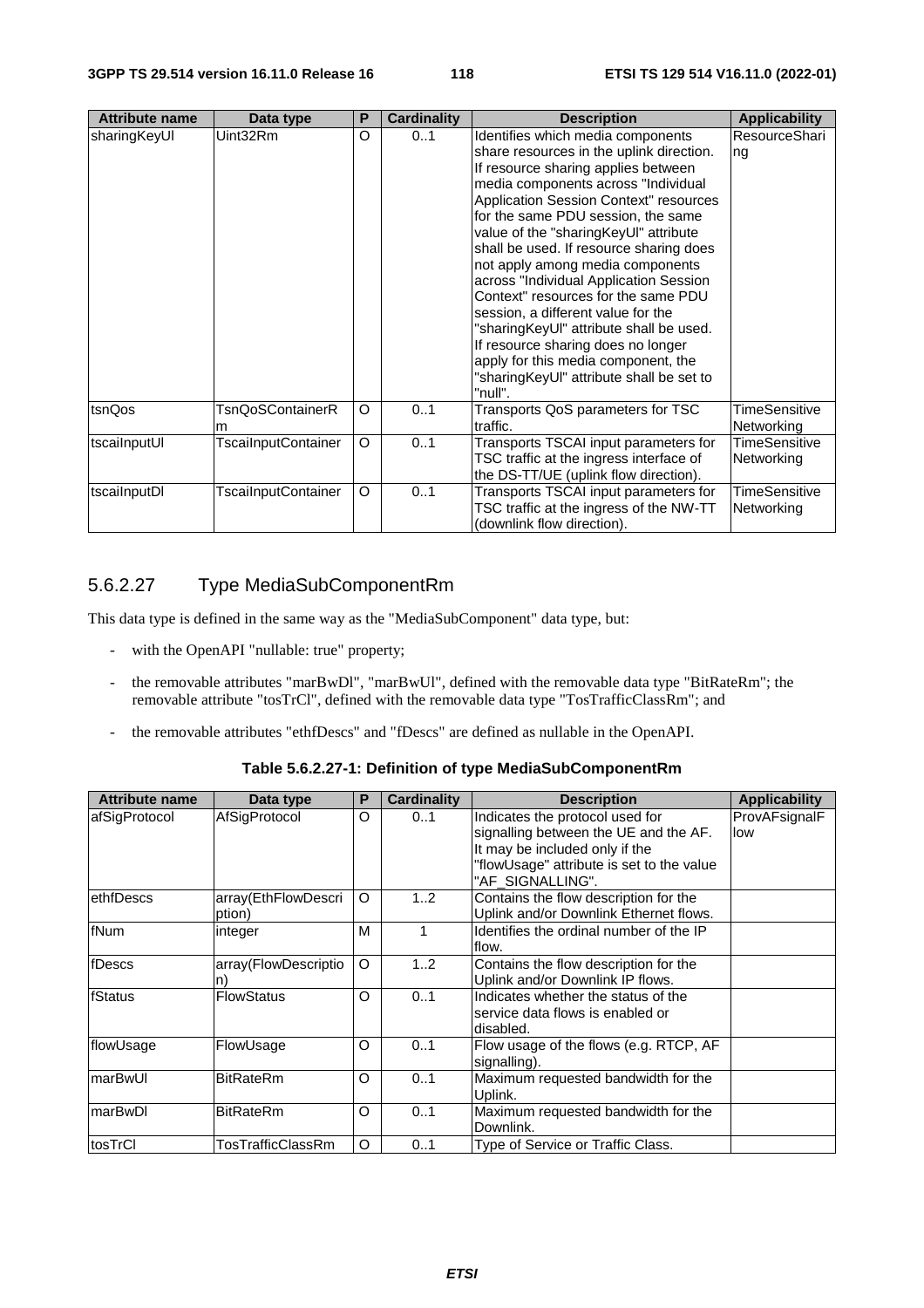# 5.6.2.28 Type SpatialValidityRm

This data type is defined in the same way as the "SpatialValidity" data type, but with the OpenAPI "nullable: true" property.

# 5.6.2.29 Type ExtendedProblemDetails

This data type is the "ProblemDetails" data type defined in 3GPP TS 29.571 [12] but extended with the attribute "acceptableServInfo" of data type "AcceptableServiceInfo".

## **Table 5.6.2.29-1: Definition of type ExtendedProblemDetails**

| <b>Attribute name</b>                                                                                                                     | Data type             |    | <b>Cardinality</b> | <b>Description</b>                                                                                                                                                               | <b>Applicability</b> |  |
|-------------------------------------------------------------------------------------------------------------------------------------------|-----------------------|----|--------------------|----------------------------------------------------------------------------------------------------------------------------------------------------------------------------------|----------------------|--|
| acceptableServInfo                                                                                                                        | AcceptableServiceInfo | lO | 01                 | Describes information related to the<br>acceptable service information, i.e.,<br>the maximum acceptable bandwidth<br>for an AF session and/or for specific<br>Imedia components. |                      |  |
| NOTE:<br>ExtendedProblemDetails data type also contains all the properties defined for ProblemDetails data type in<br>3GPP TS 29.571[12]. |                       |    |                    |                                                                                                                                                                                  |                      |  |

# 5.6.2.30 Type AcceptableServiceInfo

## **Table 5.6.2.30-1: Definition of type AcceptableServiceInfo**

| <b>Attribute name</b>                                                                                                                                                                                                                                                    | Data type               | Р | <b>Cardinality</b> | <b>Description</b>                                                                                                                                                                                                                                                                                                                                           | <b>Applicability</b> |  |
|--------------------------------------------------------------------------------------------------------------------------------------------------------------------------------------------------------------------------------------------------------------------------|-------------------------|---|--------------------|--------------------------------------------------------------------------------------------------------------------------------------------------------------------------------------------------------------------------------------------------------------------------------------------------------------------------------------------------------------|----------------------|--|
| accBwMedComps                                                                                                                                                                                                                                                            | map(MediaCompon<br>ent) | O | 1N                 | Indicates the maximum bandwidth that<br>shall be authorized by the PCF for each<br>media component of the map.<br>Each media component of the map<br>shall only include the "medCompN"<br>attribute and the "marBwDI" and/or<br>"marBwUI" attributes indicating the<br>maximum acceptable bandwidth.<br>The key of the map is the media<br>component number. |                      |  |
| lmarBwUl                                                                                                                                                                                                                                                                 | <b>BitRate</b>          | O | 0.1                | Maximum acceptable bandwidth for the<br>Uplink for the AF session.                                                                                                                                                                                                                                                                                           |                      |  |
| lmarBwDl                                                                                                                                                                                                                                                                 | <b>BitRate</b>          | O | 0.1                | Maximum acceptable bandwidth for the<br>Downlink for the AF session.                                                                                                                                                                                                                                                                                         |                      |  |
| NOTE:<br>When the acceptable bandwidth applies to one or more media components, only the "accBwMedComps"<br>attribute shall be provided. When the acceptable bandwidth applies to the whole AF session, only the<br>"marBwDI" and "marBwUI" attributes shall be present. |                         |   |                    |                                                                                                                                                                                                                                                                                                                                                              |                      |  |

# 5.6.2.31 Type UeIdentityInfo

| Table 5.6.2.31-1: Definition of type UeldentityInfo |  |  |
|-----------------------------------------------------|--|--|
|-----------------------------------------------------|--|--|

| <b>Attribute name</b>                                                                                                                        | Data type |   | Cardinality | <b>Description</b>   | Applicability |
|----------------------------------------------------------------------------------------------------------------------------------------------|-----------|---|-------------|----------------------|---------------|
| gpsi                                                                                                                                         | Gpsi      | O | 01          | Represents the GPSI. |               |
| pei                                                                                                                                          | Pei       |   | 01          | Represents the PEI.  |               |
| supi                                                                                                                                         | Supi      |   | 0.1         | Represents the SUPI. |               |
| NOTE:<br>At least one of the "gpsi", "supi" and "pei" attributes shall be present. More than one attribute may be<br>present simultaneously. |           |   |             |                      |               |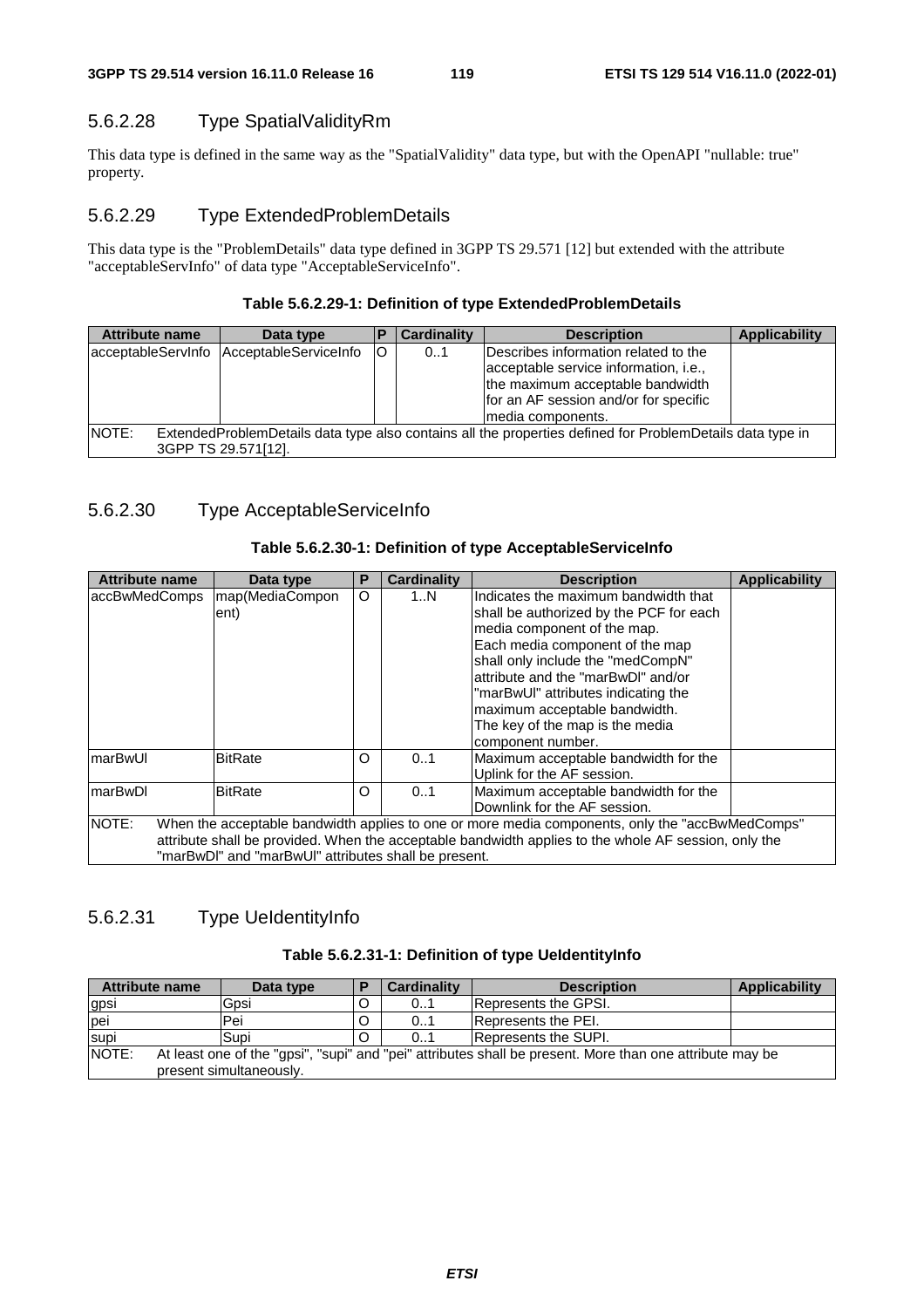# 5.6.2.32 Type AccessNetChargingIdentifier

| <b>Attribute name</b> | Data type    |   | <b>Cardinality</b> | <b>Description</b>                                                                                                                                                                             | Applicability |
|-----------------------|--------------|---|--------------------|------------------------------------------------------------------------------------------------------------------------------------------------------------------------------------------------|---------------|
| laccNetChaldValue     | ChargingId   | м |                    | Contains a charging identifier.                                                                                                                                                                |               |
| flows                 | array(Flows) | O | 1N                 | Identifications of the flows transported<br>within the corresponding QoS flow. If no<br>flows are provided, the charging<br>identifier applies for all flows within the<br><b>IAF</b> session. |               |

#### **Table 5.6.2.32-1: Definition of type AccessNetChargingIdentifier**

# 5.6.2.33 Type OutOfCreditInformation

#### **Table 5.6.2.33-1: Definition of type OutOfCreditInformation**

| <b>Attribute name</b> | Data type              | ь | <b>Cardinality</b> | <b>Description</b>                                                                                                                                                                           | <b>Applicability</b> |
|-----------------------|------------------------|---|--------------------|----------------------------------------------------------------------------------------------------------------------------------------------------------------------------------------------|----------------------|
| <b>IfinUnitAct</b>    | <b>FinalUnitAction</b> | м |                    | Indicates the termination action to be<br>Itaken when the user's account cannot<br>cover the service cost.                                                                                   |                      |
| flows                 | array(Flows)           | O | 1N                 | IIdentifications of the flows without<br>lavailable credit. If no flows are<br>provided, the termination action in<br>"finUnitAct" attribute applies for all flows<br>within the AF session. |                      |

# 5.6.2.34 Type QosMonitoringInformation

#### **Table 5.6.2.34-1: Definition of type QosMonitoringInformation**

| <b>Attribute name</b>                                                                                                           | Data type | P | Cardinality | <b>Description</b>                                                                                                                                                                                                                              | <b>Applicability</b> |
|---------------------------------------------------------------------------------------------------------------------------------|-----------|---|-------------|-------------------------------------------------------------------------------------------------------------------------------------------------------------------------------------------------------------------------------------------------|----------------------|
| repThreshDI                                                                                                                     | integer   | O | 01          | Indicates the threshold in units of<br>milliseconds for DL packet delay. Only<br>applicable when the "notifMethod"<br>attribute is not supplied or the<br>"notifMethod" is supplied and set to<br>"EVENT_DETECTION".<br>Minimum $= 0$ .         |                      |
| repThreshUI                                                                                                                     | integer   | O | 01          | Indicates the threshold in units of<br>milliseconds for UL packet delay. Only<br>applicable when the "notifMethod"<br>attribute is not supplied or the<br>"notifMethod" is supplied and set to<br>"EVENT_DETECTION".<br>Minimum $= 0$ .         |                      |
| repThreshRp                                                                                                                     | integer   | O | 01          | Indicates the threshold in units of<br>milliseconds for round trip packet delay.<br>Only applicable when the "notifMethod"<br>attribute is not supplied or the<br>"notifMethod" is supplied and set to<br>"EVENT_DETECTION".<br>Minimum $= 0$ . |                      |
| NOTE:<br>The "repThreshDl" attribute and/or the "repThreshUl" attribute and/or the "repThreshRp" attribute shall be<br>present. |           |   |             |                                                                                                                                                                                                                                                 |                      |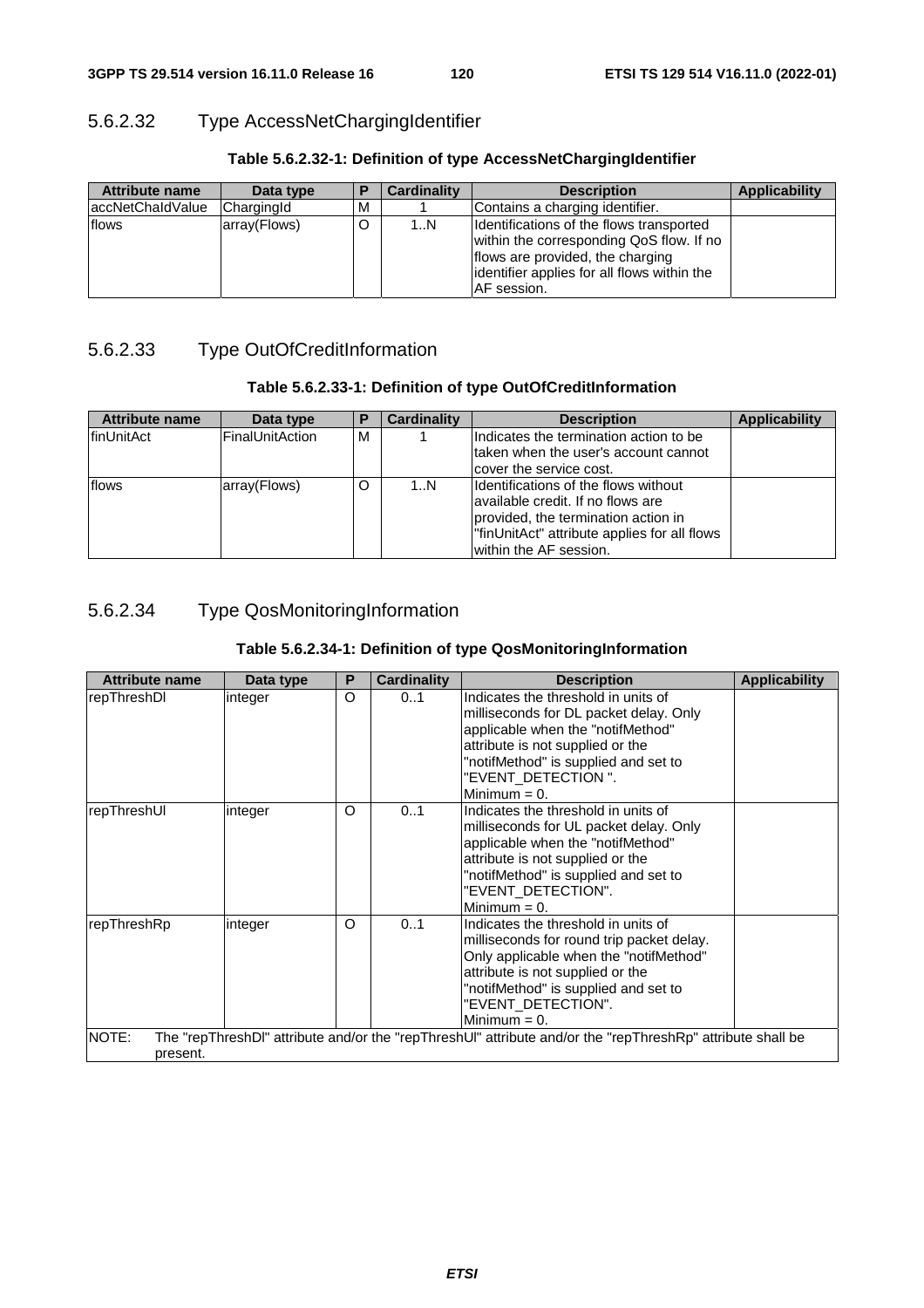## 5.6.2.35 Type TsnQosContainer

| <b>Attribute name</b>                                                                                   | Data type              | Р       | <b>Cardinality</b> | <b>Description</b>                                                                                   | <b>Applicability</b> |
|---------------------------------------------------------------------------------------------------------|------------------------|---------|--------------------|------------------------------------------------------------------------------------------------------|----------------------|
| ImaxTscBurstSize                                                                                        | ExtMaxDataBurs<br>tVol | O       | 0.1                | Maximum burst size of the TSC traffic in<br>units of Bytes.<br>Minimum = 4096, Maximum = $2000000$ . |                      |
| tscPackDelav                                                                                            | PacketDelBudge         | $\circ$ | 01                 | Delay of the TSC traffic.                                                                            |                      |
| tscPrioLevel                                                                                            | TscPriorityLevel       | $\circ$ | 0.1                | TSC traffic priority in relation to other TSC<br>land non-TSC traffic.                               |                      |
| <b>INOTE:</b><br>At least one of the attributes shall be present in an instance of the TsnQosContainer. |                        |         |                    |                                                                                                      |                      |

**Table 5.6.2.35-1: Definition of type TsnQosContainer** 

## 5.6.2.36 Type PcscfRestorationRequestData

#### **Table 5.6.2.36-1: Definition of type PcscfRestorationRequestData**

| <b>Attribute name</b> | Data type                 | Ρ | <b>Cardinality</b> | <b>Description</b>                                                                                   | <b>Applicability</b> |
|-----------------------|---------------------------|---|--------------------|------------------------------------------------------------------------------------------------------|----------------------|
| ldnn                  | lDnn.                     | С | 01                 | Data Network Name, a full DNN with                                                                   |                      |
|                       |                           |   |                    | both the Network Identifier and                                                                      |                      |
|                       |                           |   |                    | Operator Identifier, or a DNN with the                                                               |                      |
|                       |                           |   |                    | Network Identifier only. It shall be                                                                 |                      |
|                       |                           |   |                    | present when the "afRoutReq" attribute                                                               |                      |
|                       |                           |   |                    | is present.                                                                                          |                      |
| <i>ipDomain</i>       | string                    | O | 01                 | Indicates the IPv4 address domain                                                                    |                      |
|                       |                           |   |                    | information that assists session binding.                                                            |                      |
| sliceInfo             | Snssai                    | O | 01                 | Identifies the S-NSSAI.                                                                              |                      |
| supi                  | Supi                      | O | 0.1                | Subscription Permanent Identifier.                                                                   |                      |
| uelpv4                | Ipv4Addr                  | С | 01                 | The IPv4 address of the served UE.                                                                   |                      |
| uelpv6                | Ipv6Addr                  | C | 0.1                | The IPv6 address of the served UE.                                                                   |                      |
| NOTE:                 | shall always be included. |   |                    | When present, only one of the served UE addressing parameters (the IPv4 address or the IPv6 address) |                      |

# 5.6.2.37 Type QosMonitoringReport

#### **Table 5.6.2.42-1: Definition of type QosMonitoringReport**

| <b>Attribute name</b> | Data type      | Р | <b>Cardinality</b> | <b>Description</b>                                                                                                                                                                                                                                                                                  | <b>Applicability</b> |
|-----------------------|----------------|---|--------------------|-----------------------------------------------------------------------------------------------------------------------------------------------------------------------------------------------------------------------------------------------------------------------------------------------------|----------------------|
| flows                 | array(Flows)   | C | 1N                 | Identification of the flows. It shall be<br>lincluded if<br>"MediaComponentVersioning" feature<br>is supported. When<br>"MediaComponentVersioning" feature<br>is not supported, if no flows are<br>provided, the notification in the<br>"notifType" applies for all flows within<br>the AF session. |                      |
| ulDelays              | array(integer) | O | 1N                 | Uplink packet delay in units of<br>milliseconds. (NOTE)                                                                                                                                                                                                                                             |                      |
| dlDelays              | array(integer) | O | 1N                 | Downlink packet delay in units of<br>milliseconds. (NOTE)                                                                                                                                                                                                                                           |                      |
| rtDelays              | array(integer) | O | 1N                 | Round trip delay in units of<br>milliseconds. (NOTE)                                                                                                                                                                                                                                                |                      |
| <b>INOTE:</b>         |                |   |                    | In this release of the specification the maximum number of elements in the array is 2.                                                                                                                                                                                                              |                      |

## 5.6.2.38 Type TsnQosContainerRm

This data type is defined in the same way as the "TsnQoSContainer" data type, but with the OpenAPI "nullable: true" property.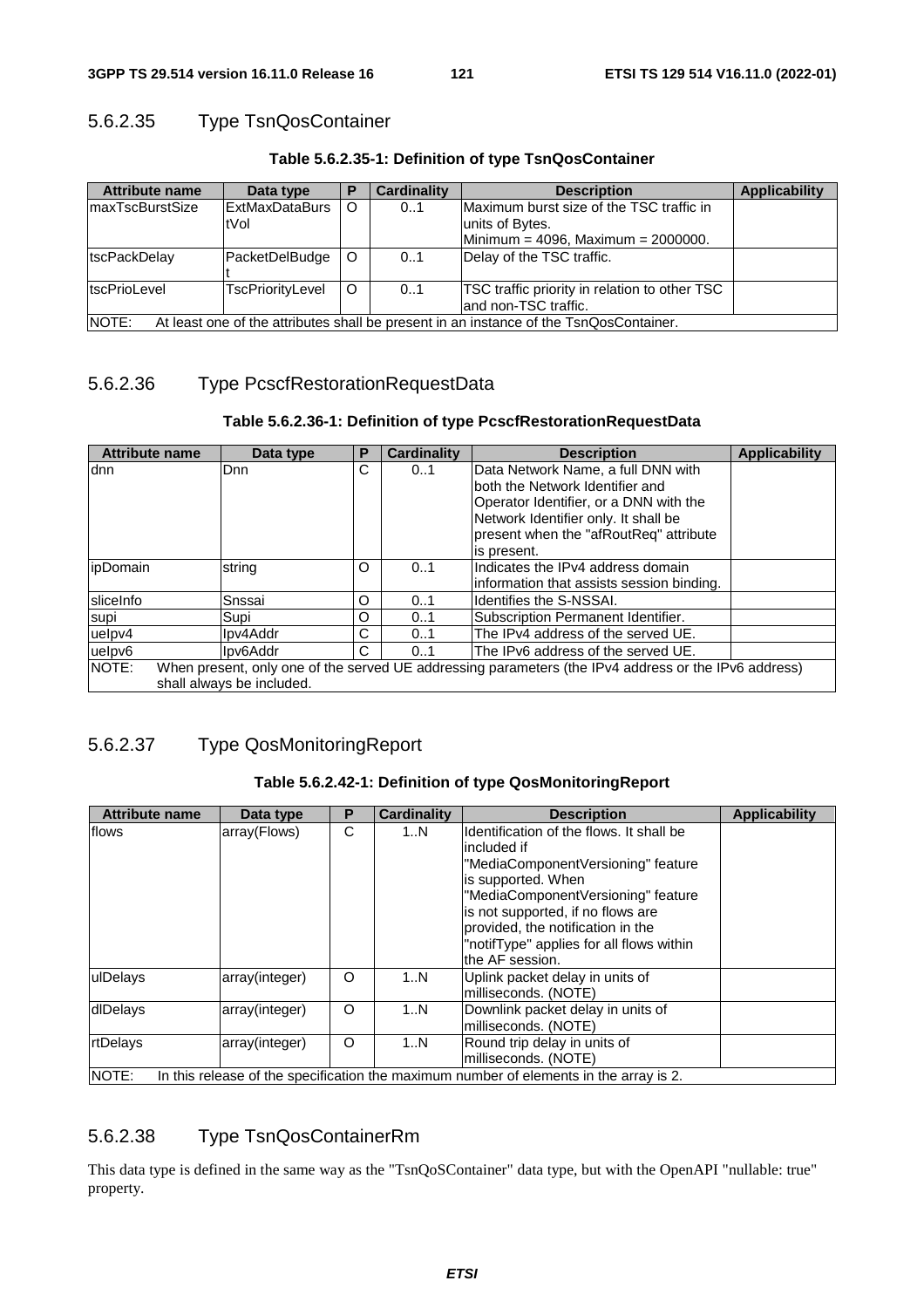## 5.6.2.39 Type TscaiInputContainer

| <b>Attribute name</b>   | Data type | P | <b>Cardinality</b> | <b>Description</b>                                                                                                                                                                  | <b>Applicability</b> |
|-------------------------|-----------|---|--------------------|-------------------------------------------------------------------------------------------------------------------------------------------------------------------------------------|----------------------|
| periodicity             | Uinteger  | O | 01                 | Unsigned integer identifying a period of<br>time in units of microseconds.<br>Identifications of the time period between<br>the start of two bursts in reference to the<br>ITSN GM. |                      |
| <b>burstArrivalTime</b> | DateTime  | O | 0.1                | Indicates the arrival time of the data burst<br>lin reference to the TSN GM.                                                                                                        |                      |

#### **Table 5.6.2.39-1: Definition of type TscaiInputContainer**

# 5.6.2.40 Type PduSessionTsnBridge

#### **Table 5.6.2.40-1: Definition of type PduSessionTsnBridge**

| Attribute name   | Data type                         |    | <b>Cardinality</b> | <b>Description</b>                       | <b>Applicability</b> |
|------------------|-----------------------------------|----|--------------------|------------------------------------------|----------------------|
| tsnBridgeInfo    | TsnBridgeInfo                     | м  |                    | Reports the 5GS Bridge information.      |                      |
| tsnBridgeManCon  | BridgeManagement                  | lO | 0.1                | Transports TSN bridge management         |                      |
|                  | Container                         |    |                    | information.                             |                      |
|                  | ItsnPortManContD PortManagementCo | IO | 01                 | Transports TSN port management           |                      |
| Istt             | ntainer                           |    |                    | information for the DS-TT port.          |                      |
| ItsnPortManContN | array(PortManagem                 | lO | 1N                 | Transports TSN port management           |                      |
| wtts             | entContainer)                     |    |                    | information for one or more NW-TT ports. |                      |

# 5.6.2.41 Type QosMonitoringInformationRm

This data type is defined in the same way as the "QosMonitoringInformation" data type, but with the OpenAPI "nullable: true" property.

## 5.6.2.42 Type EventsSubscPutData

#### **Table 5.6.2.42-1: Definition of type EventsSubscPutData**

| Data Type                                                                                       |   | <b>Cardinality</b>                         | <b>Description</b>                                                               | <b>Applicability</b> |  |
|-------------------------------------------------------------------------------------------------|---|--------------------------------------------|----------------------------------------------------------------------------------|----------------------|--|
| EventsSubscReqData                                                                              | C | 01                                         | Identifies the events the application<br>subscribes to and represents the Events |                      |  |
|                                                                                                 |   |                                            | Subscription sub-resource data.                                                  |                      |  |
|                                                                                                 |   |                                            | It shall be present in the response to PUT                                       |                      |  |
|                                                                                                 |   |                                            | requests as specified in table 5.3.4.3.1-3.                                      |                      |  |
| <b>EventsNotification</b>                                                                       | C | 01                                         | Describes the notification about the events                                      |                      |  |
|                                                                                                 |   |                                            | already met at the time of subscription. It                                      |                      |  |
|                                                                                                 |   |                                            | shall be present if available.                                                   |                      |  |
| NOTE:<br>EventsSubscPutData data type is represented as a non-exclusive list of two data types: |   |                                            |                                                                                  |                      |  |
|                                                                                                 |   | EventsSubscReqData and EventsNotification. |                                                                                  |                      |  |

# 5.6.2.43 Type AppSessionContextUpdateDataPatch

### **Table 5.6.2.43-1: Definition of type AppSessionContextUpdateDataPatch**

| <b>Attribute name</b> | Data type                              | <b>Cardinality</b> | <b>Description</b>                                                                                                     | <b>Applicability</b> |
|-----------------------|----------------------------------------|--------------------|------------------------------------------------------------------------------------------------------------------------|----------------------|
| lascRegData           | <b>AppSessionContext</b><br>UpdateData | 01                 | Describes the requested update to the<br>services requirements of an Individual<br><b>Application Session Context.</b> |                      |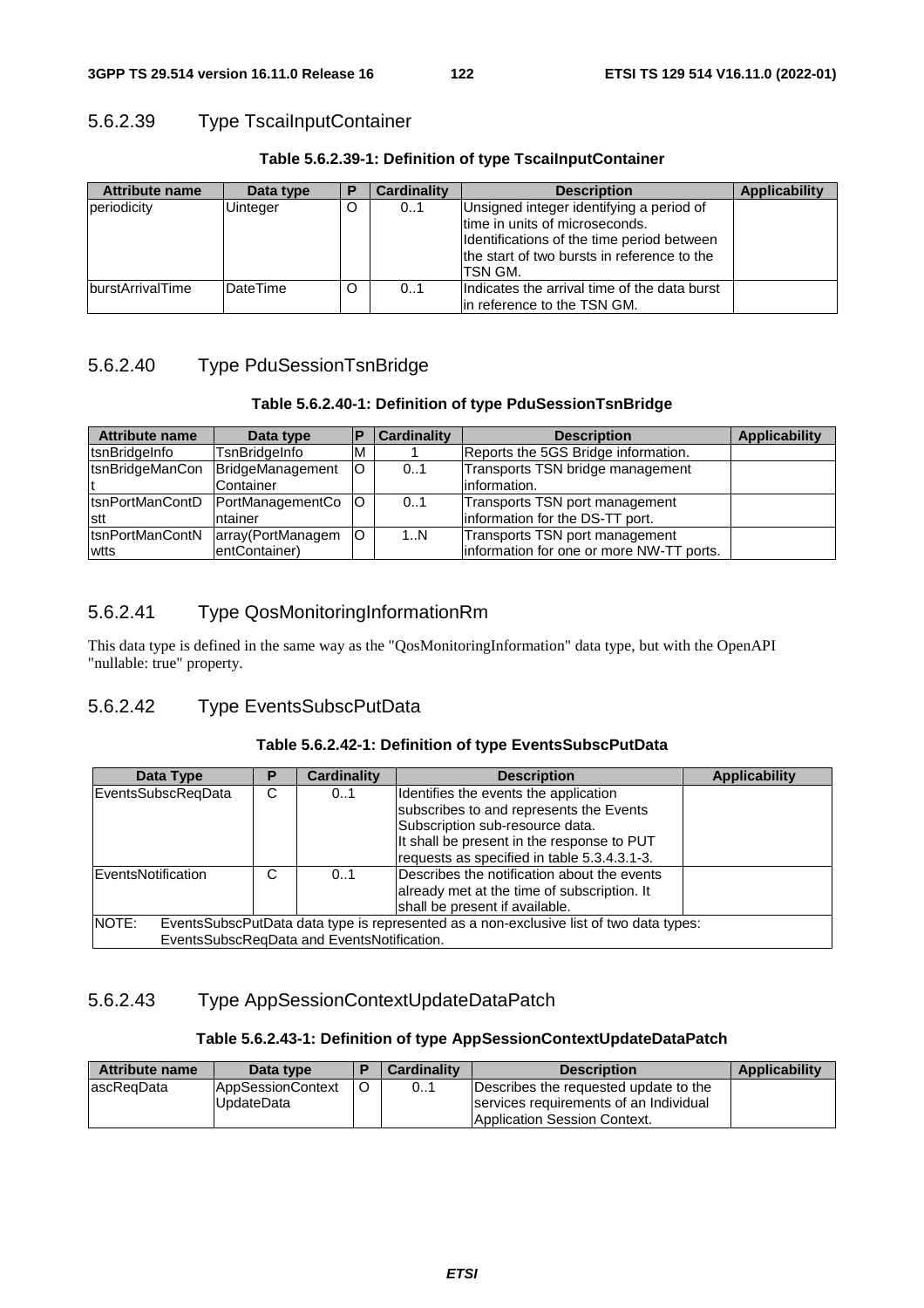# 5.6.3 Simple data types and enumerations

## 5.6.3.1 Introduction

This subclause defines simple data types and enumerations that can be referenced from data structures defined in the previous subclauses.

# 5.6.3.2 Simple data types

The simple data types defined in table 5.6.3.2-1 shall be supported.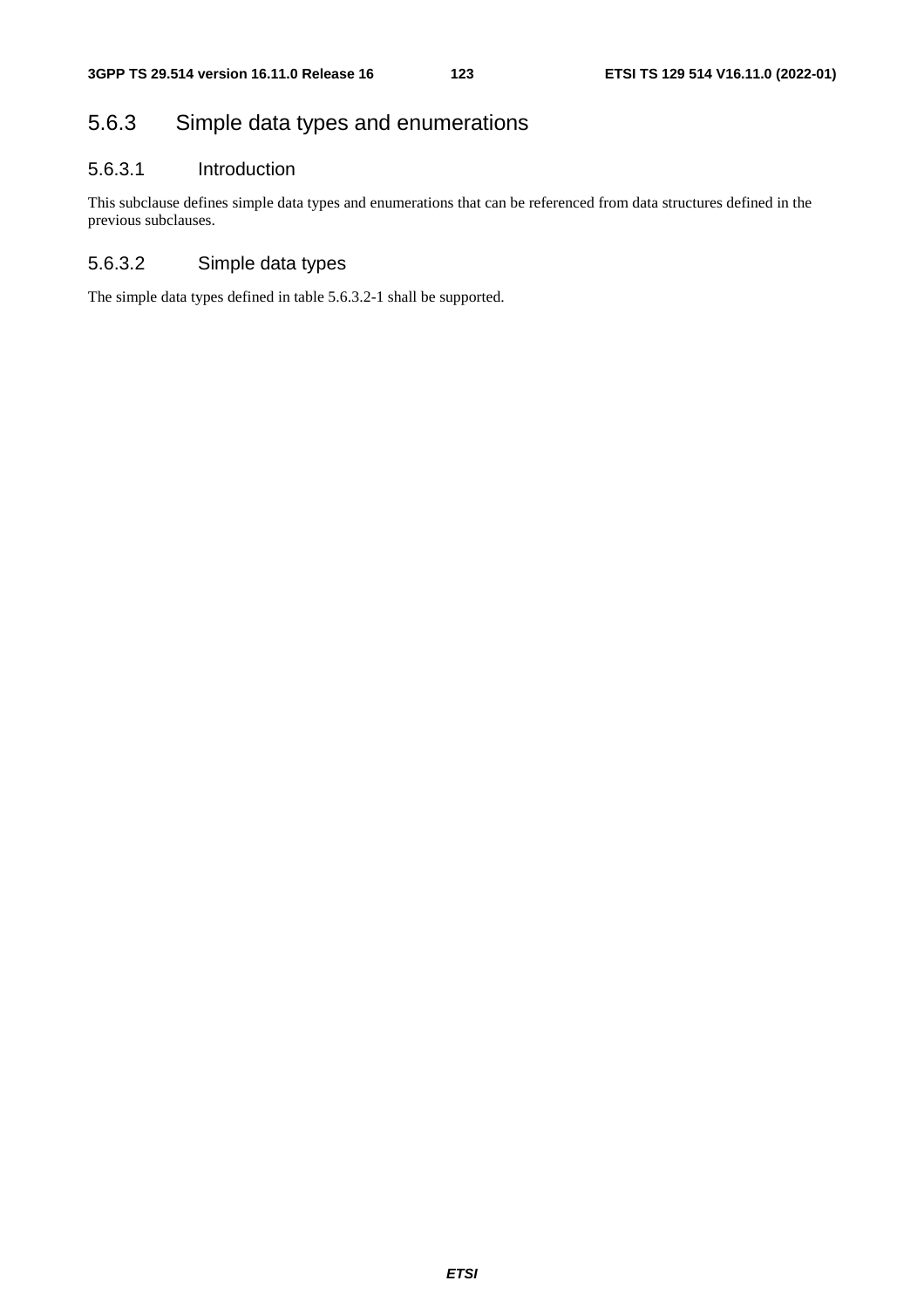| <b>Type Name</b>            | <b>Type</b><br><b>Definition</b> | <b>Description</b>                                                                                                                                                                                                                                                                                                                                                                                                                         | <b>Applicability</b>           |
|-----------------------------|----------------------------------|--------------------------------------------------------------------------------------------------------------------------------------------------------------------------------------------------------------------------------------------------------------------------------------------------------------------------------------------------------------------------------------------------------------------------------------------|--------------------------------|
| AfAppId                     | string                           | Contains an AF application identifier.                                                                                                                                                                                                                                                                                                                                                                                                     |                                |
| Aspld                       | string                           | Contains an identity of an application service<br>provider.                                                                                                                                                                                                                                                                                                                                                                                | SponsoredConnectivity          |
| CodecData                   | string                           | Contains codec related information.<br>Refer to subclause 5.3.7 of 3GPP TS 29.214 [20]<br>for encoding.                                                                                                                                                                                                                                                                                                                                    |                                |
| ContentVersion              | integer                          | Unsigned 64-bit integer that indicates the version<br>of some content, as e.g. the content of a media<br>component. The content version shall be unique<br>for the content and for the lifetime of that content.<br>(NOTE)                                                                                                                                                                                                                 | MediaComponentVersioni<br>ng   |
| FlowDescription             | string                           | Defines a packet filter for an IP flow. It contains an<br>IpFilterRule according to section 4.3 of<br>IETF RFC 6733 [52].<br>Refer to subclause 5.3.8 of 3GPP TS 29.214 [20]<br>for encoding.                                                                                                                                                                                                                                              |                                |
| SponId                      | string                           | Contains an identity of a sponsor.                                                                                                                                                                                                                                                                                                                                                                                                         | SponsoredConnectivity          |
| ServiceUrn                  | string                           | Indicates that an AF session is used for<br>Emergency traffic.<br>It contains values of the service URN and it may                                                                                                                                                                                                                                                                                                                         | <b>IMS SBI</b>                 |
|                             |                                  | include subservices, as defined in<br>IETF RFC 5031 [34] or registered at IANA.                                                                                                                                                                                                                                                                                                                                                            |                                |
|                             |                                  | The string "urn:service:" in the beginning of the<br>URN shall be omitted and all subsequent text shall<br>be included. Examples of valid values of the<br>ServiceUrn data structure are "sos", "sos.fire",<br>"sos.police" and "sos.ambulance".                                                                                                                                                                                           |                                |
| <b>TosTrafficClass</b>      | string                           | 2-octet string, where each octet is encoded in<br>hexadecimal representation. The first octet<br>contains the IPv4 Type-of-Service or the IPv6<br>Traffic-Class field and the second octet contains<br>the ToS/Traffic Class mask field. Each character<br>in the string shall take a value of "0" to "9" or "A" to<br>"F" and shall represent 4 bits. One example is that<br>of a TFT packet filter as defined in<br>3GPP TS 24.008 [36]. |                                |
| TosTrafficClassRm           | string                           | This data type is defined in the same way as the<br>"TosTrafficClass" data type, but with the OpenAPI<br>'nullable: true" property.                                                                                                                                                                                                                                                                                                        |                                |
| TscPriorityLevel            | integer                          | Indicates the TSC traffic Priority Level, within the<br>range 1 to 8.<br>Values are ordered in decreasing order of priority,<br>i.e. with 1 as the highest priority and 8 as the<br>lowest priority.                                                                                                                                                                                                                                       | <b>TimeSensitiveNetworking</b> |
| TscPriorityLevelRm<br>NOTE: | integer                          | This data type is defined in the same way as the<br>"TscPriorityLevel" data type, but with the OpenAPI<br>"nullable: true" property.<br>The method of assigning content versions is implementation specific.                                                                                                                                                                                                                               | TimeSensitiveNetworking        |

# **Table 5.6.3.2-1: Simple data types**

# 5.6.3.3 Enumeration: MediaType

The enumeration "MediaType" represents the media type of a media component.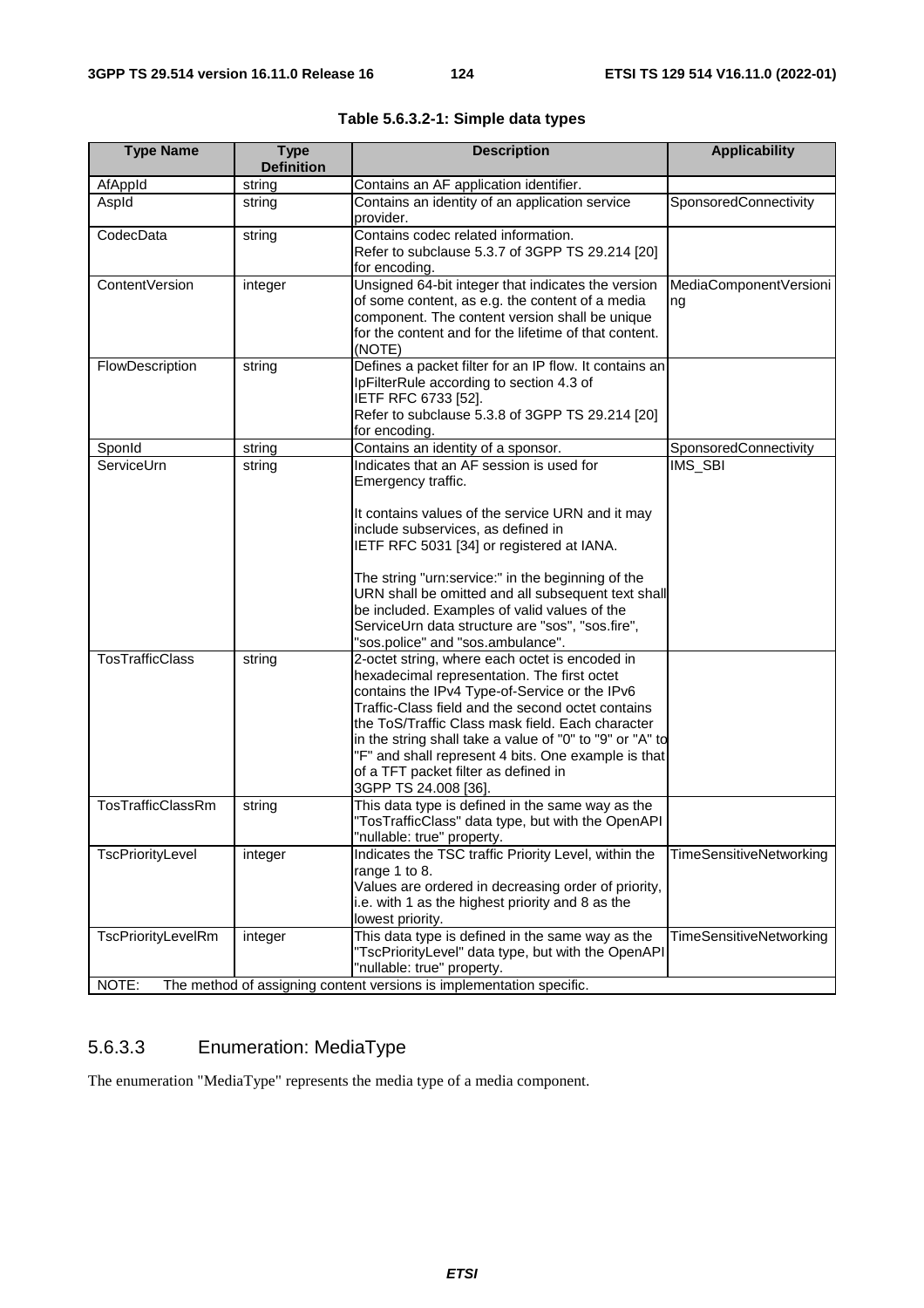| <b>Enumeration value</b> | <b>Description</b>                     | <b>Applicability</b> |
|--------------------------|----------------------------------------|----------------------|
| <b>AUDIO</b>             | The type of media is audio.            |                      |
| <b>VIDEO</b>             | The type of media is video.            |                      |
| <b>DATA</b>              | The type of media is data.             |                      |
| <b>APPLICATION</b>       | The type of media is application data. |                      |
| <b>CONTROL</b>           | The type of media is control.          |                      |
| <b>TEXT</b>              | The type of media is text.             |                      |
| MESSAGE                  | The type of media is message           |                      |
| <b>OTHER</b>             | Other type of media.                   |                      |

#### **Table 5.6.3.3-1: Enumeration MediaType**

## 5.6.3.4 Enumeration: ReservPriority

The enumeration "ReservPriority" represents the reservation priority. The lowest priority shall be indicated with the "PRIO\_1" value, the next after the lowest with the "PRIO\_2" value, and so on up to the highest priority which shall be indicated with "PRIO\_16".

|  |  | Table 5.6.3.4-1: Enumeration ReservPriority |
|--|--|---------------------------------------------|
|--|--|---------------------------------------------|

| <b>Enumeration value</b> | <b>Description</b> | <b>Applicability</b> |
|--------------------------|--------------------|----------------------|
| PRIO_1                   |                    |                      |
| PRIO_2                   |                    |                      |
| PRIO_3                   |                    |                      |
| PRIO_4                   |                    |                      |
| PRIO_5                   |                    |                      |
| PRIO_6                   |                    |                      |
| PRIO_7                   |                    |                      |
| PRIO_8                   |                    |                      |
| PRIO_9                   |                    |                      |
| <b>PRIO_10</b>           |                    |                      |
| PRIO_11                  |                    |                      |
| PRIO_12                  |                    |                      |
| <b>PRIO_13</b>           |                    |                      |
| PRIO_14                  |                    |                      |
| <b>PRIO_15</b>           |                    |                      |
| <b>PRIO_16</b>           |                    |                      |

## 5.6.3.5 Enumeration: ServAuthInfo

The enumeration "ServAuthInfo" represents the result of the Npcf\_PolicyAuthorization service request from the AF.

| Table 5.6.3.5-1: Enumeration ServAuthInfo |  |  |
|-------------------------------------------|--|--|
|-------------------------------------------|--|--|

| <b>Enumeration value</b> | <b>Description</b>                                                        | Applicability |
|--------------------------|---------------------------------------------------------------------------|---------------|
| TP NOT KNOWN             | Indicates the transfer policy is not known.                               |               |
| TP EXPIRED               | Indicates the transfer policy has expired.                                |               |
| TP NOT YET OCCURRED      | Indicates the time window of the transfer policy has<br>not vet occurred. |               |

## 5.6.3.6 Enumeration: SponsoringStatus

The enumeration "SponsoringStatus" represents whether the sponsored data connectivity is enabled or disabled/notenabled.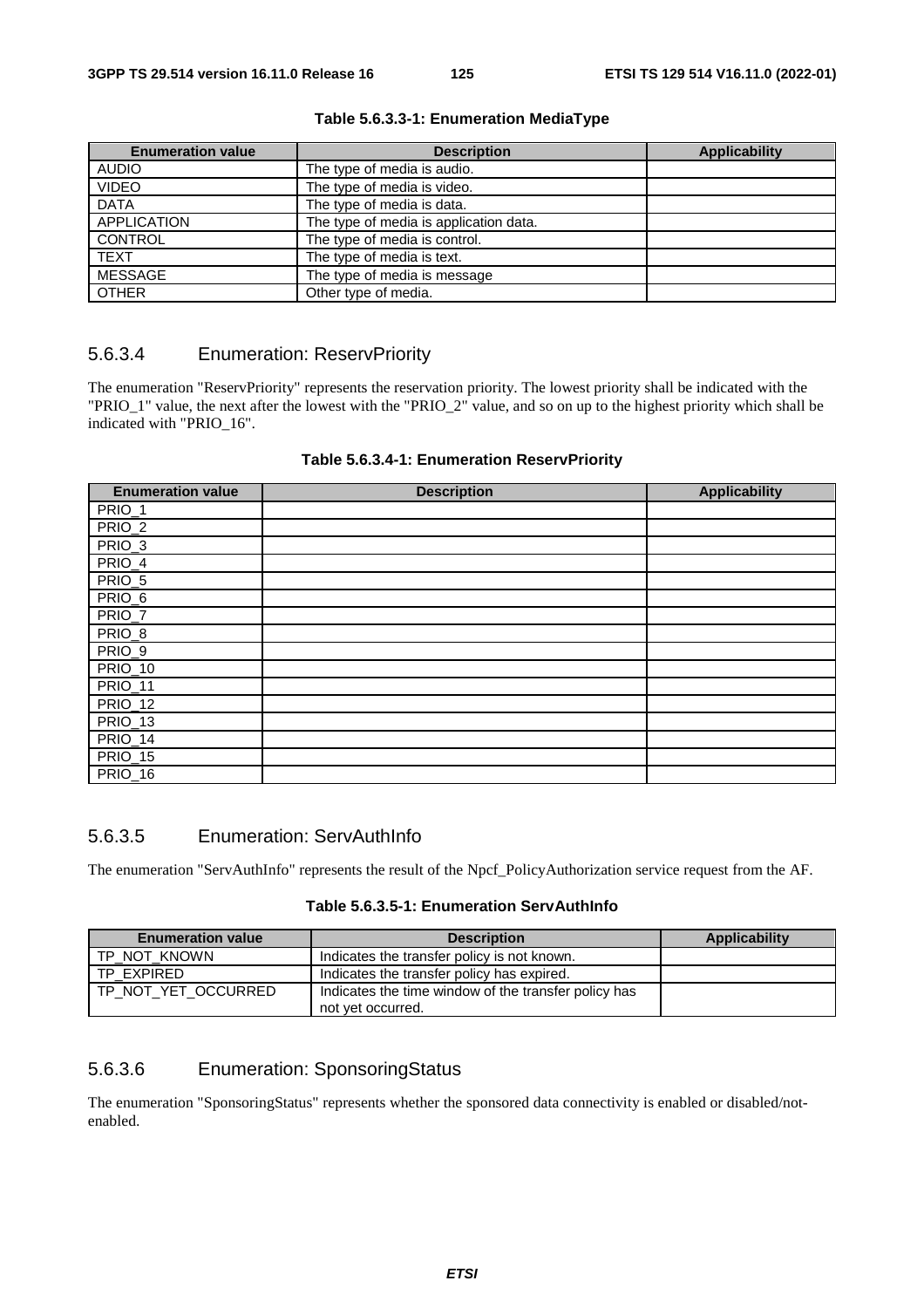| <b>Enumeration value</b> | <b>Description</b>                                      | <b>Applicability</b>         |
|--------------------------|---------------------------------------------------------|------------------------------|
| SPONSOR DISABLED         | Sponsored data connectivity is disabled or not enabled. | SponsoredConnectivity        |
| SPONSOR ENABLED          | Sponsored data connectivity is enabled.                 | <b>SponsoredConnectivity</b> |

#### **Table 5.6.3.6-1: Enumeration SponsoringStatus**

# 5.6.3.7 Enumeration: AfEvent

The enumeration "AfEvent" represents the traffic events the PCF can notify to the AF.

| <b>Enumeration value</b>                   | <b>Description</b>                                                                                                                                                                                                                             | <b>Applicability</b>                        |
|--------------------------------------------|------------------------------------------------------------------------------------------------------------------------------------------------------------------------------------------------------------------------------------------------|---------------------------------------------|
| ACCESS TYPE CHANGE                         | Access type change.                                                                                                                                                                                                                            |                                             |
| ANI REPORT                                 | Access Network Information Report requested.                                                                                                                                                                                                   | NetLoc                                      |
| CHARGING_CORRELATION                       | Access Network Charging Correlation Information.                                                                                                                                                                                               | IMS_SBI                                     |
| EPS_FALLBACK                               | Indicates that the establishment of the QoS flow for the<br>requested voice media type was rejected due to fallback to<br>EPS.                                                                                                                 | <b>EPSFallbackRepor</b>                     |
| FAILED_RESOURCES_ALLOC<br><b>ATION</b>     | Indicates that one or more of the SDFs of an Individual<br>Application Session Context are deactivated at the SMF. It also<br>indicates that the resources requested for a particular service<br>information cannot be successfully allocated. |                                             |
| OUT OF CREDIT                              | Out of credit.                                                                                                                                                                                                                                 | IMS SBI                                     |
| PLMN_CHG                                   | This trigger indicates PLMN change.                                                                                                                                                                                                            |                                             |
| QOS_NOTIF                                  | The GBR QoS targets of a SDF are not guaranteed or are<br>guaranteed again.                                                                                                                                                                    |                                             |
| QOS_MONITORING                             | Indicates PCF to enable Qos Monitoring for the Service Data<br>Flow.                                                                                                                                                                           | QoSMonitoring                               |
| RAN_NAS_CAUSE                              | This trigger indicates RAN-NAS release cause information is<br>available in the PCF from the SMF.<br>This event does not require explicit subscription.                                                                                        | <b>RAN-NAS-Cause</b>                        |
| REALLOCATION_OF_CREDIT                     | Credit has been reallocated after a former out of credit<br>indication.                                                                                                                                                                        | IMS_SBI,<br><b>ReallocationOfCre</b><br>dit |
| SUCCESSFUL_RESOURCES_<br><b>ALLOCATION</b> | Indicates that the resources requested for particular service<br>information have been successfully allocated.                                                                                                                                 |                                             |
| TSN BRIDGE INFO                            | 5GS Bridge information (BMIC and/or PMIC(s)) received by the<br>PCF from the SMF.                                                                                                                                                              | <b>TimeSensitiveNet</b><br>working          |
| USAGE_REPORT                               | Volume and/or time usage for sponsored data connectivity.                                                                                                                                                                                      | SponsoredConnec<br>tivity                   |

| Table 5.6.3.7-1: Enumeration AfEvent |  |  |
|--------------------------------------|--|--|
|--------------------------------------|--|--|

# 5.6.3.8 Enumeration: AfNotifMethod

The enumeration "AfNotifMethod" represents the notification methods that can be subscribed by an AF.

|--|--|

| <b>Enumeration value</b> | <b>Description</b>                                                                                                | <b>Applicability</b>                   |
|--------------------------|-------------------------------------------------------------------------------------------------------------------|----------------------------------------|
| EVENT_DETECTION          | Event is reported whenever the event is met and the subscription is<br>alive.                                     |                                        |
| ONE TIME                 | Events are reported once the event is met and are not reported<br>again unless the AF refreshes the subscription. |                                        |
| <b>PERIODIC</b>          | The notification is periodically sent.                                                                            | EnhancedSubscriptio<br>nToNotification |
| PDU_SESSION_RELE<br>ASE  | Event is reported when the PDU session is released.                                                               | EnhancedSubscriptio<br>nToNotification |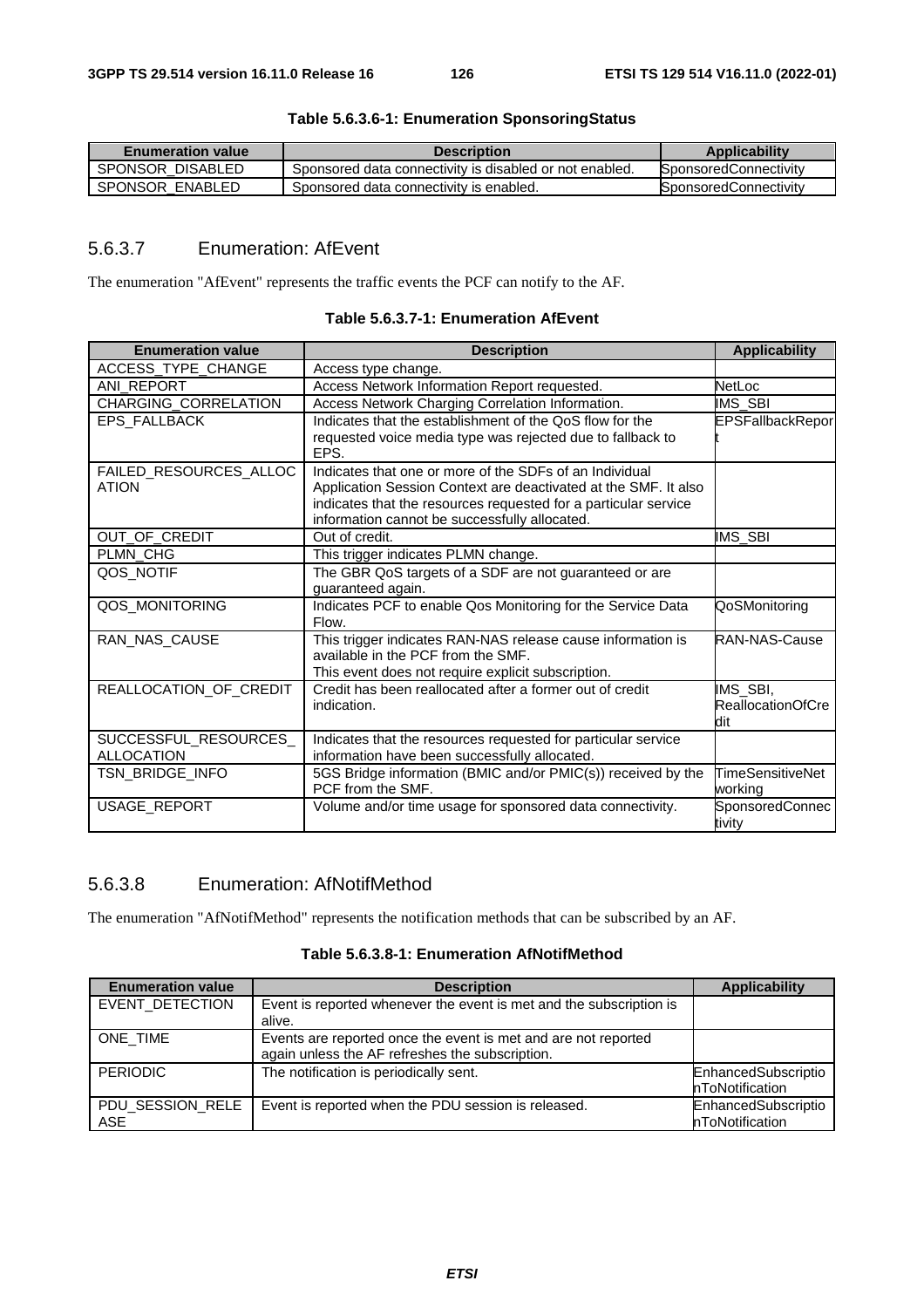# 5.6.3.9 Enumeration: QosNotifType

The enumeration "QosNotifType" represents the types of reports bound to the notification of QoS Notification Control.

| Table 5.6.3.9-1: Enumeration QosNotifType |  |  |
|-------------------------------------------|--|--|
|-------------------------------------------|--|--|

| <b>Enumeration value</b> | <b>Description</b>                                            | Applicability |
|--------------------------|---------------------------------------------------------------|---------------|
| GUARANTEED               | The QoS targets of one or more SDFs are guaranteed again.     |               |
| NOT GUARANTEED           | The QoS targets of one or more SDFs are not being guaranteed. |               |

## 5.6.3.10 Enumeration: TerminationCause

The enumeration "TerminationCause" represents the types of causes the PCF can report when requesting to the AF the deletion of the "Individual Application Session Context" resource.

#### **Table 5.6.3.10-1: Enumeration TerminationCause**

| <b>Enumeration value</b> | <b>Description</b>                                                                       | Applicability |
|--------------------------|------------------------------------------------------------------------------------------|---------------|
| ALL SDF DEACTIVATION     | All the SDFs of an Individual Application Session Context are<br>deactivated at the SMF. |               |
| PDU SESSION TERMINATION  | The PDU session is terminated.                                                           |               |
| PS TO CS HO              | Indication of PS to CS handover is received from the SMF.                                | IMS SBI       |

## 5.6.3.11 Void

## 5.6.3.12 Enumeration: FlowStatus

The enumeration "FlowStatus" represents whether the service data flow(s) are enabled or disabled.

|  |  | Table 5.6.3.12-1: Enumeration FlowStatus |  |
|--|--|------------------------------------------|--|
|--|--|------------------------------------------|--|

| <b>Enumeration value</b> | <b>Description</b>                                                    | <b>Applicability</b> |
|--------------------------|-----------------------------------------------------------------------|----------------------|
| ENABLED-UPLINK           | Indicates to enable associated uplink service data flow(s) and to     |                      |
|                          | disable associated downlink service data flow(s).                     |                      |
| ENABLED-DOWNLINK         | Indicates to enable associated downlink service data flow(s) and to   |                      |
|                          | disable associated uplink service data flow(s).                       |                      |
| <b>ENABLED</b>           | Indicates to enable all associated service data flow(s) in both       |                      |
|                          | directions.                                                           |                      |
| <b>DISABLED</b>          | Indicates to disable all associated service data flow(s) in both      |                      |
|                          | directions.                                                           |                      |
| <b>REMOVED</b>           | Indicates to remove all associated service data flow(s). The IP       |                      |
|                          | Filters for the associated service data flow(s) shall be removed. The |                      |
|                          | associated service data flows shall not be taken into account when    |                      |
|                          | deriving the authorized QoS.                                          |                      |

## 5.6.3.13 Enumeration: MediaComponentResourcesStatus

The enumeration "MediaComponentResourcesStatus" indicates whether the PCC rule(s) related to certain media component are active or inactive.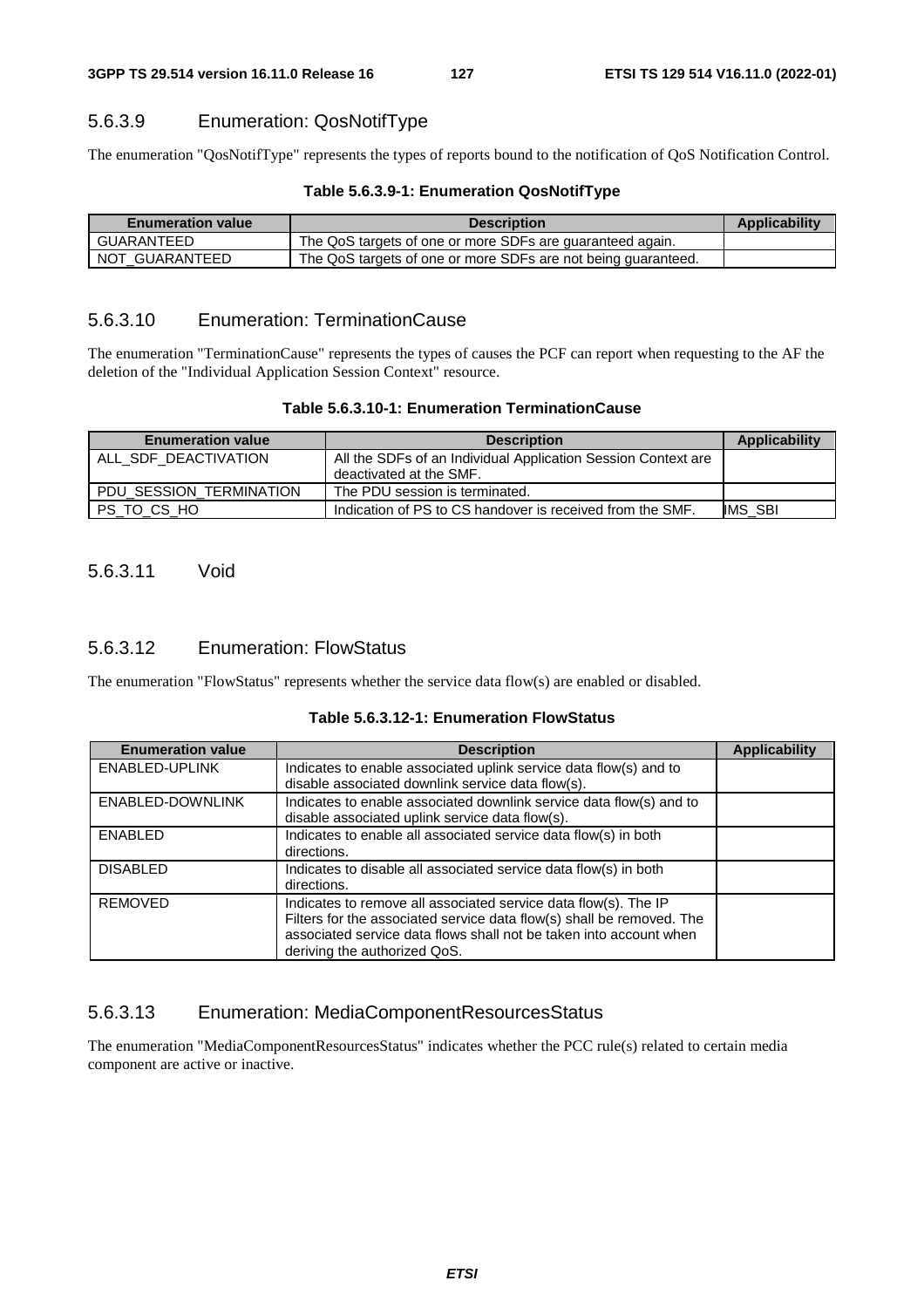| <b>Enumeration value</b> | <b>Description</b>                                                                 | Applicability |
|--------------------------|------------------------------------------------------------------------------------|---------------|
| ACTIVE                   | Indicates that the PCC rule(s) related to certain media component<br>are active.   |               |
| <b>INACTIVE</b>          | Indicates that the PCC rule(s) related to certain media component<br>are inactive. |               |

**Table 5.6.3.13-1: Enumeration MediaComponentResourcesStatus** 

## 5.6.3.14 Enumeration: FlowUsage

The enumeration "FlowUsage" represents the flow usage of the flows described by a media subcomponent.

| <b>Enumeration value</b> | <b>Description</b>                                                                                                                 | Applicability |
|--------------------------|------------------------------------------------------------------------------------------------------------------------------------|---------------|
| NO INFO                  | This value is used to indicate that no information about the usage<br>of the IP flow is being provided. This is the default value. |               |
| <b>RTCP</b>              | This value is used to indicate that an IP flow is used to transport<br>RTCP.                                                       |               |
| AF SIGNALLING            | This value is used to indicate that the IP flow is used to transport<br>AF Signalling Protocols (e.g. SIP/SDP).                    | IMS_SBI       |

NOTE: An AF can choose not to identify RTCP flows, e.g. in order to avoid that RTCP flows are always enabled by the server.

## 5.6.3.15 Enumeration: RequiredAccessInfo

The enumeration "RequiredAccessInfo" represents the access network information required for the "Individual Application Session Context" resource.

#### **Table 5.6.3.15-1: Enumeration RequiredAccessInfo**

| <b>Enumeration value</b> | <b>Description</b>                                              | Applicability |
|--------------------------|-----------------------------------------------------------------|---------------|
| USER LOCATION            | Indicates that the user location information shall be reported. |               |
| UE.<br>TIME ZONE         | Indicates that the user timezone shall be reported.             |               |

## 5.6.3.16 Enumeration: ServiceInfoStatus

The enumeration "ServiceInfoStatus" represents whether the AF provided service information is preliminary or final.

| Table 5.6.3.16-1: Enumeration ServiceInfoStatus |  |
|-------------------------------------------------|--|
|-------------------------------------------------|--|

| <b>Enumeration value</b> | <b>Description</b>                                                                                                                                                                                                                                          | <b>Applicability</b> |
|--------------------------|-------------------------------------------------------------------------------------------------------------------------------------------------------------------------------------------------------------------------------------------------------------|----------------------|
| <b>FINAL</b>             | This value is used to indicate that the service has been fully<br>negotiated between the two ends and service information provided<br>is the result of that negotiation.                                                                                    |                      |
| PRELIMINARY              | This value is used to indicate that the service information that the<br>AF has provided to the PCF is preliminary and needs to be further<br>negotiated between the two ends (e.g. for IMS when the service<br>information is sent based on the SDP offer). |                      |

## 5.6.3.17 Enumeration: SipForkingIndication

The enumeration "SipForkingIndication" describes if several SIP dialogues are related to an "Individual Application Session Context" resource.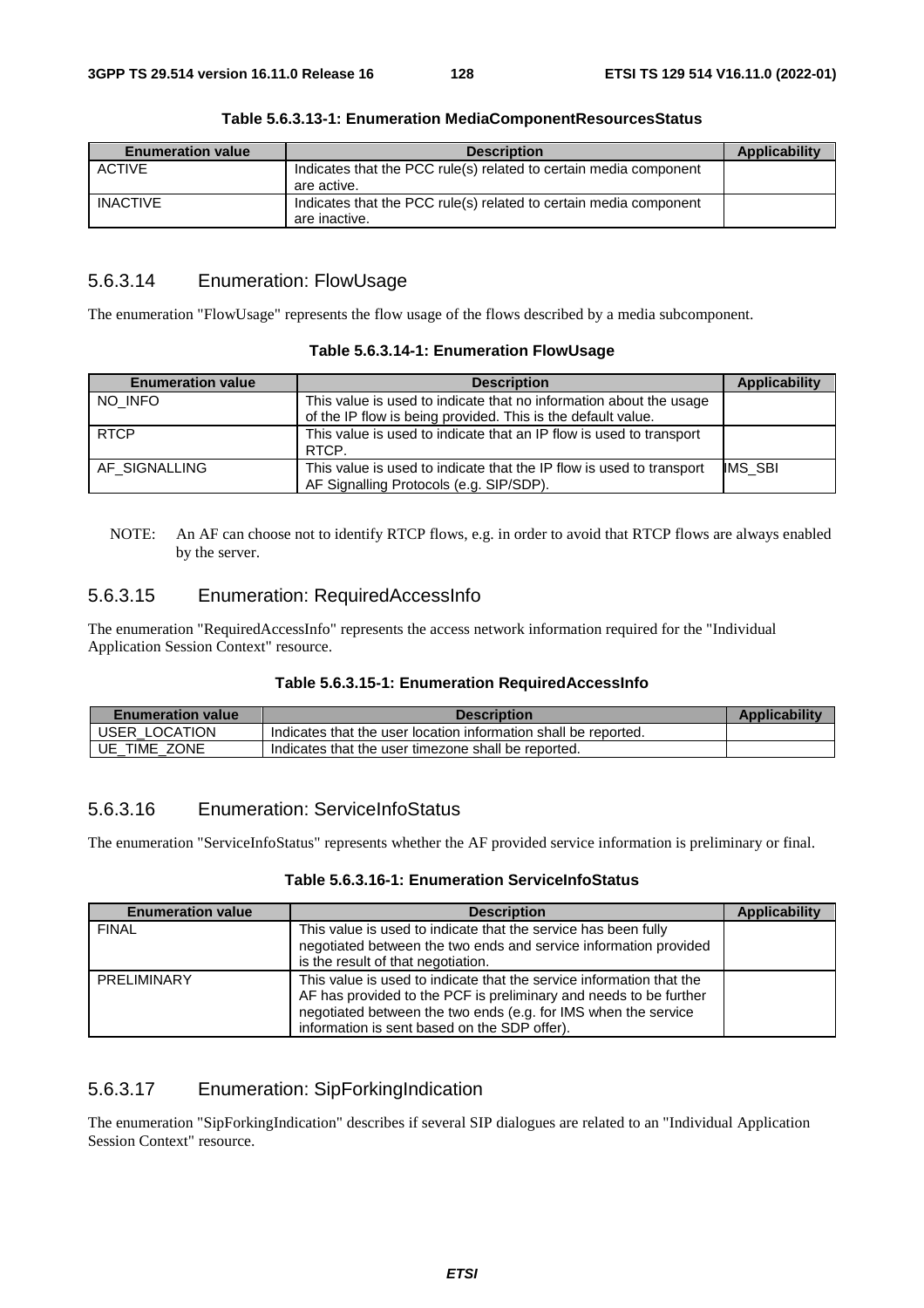| <b>Enumeration value</b> | <b>Description</b>                                                                                                              | Applicability |
|--------------------------|---------------------------------------------------------------------------------------------------------------------------------|---------------|
| SINGLE DIALOGUE          | This value is used to indicate that the "Individual Application"                                                                |               |
|                          | Session Context" resource relates to a single SIP dialogue.<br>This is the default value.                                       |               |
| SEVERAL DIALOGUES        | This value is used to indicate that the "Individual Application"<br>Session Context" resource relates to several SIP dialogues. |               |

#### **Table 5.6.3.17-1: Enumeration SipForkingIndication**

## 5.6.3.18 Enumeration: AfRequestedData

The enumeration "AfRequestedData" represents the information the AF requested to be exposed.

| <b>Enumeration value</b> | <b>Description</b>                                                                                                                    | Applicability |
|--------------------------|---------------------------------------------------------------------------------------------------------------------------------------|---------------|
| <b>UE IDENTITY</b>       | Indicates that the AF requests the PCF to provide the<br>5GS-level UE identities (SUPI, GPSI, PEI) available for<br>that PDU session. |               |

## 5.6.3.19 Enumeration: PreemptionControlInformation

The enumeration "PreemptionControlInformation" represents how to perform pre-emption among multiple potential media flow candidates of same priority.

#### **Table 5.6.3.19-1: Enumeration PreemptionControlInformation**

| <b>Enumeration value</b> | <b>Description</b>                                         | <b>Applicability</b> |
|--------------------------|------------------------------------------------------------|----------------------|
| MOST RECENT              | Indicates the most recent added flow is to be pre-empted.  |                      |
| LEAST RECENT             | Indicates the least recent added flow is to be pre-empted. |                      |
| <b>HIGHEST BW</b>        | Indicates the highest bandwidth flow is to be pre-empted.  |                      |

# 5.6.3.20 Enumeration: PrioritySharingIndicator

The enumeration "PrioritySharingIndicator" represents whether the media component is enabled or disabled for priority sharing with other media components which are assigned the same 5QI and belong to other "Individual Application Session Context" resource bound to the same PDU session.

| Table 5.6.3.20-1: Enumeration PrioritySharingIndicator |  |
|--------------------------------------------------------|--|
|--------------------------------------------------------|--|

| <b>Enumeration value</b> | <b>Description</b>                                                      | Applicability |
|--------------------------|-------------------------------------------------------------------------|---------------|
| ENABLED                  | Indicates the media component is allowed to share ARP with other        |               |
|                          | medias which are assigned the same 5QI and belong to other "Individual" |               |
|                          | Application Session Context" resources bound to the same PDU session.   |               |
| <b>DISABLED</b>          | Indicates the media component is not allowed to share ARP with other    |               |
|                          | media components. This is the default value when omitted.               |               |

## 5.6.3.21 Enumeration: PreemptionControlInformationRm

This data type is defined in the same way as the "PreemptionControlInformation" data type but also allows null value (specified as "NullValue" data type).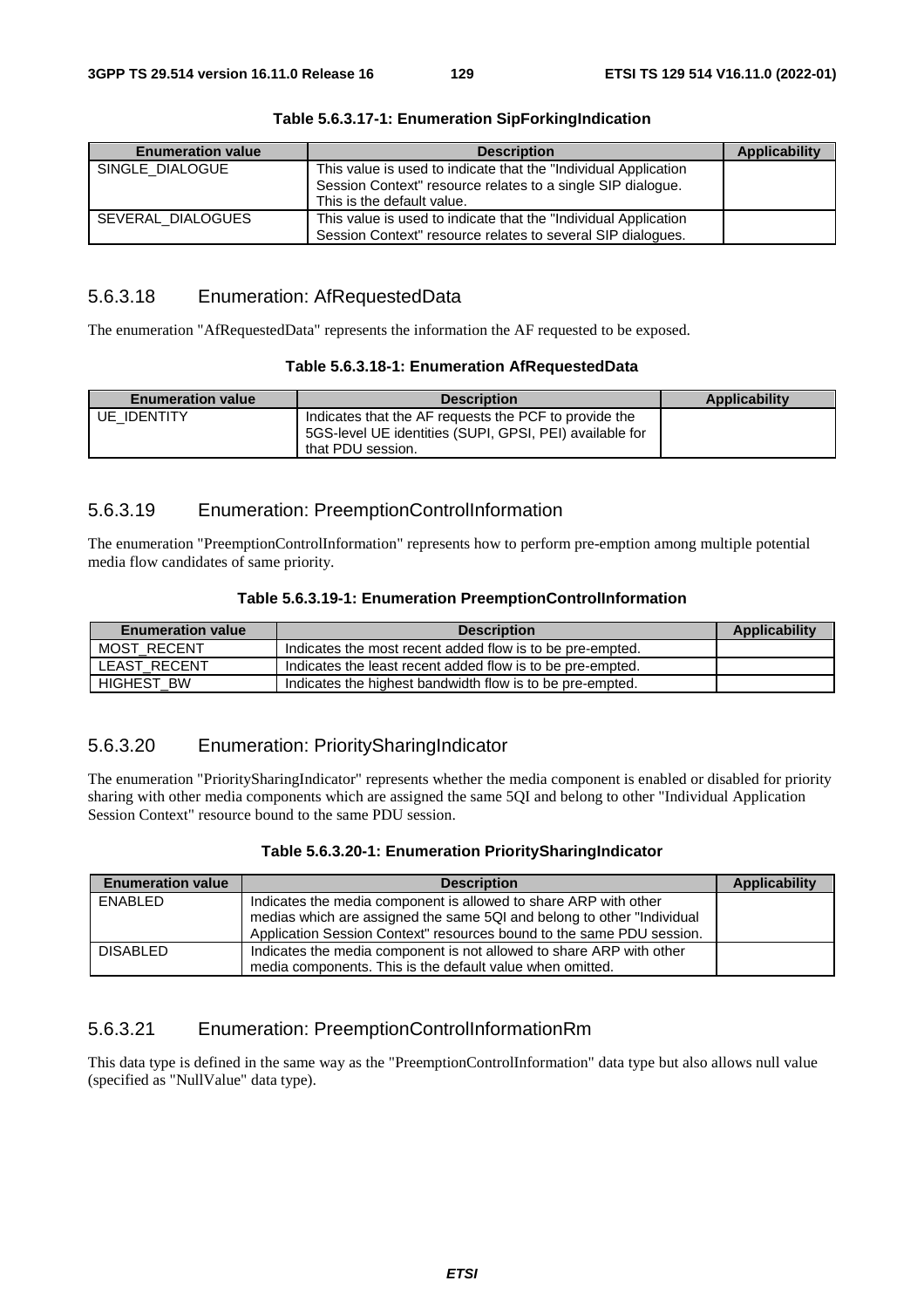# 5.7 Error handling

# 5.7.1 General

HTTP error handling shall be supported as specified in subclause 5.2.4 of 3GPP TS 29.500 [5].

For the Npcf\_PolicyAuthorization API, HTTP error responses shall be supported as specified in subclause 4.8 of 3GPP TS 29.501 [6].

Protocol errors and application errors specified in table 5.2.7.2-1 of 3GPP TS 29.500 [5] shall be supported for an HTTP method if the corresponding HTTP status codes are specified as mandatory for that HTTP method in table 5.2.7.1-1 of 3GPP TS 29.500 [5].

In addition, the requirements in the following subclauses shall apply.

# 5.7.2 Protocol Errors

In this Release of the specification, there are no additional protocol errors applicable for the Npcf\_PolicyAuthorization API.

# 5.7.3 Application Errors

The application errors defined for the Npcf\_PolicyAuthorization API are listed in table 5.7.3-1. The PCF shall include in the HTTP status code a "ProblemDetails" data structure with the "cause" attribute indicating the application error as listed in table 5.7.3-1.

| <b>Application Error</b>                                                                                                                                                                                                                                    | <b>HTTP status code</b>      | <b>Description</b>                                                                                                                                                                       |  |  |
|-------------------------------------------------------------------------------------------------------------------------------------------------------------------------------------------------------------------------------------------------------------|------------------------------|------------------------------------------------------------------------------------------------------------------------------------------------------------------------------------------|--|--|
| REQUESTED_SERVICE_NOT_AUTHORIZ<br>ED                                                                                                                                                                                                                        | 403 Forbidden                | The service information provided in the<br>request is rejected. (NOTE 1)                                                                                                                 |  |  |
| REQUESTED_SERVICE_TEMPORARILY_<br>NOT AUTHORIZED                                                                                                                                                                                                            | 403 Forbidden                | The service information provided in the<br>request is temporarily rejected. (NOTE 2)                                                                                                     |  |  |
| UNAUTHORIZED_SPONSORED_DATA_C<br><b>ONNECTIVITY</b>                                                                                                                                                                                                         | 403 Forbidden                | The request for sponsored data connectivity is<br>not authorized. (NOTE 3)                                                                                                               |  |  |
| UNAUTHORIZED_NON_EMERGENCY_SE<br><b>SSION</b>                                                                                                                                                                                                               | 403 Forbidden                | The PCF rejects a new AF session context<br>setup because the session binding function<br>associated a non-Emergency IMS session to<br>a PDU session established to an Emergency<br>DNN. |  |  |
| APPLICATION_SESSION_CONTEXT_NOT<br>_FOUND                                                                                                                                                                                                                   | 404 Not Found                | The HTTP request is rejected because the<br>specified Individual Application Session<br>Context does not exist. (NOTE 4)                                                                 |  |  |
| PDU SESSION NOT AVAILABLE                                                                                                                                                                                                                                   | 500 Internal Server<br>Error | The PCF failed in executing session binding.<br>(NOTE 5)                                                                                                                                 |  |  |
| NOTE 1: This application error is included in the response to the POST request (see subclauses 4.2.2.2 and 4.2.2.5)<br>and to the PATCH request (see subclauses 4.2.3.2 and 4.2.3.5).                                                                       |                              |                                                                                                                                                                                          |  |  |
| NOTE 2: This application error is included in the response to the POST request (see subclause 4.2.2.2) and to the<br>PATCH request (see subclause 4.2.3.2).                                                                                                 |                              |                                                                                                                                                                                          |  |  |
| NOTE 3: This application error is included in the response to the POST request (see subclause 4.2.2.5) and to the<br>PATCH request (see subclause 4.2.3.5).                                                                                                 |                              |                                                                                                                                                                                          |  |  |
| This application error is included in the responses to the GET, PATCH and delete custom operation requests<br>NOTE 4:<br>to the Individual Application Session Context resource, and to the PUT and DELETE requests to the Events<br>Subscription resource. |                              |                                                                                                                                                                                          |  |  |
| NOTE 5:<br>This application error is included in the response to the POST request (see subclauses 4.2.2.2, 4.2.6.3 and<br>$4.2.2.27$ ).                                                                                                                     |                              |                                                                                                                                                                                          |  |  |

#### **Table 5.7.3-1: Application errors**

# 5.8 Feature negotiation

The optional features in table 5.8-1 are defined for the Npcf\_PolicyAuthorization API. They shall be negotiated using the extensibility mechanism defined in subclause 6.6.2 of 3GPP TS 29.500 [5].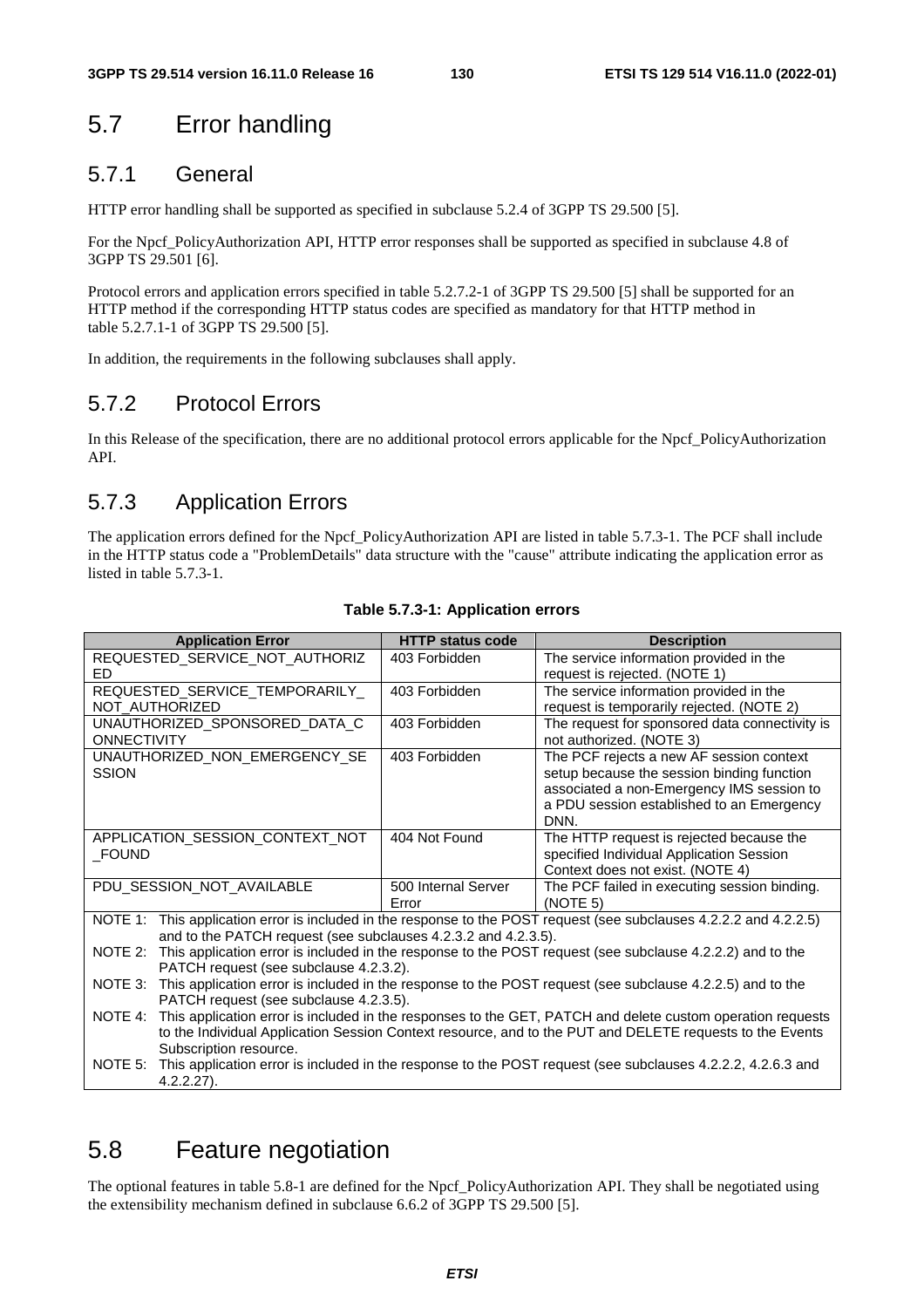When requesting the PCF to create an Individual Application Session Context resource the NF service consumer shall indicate the optional features the NF service consumer supports for the Npcf\_PolicyAuthorization service by including the "suppFeat" attribute in the "AppSessionContextReqData" data type of the HTTP POST request.

The PCF shall determine the supported features for the created Individual Application Session Context resource as specified in subclause 6.6.2 of 3GPP TS 29.500 [5]. The PCF shall indicate the supported features in the HTTP response confirming the creation of the Individual Application Session Context resource by including the "suppFeat" attribute in the "AppSessionContextRespData" data type.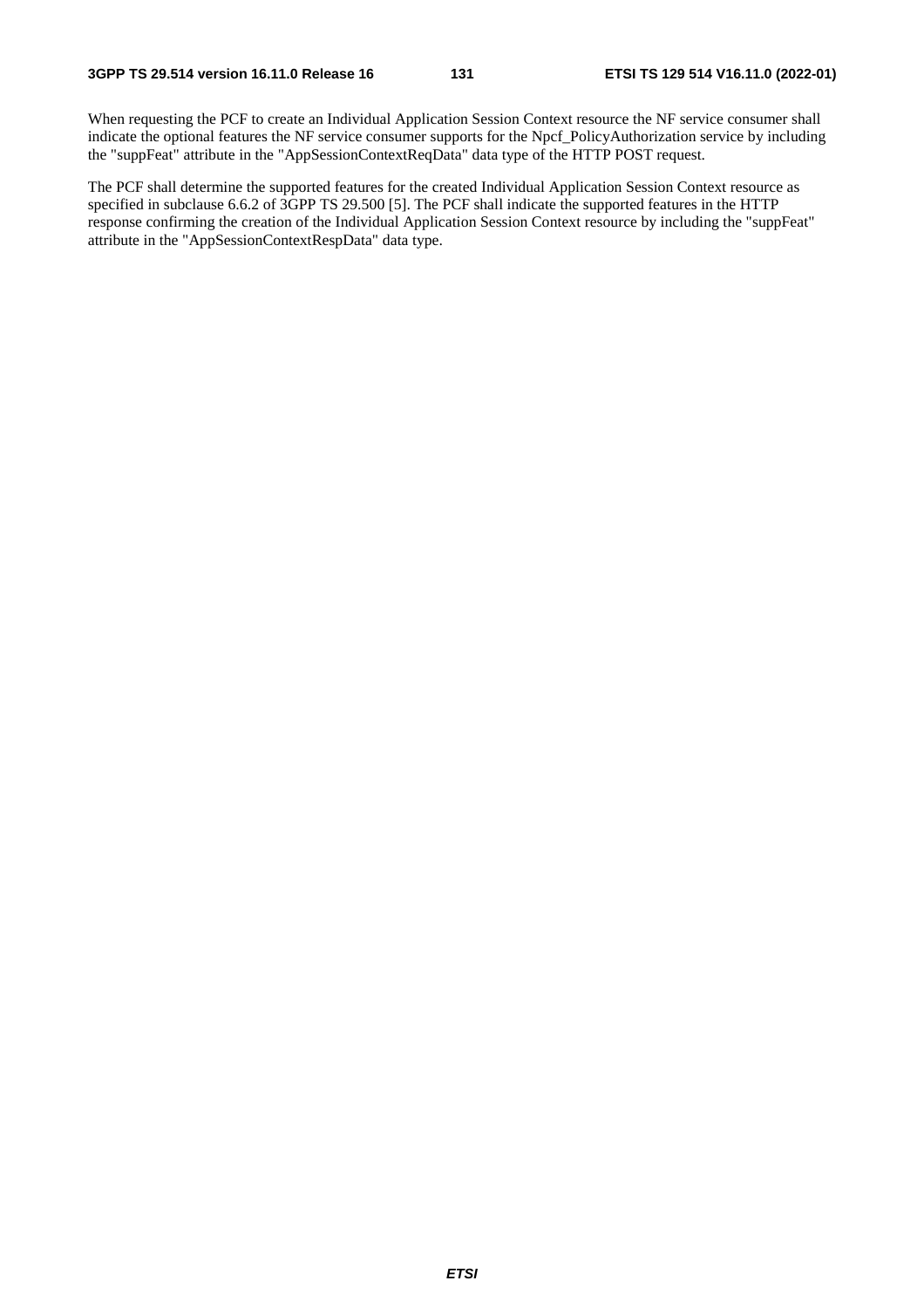# **Table 5.8-1: Supported Features**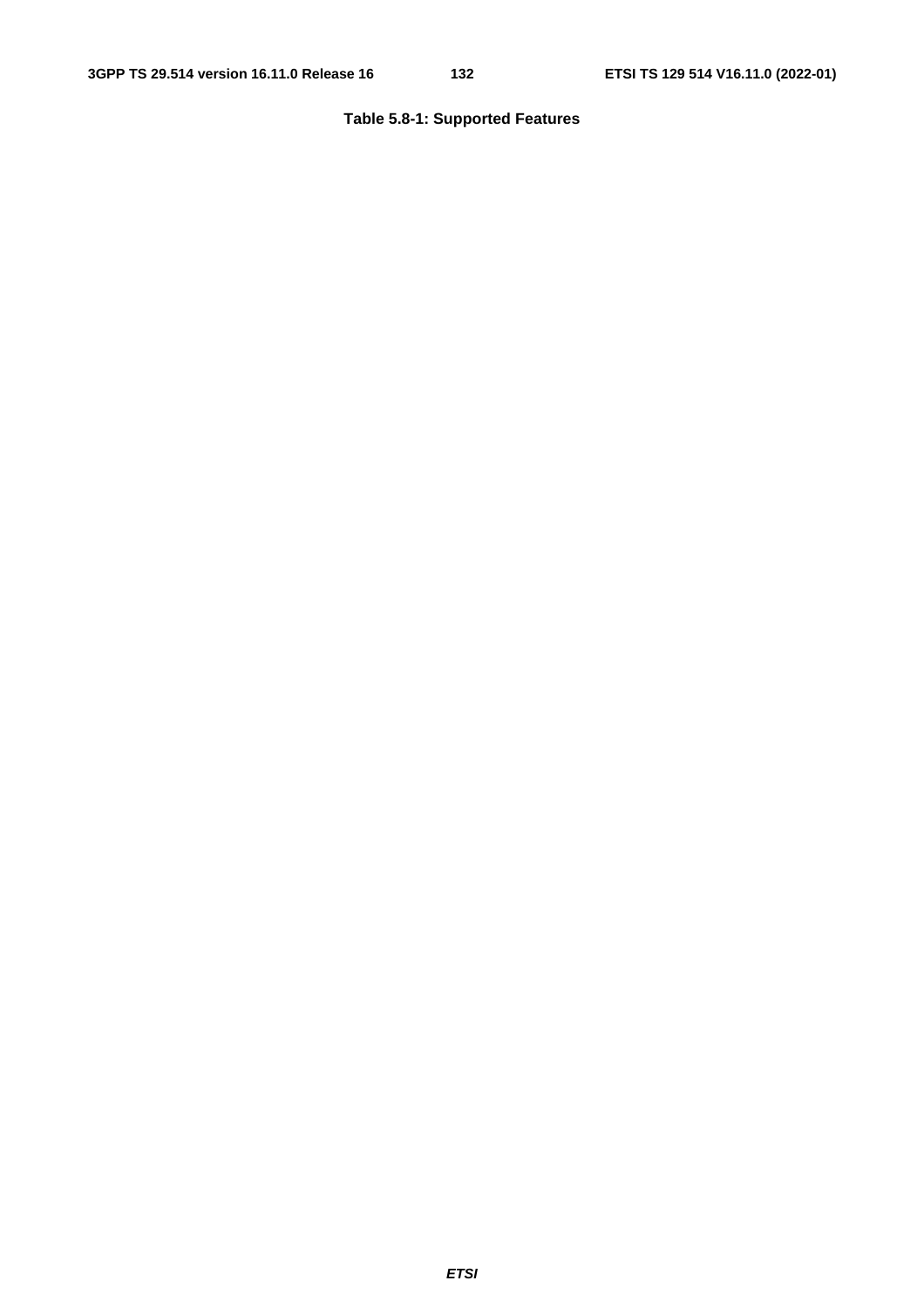| <b>Feature</b><br>number | <b>Feature Name</b>                    | <b>Description</b>                                                                                                                                                                                                                                                                                               |  |
|--------------------------|----------------------------------------|------------------------------------------------------------------------------------------------------------------------------------------------------------------------------------------------------------------------------------------------------------------------------------------------------------------|--|
| 1                        | InfluenceOnTrafficRouting              | Indicates support of Application Function influence on traffic<br>routing. If the PCF supports this feature, the AF may influence<br>SMF routing to applications or subscribe to notifications of UP path<br>management for the traffic flows of an active PDU session.                                          |  |
| $\overline{2}$           | SponsoredConnectivity                  | Indicates support of sponsored data connectivity. If the PCF<br>supports this feature, the AF may provide sponsored data<br>connectivity to the SUPI.                                                                                                                                                            |  |
| $\overline{3}$           | MediaComponentVersioning               | Indicates the support of the media component versioning.                                                                                                                                                                                                                                                         |  |
| $\overline{4}$           | URLLC                                  | Indicates support of Ultra-Reliable Low-Latency Communication<br>(URLLC) requirements, i.e. AF application relocation<br>acknowledgement and UE address(es) preservation. The<br>InfluenceOnTrafficRouting feature shall be supported in order to<br>support this feature.                                       |  |
| 5                        | IMS_SBI                                | Indicates support of the communication with the 5GC IMS AF via<br>Service Based Interfaces.                                                                                                                                                                                                                      |  |
| $6\phantom{.}6$          | NetLoc                                 | Indicates the support of access network information reporting.                                                                                                                                                                                                                                                   |  |
| 7                        | ProvAFsignalFlow                       | This indicates support for the feature of provisioning of AF<br>signalling flow information as described in subclauses 4.2.2.16 and<br>4.2.3.17. If the PCF supports this feature the AF may provision AF<br>signalling flow information.<br>NOTE: This feature is used by the IMS Restoration Procedures to     |  |
|                          |                                        | provide to the SMF the address of the P-CSCF selected by the UE,<br>refer to 3GPP TS 23.380 [39].<br>The IMS_SBI feature shall be supported in order to support this<br>feature.                                                                                                                                 |  |
| 8                        | ResourceSharing                        | This feature indicates the support of resource sharing across<br>several "Individual Application Session Context" resources. The<br>IMS_SBI feature shall be supported in order to support this feature.                                                                                                         |  |
| $\overline{9}$           | <b>MCPTT</b>                           | This feature indicates the support of Mission Critical Push To Talk<br>services as described in 3GPP TS 24.379 [41].                                                                                                                                                                                             |  |
| 10                       | <b>MCVideo</b>                         | This feature indicates the support of Mission Critical Video services<br>as described in 3GPP TS 24.281 [43].                                                                                                                                                                                                    |  |
| 11                       | PrioritySharing                        | This feature indicates that Priority Sharing is supported as<br>described in 3GPP TS 23.503 [4], subclause 6.1.3.15.                                                                                                                                                                                             |  |
| 12                       | MCPTT-Preemption                       | This feature indicates the support of service pre-emption based on<br>the information provided by the AF. It requires that both<br>PrioritySharing and MCPTT features are also supported.                                                                                                                        |  |
| 13                       | MacAddressRange                        | Indicates the support of a set of MAC addresses with a specific<br>range in the traffic filter.                                                                                                                                                                                                                  |  |
| 14                       | RAN-NAS-Cause                          | This feature indicates the support for the release cause code<br>information from the access network.                                                                                                                                                                                                            |  |
| 15                       | EnhancedSubscriptionToNotifica<br>tion | Indicates the support of:<br>Subscription to periodic notifications.<br>Definition of a waiting time between the reporting of two<br>event triggered events.<br>Indication of whether the event has to be reported at PDU<br>Session termination.<br>Notification Correlation Id for a subscription to an event. |  |
| 16                       | QoSMonitoring                          | Indicates the support of QoS monitoring information. This feature<br>requires the support of the EnhancedSubscriptionToNotification<br>feature.                                                                                                                                                                  |  |
| 17                       | AuthorizationWithRequiredQoS           | Indicates support of policy authorization for the AF session with<br>required QoS.                                                                                                                                                                                                                               |  |
| 18                       | <b>TimeSensitiveNetworking</b>         | Indicates that the 5G System is integrated within the external<br>network as a TSN bridge.                                                                                                                                                                                                                       |  |
| 19                       | PCSCF-Restoration-<br>Enhancement      | This feature indicates support of P-CSCF Restoration<br>Enhancement. It is used for the PCF and the P-CSCF to indicate if<br>they support P-CSCF Restoration Enhancement.                                                                                                                                        |  |
| 20                       | <b>CHEM</b>                            | This feature indicates the support of Coverage and Handover<br>Enhancements for Media (CHEM).                                                                                                                                                                                                                    |  |
| 21                       | <b>FLUS</b>                            | This feature indicates the support of FLUS functionality as<br>described in 3GPP TS 26.238 [51].                                                                                                                                                                                                                 |  |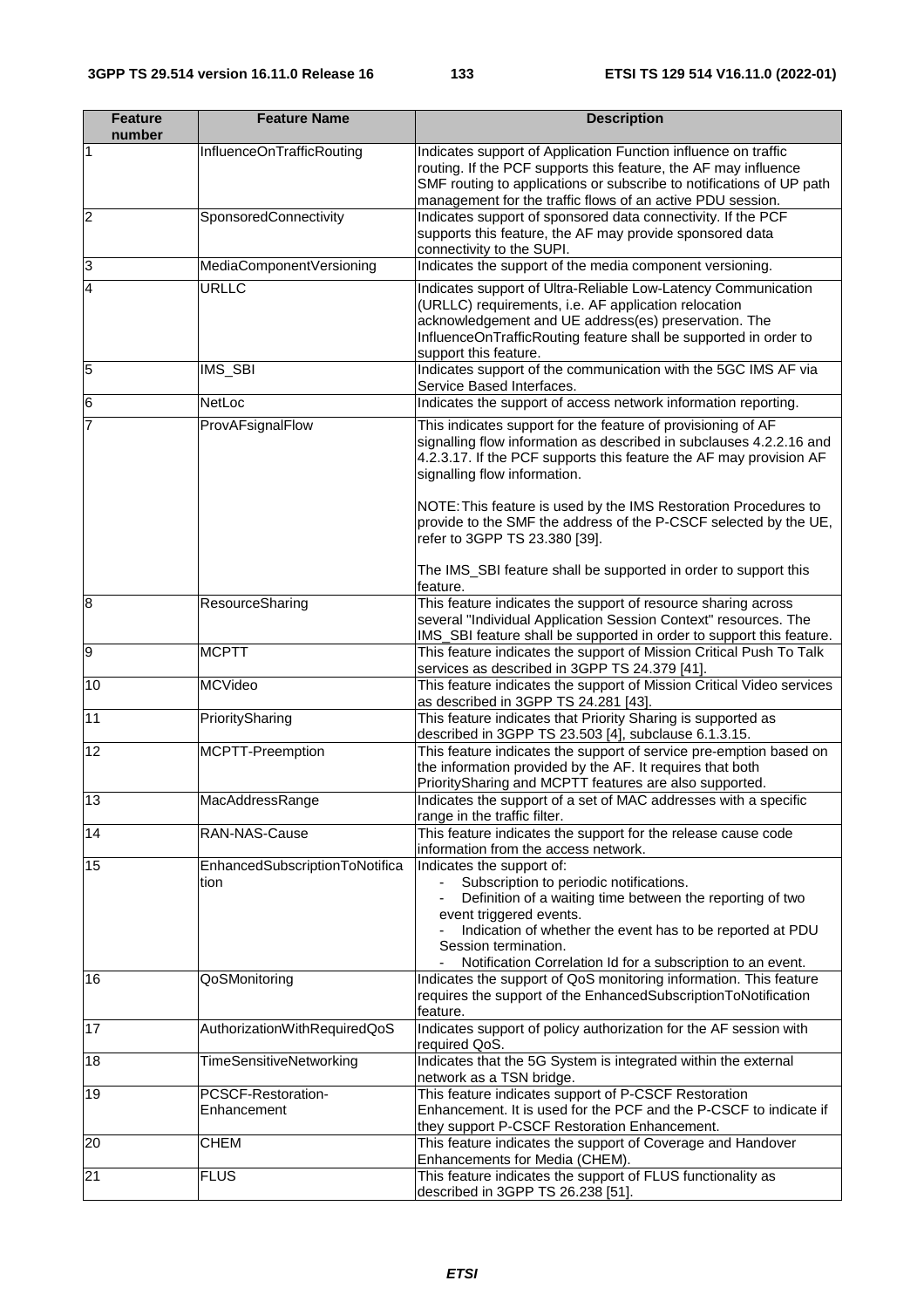| <b>Feature</b><br>number | <b>Feature Name</b>         | <b>Description</b>                                                                                                                                                                                                                                                                                                                                                            |
|--------------------------|-----------------------------|-------------------------------------------------------------------------------------------------------------------------------------------------------------------------------------------------------------------------------------------------------------------------------------------------------------------------------------------------------------------------------|
| 22                       | <b>EPSFallbackReport</b>    | This feature indicates the support of the report of EPS Fallback as<br>defined in subclauses 4.2.2.30, 4.2.3.29 and 4.2.5.15.                                                                                                                                                                                                                                                 |
| 23                       | <b>ATSSS</b>                | Indicates the support of the report of the multiple access types of a<br>MA PDU session.                                                                                                                                                                                                                                                                                      |
| 24                       | QoSHint                     | This feature indicates the support of specific QoS hint parameters<br>as described in 3GPP TS 26.114 [30], subclause 6.2.10.                                                                                                                                                                                                                                                  |
| 25                       | <b>ReallocationOfCredit</b> | This feature indicates the support of notifications of reallocation of<br>credits events. It requires the support of IMS_SBI feature.                                                                                                                                                                                                                                         |
| 26                       | ES3XX                       | Extended Support for 3xx redirections. This feature indicates the<br>support of redirection for any service operation, according to<br>Stateless NF procedures as specified in subclauses 6.5.3.2 and<br>6.5.3.3 of 3GPP TS 29.500 [5] and according to HTTP redirection<br>principles for indirect communication, as specified in<br>subclause 6.10.9 of 3GPP TS 29.500 [5]. |
| 27                       | DisableUENotification       | Indicates the support of disabling QoS flow parameters signalling<br>to the UE when the SMF is notified by the NG-RAN of changes in<br>the fulfilled QoS situation. This feature requires that the<br>AuthorizationWithRequiredQoS featute is also supported.                                                                                                                 |
| 28                       | <b>PatchCorrection</b>      | Indicates support of the correction to the PATCH method:<br>When this feature is not supported, the interoperability between a<br>NF service consumer and the PCF can only be ensured when it is<br>not required the update of the Individual Application Session<br>Context resource.                                                                                        |

# 5.9 Security

As indicated in 3GPP TS 33.501 [25] and 3GPP TS 29.500 [5], the access to the Npcf\_PolicyAuthorization API, based on local configuration, may be authorized by means of the OAuth2 protocol (see IETF RFC 6749 [26]), using the "Client Credentials" authorization grant, where the NRF (see 3GPP TS 29.510 [27]) plays the role of the authorization server.

If OAuth2 authorization is used, an NF Service Consumer, prior to consuming services offered by the Npcf\_PolicyAuthorization API, shall obtain a "token" from the authorization server, by invoking the Access Token Request service, as described in 3GPP TS 29.510 [27], subclause 5.4.2.2.

NOTE: When multiple NRFs are deployed in a network, the NRF used as authorization server is the same NRF that the NF Service Consumer used for discovering the Npcf\_PolicyAuthorization service.

The Npcf\_PolicyAuthorization API defines a single scope "npcf-policyauthorization" for OAuth2 authorization (as specified in 3GPP TS 33.501 [25]) for the entire API, and it does not define any additional scopes at resource or operation level.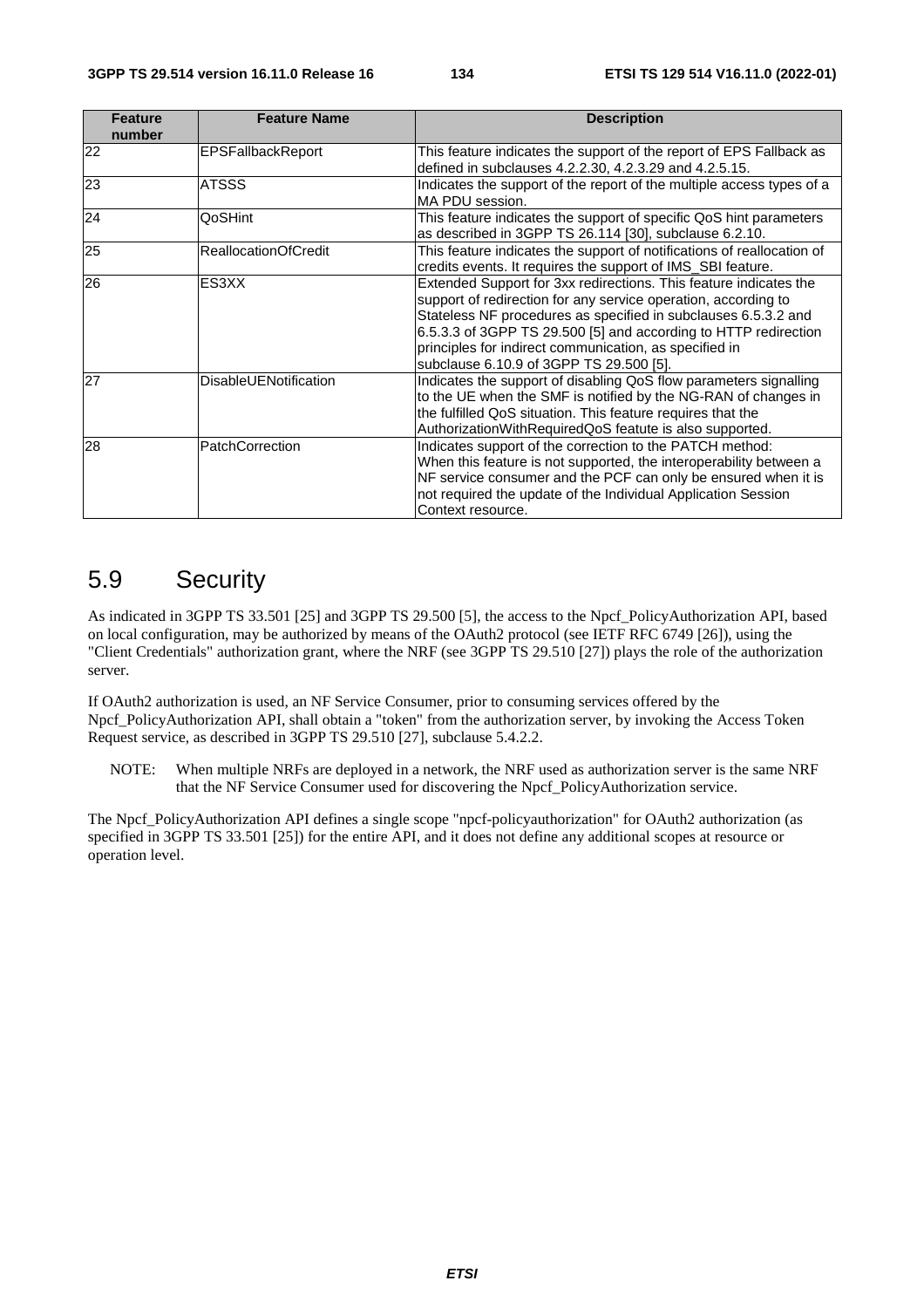# Annex A (normative): OpenAPI specification

# A.1 General

The present Annex contains an OpenAPI [11] specification of HTTP messages and content bodies used by the Npcf\_PolicyAuthorization API.

This Annex shall take precedence when being discrepant to other parts of the specification with respect to the encoding of information elements and methods within the API.

NOTE: The semantics and procedures, as well as conditions, e.g. for the applicability and allowed combinations of attributes or values, not expressed in the OpenAPI definitions but defined in other parts of the specification also apply.

Informative copies of the OpenAPI specification file contained in this 3GPP Technical Specification are available on a Git-based repository that uses the GitLab software version control system (see clause 5B of the 3GPP TR 21.900 [28] and subclause 5.3.1 of the 3GPP TS 29.501 [6] for further information).

# A.2 Npcf\_PolicyAuthorization API

```
openapi: 3.0.0 
info: 
   title: Npcf_PolicyAuthorization Service API 
   version: 1.1.5 
   description: | 
     PCF Policy Authorization Service. 
     © 2021, 3GPP Organizational Partners (ARIB, ATIS, CCSA, ETSI, TSDSI, TTA, TTC). 
     All rights reserved. 
externalDocs: 
   description: 3GPP TS 29.514 V16.10.0; 5G System; Policy Authorization Service;Stage 3. 
   url: 'http://www.3gpp.org/ftp/Specs/archive/29_series/29.514/' 
# 
servers: 
   - url: '{apiRoot}/npcf-policyauthorization/v1' 
     variables: 
       apiRoot: 
         default: https://example.com 
         description: apiRoot as defined in subclause 4.4 of 3GPP TS 29.501 
security: 
   - {} 
   - oAuth2ClientCredentials: 
     - npcf-policyauthorization 
paths: 
   /app-sessions: 
     post: 
       summary: Creates a new Individual Application Session Context resource 
       operationId: PostAppSessions 
       tags: 
         - Application Sessions (Collection) 
       requestBody: 
         description: Contains the information for the creation the resource 
         required: true 
         content: 
           application/json: 
              schema: 
                $ref: '#/components/schemas/AppSessionContext' 
       responses: 
          '201': 
           description: Successful creation of the resource 
           content: 
              application/json: 
                schema: 
                  $ref: '#/components/schemas/AppSessionContext'
```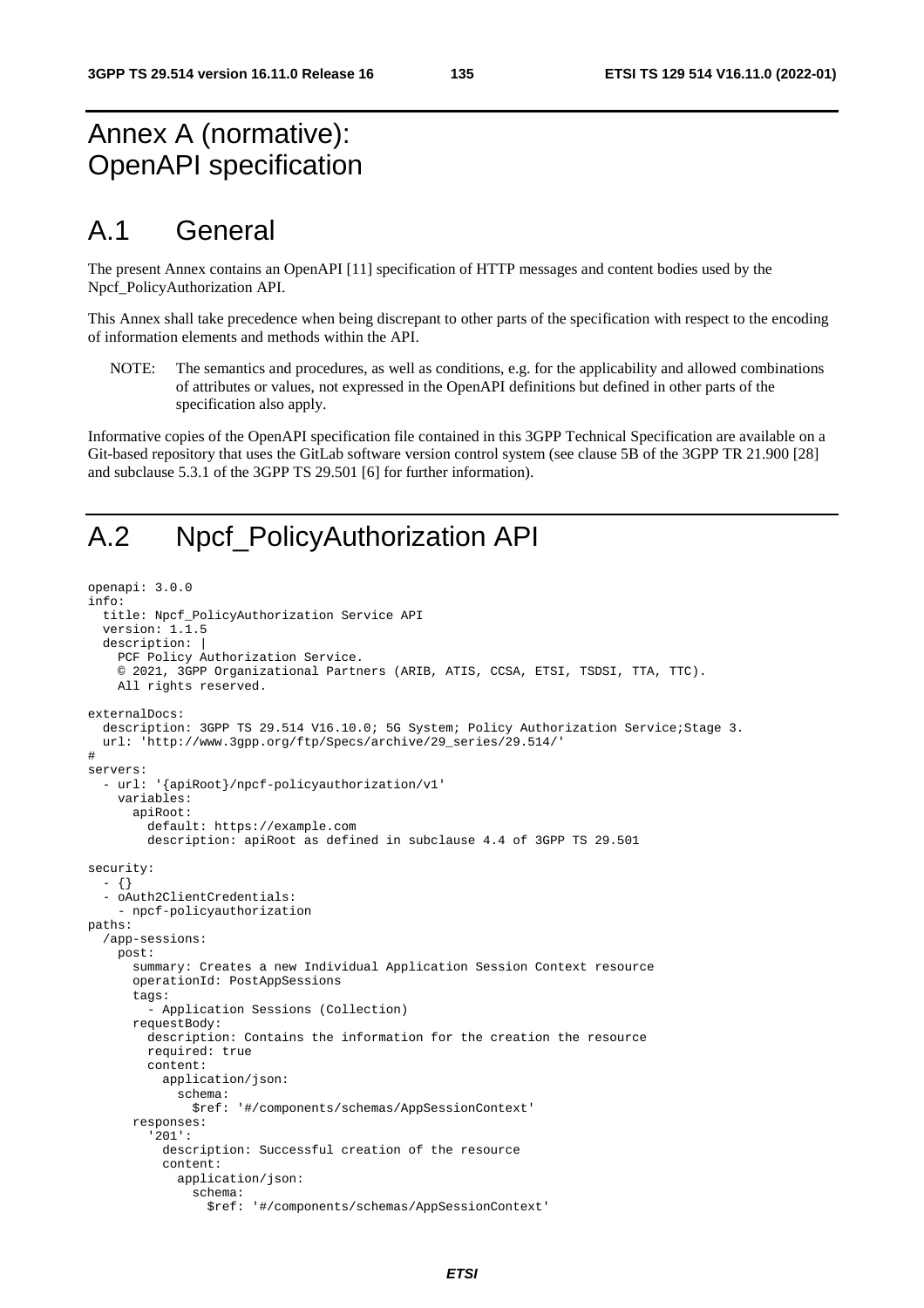headers: Location: description: 'Contains the URI of the created individual application session context resource, according to the structure: {apiRoot}/npcf-policyauthorization/v1/appsessions/{appSessionId} or the URI of the created events subscription sub-resource, according to the structure: {apiRoot}/npcf-policyauthorization/v1/app-sessions/{appSessionId}/events-subscription}' required: true schema: type: string '303': description: See Other. The result of the HTTP POST request would be equivalent to the existing Application Session Context. headers: Location: description: 'Contains the URI of the existing individual Application Session Context resource.' required: true schema: type: string '400': \$ref: 'TS29571\_CommonData.yaml#/components/responses/400' '401': \$ref: 'TS29571\_CommonData.yaml#/components/responses/401' '403': description: Forbidden content: application/problem+json: schema: \$ref: '#/components/schemas/ExtendedProblemDetails' headers: Retry-After: description: 'Indicates the time the AF has to wait before making a new request. It can be a non-negative integer (decimal number) indicating the number of seconds the AF has to wait before making a new request or an HTTP-date after which the AF can retry a new request.' schema: anyOf: - type: integer - type: string '404': \$ref: 'TS29571\_CommonData.yaml#/components/responses/404' '411': \$ref: 'TS29571\_CommonData.yaml#/components/responses/411' '413': \$ref: 'TS29571\_CommonData.yaml#/components/responses/413' '415': \$ref: 'TS29571\_CommonData.yaml#/components/responses/415' '429': \$ref: 'TS29571\_CommonData.yaml#/components/responses/429' '500': \$ref: 'TS29571\_CommonData.yaml#/components/responses/500' '503': \$ref: 'TS29571\_CommonData.yaml#/components/responses/503' default: \$ref: 'TS29571\_CommonData.yaml#/components/responses/default' callbacks: terminationRequest: '{\$request.body#/ascReqData/notifUri}/terminate': post: requestBody: description: Request of the termination of the Individual Application Session Context required: true content: application/json: schema: \$ref: '#/components/schemas/TerminationInfo' responses: '204': description: The receipt of the notification is acknowledged. '307': \$ref: 'TS29571\_CommonData.yaml#/components/responses/307' '308': \$ref: 'TS29571\_CommonData.yaml#/components/responses/308' '400': \$ref: 'TS29571\_CommonData.yaml#/components/responses/400' '401': \$ref: 'TS29571\_CommonData.yaml#/components/responses/401' '403':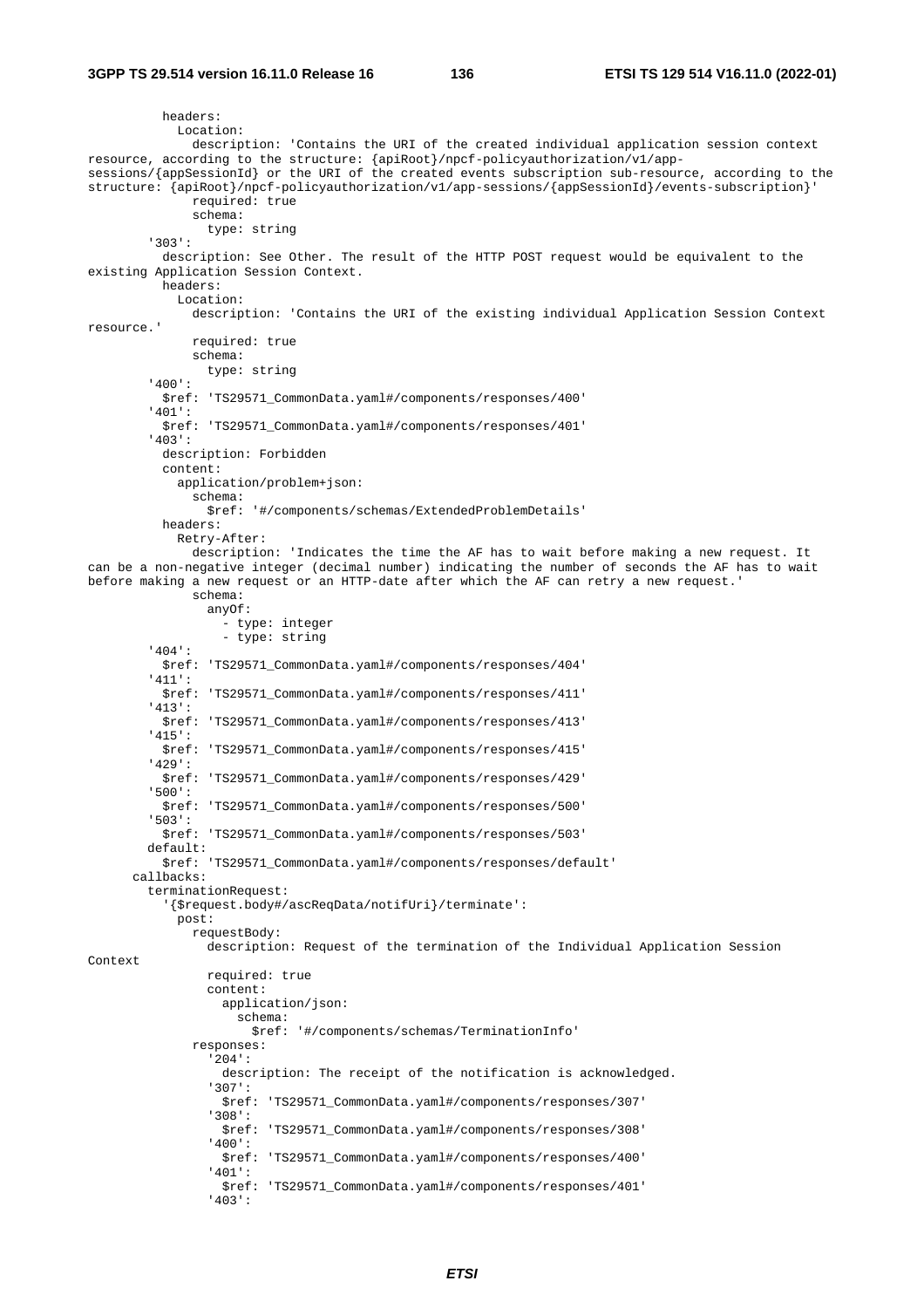\$ref: 'TS29571\_CommonData.yaml#/components/responses/403' '404': \$ref: 'TS29571\_CommonData.yaml#/components/responses/404' '411': \$ref: 'TS29571\_CommonData.yaml#/components/responses/411' '413': \$ref: 'TS29571\_CommonData.yaml#/components/responses/413' '415': \$ref: 'TS29571\_CommonData.yaml#/components/responses/415' '429': \$ref: 'TS29571\_CommonData.yaml#/components/responses/429' '500': \$ref: 'TS29571\_CommonData.yaml#/components/responses/500' '503': \$ref: 'TS29571\_CommonData.yaml#/components/responses/503' default: \$ref: 'TS29571\_CommonData.yaml#/components/responses/default' eventNotification: '{\$request.body#/ascReqData/evSubsc/notifUri}/notify': post: requestBody: description: Notification of an event occurrence in the PCF. required: true content: application/json: schema: \$ref: '#/components/schemas/EventsNotification' responses: '204': description: The receipt of the notification is acknowledged '307': \$ref: 'TS29571\_CommonData.yaml#/components/responses/307' '308': \$ref: 'TS29571\_CommonData.yaml#/components/responses/308' '400': \$ref: 'TS29571\_CommonData.yaml#/components/responses/400' '401': \$ref: 'TS29571\_CommonData.yaml#/components/responses/401' '403': \$ref: 'TS29571\_CommonData.yaml#/components/responses/403' '404': \$ref: 'TS29571\_CommonData.yaml#/components/responses/404' '411': \$ref: 'TS29571\_CommonData.yaml#/components/responses/411' '413': \$ref: 'TS29571\_CommonData.yaml#/components/responses/413' '415': \$ref: 'TS29571\_CommonData.yaml#/components/responses/415' '429': \$ref: 'TS29571\_CommonData.yaml#/components/responses/429' '500': \$ref: 'TS29571\_CommonData.yaml#/components/responses/500' '503': \$ref: 'TS29571\_CommonData.yaml#/components/responses/503' default: \$ref: 'TS29571\_CommonData.yaml#/components/responses/default' detected5GsBridgeForPduSession: '{\$request.body#/ascReqData/evSubsc/notifUri}/new-bridge': post: requestBody: description: Notification of a new 5GS Bridge detected in the PCF. required: true content: application/json: schema: \$ref: '#/components/schemas/PduSessionTsnBridge' responses: '204': description: The receipt of the notification is acknowledged '307': \$ref: 'TS29571\_CommonData.yaml#/components/responses/307' '308': \$ref: 'TS29571\_CommonData.yaml#/components/responses/308' '400': \$ref: 'TS29571\_CommonData.yaml#/components/responses/400' '401': \$ref: 'TS29571\_CommonData.yaml#/components/responses/401' '403':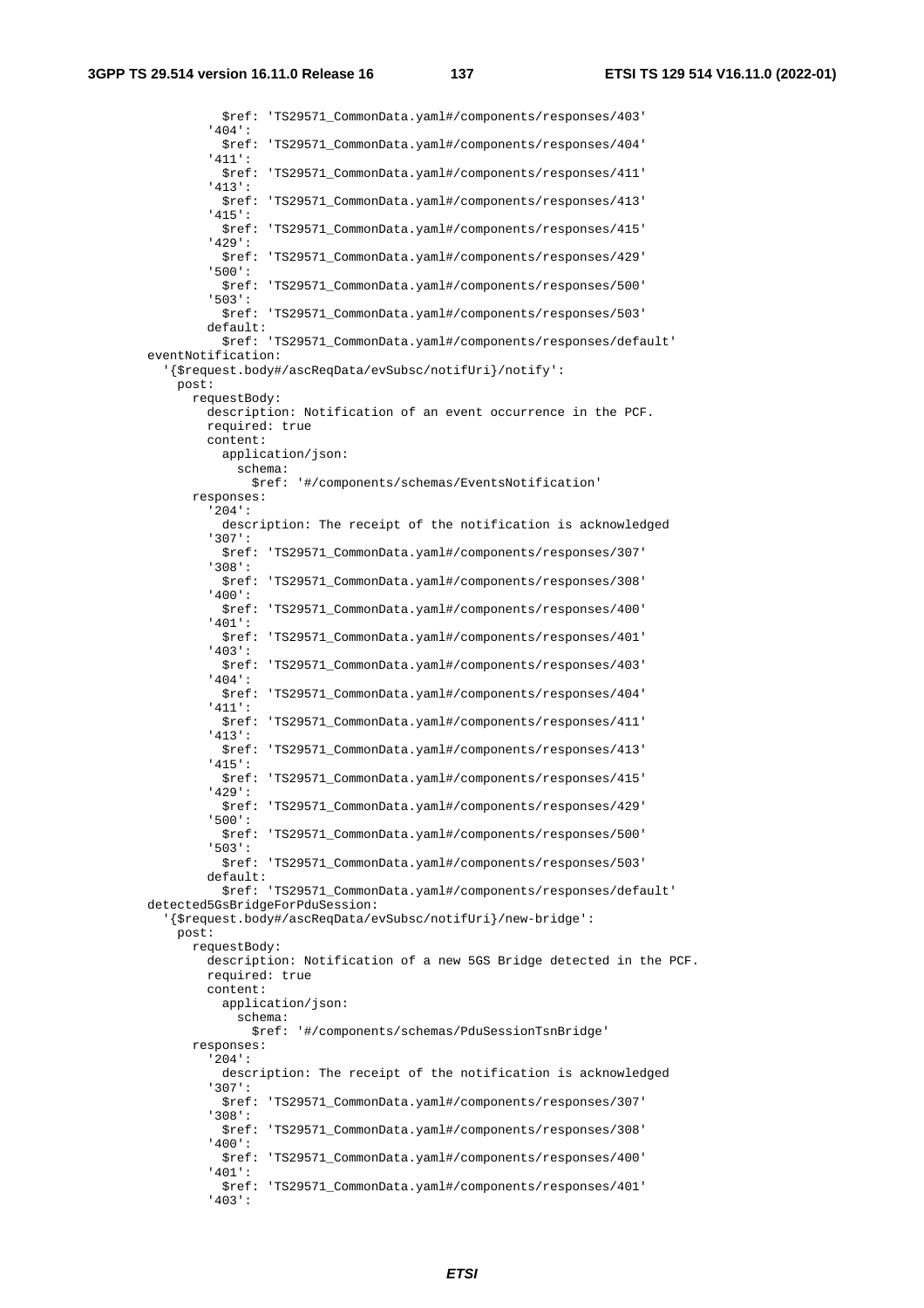\$ref: 'TS29571\_CommonData.yaml#/components/responses/403' '404': \$ref: 'TS29571\_CommonData.yaml#/components/responses/404' '411': \$ref: 'TS29571\_CommonData.yaml#/components/responses/411' '413': \$ref: 'TS29571\_CommonData.yaml#/components/responses/413' '415': \$ref: 'TS29571\_CommonData.yaml#/components/responses/415' '429': \$ref: 'TS29571\_CommonData.yaml#/components/responses/429' '500': \$ref: 'TS29571\_CommonData.yaml#/components/responses/500' '503': \$ref: 'TS29571\_CommonData.yaml#/components/responses/503' default: \$ref: 'TS29571\_CommonData.yaml#/components/responses/default' /app-sessions/pcscf-restoration: post: summary: "Indicates P-CSCF restoration and does not create an Individual Application Session Context" operationId: PcscfRestoration tags: - PCSCF Restoration Indication requestBody: description: PCSCF Restoration Indication required: true content: application/json: schema: \$ref: '#/components/schemas/PcscfRestorationRequestData' responses: '204': description: The deletion is confirmed without returning additional data. '307': \$ref: 'TS29571\_CommonData.yaml#/components/responses/307' '308': \$ref: 'TS29571\_CommonData.yaml#/components/responses/308' '400': \$ref: 'TS29571\_CommonData.yaml#/components/responses/400' '401': \$ref: 'TS29571\_CommonData.yaml#/components/responses/401' '403': \$ref: 'TS29571\_CommonData.yaml#/components/responses/403' '404': \$ref: 'TS29571\_CommonData.yaml#/components/responses/404' '411': \$ref: 'TS29571\_CommonData.yaml#/components/responses/411' '413': \$ref: 'TS29571\_CommonData.yaml#/components/responses/413' '415': \$ref: 'TS29571\_CommonData.yaml#/components/responses/415' '429': \$ref: 'TS29571\_CommonData.yaml#/components/responses/429' '500': \$ref: 'TS29571\_CommonData.yaml#/components/responses/500' '503': \$ref: 'TS29571\_CommonData.yaml#/components/responses/503' default: \$ref: 'TS29571\_CommonData.yaml#/components/responses/default' # /app-sessions/{appSessionId}: get: summary: "Reads an existing Individual Application Session Context" operationId: GetAppSession tags: - Individual Application Session Context (Document) parameters: - name: appSessionId description: string identifying the resource in: path required: true schema: type: string responses: '200': description: A representation of the resource is returned. content: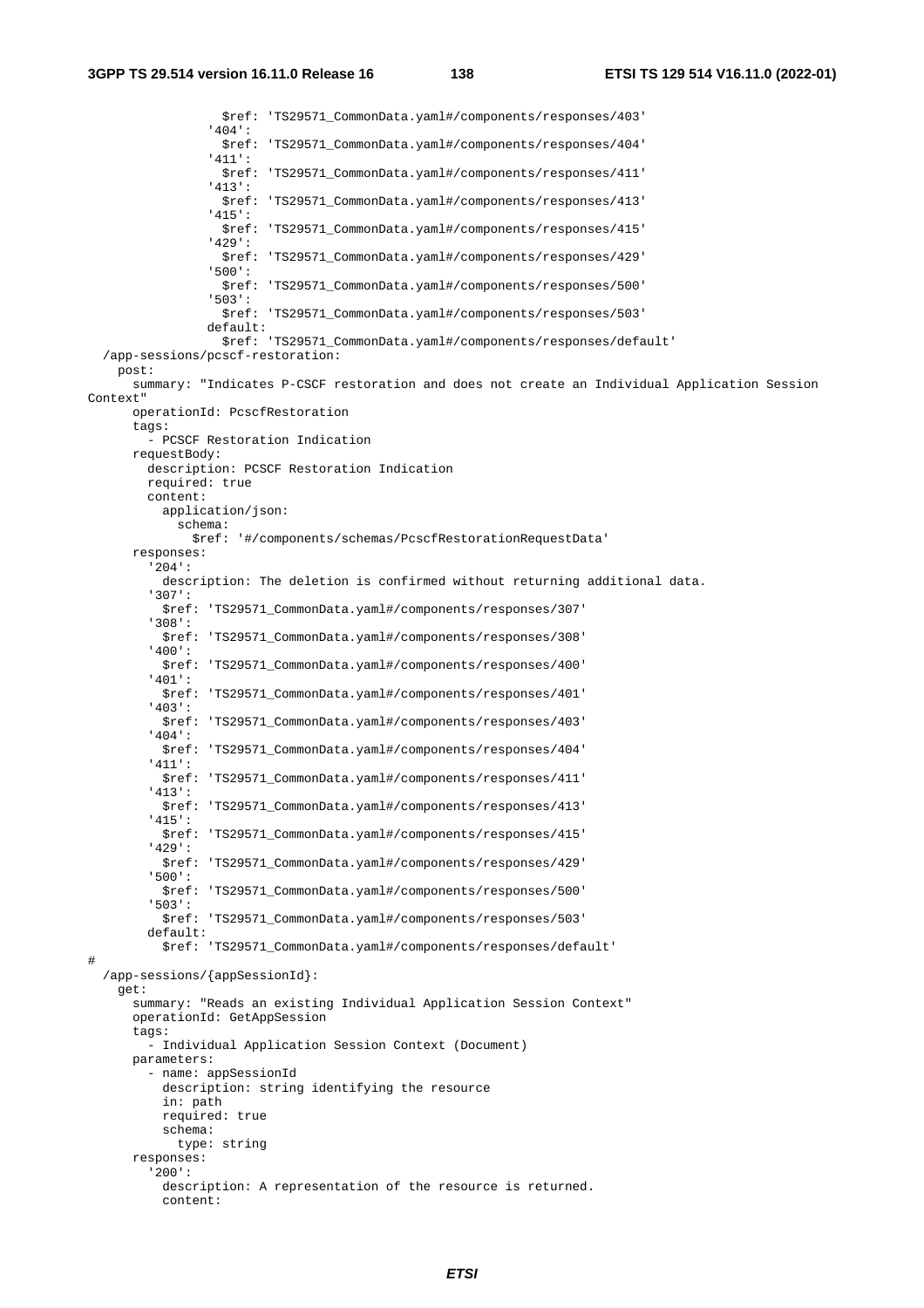application/json: schema: \$ref: '#/components/schemas/AppSessionContext' '307': \$ref: 'TS29571\_CommonData.yaml#/components/responses/307' '308': \$ref: 'TS29571\_CommonData.yaml#/components/responses/308' '400': \$ref: 'TS29571\_CommonData.yaml#/components/responses/400' '401': \$ref: 'TS29571\_CommonData.yaml#/components/responses/401' '403': \$ref: 'TS29571\_CommonData.yaml#/components/responses/403' '404': \$ref: 'TS29571\_CommonData.yaml#/components/responses/404' '406': \$ref: 'TS29571\_CommonData.yaml#/components/responses/406' '429': \$ref: 'TS29571\_CommonData.yaml#/components/responses/429' '500': \$ref: 'TS29571\_CommonData.yaml#/components/responses/500' '503': \$ref: 'TS29571\_CommonData.yaml#/components/responses/503' default: \$ref: 'TS29571\_CommonData.yaml#/components/responses/default' patch: summary: "Modifies an existing Individual Application Session Context" operationId: ModAppSession tags: - Individual Application Session Context (Document) parameters: - name: appSessionId description: string identifying the resource in: path required: true schema: type: string requestBody: description: modification of the resource. required: true content: application/merge-patch+json: schema: \$ref: '#/components/schemas/AppSessionContextUpdateDataPatch' responses: '200': description: successful modification of the resource and a representation of that resource is returned content: application/json: schema: \$ref: '#/components/schemas/AppSessionContext' '204': description: The successful modification '307': \$ref: 'TS29571\_CommonData.yaml#/components/responses/307' '308': \$ref: 'TS29571\_CommonData.yaml#/components/responses/308' '400': \$ref: 'TS29571\_CommonData.yaml#/components/responses/400' '401': \$ref: 'TS29571\_CommonData.yaml#/components/responses/401' '403': description: Forbidden content: application/problem+json: schema: \$ref: '#/components/schemas/ExtendedProblemDetails' headers: Retry-After: description: 'Indicates the time the AF has to wait before making a new request. It can be a non-negative integer (decimal number) indicating the number of seconds the AF has to wait before making a new request or an HTTP-date after which the AF can retry a new request.' schema: anyOf: - type: integer - type: string

'404':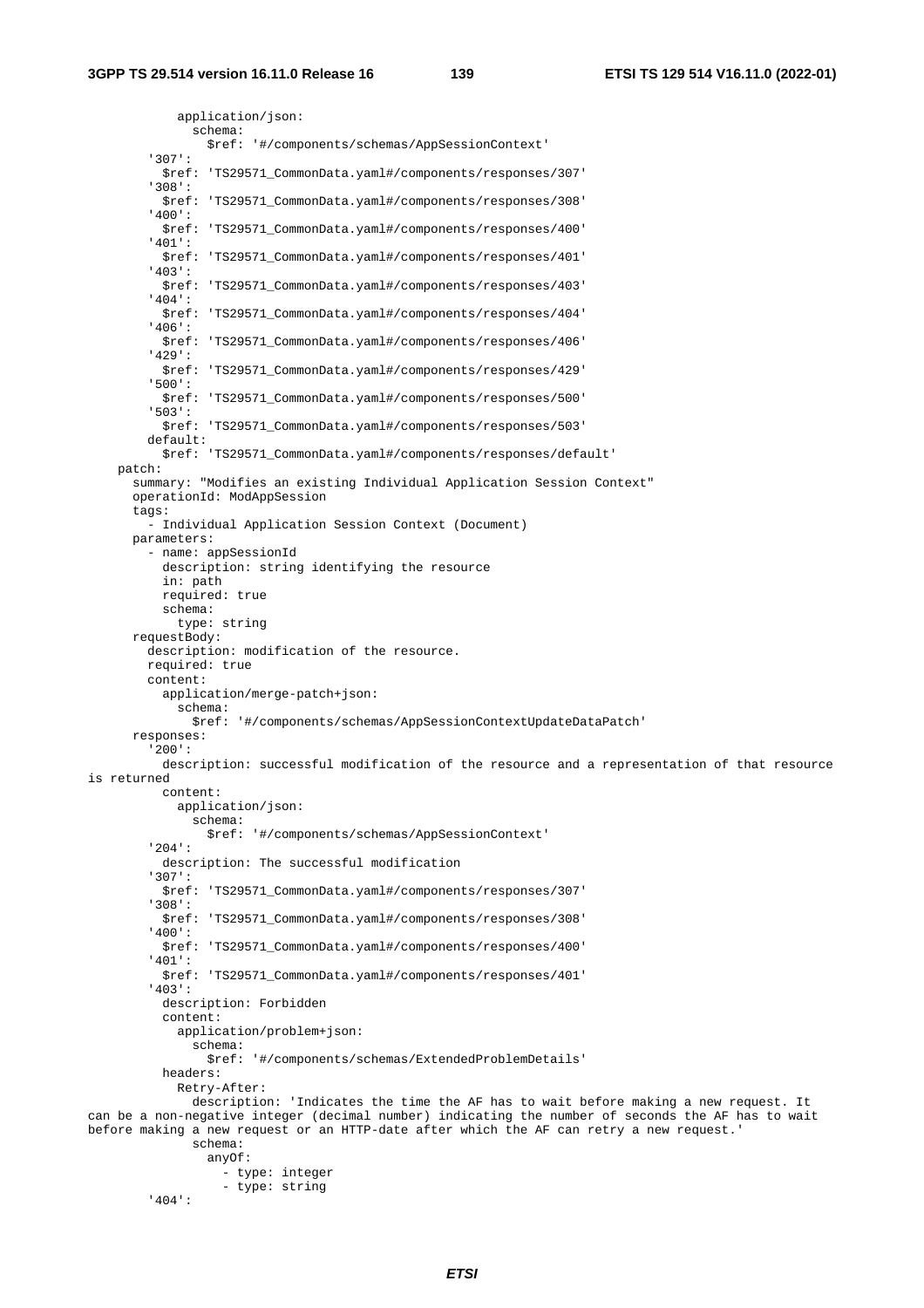\$ref: 'TS29571\_CommonData.yaml#/components/responses/404' '411': \$ref: 'TS29571\_CommonData.yaml#/components/responses/411' '413': \$ref: 'TS29571\_CommonData.yaml#/components/responses/413' '415': \$ref: 'TS29571\_CommonData.yaml#/components/responses/415' '429': \$ref: 'TS29571\_CommonData.yaml#/components/responses/429' '500': \$ref: 'TS29571\_CommonData.yaml#/components/responses/500' '503': \$ref: 'TS29571\_CommonData.yaml#/components/responses/503' default: \$ref: 'TS29571\_CommonData.yaml#/components/responses/default' callbacks: eventNotification: '{\$request.body#/ascReqData/evSubsc/notifUri}/notify': post: requestBody: description: Notification of an event occurrence in the PCF. required: true content: application/json: schema: \$ref: '#/components/schemas/EventsNotification' responses: '204': description: The receipt of the notification is acknowledged '307': \$ref: 'TS29571\_CommonData.yaml#/components/responses/307' '308': \$ref: 'TS29571\_CommonData.yaml#/components/responses/308' '400': \$ref: 'TS29571\_CommonData.yaml#/components/responses/400' '401': \$ref: 'TS29571\_CommonData.yaml#/components/responses/401' '403': \$ref: 'TS29571\_CommonData.yaml#/components/responses/403' '404': \$ref: 'TS29571\_CommonData.yaml#/components/responses/404' '411': \$ref: 'TS29571\_CommonData.yaml#/components/responses/411' '413': \$ref: 'TS29571\_CommonData.yaml#/components/responses/413' '415': \$ref: 'TS29571\_CommonData.yaml#/components/responses/415' '429': \$ref: 'TS29571\_CommonData.yaml#/components/responses/429' '500': \$ref: 'TS29571\_CommonData.yaml#/components/responses/500' '503': \$ref: 'TS29571\_CommonData.yaml#/components/responses/503' default: \$ref: 'TS29571\_CommonData.yaml#/components/responses/default' # # /app-sessions/{appSessionId}/delete: post: summary: "Deletes an existing Individual Application Session Context" operationId: DeleteAppSession tags: - Individual Application Session Context (Document) parameters: - name: appSessionId description: string identifying the Individual Application Session Context resource in: path required: true schema: type: string requestBody: description: deletion of the Individual Application Session Context resource, req notification required: false content: application/json: schema: \$ref: '#/components/schemas/EventsSubscReqData'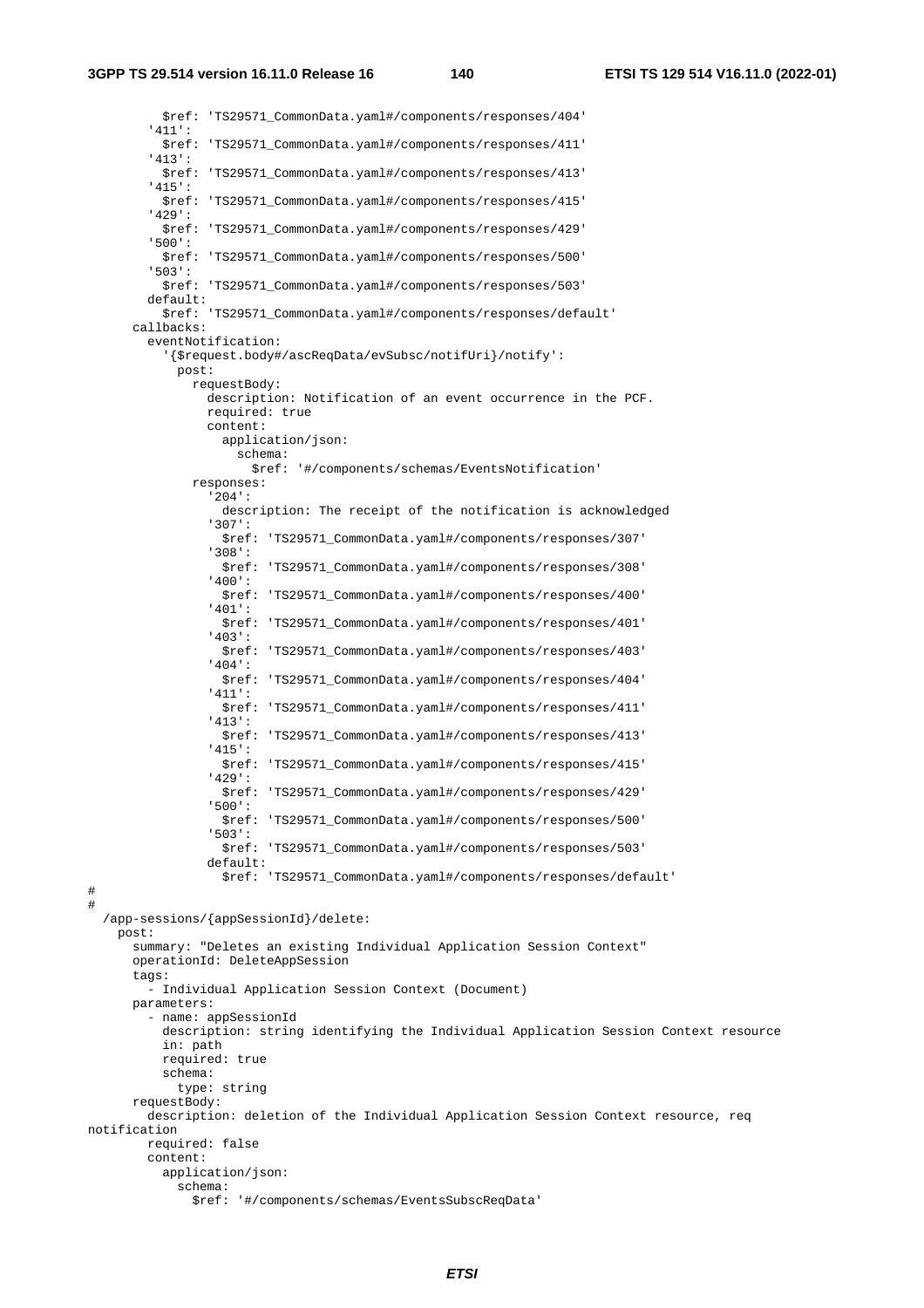#

 responses: '200': description: The deletion of the resource is confirmed and a resource is returned content: application/json: schema: \$ref: '#/components/schemas/AppSessionContext' '204': description: The deletion is confirmed without returning additional data. '307': \$ref: 'TS29571\_CommonData.yaml#/components/responses/307' '308': \$ref: 'TS29571\_CommonData.yaml#/components/responses/308' '400': \$ref: 'TS29571\_CommonData.yaml#/components/responses/400' '401': \$ref: 'TS29571\_CommonData.yaml#/components/responses/401' '403': \$ref: 'TS29571\_CommonData.yaml#/components/responses/403' '404': \$ref: 'TS29571\_CommonData.yaml#/components/responses/404' '411': \$ref: 'TS29571\_CommonData.yaml#/components/responses/411' '413': \$ref: 'TS29571\_CommonData.yaml#/components/responses/413' '415': \$ref: 'TS29571\_CommonData.yaml#/components/responses/415' '429': \$ref: 'TS29571\_CommonData.yaml#/components/responses/429' '500': \$ref: 'TS29571\_CommonData.yaml#/components/responses/500' '503': \$ref: 'TS29571\_CommonData.yaml#/components/responses/503' default: \$ref: 'TS29571\_CommonData.yaml#/components/responses/default' /app-sessions/{appSessionId}/events-subscription: put: summary: "creates or modifies an Events Subscription subresource" operationId: updateEventsSubsc tags: - Events Subscription (Document) parameters: - name: appSessionId description: string identifying the Events Subscription resource in: path required: true schema: type: string requestBody: description: Creation or modification of an Events Subscription resource. required: true content: application/json: schema: \$ref: '#/components/schemas/EventsSubscReqData' responses: '201': description: The creation of the Events Subscription resource is confirmed and its representation is returned. content: application/json: schema: \$ref: '#/components/schemas/EventsSubscPutData' headers: Location: description: 'Contains the URI of the created Events Subscription resource, according to the structure: {apiRoot}/npcf-policyauthorization/v1/app-sessions/{appSessionId}/eventssubscription}' required: true schema: type: string '200': description: The modification of the Events Subscription resource is confirmed its representation is returned. content: application/json: schema: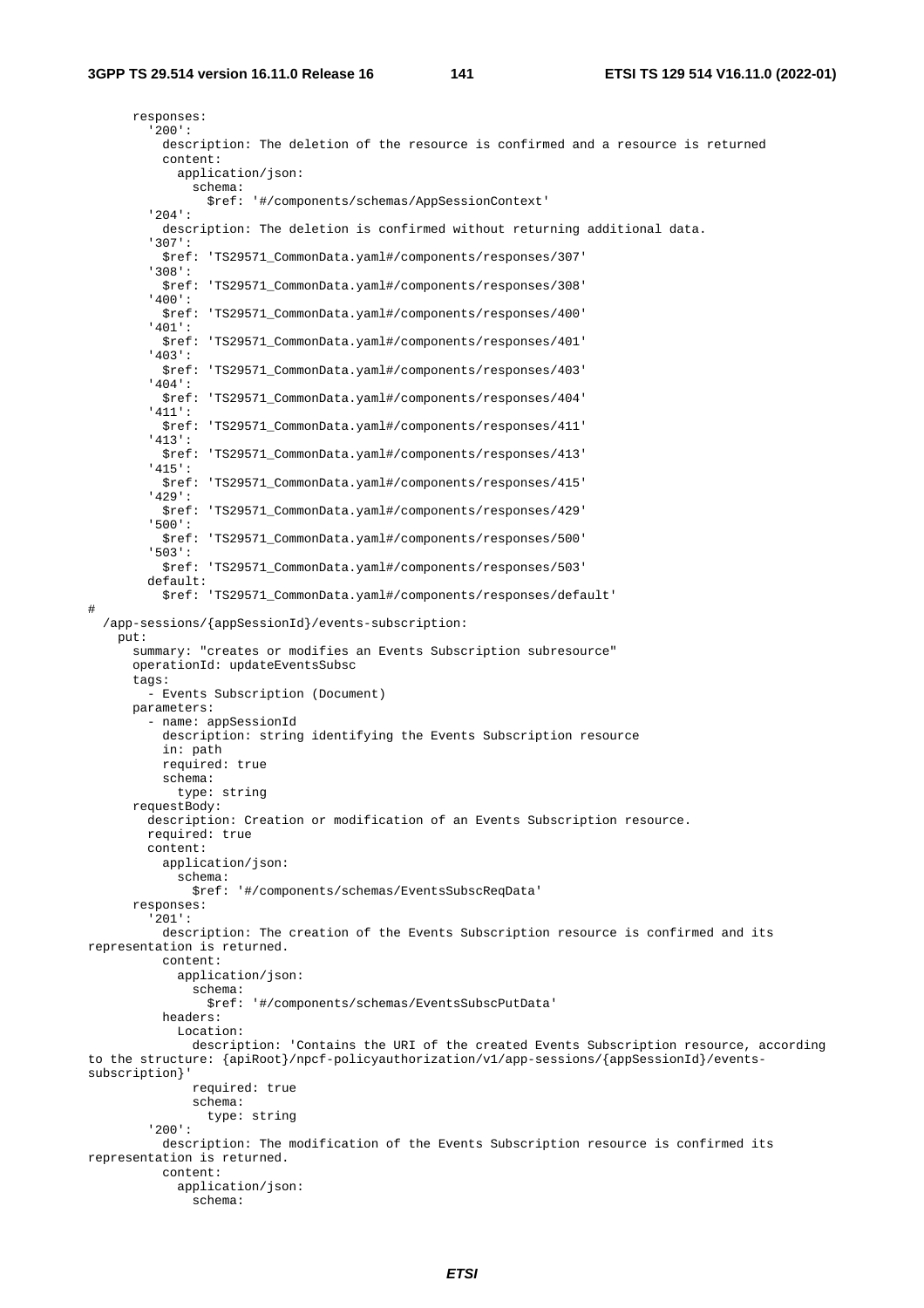\$ref: '#/components/schemas/EventsSubscPutData' '204': description: The modification of the Events Subscription subresource is confirmed without returning additional data. '307': \$ref: 'TS29571\_CommonData.yaml#/components/responses/307' '308': \$ref: 'TS29571\_CommonData.yaml#/components/responses/308' '400': \$ref: 'TS29571\_CommonData.yaml#/components/responses/400' '401': \$ref: 'TS29571\_CommonData.yaml#/components/responses/401' '403': \$ref: 'TS29571\_CommonData.yaml#/components/responses/403' '404': \$ref: 'TS29571\_CommonData.yaml#/components/responses/404' '411': \$ref: 'TS29571\_CommonData.yaml#/components/responses/411' '413': \$ref: 'TS29571\_CommonData.yaml#/components/responses/413' '415': \$ref: 'TS29571\_CommonData.yaml#/components/responses/415' '429': \$ref: 'TS29571\_CommonData.yaml#/components/responses/429' '500': \$ref: 'TS29571\_CommonData.yaml#/components/responses/500' '503': \$ref: 'TS29571\_CommonData.yaml#/components/responses/503' default: \$ref: 'TS29571\_CommonData.yaml#/components/responses/default' callbacks: eventNotification: '{\$request.body#/notifUri}/notify': post: requestBody: description: Contains the information for the notification of an event occurrence in the PCF. required: true content: application/json: schema: \$ref: '#/components/schemas/EventsNotification' responses: '204': description: The receipt of the notification is acknowledged. '307': \$ref: 'TS29571\_CommonData.yaml#/components/responses/307' '308': \$ref: 'TS29571\_CommonData.yaml#/components/responses/308' '400': \$ref: 'TS29571\_CommonData.yaml#/components/responses/400' '401': \$ref: 'TS29571\_CommonData.yaml#/components/responses/401' '403': \$ref: 'TS29571\_CommonData.yaml#/components/responses/403' '404': \$ref: 'TS29571\_CommonData.yaml#/components/responses/404' '411': \$ref: 'TS29571\_CommonData.yaml#/components/responses/411' '413': \$ref: 'TS29571\_CommonData.yaml#/components/responses/413' '415': \$ref: 'TS29571\_CommonData.yaml#/components/responses/415' '429': \$ref: 'TS29571\_CommonData.yaml#/components/responses/429' '500': \$ref: 'TS29571\_CommonData.yaml#/components/responses/500' '503': \$ref: 'TS29571\_CommonData.yaml#/components/responses/503' default: \$ref: 'TS29571\_CommonData.yaml#/components/responses/default' delete: summary: deletes the Events Subscription subresource operationId: DeleteEventsSubsc tags: - Events Subscription (Document) parameters: - name: appSessionId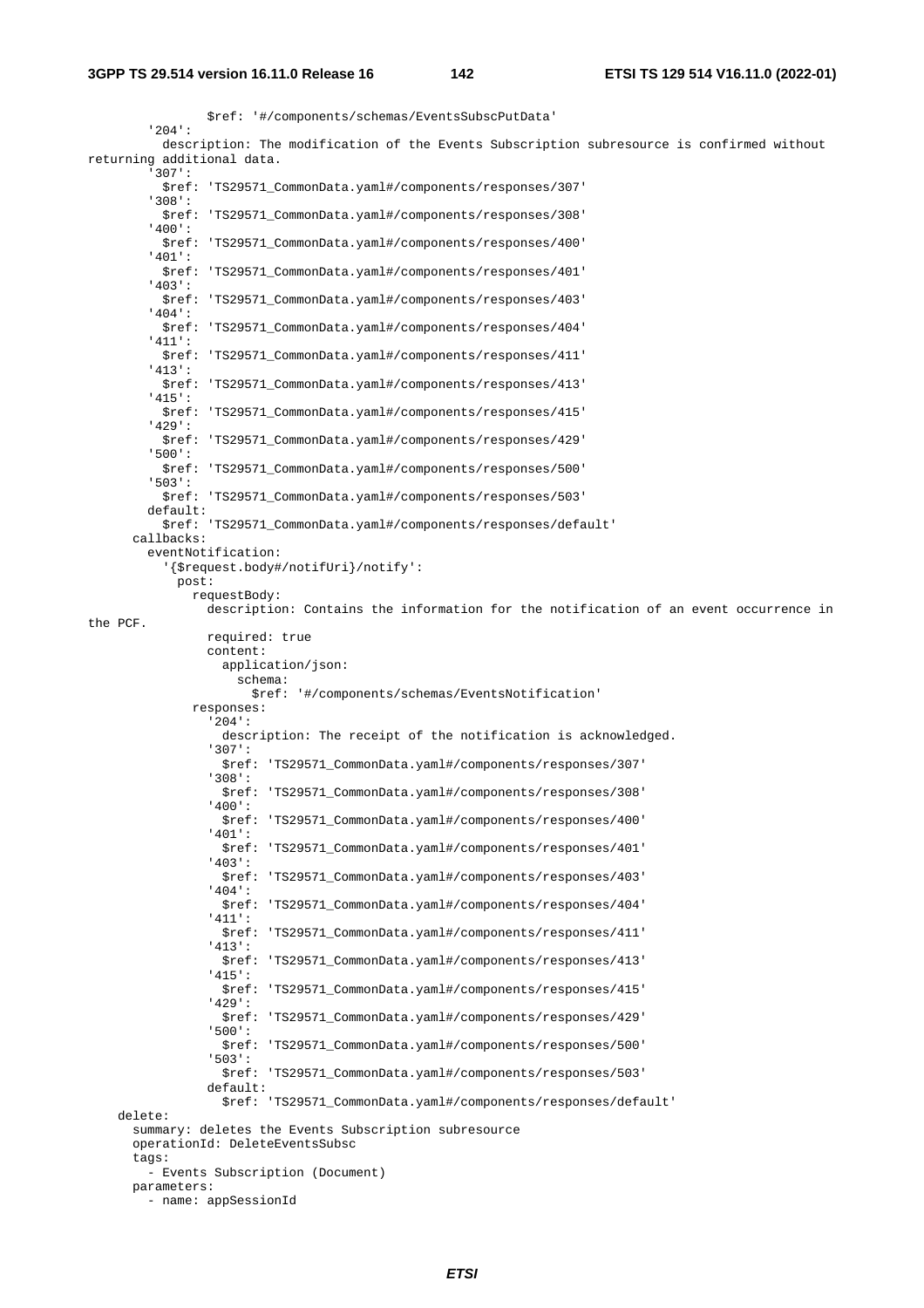description: string identifying the Individual Application Session Context resource in: path required: true schema: type: string responses: '204': description: The deletion of the of the Events Subscription sub-resource is confirmed without returning additional data. '307': \$ref: 'TS29571\_CommonData.yaml#/components/responses/307' '308': \$ref: 'TS29571\_CommonData.yaml#/components/responses/308' '400': \$ref: 'TS29571\_CommonData.yaml#/components/responses/400' '401': \$ref: 'TS29571\_CommonData.yaml#/components/responses/401' '403': \$ref: 'TS29571\_CommonData.yaml#/components/responses/403' '404': \$ref: 'TS29571\_CommonData.yaml#/components/responses/404' '429': \$ref: 'TS29571\_CommonData.yaml#/components/responses/429' '500': \$ref: 'TS29571\_CommonData.yaml#/components/responses/500' '503': \$ref: 'TS29571\_CommonData.yaml#/components/responses/503' default: \$ref: 'TS29571\_CommonData.yaml#/components/responses/default' components: securitySchemes: oAuth2ClientCredentials: type: oauth2 flows: clientCredentials: tokenUrl: '{nrfApiRoot}/oauth2/token' scopes: npcf-policyauthorization: Access to the Npcf\_PolicyAuthorization API schemas: AppSessionContext: description: Represents an Individual Application Session Context resource. type: object properties: ascReqData: \$ref: '#/components/schemas/AppSessionContextReqData' ascRespData: \$ref: '#/components/schemas/AppSessionContextRespData' evsNotif: \$ref: '#/components/schemas/EventsNotification' AppSessionContextReqData: description: Identifies the service requirements of an Individual Application Session Context. type: object required: - notifUri - suppFeat oneOf: - required: [ueIpv4] - required: [ueIpv6] - required: [ueMac] properties: afAppId: \$ref: '#/components/schemas/AfAppId' afChargId: \$ref: 'TS29571\_CommonData.yaml#/components/schemas/ApplicationChargingId' afReqData: \$ref: '#/components/schemas/AfRequestedData' afRoutReq: \$ref: '#/components/schemas/AfRoutingRequirement' aspId: \$ref: '#/components/schemas/AspId' bdtRefId: \$ref: 'TS29122\_CommonData.yaml#/components/schemas/BdtReferenceId' dnn: \$ref: 'TS29571\_CommonData.yaml#/components/schemas/Dnn' evSubsc: \$ref: '#/components/schemas/EventsSubscReqData' mcpttId: description: indication of MCPTT service request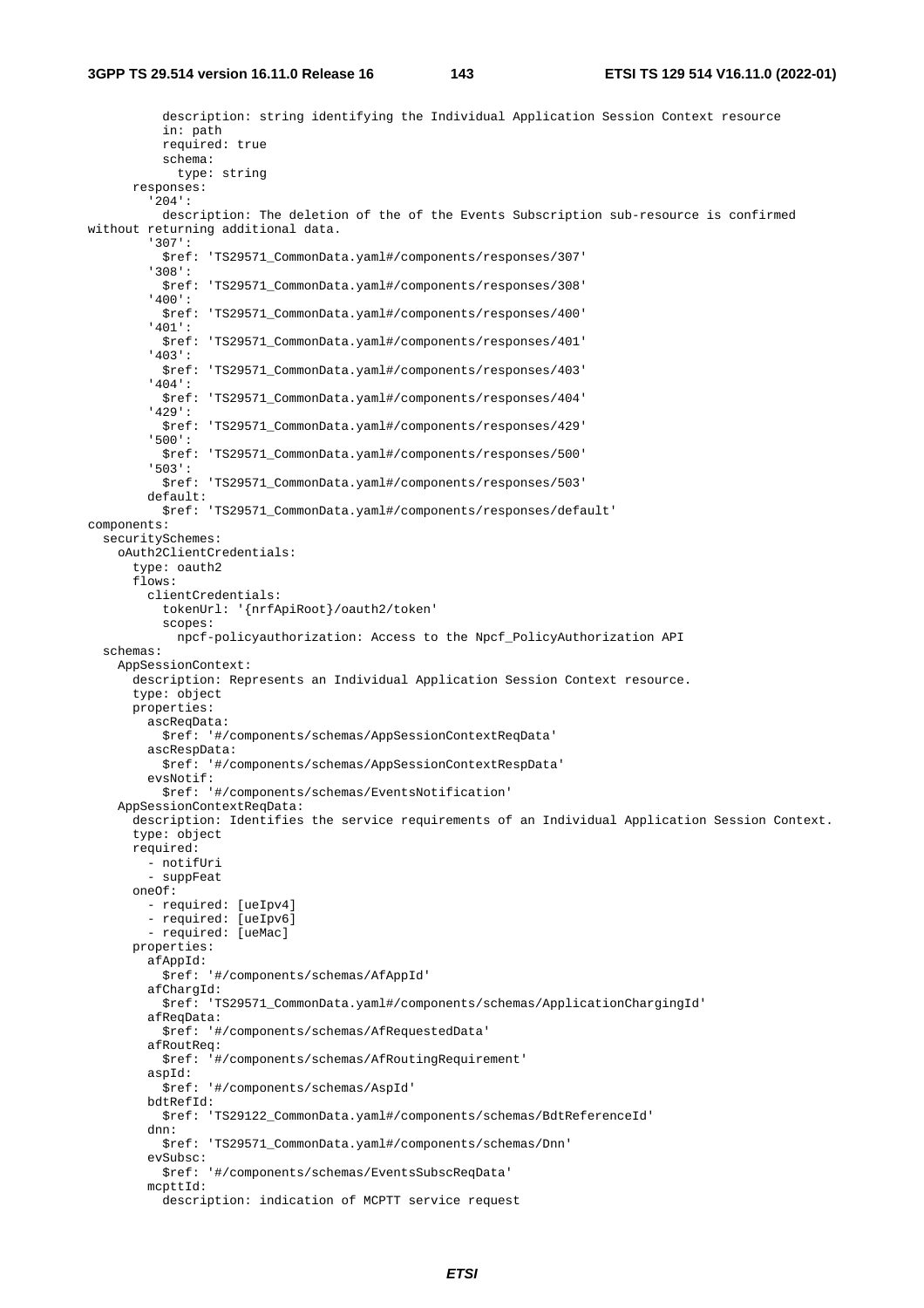type: string mcVideoId: description: indication of MCVideo service request type: string medComponents: type: object additionalProperties: \$ref: '#/components/schemas/MediaComponent' minProperties: 1 ipDomain: type: string mpsId: description: indication of MPS service request type: string mcsId: description: indication of MCS service request type: string preemptControlInfo: \$ref: '#/components/schemas/PreemptionControlInformation' resPrio: \$ref: '#/components/schemas/ReservPriority' servInfStatus: \$ref: '#/components/schemas/ServiceInfoStatus' notifUri: \$ref: 'TS29571\_CommonData.yaml#/components/schemas/Uri' servUrn: \$ref: '#/components/schemas/ServiceUrn' sliceInfo: \$ref: 'TS29571\_CommonData.yaml#/components/schemas/Snssai' sponId: \$ref: '#/components/schemas/SponId' sponStatus: \$ref: '#/components/schemas/SponsoringStatus' supi: \$ref: 'TS29571\_CommonData.yaml#/components/schemas/Supi' gpsi: \$ref: 'TS29571\_CommonData.yaml#/components/schemas/Gpsi' suppFeat: \$ref: 'TS29571\_CommonData.yaml#/components/schemas/SupportedFeatures' ueIpv4: \$ref: 'TS29571\_CommonData.yaml#/components/schemas/Ipv4Addr' ueIpv6: \$ref: 'TS29571\_CommonData.yaml#/components/schemas/Ipv6Addr' ueMac: \$ref: 'TS29571\_CommonData.yaml#/components/schemas/MacAddr48' tsnBridgeManCont: \$ref: 'TS29512\_Npcf\_SMPolicyControl.yaml#/components/schemas/BridgeManagementContainer' tsnPortManContDstt: \$ref: 'TS29512\_Npcf\_SMPolicyControl.yaml#/components/schemas/PortManagementContainer' tsnPortManContNwtts: type: array items: \$ref: 'TS29512\_Npcf\_SMPolicyControl.yaml#/components/schemas/PortManagementContainer' minItems: 1 AppSessionContextRespData: description: Describes the authorization data of an Individual Application Session Context created by the PCF. type: object properties: servAuthInfo: \$ref: '#/components/schemas/ServAuthInfo' ueIds: type: array items: \$ref: '#/components/schemas/UeIdentityInfo' minItems: 1 suppFeat: \$ref: 'TS29571\_CommonData.yaml#/components/schemas/SupportedFeatures' AppSessionContextUpdateDataPatch: description: Identifies the modifications to an Individual Application Session Context and/or the modifications to the sub-resource Events Subscription. type: object properties: ascReqData: \$ref: '#/components/schemas/AppSessionContextUpdateData' AppSessionContextUpdateData: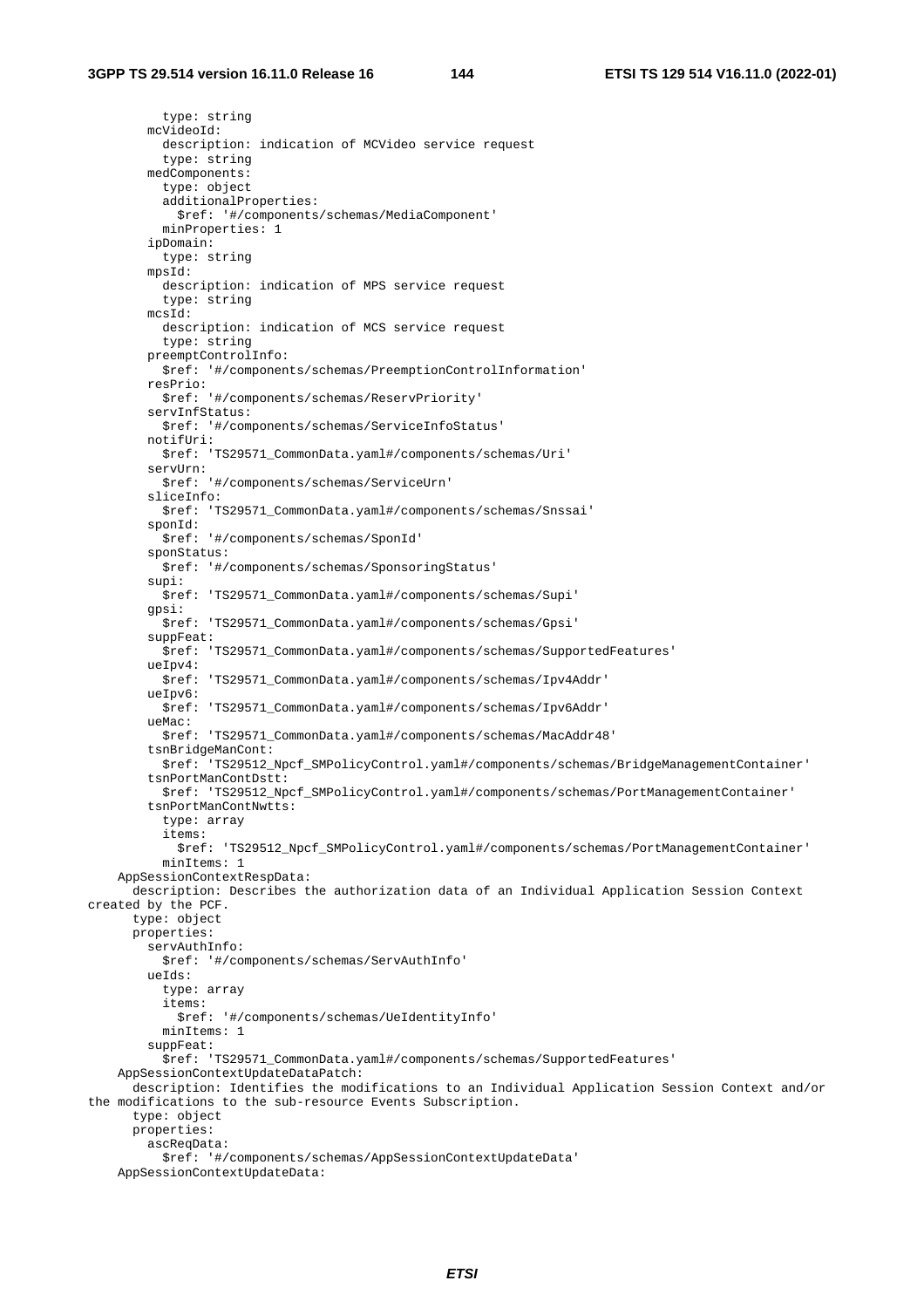description: Identifies the modifications to the "ascReqData" property of an Individual Application Session Context which may include the modifications to the sub-resource Events Subscription. type: object properties: afAppId: \$ref: '#/components/schemas/AfAppId' afRoutReq: \$ref: '#/components/schemas/AfRoutingRequirementRm' aspId: \$ref: '#/components/schemas/AspId' bdtRefId: \$ref: 'TS29122\_CommonData.yaml#/components/schemas/BdtReferenceId' evSubsc: \$ref: '#/components/schemas/EventsSubscReqDataRm' mcpttId: description: indication of MCPTT service request type: string mcVideoId: description: indication of modification of MCVideo service type: string medComponents: type: object additionalProperties: \$ref: '#/components/schemas/MediaComponentRm' minProperties: 1 mpsId: description: indication of MPS service request type: string mcsId: description: indication of MCS service request type: string preemptControlInfo: \$ref: '#/components/schemas/PreemptionControlInformationRm' resPrio: \$ref: '#/components/schemas/ReservPriority' servInfStatus: \$ref: '#/components/schemas/ServiceInfoStatus' sipForkInd: \$ref: '#/components/schemas/SipForkingIndication' sponId: \$ref: '#/components/schemas/SponId' sponStatus: \$ref: '#/components/schemas/SponsoringStatus' tsnBridgeManCont: \$ref: 'TS29512\_Npcf\_SMPolicyControl.yaml#/components/schemas/BridgeManagementContainer' tsnPortManContDstt: \$ref: 'TS29512\_Npcf\_SMPolicyControl.yaml#/components/schemas/PortManagementContainer' tsnPortManContNwtts: type: array items: \$ref: 'TS29512\_Npcf\_SMPolicyControl.yaml#/components/schemas/PortManagementContainer' minItems: 1 EventsSubscReqData: description: Identifies the events the application subscribes to. type: object required: - events properties: events: type: array items: \$ref: '#/components/schemas/AfEventSubscription' minItems: 1 notifUri: \$ref: 'TS29571\_CommonData.yaml#/components/schemas/Uri' reqQosMonParams: type: array items: \$ref: 'TS29512\_Npcf\_SMPolicyControl.yaml#/components/schemas/RequestedQosMonitoringParameter' minItems: 1 qosMon: \$ref: '#/components/schemas/QosMonitoringInformation' reqAnis: type: array items: \$ref: '#/components/schemas/RequiredAccessInfo'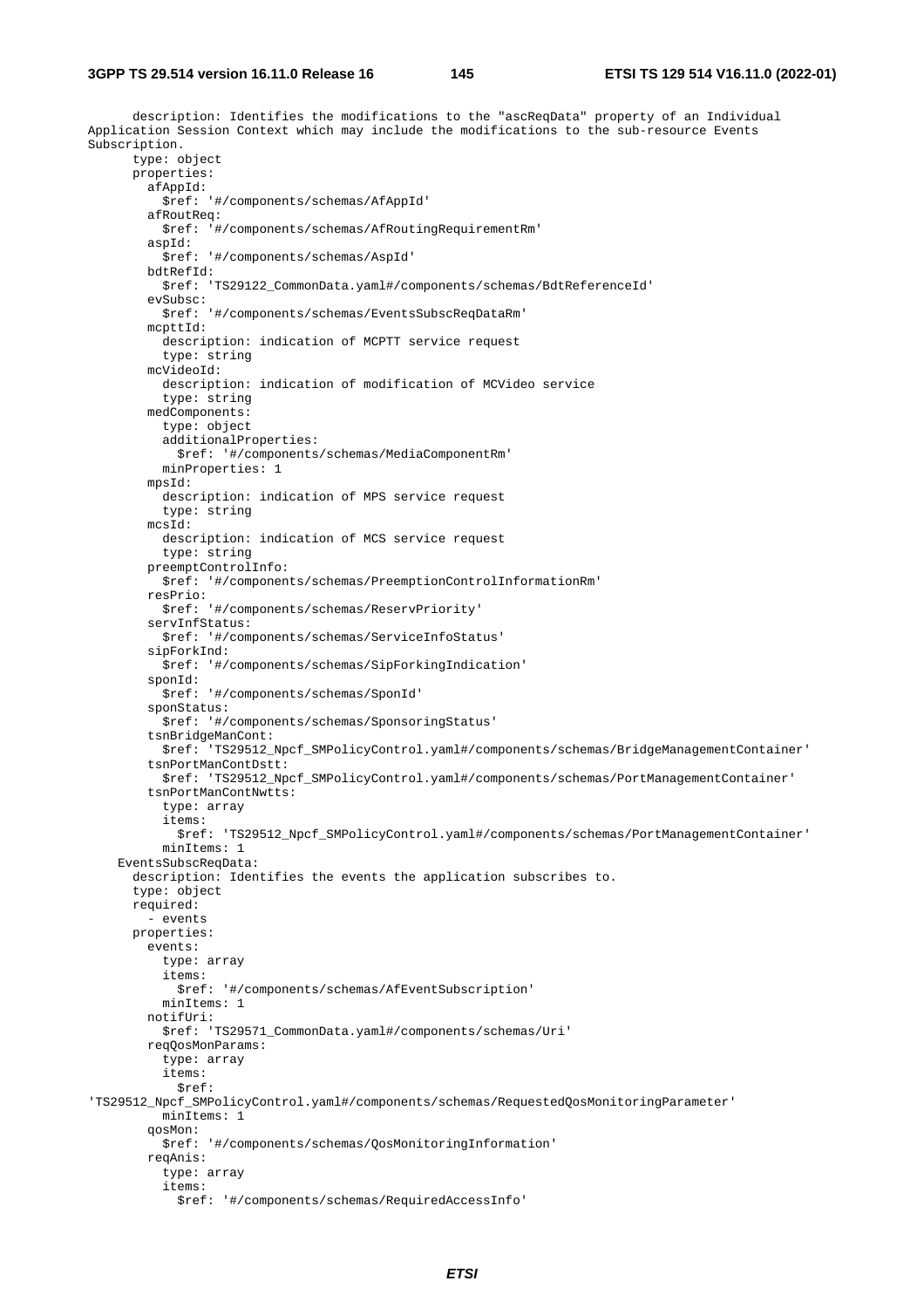minItems: 1 usgThres: \$ref: 'TS29122\_CommonData.yaml#/components/schemas/UsageThreshold' notifCorreId: type: string EventsSubscReqDataRm: description: this data type is defined in the same way as the EventsSubscReqData data type, but with the OpenAPI nullable property set to true. type: object required: - events properties: events: type: array items: \$ref: '#/components/schemas/AfEventSubscription' notifUri: \$ref: 'TS29571\_CommonData.yaml#/components/schemas/Uri' reqQosMonParams: type: array items: \$ref: 'TS29512\_Npcf\_SMPolicyControl.yaml#/components/schemas/RequestedQosMonitoringParameter' minItems: 1 qosMon: \$ref: '#/components/schemas/QosMonitoringInformationRm' reqAnis: type: array items: \$ref: '#/components/schemas/RequiredAccessInfo' minItems: 1 usgThres: \$ref: 'TS29122\_CommonData.yaml#/components/schemas/UsageThresholdRm' notifCorreId: type: string nullable: true MediaComponent: description: Identifies a media component. type: object required: - medCompN properties: afAppId: \$ref: '#/components/schemas/AfAppId' afRoutReq: \$ref: '#/components/schemas/AfRoutingRequirement' qosReference: type: string disUeNotif: type: boolean altSerReqs: type: array items: type: string minItems: 1 contVer: \$ref: '#/components/schemas/ContentVersion' codecs: type: array items: \$ref: '#/components/schemas/CodecData' minItems: 1 maxItems: 2 desMaxLatency: \$ref: 'TS29571\_CommonData.yaml#/components/schemas/Float' desMaxLoss: \$ref: 'TS29571\_CommonData.yaml#/components/schemas/Float' flusId: type: string fStatus: \$ref: '#/components/schemas/FlowStatus' marBwDl: \$ref: 'TS29571\_CommonData.yaml#/components/schemas/BitRate' marBwUl: \$ref: 'TS29571\_CommonData.yaml#/components/schemas/BitRate' maxPacketLossRateDl: \$ref: 'TS29571\_CommonData.yaml#/components/schemas/PacketLossRateRm' maxPacketLossRateUl: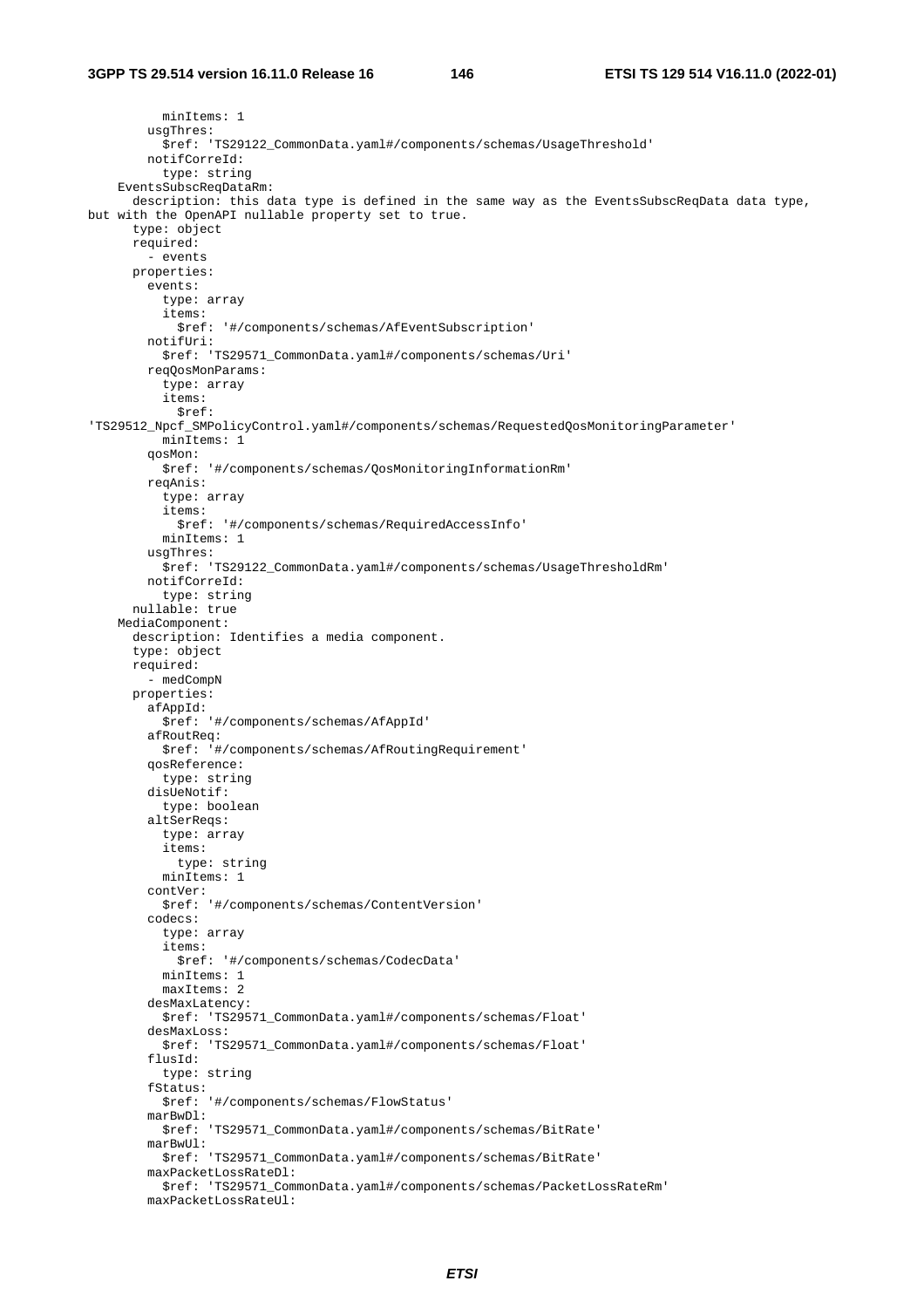\$ref: 'TS29571\_CommonData.yaml#/components/schemas/PacketLossRateRm' maxSuppBwDl: \$ref: 'TS29571\_CommonData.yaml#/components/schemas/BitRate' maxSuppBwUl: \$ref: 'TS29571\_CommonData.yaml#/components/schemas/BitRate' medCompN: type: integer medSubComps: type: object additionalProperties: \$ref: '#/components/schemas/MediaSubComponent' minProperties: 1 medType: \$ref: '#/components/schemas/MediaType' minDesBwDl: \$ref: 'TS29571\_CommonData.yaml#/components/schemas/BitRate' minDesBwUl: \$ref: 'TS29571\_CommonData.yaml#/components/schemas/BitRate' mirBwDl: \$ref: 'TS29571\_CommonData.yaml#/components/schemas/BitRate' mirBwUl: \$ref: 'TS29571\_CommonData.yaml#/components/schemas/BitRate' preemptCap: \$ref: 'TS29571\_CommonData.yaml#/components/schemas/PreemptionCapability' preemptVuln: \$ref: 'TS29571\_CommonData.yaml#/components/schemas/PreemptionVulnerability' prioSharingInd: \$ref: '#/components/schemas/PrioritySharingIndicator' resPrio: \$ref: '#/components/schemas/ReservPriority' rrBw: \$ref: 'TS29571\_CommonData.yaml#/components/schemas/BitRate' rsBw: \$ref: 'TS29571\_CommonData.yaml#/components/schemas/BitRate' sharingKeyDl: \$ref: 'TS29571\_CommonData.yaml#/components/schemas/Uint32' sharingKeyUl: \$ref: 'TS29571\_CommonData.yaml#/components/schemas/Uint32' tsnQos: \$ref: '#/components/schemas/TsnQosContainer' tscaiInputDl: \$ref: '#/components/schemas/TscaiInputContainer' tscaiInputUl: \$ref: '#/components/schemas/TscaiInputContainer' MediaComponentRm: description: This data type is defined in the same way as the MediaComponent data type, but with the OpenAPI nullable property set to true type: object required: - medCompN properties: afAppId: \$ref: '#/components/schemas/AfAppId' afRoutReq: \$ref: '#/components/schemas/AfRoutingRequirementRm' qosReference: type: string nullable: true altSerReqs: type: array items: type: string minItems: 1 nullable: true disUeNotif: type: boolean contVer: \$ref: '#/components/schemas/ContentVersion' codecs: type: array items: \$ref: '#/components/schemas/CodecData' minItems: 1 maxItems: 2 desMaxLatency: \$ref: 'TS29571\_CommonData.yaml#/components/schemas/FloatRm' desMaxLoss: \$ref: 'TS29571\_CommonData.yaml#/components/schemas/FloatRm'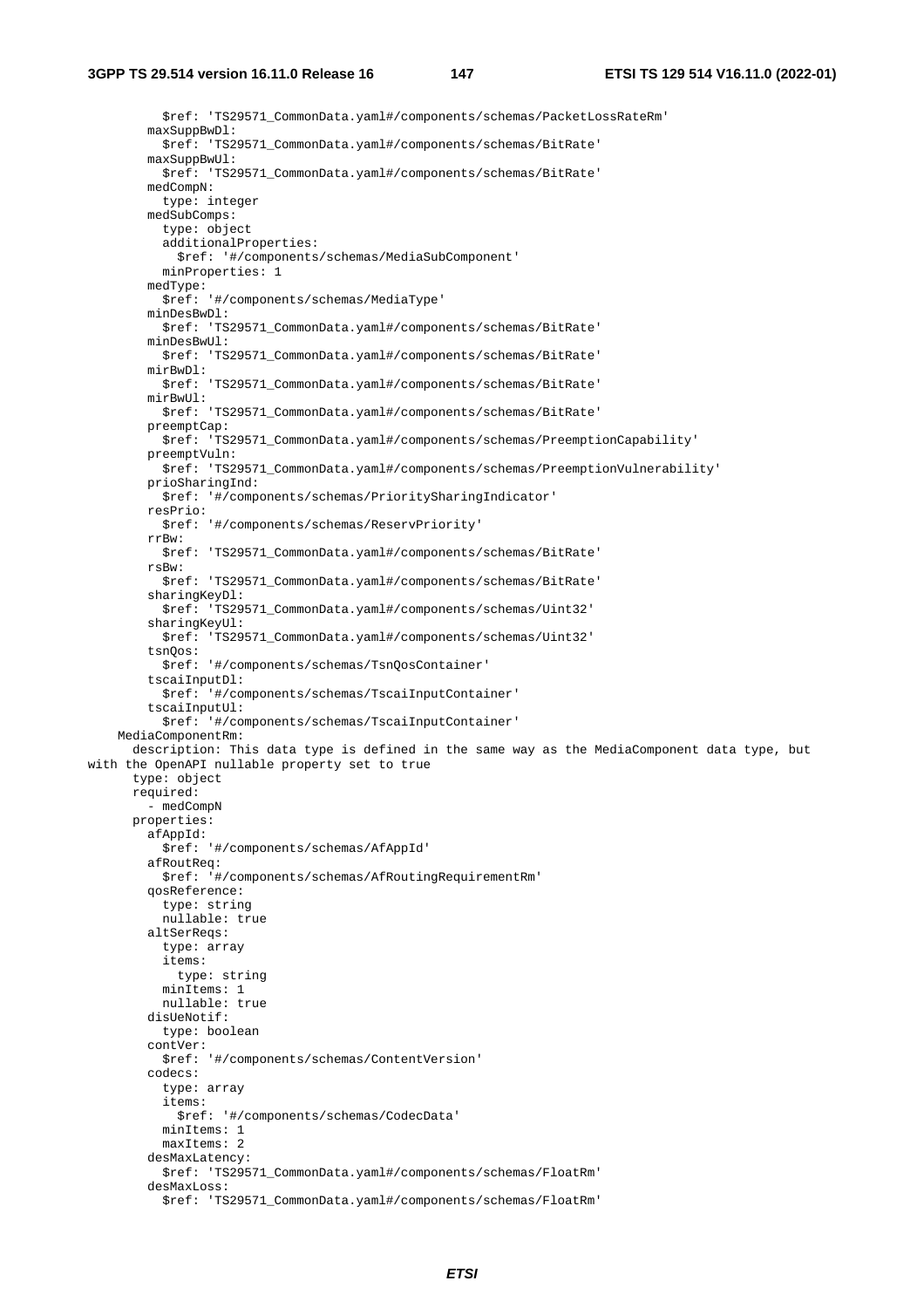flusId: type: string nullable: true fStatus: \$ref: '#/components/schemas/FlowStatus' marBwDl: \$ref: 'TS29571\_CommonData.yaml#/components/schemas/BitRateRm' marBwUl: \$ref: 'TS29571\_CommonData.yaml#/components/schemas/BitRateRm' maxPacketLossRateDl: \$ref: 'TS29571\_CommonData.yaml#/components/schemas/PacketLossRateRm' maxPacketLossRateUl: \$ref: 'TS29571\_CommonData.yaml#/components/schemas/PacketLossRateRm' maxSuppBwDl: \$ref: 'TS29571\_CommonData.yaml#/components/schemas/BitRateRm' maxSuppBwUl: \$ref: 'TS29571\_CommonData.yaml#/components/schemas/BitRateRm' medCompN: type: integer medSubComps: type: object additionalProperties: \$ref: '#/components/schemas/MediaSubComponentRm' minProperties: 1 medType: \$ref: '#/components/schemas/MediaType' minDesBwDl: \$ref: 'TS29571\_CommonData.yaml#/components/schemas/BitRateRm' minDesBwUl: \$ref: 'TS29571\_CommonData.yaml#/components/schemas/BitRateRm' mirBwDl: \$ref: 'TS29571\_CommonData.yaml#/components/schemas/BitRateRm' mirBwUl: \$ref: 'TS29571\_CommonData.yaml#/components/schemas/BitRateRm' preemptCap: \$ref: 'TS29571\_CommonData.yaml#/components/schemas/PreemptionCapabilityRm' preemptVuln: \$ref: 'TS29571\_CommonData.yaml#/components/schemas/PreemptionVulnerabilityRm' prioSharingInd: \$ref: '#/components/schemas/PrioritySharingIndicator' resPrio: \$ref: '#/components/schemas/ReservPriority' rrBw: \$ref: 'TS29571\_CommonData.yaml#/components/schemas/BitRateRm' rsBw: \$ref: 'TS29571\_CommonData.yaml#/components/schemas/BitRateRm' sharingKeyDl: \$ref: 'TS29571\_CommonData.yaml#/components/schemas/Uint32Rm' sharingKeyUl: \$ref: 'TS29571\_CommonData.yaml#/components/schemas/Uint32Rm' tsnQos: \$ref: '#/components/schemas/TsnQosContainerRm' tscaiInputDl: \$ref: '#/components/schemas/TscaiInputContainer' tscaiInputUl: \$ref: '#/components/schemas/TscaiInputContainer' nullable: true MediaSubComponent: description: Identifies a media subcomponent type: object required: - fNum properties: afSigProtocol: \$ref: 'TS29512\_Npcf\_SMPolicyControl.yaml#/components/schemas/AfSigProtocol' ethfDescs: type: array items: \$ref: '#/components/schemas/EthFlowDescription' minItems: 1 maxItems: 2 fNum: type: integer fDescs: type: array items: \$ref: '#/components/schemas/FlowDescription'

minItems: 1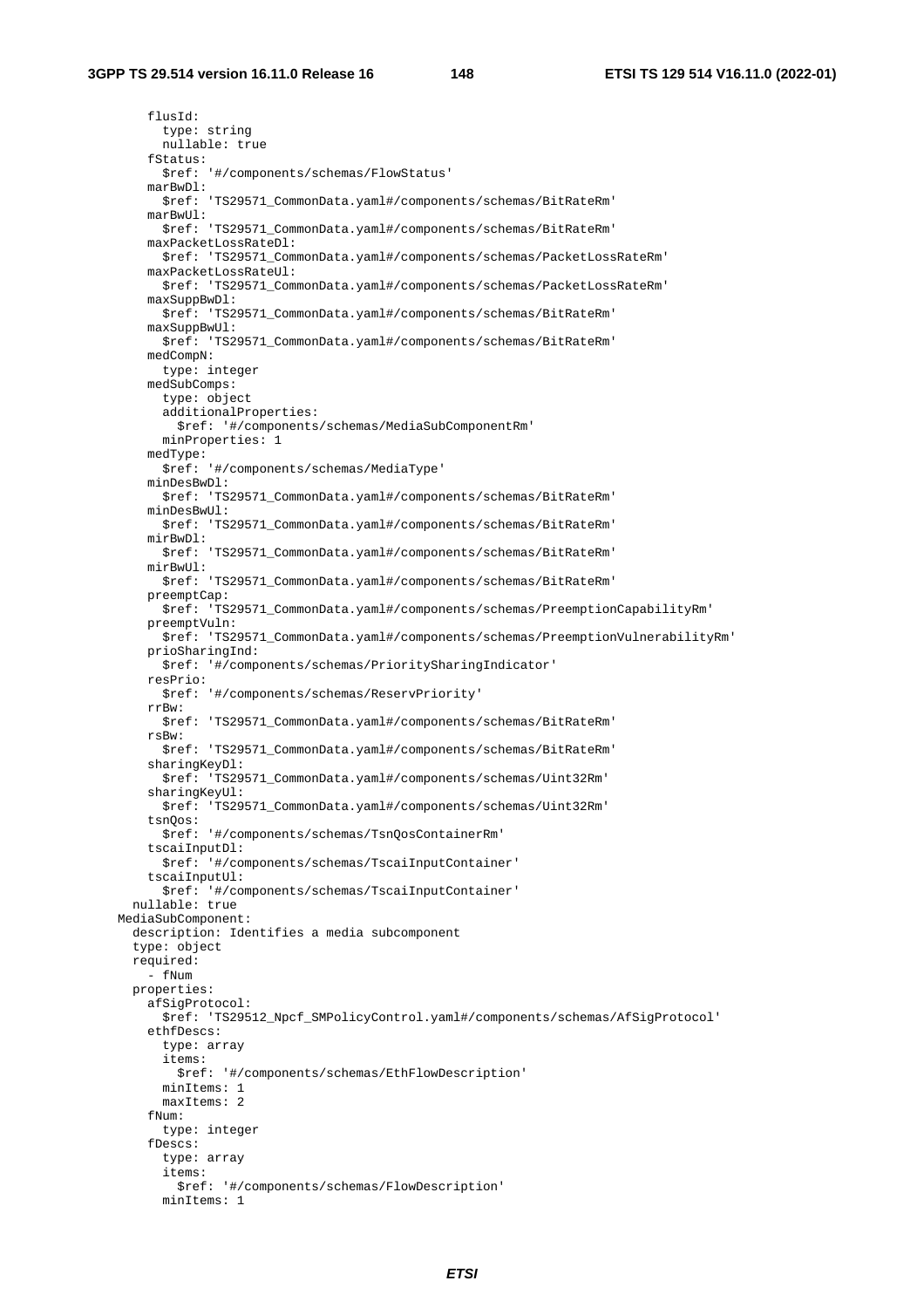maxItems: 2 fStatus: \$ref: '#/components/schemas/FlowStatus' marBwDl: \$ref: 'TS29571\_CommonData.yaml#/components/schemas/BitRate' marBwUl: \$ref: 'TS29571\_CommonData.yaml#/components/schemas/BitRate' tosTrCl: \$ref: '#/components/schemas/TosTrafficClass' flowUsage: \$ref: '#/components/schemas/FlowUsage' MediaSubComponentRm: description: This data type is defined in the same way as the MediaSubComponent data type, but with the OpenAPI nullable property set to true. Removable attributes marBwDl and marBwUl are defined with the corresponding removable data type. type: object required:  $-FNum$  properties: afSigProtocol: \$ref: 'TS29512\_Npcf\_SMPolicyControl.yaml#/components/schemas/AfSigProtocol' ethfDescs: type: array items: \$ref: '#/components/schemas/EthFlowDescription' minItems: 1 maxItems: 2 nullable: true fNum: type: integer fDescs: type: array items: \$ref: '#/components/schemas/FlowDescription' minItems: 1 maxItems: 2 nullable: true fStatus: \$ref: '#/components/schemas/FlowStatus' marBwDl: \$ref: 'TS29571\_CommonData.yaml#/components/schemas/BitRateRm' marBwUl: \$ref: 'TS29571\_CommonData.yaml#/components/schemas/BitRateRm' tosTrCl: \$ref: '#/components/schemas/TosTrafficClassRm' flowUsage: \$ref: '#/components/schemas/FlowUsage' nullable: true EventsNotification: description: describes the notification of a matched event type: object required: - evSubsUri - evNotifs properties: accessType: \$ref: 'TS29571\_CommonData.yaml#/components/schemas/AccessType' addAccessInfo: \$ref: 'TS29512\_Npcf\_SMPolicyControl.yaml#/components/schemas/AdditionalAccessInfo' relAccessInfo: \$ref: 'TS29512\_Npcf\_SMPolicyControl.yaml#/components/schemas/AdditionalAccessInfo' anChargAddr: \$ref: 'TS29512\_Npcf\_SMPolicyControl.yaml#/components/schemas/AccNetChargingAddress' anChargIds: type: array items: \$ref: '#/components/schemas/AccessNetChargingIdentifier' minItems: 1 anGwAddr: \$ref: '#/components/schemas/AnGwAddress' evSubsUri: \$ref: 'TS29571\_CommonData.yaml#/components/schemas/Uri' evNotifs: type: array items: \$ref: '#/components/schemas/AfEventNotification' minItems: 1 failedResourcAllocReports: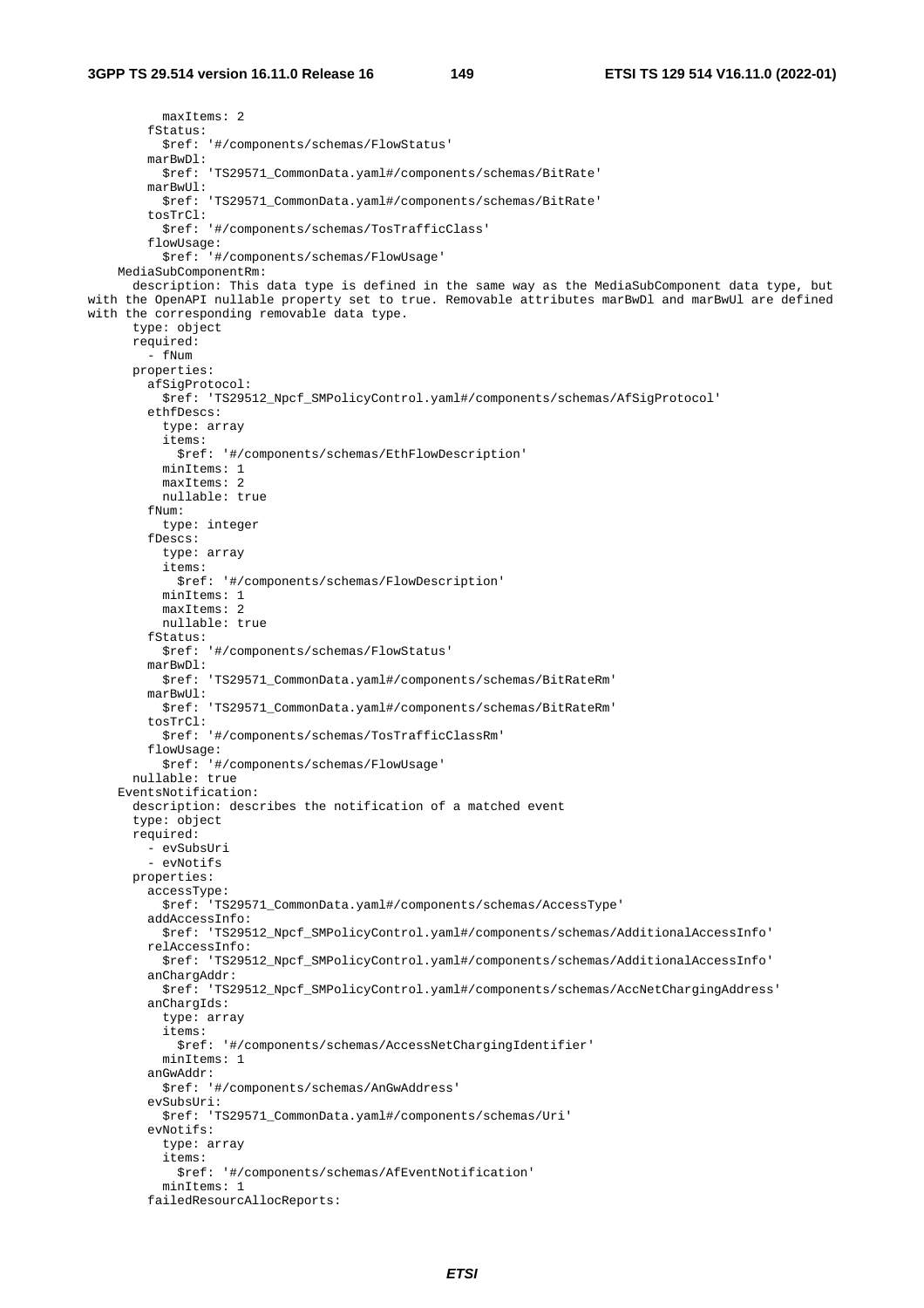type: array items: \$ref: '#/components/schemas/ResourcesAllocationInfo' minItems: 1 succResourcAllocReports: type: array items: \$ref: '#/components/schemas/ResourcesAllocationInfo' minItems: 1 noNetLocSupp: \$ref: 'TS29512\_Npcf\_SMPolicyControl.yaml#/components/schemas/NetLocAccessSupport' outOfCredReports: type: array items: \$ref: '#/components/schemas/OutOfCreditInformation' minItems: 1 plmnId: \$ref: 'TS29571\_CommonData.yaml#/components/schemas/PlmnIdNid' qncReports: type: array items: \$ref: '#/components/schemas/QosNotificationControlInfo' minItems: 1 qosMonReports: type: array items: \$ref: '#/components/schemas/QosMonitoringReport' minItems: 1 ranNasRelCauses: type: array items: \$ref: 'TS29512\_Npcf\_SMPolicyControl.yaml#/components/schemas/RanNasRelCause' minItems: 1 description: Contains the RAN and/or NAS release cause. ratType: \$ref: 'TS29571\_CommonData.yaml#/components/schemas/RatType' ueLoc: \$ref: 'TS29571\_CommonData.yaml#/components/schemas/UserLocation' ueLocTime: \$ref: 'TS29571\_CommonData.yaml#/components/schemas/DateTime' ueTimeZone: \$ref: 'TS29571\_CommonData.yaml#/components/schemas/TimeZone' usgRep: \$ref: 'TS29122\_CommonData.yaml#/components/schemas/AccumulatedUsage' tsnBridgeManCont: \$ref: 'TS29512\_Npcf\_SMPolicyControl.yaml#/components/schemas/BridgeManagementContainer' tsnPortManContDstt: \$ref: 'TS29512\_Npcf\_SMPolicyControl.yaml#/components/schemas/PortManagementContainer' tsnPortManContNwtts: type: array items: \$ref: 'TS29512\_Npcf\_SMPolicyControl.yaml#/components/schemas/PortManagementContainer' minItems: 1 AfEventSubscription: description: describes the event information delivered in the subscription type: object required: - event properties: event: \$ref: '#/components/schemas/AfEvent' notifMethod: \$ref: '#/components/schemas/AfNotifMethod' repPeriod: \$ref: 'TS29571\_CommonData.yaml#/components/schemas/DurationSec' waitTime: \$ref: 'TS29571\_CommonData.yaml#/components/schemas/DurationSec' AfEventNotification: description: describes the event information delivered in the notification type: object required: - event properties: event: \$ref: '#/components/schemas/AfEvent' flows: type: array items: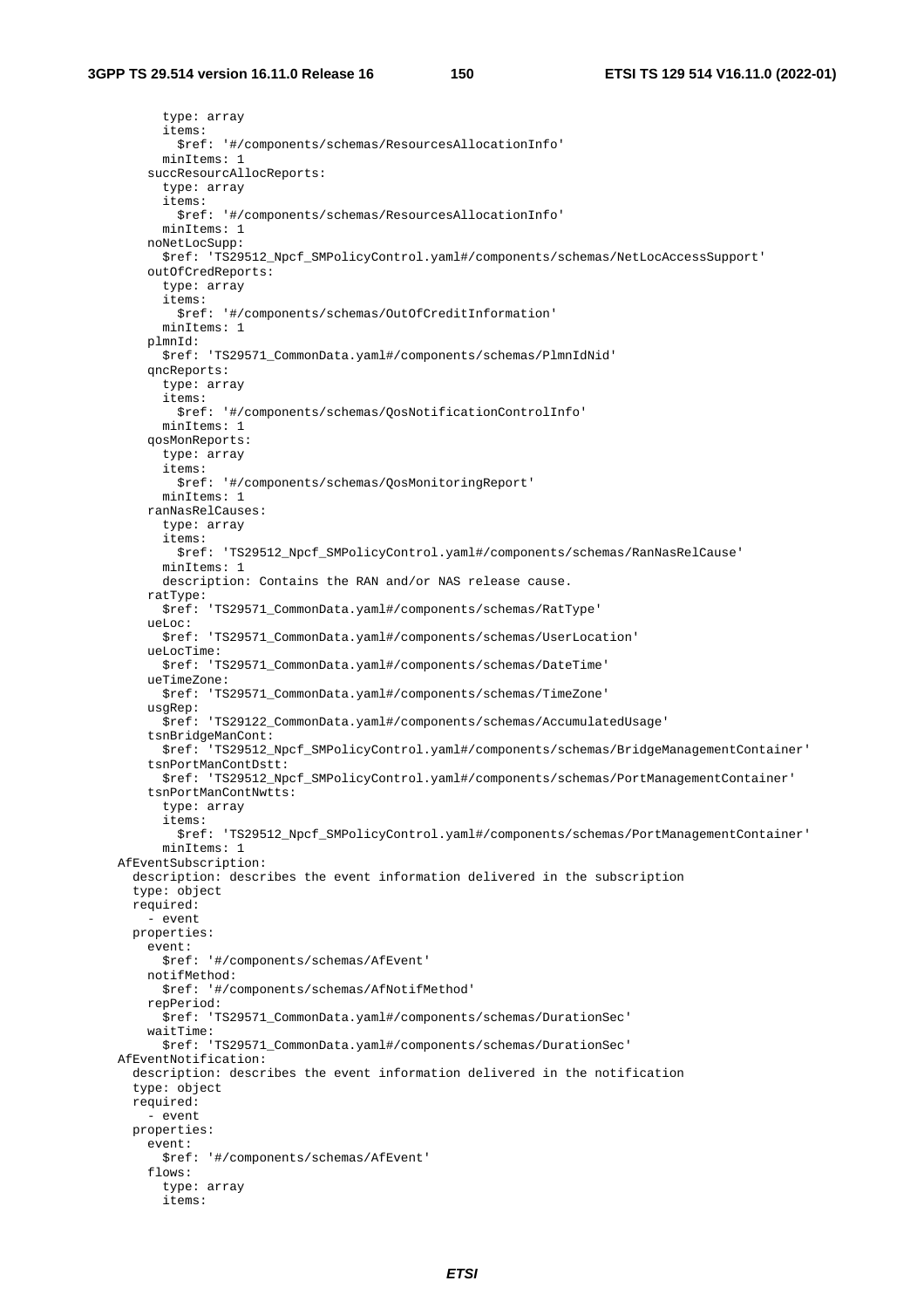\$ref: '#/components/schemas/Flows' minItems: 1 TerminationInfo: description: indicates the cause for requesting the deletion of the Individual Application Session Context resource type: object required: - termCause - resUri properties: termCause: \$ref: '#/components/schemas/TerminationCause' resUri: \$ref: 'TS29571\_CommonData.yaml#/components/schemas/Uri' AfRoutingRequirement: description: describes the event information delivered in the subscription type: object properties: appReloc: type: boolean routeToLocs: type: array items: \$ref: 'TS29571\_CommonData.yaml#/components/schemas/RouteToLocation' minItems: 1 spVal: \$ref: '#/components/schemas/SpatialValidity' tempVals: type: array items: \$ref: '#/components/schemas/TemporalValidity' minItems: 1 upPathChgSub: \$ref: 'TS29512\_Npcf\_SMPolicyControl.yaml#/components/schemas/UpPathChgEvent' addrPreserInd: type: boolean SpatialValidity: description: describes explicitly the route to an Application location type: object required: - presenceInfoList properties: presenceInfoList: type: object additionalProperties: \$ref: 'TS29571\_CommonData.yaml#/components/schemas/PresenceInfo' minProperties: 1 SpatialValidityRm: description: this data type is defined in the same way as the SpatialValidity data type, but with the OpenAPI nullable property set to true type: object required: - presenceInfoList properties: presenceInfoList: type: object additionalProperties: \$ref: 'TS29571\_CommonData.yaml#/components/schemas/PresenceInfo' minProperties: 1 nullable: true AfRoutingRequirementRm: description: this data type is defined in the same way as the AfRoutingRequirement data type, but with the OpenAPI nullable property set to true and the spVal and tempVals attributes defined as removable. type: object properties: appReloc: type: boolean routeToLocs: type: array items: \$ref: 'TS29571\_CommonData.yaml#/components/schemas/RouteToLocation' minItems: 1 nullable: true spVal: \$ref: '#/components/schemas/SpatialValidityRm' tempVals: type: array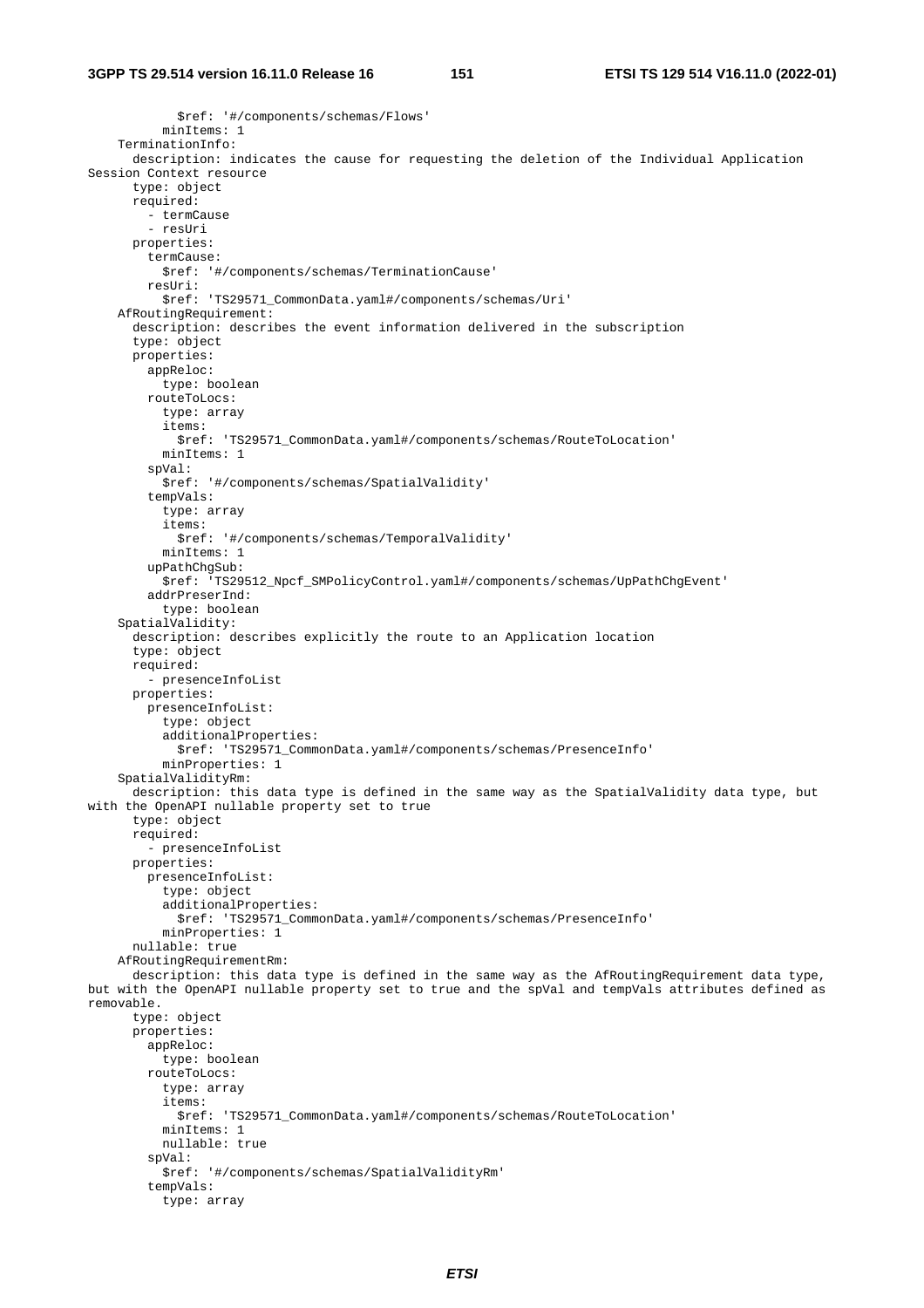items: \$ref: '#/components/schemas/TemporalValidity' minItems: 1 nullable: true upPathChgSub: \$ref: 'TS29512\_Npcf\_SMPolicyControl.yaml#/components/schemas/UpPathChgEvent' addrPreserInd: type: boolean nullable: true nullable: true AnGwAddress: description: describes the address of the access network gateway control node type: object anyOf: - required: [anGwIpv4Addr] - required: [anGwIpv6Addr] properties: anGwIpv4Addr: \$ref: 'TS29571\_CommonData.yaml#/components/schemas/Ipv4Addr' anGwIpv6Addr: \$ref: 'TS29571\_CommonData.yaml#/components/schemas/Ipv6Addr' Flows: description: Identifies the flows type: object required: - medCompN properties: contVers: type: array items: \$ref: '#/components/schemas/ContentVersion' minItems: 1 fNums: type: array items: type: integer minItems: 1 medCompN: type: integer EthFlowDescription: description: Identifies an Ethernet flow type: object required: - ethType properties: destMacAddr: \$ref: 'TS29571\_CommonData.yaml#/components/schemas/MacAddr48' ethType: type: string fDesc: \$ref: '#/components/schemas/FlowDescription' fDir: \$ref: 'TS29512\_Npcf\_SMPolicyControl.yaml#/components/schemas/FlowDirection' sourceMacAddr: \$ref: 'TS29571\_CommonData.yaml#/components/schemas/MacAddr48' vlanTags: type: array items: type: string minItems: 1 maxItems: 2 srcMacAddrEnd: \$ref: 'TS29571\_CommonData.yaml#/components/schemas/MacAddr48' destMacAddrEnd: \$ref: 'TS29571\_CommonData.yaml#/components/schemas/MacAddr48' ResourcesAllocationInfo: description: describes the status of the PCC rule(s) related to certain media components. type: object properties: mcResourcStatus: \$ref: '#/components/schemas/MediaComponentResourcesStatus' flows: type: array items: \$ref: '#/components/schemas/Flows' minItems: 1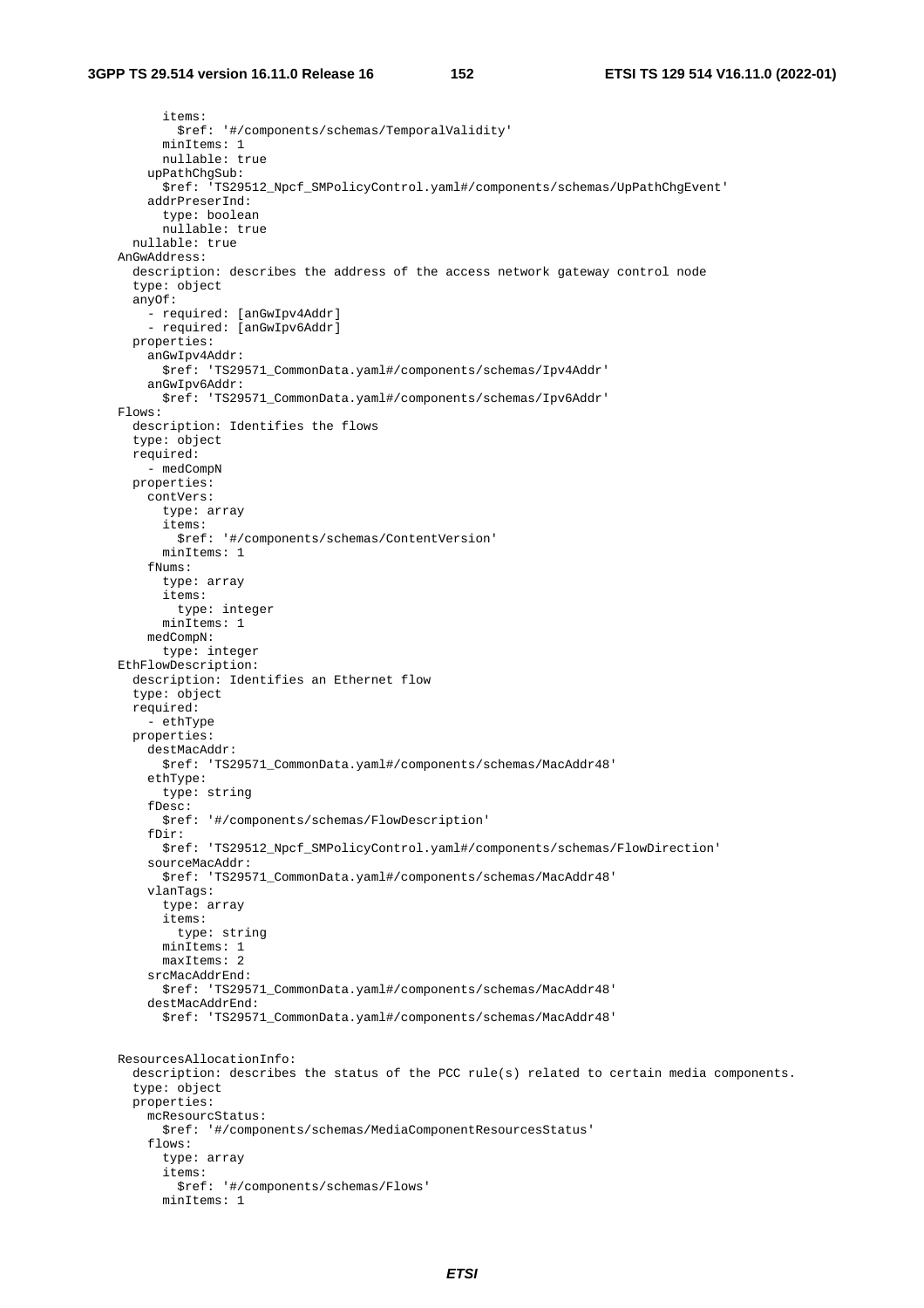#### **3GPP TS 29.514 version 16.11.0 Release 16 153 ETSI TS 129 514 V16.11.0 (2022-01)**

```
 altSerReq: 
           type: string 
     TemporalValidity: 
       description: Indicates the time interval(s) during which the AF request is to be applied 
       type: object 
       properties: 
         startTime: 
           $ref: 'TS29571_CommonData.yaml#/components/schemas/DateTime' 
         stopTime: 
           $ref: 'TS29571_CommonData.yaml#/components/schemas/DateTime' 
# 
     QosNotificationControlInfo: 
       description: Indicates whether the QoS targets for a GRB flow are not guaranteed or guaranteed 
again 
       type: object 
       required: 
         - notifType 
       properties: 
         notifType: 
           $ref: '#/components/schemas/QosNotifType' 
         flows: 
           type: array 
            items: 
              $ref: '#/components/schemas/Flows' 
           minItems: 1 
         altSerReq: 
           type: string 
# 
     AcceptableServiceInfo: 
       description: Indicates the maximum bandwidth that shall be authorized by the PCF. 
       type: object 
       properties: 
         accBwMedComps: 
           type: object 
           additionalProperties: 
              $ref: '#/components/schemas/MediaComponent' 
           minProperties: 1 
         marBwUl: 
           $ref: 'TS29571_CommonData.yaml#/components/schemas/BitRate' 
         marBwDl: 
           $ref: 'TS29571_CommonData.yaml#/components/schemas/BitRate' 
     UeIdentityInfo: 
       description: Represents 5GS-Level UE identities. 
       type: object 
       anyOf: 
         - required: [gpsi] 
         - required: [pei] 
         - required: [supi] 
       properties: 
         gpsi: 
           $ref: 'TS29571_CommonData.yaml#/components/schemas/Gpsi' 
         pei: 
           $ref: 'TS29571_CommonData.yaml#/components/schemas/Pei' 
         supi: 
           $ref: 'TS29571_CommonData.yaml#/components/schemas/Supi' 
# 
     AccessNetChargingIdentifier: 
       description: Describes the access network charging identifier. 
       type: object 
       required: 
          - accNetChaIdValue 
       properties: 
         accNetChaIdValue: 
           $ref: 'TS29571_CommonData.yaml#/components/schemas/ChargingId' 
         flows: 
            type: array 
            items: 
              $ref: '#/components/schemas/Flows' 
           minItems: 1 
# 
     OutOfCreditInformation: 
       description: Indicates the SDFs without available credit and the corresponding termination 
action. 
       type: object 
       required: 
          - finUnitAct 
       properties:
```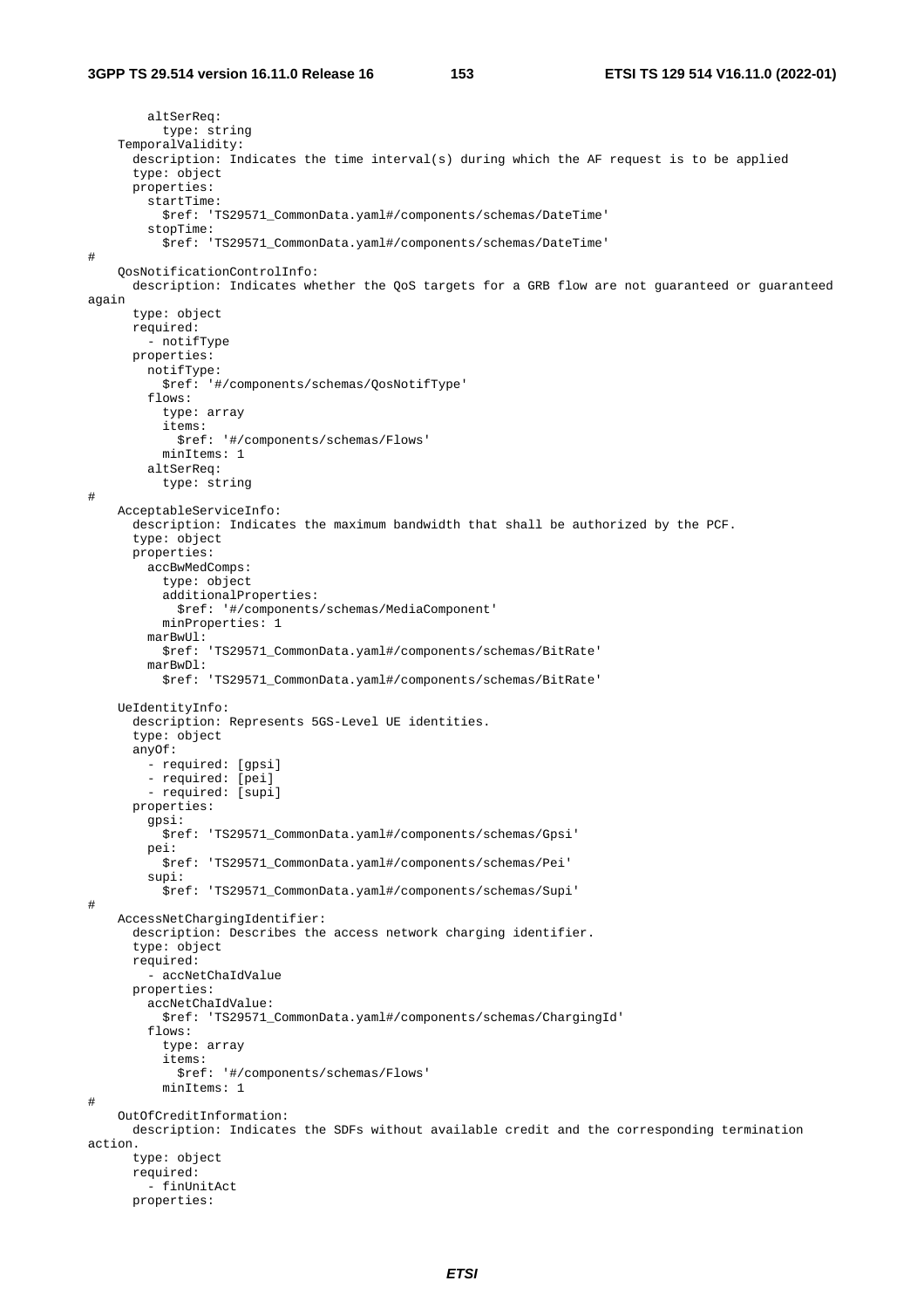```
 finUnitAct: 
            $ref: 'TS32291_Nchf_ConvergedCharging.yaml#/components/schemas/FinalUnitAction' 
         flows: 
           type: array 
            items: 
              $ref: '#/components/schemas/Flows' 
           minItems: 1 
# 
     QosMonitoringInformation: 
       description: Indicates the QoS Monitoring information to report, i.e. UL and/or DL and or 
round trip delay. 
       type: object 
       properties: 
         repThreshDl: 
           type: integer 
         repThreshUl: 
           type: integer 
         repThreshRp: 
           type: integer 
# 
# 
     PduSessionTsnBridge: 
       description: Contains the new 5GS Bridge information and may contain the DS-TT port and/or NW-
TT port management information. 
       type: object 
       required: 
         - tsnBridgeInfo 
       properties: 
         tsnBridgeInfo: 
           $ref: 'TS29512_Npcf_SMPolicyControl.yaml#/components/schemas/TsnBridgeInfo' 
         tsnBridgeManCont: 
           $ref: 'TS29512_Npcf_SMPolicyControl.yaml#/components/schemas/BridgeManagementContainer' 
         tsnPortManContDstt: 
           $ref: 'TS29512_Npcf_SMPolicyControl.yaml#/components/schemas/PortManagementContainer' 
         tsnPortManContNwtts: 
           type: array 
            items: 
              $ref: 'TS29512_Npcf_SMPolicyControl.yaml#/components/schemas/PortManagementContainer' 
           minItems: 1 
# 
     QosMonitoringInformationRm: 
       description: this data type is defined in the same way as the QosMonitoringInformation data 
type, but with the OpenAPI nullable property set to true. 
       type: object 
       properties: 
         repThreshDl: 
           type: integer 
         repThreshUl: 
           type: integer 
         repThreshRp: 
           type: integer 
       nullable: true 
# 
     PcscfRestorationRequestData: 
       description: Indicates P-CSCF restoration. 
       type: object 
       oneOf: 
         - required: [ueIpv4] 
         - required: [ueIpv6] 
       properties: 
         dnn: 
           $ref: 'TS29571_CommonData.yaml#/components/schemas/Dnn' 
         ipDomain: 
           type: string 
         sliceInfo: 
           $ref: 'TS29571_CommonData.yaml#/components/schemas/Snssai' 
          supi: 
           $ref: 'TS29571_CommonData.yaml#/components/schemas/Supi' 
         ueIpv4: 
           $ref: 'TS29571_CommonData.yaml#/components/schemas/Ipv4Addr' 
         ueIpv6: 
           $ref: 'TS29571_CommonData.yaml#/components/schemas/Ipv6Addr' 
# 
# 
     QosMonitoringReport:
```

```
 description: QoS Monitoring reporting information
```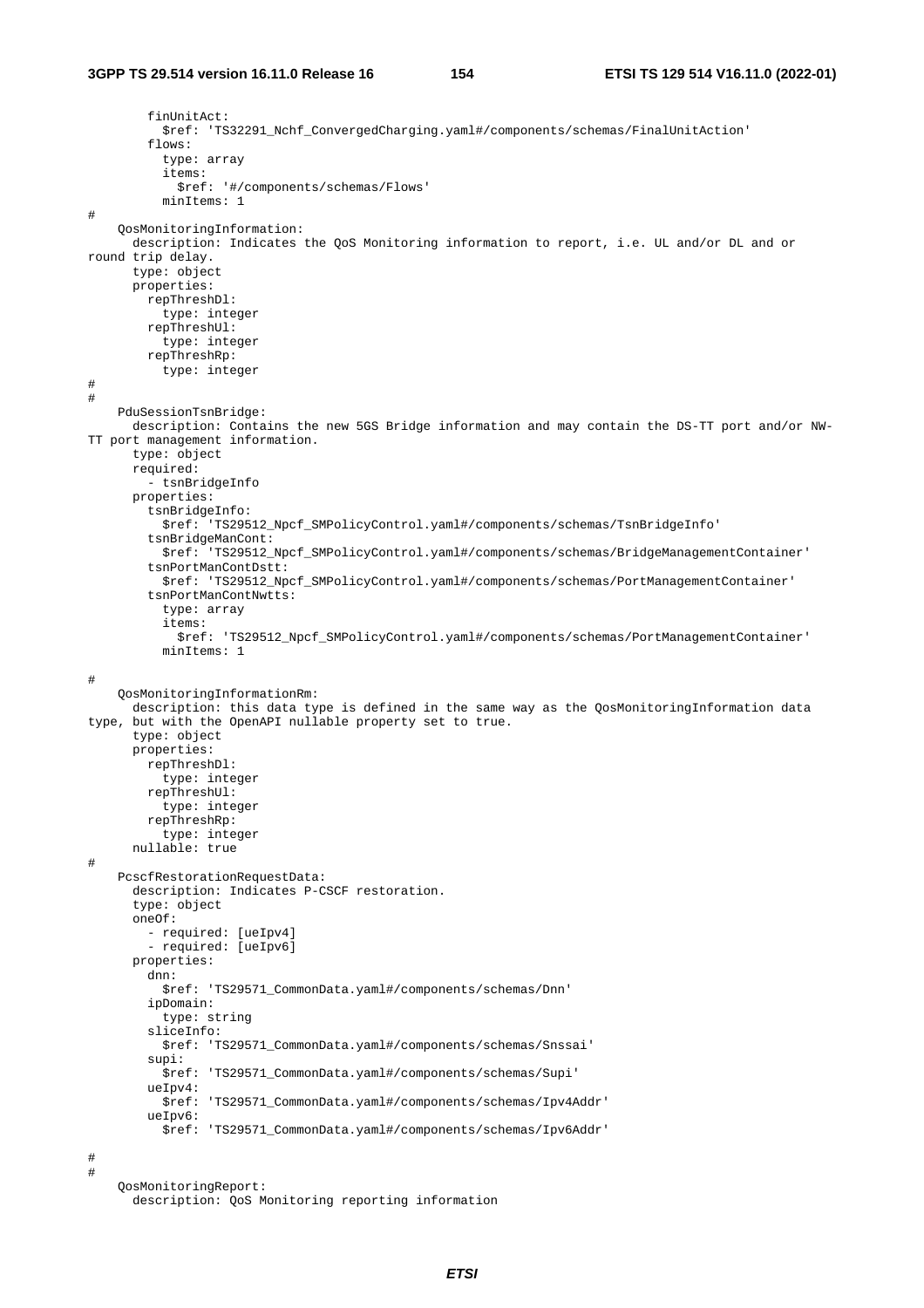type: object properties: flows: type: array items: \$ref: '#/components/schemas/Flows' minItems: 1 ulDelays: type: array items: type: integer minItems: 1 dlDelays: type: array items: type: integer minItems: 1 rtDelays: type: array items: type: integer minItems: 1 # TsnQosContainer: description: Indicates TSC Traffic QoS. type: object properties: maxTscBurstSize: \$ref: 'TS29571\_CommonData.yaml#/components/schemas/ExtMaxDataBurstVol' tscPackDelay: \$ref: 'TS29571\_CommonData.yaml#/components/schemas/PacketDelBudget' tscPrioLevel: \$ref: '#/components/schemas/TscPriorityLevel' # # TsnQosContainerRm: description: Indicates removable TSC Traffic QoS. type: object properties: maxTscBurstSize: \$ref: 'TS29571\_CommonData.yaml#/components/schemas/ExtMaxDataBurstVolRm' tscPackDelay: \$ref: 'TS29571\_CommonData.yaml#/components/schemas/PacketDelBudgetRm' tscPrioLevel: \$ref: '#/components/schemas/TscPriorityLevelRm' nullable: true # TscaiInputContainer: description: Indicates TSC Traffic pattern. type: object properties: periodicity: \$ref: 'TS29571\_CommonData.yaml#/components/schemas/Uinteger' burstArrivalTime: \$ref: 'TS29571\_CommonData.yaml#/components/schemas/DateTime' nullable: true # # EventsSubscPutData: description: Identifies the events the application subscribes to within an Events Subscription sub-resource data. It may contain the notification of the already met events anyOf: - \$ref: '#/components/schemas/EventsSubscReqData' - \$ref: '#/components/schemas/EventsNotification' # # EXTENDED PROBLEMDETAILS # ExtendedProblemDetails: description: Extends ProblemDetails to also include the acceptable service info. allOf: - \$ref: 'TS29571\_CommonData.yaml#/components/schemas/ProblemDetails' - type: object properties: acceptableServInfo: \$ref: '#/components/schemas/AcceptableServiceInfo' # # SIMPLE DATA TYPES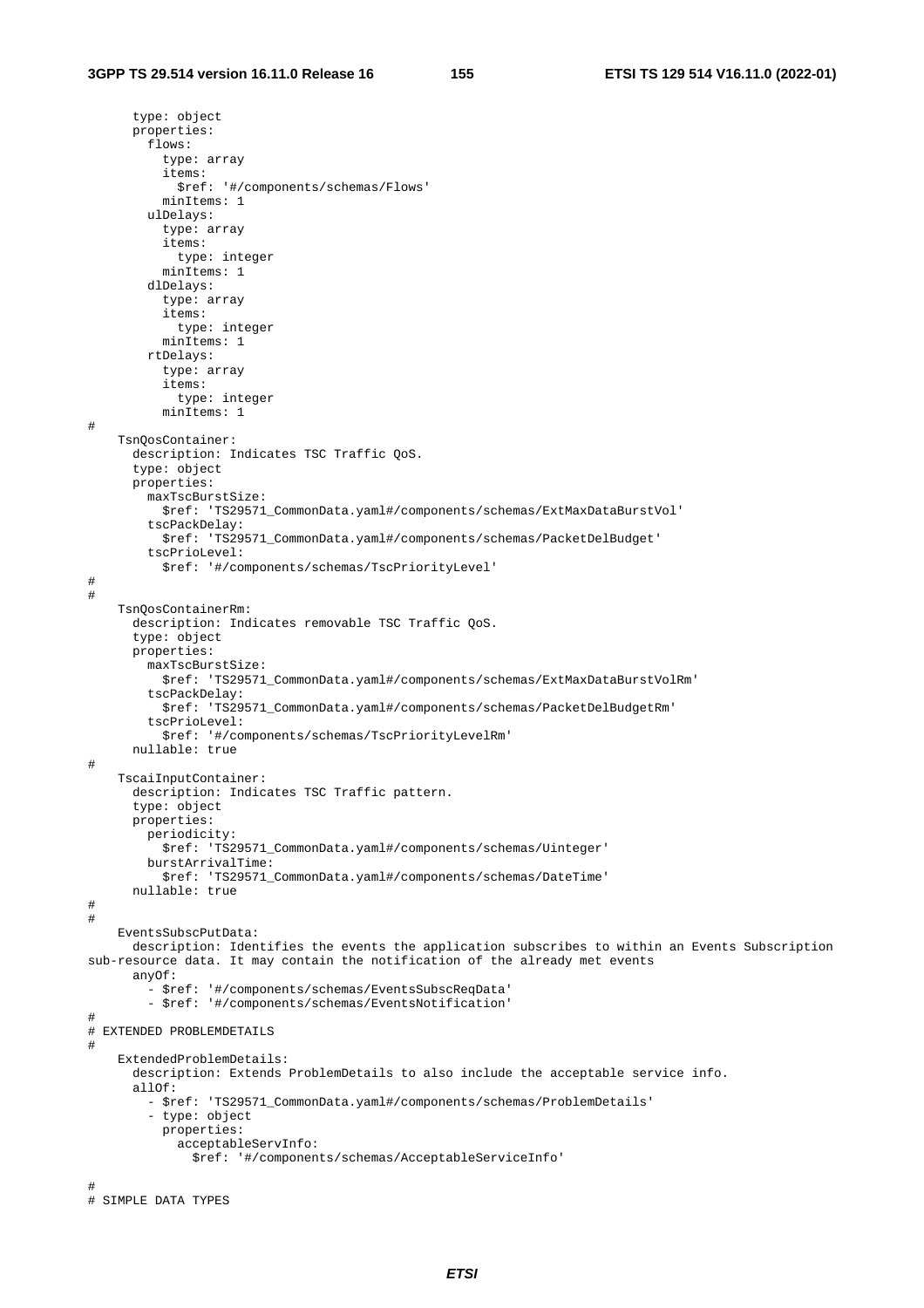# AfAppId: description: Contains an AF application identifier. type: string AspId: description: Contains an identity of an application service provider. type: string CodecData: description: Contains codec related information. type: string ContentVersion: description: Represents the content version of some content. type: integer FlowDescription: description: Defines a packet filter of an IP flow. type: string SponId: description: Contains an identity of a sponsor. type: string ServiceUrn: description: Contains values of the service URN and may include subservices. type: string TosTrafficClass: description: 2-octet string, where each octet is encoded in hexadecimal representation. The first octet contains the IPv4 Type-of-Service or the IPv6 Traffic-Class field and the second octet contains the ToS/Traffic Class mask field. type: string TosTrafficClassRm: description: this data type is defined in the same way as the TosTrafficClass data type, but with the OpenAPI nullable property set to true type: string nullable: true TscPriorityLevel: type: integer minimum: 1 maximum: 8 TscPriorityLevelRm: type: integer minimum: 1 maximum: 8 nullable: true # # ENUMERATIONS DATA TYPES # MediaType: anyOf: - type: string enum: - AUDIO - VIDEO - DATA - APPLICATION - CONTROL - TEXT - MESSAGE - OTHER - type: string # ReservPriority: anyOf: - type: string enum: - PRIO\_1 - PRIO\_2  $-$  PRIO $-3$  - PRIO\_4 - PRIO\_5 - PRIO\_6  $-$  PRIO 7 - PRIO\_8 - PRIO\_9 - PRIO\_10  $-$  PRIO\_11 - PRIO\_12 - PRIO\_13 - PRIO\_14 - PRIO\_15  $-$  PRIO\_16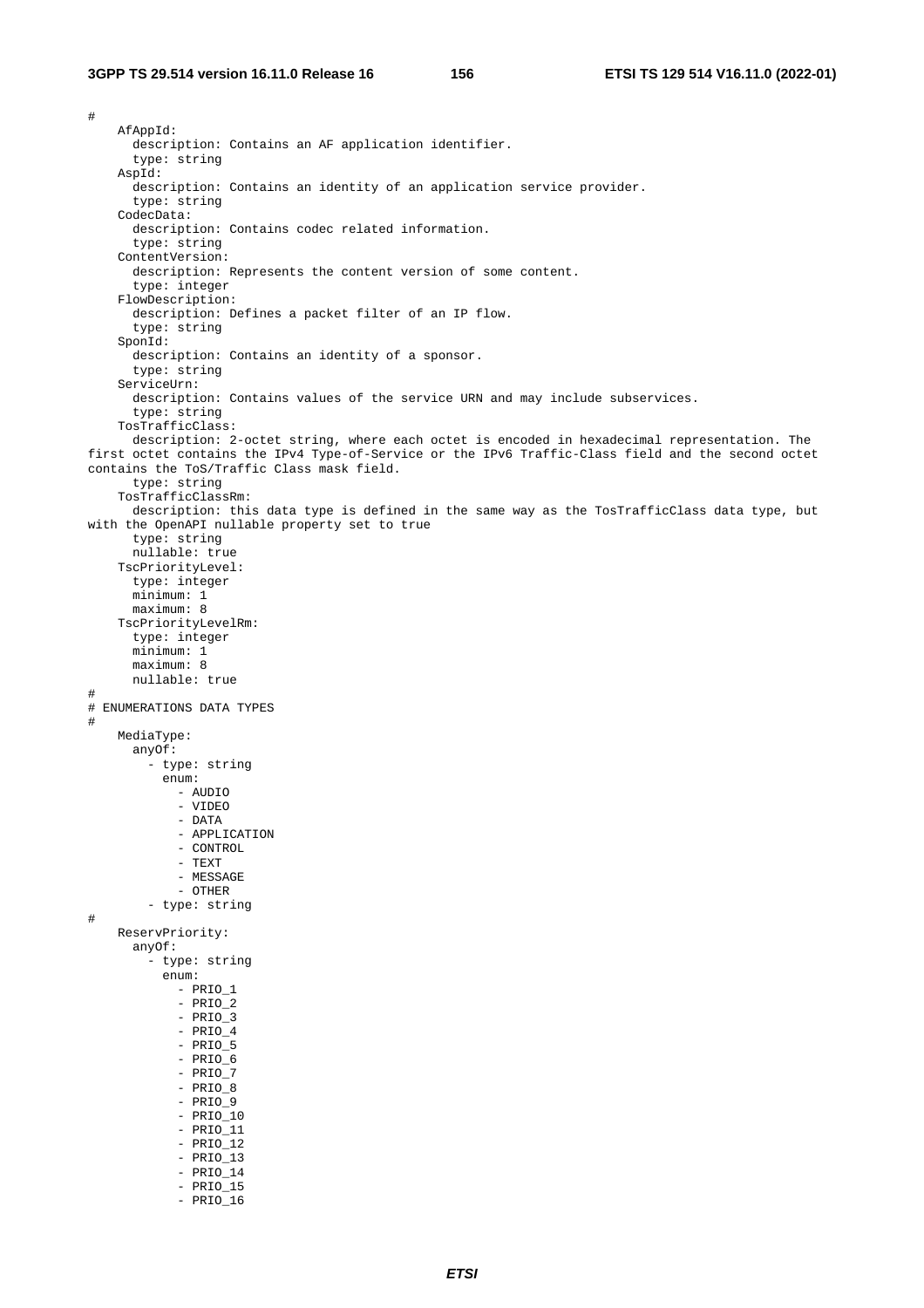- type: string # ServAuthInfo: anyOf: - type: string enum: - TP\_NOT\_KNOWN - TP\_EXPIRED - TP\_NOT\_YET\_OCURRED - type: string # SponsoringStatus: anyOf: - type: string enum: - SPONSOR\_DISABLED - SPONSOR\_ENABLED - type: string # AfEvent: anyOf: - type: string enum: - ACCESS\_TYPE\_CHANGE - ANI\_REPORT - CHARGING\_CORRELATION - EPS\_FALLBACK - FAILED\_RESOURCES\_ALLOCATION - OUT OF CREDIT - PLMN\_CHG - QOS\_MONITORING - QOS\_NOTIF - RAN\_NAS\_CAUSE - REALLOCATION OF CREDIT - SUCCESSFUL\_RESOURCES\_ALLOCATION - TSN\_BRIDGE\_INFO - USAGE\_REPORT - type: string # AfNotifMethod: anyOf: - type: string enum: - EVENT\_DETECTION - ONE\_TIME - PERIODIC - PDU\_SESSION\_RELEASE - type: string # QosNotifType: anyOf: - type: string enum: - GUARANTEED - NOT\_GUARANTEED - type: string # TerminationCause: anyOf: - type: string enum: - ALL\_SDF\_DEACTIVATION - PDU\_SESSION\_TERMINATION - PS\_TO\_CS\_HO - type: string # MediaComponentResourcesStatus: anyOf: - type: string enum: - ACTIVE - INACTIVE - type: string # # FlowUsage: anyOf:

- type: string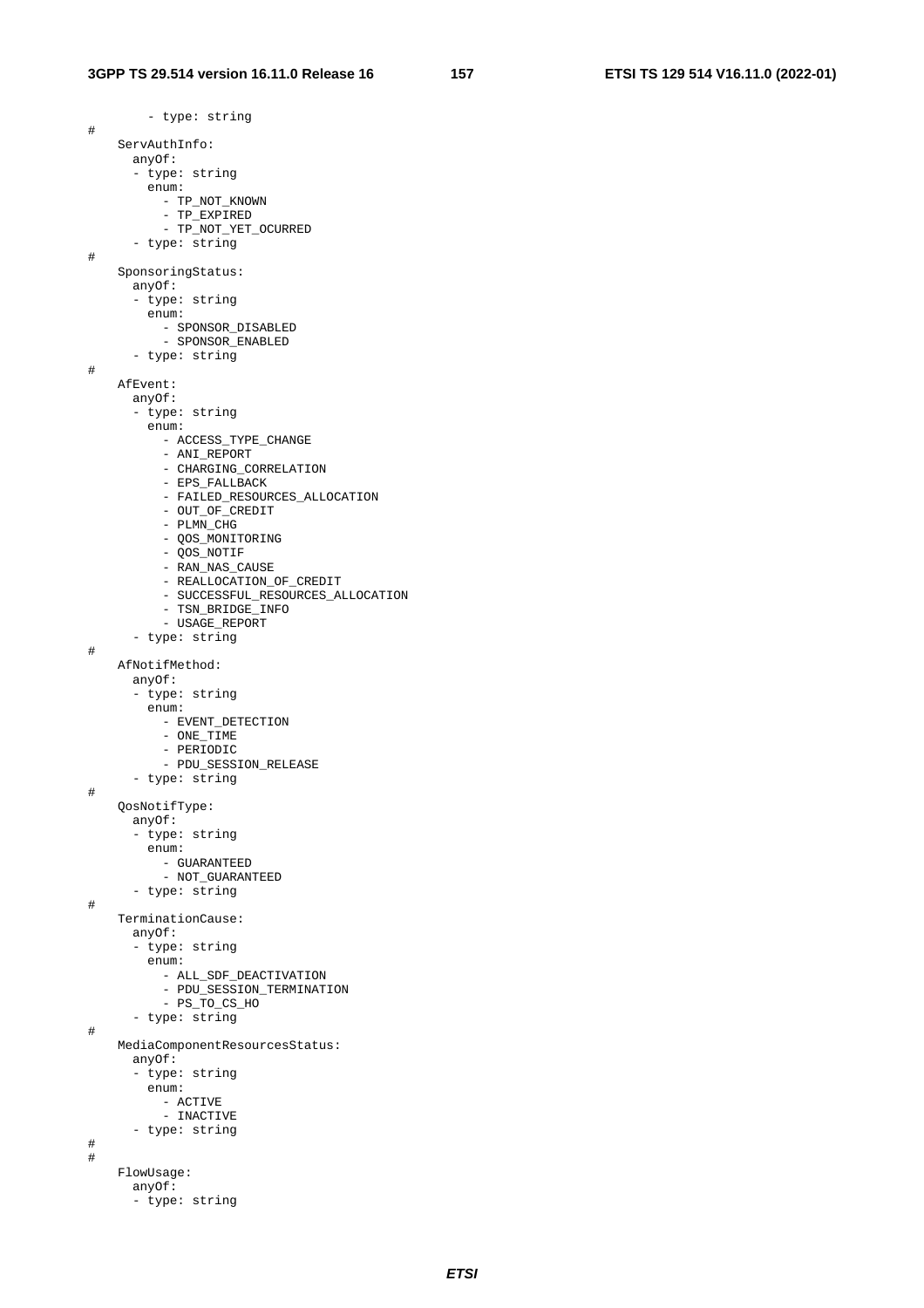enum: - NO\_INFO - RTCP - AF\_SIGNALLING - type: string FlowStatus: anyOf: - type: string enum: - ENABLED-UPLINK - ENABLED-DOWNLINK - ENABLED - DISABLED - REMOVED - type: string # RequiredAccessInfo: anyOf: - type: string enum: - USER\_LOCATION - UE\_TIME\_ZONE - type: string # SipForkingIndication: anyOf: - type: string enum: - SINGLE\_DIALOGUE - SEVERAL\_DIALOGUES - type: string # AfRequestedData: anyOf: - type: string enum: - UE\_IDENTITY - type: string # ServiceInfoStatus: anyOf: - type: string enum: - FINAL - PRELIMINARY - type: string # PreemptionControlInformation: anyOf: - type: string enum: - MOST\_RECENT - LEAST\_RECENT - HIGHEST\_BW - type: string # PrioritySharingIndicator: anyOf: - type: string enum: - ENABLED - DISABLED - type: string # PreemptionControlInformationRm: anyOf: - \$ref: '#/components/schemas/PreemptionControlInformation'

- \$ref: 'TS29571\_CommonData.yaml#/components/schemas/NullValue'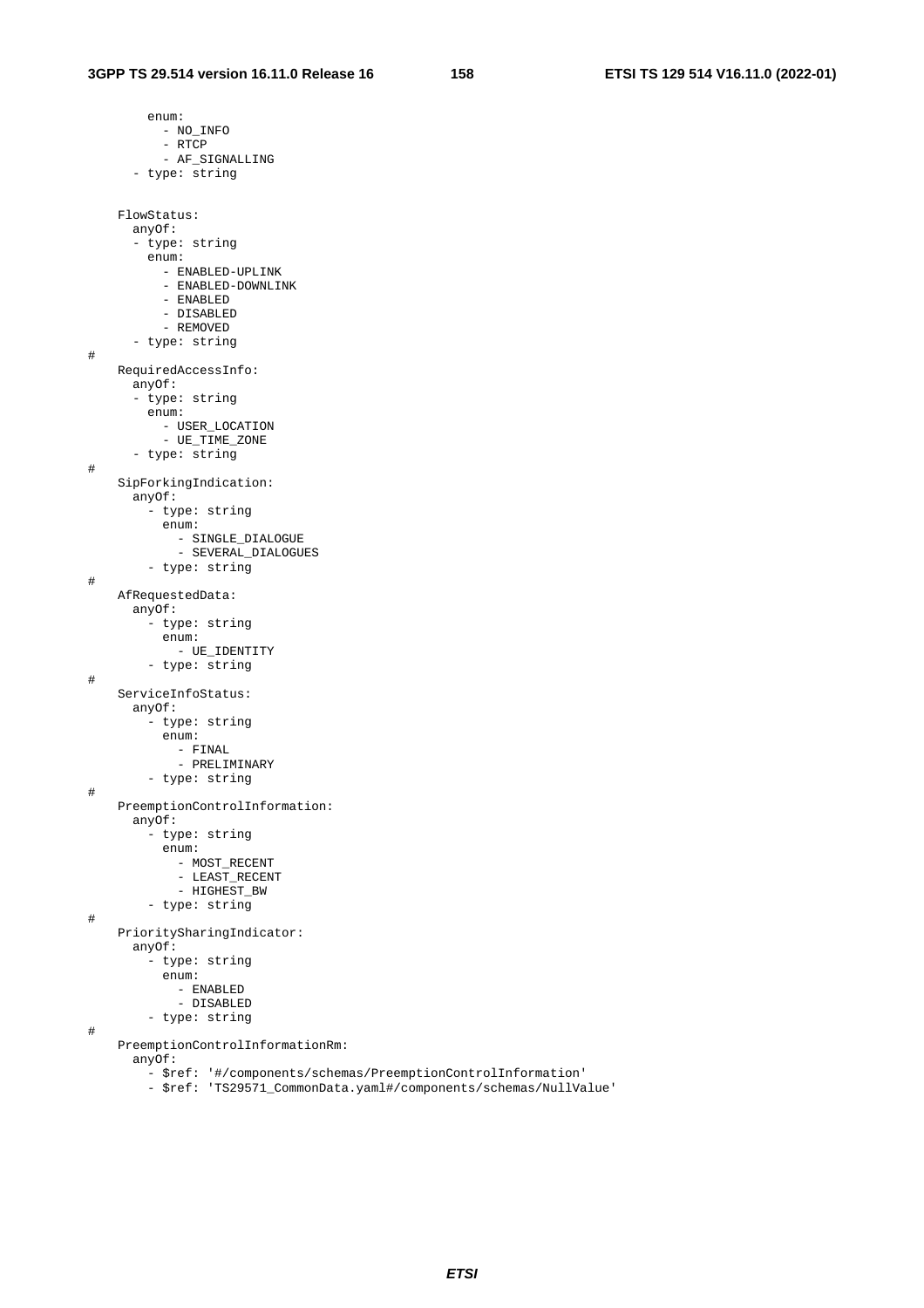## Annex B (normative): IMS Related P-CSCF Procedures over N5

## B.1 Provision of Service Information at P-CSCF

When the "IMS\_SBI" feature is supported, the P-CSCF shall send service information to the PCF upon every SIP message that includes an SDP answer payload for the purpose of authorizing the IP flows and the QoS resources required for a negotiated IMS session, unless the SDP payload only relates to a circuit-switched bearer (i.e. "c=" line set to "PSTN" and an "m=" line set to "PSTN", refer to 3GPP TS 24.292 [29]). The service information shall be derived both from the SDP offer and the SDP answer. This ensures that the PCF receives proper information to perform media authorization for all possible IMS session set-up scenarios, and that the PCF is also capable of handling session modifications. The P-CSCF may include "servInfStatus" attribute set to "FINAL".

Additionally, the P-CSCF may send service information to the PCF when receiving a SIP message that includes an SDP offer payload for the purpose of performing an early bandwidth authorization check, or for enabling pre-authorization for a UE terminated IMS session establishment or modification with UE initiated resource reservation, or for the retrieval of network provided access network information (see subclause B.8.2).

The P-CSCF shall send service information to the PCF when receiving a SIP message that includes an SDP offer payload when the IMS session is an MPS session that requires priority treatment. For a UE terminated session the P-CSCF may send the service information derived from the SDP offer when the SDP offer either does not include any preconditions information or includes preconditions information indicating that the local preconditions (i.e. the preconditions related to the remote peer) are already met. In this case, the P-CSCF shall derive the service information only from the SDP offer and shall include "servInfStatus" attribute set to "PRELIMINARY".

NOTE 1: For a UE terminated session setup, when the SDP offer either does not include any preconditions information or includes preconditions information indicating that the local preconditions (i.e. the preconditions related to the remote peer) are already met, the terminating UE can request a resource modification prior to sending the SDP answer. Even if the IP address and port information in the session information derived from the SDP offer can be insufficient for PCC rule authorization, the policy to handle such UE initiated requests at the PCF can take into account the fact that an IMS session establishment is ongoing, for instance in deciding whether to authorize the request and in selecting an appropriate charging key and a gating policy.

The P-CSCF shall derive the value of the "fDescs" attribute within the service information from the SDP as follows:

- An uplink entry in the "fDescs" attribute shall be formed as follows: The destination address shall be taken from the SDP information received by the P-CSCF in downlink direction, while the source IP address may be formed from the address present in the SDP received by the P-CSCF in uplink direction (taking into account only the 64 bit prefix of the Ipv6 address) Source and destination ports shall be derived according to rules provided in 3GPP TS 29.513 [7] subclause 7.2.
- EXAMPLE 1: Assuming UE A sends an SDP to UE B, the PCF of UE B uses the address present in this SDP for the destination address of UE B's uplink entry in the "fDescs" attribute, while the PCF of the UE A uses the 64 bit prefix of the same address for the source address of UE A's uplink entry in the "fDescs" attribute. If the source address is not formed from the 64 bit prefix, the source address shall be wildcarded.
- A downlink entry in the "fDescs" attribute shall be formed as follows: The destination address shall be taken from the SDP information received by the P-CSCF in uplink direction, while the source IP address may be formed (in order to reduce the possibilities of QoS flow misuse) from the destination address in the SDP received by the P-CSCF in downlink direction (taking into account only the 64 bit prefix of the Ipv6 address) Source and destination ports shall be derived according to rules provided in 3GPP TS 29.513 [7] subclause 7.2.
- EXAMPLE 2: Assuming UE A sends an SDP to UE B, the PCF of UE A uses the address present in this SDP for the destination address of UE A's downlink entry in the "fDescs" attribute, while the PCF of UE B uses the 64 bit prefix of the same address for the source address of UE B's downlink entry in the "fDescs" attribute. If the source address is not formed from the 64 bit prefix, the source address shall be wildcarded.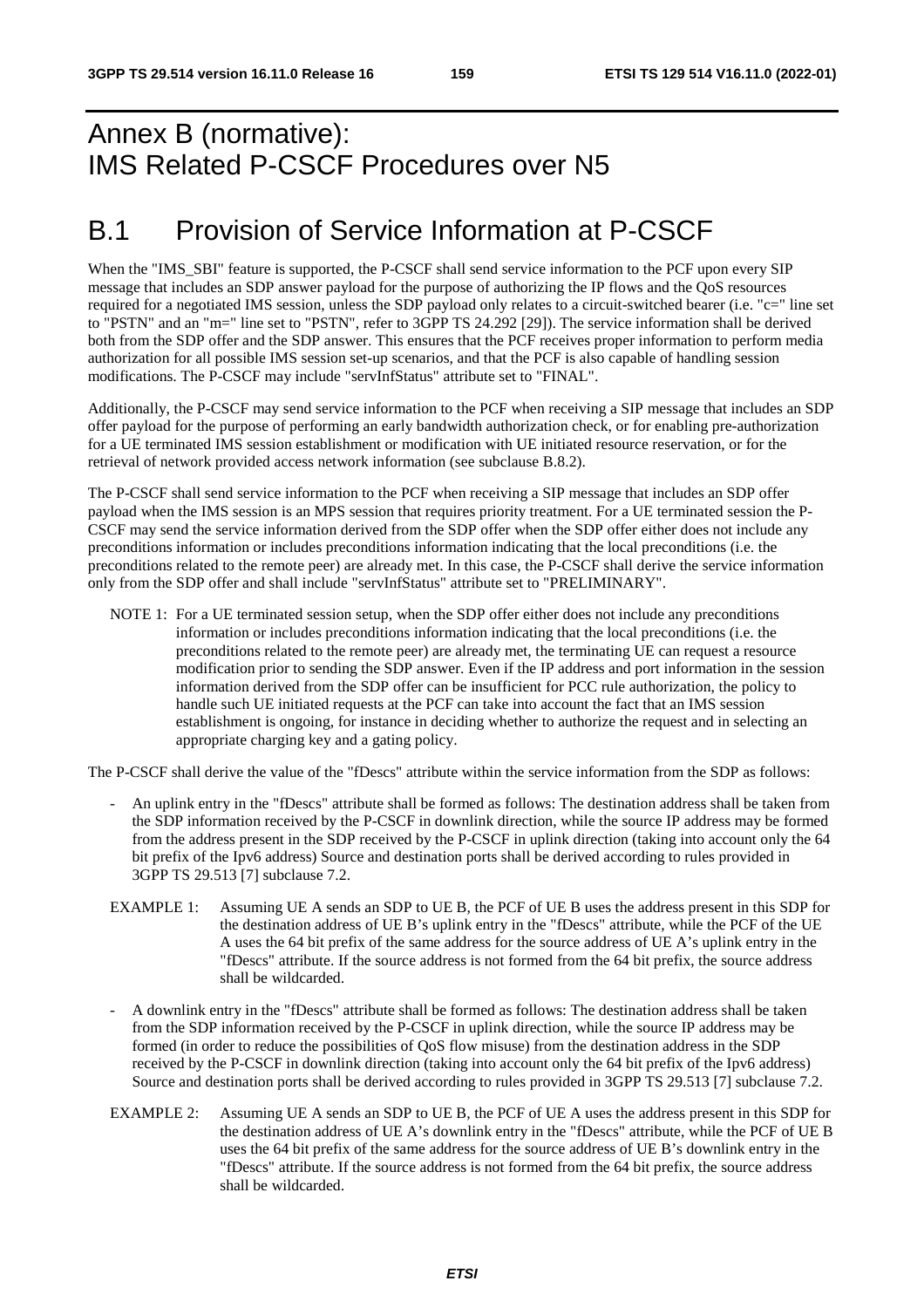The P-CSCF shall derive the bandwidth information within the service information, from the "b=AS" SDP parameter and "a=bw-info" SDP parameter, if available. If "a=bw-info" is used for bandwidth derivation, the P-CSCF shall use the SDP attribute line that contains the bandwidth properties for the IP version used by the UE, as detailed in 3GPP TS 29.513 [7] subclause 7.2. If the received "a=bw-info" SDP attribute line(s) contain only bandwidth properties for an IP version that is not used by the UE, the P-CSCF shall re-compute the bandwidth properties for the used IP version and use that value for the bandwidth derivation as defined in 3GPP TS 26.114 [30].

NOTE 2: If no IP version is included for any of the "a=bw-info" SDP attribute lines related to a certain payload type and direction then IPv6 is assumed for all bandwidth properties related to the same direction and payload type, on all of the related "a=bw-info" SDP attribute lines, see clause 19 of 3GPP TS 26.114 [30].

If "a=bw-info" is used for bandwidth derivation and it includes both known and unknown bandwidth properties, the P-CSCF shall only consider the known bandwidth properties to derive the bandwidth information and ignore the unknown ones. If the" a=bw-info" line is received with an unknown directionality, then the entire "a=bw-info" line shall be ignored.

For the possibly associated RTCP IP flows, the P-CSCF shall use the SDP "b=RR" and "b=RS" parameters, if present, as specified in 3GPP TS 29.513 [7] subclause 7.2. The "b=AS", "b=RR" and "b=RS" parameters in the SDP contain all the overhead coming from the IP-layer and the layers above, e.g. IP, UDP, RTP and RTCP payload, or IP, UDP and RTCP.

For multiplexed RTP/RTCP flows (as negotiated using the "a=rtcp-mux" SDP attribute defined in IETF RFC 5761 [31], a P-CSCF supporting RTP/RTCP transport multiplexing shall derive the bandwidth information within the service information as specified in 3GPP TS 29.513 [7] subclause 7.2.

However, if service information is received containing the "b=TIAS" SDP parameter that corresponds to an SDP answer payload, and if the P-CSCF supports this parameter, the P-CSCF may derive the bandwidth from this parameter rather than from the "b=AS" SDP parameter, as detailed in 3GPP TS 29.513 [7] subclause 7.2.

When available, the P-CSCF shall also indicate to PCF, as a complement to the Service Information, the IMS Communication Service Identifier within the "afAppId" attribute. The originating P-CSCF shall take the IMS Communication Service Identifier value from the SIP response. The terminating P-CSCF shall take the IMS Communication Service Identifier value from the SIP request. Otherwise, the P-CSCF may not be able to provide an IMS Communication Service Identifier value to the PCF. The format and specific headers where IMS communication service identifiers are transported within SIP are defined in 3GPP TS 24.229 [32].

NOTE 3: In order to indicate the IMS Communication Service Identifier to the PCF, the originating P-CSCF sets the "afAppId" attribute to the ICSI contained in the topmost occurrence of the "+g.3gpp.icsi-ref" header field parameter of the Feature-Caps header field(s) of 18x or 2xx SIP response (Feature-Caps: \*;+g.3gpp.icsi-ref="urn%Aurn-7%A3gpp-service.ims.icsi.mmtel") and the terminating P-CSCF sets the "afAppId" attribute to the ICSI of the P-Asserted-Service header information received in the SIP request (e.g. P-Asserted-Service: urn:urn-7:3gpp-service.ims.icsi.mmtel). Since the headers and the format of the ICSI can vary depending on the case, the PCF has to be prepared to accept the complete ICSI information received in different formats, as described in subclause 7.2A.8.2 in 3GPP TS 24.229 [32].

Additionally, if "ResourceSharing" feature is supported, the P-CSCF may include the "sharingKeyUl" attribute and/or "sharingKeyDl" attribute within a media component of the "medComponents" attribute in order to indicate the PCF that resource sharing should apply for the media components in the related direction with the same value for the "sharingKeyUl" attribute and/or "sharingKeyDl" attribute.

Additionally, if "PrioritySharing" feature is supported, the P-CSCF may provide the "prioSharingInd" attribute within a media component of the "medComponents" attribute as described in subclause 4.2.2.21 and 4.2.3.21.

- NOTE 4: The P-CSCF obtains this information from the Application Server as described in 3GPP TS 23.228 [33], subclause 5.4.7.9.
- NOTE 5: RTCP flows are not subject to resource sharing. This requirement cannot be met for multiplexed RTP/RTCP flows as in this case there is no mechanism in the current release to distinguish between RTP and RTCP flows.

If the "servUrn" attribute does not include an emergency service URN, i.e. a top-level service type of "sos" as specified in IETF RFC 5031 [34] and possibly additional sub-service information on the type of the emergency service and the PCF binds the IMS service session to a PDU session established to an Emergency DNN, the PCF shall return the application error UNAUTHORIZED\_NON\_EMERGENCY\_SESSION to the P-CSCF. Upon receiving an application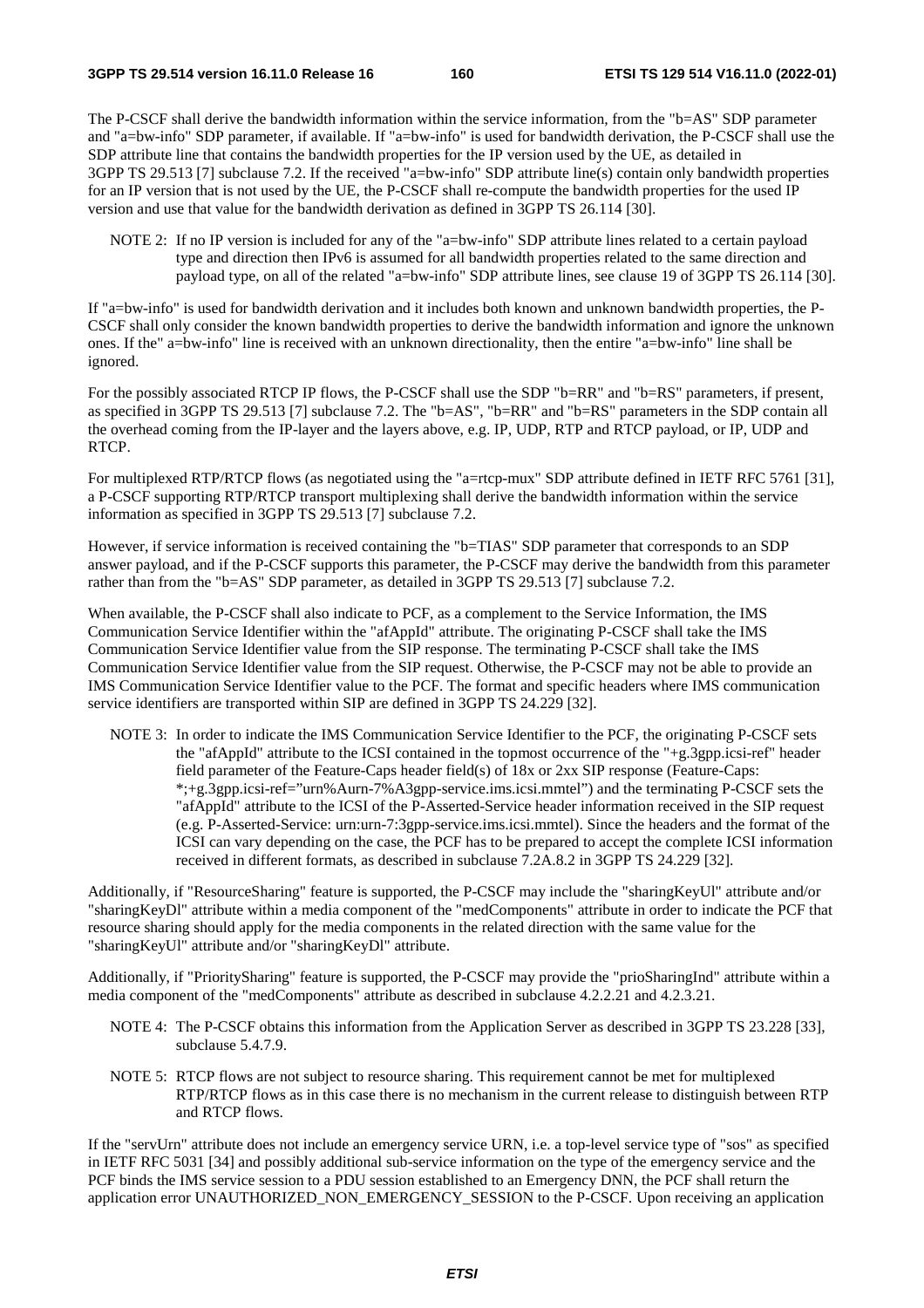error UNAUTHORIZED\_NON\_EMERGENCY\_SESSION the P-CSCF shall apply the procedures defined in 3GPP TS 24.229 [32].

NOTE 6: The PCF determines whether a PDU session is established to an Emergency DNN based on the information received over N7 and operator configuration.

If the "afReqData" attribute is provided in the "ascReqData" attribute indicating "5GS-level UE Identities required", the PCF shall provide the available user information for the PDU session within the "ueIds" attribute included in the "ascRespData" attribute, where each entry shall contain either the "supi", and/or the "gpsi" and/or the "pei" attributes.

The PCF may decide not to authorize requested service information. The PCF will indicate it to the P-CSCF by rejecting the HTTP request with an HTTP "403 Forbidden" response message including the "cause" attribute set to "REQUESTED\_SERVICE\_NOT\_AUTHORIZED". Upon receiving an HTTP "403 Forbidden" response message including the "cause" attribute set to the value "REQUESTED\_SERVICE\_NOT\_AUTHORIZED" the P-CSCF shall apply the procedures defined in 3GPP TS 24.229 [32].

### B.2 Enabling of IP Flows

### B.2.1 General

Prior to the completion of the SIP session set-up, i.e. until the 2xx response to the INVITE request is received, the P-CSCF may enable or disable media IP flows depending on operator policy, thus allowing or forbidding early media in forward and/or backward direction. The P-CSCF may set the values of the "fStatus" attribute derived from the SDP direction attributes as defined in 3GPP TS 29.513 [7] subclause 7.3.3 or set the values of the "fStatus" attributes considering the em-param of the P-Early-Media header field according to subclause B.2.2 or downgrade the values of the "fStatus" attribute derived from the SDP direction attribute based on the configuration in the P-CSCF according to subclause B.2.3. However for multiplexed RTP/RTCP flows (as negotiated using the "a=rtcp-mux" SDP attribute defined in IETF RFC 5761 [31]), a P-CSCF supporting RTP/RTCP transport multiplexing shall set the "fStatus" attribute to "ENABLED" to prevent that RTCP is blocked. If the P-CSCF chooses to modify the values of the "fStatus" as received from the SDP direction attribute, the P-CSCF shall store the last received SDP.

When a 2xx response is received, the P-CSCF shall enable all media IP flows according to the direction attribute within the last received SDP, as specified in 3GPP TS 29.513 [7] subclause 7.3.3. When a 2xx response is received and the P-CSCF previously provided the values of the "fStatus" attributes different from the value derived from the SDP direction attribute in the session information, the P-CSCF shall provide service information with values of the "fStatus" attributes corresponding to the last received SDP.

NOTE: In most cases a 2xx response is a 200 (OK) response.

If the P-CSCF receives SDP answers after the completion of the SIP session set-up, i.e. after the 2xx response to the INVITE request is received, the P-CSCF shall provide the "fStatus" attribute, based on the last received SDP answer. The "fStatus" attribute shall be derived from the SDP according to 3GPP TS 29.513 [7] subclause 7.3.3.

### B.2.2 Gate control procedures considering the P-Early-Media header field

Prior to the completion of the SIP session set-up, the P-CSCF may use the em-param of the P-Early-Media header field defined in IETF RFC 5009 [35] in order to enable or disable early media in forward and/or backward direction. If the P-CSCF uses the em-param of the P-Early-Media header field for the gate control of early media, the P-CSCF shall perform the following procedures.

In the terminating P-CSCF, when a SIP message with the P-Early-Media header field is received from the UE and the policies configured in the P-CSCF indicate that the UE is authorized to send early media, then:

- 1) the P-CSCF shall set the "fStatus" attribute to "ENABLED" if:
	- the received em-param(s) in the P-Early-Media header field includes "sendrecv" and the last received SDP direction attribute from the UE is "sendrecv" or no SDP direction attribute has been received; or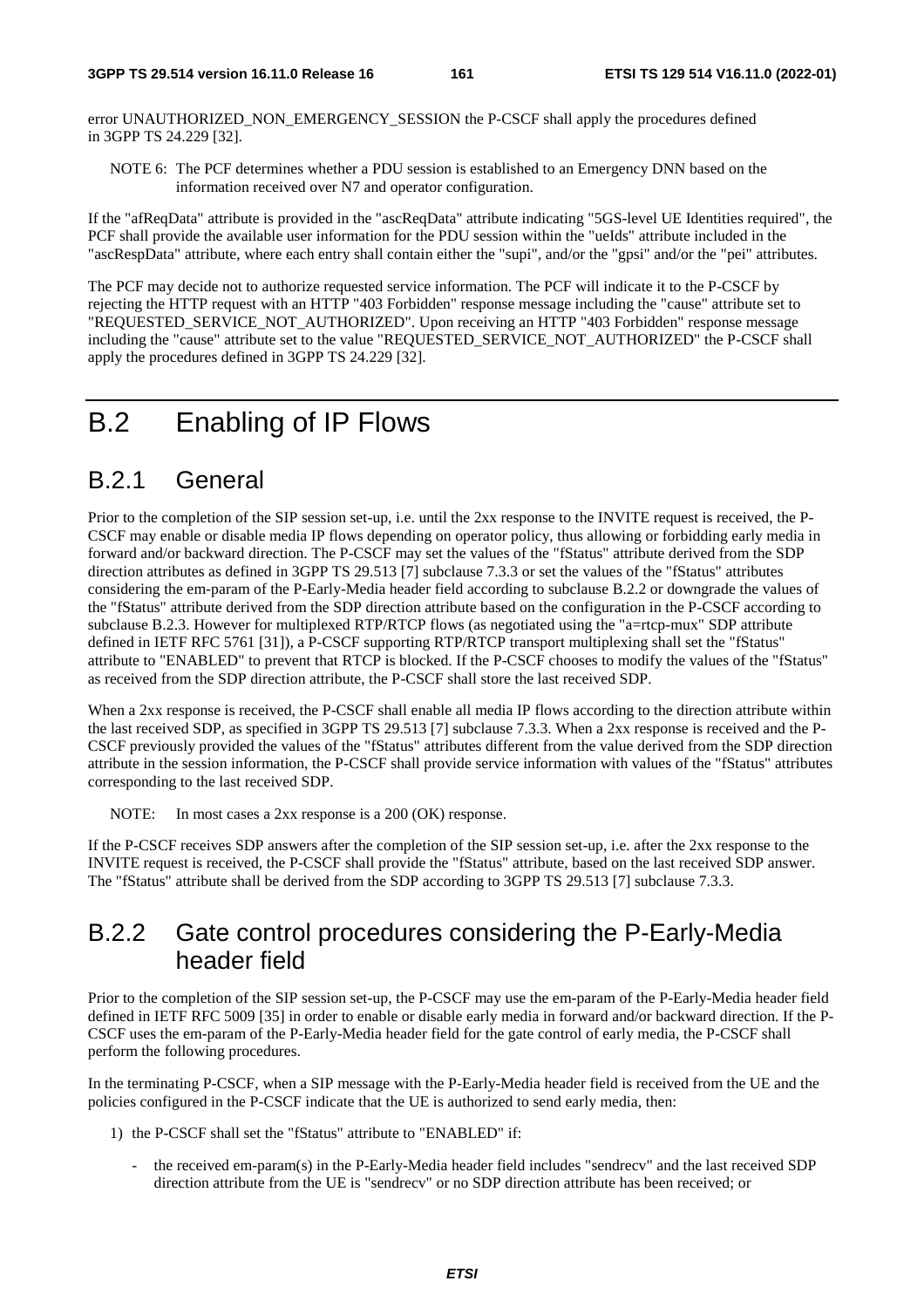- 2) the P-CSCF shall set the "fStatus" attribute to "ENABLED-UPLINK" if:
	- the received em-param(s) in the P-Early-Media header field includes "sendrecv" and the last received SDP direction attribute from the UE is "sendonly"; or
	- the received em-param(s) in the P-Early-Media header field includes "sendonly" and the last received SDP direction attribute from the UE is "sendrecv" or "sendonly" or no SDP direction attribute has been received; or
- 3) the P-CSCF shall set the "fStatus" attribute to "ENABLED-DOWNLINK" if:
	- the received em-param(s) in the P-Early-Media header field includes "sendrecv" and the last received SDP direction attribute from the UE is "recvonly"; or
	- the received em-param(s) in the P-Early-Media header field includes "recvonly" and the last received SDP direction attribute from the UE is "sendrecv" or "recvonly" or no SDP direction attribute has been received; or
- 4) the P-CSCF shall set the "fStatus" attribute to "DISABLED" if either the received em-param(s) in the P-Early-Media header field or the last received SDP direction attribute from the UE includes "inactive"; or
- 5) the P-CSCF may set the "fStatus" attribute to "DISABLED" or apply the rules defined in subclause B.2.2 if the received em-param(s) in the P-Early-Media header field includes "sendonly" or "recvonly" and the last received SDP direction attribute from the UE is "recvonly" or "sendonly" respectively.
- NOTE 1: If the UE is authorized to send early media, the P-CSCF will not remove or modify the P-Early-Media header field according to 3GPP TS 24.229 [32].

When a SIP message with the P-Early-Media header field is received from the functional entity within the trust domain, and if:

- the P-Early-Media header field includes the "gated" parameter, then the P-CSCF may decide not to perform the gate control of early media; or
- the P-Early-Media header field does not include the "gated" parameter, then the P-CSCF shall perform the following procedures:
	- 1) the P-CSCF shall set the "fStatus" attribute to "ENABLED" if:
		- the received em-param(s) in the P-Early-Media header field includes "sendrecv" and the last received SDP direction attribute from the functional entity is "sendrecv" or no SDP direction attribute has been received; or
	- 2) the P-CSCF shall set the "fStatus" attribute to "ENABLED-DOWNLINK" if:
		- the received em-param(s) in the P-Early-Media header field includes "sendrecv" and the last received SDP direction attribute from the functional entity is "sendonly"; or
		- the received em-param(s) in the P-Early-Media header field includes "sendonly" and the last received SDP direction attribute from the functional entity is "sendrecv" or "sendonly" or no SDP direction parameter has been received; or
	- 3) the P-CSCF shall set the "fStatus" attribute to "ENABLED-UPLINK" if:
		- the received em-param(s) in the P-Early-Media header field includes "sendrecv" and the last received SDP direction attribute from the functional entity is "recvonly"; or
		- the received em-param(s) in the P-Early-Media header field includes "recvonly" and the last received SDP direction attribute from the functional entity is "sendrecv" or "recvonly" or no SDP direction parameter has been received; or
	- 4) the P-CSCF shall set the "fStatus" attribute to "DISABLED" if either the received em-param(s) in the P-Early-Media header field or the last received SDP direction attribute from the functional entity includes "inactive"; or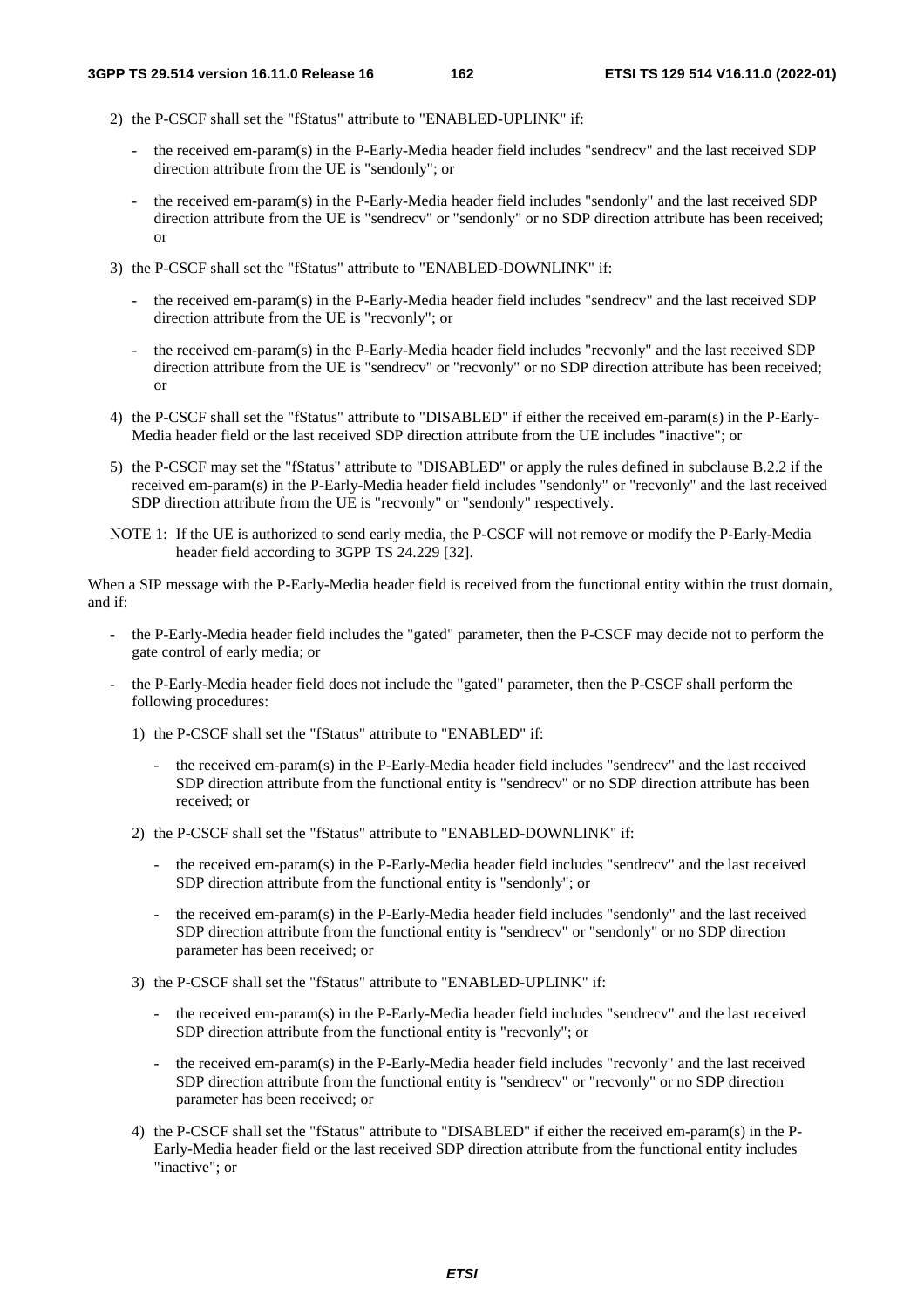- 5) the P-CSCF may set the "fStatus" attribute to "DISABLED" or apply the rules defined in subclause A.2.2 if the received em-param(s) in the P-Early-Media header field includes "sendonly" or "recvonly" and the last received SDP direction attribute from the functional entity is "recvonly" or "sendonly" respectively.
- NOTE 2: According to IETF RFC 5009 [35], the non-direction parameter "gated" can be included after the direction parameter (e.g. "sendrecv") in the parameter list. The proxy performing gating of early media can add the parameter before forwarding the SIP message.

When a SIP message without the P-Early-Media header field is received from either the functional entity within the trust domain or the UE that is authorized to send early media, then the P-CSCF may set the "fStatus" attribute to "DISABLED" or apply the rules defined in subclause B.2.3 or apply the rules defined in 3GPP TS 29.513 [7] subclause 7.3.3.

NOTE 3: As indicated in IETF RFC 5009 [35] the applicable preconditions need to be met in order to allow early media in a particular direction.

When a SIP message is received from the functional entity other than the functional entity within the trust domain or the UE that is authorized to send early media, then the P-CSCF shall not use the received em-param(s) in the P-Early-Media header field and may apply the rules defined in subclause B.2.2 or apply the rules defined in 3GPP TS 29.513 [7] subclause 7.3.3.

NOTE 4: The P-CSCF will remove or modify the P-Early-Media header field in the above case.

### B.2.3 Gate control procedures based on the configuration in the P-CSCF

Prior to the completion of the SIP session set-up, the P-CSCF may downgrade the values of the "fStatus" attributes derived from the SDP direction attributes based on the configuration in the P-CSCF. If the P-CSCF has the configuration for the gate control of early media, the P-CSCF shall perform the following procedures.

NOTE: The gate control of early media can be configured in the P-CSCF per UE basis.

When the "fStatus" attribute derived from the SDP direction attribute is "ENABLED", then the P-CSCF may downgrade the value of the "fStatus" attribute to the value "DISABLED", "ENABLED\_UPLINK", or "ENABLED\_DOWNLINK" based on the configuration in the P-CSCF.

When the "fStatus" attribute derived from the SDP direction attribute is "ENABLED\_UPLINK" or "ENABLED\_DOWNLINK", then the P-CSCF may downgrade the value of the "fStatus" attribute to the value "DISABLED" based on the configuration in the P-CSCF.

# B.3 Support for SIP forking

The P-CSCF shall be able to handle forking when PCC is applied and the "IMS\_SBI" feature is supported. Forking can occur as specified in 3GPP TS 23.228 [33]. The related UE procedures are described in 3GPP TS 24.229 [32].

### B.3.1 PCC rule provisioning for early media for forked responses

When a SIP session has been originated by a connected UE, the P-CSCF may receive multiple provisional responses due to forking before the first final answer is received. Multiple early media session may be established during this process.

The UE and the P-CSCF become aware of the forking only when a subsequent provisional response arrives for a new early dialogue. After the first early media session is established, for each subsequent provisional response establishing an additional early media session, the P-CSCF shall use an Npcf\_PolicyAuthorization\_Update service operation containing the "sipForkInd" attribute with value "SEVERAL\_DIALOGUES" and include the service information derived from the latest provisional response.

The P-CSCF shall also provision the service information derived from any subsequent SDP offer-answer exchange within an early dialogue (e.g. in PRACK and OK(PRACK), or UPDATE and OK(UPDATE) ) using an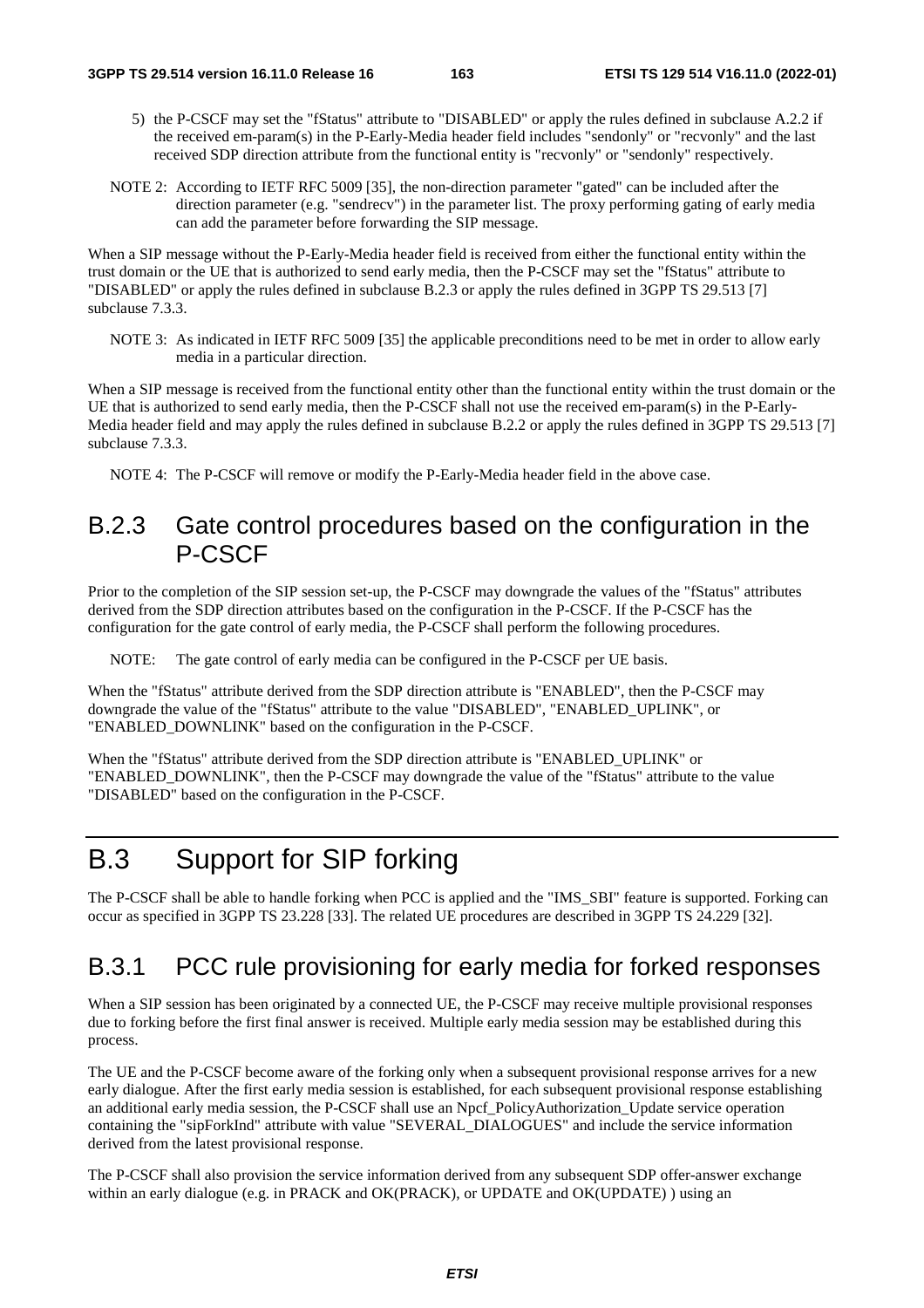Npcf\_PolicyAuthorization\_Update service operation containing the "sipForkInd" attribute with value "SEVERAL\_DIALOGUES" and the derived service information.

When receiving an Npcf\_PolicyAuthorization\_Update service operation containing the "sipForkInd" attribute with value "SEVERAL\_DIALOGUES", the PCF shall identify the existing "Individual Application Session Context" resource with existing authorization information.

The PCF shall send additional PCC Rules or individual service data flow filters to already provided PCC rules as required by the "fDescs" attribute within the AF session context information to the SMF. The PCF shall authorize any additional media components and any increased QoS requirements for the previously authorized media components, as requested within the service information.

The PCF shall authorize the maximum bandwidth required by any of the dialogues, but not the sum of the bandwidths required by all dialogues. Thus, the QoS authorized for a media component is equal to the highest QoS requested for that media component by any of the forked responses.

The PCF shall open or close the gates for service flows depending on the flow status that is being provisioned. However, if a flow ID has been enabled in uplink or downlink direction or both way within previous service information, it shall remain enabled even if the PCF receives service information that disable this flow ID within an Npcf\_PolicyAuthorization\_Update service operation containing the "sipForkInd" attribute with value "SEVERAL\_DIALOGUES".

If the P-CSCF provides one or more media components within the "medComponents" attribute with the "fStatus" attribute set to "REMOVED" for previously authorized media component(s) the media component shall remain as authorized and the PCF shall not take any action on that media component(s).

NOTE: There can be cases where a forked response could not support some of the media components included in the SDP Offer (e.g. when early session disposition SDP as described in Annex B.6 applies, the forked response related to the early session could include the port set to zero for those media components not related to the early session or when a subsequent SDP Offer-Answer to indicate that some media is disabled). For those cases the P-CSCF will indicate the PCF about the removal of the corresponding media component. However this media component is already supported by other UEs and the PCF needs to maintain the corresponding PCC rules until the final SDP answer is received in the P-CSCF in order to avoid the release of resources in the network.

### B.3.2 Updating the provisioned PCC rules at the final answer

The P-CSCF shall store the SDP information for each early dialogue separately till the first final SIP answer is received. Then the related early dialogue is progressed to an established dialogue to establish the final SIP session. All the other early dialogues are terminated. The service information for the SIP session is updated to match the requirements of the remaining early dialogue only.

When receiving the first final SIP response, the P-CSCF shall send an Npcf. PolicyAuthorization. Update service operation setting to null the "sipForkInd" attribute and shall include the service information derived from the SDP corresponding to the dialogue of the final response. The P-CSCF shall provision the full service information including the applicable "fDescs" attribute and "fStatus" attribute.

When receiving an Npcf\_PolicyAuthorization\_Update service operation with a "sipForkInd" attribute with value "SINGLE\_DIALOGUE", the PCF shall update installed PCC Rules information and Authorized-QoS information to match only the requirements of the service information within this Npcf\_PolicyAuthorization\_Update service operation. The PCF should immediately remove PCC Rule(s) or individual service data flow filters not matching IP flow(s) in the updated Service Information, to reduce the risk for initial clipping of the media stream, and to minimize possible misuse of resources. The PCF shall also open or close the gates for service flows according to the flow status in the received service information.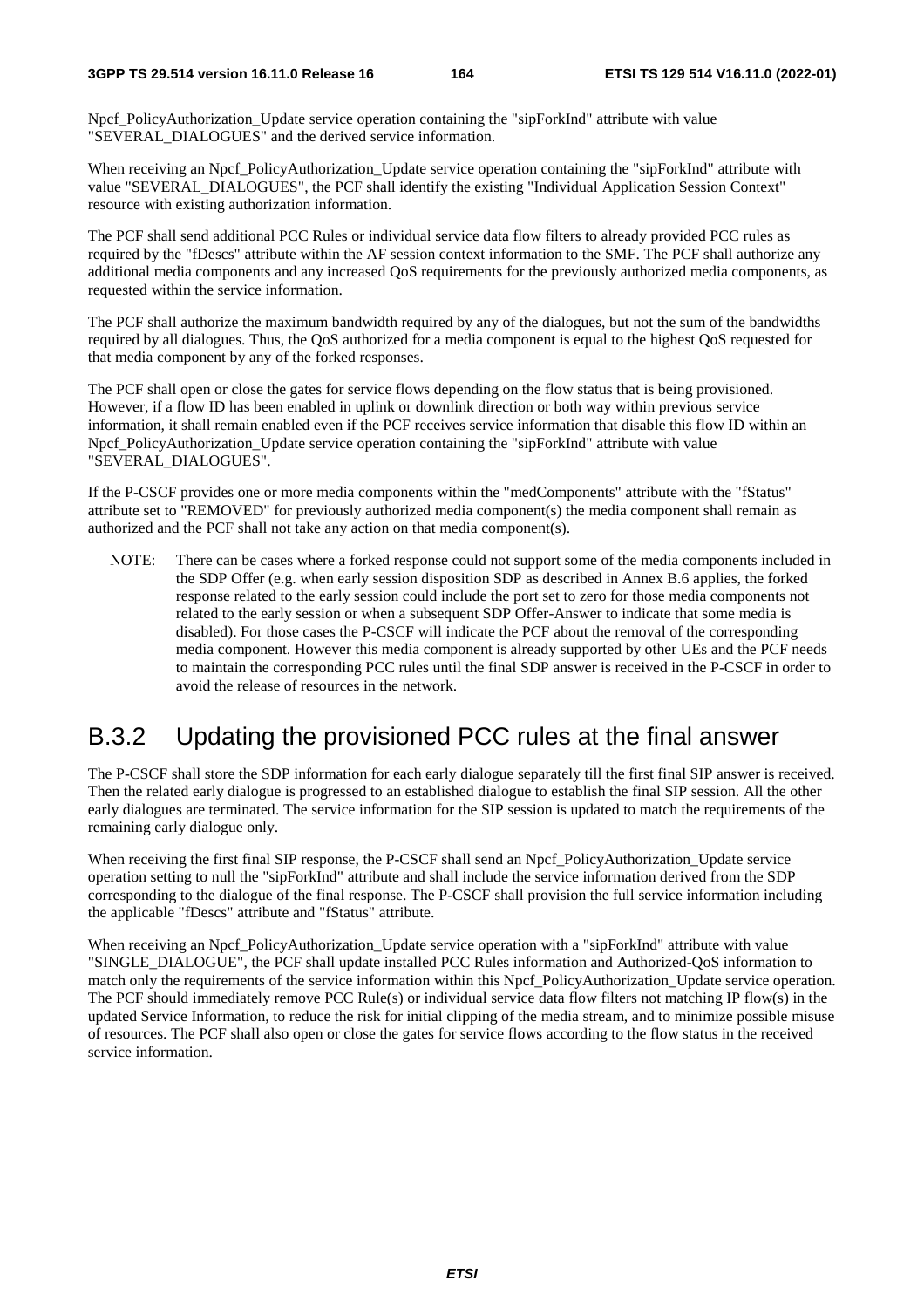## B.4 Notification of AF Signalling Transmission Path **Status**

When the P-CSCF receives an initial REGISTER SIP message from an attached UE, the P-CSCF may subscribe to notifications of the status of the AF signalling transmission path using the procedures specified in subclause 4.2.6.7. Once the P-CSCF has subscribed, the P-CSCF may receive notifications from the PCF according to subclause 4.2.5.10.

NOTE: This procedure is not applicable for IMS registrations for Emergency sessions.

The P-CSCF shall cancel the subscription to notification of the status of the AF signalling transmission path when the AF signalling to that particular user is terminated (i.e. when the user is de-REGISTERED from the IM CN subsystem).

When the P-CSCF receives a notification of loss of signalling connectivity from the PCF, the P-CSCF shall behave as defined in 3GPP TS 24.229 [32].

## B.5 Indication of Emergency Registration and Session **Establishment**

When the P-CSCF receives an initial REGISTER SIP message for an IMS emergency registration or an INVITE SIP message for an emergency session and the P-CSCF determines that there are no IMS-level roaming interfaces, and the "IMS\_SBI" feature is supported the P-CSCF may request the PCF to provide the 5GS-Level UE identities (GPSI, SUPI, PEI) available for that PDU session using the procedure as specified in this subclause (for an IMS emergency registration) or B.5.1 (for an IMS emergency session establishment).

A P-CSCF may request the PCF to provide the 5GS-level identities (GPSI, SUPI, PEI) available for that PDU session when no service information is available in the AF. To do so, the P-CSCF shall create an "Individual Application Session Context" resource in the PCF for the AF signalling using an Npcf\_PolicyAuthorization\_Create service operation. The P-CSCF shall provide the UE's IP address (using either the "ueIpv4" attribute or the "ueIpv6" attribute) and the "afReqData" attribute set to "UE\_IDENTITY". The AF shall include the "servUrn" attribute set to the value "sos", in order to indicate that the new AF session context relates to emergency traffic that is not related to a specific emergency service.

If the P-CSCF supports the SBI Message Priority mechanism for an emergency session, it shall include the "3gpp-Sbi-Message-Priority" custom HTTP header towards the PCF as described in subclause 6.8.2 of 3GPP TS 29.500 [5].

NOTE: If the P-CSCF supports the SBI Message Priority mechanism for an emergency session, the P-CSCF includes the "3gpp-Sbi-Message-Priority" custom HTTP header based on P-CSCF policies in relation to valid values of the "servUrn" attribute. The highest user priority value is mapped to the corresponding lowest value of the "3gpp-Sbi-Message-Priority" custom HTTP header.

When the PCF receives an Npcf\_PolicyAuthorization\_Create service operation as described in the preceding paragraphs from the P-CSCF, the PCF shall perform session binding as described in 3GPP TS 29.513 [7]. When the PCF receives the "servUrn" attribute indicating an emergency session, the PCF may apply special policies, for instance prioritising service flows relating to the AF session context or allowing these service flows free of charge.

When the "servUrn" attribute indicates that the AF session context relates to emergency traffic and the "afReqData" attribute is received indicating "UE\_IDENTITY", the PCF shall provide the requested available user information (GPSI, SUPI, PEI) for the PDU session within "ueIds" attribute within the "ascRespData" in the HTTP "201 Created" response.

When the P-CSCF receives the HTTP "201 Created" response with the 5GS-level UE identities from the PCF, the P-CSCF stores the "ueIds" received within "Individual Application Session Context" resource returned in the HTTP "201 Created" response and behaves as defined in 3GPP TS 24.229 [32].

NOTE: The user information received within the "ueIds" attribute can be used to support PSAP callback functionality for anonymous IMS emergency sessions. See 3GPP TS 23.167 [40] for further information.

The P-CSCF may decide to delete the "Individual Application Session Context" resource at any time. In that case, the Npcf\_PolicyAuthorization\_Delete service operation, as described in subclause 4.2.4.2.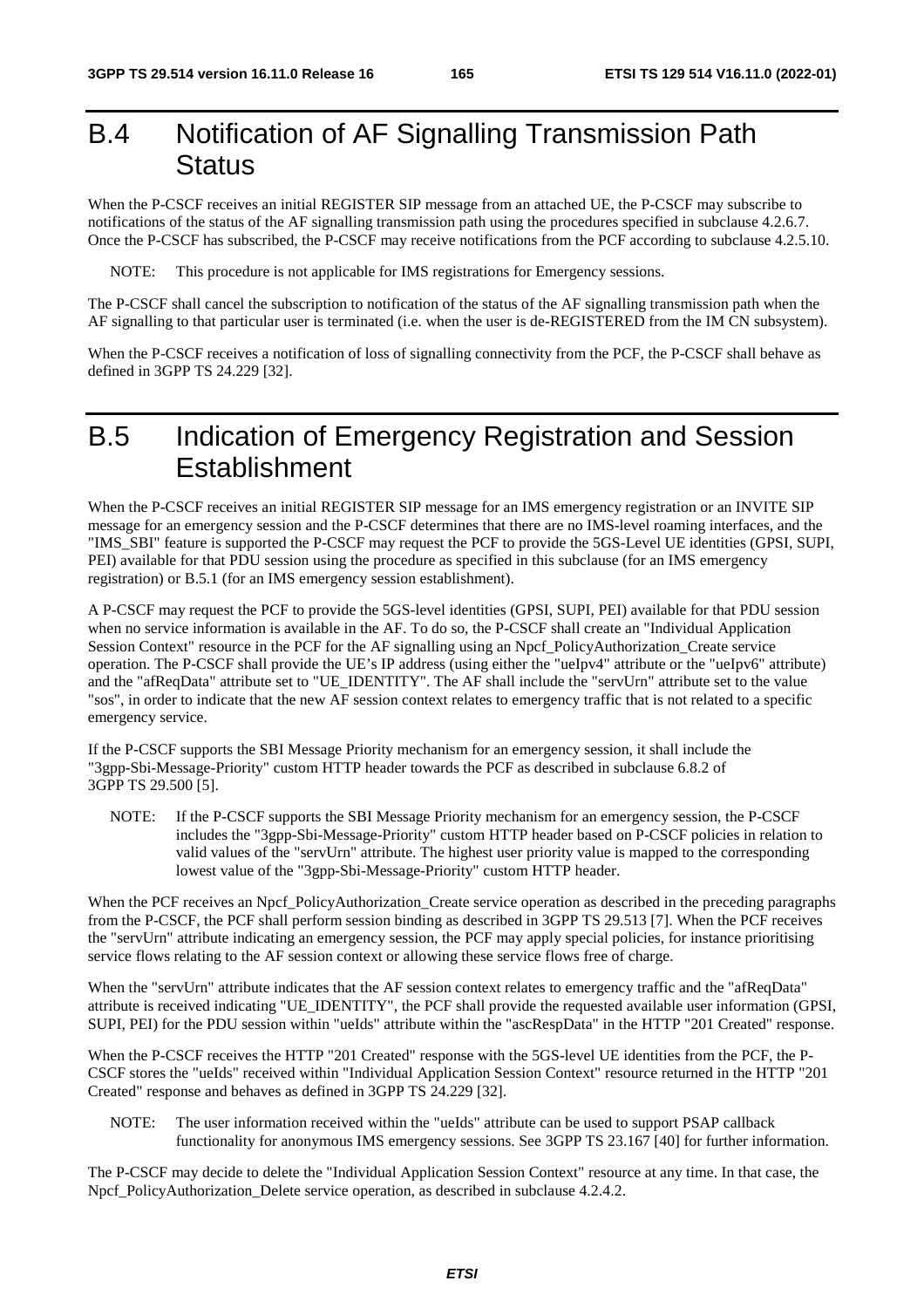A SIP INVITE request can contain a service URN as defined in IETF RFC 5031 [34] within the request URI. If the service within this URN is "sos", possibly with additional sub-service information, the P-CSCF shall provision this service and sub-service information within the "servUrn" attribute towards the PCF. The P-CSCF may also provision possible information about other services received within the service URN.

## B.6 Support for Early Session disposition SDP

### B.6.1 General

As a network option, when the "IMS\_SBI" feature is supported, the P-CSCF may support the PCC procedures in the present subclause to handle "early session" disposition type SDP, as standardised in IETF RFC 3959 [38].

### B.6.2 Service Information Provisioning for Early Media

The P-CSCF can receive "early session" disposition SDP in addition to "session" disposition SDP in SIP early dialogues.

The P-CSCF shall then provision service information derived both from the "early session" disposition SDP and "session" disposition SDP applying the procedures in clauses B.1, B.2, and B.3, and in the present subclause.

The P-CSCF shall apply the mapping rules in Annex C to derive the flow identifiers from "early session" disposition SDP.

If a single media line with one media type (e.g. "audio" or "video") is contained in "early session" disposition SDP and a single media line with the same media type is contained in the "session" disposition SDP of the same SIP dialogue, and both media lines describe service flows of the same directionality (uplink, downlink, or bidirectional), the P-CSCF should describe those SDP media lines in the same session information media component (with the same flow ID).

The "early session" disposition SDP can also contain media lines of a type not included in the "session" disposition SDP, or several media lines of the same type. Such media components shall be described in own media components in the service information.

If the P-CSCF desires to invoke special policies or separate event notifications for an "early session" disposition media line, it may choose to provision a separate session information media component even if a media line with the same media type and directionality is contained in "session" disposition SDP.

NOTE 1: A PCF is then likely to supply separate PCC rules for early media and the corresponding final media. This may lead to an over provisioning of resources during call establishment and a subsequent reconfiguration of the radio bearer, or even to a call failure if the extra resources are not authorized or available.

If the P-CSCF receives "early session" disposition SDP before any "session" disposition SDP and supplies service information derived from the "early session" disposition SDP at this point of time, it shall use dedicated media components relating only to the "early session" disposition SDP in the service information.

NOTE 2: The "session" disposition SDP offer will frequently occur before the "early session" disposition SDP offer, but can also occur in parallel or in exceptional cases afterwards. The "session" disposition SDP answer can be contained in the same SIP message as the "early session" disposition SDP offer, or can be sent in a 200 OK (INVITE), i.e. after the "early session" disposition SDP answer.

If the P-CSCF includes any media component relating both to "early session" disposition SDP and "session" disposition SDP in the service information, the P-CSCF shall:

- provision the service information derived from "early session" disposition SDP and the service information derived from "session" disposition SDP in separate Npcf\_PolicyAuthorization\_Update requests (to the same "Individual Application Session Context" resource), and shall send a new Npcf\_PolicyAuthorization\_Update request only after any previous Npcf\_PolicyAuthorization\_Update request has been acknowledged; and
- provision the first service information (either derived from "early session" disposition SDP or "session" disposition SDP) without the "sipForkInd" attribute, or with "sipForkInd" attribute with value "SINGLE\_DIALOGUE"; and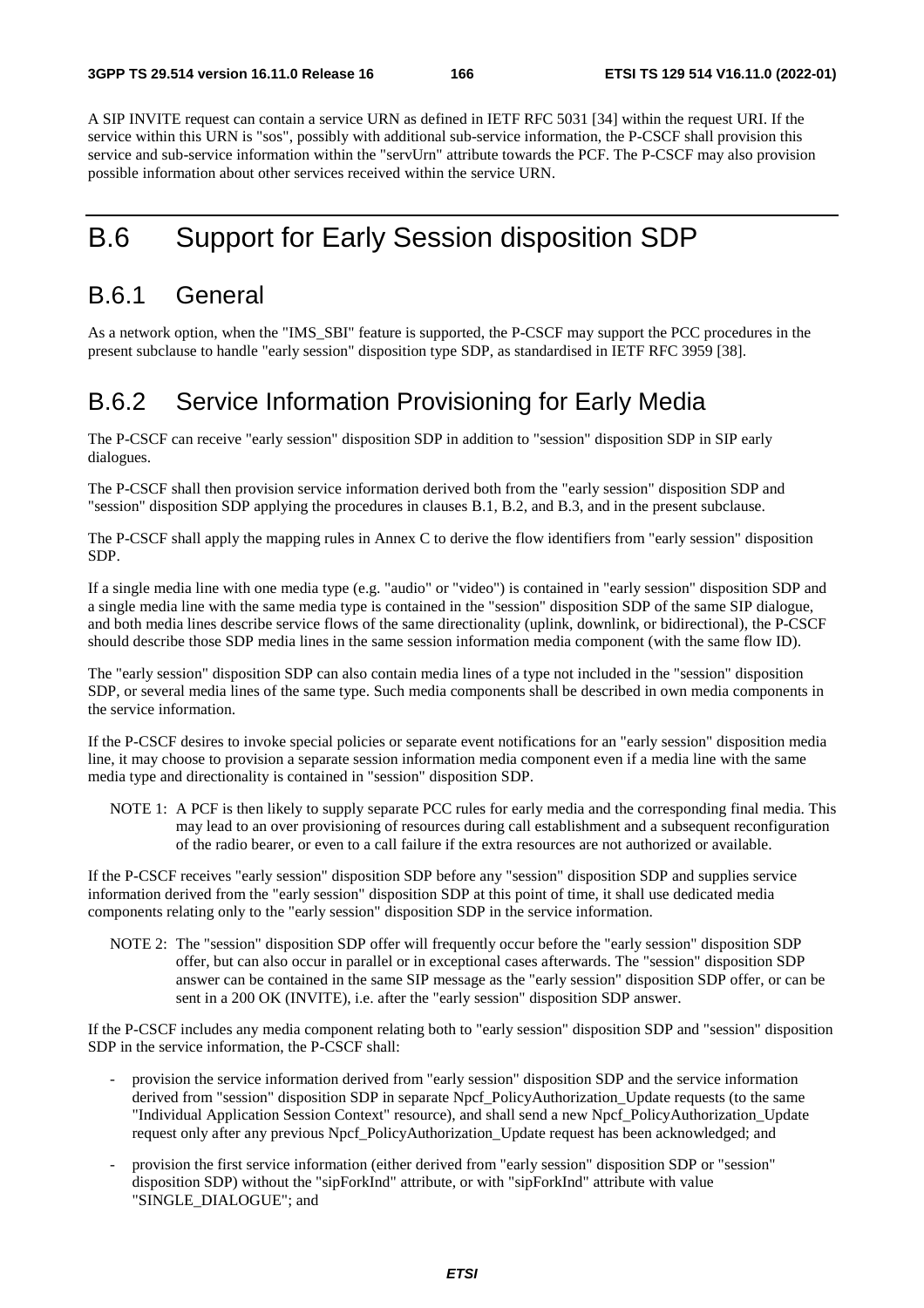- provision all subsequent service information during ongoing call establishment with the "sipForkInd" attribute with value SEVERAL\_DIALOGUES; and
- if an SDP answer has been received and codecs are provisioned within the "codecs" attribute included in a media component of the "medComponents" attribute, provision within a "codecs" attribute the codec derived from the corresponding offer together with a codec derived from the SDP answer.
- NOTE 3: The P-CSCF needs to provision the service information derived from "early session" disposition SDP and the service information derived from "session" disposition SDP in separate Npcf\_PolicyAuthorization\_Update requests because the encoding of the media component does not allow for the simultaneous provisioning of two corresponding filters.
- NOTE 4: The PCF will treat service information containing the "sipForkInd" attribute as described in subclause B.3.

### B.6.3 Updating the Provisioned Service Information when Dialogue is established

The P-CSCF shall store the SDP information for the "session" disposition type until the first final SIP answer is received. Then the early media described in the "early session" disposition type SDP are terminated.

The P-CSCF shall then update the service information to match the requirements of the media described in the "session" disposition type SDP only:

- If the P-CSCF included any media component relating both to "early session" disposition SDP and "session" disposition SDP in the service information, the P-CSCF shall send an Npcf\_PolicyAuthorization\_Update request without the "sipForkInd" attribute or with a "sipForkInd" attribute with value SINGLE\_DIALOGUE and shall include the service information derived from the "session" disposition SDP. The P-CSCF shall provision the full service information including the applicable "fDescs" attribute and "fStatus" attribute.
- The P-CSCF shall disable any media component(s) in the service information that relate to early media only by setting their flow status to "REMOVED".

## B.7 Provision of Signalling Flow Information at P-CSCF

When the P-CSCF has successfully concluded the initial registration of an attached UE, i.e., when the P-CSCF has sent to the UE a SIP 200 (OK) response to the SIP REGISTER request, the P-CSCF may provision information about the SIP signalling flows between the UE and itself using the procedure specified in subclause 4.2.2.16. If the P-CSCF already has created an "Individual Application Session Context" resource with the PCF related to the signalling with the UE, e.g. one that has been opened according to the procedure described in clause B.4, the P-CSCF shall reuse the already open session to provision the SIP Signalling IP Flow information using the procedure specified in subclause 4.2.3.17.

NOTE: This procedure is not applicable for IMS registrations for Emergency sessions.

If the P-CSCF provisions information about SIP signalling flows, the P-CSCF shall ensure that for each signalling IP flow information it provides, the flow descriptions within the "fDescs" attribute shall accurately reflect the IP flow information as seen in the IP header 'on the wire'. The P-CSCF shall set the value of the "afSigProtocol" attribute to "SIP".

When the P-CSCF de-registers the UE and terminates SIP Signalling to the UE, the P-CSCF shall de-provision the SIP Signalling IP flow information from the PCRF as described in subclauses 4.2.2.16 and 4.2.3.17.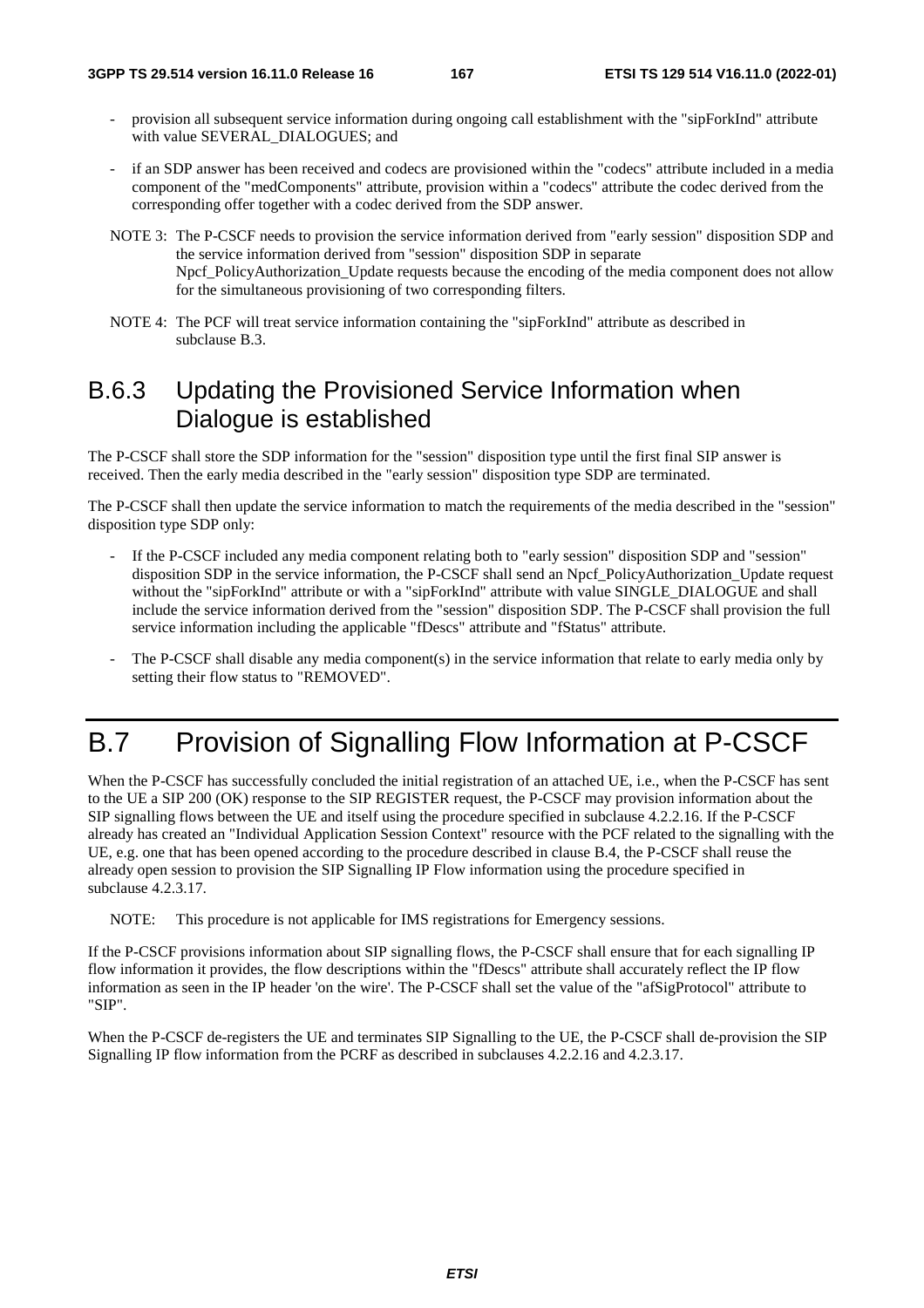## B.8 Retrieval of network provided location information

### B.8.1 General

According to clause E.7 of 3GPP TS 23.228 [33], the P-CSCF can use PCC to retrieve network provided location information. Information flows related to the distribution of network provided location information within the IMS are provided in Annex R of 3GPP TS 23.228 [33].

The following subclauses provide optional PCC procedures to support the retrieval of network provided location information.

The originating P-CSCF can, depending on operator policy, retrieve the user location and/or UE Time Zone information either before sending the INVITE towards the terminating side or upon reception of the SDP answer from the terminating side.

### B.8.2 Retrieval of network provided location information at originating P-CSCF for inclusion in SIP Request

If the originating P-CSCF is required by operator policy to retrieve network provided location information before forwarding a SIP INVITE request, upon reception of the SIP INVITE/UPDATE request, the P-CSCF shall invoke:

- the Npcf\_PolicyAuthorization\_Create service operation according to subclause 4.2.2.14 (SIP INVITE request); or
- the Npcf\_PolicyAuthorization\_Update service operation according to subclause 4.2.3.14 or the Npcf PolicyAuthorization Subscribe service operation according to subclause 4.2.6.6 (SIP INVITE/UPDATE request);

including in the corresponding HTTP request:

- an entry of the "AfEventSubscription" data type in the "events" attribute with:
	- a) the "event" attribute set to the value "ANI\_REPORT"; and
	- b) the "notifMethod" attribute set to the value "ONE\_TIME"; and
- the "reqAnis" attribute, with the required access network information, i.e. user location and/or user time zone information).

If the SIP INVITE request is an initial SIP INVITE request, the P-CSCF shall create a new "Individual Application Session Context" for the new SIP session with the Npcf\_PolicyAuthorization\_Subscribe service operation according to subclause 4.2.6.6 (if no session information is included) or with the Npcf\_PolicyAuthorization\_Create service operation according to subclause 4.2.2.14 (if preliminary session information is included).

The P-CSCF will receive the access network information from the PCF within the Npcf\_PolicyAuthorization\_Notify service operation as described in subclause 4.2.5.11 and should include this access network information in the SIP INVITE/UPDATE requests that it forwards. When the retrieved access network information corresponds to the "tnapId" or "twapId" attribute, the P-CSCF may also map the retrieved access network information to a Geographical Identifier for routing, as specified in clause E.8 of 3GPP TS 23.228 [33].

### B.8.3 Retrieval of network provided location information at originating P-CSCF for inclusion in SIP response confirmation

If an originating P-CSCF is required by operator policy to retrieve network provided location information before forwarding an SDP answer, the P-CSCF shall apply the following procedures.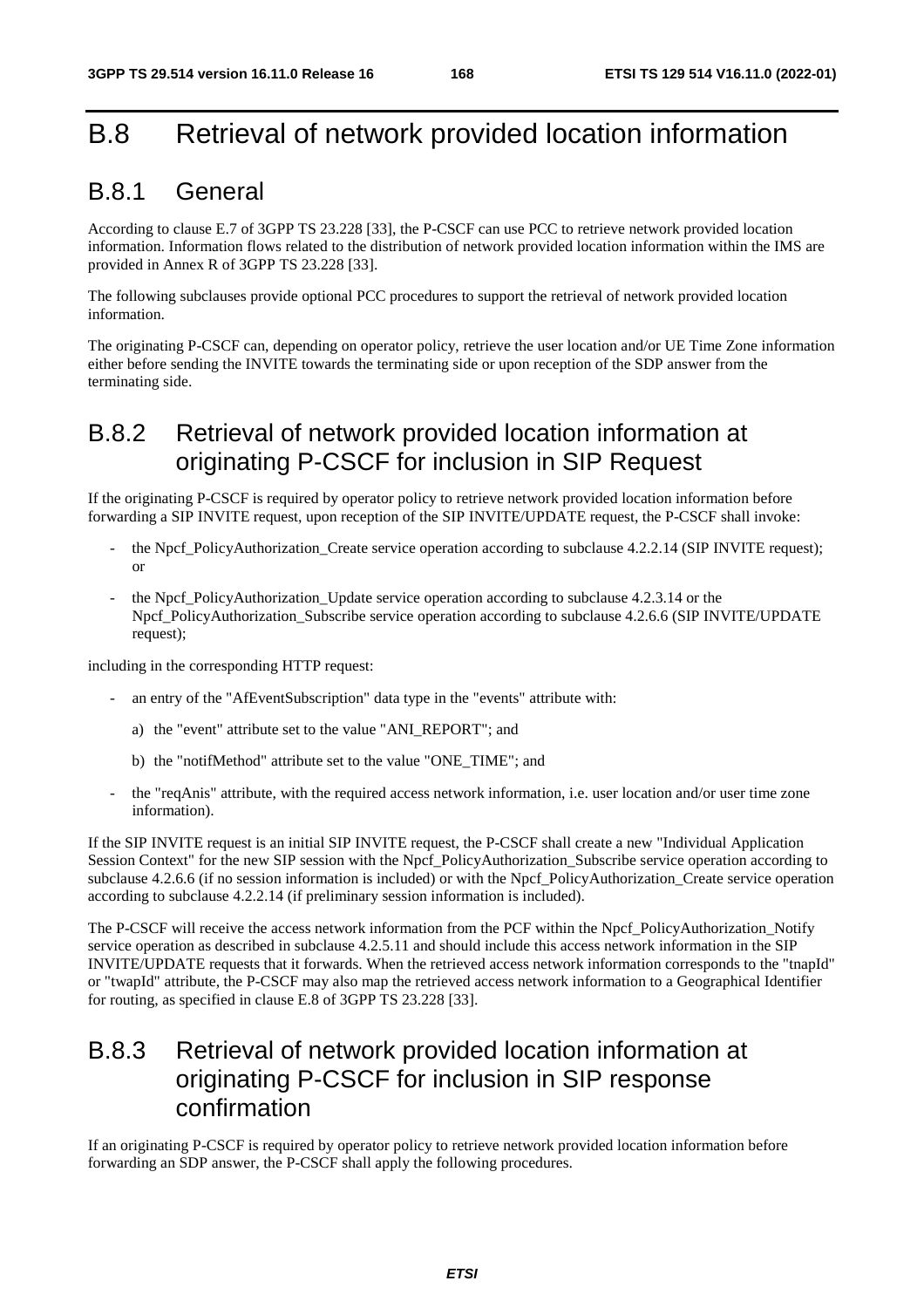Upon reception of an SDP offer, the P-CSCF may invoke the Npcf\_PolicyAuthorization\_Create service operation to the PCF according to clause B.1 and may include in the corresponding HTTP POST request:

- an entry of the "AfEventSubscription" data type in the "events" attribute with:
	- a) the "event" attribute set to the value "ANI\_REPORT"; and
	- b) the "notifMethod" attribute set to the value "ONE\_TIME"; and
- the "reqAnis" attribute, with the required access network information, i.e. user location and/or user time zone information).

Upon reception of an SDP answer, the P-CSCF will invoke the Npcf\_PolicyAuthorization\_Update service operation to the PCF according to clause B.1. If the P-CSCF has not requested access network information upon reception of the SDP offer, the P-CSCF shall include in the corresponding HTTP PATCH request:

- an entry of the "AfEventSubscription" data type in the "events" attribute with:
	- a) the "event" attribute set to the value "ANI\_REPORT"; and
	- b) the "notifMethod" attribute set to the value "ONE\_TIME"; and
- the "reqAnis" attribute, with the required access network information, i.e. user location and/or user time zone information).

The P-CSCF will receive the access network information from the PCF in the Npcf\_PolicyAuthorization\_Notify service operation and should include this access network information in the SIP message with the response confirmation before forwarding it. When the retrieved access network information corresponds to the "tnapId" or "twapId" attribute, the P-CSCF may also map the retrieved access network information to a Geographical Identifier for routing, as specified in clause E.8 of 3GPP TS 23.228 [33].

### B.8.4 Retrieval of network provided location information at terminating P-CSCF

If a terminating P-CSCF is required by operator policy to retrieve network provided location information at session establishment and/or modification, the P-CSCF shall apply the following procedures.

The terminating P-CSCF may request network provided location information upon reception of a SIP INVITE request in the following manner:

- if the SIP INVITE request is an initial SIP INVITE request, the P-CSCF shall create a new "Individual Application Session Context" for the new SIP session with the Npcf\_PolicyAuthorization\_Subscribe service operation according to subclause 4.2.6.6 (if no session information is included) or with the Npcf\_PolicyAuthorization\_Create service operation according to subclause 4.2.2.14 (if preliminary session information is included);
- if the SIP INVITE contains an SDP offer, the P-CSCF shall include in the corresponding HTTP request:
	- a) an entry of the "AfEventSubscription" data type in the "events" attribute with:
		- (i) the "event" attribute set to the value "ANI\_REPORT"; and
		- (ii) the "notifMethod" attribute set to the value "ONE\_TIME";
	- b) the "reqAnis" attribute, with the required access network information, i.e. user location and/or user time zone information);
	- c) service information derived from the SDP offer; and
	- d) the "servInfStatus" attribute with the value set to "PRELIMINARY"; and
- if the SIP INVITE does not contain an SDP offer, the P-CSCF shall include in the corresponding HTTP request:
	- a) an entry of the "AfEventSubscription" data type in the "events" attribute with: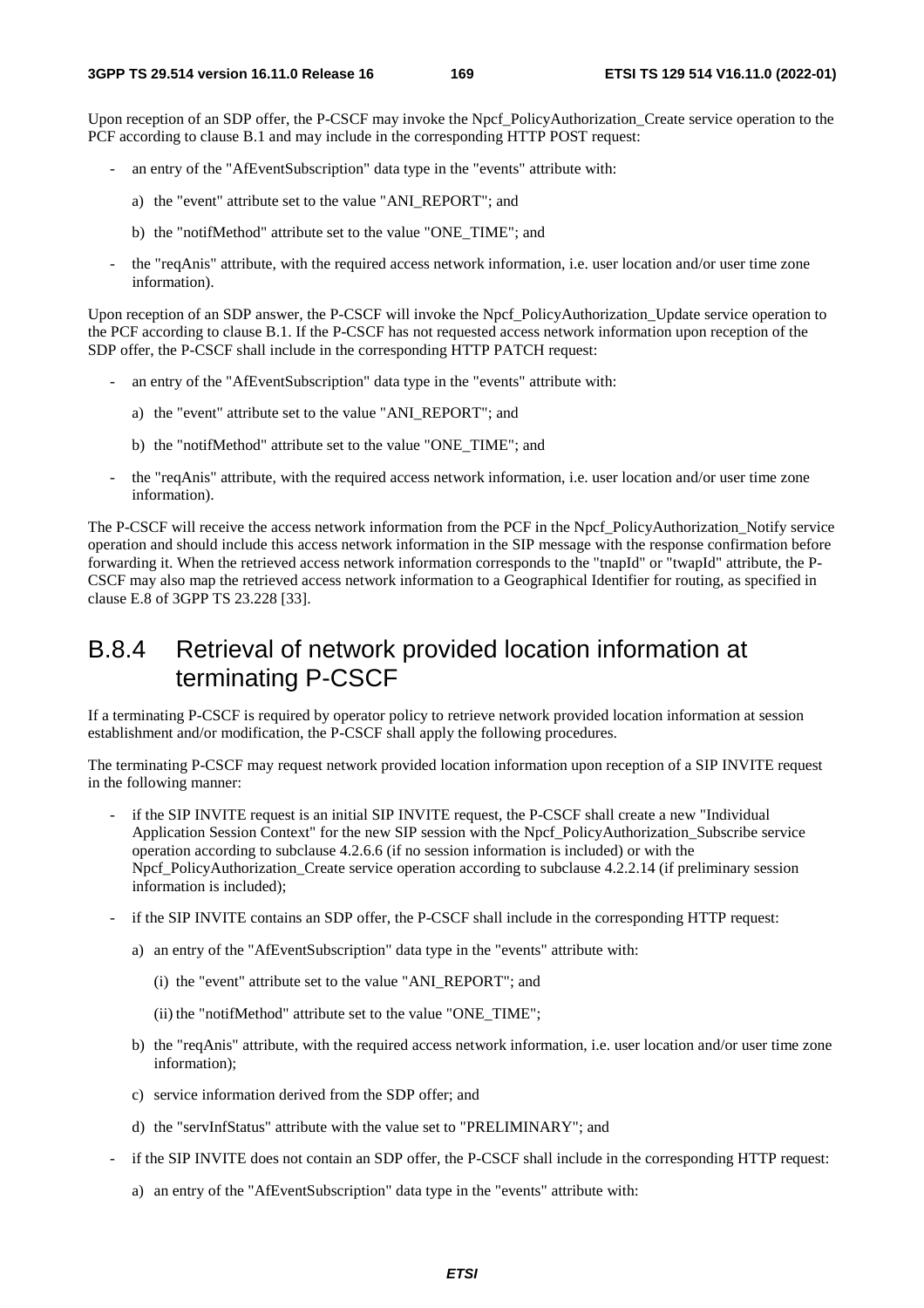- (i) the "event" attribute set to the value "ANI\_REPORT"; and
- (ii) the "notifMethod" attribute set to the value "ONE\_TIME"; and
- b) the "reqAnis" attribute, with the required access network information, i.e. user location and/or user time zone information).

Upon reception of a SIP response that requires the inclusion of access network information, if the P-CSCF has not already requested network provided location information upon reception of the corresponding SIP INVITE request, the P-CSCF shall request network provided location information in the following manner:

- if an "Individual Application Session Context" related to service data has not yet been created, the P-CSCF shall create an "Individual Application Session Context" for the new SIP session with the Npcf PolicyAuthorization Subscribe service operation according to subclause 4.2.6.6 (if no session information is included) or with the Npcf. PolicyAuthorization. Create service operation according to subclause 4.2.2.14 (if session information is included);
- if the SIP response includes an SDP answer, the P-CSCF shall send an HTTP request to the PCF according to clause B.1; the P-CSCF shall include in this HTTP request:
	- a) an entry of the "AfEventSubscription" data type in the "events" attribute with:
		- (i) the "event" attribute set to the value "ANI\_REPORT"; and
		- (ii) the "notifMethod" attribute set to the value "ONE\_TIME"; and
	- b) the "reqAnis" attribute, with the required access network information, i.e. user location and/or user time zone information);
- if the SIP response does not contain an SDP body, the P-CSCF shall include in the corresponding HTTP request:
	- a) an entry of the "AfEventSubscription" data type in the "events" attribute with:
		- (i) the "event" attribute set to the value "ANI\_REPORT"; and
		- (ii) the "notifMethod" attribute set to the value "ONE\_TIME"; and
	- b) the "reqAnis" attribute, with the required access network information, i.e. user location and/or user time zone information); and
- if the SIP response includes an SDP offer, the P-CSCF shall include in the corresponding HTTP request:
	- a) an entry of the "AfEventSubscription" data type in the "events" attribute with:
		- (i) the "event" attribute set to the value "ANI\_REPORT"; and
		- (ii) the "notifMethod" attribute set to the value "ONE\_TIME";
	- b) the "reqAnis" attribute, with the required access network information, i.e. user location and/or user time zone information);
	- c) service information derived from the SDP offer; and
	- d) the "servInfStatus" attribute with the value set to "PRELIMINARY".

The P-CSCF will receive the access network information from the PCF in the Npcf\_PolicyAuthorization\_Notify service operation and should include this access network information in the appropriate SIP response before forwarding it. When the retrieved access network information corresponds to the "tnapId" or "twapId" attribute, the P-CSCF may also map the retrieved access network information to a Geographical Identifier for routing, as specified in clause E.8 of 3GPP TS 23.228 [33].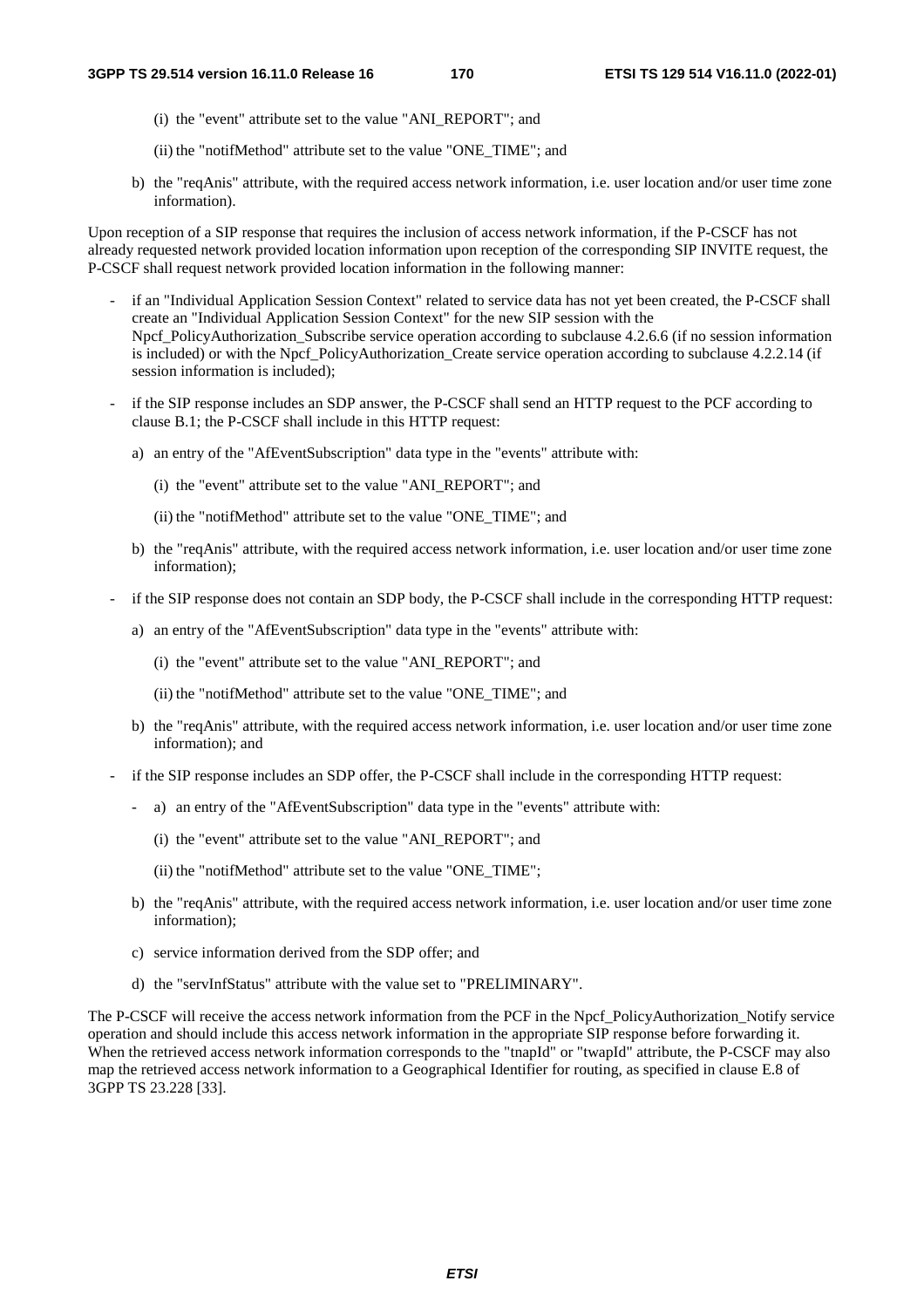### B.8.5 Provisioning of network provided location information at SIP session release

If a P-CSCF is required by operator policy to include network provided location information in SIP session release signalling, the P-CSCF shall apply the following procedures:

Upon reception of a SIP session release request that requires the inclusion of network provided location information, the P-CSCF will invoke the Npcf\_PolicyAuthorization\_Delete service operation to the PCF according to subclause 4.2.4.6 and shall include in the HTTP request:

- an entry of the "AfEventSubscription" data type in the "events" attribute with:
	- a) the "event" attribute set to the value "ANI\_REPORT"; and
	- b) the "notifMethod" attribute set to the value "ONE\_TIME"; and
- the "reqAnis" attribute, with the required access network information, i.e. user location and/or user time zone information).

The P-CSCF will receive the access network information from the PCF in the Npcf\_PolicyAuthorization\_Delete service operation according to subclause 4.2.4.6 and shall include this access network information in the appropriate SIP message before forwarding it. When the retrieved access network information corresponds to the "tnapId" or "twapId" attribute, the P-CSCF may also map the retrieved access network information to a Geographical Identifier for routing, as specified in clause E.8 of 3GPP TS 23.228 [33].

## B.9 Resource Sharing

The P-CSCF may indicate to the PCF that media of an "Individual Application Session Context" resource may share resources with media belonging to other "Individual Application Session Context" resources according to 3GPP TS 23.228 [33].

If the P-CSCF determines that resource sharing is possible, it may at creation of a new "Individual Application Session Context" resource, include the "sharingKeyUl" attribute and/or "sharingKeyDl" attribute indicating that media resources may be shared in the related direction. The P-CSCF shall assign a distinct value for the "sharingKeyUl" attribute and/or "sharingKeyDl" attribute for each media component within the "medComponents" attribute.

NOTE 1: When resource sharing applies to both directions for a certain media component, the P-CSCF can assign the same value for "sharingKeyUl" attribute and "sharingKeyDl" attribute within the same media component.

The P-CSCF shall not include the "sharingKeyUl" attribute and/or "sharingKeyDl" attribute within the media components in the "medComponents" attribute when the "Individual Application Session Context" resource relates to an Emergency Session.

The PCF shall not include the "sharingKeyUl" attribute and/or "sharingKeyDl" attribute for those PCC/QoS Rules related to the RTCP traffic.

Trigger conditions that require applying or stopping resource sharing are described in 3GPP TS 24.229 [32].

NOTE 2: When P-CSCF needs to stop sharing according to the procedures described in 3GPP TS 24.229 [32], the P-CSCF will provide "null" value for the "sharingKeyUl" attribute and/or "sharingKeyDl" attribute within the media component in the "medComponents" attribute.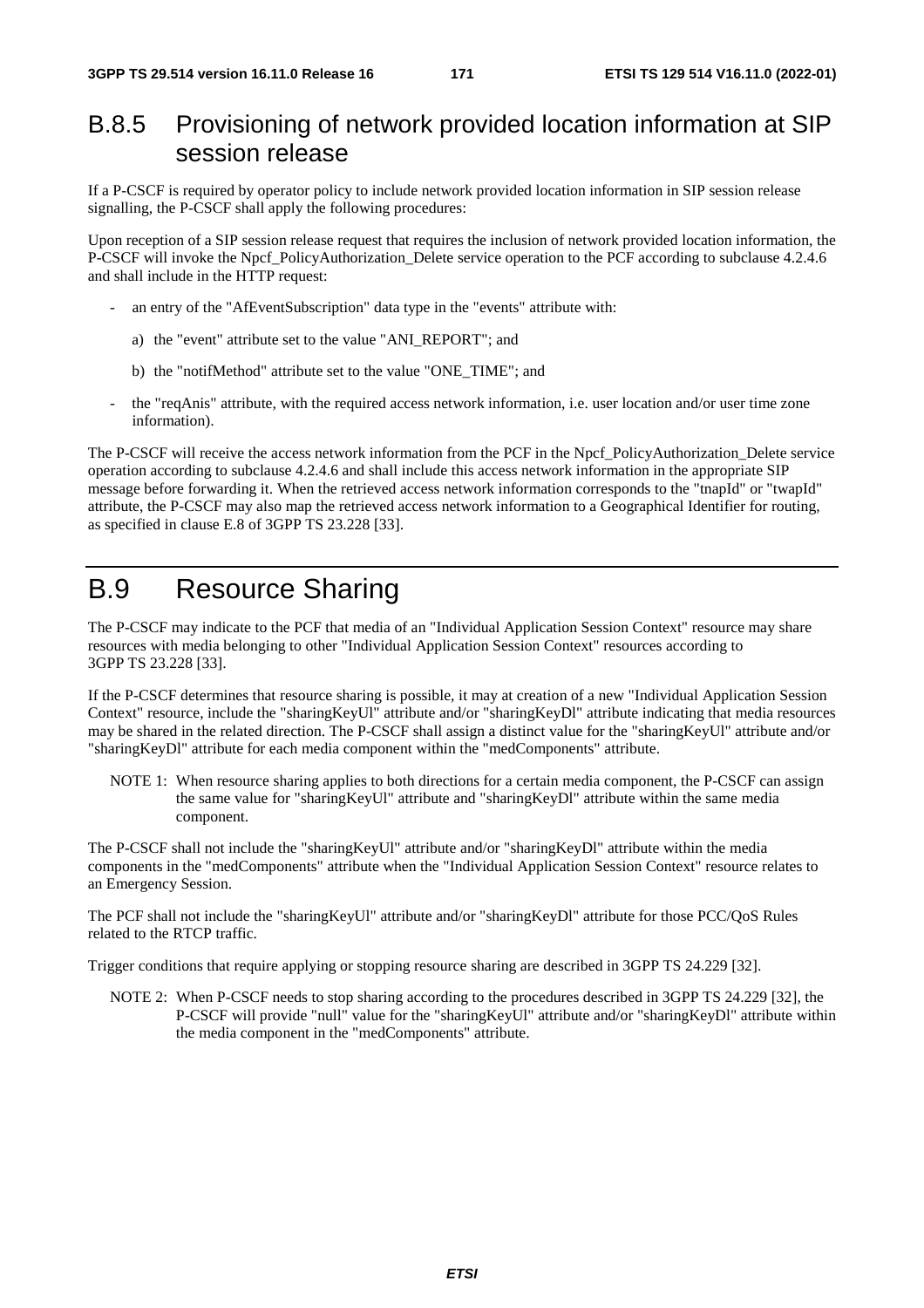# B.10 Handling of MCPTT priority call

## B.10.1 General

Within the framework of MCPTT, when the SIP Core (3GPP TS 24.379 [41]) is implemented by an IMS core network, if the P-CSCF receives a SIP request message including a Resource-Priority header field with a namespace field and priority value defined for MCPTT for adjusting the priority of an MCPTT session, the P-CSCF shall provide the "resPrio" attribute and the "mcpttId" in the Npcf\_PolicyAuthorization\_Create request as defined in subclause B.13.2 to allow the PCF to set the corresponding PCC rule(s) according to the prioritized MCPTT service. Additionally, if "PrioritySharing" feature is supported, the P-CSCF may provide the "prioSharingInd" attribute within the media component included in the "medComponents" attribute as described in clause B.1. For MCPTT the service priority and the priority sharing indicator are defined in 3GPP TS 24.379 [41].

- NOTE 1: The process of adjusting priority may occur several times during the course of one session, e.g. a normal MCPTT group call elevated to an MCPTT emergency group call, returned to a normal priority MCPTT group call, elevated to an MCPTT imminent peril group call and returned to a normal priority MCPTT group call.
- NOTE 2: Upon reception of a request that requires the adjustment of the MCPTT priority, the PCF is expected to derive the PCC Rules corresponding to the this MCPTT session, as appropriate according to operator policies.
- NOTE 3: The PCF can identify an MCPTT call using the IMS Communication Service Identifier specific to MCPTT, which is provided by the P-CSCF in the "afAppId" attribute in the Npcf PolicyAuthorization Create request sent to PCF.

### B.10.2 Determination of MCPTT priority parameter values

When the P-CSCF receives an authorized Resource-Priority header field containing an appropriate namespace and priority value used for MCPTT in SIP signalling, the P-CSCF shall include the "mcpttId" attribute and the "resPrio" attribute in the corresponding Npcf\_PolicyAuthorization service operation towards the PCF.

The "mcpttId" attribute shall include the namespace defined for MCPTT as received within the Resource-Priority header field.

NOTE: Two different values are defined for the MCPTT-Identifier AVP, one for each namespace value defined for MCPTT (see IETF RFC 8101 [42]).

The "resPrio" attribute shall contain the priority value of the Resource-Priority header; the lowest priority shall be mapped to PRIO\_1 (Resource-Priority header value 0), the next after the lowest to PRIO\_2 (Resource-Priority header value 1), and so on up to the highest priority which shall be mapped to PRIO\_16 (Resource-Priority header value 15).

Additionally, when the P-CSCF receives information about priority sharing from an MCPTT server that supports simultaneous sessions and that needs to share a common priority for several MCPTT sessions and if "PrioritySharing" feature is supported, the P-CSCF may include the "prioSharingInd" attribute within the media component received in the "medComponents" attribute in the corresponding Npcf\_PolicyAuthorization service operation. See 3GPP TS 24.379 [41] for further information.

## B.11 Handling of MCVideo priority call

### B.11.1 General

Within the framework of MCVideo, when the SIP Core (3GPP TS 23.281 [34]) is implemented by an IMS core network, if the P-CSCF receives a SIP request message including a Resource-Priority header field with a namespace field and priority value defined for MCVideo for adjusting the priority of an MCVideo session, the P-CSCF shall provide the "resPrio" attribute and the "mcVideoId" in the Npcf\_PolicyAuthorization\_Create request as defined in subclause B.15.2 to allow the PCF to set the corresponding PCC rule(s) according to the prioritized MCVideo service.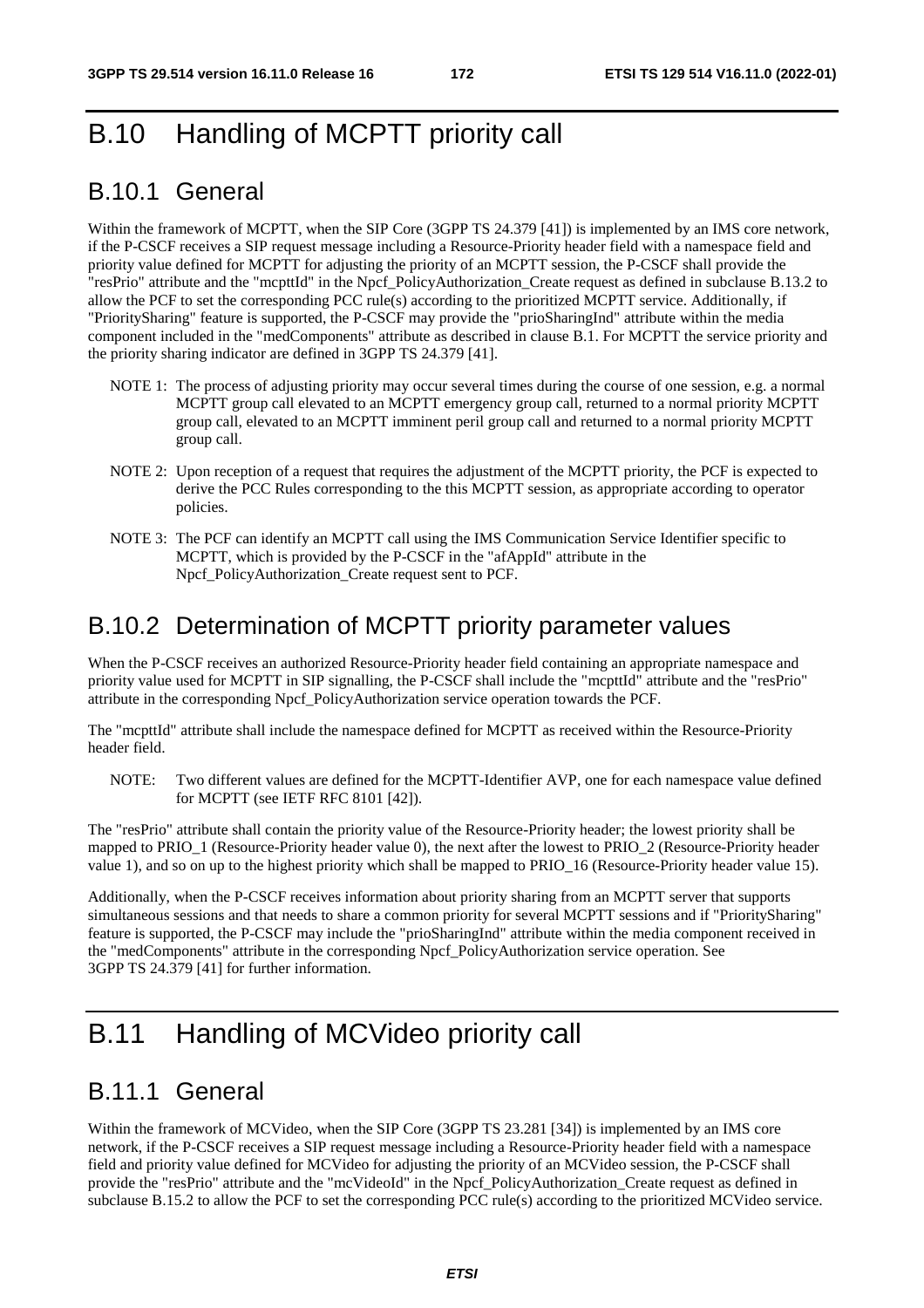- NOTE 1: The process of adjusting priority may occur several times during the course of one session, e.g. a normal MCVideo group call elevated to an MCVideo emergency group call and returned to a normal priority MCVideo group call, elevated to an MCVideo imminent peril group call and returned to a normal priority MCVideo group call.
- NOTE 2: Upon reception of a request that requires the adjustment of the MCVideo priority, the PCF is expected to derive the PCC Rules corresponding to the this MCVideo session, as appropriate according to operator policies.
- NOTE 3: The PCF can identify an MCVideo call using the IMS Communication Service Identifier specific to MCVideo, which is provided by the P-CSCF in the "afAppId" attribute in the Npcf PolicyAuthorization Create request sent to PCF.

### B.11.2 Determination of MCVideo priority parameter values

When the P-CSCF receives an authorized Resource-Priority header field containing an appropriate namespace and priority value used for MCVideo in SIP signalling, the P-CSCF shall include the "mcVideoId" attribute and the "resPrio" attribute in the corresponding Npcf\_PolicyAuthorization service operation towards the PCF.

The "mcVideoId" attribute shall include the namespace defined for MCVideo as received within the Resource-Priority header field.

The "resPrio" attribute shall contain the priority value of the Resource-Priority header; the lowest priority shall be mapped to PRIO 1 (Resource-Priority header value 0), the next after the lowest to PRIO 2 (Resource-Priority header value 1), and so on up to the highest priority which shall be mapped to PRIO\_16 (Resource-Priority header value 15).

# B.12 Notification Access Type Change

When the P-CSCF receives an initial SIP REGISTER message or a SIP INVITE message from an attached UE, the P-CSCF may request from the PCF the information about the access type the UE is attached to using the procedure specified in subclauses 4.2.2.2, 4.2.3.2 and 4.2.6.2.

NOTE 1: This procedure is not applicable for IMS registrations for Emergency sessions.

NOTE 2: The P-CSCF can request information about the access type as part of the SIP session setup when it is only interested in the related information when the IMS session is ongoing.

If the P-CSCF requests information about the access type, the P-CSCF shall also subscribe within the same Npcf. PolicyAuthorization service operation to notifications for changes of the access type used by the UE. The P-CSCF shall include an entry of the "AfEventSubscription" data type in the "events" attribute with the "event" attribute set to the value "ACCESS\_TYPE\_CHANGE".

When the P-CSCF receives from the PCF the access type:

- in the subscription request response within the HTTP response; or
- in the notification of access type change in an HTTP POST request from the PCF,

the P-CSCF shall store the access type information received within the "accessType" attribute and the RAT type information received within "ratType" attribute and use the received information as per P-CSCF procedures in 3GPP TS 24.229 [32].

The P-CSCF may receive subsequent notifications for changes of the access type from the PCF according to subclause 4.2.5.2. When the P-CSCF receives a notification of the change of the access type used by the UE, the P-CSCF shall store the new access type information and RAT type information and use the received information as per P-CSCF procedures in 3GPP TS 24.229 [32].

NOTE 3: The subscription to receive information about the access type will be cancelled when the corresponding Individual Application Session Context resource is removed by the AF (i.e. when the UE is de-REGISTERED or the related SIP call is released).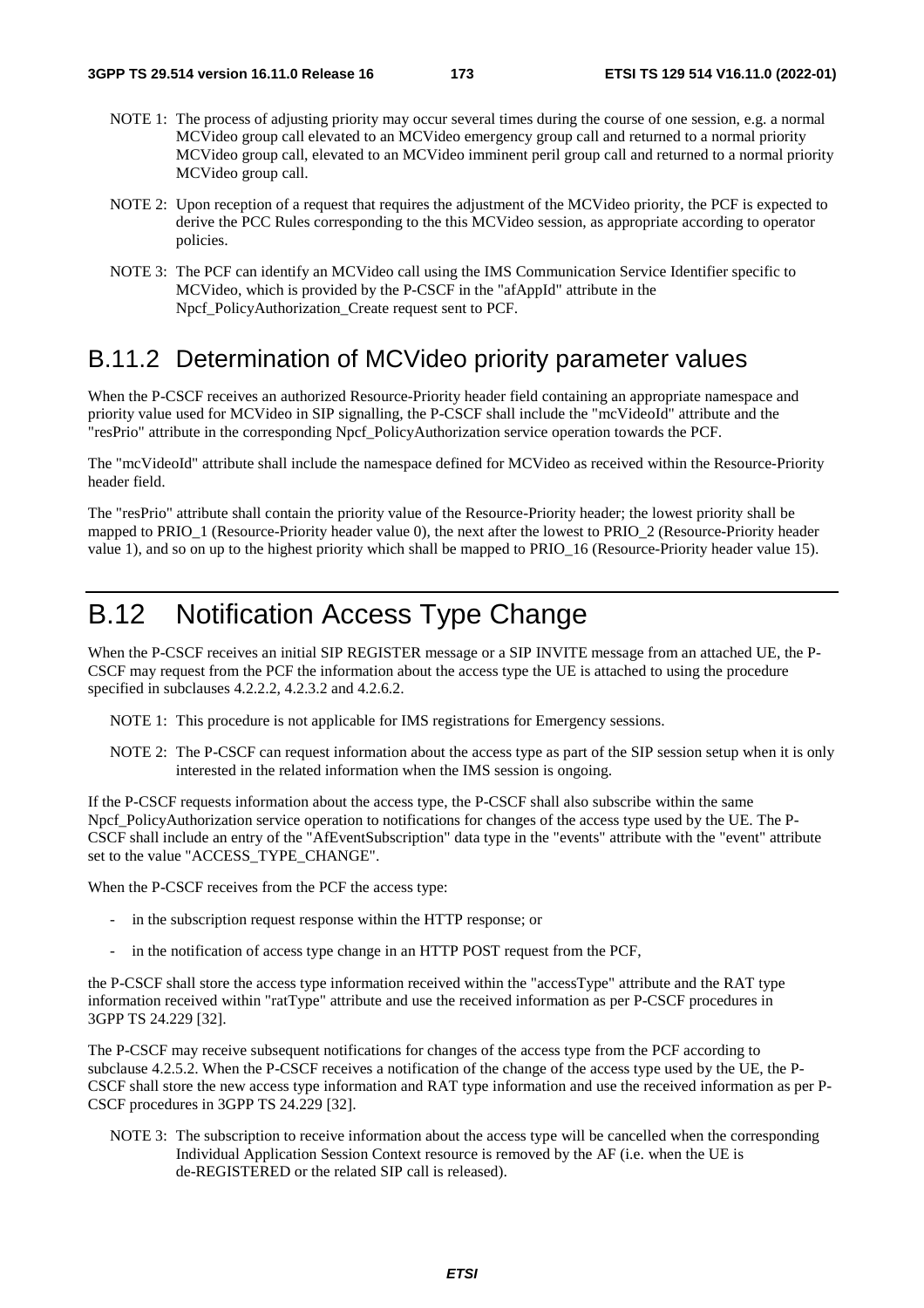## B.13 Notification of PLMN Change

When the P-CSCF receives an initial SIP REGISTER message from an attached UE, the P-CSCF may subscribe to notifications of PLMN changes corresponding to the identity of the network where the UE is located using the procedure specified in subclauses 4.2.2.2, 4.2.3.2 and 4.2.6.2.

When the P-CSCF receives the subscription request response in an HTTP response or the notification of PLMN change in an HTTP POST request from the PCF, the P-CSCF shall store the PLMN identifier and, if available, the NID received within the "plmnId" attribute and use the received information as per P-CSCF procedures in 3GPP TS 24.229 [32].

The P-CSCF shall cancel the subscription to notification for changes of the PLMN used by the UE when the user is deregistered from the IM CN subsystem.

## B.14 Coverage and Handoff Enhancements using Multimedia error robustness feature (CHEM)

As a network option, the P-CSCF may support the PCC procedures in the present clause to handle the Coverage and Handoff Enhancements using Multimedia error robustness feature (CHEM).

NOTE: When the CHEM feature is supported, improved error robustness might be enabled by packet-loss handling procedures of the codec, codec mode, or codec configuration to avoid, delay, or reduce the need to handoff a terminal due to degradation in the media quality. Communicating the level of robustness of the media to the network enables the eNB to use this information to determine a threshold for when the terminal should be handed off to another cell, domain (circuit-switched vs. packet-switched), or radio access technology.

When a session is initiated or modified the P-CSCF supporting the CHEM feature shall derive the "maxPacketLossRateDl" attribute and "maxPacketLossRateUl" attribute based on the PLR\_adapt and maxe2e-PLR attribute values in both the SDP offer and/or SDP answer to determine the maximum tolerable end-to-end PLR budget distributed across the uplink and downlink in a media transport path as described in 3GPP TS 29.513 [7] subclause 7.2.3.

Upon reception of SDP offer and answer, the P-CSCF should check whether "a= PLR\_adapt" line is present in both SDP offer and answer to derive "maxPacketLossRateDl" attribute and "maxPacketLossRateUl" attribute in "medComponents" attribute else "maxPacketLossRateDl" and "maxPacketLossRateUl" attributes are not included by the P-CSCF.

The originating P-CSCF should derive "maxPacketLossRateDl" attribute to the maximum value of MaxPacketLossRateDl among all the RTP payload types. For each RTP payload type MaxPacketLossRateDl is computed as described in 3GPP TS 29.513 [7] subclause 7.2.3.

- If maxe2e-PLR is included in the SDP offer then the MaxPacketLossRateDl for a payload type is derived as value of maxe2e-PLR in the SDP offer minus maxUL-PLR in the SDP answer if present else the MaxPacketLossRateDlis ½ maxe2e-PLR value present in the SDP offer.
- If maxe2e-PLR is not included in the SDP offer then the MaxPacketLossRateDl for a payload type is derived from the default value in end-to-end Maximum End-to-End Packet Loss Rate for the decoder of the RTP payload type as recommended in 3GPP TS 26.114 [30]subclause  $X.1.2$  for application layer redundancy or  $X.1.1$  for partial redundancy minus maxUL-PLR in the SDP answer if present else the MaxPacketLossRateDl ½ default value in end-to-end Maximum End-to-End Packet Loss Rate for the decoder of the RTP payload type as recommended in 3GPP TS 26.114 [30] subclause X.1.2 for application layer redundancy or X.1.1 for partial redundancy.

The originating P-CSCF should derive "maxPacketLossRateUl" attribute to the maximum value of MaxPacketLossRateUl among all the RTP payload types. For each RTP payload type MaxPacketLossRateUl is computed as described in 3GPP TS 29.513 [7] subclause 7.2.3.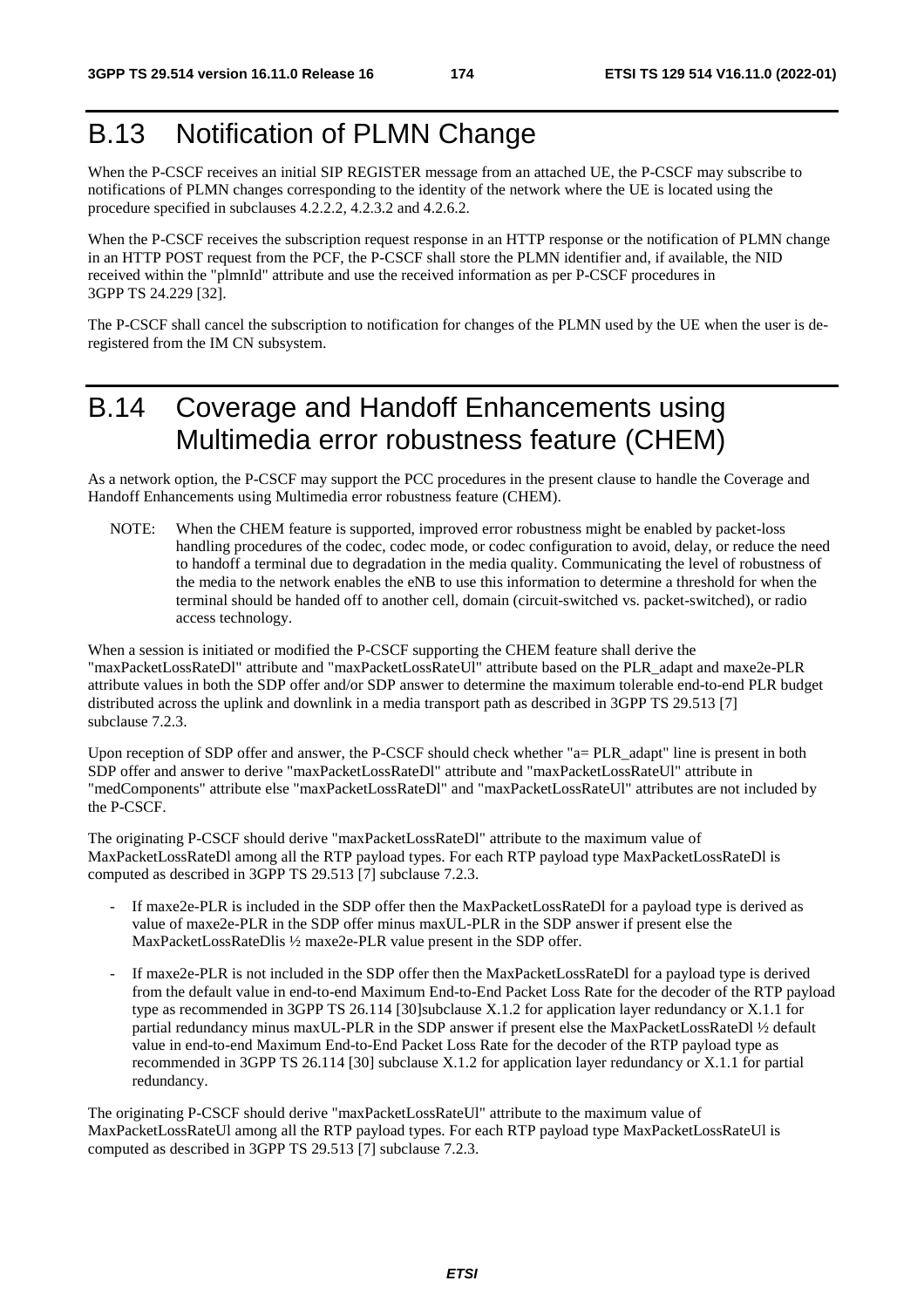- If maxe2e-PLR is included in the SDP answer then the MaxPacketLossRateUl for a payload type is derived as value of maxe2e-PLR in the SDP answer minus maxDL-PLR in the SDP answer if present else the MaxPacketLossRateUl is ½ maxe2e-PLR value present in the SDP answer.
- If maxe2e-PLR is not included in the SDP answer then the MaxPacketLossRateUl for a payload type is derived as the ½ default value in end-to-end Maximum End-to-End Packet Loss Rate for the decoder of the RTP payload type as recommended in 3GPP TS 26.114 [30] subclause X.1.2 for application layer redundancy or X.1.1 for partial redundancy.

The terminating P-CSCF should derive "maxPacketLossRateDl" attribute to the maximum value of MaxPacketLossRateDl among all the RTP payload types. For each RTP payload type MaxPacketLossRateDl is computed as described in 3GPP TS 29.513 [7] subclause 7.2.3.

- If maxe2e-PLR is included in the SDP answer then the MaxPacketLossRateDI for a payload type is derived as value of maxDL-PLR in the SDP answer if present else the MaxPacketLossRateDl is ½ maxe2e-PLR value present in the SDP answer.
- If maxe2e-PLR is not included in the SDP answer then the MaxPacketLossRateDl for a payload type is derived as the ½ default value in end-to-end Maximum End-to-End Packet Loss Rate for the decoder of the RTP payload type as recommended in 3GPP TS 26.114 [30] subclause X.1.2 for application layer redundancy or X.1.1 for partial redundancy.

The terminating P-CSCF should derive "maxPacketLossRateUl" attribute to the maximum value of MaxPacketLossRateUl among all the RTP payload types. For each RTP payload type MaxPacketLossRateUl is computed as described in 3GPP TS 29.513 [7] subclause 7.2.3.

- If maxe2e-PLR is included in the SDP offer then the MaxPacketLossRateUl for a payload type is derived as value of maxUL-PLR in the SDP answer if present else the MaxPacketLossRateUl is ½ maxe2e-PLR value present in the SDP offer.
- If maxe2e-PLR is not included in the SDP offer then the MaxPacketLossRateUl for a payload type is derived as the ½ default value in end-to-end Maximum End-to-End Packet Loss Rate for the decoder of the RTP payload type as recommended in 3GPP TS 26.114 [30] subclause X.1.2 for application layer redundancy or X.1.1 for partial redundancy.

# B.15 Handling of a FLUS session

If the P-CSCF receives a SIP request that requires provisioning of a service information to the PCF, the "FLUS" feature is supported and an SDP attribute "a=label:flus…" is included in one or more of the received SDP media descriptions, the P-CSCF shall provide the string after "a=label:" starting with "flus" within the "flusId" attribute for each affected media components within the "medComponents" attribute in the corresponding Npcf\_PolicyAuthorization service operation towards the PCF.

NOTE: During the first interaction with the PCF, the P-CSCF does not know if the "FLUS" feature is supported by the PCF. In this case the P-CSCF will include the information as if the feature is supported.

If additionally the P-CSCF receives the "a=3gpp-qos-hint" media-level SDP attribute in the SIP request, the P-CSCF shall provide the PCF with the "desMaxLatency" attribute and/or "desMaxLoss" attribute as described in 3GPP TS 29.513 [7], subclause 7.2.3.

Upon receiving the information from the P-CSCF and if the "FLUS" feature is supported, the PCF shall derive the QoS information as described in 3GPP TS 29.513 [7], subclause 7.3.3.

## B.16 QoS hint support for data channel media

If the P-CSCF receives a SIP request that requires provisioning of a service information to the PCF, the QoSHint feature is supported and an SDP attribute "a=3gpp-qos-hint" is included in one or more of the received data channel media descriptions, the P-CSCF may provide the "desMaxLatency" attribute and/or "desMaxLoss" attribute for each affected application media component within the "medComponents" attribute in the corresponding Npcf\_PolicyAuthorization service operation towards the PCF.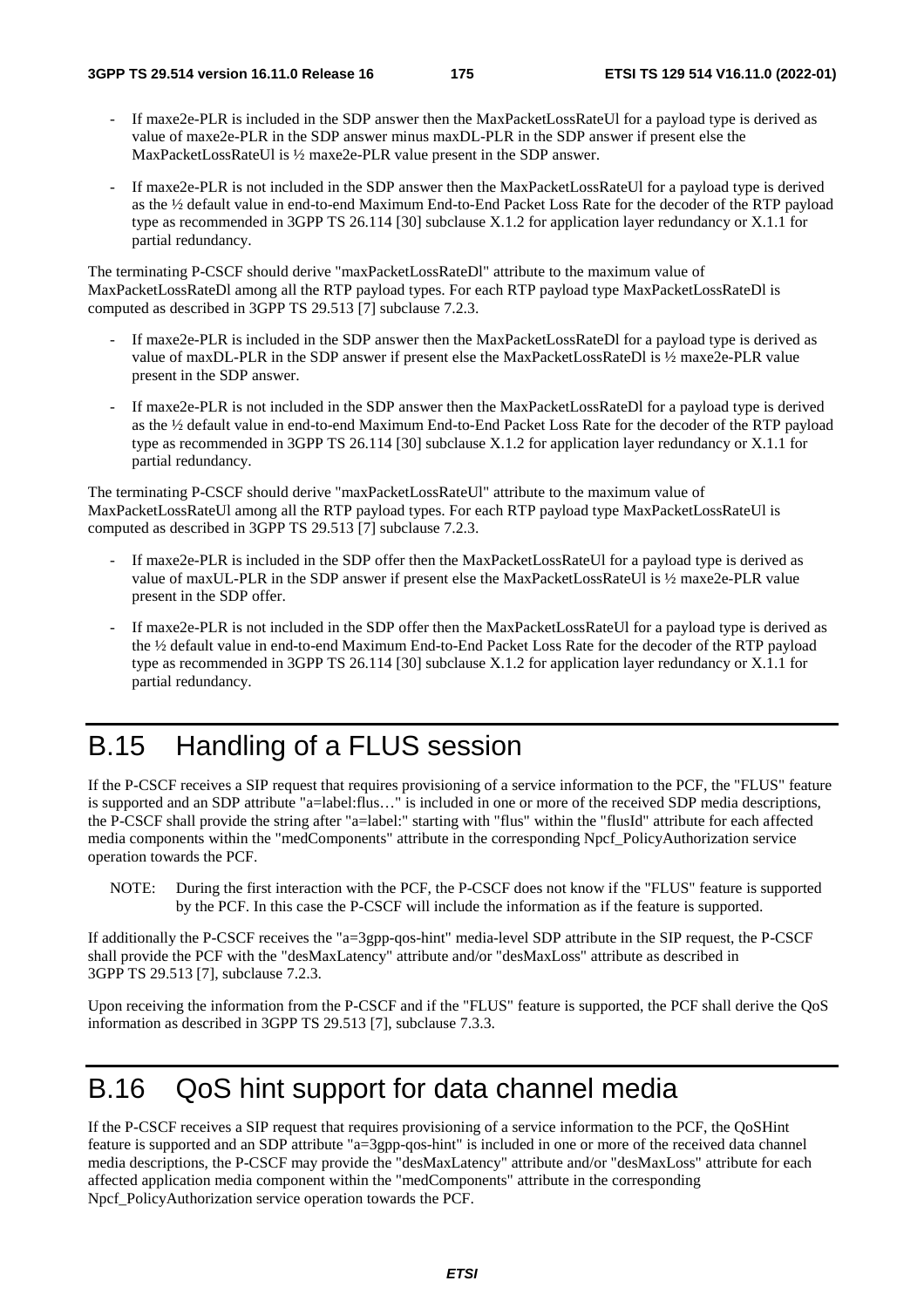NOTE: During the first interaction with the PCF, the P-CSCF does not know if the QoSHint feature is supported by the PCF. In this case the P-CSCF will include the information as if the feature is supported.

Upon receiving the information from the P-CSCF and if the QoSHint feature is supported, the PCF shall derive the QoS information as described in 3GPP TS 29.513 [7], subclause 7.3.3.

## B.17 Handling of MPS Session

When the P-CSCF receives an authorised Resource-Priority header field or when the P-CSCF adds a temporarily authorised Resource-Priority header field containing an appropriate namespace and priority value in SIP signaling, and recognizes the need for priority treatment as specified in 3GPP TS 24.229 [32], and the "IMS\_SBI" feature is supported, the P-CSCF shall include the "mpsId" attribute and the "resPrio" attribute in the corresponding Npcf PolicyAuthorization service operation towards the PCF. The "mpsId" attribute shall contain the national variant for MPS service name indicating an MPS session. The "resPrio" attribute shall be determined based on the resource value received in the "wps" namespace of the SIP Resource-Priority header field, and shall be included at "AppSessionContextReqData" data type level as well as the "MediaComponent" data type level. The "resPrio" attribute shall be populated with a default value if the priority value is unknown.

- NOTE 1: Various mechanisms can be applied to recognize the need for priority treatment in the P-CSCF (e.g., based on the dialled digits), according to national regulation and network configuration, as stated in 3GPP TS 24.229 [32].
- NOTE 2: Highest user priority level (lowest numerical resource value of the SIP Resource-Priority header field) is mapped to the highest enumerated value of the "resPrio" attribute.

If the P-CSCF supports the SBI Message Priority mechanism for an MPS session, the P-CSCF shall include the "3gpp-Sbi-Message-Priority" custom HTTP header with a priority value based on the value of the "resPrio" attribute. The highest "resPrio" value is mapped to the corresponding lowest value of the "3gpp-Sbi-Message-Priority" custom HTTP header.

Upon reception of a request that requires MPS treatment, the PCF shall derive the PCC rules corresponding to the MPS session, as appropriate. The PCF shall take specific actions on the corresponding PDU session to ensure that the MPS session is prioritized, as described in 3GPP TS 29.512 [8], subclause 4.2.6.2.12.3.

When the P-CSCF detects that the MPS session has ended, the P-CSCF deletes in the PCF the "Individual Application Session Context" resource corresponding to the MPS session. The PCF shall delete the PCC rules corresponding to the MPS session and shall revoke the actions related to the prioritization of the MPS session in the corresponding PDU session, as described in 3GPP TS 29.512 [8], subclause 4.2.6.2.12.3.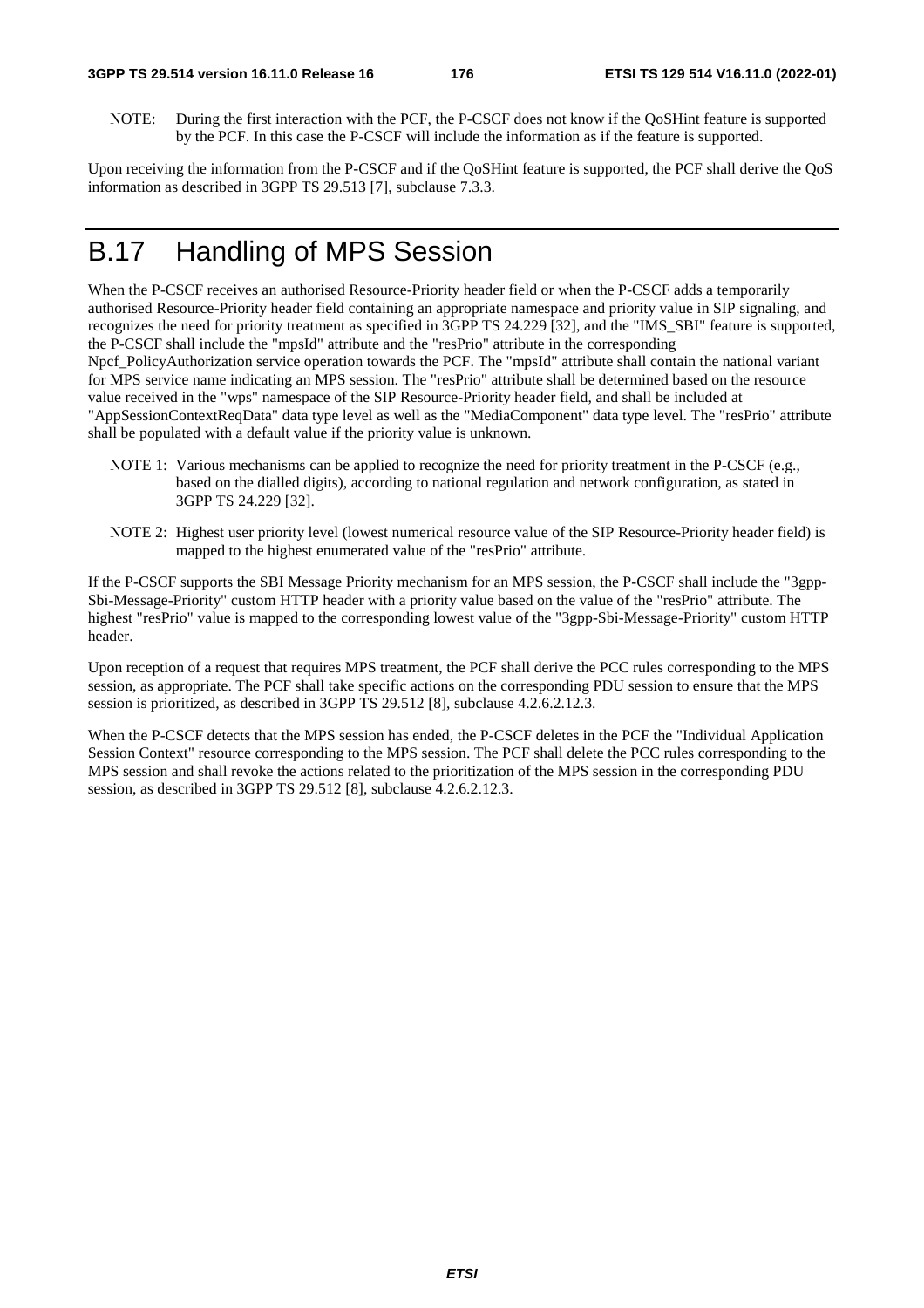## Annex C (normative): Flow identifiers: Format definition and examples

## C.1 Format of a flow identifier

### C.1.1 General

A flow identifier is expressed as a 2-tuple as follows:

 <The ordinal number of the position of the media component description in the SDI. The ordinal number of the IP flow(s) within the media component description assigned in the order of increasing downlink port numbers as detailed below.>

where both are numbered starting from 1. The encoding of the flow identifier is as indicated in 3GPP TS 24.008 [36].

The rules for the allocation of flow identifiers to IP flows are defined in 3GPP TS 29.214 [20], Annex B.1.1. Derivation of flow identifiers from SDP are described in 3GPP TS 29.214 [20], Annex B.1.2, and examples are covered in 3GPP TS 29.214 [20], Annex B2, B3, B4 and B5.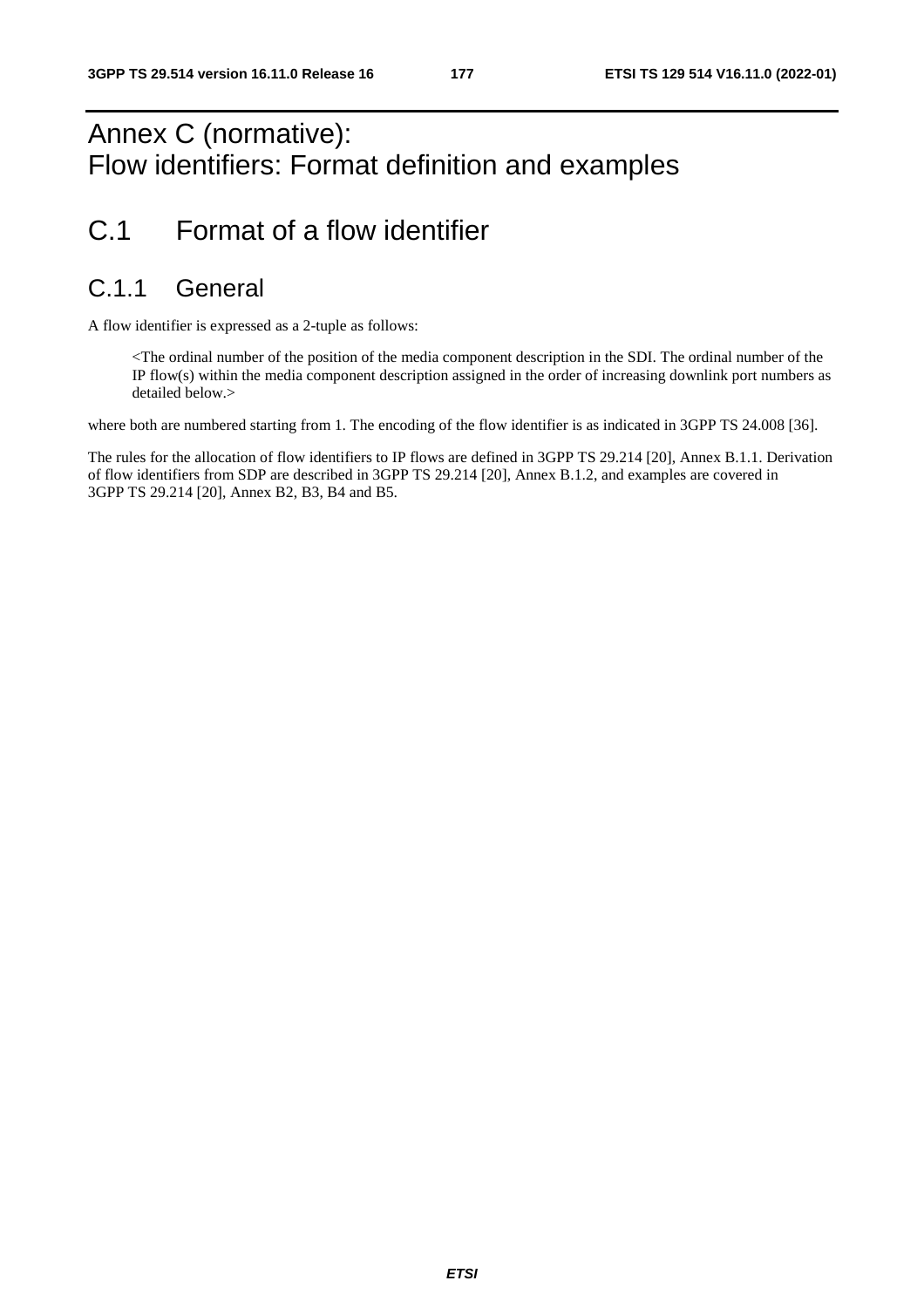## Annex D (normative): Wireless and wireline convergence access support

### D.1 Scope

This annex provides the stage 3 definition of the Policy Authorization Service for wireless and wireline convergence access support for 5GS.

The stage 2 definition and procedures of the Policy Authorization Service for wireless and wireline convergence access support for 5GS are contained in 3GPP TS 23.316 [44].

# D.2 Npcf\_PolicyAuthorization Service

### D.2.1 Service Description

#### D.2.1.1 Overview

The overview defined in subclause 4.1.1 applies with the exception that the UE is replaced by the 5G-RG and the W-AGF, which is acting as a UE towards the 5GC on behalf of the FN-RG.

#### D.2.1.2 Service Architecture

The service architecture defined in subclause 4.1.2 applies.

#### D.2.1.3 Network Functions

#### D.2.1.3.1 Policy Control Function (PCF)

The PCF functionality defined in subclause 4.1.3.1 shall apply with the following modifications for W-5GAN and for the Npcf\_PolicyAuthorization service:

- The 5G-RG and the W-AGF, acting as a UE towards the 5GC on behalf of the FN-RG, replace the UE.
- The PCF provides Policy Authorization as described in this Annex.

#### D.2.1.3.2 NF Service Consumers

The AF functionality defined in subclause 4.1.3.2 shall apply with the following exceptions for the traffic of a PDU session over wireline access:

- Indication that the QoS targets can no longer (or can again) be guaranteed does not apply.
- Invocation of Multimedia Priority Services does not apply in this release of the specification.
- Indication of PLMN change does not apply.
- Indication of TSN 5GS Bridge Information does not apply.
- Reporting RAN/NAS Release Cause over wireline does not apply.
- The Maximum Packet Loss Rate for UL and DL is not forwarded to the wireline access. CHEM feature does not apply.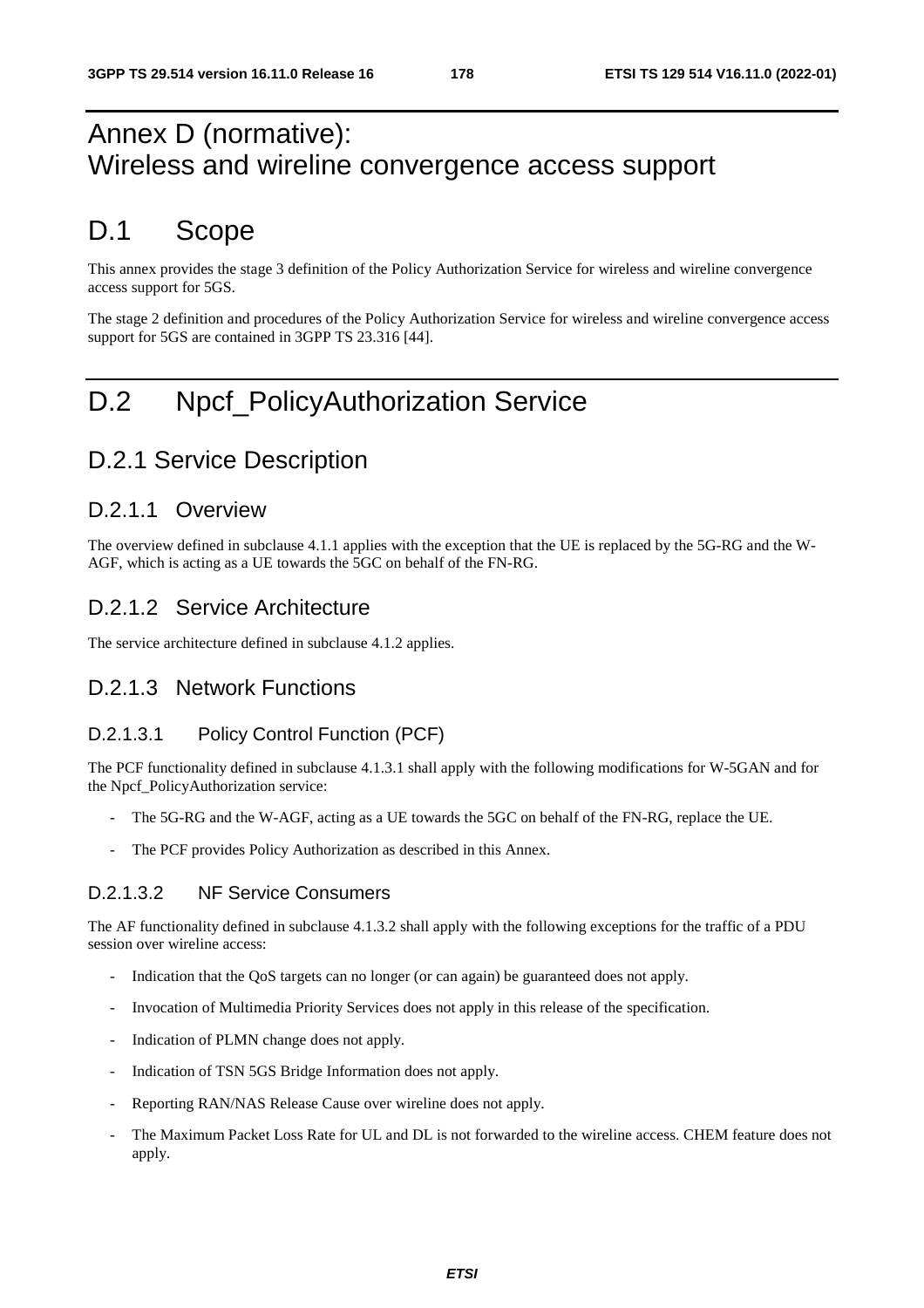### D.3 Service Operations

### D.3.1 Introduction

Service procedures covered in subclause 4.2.1 shall apply.

### D.3.2 Npcf PolicyAuthorization Create Service Operation

#### D.3.2.1 General

The procedures specified in subclause 4.2.2 shall apply with the following differences:

- Subscriptions to notifications of Service Data Flow QoS targets are not supported. Subclause 4.2.2.6 does not apply for the traffic of a PDU session over wireline access.
- Invocation of Multimedia Priority Services is not supported. Subclause 4.2.2.12 does not apply for the traffic of a PDU session over wireline access.
- The PEI that may be returned as available user information within the "ueIds" attribute described in subclause 4.2.2.18 shall have one of the following representations:
	- i. When the UE supports only wireline access, the PEI shall be a MAC address.
	- ii. When the UE supports at least one 3GPP access technology, the PEI shall be the allocated IMEI or IMEISV.
- Subscription and notification of PLMN change does not apply for the traffic of a PDU session over wireline access.
- Indication of TSN 5GS Bridge Information does not apply. Subclauses 4.2.2.24, 4.2.2.25 and 4.2.2.31 do not apply.
- The Maximum Packet Loss Rate for UL and DL is not forwarded to the wireline access. Subclause 4.2.2.28, Support of CHEM feature, does not apply for the traffic of a PDU session over wireline access.
- When the AF subscribes to the Access Type Change event, the event is met, and the 5G-RG or FN-RG is connected to the 5GC via wireline access, the reported wireline transmission technology is encoded in the "ratType" attribute, within either the EventsNotification data type or the AdditionalAccessInfo data type, as applicable.

### D.3.3 Npcf\_PolicyAuthorization\_Update Service Operation

#### D.3.3.1 General

The procedures specified in subclause 4.2.3 shall apply with the following differences:

- Subscriptions to notifications of Service Data Flow QoS targets are not supported. Subclause 4.2.3.6 does not apply for the traffic of a PDU session over wireline access.
- Invocation of Multimedia Priority Services is not supported. Subclause 4.2.3.12 does not apply for the traffic of a PDU session over wireline access.
- Subscription and notification of PLMN change does not apply for the traffic of a PDU session over wireline access.
- Indication of TSN 5GS Bridge Information does not apply. Subclauses 4.2.3.24, and 4.2.3.25 do not apply.
- The Maximum Packet Loss Rate for UL and DL is not forwarded to the wireline access. Subclause 4.2.3.27, Support of CHEM feature, does not apply for the traffic of a PDU session over wireline access.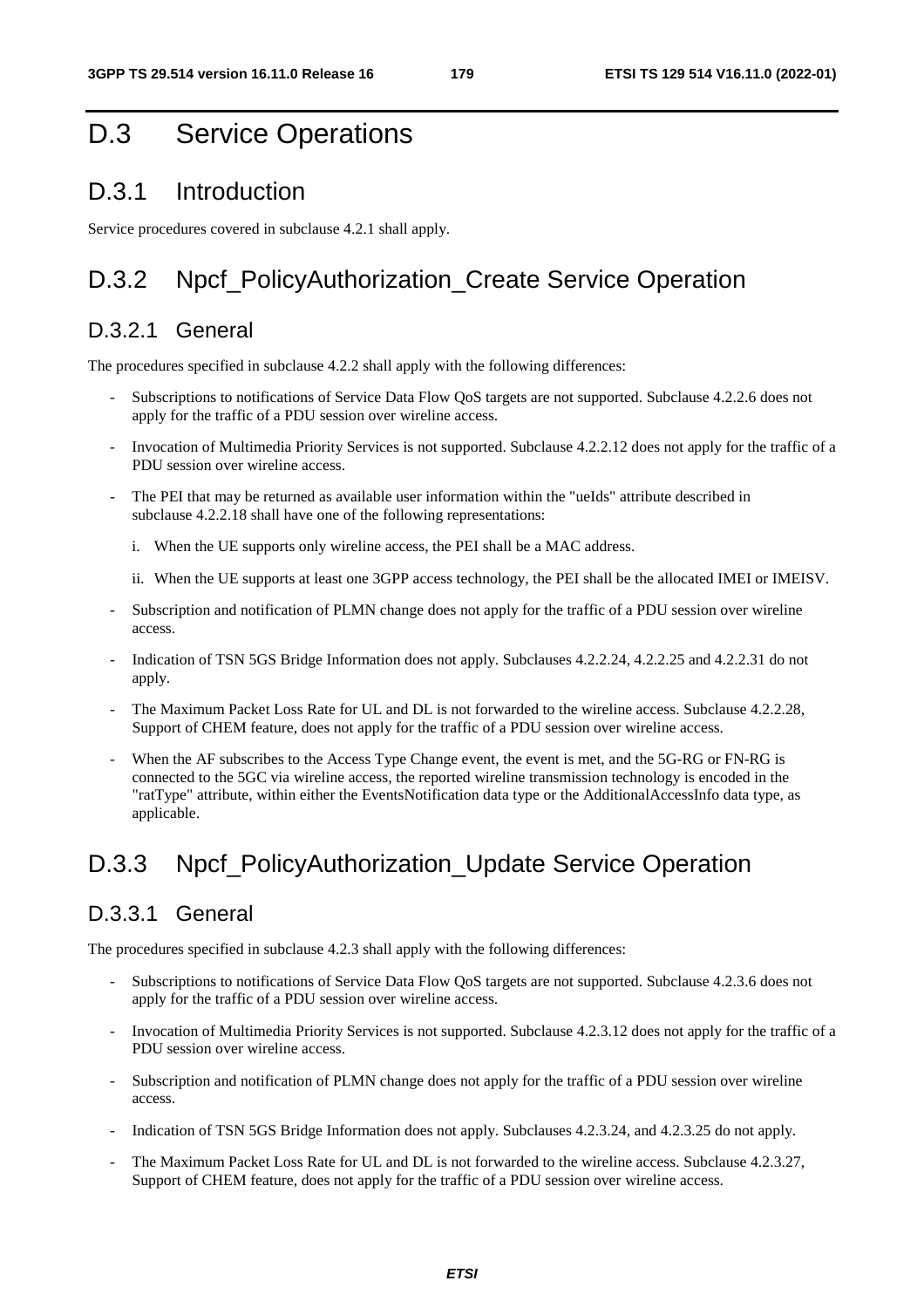When the AF subscribes to the Access Type Change event, the event is met, and the 5G-RG or FN-RG is connected to the 5GC via wireline access, the reported wireline transmission technology is encoded in the "ratType" attribute, within either the EventsNotification data type or the AdditionalAccessInfo data type, as applicable.

## D.3.4 Npcf\_PolicyAuthorization\_Delete Service Operation

#### D.3.4.1 General

The procedures specified in subclause 4.2.4 shall apply with the following differences:

- When the report of access network information described in subclause 4.2.4.6 includes the user location information, the "n3gaLocation" attribute shall be included in the "ueLoc" attribute and shall encode:
	- a) if the UE connects via W-5GBAN access:
		- shall encode the Global Line Identifier in the "gli" attribute; and
		- may include the "w5gbanLineType" attribute to indicate whether the W-5GBAN access is DSL or PON; or
	- b) if the UE connects via W-5GCAN access, the HFC Node Identifier in the "hfcNodeId" attribute.
- Reporting RAN/NAS Release Cause over wireline does not apply. Subclause 4.2.4.10 does not apply.

## D.3.5 Npcf\_PolicyAuthorization\_Notify Service Operation

#### D.3.5.1 General

The procedures specified in subclause 4.2.5 shall apply with the following differences:

- Subscriptions to notifications of Service Data Flow QoS targets are not supported. Subclause 4.2.5.4 does not apply for the traffic of a PDU session over wireline access.
- Invocation of Multimedia Priority Services is not supported. Subclause 4.2.4.5 does not apply for the traffic of a PDU session over wireline access.
- When the report of access network information described in subclause 4.2.5.11 includes the user location information, the "n3gaLocation" attribute shall be included in the "ueLoc" attribute and shall encode:
	- a) if the UE connects via W-5GBAN access:
		- shall encode the Global Line Identifier in the "gli" attribute; and
		- may include the "w5gbanLineType" attribute to indicate whether the W-5GBAN access is DSL or PON; or
	- b) if the UE connects via W-5GCAN access, the HFC Node Identifier in the "hfcNodeId" attribute.
- Notification of PLMN changes does not apply for the traffic of a PDU session over wireline access.
- Indication of TSN 5GS Bridge Information does not apply. Subclauses 4.2.5.13 and 4.2.5.16 do not apply.
- Reporting RAN/NAS Release Cause over wireline does not apply. Subclauses 4.2.5.5 and 4.2.5.10 do not apply.
- When the 5G-RG or FN-RG connects to the 5GC via W-5GAN, and the Access Type Change event is met, the reported wireline transmission technology is encoded in the "ratType" attribute, within either the EventsNotification data type or the AdditionalAccessInfo data type, as applicable.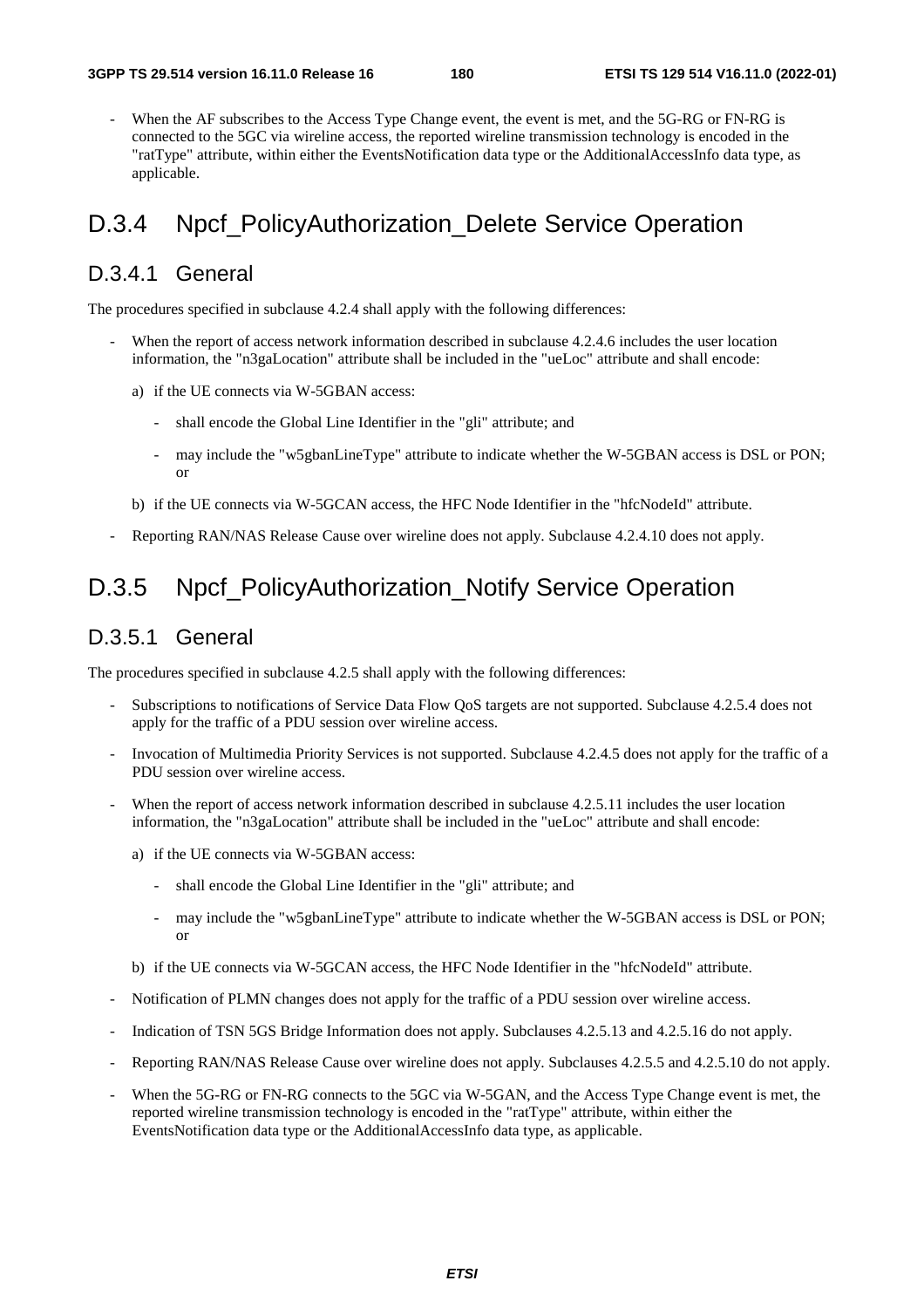## D.3.6 Npcf PolicyAuthorization Subscribe Service Operation

#### D.3.6.1 General

The procedures specified in subclause 4.2.6 shall apply with the following differences:

- When the AF subscribes to the Access Type Change event, the event is met, and the 5G-RG or FN-RG is connected to the 5GC via wireline access, the reported wireline transmission technology is encoded in the "ratType" attribute, within either the EventsNotification data type or the AdditionalAccessInfo data type, as applicable.
- Subscription to PLMN change does not apply for the traffic of a PDU session over wireline access.

## D.3.7 Npcf\_PolicyAuthorization\_Unsubscribe Service Operation

### D.3.7.1 General

The procedures specified in subclause 4.2.7 shall apply.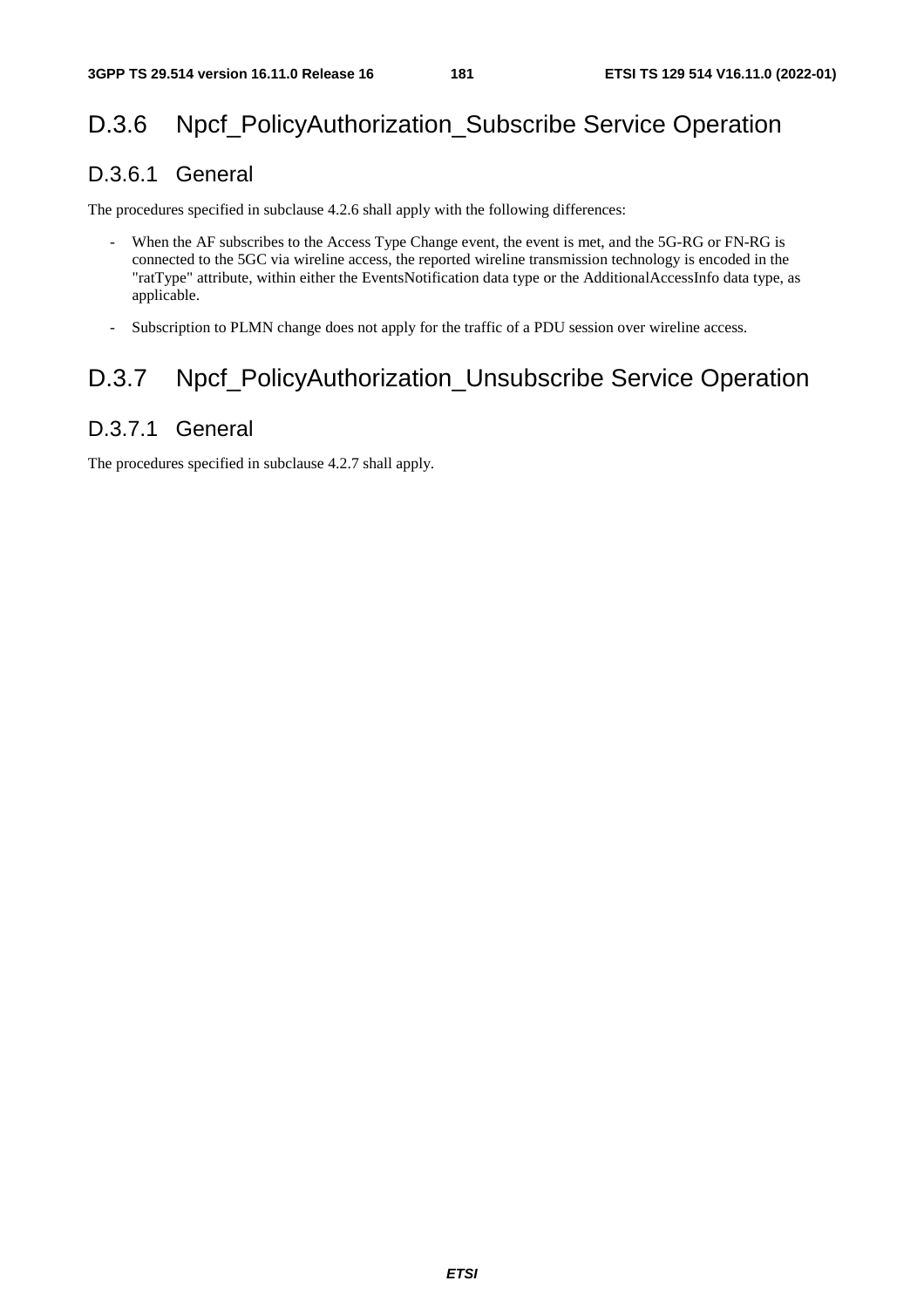Annex E (informative): Change history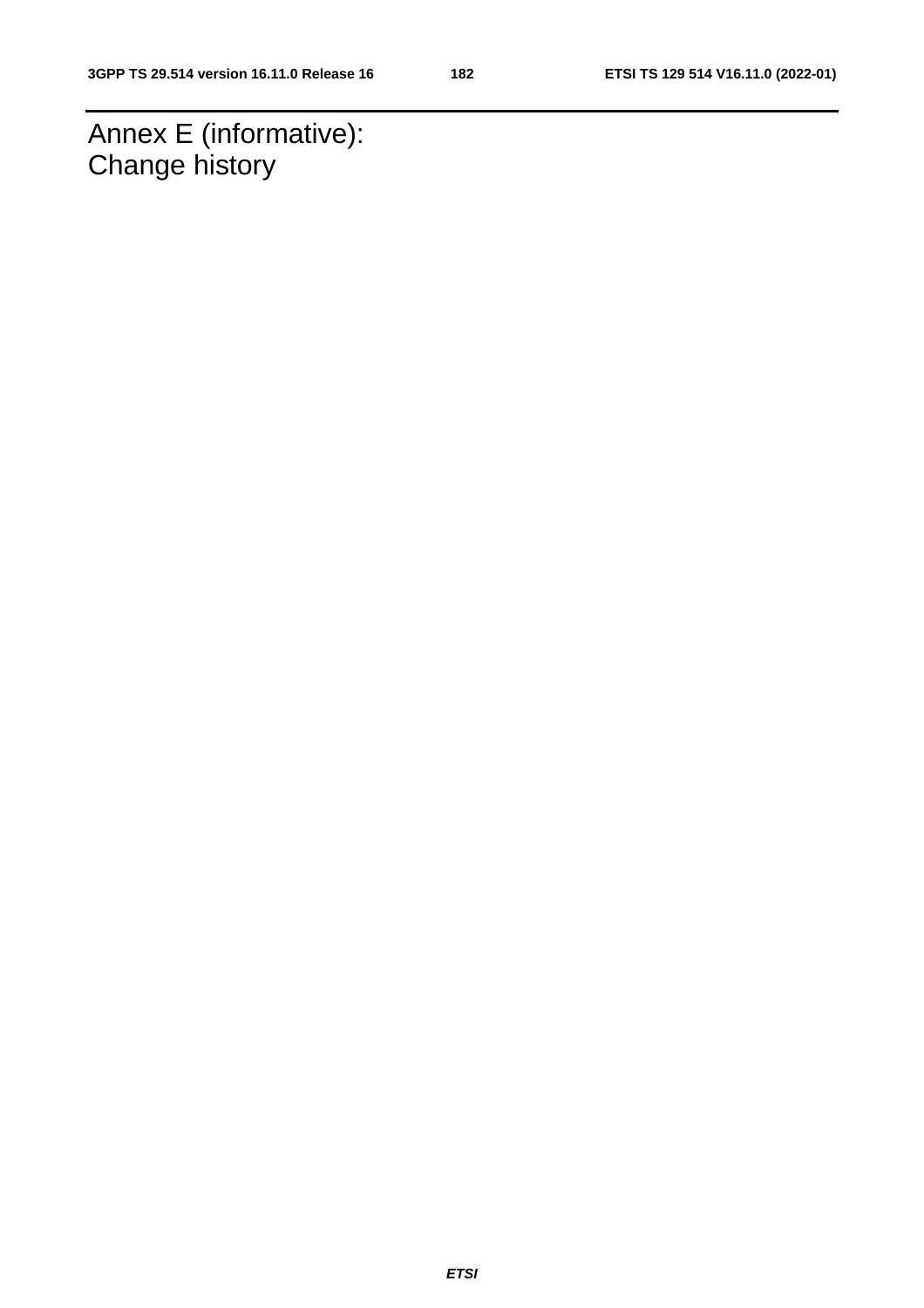|                    | <b>Change history</b> |                 |           |                           |                |                                                                   |                  |
|--------------------|-----------------------|-----------------|-----------|---------------------------|----------------|-------------------------------------------------------------------|------------------|
| <b>Date</b>        | TSG#                  | <b>TSG Doc.</b> | <b>CR</b> | <b>Rev</b>                | Cat            | Subject/Comment                                                   | <b>New</b>       |
|                    |                       |                 |           |                           |                |                                                                   | version          |
| 2017-10            |                       |                 |           |                           |                | TS skeleton of Policy Authorization Service specification         | 0.0.0            |
| 2017-03            | CT3#92                |                 |           |                           |                | Inclusion of pCRs agreed during CT3#92                            | 0.1.0            |
| 2018-01            | CT3#94                |                 |           |                           |                | Inclusion of documents agreed in CT3#94:                          | 0.2.0            |
|                    |                       |                 |           |                           |                | C3-180036, C3-180038, C3-180212, C3-180213,                       |                  |
|                    |                       |                 |           |                           |                | C3-180214, C3-180217, C3-180218, C3-180243,                       |                  |
|                    |                       |                 |           |                           |                | C3-180313, C3-180314, C3-180315, C3-180316.                       |                  |
| 2018-03            | CT3#95                |                 |           |                           |                | Inclusion of documents agreed in CT3#95:                          | 0.3.0            |
|                    |                       |                 |           |                           |                | C3-181229, C3-181338, C3-181231, C3-181232, C3-                   |                  |
|                    | CT3#96                |                 |           |                           |                | 181339, C3-181323<br>Inclusion of documents agreed in CT3#96:     |                  |
| 2018-04            |                       |                 |           |                           |                | C3-182057, C3-182333, C3-182235, C3-182334,                       | 0.4.0            |
|                    |                       |                 |           |                           |                | C3-182474, C3-182336, C3-182337, C3-182338,                       |                  |
|                    |                       |                 |           |                           |                | C3-182339, C3-182245, C3-182475, C3-182247,                       |                  |
|                    |                       |                 |           |                           |                | C3-182248, C3-182249, C3-182250, C3-182251                        |                  |
| 2018-06            | CT3#97                |                 |           |                           |                | Inclusion of documents agreed in CT3#97:                          | 0.5.0            |
|                    |                       |                 |           |                           |                | C3-183220, C3-183222, C3-183230, C3-183233,                       |                  |
|                    |                       |                 |           |                           |                | C3-183234, C3-183239, C3-183281, C3-183300,                       |                  |
|                    |                       |                 |           |                           |                | C3-183301, C3-183517, C3-183518, C3-183520,                       |                  |
|                    |                       |                 |           |                           |                | C3-183521, C3-183522, C3-183523, C3-183524,                       |                  |
|                    |                       |                 |           |                           |                | C3-183525, C3-183526, C3-183577, C3-183579,                       |                  |
|                    |                       |                 |           |                           |                | C3-183580, C3-183581, C3-183582, C3-183583,                       |                  |
|                    |                       |                 |           |                           |                | C3-183584, C3-183585, C3-183586, C3-183587,                       |                  |
|                    |                       |                 |           |                           |                | C3-183588, C3-183589, C3-183590, C3-183591,                       |                  |
|                    |                       |                 |           |                           |                | C3-183592, C3-183820, C3-183821, C3-183822,                       |                  |
|                    |                       |                 |           |                           |                | C3-183879, C3-183882.                                             |                  |
| 2018-06            | CT#80                 |                 |           |                           |                | TS sent to plenary for approval                                   | 1.0.0            |
| 2018-06<br>2018-09 | CT#80<br>CT#81        | CP-182015 0001  |           | $\boldsymbol{2}$          | $\mathsf F$    | TS approved by plenary<br>DNAI change notification type           | 15.0.0<br>15.1.0 |
| $2018 - 09$        | CT#81                 | CP-182015 0002  |           | $\mathbf{1}$              | $\mathsf F$    | Definition of FlowStatus data type                                | 15.1.0           |
| 2018-09            | CT#81                 | CP-182015 0003  |           | $\overline{\mathbf{c}}$   | $\overline{F}$ | Temporal validity update                                          | 15.1.0           |
| 2018-09            | CT#81                 | CP-182015       | 0004      |                           | F              | Modification of Traffic Routing Information provided at AF        | 15.1.0           |
|                    |                       |                 |           |                           |                | session level                                                     |                  |
| 2018-09            | CT#81                 | CP-182015 0005  |           | $\mathbf{1}$              | $\mathsf F$    | Missing AF Transaction Identifier                                 | 15.1.0           |
| 2018-09            | CT#81                 | CP-182015 0006  |           | $\overline{c}$            | B              | Solution to IPv4 overlapping                                      | 15.1.0           |
| 2018-09            | CT#81                 | CP-182015 0007  |           | $\overline{2}$            | B              | Subscription and notification of resources allocation             | 15.1.0           |
|                    |                       |                 |           |                           |                | outcome, data model                                               |                  |
| 2018-09            | CT#81                 | CP-182015       | 0008      | 1                         | B              | Subscription to resources allocation outcome, service             | 15.1.0           |
|                    |                       |                 |           |                           |                | procedures                                                        |                  |
| 2018-09            | CT#81                 | CP-182101       | 0009      | 3                         | $\overline{B}$ | Notification of resource allocation outcome, service              | 15.1.0           |
|                    |                       |                 |           |                           |                | procedures                                                        |                  |
| 2018-09            | CT#81                 | CP-182015       | 0010      | $\overline{c}$            | B              | Subscription and notification of out of credit events, data       | 15.1.0           |
|                    |                       |                 |           |                           |                | model                                                             |                  |
| 2018-09            | CT#81                 | CP-182015       | 0011      | $\mathbf{1}$              | $\sf B$        | Subscription to out of credit notification, service<br>procedures | 15.1.0           |
| 2018-09            | CT#81                 | CP-182015       | 0012      | $\ensuremath{\mathsf{3}}$ | B              | Out of credit notification, service procedures                    | 15.1.0           |
| 2018-09            | CT#81                 | CP-182015       | 0013      | $\mathbf{1}$              | F              | References to Data Types defined in 5G Technical                  | 15.1.0           |
|                    |                       |                 |           |                           |                | Specifications                                                    |                  |
| 2018-09            | CT#81                 | CP-182015       | 0014      | $\mathbf{1}$              | $\mathsf F$    | Removal of error                                                  | 15.1.0           |
|                    |                       |                 |           |                           |                | UNAUTHORIZED_TRAFFIC_ROUTING_REQUEST                              |                  |
| 2018-09            | CT#81                 | CP-182015       | 0015      | 3                         | F              | OpenAPI corrections                                               | 15.1.0           |
| 2018-09            | CT#81                 | CP-182015 0016  |           | $\mathbf{1}$              | $\overline{F}$ | Description of Structured data types                              | 15.1.0           |
| 2018-08            | CT#81                 | CP-182015 0017  |           |                           | F              | Correction on TemporalValidity                                    | 15.1.0           |
| 2018-08            | CT#81                 | CP-182015 0018  |           | $\overline{\mathbf{c}}$   | $\mathsf F$    | Resource structure presentation                                   | 15.1.0           |
| 2018-08            | CT#81                 | CP-182015 0019  |           |                           | $\overline{F}$ | Corrections related to Feature negotiation                        | 15.1.0           |
| 2018-08            | CT#81                 | CP-182040       | 0020      | $\mathbf 1$               | $\overline{F}$ | Cardinality of optional arrays and maps                           | 15.1.0           |
| 2018-08            | $\overline{C}$ T#81   | CP-182015       | 0021      |                           | $\mathsf F$    | Application Error: SUBSCRIPTION_NOT_FOUND                         | 15.1.0           |
| 2018-08            | CT#81                 | CP-182015       | 0022      | $\overline{2}$            | F              | Completion and clarification of non-3GPP access location          | 15.1.0           |
|                    |                       |                 |           |                           |                | information                                                       |                  |
| 2018-08            | CT#81                 | CP-182015       | 0023      | $\mathbf{1}$              | $\sf B$        | <b>Support of Priority Services</b>                               | 15.1.0           |
| 2018-08            | CT#81                 | CP-182015 0024  |           | $\overline{3}$            | $\overline{F}$ | Correction of PRA information                                     | 15.1.0           |
| 2018-08            | CT#81                 | CP-182015 0025  |           | $\mathbf 1$               | $\mathsf F$    | Updates in clause 4.2.6.3 to detail session binding               | 15.1.0           |
| 2018-08            | CT#81                 | CP-182100       | 0026      | $\overline{2}$            | B              | Support of content versioning for a media component,              | 15.1.0           |
|                    |                       |                 |           |                           |                | service procedures                                                |                  |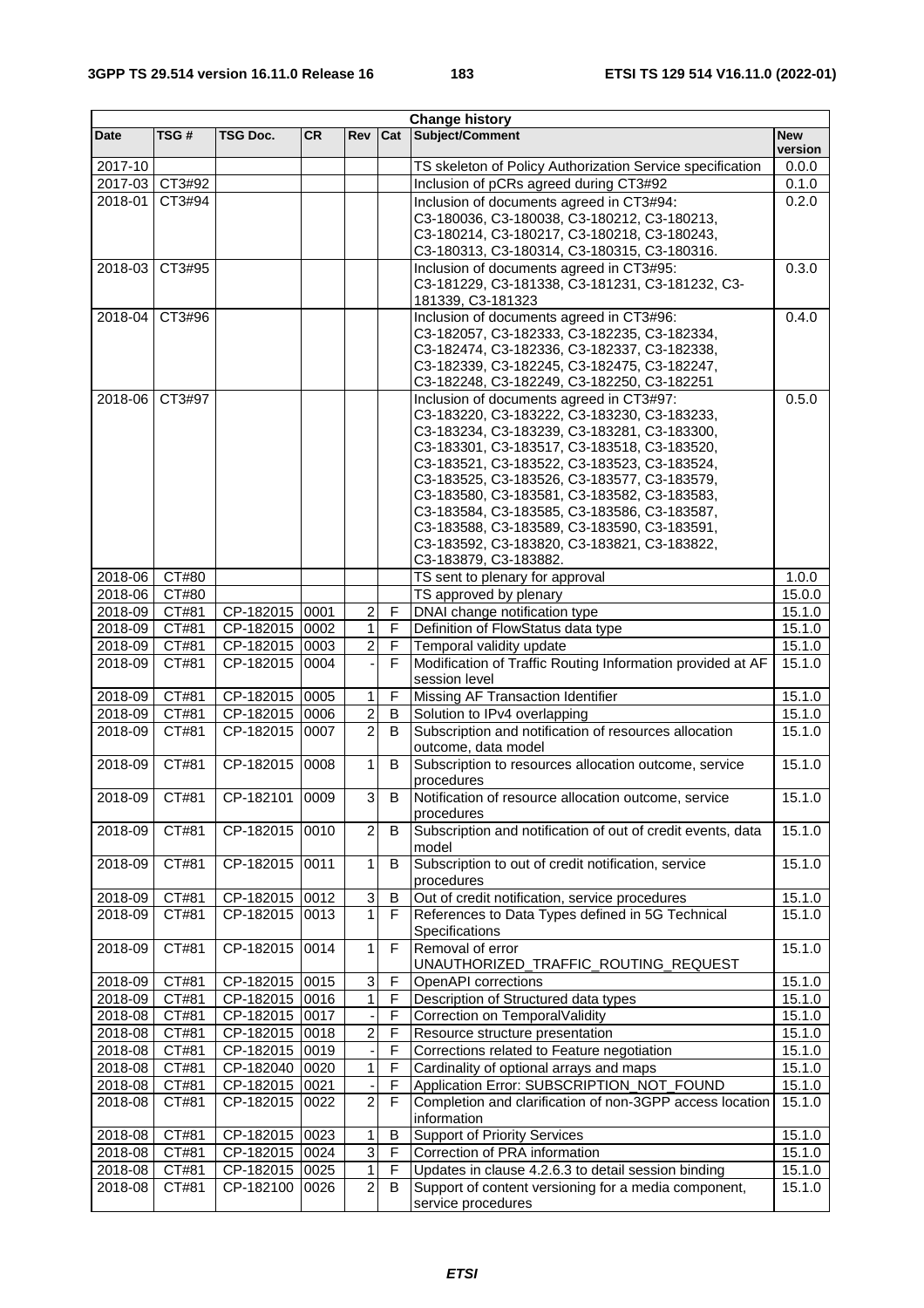| 2018-08       | CT#81 | CP-182015 0027 |      |                          | В                       | Support of content versioning for a media component,<br>data model                  | 15.1.0 |
|---------------|-------|----------------|------|--------------------------|-------------------------|-------------------------------------------------------------------------------------|--------|
| 2018-08       | CT#81 | CP-182103      | 0028 | $\overline{c}$           | B                       | Updates of QoS Notification Control description and data<br>model                   | 15.1.0 |
| 2018-08       | CT#81 | CP-182015      | 0029 | $\overline{\mathbf{c}}$  | B                       | Requested Service Temporarily not authorized                                        | 15.1.0 |
| 2018-08       | CT#81 | CP-182102      | 0030 | $\overline{2}$           | B                       | Support of notification of content version during service<br>data flow deactivation | 15.1.0 |
| 2018-08       | CT#81 | CP-182015 0031 |      | $\mathbf{1}$             | F                       | Transfer of RouteToLocation Data Type to TS 29.571                                  | 15.1.0 |
| 2018-08       | CT#81 | CP-182015      | 0032 | $\overline{c}$           | F                       | Addition of FlowUsage Information                                                   | 15.1.0 |
| 2018-08       | CT#81 | CP-182015      | 0033 | $\overline{\phantom{a}}$ | F                       | Correction of evsNotif attribute                                                    | 15.1.0 |
| 2018-08       | CT#81 | CP-182015      | 0034 | 1                        | F                       | Completing definition of re-used data types                                         | 15.1.0 |
| 2018-08       | CT#81 | CP-182015 0035 |      |                          | F                       | Correction of AppSessionContextReqData                                              | 15.1.0 |
| 2018-08 CT#81 |       | CP-182015 0036 |      | $\overline{\phantom{a}}$ | F                       | Correction of evNotif array attribute                                               | 15.1.0 |
| 2018-08       | CT#81 | CP-182015      | 0037 |                          | F                       | Removal of Editor's note in subclause 5.6.2.6                                       | 15.1.0 |
| 2018-08 CT#81 |       | CP-182015      | 0038 |                          | $\overline{\mathsf{F}}$ | Corrections on TosTrafficClass data type                                            | 15.1.0 |
|               |       |                |      |                          | F                       |                                                                                     |        |
| 2018-12 CT#82 |       | CP-183205      | 0043 |                          |                         | Usage of EventsSubscReqData data type                                               | 15.2.0 |
| 2018-12 CT#82 |       | CP-183205      | 0044 |                          | F                       | Reference update: RFC 7396                                                          | 15.2.0 |
| 2018-12 CT#82 |       | CP-183205      | 0045 |                          | F                       | Supported content types                                                             | 15.2.0 |
| 2018-12       | CT#82 | CP-183205      | 0046 |                          | F                       | Update of sponsored data connectivity indication                                    | 15.2.0 |
| 2018-12 CT#82 |       | CP-183205      | 0047 | 3                        | F                       | Npcf_PolicyAuthorization API Authorization based on<br>OAuth <sub>2</sub>           | 15.2.0 |
| 2018-12 CT#82 |       | CP-183205      | 0050 | $\mathbf{1}$             | F                       | Removal of references to 3GPP TS 29.508                                             | 15.2.0 |
| 2018-12 CT#82 |       | CP-183205      | 0051 | $\mathbf{1}$             | F                       | Correction of 404 error                                                             | 15.2.0 |
| 2018-12 CT#82 |       | CP-183205      | 0052 |                          | F                       | Corrections on Spatial Validity in OpenAPI                                          | 15.2.0 |
| 2018-12 CT#82 |       | CP-183125      | 0053 | $\overline{2}$           | F                       | Corrections on Data Types                                                           | 15.2.0 |
| 2018-12 CT#82 |       | CP-183205      | 0054 | 5                        | F                       | Adding "nullable" property to OpenAPI definitions of data<br>types                  | 15.2.0 |
| 2018-12 CT#82 |       | CP-183205      | 0055 |                          | F                       | Correction of figure 4.2.4.2-1 to include 204 status code                           | 15.2.0 |
| 2018-12 CT#82 |       | CP-183125      | 0056 | $\mathbf 1$              | F                       | Corrections on OpenAPI file                                                         | 15.2.0 |
| 2018-12 CT#82 |       | CP-183205      | 0058 |                          | F                       | Adding the externalDocs field in the OpenAPI                                        | 15.2.0 |
| 2018-12 CT#82 |       | CP-183205      | 0059 |                          | F                       | Default value for apiRoot                                                           | 15.2.0 |
| 2018-12 CT#82 |       | CP-183205      | 0060 |                          | F                       | Incorrect references                                                                | 15.2.0 |
| 2018-12 CT#82 |       |                |      | $\mathbf 1$              | F                       |                                                                                     |        |
|               |       | CP-183205      | 0061 |                          | F                       | OpenAPI: HTTP status codes alignment                                                | 15.2.0 |
| 2018-12 CT#82 |       | CP-183205      | 0062 |                          | F                       | OpenAPI: usage of the "tags" keyword                                                | 15.2.0 |
| 2018-12 CT#82 |       | CP-183205      | 0063 |                          |                         | Presence conditions in OpenAPI file                                                 | 15.2.0 |
| 2018-12 CT#82 |       | CP-183205      | 0064 |                          | F                       | Location header field in OpenAPI                                                    | 15.2.0 |
| 2018-12 CT#82 |       | CP-183205      | 0065 |                          | F                       | Correction of resource URIs                                                         | 15.2.0 |
| 2018-12       | CT#82 | CP-183205      | 0066 | 1                        | F                       | New data type for subscriptions to UP Path management<br>events                     | 15.2.0 |
| 2018-12 CT#82 |       | CP-183205      | 0067 | $\overline{2}$           | F                       | Mandatory traffic routing information for AF influence on<br>traffic routing        | 15.2.0 |
| 2018-12 CT#82 |       | CP-183205      | 0068 |                          | $\overline{F}$          | Incorrect use of Link data type                                                     | 15.2.0 |
| 2018-12 CT#82 |       | CP-183125      | 0069 |                          | F                       | Corrections on QNC trigger name                                                     | 15.2.0 |
| 2018-12       | CT#82 | CP-183205      | 0070 | $\overline{1}$           | $\overline{\mathsf{F}}$ | <b>Miscellaneous Corrections</b>                                                    | 15.2.0 |
| 2018-12       | CT#82 | CP-183205      | 0071 |                          | F                       | Removal of SUBSCRIPTION_NOT_FOUND error from<br>service procedures                  | 15.2.0 |
| 2018-12 CT#82 |       | CP-183125      | 0072 |                          | F                       | Update of supported AF events                                                       | 15.2.0 |
| 2019-03 CT#83 |       | CP-190112      | 0074 |                          | F                       | Add GPSI in N5                                                                      | 15.3.0 |
| 2019-03 CT#83 |       | CP-190112      | 0077 | l 1                      | F                       | Miscellaneous corrections                                                           | 15.3.0 |
| 2019-03 CT#83 |       | CP-190112      | 0078 | $\overline{2}$           | F                       | Retry-After header definition in OpenAPI                                            | 15.3.0 |
| 2019-03       | CT#83 | CP-190112      | 0079 | $\mathbf{1}$             | F                       | OpenAPI Version number update                                                       | 15.3.0 |
| 2019-03       |       | CP-190070      | 0076 | $\vert$ 1                | F                       | Indication of acceptable service information                                        | 16.0.0 |
|               | CT#83 |                |      |                          |                         |                                                                                     |        |
| 2019-03 CT#83 |       | CP-190069      | 0080 | $\vert$ 3                | F                       | OpenAPI version update                                                              | 16.0.0 |
| 2019-06       | CT#84 | CP-191076      | 0082 | $\overline{1}$           | Α                       | Correction to the encoding of the initial POST request<br>callback URI              | 16.1.0 |
| 2019-06 CT#84 |       | CP-191076      | 0084 |                          | A                       | Storage of OpenAPI specification file                                               | 16.1.0 |
| 2019-06 CT#84 |       | CP-191076      | 0088 | $\overline{2}$           | A                       | Correction to EthFlowDescripiont data type                                          | 16.1.0 |
| 2019-06 CT#84 |       | CP-191076      | 0093 | $\vert$ 1                | A                       | Precedence of OpenAPI file                                                          | 16.1.0 |
| 2019-06 CT#84 |       | CP-191071      | 0094 | $\overline{2}$           | B                       | AF acknowledgement to be expected                                                   | 16.1.0 |
| 2019-06 CT#84 |       | CP-191071      | 0095 | $\overline{2}$           | B                       | UE IP address preservation Indication                                               | 16.1.0 |
| 2019-06 CT#84 |       | CP-191076      | 0097 |                          | A                       | Missing resPrio attribute                                                           | 16.1.0 |
| 2019-06 CT#84 |       | CP-191076      | 0101 | -1                       | A                       | Copyright Note in YAML file                                                         | 16.1.0 |
| 2019-06       | CT#84 | CP-191101      | 0105 | $\overline{2}$           | F                       | OpenAPI Version number update                                                       | 16.1.0 |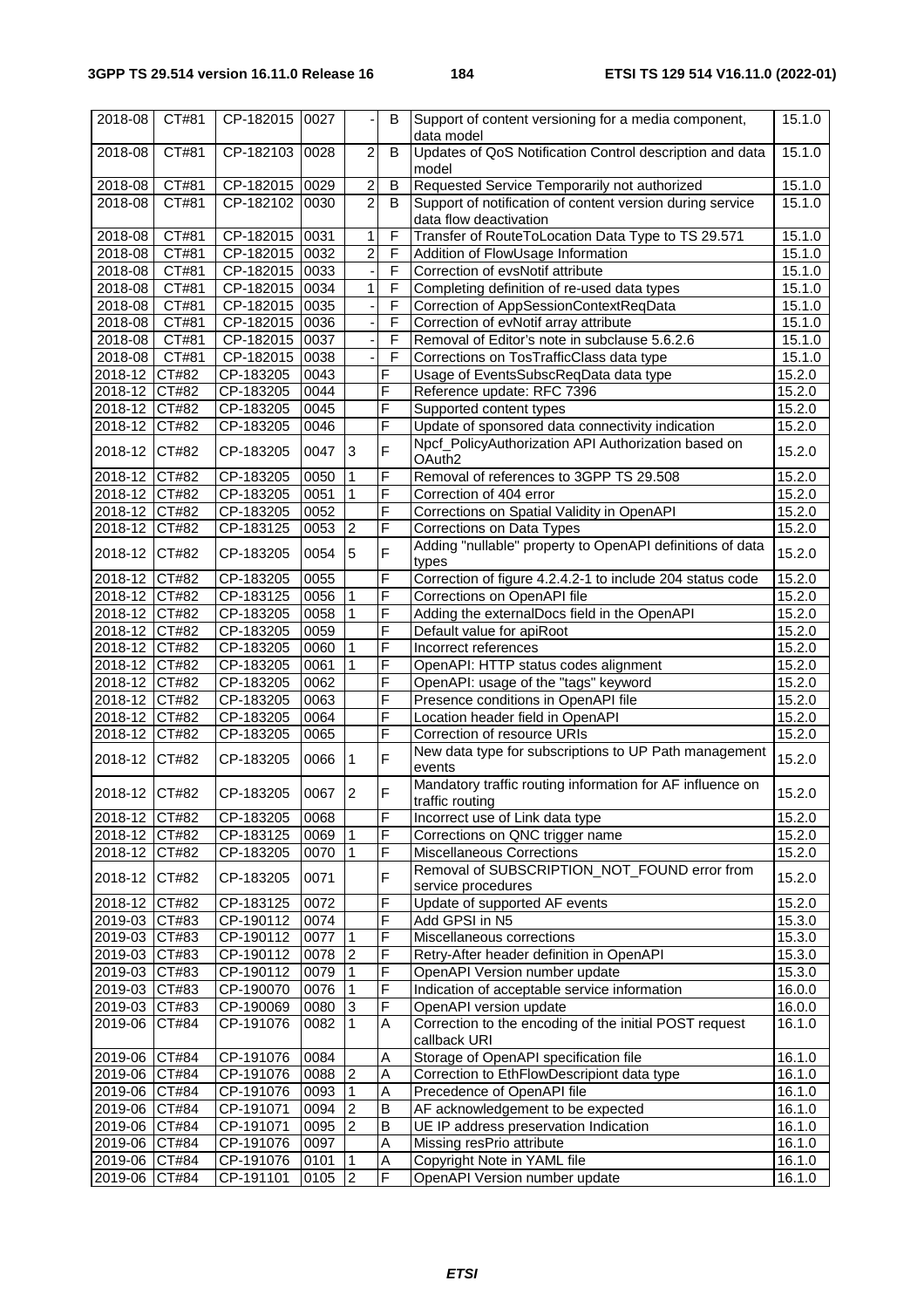| 2019-09        | CT#85         | CP-192155      | 0109     | l 1            | B              | Support of "Access Network Charging Correlation<br>Information" notification                 | 16.2.0 |
|----------------|---------------|----------------|----------|----------------|----------------|----------------------------------------------------------------------------------------------|--------|
| 2019-09 CT#85  |               | CP-192155      | 0110     | $\mathbf{1}$   | B              | Support of "Out of credit" notification                                                      | 16.2.0 |
| 2019-09 CT#85  |               | CP-192155      | 0111     |                | B              | Support of the AF charging identifier                                                        | 16.2.0 |
| 2019-09        | CT#85         | CP-192155      | 0112     |                | B              | Support of "Access Network Information Notification"                                         | 16.2.0 |
| 2019-09        | CT#85         | CP-192202      | 0114     | $\mathbf 1$    | B              | Support a set of MAC addresses in traffic filter                                             | 16.2.0 |
| 2019-09        | CT#85         | CP-192144      | 0116     |                | A              | Support of Ethernet scenarios                                                                | 16.2.0 |
| 2019-09        | CT#85         | CP-192155      | 0117     | $\mathbf{1}$   | B              | IMS related P-CSCF procedures and Service Information                                        | 16.2.0 |
|                |               |                |          |                |                | <b>Status</b>                                                                                |        |
| 2019-09        | CT#85         | CP-192155      | 0118     |                | B              | IMS related P-CSCF procedures, setting flow status and<br>flow number                        | 16.2.0 |
| 2019-09 CT#85  |               | CP-192155      | 0119     |                | B              | IMS related P-CSCF procedures, Support of SIP Forking                                        | 16.2.0 |
| 2019-09 CT#85  |               | CP-192155      | 0120     | ∣1             | B              | IMS related P-CSCF procedures, support of RTCP flows                                         | 16.2.0 |
| 2019-09 CT#85  |               | CP-192155      | 0121     | $\overline{c}$ | B              | Subscription to notification of Signalling Path Status                                       | 16.2.0 |
| 2019-09 CT#85  |               | CP-192222      | 0122     |                | $\overline{B}$ | Provisioning of Signalling Flow Information                                                  | 16.2.0 |
| 2019-09        | CT#85         | $C P - 192155$ | 0123     | 1              | B              | <b>Resource Sharing Support</b>                                                              | 16.2.0 |
| $2019-09$      |               | $C P - 192155$ | 0124     |                | B              |                                                                                              |        |
|                | CT#85         |                |          |                |                | Support of Mission Critical Push To Talk                                                     | 16.2.0 |
| 2019-09        | CT#85         | CP-192155      | 0125     |                | B              | Support of Mission Critical Video                                                            | 16.2.0 |
| 2019-09        | CT#85         | CP-192155      | 0126     | 1              | B              | Priority Sharing Indication                                                                  | 16.2.0 |
| 2019-09        | CT#85         | CP-192155      | 0127     |                | $\overline{B}$ | IMS emergency services                                                                       | 16.2.0 |
| 2019-09        | CT#85         | CP-192144      | 0129     |                | A              | Correction to Policy Authorization Update                                                    | 16.2.0 |
| 2019-09        | CT#85         | CP-192152      | 0130     | ∣1             | B              | Support of wireline and wireless access convergence,                                         | 16.2.0 |
|                |               |                |          |                |                | Annex Skeleton                                                                               |        |
| 2019-09        | CT#85         | CP-192223      | 0131     | $\overline{1}$ | B              | Support of wireline and wireless access convergence,<br><b>NFs</b>                           | 16.2.0 |
| 2019-09 CT#85  |               | CP-192173      | 0133     |                | F              | OpenAPI version update                                                                       | 16.2.0 |
| 2019-12 CT#86  |               | CP-193181      | 0135     | $\mathbf 1$    | F              | Open issue for AddrReservation feature                                                       | 16.3.0 |
| 2019-12 CT#86  |               | CP-193186      | 0137     |                | F              | Correction to appReloc attribute                                                             | 16.3.0 |
| 2019-12        | CT#86         | CP-193196      | 0138     | $\mathbf{1}$   | B              | P-CSCF procedures to support Access Type Change<br>notification                              | 16.3.0 |
| 2019-12        | CT#86         | CP-193196      | 0139     | $\mathbf{1}$   | B              | P-CSCF procedures to subscribe to PLMN Change<br>notification                                | 16.3.0 |
| 2019-12 CT#86  |               | CP-193196      | 0140     | $\overline{2}$ | B              | Support of the RAN-NAS Release Cause                                                         | 16.3.0 |
| 2019-12 CT#86  |               | CP-193235      | 0141     | 6              | B              | QoS Handling for V2X Communication                                                           | 16.3.0 |
| 2019-12 CT#86  |               | CP-193181      | 0142     | 3              | B              | QoS Monitoring for Service Data Flows                                                        | 16.3.0 |
| 2019-12 CT#86  |               | CP-193196      | 0144     |                | B              | <b>NetLoc Correction</b>                                                                     | 16.3.0 |
| 2019-12        | CT#86         | CP-193222      | 0145     | $\overline{2}$ | B              | Transport of TSN information and containers between<br>PCF and AF                            | 16.3.0 |
| 2019-12        | CT#86         | CP-193222      | 0146     | $\overline{1}$ | $\overline{B}$ | Transport of TSC assistance information between PCF<br>and AF                                | 16.3.0 |
| 2019-12 CT#86  |               | CP-193260      | $0147$ 5 |                | $\sf B$        | Indication of PS to CS Handover for 5G SRVCC                                                 | 16.3.0 |
| 2019-12        | CT#86         | CP-193215      | 0148     | $\overline{4}$ | B              | Coverage and Handover Enhancements for Media<br>(CHEM)                                       | 16.3.0 |
| 2019-12        | CT#86         | CP-193197      | 0149     | $\overline{2}$ | $\overline{B}$ | Update of API version and TS version in OpenAPI file                                         | 16.3.0 |
| 2019-12 CT#86  |               | CP-193186      | 0151     |                | A              | Correct VLAN tag description                                                                 | 16.3.0 |
| 2019-12 CT#86  |               | CP-193186      | 0153     |                | A              | Corrections to several mistakes                                                              | 16.3.0 |
| 2019-12 CT#86  |               | CP-193228      | 0154     | $\overline{2}$ | B              | Report of Wireline Location Information                                                      | 16.3.0 |
| 2019-12        | CT#86         | CP-193191      | 0155     |                | B              | Support of 5WWC, supported PEI format                                                        | 16.3.0 |
| 2019-12        | CT#86         | CP-193229      | 0156     | $\overline{2}$ | B              | Support of Trusted non-3GPP accesses                                                         | 16.3.0 |
| 2019-12 CT#86  |               | CP-193196      | 0157     |                | F              | Correction of AF Charging Identifier data type                                               | 16.3.0 |
|                |               |                |          |                | B              |                                                                                              |        |
| 2019-12 CT#86  |               | CP-193196      | 0158     | $\overline{2}$ |                | P-CSCF restoration                                                                           | 16.3.0 |
| 2019-12        | CT#86         | CP-193196      | 0159     |                | B              | Support of Maximum Supported Bandwidth and Minimum<br>Desired Bandwidth                      | 16.3.0 |
| 2019-12        | CT#86         | CP-193212      | 0161     |                | F              | Update of API version and TS version in OpenAPI file                                         | 16.3.0 |
| 2020-03        | <b>CT#87e</b> | CP-200215      | 0162     |                | B              | Support of Framework for Live Uplink Streaming (FLUS)<br>in Npcf_PolicyAuthorization service | 16.4.0 |
| 2020-03 CT#87e |               | CP-200207      | 0174     |                | B              | <b>DNN Clarification</b>                                                                     | 16.4.0 |
| 2020-03        | CT#87e        | CP-200265      | 0176     | 3              | B              | Complete the QoS Monitoring                                                                  | 16.4.0 |
| 2020-03        | <b>CT#87e</b> | CP-200206      | 0177     |                | B              | Network provided location information at SIP session<br>release                              | 16.4.0 |
| 2020-03        | <b>CT#87e</b> | CP-200231      | 0180     | $\overline{1}$ | B              | Report of EPS Fallback                                                                       | 16.4.0 |
| 2020-03        | CT#87e        | CP-200201      | 0181     | $\vert$ 1      | B              | Update of the indication of PS to CS Handover                                                | 16.4.0 |
| 2020-03        | CT#87e        | CP-200254      | 0182     | 3              | B              | Configuration of one or more NW-TT port management                                           | 16.4.0 |
|                |               |                |          |                | B              | information containers                                                                       |        |
| 2020-03        | CT#87e        | CP-200218      | 0183     |                |                | DS-TT port MAC address as UE MAC address                                                     | 16.4.0 |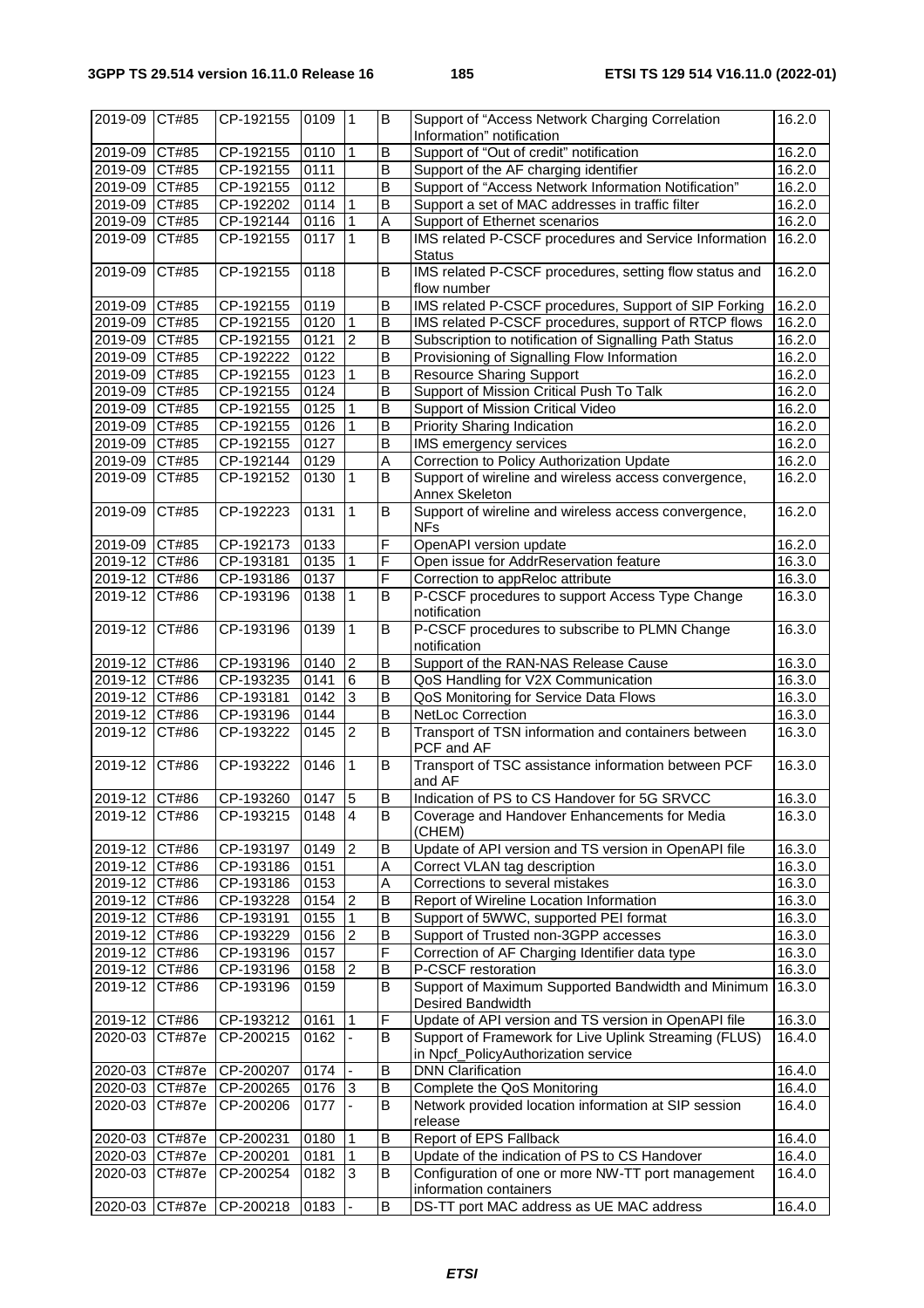| 2020-03 CT#87e CP-200218<br>0184<br>$\overline{c}$<br>B<br>TSCAI input container and TSN QoS container<br>16.4.0<br>$\overline{2}$<br>$\overline{B}$<br>0185<br>Notification about TSN port detection and/or port<br>2020-03<br>CT#87e<br>CP-200256<br>16.4.0<br>management information, AF session exists<br>$\overline{B}$<br>Notification about TSN port detection and/or port<br>CT#87e<br>CP-200255<br>0186<br>$\mathbf 1$<br>16.4.0<br>2020-03<br>management information, no AF session exists<br>$\overline{\mathsf{F}}$<br>0187<br>2020-03 CT#87e<br>$CF-200212$<br>Modification of Alternative Service Requirements<br>16.4.0<br>F<br>$\overline{\text{CT#87e}}$<br>CP-200212<br>0188<br>Service Procedures for AF session with required QoS<br>2020-03<br>16.4.0<br>functionality<br>Adding "ProblemDetails" data type in table 5.6.1-2<br>0189<br>$\mathsf B$<br>2020-03<br>CT#87e<br>CP-200207<br>16.4.0<br>$\overline{\mathsf{F}}$<br><b>CT#87e</b><br>CP-200214<br>0190<br>Enumeration PreemptionControlInformationRm and<br>16.4.0<br>2020-03<br>"nullable" keyword<br>F<br>Correcting 5G_URLLC errors in clause 5.6<br>2020-03 CT#87e CP-200202<br>0191<br>16.4.0<br>F<br>CT#87e<br>CP-200206<br>0192<br>OpenAPI: property containing the pre-emption control<br>2020-03<br>16.4.0<br>information<br>F<br>0193<br>Correcting eIMS5G_SBA errors in clause 5.6<br>CT#87e<br>16.4.0<br>2020-03<br>CP-200206<br>$\overline{\mathsf{F}}$<br>Adding info about removable attributes<br>CP-200261<br>0194<br>16.4.0<br>2020-03<br><b>CT#87e</b><br>"maxPacketLossRateDI" and "maxPacketLossRateUI"<br>F<br>0195<br>Correction to QoS notification Control<br>2020-03<br>CT#87e<br>CP-200212<br>16.4.0<br>F<br>0197<br>Update of OpenAPI version and TS version in<br>16.4.0<br>2020-03<br>CT#87e<br>CP-200216<br>externalDocs field<br>Correction to response for PUT request for Events<br>CT#88e<br>CP-201219<br>0199<br>$\mathbf{1}$<br>A<br>16.5.0<br>2020-06<br>Subscription<br>F<br>$\mathbf{1}$<br>Correction to bridge information report and port<br><b>CT#88e</b><br>CP-201252<br>0200<br>16.5.0<br>2020-06<br>management information container provisioning<br>B<br>2020-06 CT#88e<br>CP-201252<br>0201<br>$\mathbf{1}$<br>Correction to TSCAI provisioning<br>16.5.0<br>$\overline{F}$<br>2020-06 CT#88e<br>CP-201228<br>0203<br>Removal of MAC address<br>16.5.0<br>F<br>2020-06 CT#88e<br>CP-201228<br>0204<br>16.5.0<br>Solving ENs related to a global line identity<br>F<br>2020-06<br>0205<br>Solving ENs related to NetLoc support for wireline access<br><b>CT#88e</b><br>CP-201228<br>16.5.0<br>F<br>2020-06<br>CT#88e<br>0206<br>Adding QosMonitoringInformationRm in table 5.6.1-1<br>CP-201213<br>16.5.0<br>F<br>0207<br>2020-06 CT#88e<br>CP-201232<br>Miscellaneous corrections<br>16.5.0<br>F<br>CP-201246<br>0208<br>2020-06<br>CT#88e<br>Support of FLUS feature<br>16.5.0<br>$\overline{\mathsf{F}}$<br>CP-201246<br>Names of "maxPacketLossRateDI" and<br>2020-06<br><b>CT#88e</b><br>0209<br>16.5.0<br>"maxPacketLossRateUI" attributes<br>0210<br>Adding support of NID<br>16.5.0<br>2020-06 CT#88e<br>CP-201252<br>B<br>F<br>Correction to Access Network Information for Trusted<br>CP-201228<br>16.5.0<br>2020-06<br>CT#88e<br>0211<br>non-3GPP access<br>$\overline{B}$<br>16.5.0<br><b>CT#88e</b><br>CP-201228<br>0212<br>Solving Editor's notes on report of location for Trusted<br>2020-06<br>non-3GPP access<br>Access Type Report for a MA PDU session<br>2020-06 CT#88e<br>CP-201229<br>0213<br>B<br>16.5.0<br>3<br>F<br>$\overline{3}$<br>Correction to NetLoc feature<br>2020-06 CT#88e<br>CP-201232<br>0214<br>16.5.0<br>$\overline{B}$<br>$\vert$ 1<br>2020-06 CT#88e<br>CP-201252<br>0215<br>Correction to TSCAI UL and DL description<br>16.5.0<br>B<br>2020-06 CT#88e<br>CP-201252<br>0216<br>3<br>Update of TSN related events<br>16.5.0<br>F<br>$\mathbf{1}$<br>Storage of YAML files in ETSI Forge<br>16.5.0<br>2020-06<br>CT#88e<br>CP-201244<br>0217<br>3<br>B<br>2020-06 CT#88e<br>CP-201228<br>0218<br>Access Type report for WWC<br>16.5.0<br>2020-06 CT#88e<br>B<br>Support of applications with specific QoS hints<br>CP-201246<br>0219<br>1<br>16.5.0<br>B<br>2020-06 CT#88e<br>CP-201272<br>0221<br>Introduction of Bridge management information<br>16.5.0<br>A<br>Correction of Policy Authorization Delete API 200 OK<br>CP-201219<br>0222<br>2020-06<br>CT#88e<br>1<br>16.5.0<br>response body content<br>$\mathbf{1}$<br>B<br>CT#88e<br>CP-201252<br>0224<br>DS-TT MAC address derivation<br>16.5.0<br>2020-06<br>$\mathbf{1}$<br>B<br>2020-06 CT#88e<br>0225<br>Max bitrate of TSN QoS information<br>16.5.0<br>CP-201273<br>$\mathsf B$<br>2020-06 CT#88e<br>0226<br>16.5.0<br>CP-201252<br>1<br>Port management on TSN AF<br>$\overline{F}$<br>2020-06 CT#88e<br>CP-201252<br>0227<br>Service information provisioning for TSN<br>1<br>16.5.0<br>$\sf B$<br>0228<br>TSN QoS Information derivation on the TSN AF<br>2020-06 CT#88e<br>CP-201337<br>1<br>16.5.0<br>$\overline{\mathsf{F}}$<br>2020-06 CT#88e<br>CP-201256<br>0230<br>URI of the Npcf_PolicyAuthorization service<br>1<br>16.5.0<br>CP-201219<br>0232<br>A<br>OpenAPI: adding Location header field in 303 response<br>16.5.0<br>2020-06 CT#88e<br>$\mathsf B$<br>$\mathbf{1}$<br>2020-06 CT#88e<br>CP-201228<br>0233<br>Events not supported in wireline access<br>16.5.0<br>B<br>2020-06 CT#88e<br>CP-201270<br>0234<br>$\mathbf{1}$<br>Reallocation of credit<br>16.5.0<br>$\overline{B}$<br>2020-06 CT#88e<br>CP-201252<br>0235<br>16.5.0<br>Indication of Application Sessions resource<br>B<br>TSN AF selection by PCF<br>2020-06<br>CT#88e<br>CP-201252<br>0236<br>16.5.0<br>A<br>2020-06 CT#88e<br>CP-201219<br>0238<br>Correction to Subscription operation<br>16.5.0<br>$\overline{\mathsf{F}}$<br>2020-06<br>CT#88e<br>CP-201244<br>0241<br>Optionality of ProblemDetails<br>16.5.0<br>$\mathsf B$<br>Providing NID to the P-CSCF<br>2020-06 CT#88e<br>CP-201252<br>0242<br>16.5.0<br>$\overline{F}$<br>2020-06 CT#88e<br>CP-201232<br>0243<br>$\mathbf{1}$<br>"PCSCF-Restoration-Enhancement" feature corrections<br>16.5.0<br>2020-06 CT#88e |  |           |      |             |                                |        |
|---------------------------------------------------------------------------------------------------------------------------------------------------------------------------------------------------------------------------------------------------------------------------------------------------------------------------------------------------------------------------------------------------------------------------------------------------------------------------------------------------------------------------------------------------------------------------------------------------------------------------------------------------------------------------------------------------------------------------------------------------------------------------------------------------------------------------------------------------------------------------------------------------------------------------------------------------------------------------------------------------------------------------------------------------------------------------------------------------------------------------------------------------------------------------------------------------------------------------------------------------------------------------------------------------------------------------------------------------------------------------------------------------------------------------------------------------------------------------------------------------------------------------------------------------------------------------------------------------------------------------------------------------------------------------------------------------------------------------------------------------------------------------------------------------------------------------------------------------------------------------------------------------------------------------------------------------------------------------------------------------------------------------------------------------------------------------------------------------------------------------------------------------------------------------------------------------------------------------------------------------------------------------------------------------------------------------------------------------------------------------------------------------------------------------------------------------------------------------------------------------------------------------------------------------------------------------------------------------------------------------------------------------------------------------------------------------------------------------------------------------------------------------------------------------------------------------------------------------------------------------------------------------------------------------------------------------------------------------------------------------------------------------------------------------------------------------------------------------------------------------------------------------------------------------------------------------------------------------------------------------------------------------------------------------------------------------------------------------------------------------------------------------------------------------------------------------------------------------------------------------------------------------------------------------------------------------------------------------------------------------------------------------------------------------------------------------------------------------------------------------------------------------------------------------------------------------------------------------------------------------------------------------------------------------------------------------------------------------------------------------------------------------------------------------------------------------------------------------------------------------------------------------------------------------------------------------------------------------------------------------------------------------------------------------------------------------------------------------------------------------------------------------------------------------------------------------------------------------------------------------------------------------------------------------------------------------------------------------------------------------------------------------------------------------------------------------------------------------------------------------------------------------------------------------------------------------------------------------------------------------------------------------------------------------------------------------------------------------------------------------------------------------------------------------------------------------------------------------------------------------------------------------------------------------------------------------------------------------------------------------------------------------------------------------------------------------------------------------------------------------------------------------------------------------------------------------------------------------------------------------------------------------------------------------------------------------------------------------------------------------------------------------------------------------------------------------------------------------------------------------------------------------------------------------------------------------------------------------------------------------------------------------------------------------------------------------------------------------------------------------------------------------------------------------------------------------------------------------------------------------------------------------------------------------------------------------------|--|-----------|------|-------------|--------------------------------|--------|
|                                                                                                                                                                                                                                                                                                                                                                                                                                                                                                                                                                                                                                                                                                                                                                                                                                                                                                                                                                                                                                                                                                                                                                                                                                                                                                                                                                                                                                                                                                                                                                                                                                                                                                                                                                                                                                                                                                                                                                                                                                                                                                                                                                                                                                                                                                                                                                                                                                                                                                                                                                                                                                                                                                                                                                                                                                                                                                                                                                                                                                                                                                                                                                                                                                                                                                                                                                                                                                                                                                                                                                                                                                                                                                                                                                                                                                                                                                                                                                                                                                                                                                                                                                                                                                                                                                                                                                                                                                                                                                                                                                                                                                                                                                                                                                                                                                                                                                                                                                                                                                                                                                                                                                                                                                                                                                                                                                                                                                                                                                                                                                                                                                                                                                                                                                                                                                                                                                                                                                                                                                                                                                                                                                                                         |  |           |      |             |                                |        |
|                                                                                                                                                                                                                                                                                                                                                                                                                                                                                                                                                                                                                                                                                                                                                                                                                                                                                                                                                                                                                                                                                                                                                                                                                                                                                                                                                                                                                                                                                                                                                                                                                                                                                                                                                                                                                                                                                                                                                                                                                                                                                                                                                                                                                                                                                                                                                                                                                                                                                                                                                                                                                                                                                                                                                                                                                                                                                                                                                                                                                                                                                                                                                                                                                                                                                                                                                                                                                                                                                                                                                                                                                                                                                                                                                                                                                                                                                                                                                                                                                                                                                                                                                                                                                                                                                                                                                                                                                                                                                                                                                                                                                                                                                                                                                                                                                                                                                                                                                                                                                                                                                                                                                                                                                                                                                                                                                                                                                                                                                                                                                                                                                                                                                                                                                                                                                                                                                                                                                                                                                                                                                                                                                                                                         |  |           |      |             |                                |        |
|                                                                                                                                                                                                                                                                                                                                                                                                                                                                                                                                                                                                                                                                                                                                                                                                                                                                                                                                                                                                                                                                                                                                                                                                                                                                                                                                                                                                                                                                                                                                                                                                                                                                                                                                                                                                                                                                                                                                                                                                                                                                                                                                                                                                                                                                                                                                                                                                                                                                                                                                                                                                                                                                                                                                                                                                                                                                                                                                                                                                                                                                                                                                                                                                                                                                                                                                                                                                                                                                                                                                                                                                                                                                                                                                                                                                                                                                                                                                                                                                                                                                                                                                                                                                                                                                                                                                                                                                                                                                                                                                                                                                                                                                                                                                                                                                                                                                                                                                                                                                                                                                                                                                                                                                                                                                                                                                                                                                                                                                                                                                                                                                                                                                                                                                                                                                                                                                                                                                                                                                                                                                                                                                                                                                         |  |           |      |             |                                |        |
|                                                                                                                                                                                                                                                                                                                                                                                                                                                                                                                                                                                                                                                                                                                                                                                                                                                                                                                                                                                                                                                                                                                                                                                                                                                                                                                                                                                                                                                                                                                                                                                                                                                                                                                                                                                                                                                                                                                                                                                                                                                                                                                                                                                                                                                                                                                                                                                                                                                                                                                                                                                                                                                                                                                                                                                                                                                                                                                                                                                                                                                                                                                                                                                                                                                                                                                                                                                                                                                                                                                                                                                                                                                                                                                                                                                                                                                                                                                                                                                                                                                                                                                                                                                                                                                                                                                                                                                                                                                                                                                                                                                                                                                                                                                                                                                                                                                                                                                                                                                                                                                                                                                                                                                                                                                                                                                                                                                                                                                                                                                                                                                                                                                                                                                                                                                                                                                                                                                                                                                                                                                                                                                                                                                                         |  |           |      |             |                                |        |
|                                                                                                                                                                                                                                                                                                                                                                                                                                                                                                                                                                                                                                                                                                                                                                                                                                                                                                                                                                                                                                                                                                                                                                                                                                                                                                                                                                                                                                                                                                                                                                                                                                                                                                                                                                                                                                                                                                                                                                                                                                                                                                                                                                                                                                                                                                                                                                                                                                                                                                                                                                                                                                                                                                                                                                                                                                                                                                                                                                                                                                                                                                                                                                                                                                                                                                                                                                                                                                                                                                                                                                                                                                                                                                                                                                                                                                                                                                                                                                                                                                                                                                                                                                                                                                                                                                                                                                                                                                                                                                                                                                                                                                                                                                                                                                                                                                                                                                                                                                                                                                                                                                                                                                                                                                                                                                                                                                                                                                                                                                                                                                                                                                                                                                                                                                                                                                                                                                                                                                                                                                                                                                                                                                                                         |  |           |      |             |                                |        |
|                                                                                                                                                                                                                                                                                                                                                                                                                                                                                                                                                                                                                                                                                                                                                                                                                                                                                                                                                                                                                                                                                                                                                                                                                                                                                                                                                                                                                                                                                                                                                                                                                                                                                                                                                                                                                                                                                                                                                                                                                                                                                                                                                                                                                                                                                                                                                                                                                                                                                                                                                                                                                                                                                                                                                                                                                                                                                                                                                                                                                                                                                                                                                                                                                                                                                                                                                                                                                                                                                                                                                                                                                                                                                                                                                                                                                                                                                                                                                                                                                                                                                                                                                                                                                                                                                                                                                                                                                                                                                                                                                                                                                                                                                                                                                                                                                                                                                                                                                                                                                                                                                                                                                                                                                                                                                                                                                                                                                                                                                                                                                                                                                                                                                                                                                                                                                                                                                                                                                                                                                                                                                                                                                                                                         |  |           |      |             |                                |        |
|                                                                                                                                                                                                                                                                                                                                                                                                                                                                                                                                                                                                                                                                                                                                                                                                                                                                                                                                                                                                                                                                                                                                                                                                                                                                                                                                                                                                                                                                                                                                                                                                                                                                                                                                                                                                                                                                                                                                                                                                                                                                                                                                                                                                                                                                                                                                                                                                                                                                                                                                                                                                                                                                                                                                                                                                                                                                                                                                                                                                                                                                                                                                                                                                                                                                                                                                                                                                                                                                                                                                                                                                                                                                                                                                                                                                                                                                                                                                                                                                                                                                                                                                                                                                                                                                                                                                                                                                                                                                                                                                                                                                                                                                                                                                                                                                                                                                                                                                                                                                                                                                                                                                                                                                                                                                                                                                                                                                                                                                                                                                                                                                                                                                                                                                                                                                                                                                                                                                                                                                                                                                                                                                                                                                         |  |           |      |             |                                |        |
|                                                                                                                                                                                                                                                                                                                                                                                                                                                                                                                                                                                                                                                                                                                                                                                                                                                                                                                                                                                                                                                                                                                                                                                                                                                                                                                                                                                                                                                                                                                                                                                                                                                                                                                                                                                                                                                                                                                                                                                                                                                                                                                                                                                                                                                                                                                                                                                                                                                                                                                                                                                                                                                                                                                                                                                                                                                                                                                                                                                                                                                                                                                                                                                                                                                                                                                                                                                                                                                                                                                                                                                                                                                                                                                                                                                                                                                                                                                                                                                                                                                                                                                                                                                                                                                                                                                                                                                                                                                                                                                                                                                                                                                                                                                                                                                                                                                                                                                                                                                                                                                                                                                                                                                                                                                                                                                                                                                                                                                                                                                                                                                                                                                                                                                                                                                                                                                                                                                                                                                                                                                                                                                                                                                                         |  |           |      |             |                                |        |
|                                                                                                                                                                                                                                                                                                                                                                                                                                                                                                                                                                                                                                                                                                                                                                                                                                                                                                                                                                                                                                                                                                                                                                                                                                                                                                                                                                                                                                                                                                                                                                                                                                                                                                                                                                                                                                                                                                                                                                                                                                                                                                                                                                                                                                                                                                                                                                                                                                                                                                                                                                                                                                                                                                                                                                                                                                                                                                                                                                                                                                                                                                                                                                                                                                                                                                                                                                                                                                                                                                                                                                                                                                                                                                                                                                                                                                                                                                                                                                                                                                                                                                                                                                                                                                                                                                                                                                                                                                                                                                                                                                                                                                                                                                                                                                                                                                                                                                                                                                                                                                                                                                                                                                                                                                                                                                                                                                                                                                                                                                                                                                                                                                                                                                                                                                                                                                                                                                                                                                                                                                                                                                                                                                                                         |  |           |      |             |                                |        |
|                                                                                                                                                                                                                                                                                                                                                                                                                                                                                                                                                                                                                                                                                                                                                                                                                                                                                                                                                                                                                                                                                                                                                                                                                                                                                                                                                                                                                                                                                                                                                                                                                                                                                                                                                                                                                                                                                                                                                                                                                                                                                                                                                                                                                                                                                                                                                                                                                                                                                                                                                                                                                                                                                                                                                                                                                                                                                                                                                                                                                                                                                                                                                                                                                                                                                                                                                                                                                                                                                                                                                                                                                                                                                                                                                                                                                                                                                                                                                                                                                                                                                                                                                                                                                                                                                                                                                                                                                                                                                                                                                                                                                                                                                                                                                                                                                                                                                                                                                                                                                                                                                                                                                                                                                                                                                                                                                                                                                                                                                                                                                                                                                                                                                                                                                                                                                                                                                                                                                                                                                                                                                                                                                                                                         |  |           |      |             |                                |        |
|                                                                                                                                                                                                                                                                                                                                                                                                                                                                                                                                                                                                                                                                                                                                                                                                                                                                                                                                                                                                                                                                                                                                                                                                                                                                                                                                                                                                                                                                                                                                                                                                                                                                                                                                                                                                                                                                                                                                                                                                                                                                                                                                                                                                                                                                                                                                                                                                                                                                                                                                                                                                                                                                                                                                                                                                                                                                                                                                                                                                                                                                                                                                                                                                                                                                                                                                                                                                                                                                                                                                                                                                                                                                                                                                                                                                                                                                                                                                                                                                                                                                                                                                                                                                                                                                                                                                                                                                                                                                                                                                                                                                                                                                                                                                                                                                                                                                                                                                                                                                                                                                                                                                                                                                                                                                                                                                                                                                                                                                                                                                                                                                                                                                                                                                                                                                                                                                                                                                                                                                                                                                                                                                                                                                         |  |           |      |             |                                |        |
|                                                                                                                                                                                                                                                                                                                                                                                                                                                                                                                                                                                                                                                                                                                                                                                                                                                                                                                                                                                                                                                                                                                                                                                                                                                                                                                                                                                                                                                                                                                                                                                                                                                                                                                                                                                                                                                                                                                                                                                                                                                                                                                                                                                                                                                                                                                                                                                                                                                                                                                                                                                                                                                                                                                                                                                                                                                                                                                                                                                                                                                                                                                                                                                                                                                                                                                                                                                                                                                                                                                                                                                                                                                                                                                                                                                                                                                                                                                                                                                                                                                                                                                                                                                                                                                                                                                                                                                                                                                                                                                                                                                                                                                                                                                                                                                                                                                                                                                                                                                                                                                                                                                                                                                                                                                                                                                                                                                                                                                                                                                                                                                                                                                                                                                                                                                                                                                                                                                                                                                                                                                                                                                                                                                                         |  |           |      |             |                                |        |
|                                                                                                                                                                                                                                                                                                                                                                                                                                                                                                                                                                                                                                                                                                                                                                                                                                                                                                                                                                                                                                                                                                                                                                                                                                                                                                                                                                                                                                                                                                                                                                                                                                                                                                                                                                                                                                                                                                                                                                                                                                                                                                                                                                                                                                                                                                                                                                                                                                                                                                                                                                                                                                                                                                                                                                                                                                                                                                                                                                                                                                                                                                                                                                                                                                                                                                                                                                                                                                                                                                                                                                                                                                                                                                                                                                                                                                                                                                                                                                                                                                                                                                                                                                                                                                                                                                                                                                                                                                                                                                                                                                                                                                                                                                                                                                                                                                                                                                                                                                                                                                                                                                                                                                                                                                                                                                                                                                                                                                                                                                                                                                                                                                                                                                                                                                                                                                                                                                                                                                                                                                                                                                                                                                                                         |  |           |      |             |                                |        |
|                                                                                                                                                                                                                                                                                                                                                                                                                                                                                                                                                                                                                                                                                                                                                                                                                                                                                                                                                                                                                                                                                                                                                                                                                                                                                                                                                                                                                                                                                                                                                                                                                                                                                                                                                                                                                                                                                                                                                                                                                                                                                                                                                                                                                                                                                                                                                                                                                                                                                                                                                                                                                                                                                                                                                                                                                                                                                                                                                                                                                                                                                                                                                                                                                                                                                                                                                                                                                                                                                                                                                                                                                                                                                                                                                                                                                                                                                                                                                                                                                                                                                                                                                                                                                                                                                                                                                                                                                                                                                                                                                                                                                                                                                                                                                                                                                                                                                                                                                                                                                                                                                                                                                                                                                                                                                                                                                                                                                                                                                                                                                                                                                                                                                                                                                                                                                                                                                                                                                                                                                                                                                                                                                                                                         |  |           |      |             |                                |        |
|                                                                                                                                                                                                                                                                                                                                                                                                                                                                                                                                                                                                                                                                                                                                                                                                                                                                                                                                                                                                                                                                                                                                                                                                                                                                                                                                                                                                                                                                                                                                                                                                                                                                                                                                                                                                                                                                                                                                                                                                                                                                                                                                                                                                                                                                                                                                                                                                                                                                                                                                                                                                                                                                                                                                                                                                                                                                                                                                                                                                                                                                                                                                                                                                                                                                                                                                                                                                                                                                                                                                                                                                                                                                                                                                                                                                                                                                                                                                                                                                                                                                                                                                                                                                                                                                                                                                                                                                                                                                                                                                                                                                                                                                                                                                                                                                                                                                                                                                                                                                                                                                                                                                                                                                                                                                                                                                                                                                                                                                                                                                                                                                                                                                                                                                                                                                                                                                                                                                                                                                                                                                                                                                                                                                         |  |           |      |             |                                |        |
|                                                                                                                                                                                                                                                                                                                                                                                                                                                                                                                                                                                                                                                                                                                                                                                                                                                                                                                                                                                                                                                                                                                                                                                                                                                                                                                                                                                                                                                                                                                                                                                                                                                                                                                                                                                                                                                                                                                                                                                                                                                                                                                                                                                                                                                                                                                                                                                                                                                                                                                                                                                                                                                                                                                                                                                                                                                                                                                                                                                                                                                                                                                                                                                                                                                                                                                                                                                                                                                                                                                                                                                                                                                                                                                                                                                                                                                                                                                                                                                                                                                                                                                                                                                                                                                                                                                                                                                                                                                                                                                                                                                                                                                                                                                                                                                                                                                                                                                                                                                                                                                                                                                                                                                                                                                                                                                                                                                                                                                                                                                                                                                                                                                                                                                                                                                                                                                                                                                                                                                                                                                                                                                                                                                                         |  |           |      |             |                                |        |
|                                                                                                                                                                                                                                                                                                                                                                                                                                                                                                                                                                                                                                                                                                                                                                                                                                                                                                                                                                                                                                                                                                                                                                                                                                                                                                                                                                                                                                                                                                                                                                                                                                                                                                                                                                                                                                                                                                                                                                                                                                                                                                                                                                                                                                                                                                                                                                                                                                                                                                                                                                                                                                                                                                                                                                                                                                                                                                                                                                                                                                                                                                                                                                                                                                                                                                                                                                                                                                                                                                                                                                                                                                                                                                                                                                                                                                                                                                                                                                                                                                                                                                                                                                                                                                                                                                                                                                                                                                                                                                                                                                                                                                                                                                                                                                                                                                                                                                                                                                                                                                                                                                                                                                                                                                                                                                                                                                                                                                                                                                                                                                                                                                                                                                                                                                                                                                                                                                                                                                                                                                                                                                                                                                                                         |  |           |      |             |                                |        |
|                                                                                                                                                                                                                                                                                                                                                                                                                                                                                                                                                                                                                                                                                                                                                                                                                                                                                                                                                                                                                                                                                                                                                                                                                                                                                                                                                                                                                                                                                                                                                                                                                                                                                                                                                                                                                                                                                                                                                                                                                                                                                                                                                                                                                                                                                                                                                                                                                                                                                                                                                                                                                                                                                                                                                                                                                                                                                                                                                                                                                                                                                                                                                                                                                                                                                                                                                                                                                                                                                                                                                                                                                                                                                                                                                                                                                                                                                                                                                                                                                                                                                                                                                                                                                                                                                                                                                                                                                                                                                                                                                                                                                                                                                                                                                                                                                                                                                                                                                                                                                                                                                                                                                                                                                                                                                                                                                                                                                                                                                                                                                                                                                                                                                                                                                                                                                                                                                                                                                                                                                                                                                                                                                                                                         |  |           |      |             |                                |        |
|                                                                                                                                                                                                                                                                                                                                                                                                                                                                                                                                                                                                                                                                                                                                                                                                                                                                                                                                                                                                                                                                                                                                                                                                                                                                                                                                                                                                                                                                                                                                                                                                                                                                                                                                                                                                                                                                                                                                                                                                                                                                                                                                                                                                                                                                                                                                                                                                                                                                                                                                                                                                                                                                                                                                                                                                                                                                                                                                                                                                                                                                                                                                                                                                                                                                                                                                                                                                                                                                                                                                                                                                                                                                                                                                                                                                                                                                                                                                                                                                                                                                                                                                                                                                                                                                                                                                                                                                                                                                                                                                                                                                                                                                                                                                                                                                                                                                                                                                                                                                                                                                                                                                                                                                                                                                                                                                                                                                                                                                                                                                                                                                                                                                                                                                                                                                                                                                                                                                                                                                                                                                                                                                                                                                         |  |           |      |             |                                |        |
|                                                                                                                                                                                                                                                                                                                                                                                                                                                                                                                                                                                                                                                                                                                                                                                                                                                                                                                                                                                                                                                                                                                                                                                                                                                                                                                                                                                                                                                                                                                                                                                                                                                                                                                                                                                                                                                                                                                                                                                                                                                                                                                                                                                                                                                                                                                                                                                                                                                                                                                                                                                                                                                                                                                                                                                                                                                                                                                                                                                                                                                                                                                                                                                                                                                                                                                                                                                                                                                                                                                                                                                                                                                                                                                                                                                                                                                                                                                                                                                                                                                                                                                                                                                                                                                                                                                                                                                                                                                                                                                                                                                                                                                                                                                                                                                                                                                                                                                                                                                                                                                                                                                                                                                                                                                                                                                                                                                                                                                                                                                                                                                                                                                                                                                                                                                                                                                                                                                                                                                                                                                                                                                                                                                                         |  |           |      |             |                                |        |
|                                                                                                                                                                                                                                                                                                                                                                                                                                                                                                                                                                                                                                                                                                                                                                                                                                                                                                                                                                                                                                                                                                                                                                                                                                                                                                                                                                                                                                                                                                                                                                                                                                                                                                                                                                                                                                                                                                                                                                                                                                                                                                                                                                                                                                                                                                                                                                                                                                                                                                                                                                                                                                                                                                                                                                                                                                                                                                                                                                                                                                                                                                                                                                                                                                                                                                                                                                                                                                                                                                                                                                                                                                                                                                                                                                                                                                                                                                                                                                                                                                                                                                                                                                                                                                                                                                                                                                                                                                                                                                                                                                                                                                                                                                                                                                                                                                                                                                                                                                                                                                                                                                                                                                                                                                                                                                                                                                                                                                                                                                                                                                                                                                                                                                                                                                                                                                                                                                                                                                                                                                                                                                                                                                                                         |  |           |      |             |                                |        |
|                                                                                                                                                                                                                                                                                                                                                                                                                                                                                                                                                                                                                                                                                                                                                                                                                                                                                                                                                                                                                                                                                                                                                                                                                                                                                                                                                                                                                                                                                                                                                                                                                                                                                                                                                                                                                                                                                                                                                                                                                                                                                                                                                                                                                                                                                                                                                                                                                                                                                                                                                                                                                                                                                                                                                                                                                                                                                                                                                                                                                                                                                                                                                                                                                                                                                                                                                                                                                                                                                                                                                                                                                                                                                                                                                                                                                                                                                                                                                                                                                                                                                                                                                                                                                                                                                                                                                                                                                                                                                                                                                                                                                                                                                                                                                                                                                                                                                                                                                                                                                                                                                                                                                                                                                                                                                                                                                                                                                                                                                                                                                                                                                                                                                                                                                                                                                                                                                                                                                                                                                                                                                                                                                                                                         |  |           |      |             |                                |        |
|                                                                                                                                                                                                                                                                                                                                                                                                                                                                                                                                                                                                                                                                                                                                                                                                                                                                                                                                                                                                                                                                                                                                                                                                                                                                                                                                                                                                                                                                                                                                                                                                                                                                                                                                                                                                                                                                                                                                                                                                                                                                                                                                                                                                                                                                                                                                                                                                                                                                                                                                                                                                                                                                                                                                                                                                                                                                                                                                                                                                                                                                                                                                                                                                                                                                                                                                                                                                                                                                                                                                                                                                                                                                                                                                                                                                                                                                                                                                                                                                                                                                                                                                                                                                                                                                                                                                                                                                                                                                                                                                                                                                                                                                                                                                                                                                                                                                                                                                                                                                                                                                                                                                                                                                                                                                                                                                                                                                                                                                                                                                                                                                                                                                                                                                                                                                                                                                                                                                                                                                                                                                                                                                                                                                         |  |           |      |             |                                |        |
|                                                                                                                                                                                                                                                                                                                                                                                                                                                                                                                                                                                                                                                                                                                                                                                                                                                                                                                                                                                                                                                                                                                                                                                                                                                                                                                                                                                                                                                                                                                                                                                                                                                                                                                                                                                                                                                                                                                                                                                                                                                                                                                                                                                                                                                                                                                                                                                                                                                                                                                                                                                                                                                                                                                                                                                                                                                                                                                                                                                                                                                                                                                                                                                                                                                                                                                                                                                                                                                                                                                                                                                                                                                                                                                                                                                                                                                                                                                                                                                                                                                                                                                                                                                                                                                                                                                                                                                                                                                                                                                                                                                                                                                                                                                                                                                                                                                                                                                                                                                                                                                                                                                                                                                                                                                                                                                                                                                                                                                                                                                                                                                                                                                                                                                                                                                                                                                                                                                                                                                                                                                                                                                                                                                                         |  |           |      |             |                                |        |
|                                                                                                                                                                                                                                                                                                                                                                                                                                                                                                                                                                                                                                                                                                                                                                                                                                                                                                                                                                                                                                                                                                                                                                                                                                                                                                                                                                                                                                                                                                                                                                                                                                                                                                                                                                                                                                                                                                                                                                                                                                                                                                                                                                                                                                                                                                                                                                                                                                                                                                                                                                                                                                                                                                                                                                                                                                                                                                                                                                                                                                                                                                                                                                                                                                                                                                                                                                                                                                                                                                                                                                                                                                                                                                                                                                                                                                                                                                                                                                                                                                                                                                                                                                                                                                                                                                                                                                                                                                                                                                                                                                                                                                                                                                                                                                                                                                                                                                                                                                                                                                                                                                                                                                                                                                                                                                                                                                                                                                                                                                                                                                                                                                                                                                                                                                                                                                                                                                                                                                                                                                                                                                                                                                                                         |  |           |      |             |                                |        |
|                                                                                                                                                                                                                                                                                                                                                                                                                                                                                                                                                                                                                                                                                                                                                                                                                                                                                                                                                                                                                                                                                                                                                                                                                                                                                                                                                                                                                                                                                                                                                                                                                                                                                                                                                                                                                                                                                                                                                                                                                                                                                                                                                                                                                                                                                                                                                                                                                                                                                                                                                                                                                                                                                                                                                                                                                                                                                                                                                                                                                                                                                                                                                                                                                                                                                                                                                                                                                                                                                                                                                                                                                                                                                                                                                                                                                                                                                                                                                                                                                                                                                                                                                                                                                                                                                                                                                                                                                                                                                                                                                                                                                                                                                                                                                                                                                                                                                                                                                                                                                                                                                                                                                                                                                                                                                                                                                                                                                                                                                                                                                                                                                                                                                                                                                                                                                                                                                                                                                                                                                                                                                                                                                                                                         |  |           |      |             |                                |        |
|                                                                                                                                                                                                                                                                                                                                                                                                                                                                                                                                                                                                                                                                                                                                                                                                                                                                                                                                                                                                                                                                                                                                                                                                                                                                                                                                                                                                                                                                                                                                                                                                                                                                                                                                                                                                                                                                                                                                                                                                                                                                                                                                                                                                                                                                                                                                                                                                                                                                                                                                                                                                                                                                                                                                                                                                                                                                                                                                                                                                                                                                                                                                                                                                                                                                                                                                                                                                                                                                                                                                                                                                                                                                                                                                                                                                                                                                                                                                                                                                                                                                                                                                                                                                                                                                                                                                                                                                                                                                                                                                                                                                                                                                                                                                                                                                                                                                                                                                                                                                                                                                                                                                                                                                                                                                                                                                                                                                                                                                                                                                                                                                                                                                                                                                                                                                                                                                                                                                                                                                                                                                                                                                                                                                         |  |           |      |             |                                |        |
|                                                                                                                                                                                                                                                                                                                                                                                                                                                                                                                                                                                                                                                                                                                                                                                                                                                                                                                                                                                                                                                                                                                                                                                                                                                                                                                                                                                                                                                                                                                                                                                                                                                                                                                                                                                                                                                                                                                                                                                                                                                                                                                                                                                                                                                                                                                                                                                                                                                                                                                                                                                                                                                                                                                                                                                                                                                                                                                                                                                                                                                                                                                                                                                                                                                                                                                                                                                                                                                                                                                                                                                                                                                                                                                                                                                                                                                                                                                                                                                                                                                                                                                                                                                                                                                                                                                                                                                                                                                                                                                                                                                                                                                                                                                                                                                                                                                                                                                                                                                                                                                                                                                                                                                                                                                                                                                                                                                                                                                                                                                                                                                                                                                                                                                                                                                                                                                                                                                                                                                                                                                                                                                                                                                                         |  |           |      |             |                                |        |
|                                                                                                                                                                                                                                                                                                                                                                                                                                                                                                                                                                                                                                                                                                                                                                                                                                                                                                                                                                                                                                                                                                                                                                                                                                                                                                                                                                                                                                                                                                                                                                                                                                                                                                                                                                                                                                                                                                                                                                                                                                                                                                                                                                                                                                                                                                                                                                                                                                                                                                                                                                                                                                                                                                                                                                                                                                                                                                                                                                                                                                                                                                                                                                                                                                                                                                                                                                                                                                                                                                                                                                                                                                                                                                                                                                                                                                                                                                                                                                                                                                                                                                                                                                                                                                                                                                                                                                                                                                                                                                                                                                                                                                                                                                                                                                                                                                                                                                                                                                                                                                                                                                                                                                                                                                                                                                                                                                                                                                                                                                                                                                                                                                                                                                                                                                                                                                                                                                                                                                                                                                                                                                                                                                                                         |  |           |      |             |                                |        |
|                                                                                                                                                                                                                                                                                                                                                                                                                                                                                                                                                                                                                                                                                                                                                                                                                                                                                                                                                                                                                                                                                                                                                                                                                                                                                                                                                                                                                                                                                                                                                                                                                                                                                                                                                                                                                                                                                                                                                                                                                                                                                                                                                                                                                                                                                                                                                                                                                                                                                                                                                                                                                                                                                                                                                                                                                                                                                                                                                                                                                                                                                                                                                                                                                                                                                                                                                                                                                                                                                                                                                                                                                                                                                                                                                                                                                                                                                                                                                                                                                                                                                                                                                                                                                                                                                                                                                                                                                                                                                                                                                                                                                                                                                                                                                                                                                                                                                                                                                                                                                                                                                                                                                                                                                                                                                                                                                                                                                                                                                                                                                                                                                                                                                                                                                                                                                                                                                                                                                                                                                                                                                                                                                                                                         |  |           |      |             |                                |        |
|                                                                                                                                                                                                                                                                                                                                                                                                                                                                                                                                                                                                                                                                                                                                                                                                                                                                                                                                                                                                                                                                                                                                                                                                                                                                                                                                                                                                                                                                                                                                                                                                                                                                                                                                                                                                                                                                                                                                                                                                                                                                                                                                                                                                                                                                                                                                                                                                                                                                                                                                                                                                                                                                                                                                                                                                                                                                                                                                                                                                                                                                                                                                                                                                                                                                                                                                                                                                                                                                                                                                                                                                                                                                                                                                                                                                                                                                                                                                                                                                                                                                                                                                                                                                                                                                                                                                                                                                                                                                                                                                                                                                                                                                                                                                                                                                                                                                                                                                                                                                                                                                                                                                                                                                                                                                                                                                                                                                                                                                                                                                                                                                                                                                                                                                                                                                                                                                                                                                                                                                                                                                                                                                                                                                         |  |           |      |             |                                |        |
|                                                                                                                                                                                                                                                                                                                                                                                                                                                                                                                                                                                                                                                                                                                                                                                                                                                                                                                                                                                                                                                                                                                                                                                                                                                                                                                                                                                                                                                                                                                                                                                                                                                                                                                                                                                                                                                                                                                                                                                                                                                                                                                                                                                                                                                                                                                                                                                                                                                                                                                                                                                                                                                                                                                                                                                                                                                                                                                                                                                                                                                                                                                                                                                                                                                                                                                                                                                                                                                                                                                                                                                                                                                                                                                                                                                                                                                                                                                                                                                                                                                                                                                                                                                                                                                                                                                                                                                                                                                                                                                                                                                                                                                                                                                                                                                                                                                                                                                                                                                                                                                                                                                                                                                                                                                                                                                                                                                                                                                                                                                                                                                                                                                                                                                                                                                                                                                                                                                                                                                                                                                                                                                                                                                                         |  |           |      |             |                                |        |
|                                                                                                                                                                                                                                                                                                                                                                                                                                                                                                                                                                                                                                                                                                                                                                                                                                                                                                                                                                                                                                                                                                                                                                                                                                                                                                                                                                                                                                                                                                                                                                                                                                                                                                                                                                                                                                                                                                                                                                                                                                                                                                                                                                                                                                                                                                                                                                                                                                                                                                                                                                                                                                                                                                                                                                                                                                                                                                                                                                                                                                                                                                                                                                                                                                                                                                                                                                                                                                                                                                                                                                                                                                                                                                                                                                                                                                                                                                                                                                                                                                                                                                                                                                                                                                                                                                                                                                                                                                                                                                                                                                                                                                                                                                                                                                                                                                                                                                                                                                                                                                                                                                                                                                                                                                                                                                                                                                                                                                                                                                                                                                                                                                                                                                                                                                                                                                                                                                                                                                                                                                                                                                                                                                                                         |  |           |      |             |                                |        |
|                                                                                                                                                                                                                                                                                                                                                                                                                                                                                                                                                                                                                                                                                                                                                                                                                                                                                                                                                                                                                                                                                                                                                                                                                                                                                                                                                                                                                                                                                                                                                                                                                                                                                                                                                                                                                                                                                                                                                                                                                                                                                                                                                                                                                                                                                                                                                                                                                                                                                                                                                                                                                                                                                                                                                                                                                                                                                                                                                                                                                                                                                                                                                                                                                                                                                                                                                                                                                                                                                                                                                                                                                                                                                                                                                                                                                                                                                                                                                                                                                                                                                                                                                                                                                                                                                                                                                                                                                                                                                                                                                                                                                                                                                                                                                                                                                                                                                                                                                                                                                                                                                                                                                                                                                                                                                                                                                                                                                                                                                                                                                                                                                                                                                                                                                                                                                                                                                                                                                                                                                                                                                                                                                                                                         |  |           |      |             |                                |        |
|                                                                                                                                                                                                                                                                                                                                                                                                                                                                                                                                                                                                                                                                                                                                                                                                                                                                                                                                                                                                                                                                                                                                                                                                                                                                                                                                                                                                                                                                                                                                                                                                                                                                                                                                                                                                                                                                                                                                                                                                                                                                                                                                                                                                                                                                                                                                                                                                                                                                                                                                                                                                                                                                                                                                                                                                                                                                                                                                                                                                                                                                                                                                                                                                                                                                                                                                                                                                                                                                                                                                                                                                                                                                                                                                                                                                                                                                                                                                                                                                                                                                                                                                                                                                                                                                                                                                                                                                                                                                                                                                                                                                                                                                                                                                                                                                                                                                                                                                                                                                                                                                                                                                                                                                                                                                                                                                                                                                                                                                                                                                                                                                                                                                                                                                                                                                                                                                                                                                                                                                                                                                                                                                                                                                         |  |           |      |             |                                |        |
|                                                                                                                                                                                                                                                                                                                                                                                                                                                                                                                                                                                                                                                                                                                                                                                                                                                                                                                                                                                                                                                                                                                                                                                                                                                                                                                                                                                                                                                                                                                                                                                                                                                                                                                                                                                                                                                                                                                                                                                                                                                                                                                                                                                                                                                                                                                                                                                                                                                                                                                                                                                                                                                                                                                                                                                                                                                                                                                                                                                                                                                                                                                                                                                                                                                                                                                                                                                                                                                                                                                                                                                                                                                                                                                                                                                                                                                                                                                                                                                                                                                                                                                                                                                                                                                                                                                                                                                                                                                                                                                                                                                                                                                                                                                                                                                                                                                                                                                                                                                                                                                                                                                                                                                                                                                                                                                                                                                                                                                                                                                                                                                                                                                                                                                                                                                                                                                                                                                                                                                                                                                                                                                                                                                                         |  |           |      |             |                                |        |
|                                                                                                                                                                                                                                                                                                                                                                                                                                                                                                                                                                                                                                                                                                                                                                                                                                                                                                                                                                                                                                                                                                                                                                                                                                                                                                                                                                                                                                                                                                                                                                                                                                                                                                                                                                                                                                                                                                                                                                                                                                                                                                                                                                                                                                                                                                                                                                                                                                                                                                                                                                                                                                                                                                                                                                                                                                                                                                                                                                                                                                                                                                                                                                                                                                                                                                                                                                                                                                                                                                                                                                                                                                                                                                                                                                                                                                                                                                                                                                                                                                                                                                                                                                                                                                                                                                                                                                                                                                                                                                                                                                                                                                                                                                                                                                                                                                                                                                                                                                                                                                                                                                                                                                                                                                                                                                                                                                                                                                                                                                                                                                                                                                                                                                                                                                                                                                                                                                                                                                                                                                                                                                                                                                                                         |  |           |      |             |                                |        |
|                                                                                                                                                                                                                                                                                                                                                                                                                                                                                                                                                                                                                                                                                                                                                                                                                                                                                                                                                                                                                                                                                                                                                                                                                                                                                                                                                                                                                                                                                                                                                                                                                                                                                                                                                                                                                                                                                                                                                                                                                                                                                                                                                                                                                                                                                                                                                                                                                                                                                                                                                                                                                                                                                                                                                                                                                                                                                                                                                                                                                                                                                                                                                                                                                                                                                                                                                                                                                                                                                                                                                                                                                                                                                                                                                                                                                                                                                                                                                                                                                                                                                                                                                                                                                                                                                                                                                                                                                                                                                                                                                                                                                                                                                                                                                                                                                                                                                                                                                                                                                                                                                                                                                                                                                                                                                                                                                                                                                                                                                                                                                                                                                                                                                                                                                                                                                                                                                                                                                                                                                                                                                                                                                                                                         |  |           |      |             |                                |        |
|                                                                                                                                                                                                                                                                                                                                                                                                                                                                                                                                                                                                                                                                                                                                                                                                                                                                                                                                                                                                                                                                                                                                                                                                                                                                                                                                                                                                                                                                                                                                                                                                                                                                                                                                                                                                                                                                                                                                                                                                                                                                                                                                                                                                                                                                                                                                                                                                                                                                                                                                                                                                                                                                                                                                                                                                                                                                                                                                                                                                                                                                                                                                                                                                                                                                                                                                                                                                                                                                                                                                                                                                                                                                                                                                                                                                                                                                                                                                                                                                                                                                                                                                                                                                                                                                                                                                                                                                                                                                                                                                                                                                                                                                                                                                                                                                                                                                                                                                                                                                                                                                                                                                                                                                                                                                                                                                                                                                                                                                                                                                                                                                                                                                                                                                                                                                                                                                                                                                                                                                                                                                                                                                                                                                         |  |           |      |             |                                |        |
|                                                                                                                                                                                                                                                                                                                                                                                                                                                                                                                                                                                                                                                                                                                                                                                                                                                                                                                                                                                                                                                                                                                                                                                                                                                                                                                                                                                                                                                                                                                                                                                                                                                                                                                                                                                                                                                                                                                                                                                                                                                                                                                                                                                                                                                                                                                                                                                                                                                                                                                                                                                                                                                                                                                                                                                                                                                                                                                                                                                                                                                                                                                                                                                                                                                                                                                                                                                                                                                                                                                                                                                                                                                                                                                                                                                                                                                                                                                                                                                                                                                                                                                                                                                                                                                                                                                                                                                                                                                                                                                                                                                                                                                                                                                                                                                                                                                                                                                                                                                                                                                                                                                                                                                                                                                                                                                                                                                                                                                                                                                                                                                                                                                                                                                                                                                                                                                                                                                                                                                                                                                                                                                                                                                                         |  |           |      |             |                                |        |
|                                                                                                                                                                                                                                                                                                                                                                                                                                                                                                                                                                                                                                                                                                                                                                                                                                                                                                                                                                                                                                                                                                                                                                                                                                                                                                                                                                                                                                                                                                                                                                                                                                                                                                                                                                                                                                                                                                                                                                                                                                                                                                                                                                                                                                                                                                                                                                                                                                                                                                                                                                                                                                                                                                                                                                                                                                                                                                                                                                                                                                                                                                                                                                                                                                                                                                                                                                                                                                                                                                                                                                                                                                                                                                                                                                                                                                                                                                                                                                                                                                                                                                                                                                                                                                                                                                                                                                                                                                                                                                                                                                                                                                                                                                                                                                                                                                                                                                                                                                                                                                                                                                                                                                                                                                                                                                                                                                                                                                                                                                                                                                                                                                                                                                                                                                                                                                                                                                                                                                                                                                                                                                                                                                                                         |  |           |      |             |                                |        |
|                                                                                                                                                                                                                                                                                                                                                                                                                                                                                                                                                                                                                                                                                                                                                                                                                                                                                                                                                                                                                                                                                                                                                                                                                                                                                                                                                                                                                                                                                                                                                                                                                                                                                                                                                                                                                                                                                                                                                                                                                                                                                                                                                                                                                                                                                                                                                                                                                                                                                                                                                                                                                                                                                                                                                                                                                                                                                                                                                                                                                                                                                                                                                                                                                                                                                                                                                                                                                                                                                                                                                                                                                                                                                                                                                                                                                                                                                                                                                                                                                                                                                                                                                                                                                                                                                                                                                                                                                                                                                                                                                                                                                                                                                                                                                                                                                                                                                                                                                                                                                                                                                                                                                                                                                                                                                                                                                                                                                                                                                                                                                                                                                                                                                                                                                                                                                                                                                                                                                                                                                                                                                                                                                                                                         |  |           |      |             |                                |        |
|                                                                                                                                                                                                                                                                                                                                                                                                                                                                                                                                                                                                                                                                                                                                                                                                                                                                                                                                                                                                                                                                                                                                                                                                                                                                                                                                                                                                                                                                                                                                                                                                                                                                                                                                                                                                                                                                                                                                                                                                                                                                                                                                                                                                                                                                                                                                                                                                                                                                                                                                                                                                                                                                                                                                                                                                                                                                                                                                                                                                                                                                                                                                                                                                                                                                                                                                                                                                                                                                                                                                                                                                                                                                                                                                                                                                                                                                                                                                                                                                                                                                                                                                                                                                                                                                                                                                                                                                                                                                                                                                                                                                                                                                                                                                                                                                                                                                                                                                                                                                                                                                                                                                                                                                                                                                                                                                                                                                                                                                                                                                                                                                                                                                                                                                                                                                                                                                                                                                                                                                                                                                                                                                                                                                         |  |           |      |             |                                |        |
|                                                                                                                                                                                                                                                                                                                                                                                                                                                                                                                                                                                                                                                                                                                                                                                                                                                                                                                                                                                                                                                                                                                                                                                                                                                                                                                                                                                                                                                                                                                                                                                                                                                                                                                                                                                                                                                                                                                                                                                                                                                                                                                                                                                                                                                                                                                                                                                                                                                                                                                                                                                                                                                                                                                                                                                                                                                                                                                                                                                                                                                                                                                                                                                                                                                                                                                                                                                                                                                                                                                                                                                                                                                                                                                                                                                                                                                                                                                                                                                                                                                                                                                                                                                                                                                                                                                                                                                                                                                                                                                                                                                                                                                                                                                                                                                                                                                                                                                                                                                                                                                                                                                                                                                                                                                                                                                                                                                                                                                                                                                                                                                                                                                                                                                                                                                                                                                                                                                                                                                                                                                                                                                                                                                                         |  |           |      |             |                                |        |
|                                                                                                                                                                                                                                                                                                                                                                                                                                                                                                                                                                                                                                                                                                                                                                                                                                                                                                                                                                                                                                                                                                                                                                                                                                                                                                                                                                                                                                                                                                                                                                                                                                                                                                                                                                                                                                                                                                                                                                                                                                                                                                                                                                                                                                                                                                                                                                                                                                                                                                                                                                                                                                                                                                                                                                                                                                                                                                                                                                                                                                                                                                                                                                                                                                                                                                                                                                                                                                                                                                                                                                                                                                                                                                                                                                                                                                                                                                                                                                                                                                                                                                                                                                                                                                                                                                                                                                                                                                                                                                                                                                                                                                                                                                                                                                                                                                                                                                                                                                                                                                                                                                                                                                                                                                                                                                                                                                                                                                                                                                                                                                                                                                                                                                                                                                                                                                                                                                                                                                                                                                                                                                                                                                                                         |  |           |      |             |                                |        |
|                                                                                                                                                                                                                                                                                                                                                                                                                                                                                                                                                                                                                                                                                                                                                                                                                                                                                                                                                                                                                                                                                                                                                                                                                                                                                                                                                                                                                                                                                                                                                                                                                                                                                                                                                                                                                                                                                                                                                                                                                                                                                                                                                                                                                                                                                                                                                                                                                                                                                                                                                                                                                                                                                                                                                                                                                                                                                                                                                                                                                                                                                                                                                                                                                                                                                                                                                                                                                                                                                                                                                                                                                                                                                                                                                                                                                                                                                                                                                                                                                                                                                                                                                                                                                                                                                                                                                                                                                                                                                                                                                                                                                                                                                                                                                                                                                                                                                                                                                                                                                                                                                                                                                                                                                                                                                                                                                                                                                                                                                                                                                                                                                                                                                                                                                                                                                                                                                                                                                                                                                                                                                                                                                                                                         |  |           |      |             |                                |        |
|                                                                                                                                                                                                                                                                                                                                                                                                                                                                                                                                                                                                                                                                                                                                                                                                                                                                                                                                                                                                                                                                                                                                                                                                                                                                                                                                                                                                                                                                                                                                                                                                                                                                                                                                                                                                                                                                                                                                                                                                                                                                                                                                                                                                                                                                                                                                                                                                                                                                                                                                                                                                                                                                                                                                                                                                                                                                                                                                                                                                                                                                                                                                                                                                                                                                                                                                                                                                                                                                                                                                                                                                                                                                                                                                                                                                                                                                                                                                                                                                                                                                                                                                                                                                                                                                                                                                                                                                                                                                                                                                                                                                                                                                                                                                                                                                                                                                                                                                                                                                                                                                                                                                                                                                                                                                                                                                                                                                                                                                                                                                                                                                                                                                                                                                                                                                                                                                                                                                                                                                                                                                                                                                                                                                         |  |           |      |             |                                |        |
|                                                                                                                                                                                                                                                                                                                                                                                                                                                                                                                                                                                                                                                                                                                                                                                                                                                                                                                                                                                                                                                                                                                                                                                                                                                                                                                                                                                                                                                                                                                                                                                                                                                                                                                                                                                                                                                                                                                                                                                                                                                                                                                                                                                                                                                                                                                                                                                                                                                                                                                                                                                                                                                                                                                                                                                                                                                                                                                                                                                                                                                                                                                                                                                                                                                                                                                                                                                                                                                                                                                                                                                                                                                                                                                                                                                                                                                                                                                                                                                                                                                                                                                                                                                                                                                                                                                                                                                                                                                                                                                                                                                                                                                                                                                                                                                                                                                                                                                                                                                                                                                                                                                                                                                                                                                                                                                                                                                                                                                                                                                                                                                                                                                                                                                                                                                                                                                                                                                                                                                                                                                                                                                                                                                                         |  |           |      |             |                                |        |
|                                                                                                                                                                                                                                                                                                                                                                                                                                                                                                                                                                                                                                                                                                                                                                                                                                                                                                                                                                                                                                                                                                                                                                                                                                                                                                                                                                                                                                                                                                                                                                                                                                                                                                                                                                                                                                                                                                                                                                                                                                                                                                                                                                                                                                                                                                                                                                                                                                                                                                                                                                                                                                                                                                                                                                                                                                                                                                                                                                                                                                                                                                                                                                                                                                                                                                                                                                                                                                                                                                                                                                                                                                                                                                                                                                                                                                                                                                                                                                                                                                                                                                                                                                                                                                                                                                                                                                                                                                                                                                                                                                                                                                                                                                                                                                                                                                                                                                                                                                                                                                                                                                                                                                                                                                                                                                                                                                                                                                                                                                                                                                                                                                                                                                                                                                                                                                                                                                                                                                                                                                                                                                                                                                                                         |  |           |      |             |                                |        |
|                                                                                                                                                                                                                                                                                                                                                                                                                                                                                                                                                                                                                                                                                                                                                                                                                                                                                                                                                                                                                                                                                                                                                                                                                                                                                                                                                                                                                                                                                                                                                                                                                                                                                                                                                                                                                                                                                                                                                                                                                                                                                                                                                                                                                                                                                                                                                                                                                                                                                                                                                                                                                                                                                                                                                                                                                                                                                                                                                                                                                                                                                                                                                                                                                                                                                                                                                                                                                                                                                                                                                                                                                                                                                                                                                                                                                                                                                                                                                                                                                                                                                                                                                                                                                                                                                                                                                                                                                                                                                                                                                                                                                                                                                                                                                                                                                                                                                                                                                                                                                                                                                                                                                                                                                                                                                                                                                                                                                                                                                                                                                                                                                                                                                                                                                                                                                                                                                                                                                                                                                                                                                                                                                                                                         |  |           |      |             |                                |        |
|                                                                                                                                                                                                                                                                                                                                                                                                                                                                                                                                                                                                                                                                                                                                                                                                                                                                                                                                                                                                                                                                                                                                                                                                                                                                                                                                                                                                                                                                                                                                                                                                                                                                                                                                                                                                                                                                                                                                                                                                                                                                                                                                                                                                                                                                                                                                                                                                                                                                                                                                                                                                                                                                                                                                                                                                                                                                                                                                                                                                                                                                                                                                                                                                                                                                                                                                                                                                                                                                                                                                                                                                                                                                                                                                                                                                                                                                                                                                                                                                                                                                                                                                                                                                                                                                                                                                                                                                                                                                                                                                                                                                                                                                                                                                                                                                                                                                                                                                                                                                                                                                                                                                                                                                                                                                                                                                                                                                                                                                                                                                                                                                                                                                                                                                                                                                                                                                                                                                                                                                                                                                                                                                                                                                         |  |           |      |             |                                |        |
|                                                                                                                                                                                                                                                                                                                                                                                                                                                                                                                                                                                                                                                                                                                                                                                                                                                                                                                                                                                                                                                                                                                                                                                                                                                                                                                                                                                                                                                                                                                                                                                                                                                                                                                                                                                                                                                                                                                                                                                                                                                                                                                                                                                                                                                                                                                                                                                                                                                                                                                                                                                                                                                                                                                                                                                                                                                                                                                                                                                                                                                                                                                                                                                                                                                                                                                                                                                                                                                                                                                                                                                                                                                                                                                                                                                                                                                                                                                                                                                                                                                                                                                                                                                                                                                                                                                                                                                                                                                                                                                                                                                                                                                                                                                                                                                                                                                                                                                                                                                                                                                                                                                                                                                                                                                                                                                                                                                                                                                                                                                                                                                                                                                                                                                                                                                                                                                                                                                                                                                                                                                                                                                                                                                                         |  |           |      |             |                                |        |
|                                                                                                                                                                                                                                                                                                                                                                                                                                                                                                                                                                                                                                                                                                                                                                                                                                                                                                                                                                                                                                                                                                                                                                                                                                                                                                                                                                                                                                                                                                                                                                                                                                                                                                                                                                                                                                                                                                                                                                                                                                                                                                                                                                                                                                                                                                                                                                                                                                                                                                                                                                                                                                                                                                                                                                                                                                                                                                                                                                                                                                                                                                                                                                                                                                                                                                                                                                                                                                                                                                                                                                                                                                                                                                                                                                                                                                                                                                                                                                                                                                                                                                                                                                                                                                                                                                                                                                                                                                                                                                                                                                                                                                                                                                                                                                                                                                                                                                                                                                                                                                                                                                                                                                                                                                                                                                                                                                                                                                                                                                                                                                                                                                                                                                                                                                                                                                                                                                                                                                                                                                                                                                                                                                                                         |  |           |      |             |                                |        |
|                                                                                                                                                                                                                                                                                                                                                                                                                                                                                                                                                                                                                                                                                                                                                                                                                                                                                                                                                                                                                                                                                                                                                                                                                                                                                                                                                                                                                                                                                                                                                                                                                                                                                                                                                                                                                                                                                                                                                                                                                                                                                                                                                                                                                                                                                                                                                                                                                                                                                                                                                                                                                                                                                                                                                                                                                                                                                                                                                                                                                                                                                                                                                                                                                                                                                                                                                                                                                                                                                                                                                                                                                                                                                                                                                                                                                                                                                                                                                                                                                                                                                                                                                                                                                                                                                                                                                                                                                                                                                                                                                                                                                                                                                                                                                                                                                                                                                                                                                                                                                                                                                                                                                                                                                                                                                                                                                                                                                                                                                                                                                                                                                                                                                                                                                                                                                                                                                                                                                                                                                                                                                                                                                                                                         |  |           |      |             |                                |        |
|                                                                                                                                                                                                                                                                                                                                                                                                                                                                                                                                                                                                                                                                                                                                                                                                                                                                                                                                                                                                                                                                                                                                                                                                                                                                                                                                                                                                                                                                                                                                                                                                                                                                                                                                                                                                                                                                                                                                                                                                                                                                                                                                                                                                                                                                                                                                                                                                                                                                                                                                                                                                                                                                                                                                                                                                                                                                                                                                                                                                                                                                                                                                                                                                                                                                                                                                                                                                                                                                                                                                                                                                                                                                                                                                                                                                                                                                                                                                                                                                                                                                                                                                                                                                                                                                                                                                                                                                                                                                                                                                                                                                                                                                                                                                                                                                                                                                                                                                                                                                                                                                                                                                                                                                                                                                                                                                                                                                                                                                                                                                                                                                                                                                                                                                                                                                                                                                                                                                                                                                                                                                                                                                                                                                         |  |           |      |             |                                |        |
|                                                                                                                                                                                                                                                                                                                                                                                                                                                                                                                                                                                                                                                                                                                                                                                                                                                                                                                                                                                                                                                                                                                                                                                                                                                                                                                                                                                                                                                                                                                                                                                                                                                                                                                                                                                                                                                                                                                                                                                                                                                                                                                                                                                                                                                                                                                                                                                                                                                                                                                                                                                                                                                                                                                                                                                                                                                                                                                                                                                                                                                                                                                                                                                                                                                                                                                                                                                                                                                                                                                                                                                                                                                                                                                                                                                                                                                                                                                                                                                                                                                                                                                                                                                                                                                                                                                                                                                                                                                                                                                                                                                                                                                                                                                                                                                                                                                                                                                                                                                                                                                                                                                                                                                                                                                                                                                                                                                                                                                                                                                                                                                                                                                                                                                                                                                                                                                                                                                                                                                                                                                                                                                                                                                                         |  |           |      |             |                                |        |
|                                                                                                                                                                                                                                                                                                                                                                                                                                                                                                                                                                                                                                                                                                                                                                                                                                                                                                                                                                                                                                                                                                                                                                                                                                                                                                                                                                                                                                                                                                                                                                                                                                                                                                                                                                                                                                                                                                                                                                                                                                                                                                                                                                                                                                                                                                                                                                                                                                                                                                                                                                                                                                                                                                                                                                                                                                                                                                                                                                                                                                                                                                                                                                                                                                                                                                                                                                                                                                                                                                                                                                                                                                                                                                                                                                                                                                                                                                                                                                                                                                                                                                                                                                                                                                                                                                                                                                                                                                                                                                                                                                                                                                                                                                                                                                                                                                                                                                                                                                                                                                                                                                                                                                                                                                                                                                                                                                                                                                                                                                                                                                                                                                                                                                                                                                                                                                                                                                                                                                                                                                                                                                                                                                                                         |  |           |      |             |                                |        |
|                                                                                                                                                                                                                                                                                                                                                                                                                                                                                                                                                                                                                                                                                                                                                                                                                                                                                                                                                                                                                                                                                                                                                                                                                                                                                                                                                                                                                                                                                                                                                                                                                                                                                                                                                                                                                                                                                                                                                                                                                                                                                                                                                                                                                                                                                                                                                                                                                                                                                                                                                                                                                                                                                                                                                                                                                                                                                                                                                                                                                                                                                                                                                                                                                                                                                                                                                                                                                                                                                                                                                                                                                                                                                                                                                                                                                                                                                                                                                                                                                                                                                                                                                                                                                                                                                                                                                                                                                                                                                                                                                                                                                                                                                                                                                                                                                                                                                                                                                                                                                                                                                                                                                                                                                                                                                                                                                                                                                                                                                                                                                                                                                                                                                                                                                                                                                                                                                                                                                                                                                                                                                                                                                                                                         |  |           |      |             |                                |        |
|                                                                                                                                                                                                                                                                                                                                                                                                                                                                                                                                                                                                                                                                                                                                                                                                                                                                                                                                                                                                                                                                                                                                                                                                                                                                                                                                                                                                                                                                                                                                                                                                                                                                                                                                                                                                                                                                                                                                                                                                                                                                                                                                                                                                                                                                                                                                                                                                                                                                                                                                                                                                                                                                                                                                                                                                                                                                                                                                                                                                                                                                                                                                                                                                                                                                                                                                                                                                                                                                                                                                                                                                                                                                                                                                                                                                                                                                                                                                                                                                                                                                                                                                                                                                                                                                                                                                                                                                                                                                                                                                                                                                                                                                                                                                                                                                                                                                                                                                                                                                                                                                                                                                                                                                                                                                                                                                                                                                                                                                                                                                                                                                                                                                                                                                                                                                                                                                                                                                                                                                                                                                                                                                                                                                         |  |           |      |             |                                |        |
|                                                                                                                                                                                                                                                                                                                                                                                                                                                                                                                                                                                                                                                                                                                                                                                                                                                                                                                                                                                                                                                                                                                                                                                                                                                                                                                                                                                                                                                                                                                                                                                                                                                                                                                                                                                                                                                                                                                                                                                                                                                                                                                                                                                                                                                                                                                                                                                                                                                                                                                                                                                                                                                                                                                                                                                                                                                                                                                                                                                                                                                                                                                                                                                                                                                                                                                                                                                                                                                                                                                                                                                                                                                                                                                                                                                                                                                                                                                                                                                                                                                                                                                                                                                                                                                                                                                                                                                                                                                                                                                                                                                                                                                                                                                                                                                                                                                                                                                                                                                                                                                                                                                                                                                                                                                                                                                                                                                                                                                                                                                                                                                                                                                                                                                                                                                                                                                                                                                                                                                                                                                                                                                                                                                                         |  |           |      |             |                                |        |
|                                                                                                                                                                                                                                                                                                                                                                                                                                                                                                                                                                                                                                                                                                                                                                                                                                                                                                                                                                                                                                                                                                                                                                                                                                                                                                                                                                                                                                                                                                                                                                                                                                                                                                                                                                                                                                                                                                                                                                                                                                                                                                                                                                                                                                                                                                                                                                                                                                                                                                                                                                                                                                                                                                                                                                                                                                                                                                                                                                                                                                                                                                                                                                                                                                                                                                                                                                                                                                                                                                                                                                                                                                                                                                                                                                                                                                                                                                                                                                                                                                                                                                                                                                                                                                                                                                                                                                                                                                                                                                                                                                                                                                                                                                                                                                                                                                                                                                                                                                                                                                                                                                                                                                                                                                                                                                                                                                                                                                                                                                                                                                                                                                                                                                                                                                                                                                                                                                                                                                                                                                                                                                                                                                                                         |  | CP-201244 | 0244 | $\mathsf F$ | Required field in OpenAPI file | 16.5.0 |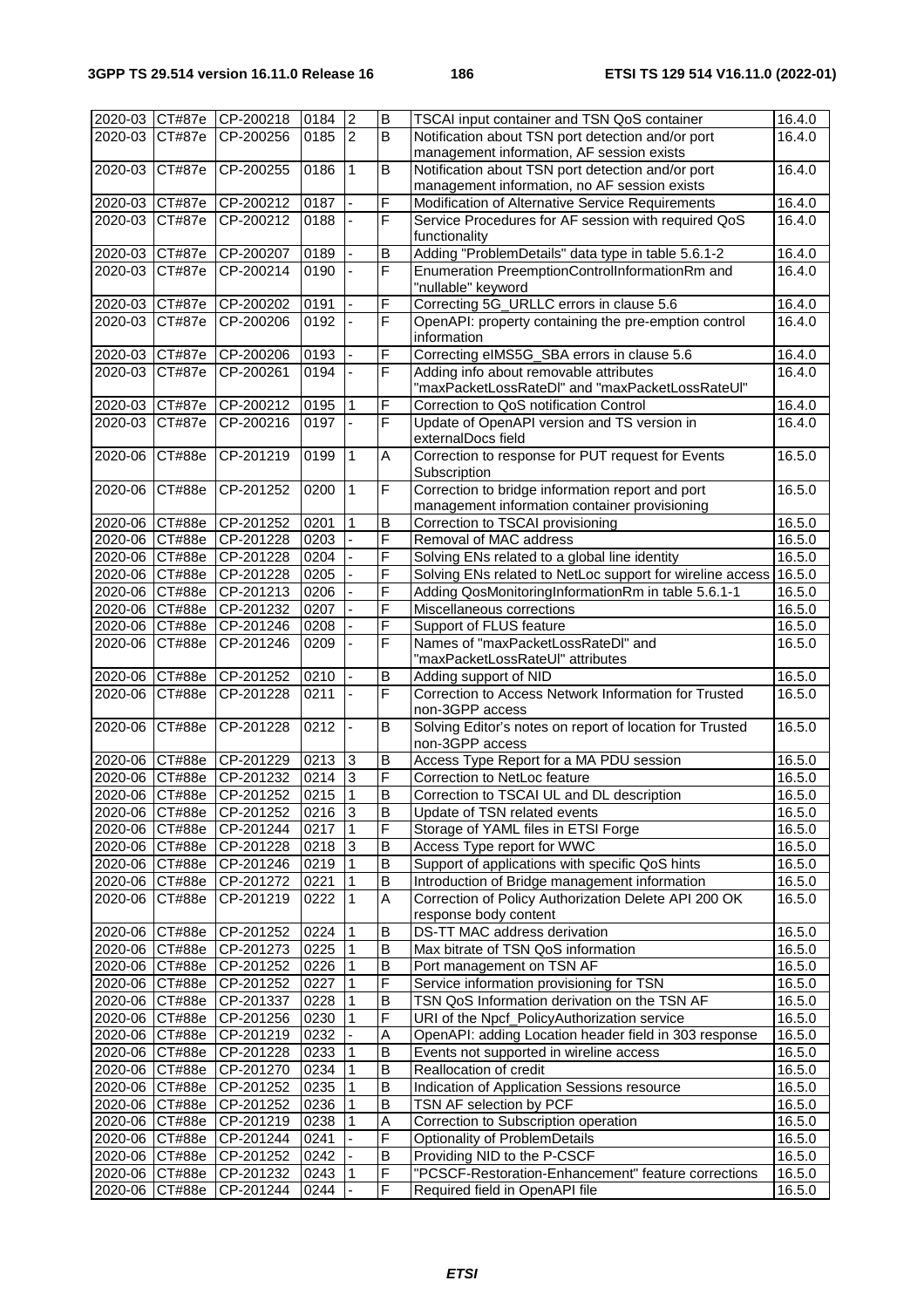| 2020-06        | CT#88e        | CP-201244      | 0245 | l 1            | $\overline{F}$          | Supported headers, Resource Data type, Operation<br>Name                   | 16.5.0  |
|----------------|---------------|----------------|------|----------------|-------------------------|----------------------------------------------------------------------------|---------|
| 2020-06        | CT#88e        | CP-201233      | 0247 | $\overline{1}$ | B                       | Description of enhanced PCC features in NF description<br>clauses          | 16.5.0  |
| 2020-06 CT#88e |               | CP-201252      | 0248 | 1              | B                       | Description of TSN features in NF description clauses                      | 16.5.0  |
| 2020-06 CT#88e |               | CP-201213      | 0249 |                | B                       | Description of URLLC features in NF description clauses                    | 16.5.0  |
| 2020-06 CT#88e |               | CP-201238      | 0250 |                | $\overline{B}$          | Description of V2X features in NF description clauses                      | 16.5.0  |
| 2020-06        | CT#88e        | CP-201255      | 0253 |                | F                       | Update of OpenAPI version and TS version in<br>externalDocs field          | 16.5.0  |
| 2020-09 CT#89e |               | CP-202065      | 0256 | $\mathbf 1$    | F                       | Data type correction of the reqAni                                         | 16.6.0  |
| 2020-09        | CT#89e        | CP-202062      | 0257 | $\mathbf{1}$   | F                       | Removal on Editor's notes on traffic forwarding for a MA<br>PDU session    | 16.6.0  |
| 2020-09        | CT#89e        | CP-202065      | 0258 |                | F                       | Correction to Trusted Non-3GPP location information                        | 16.6.0  |
| 2020-09        | CT#89e        | CP-202065      | 0259 | $\mathbf{1}$   | F                       | Correction of handling of non-3GPP location information<br>by the P-CSCF   | 16.6.0  |
| 2020-09 CT#89e |               | CP-202065      | 0260 | 1              | F                       | Handling of MPS Session by the P-CSCF                                      | 16.6.0  |
| 2020-09        | <b>CT#89e</b> | CP-202084      | 0261 |                | F                       | Update of OpenAPI version and TS version in<br>externalDocs field          | 16.6.0  |
| 2020-12 CT#90e |               | CP-203139      | 0262 | 1              | F                       | <b>Essential Corrections and alignments</b>                                | 16.7.0  |
| 2020-12 CT#90e |               | CP-203127      | 0263 | $\overline{1}$ | F                       | SBI Message Priority mechanism for emergency session                       | 16.7.0  |
| 2020-12 CT#90e |               | CP-203116      | 0265 |                | A                       | Correction to ACCESS_TYPE_CHANGE                                           | 16.7.0  |
| 2020-12 CT#90e |               | CP-203150      | 0266 |                | F                       | Remove the NW-TT port from the TSN bridge info                             | 16.7.0  |
| 2020-12 CT#90e |               | CP-203132      | 0267 | $\mathbf{1}$   | F                       | Correction to Alternative QoS Parameter                                    | 16.7.0  |
| 2020-12 CT#90e |               | CP-203116      | 0269 |                | Α                       | Correction to referenced attributes                                        | 16.7.0  |
| 2020-12 CT#90e |               | CP-203111      | 0270 |                | F                       | Corrections on QoS monitoring                                              | 16.7.0  |
| 2020-12 CT#90e |               | CP-203111      | 0271 | $\mathbf{1}$   | F                       | QoS monitoring report at PDU session termination                           | 16.7.0  |
| 2020-12 CT#90e |               | CP-203139      | 0272 | $\mathbf{1}$   | F                       | Storage of YAML files in ETSI Forge                                        | 16.7.0  |
| 2020-12 CT#90e |               | CP-203110      | 0273 |                | F                       | Correction to support redirection codes                                    | 16.7.0  |
| 2020-12        | CT#90e        | CP-203152      | 0274 |                | F                       | Update of OpenAPI version and TS version in                                | 16.7.0  |
|                |               |                |      |                |                         | externalDocs field                                                         |         |
| 2021-03        | CT#91e        | CP-210210      | 0275 | $\overline{4}$ | $\overline{\mathsf{F}}$ | Disable UE notifications at changes related to Alternative<br>QoS Profiles | 16.8.0  |
| 2021-03 CT#91e |               | CP-210202      | 0276 | $\vert$ 1      | F                       | Correction to location information                                         | 16.8.0  |
| 2021-03 CT#91e |               | CP-210192      | 0277 | $\mathbf{1}$   | F                       | mandate notifCorreld for QoS monitoring subscrtiption                      | 16.8.0  |
| 2021-03        | CT#91e        | CP-210191      | 0278 | 3              | F                       | Correction to resource identifiers descriptions used in<br>notifications   | 16.8.0  |
| 2021-03 CT#91e |               | CP-210237      | 0279 | $\mathbf{1}$   | F                       | Correction to TSN scenarios.                                               | 16.8.0  |
| 2021-03 CT#91e |               | CP-210197      | 0287 | $\mathbf{1}$   | A                       | Correction to PATCH method                                                 | 16.8.0  |
| 2021-03        | CT#91e        | CP-210209      | 0288 |                | F                       | Usage threshold update                                                     | 16.8.0  |
| 2021-03        | CT#91e        | CP-210239      | 0291 |                | F                       | Update of OpenAPI version and TS version in<br>externalDocs field          | 16.8.0  |
| 2021-06 CT#92e |               | CP-211205      | 0301 | 2              | A                       | Correction on 404 Not Found                                                | 16.9.0  |
| 2021-06        | CT#92e        | $C P - 211261$ | 0303 | $\blacksquare$ | F                       | Correction to Data type table                                              | 16.9.0  |
| 2021-06 CT#92e |               | CP-211200      | 0305 | ∣1             | F                       | Redirect responses with "application/json" media type                      | 16.9.0  |
| 2021-06 CT#92e |               | CP-211303      | 0307 | 3              | F                       | Correcting the unit of Periodicty                                          | 16.9.0  |
| 2021-06        | CT#92e        | CP-211262      | 0312 | 1              | F                       | Removal of tsnBridgeInfo from EventsNotification dat<br>type               | 16.9.0  |
| 2021-06        | CT#92e        | CP-211220      | 0316 | $\overline{1}$ | F                       | Adding NWDAF as the consumer of<br>Npcf_PolicyAuthorization service        | 16.9.0  |
| 2021-06 CT#92e |               | CP-211205      | 0320 |                | Α                       | Attribute and data type corrections                                        | 16.9.0  |
| 2021-06        | CT#92e        | CP-211264      | 0326 |                | F                       | Update of OpenAPI version and TS version in<br>externalDocs field          | 16.9.0  |
| 2021-09        | CT#93e        | CP-212200      | 0332 | $\mathbf{1}$   | F                       | Support of TCP and UDP ports in non-3GPP UE location                       | 16.10.0 |
| 2021-09 CT#93e |               | CP-212199      | 0335 | $\mathbf{1}$   | F                       | Correction of report of User location information time                     | 16.10.0 |
| 2021-09        | CT#93e        | CP-212190      | 0337 |                | Α                       | Corrections on modification of subscription procedure                      | 16.10.0 |
| 2021-09        | CT#93e        | CP-212222      | 0343 |                | F                       | Update of OpenAPI version and TS version in<br>externalDocs field          | 16.10.0 |
| 2021-12        | CT#94e        | CP-213214      | 0359 | l 1            | F                       | Alignment of description with data type for<br>QosMonitoringInformation    | 16.11.0 |
| 2021-12        | CT#94e        | CP-213249      | 0361 |                | F                       | Alignment of description with data type for<br>TscPriorityLevel            | 16.11.0 |
| 2021-12 CT#94e |               | CP-213238      | 0371 |                | F                       | Correction to optionality of problem details                               | 16.11.0 |